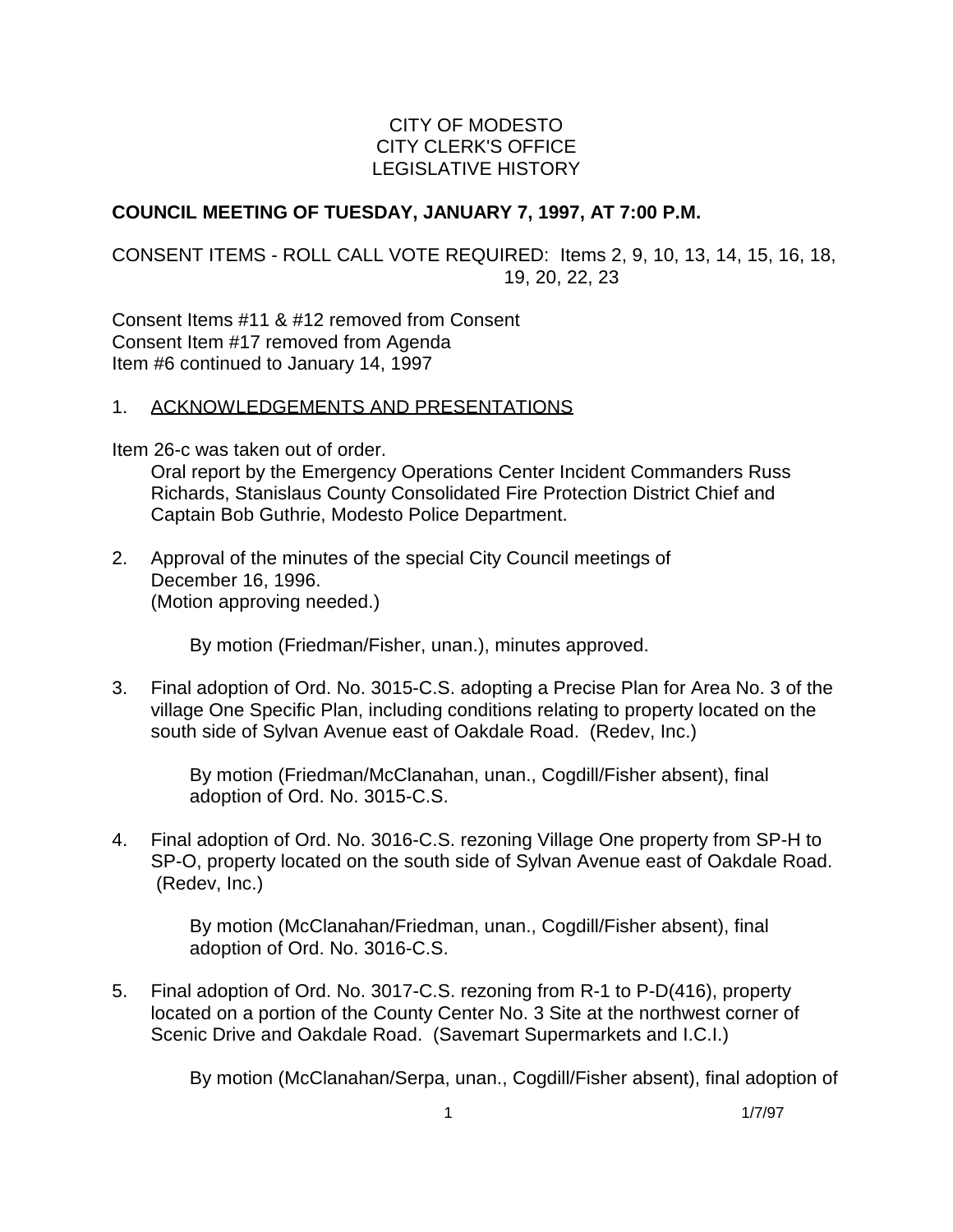Ord. No. 3017-C.S.

Item #6 Continued to January 14, 1997

- 6. Final adoption of Ord. No. 3018-C.S. relating to Solid Waste and repealing Ord. Nos. 2868-C.S. and 2872-C.S.
- 7. Hearing to consider amending Section Map 26-3-9 to rezone from General Commercial Zone, C-2, and Medium High Density Residential Zone, R-3, to Planned Development Zone, as an addition to P-D(495) to allow expansion of the U.S. Rental Equipment rental yard, located at 2443 Yosemite Boulevard. (Burt Baucom, Manager)

 (Ordinance rezoning, resolution approving development plan, and resolution judging project within the scope of the Master E.I.R. needed.)

Ord. No. 3019-C.S. introduced (Dobbs/Friedman, unan.) to rezone.

Res. 97-1 adopted (Dobbs/Friedman, unan.) approving development plan.

 Res. 97-2 adopted (Dobbs/Friedman, unan.) judging project within the scope of the Master EIR.

8. Hearing to consider the proposed Empire North - Unit #1 Specific Plan which provides for the development of 47.3 acres for residential uses and the designation of 48.5 acres for Open Space for Dry Creek Regional Park, General Plan Amendment, and Final Focused Environmental Impact Report (EIR), and prezoning to Specific Overlay Plan, property located east of the Santa Fe Railroad tracks, south of Parker Road, including the 100-year flood plain of Dry Creek. (Ordinance prezoning, resolution amending General Plan, resolution adopting Specific Plan, and resolution certifying the final EIR and adopting Statement of Overriding Considerations needed.)

> Ord. No. 3020-C.S. introduced (Cogdill/Dobbs, majority; Fisher/Friedman/McClanahan, no) to prezone.

 Res. 97-3 adopted (Cogdill/Dobbs, majority; Fisher/Friedman/McClanahan, no) amending General Plan.

 Res. 97-4 adopted (Cogdill/Dobbs, majority; Fisher/Friedman/McClanahan, no) adopting Specific Plan.

 Res. 97-5 adopted (Cogdill/Dobbs, majority; Fisher/Friedman/McClanahan, no) certifying the final EIR and adopting Statement of Overriding Considerations.

9. Consider acceptance of B-Zap-B Corporation's contract for the McHenry Mansion Gravity Sewer Line project as complete and authorize the City Clerk to file the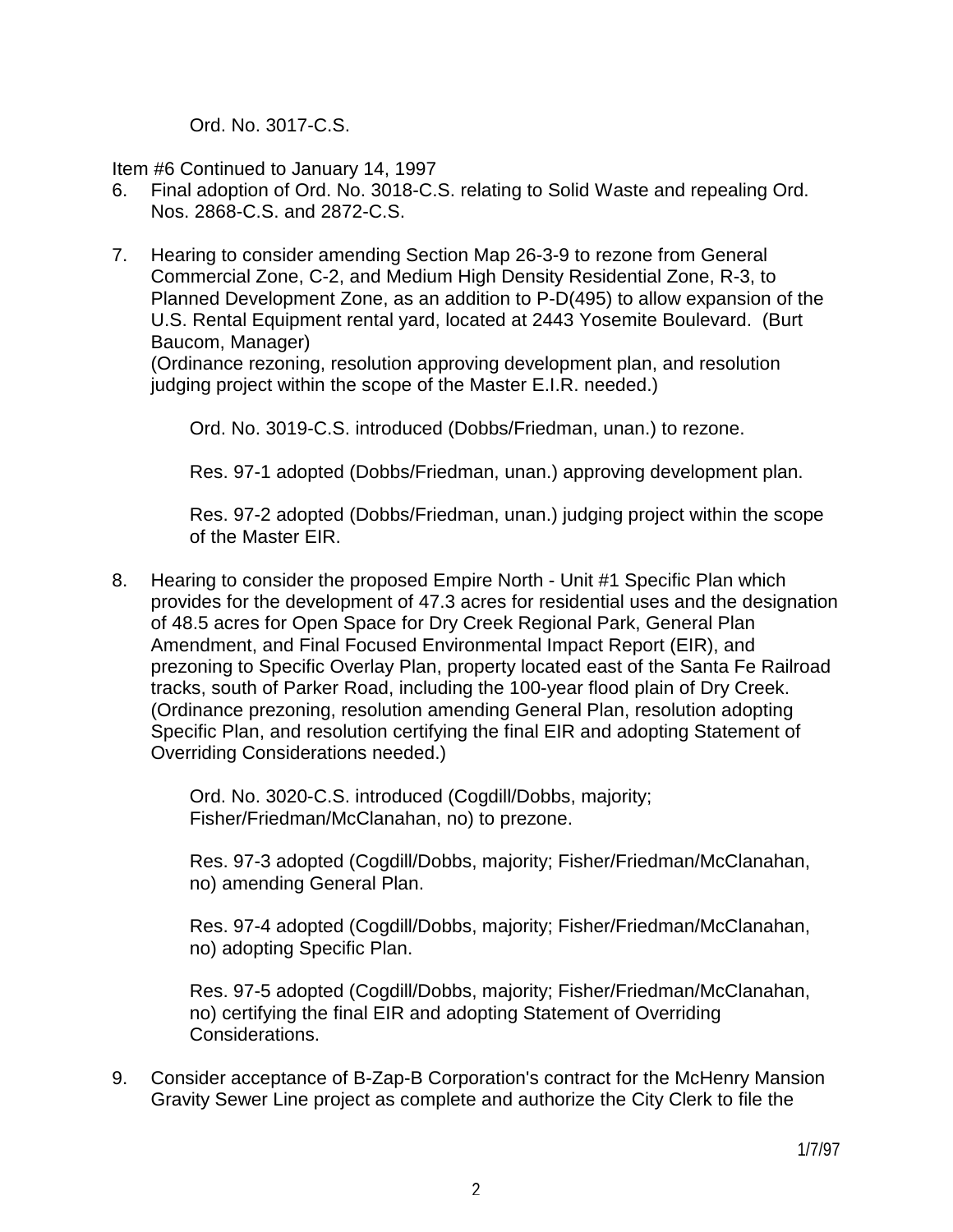Notice of Completion; and consider approving appropriation transfer in the amount of \$14,000 to fully fund the project. (Original contract: \$82,938.81) (Resolution accepting work as complete and authorizing City Clerk to file Notice of Completion needed, and resolution approving appropriation transfer needed. Final cost: \$98,333.17. Funds are partially budgeted.)

 Res. 97-6 adopted (Friedman/Fisher, unan.) accepting work as complete and authorizing City Clerk to file Notice of Completion.

Res. 97-7 adopted (Friedman/Fisher, unan.) approving appropriation transfer.

10. Consider waiving formal bid procedures and authorizing the purchase of seventyfive portable radios from Motorola Corporation Land Mobile Division for a total price of \$58,346.62.

 (Resolution waiving formal bid procedures and authorizing purchase needed. (Five affirmative votes needed.) Funds are budgeted.)

 Res. 97-8 adopted (Friedman/Fisher, unan.) waiving formal bid procedures and authorizing purchase.

11. Consider approving an amendment to the agreement with Environmental Science Associates for completion of a Revised Draft EIR for the Kiernan Business Park and Carver-Bangs Specific Plans.

 (Resolution approving amendment to agreement needed. Total estimated cost: \$33,625) Funds are budgeted.)

 Res. 97-9 adopted (Fisher/Friedman, majority; Serpa, no) approving amendment to agreement.

12. Consider approving the addendum to Negative Declaration (SCH 94112036) EA No. 94-97 for the City of Modesto Biosolids Co-Compost facility. (Resolution approving addendum to Negative Declaration and making the environmental findings needed.)

> Res. 97-10 adopted (Friedman/McClanahan, unan.) approving addendum to Negative Declaration and making environmental findings.

13. Consider report of two loans approved under the Emergency Home Repair Program (EHRP) during December 1996. (Motion acknowledging receipt needed. Total cost: \$17,775. Funds are budgeted.)

By motion (Friedman/Fisher, unan.), acknowledged receipt of report.

14. Consider approving an agreement with Dr. Philip Trompetter to provide counseling and psychotherapy services to sworn police officers, participate in Modesto SWAT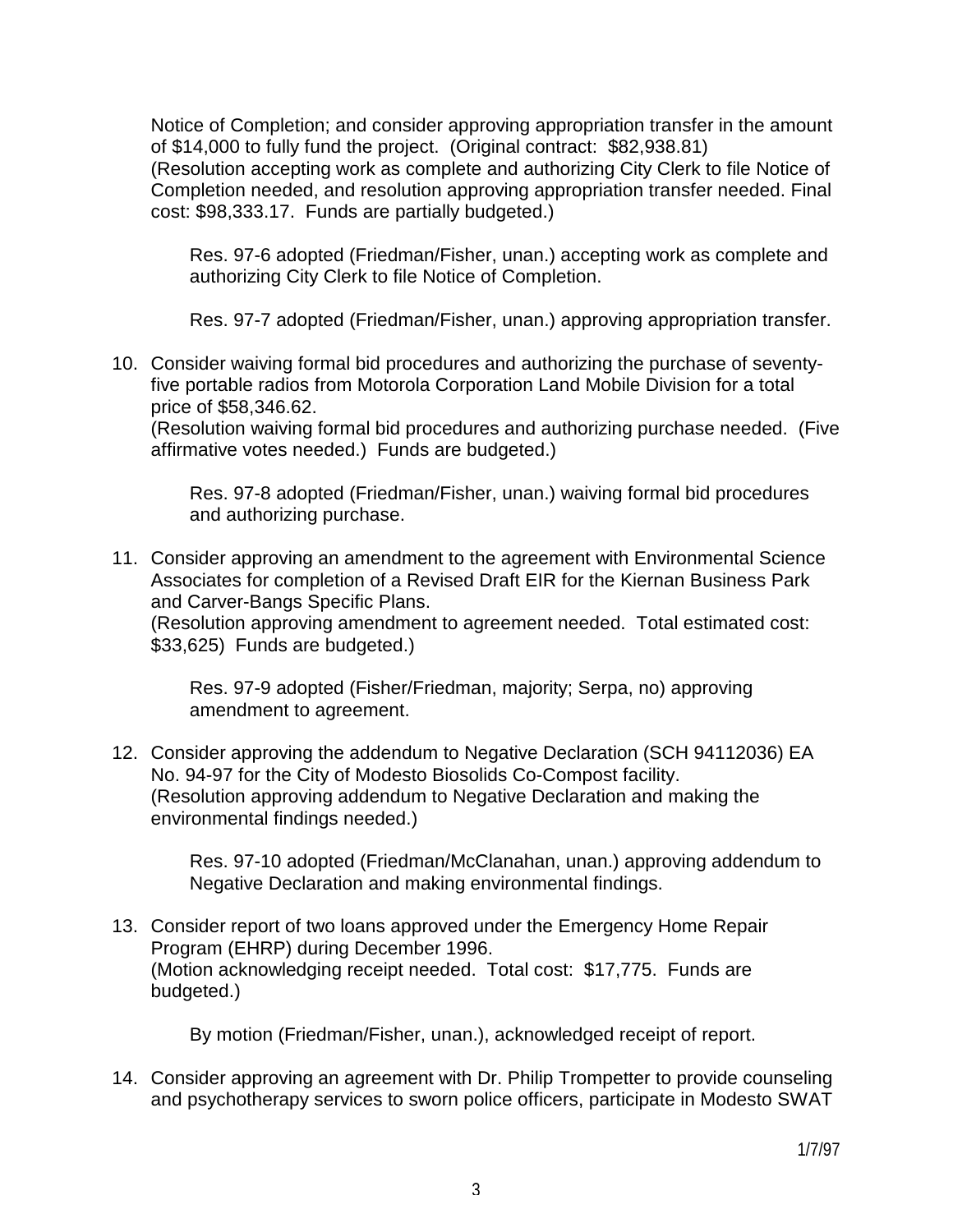activations and hostage negotiations, consult on cases with the Investigative Services Division, and provide crisis debriefing.

 (Resolution approving agreement needed. Total estimated cost: \$38,445. Funds are budgeted.)

Res. 97-11 adopted (Friedman/Fisher, unan.) approving agreement.

15. Consider amending the budget to estimate revenue of \$202,176 from the Office of Traffic Safety for the Comprehensive Traffic Program Grant and appropriating funds.

(Resolution amending budget needed.)

Res. 97-12 adopted (Friedman/Fisher, unan.) amending budget.

16. Consider authorizing the City Manager to execute Grant Award and the Special Conditions documents for the City's 24-month Federal Local Law Enforcement Block Grant Program for \$301,367; consider amending the 1997-97 to establish a distinct "trust" organization 1980 "Federal Local Law Enforcement Block Grant Program," which will receive interest earnings on unspent appropriations, per Special Condition 8 of the Grant Program; and consider estimating revenues of \$301,367 from the grant; \$500 from interest earnings on unspent appropriations; and \$33,485 of matching funds to be transferred in from the Special Fund for Capital Outlay (Police Computer Imaging Project); and appropriating the \$335,352 for expenditures as per the grant award.

 (Resolution authorizing City Manager to execute Grant Award and Special Conditions documents needed; resolution amending the budget to establish a trust fund needed; and resolution estimating revenues and appropriating \$335,352 for expenditures needed.)

 Res. 97-13 adopted (Friedman/Fisher, unan.) authorizing City Manager to execute Grant Award and Special Conditions documents.

Res. 97-14 adopted (Friedman/Fisher, unan.) amending the budget.

 Res. 97-15 adopted (Friedman/Fisher, unan.) estimating revenues and appropriating \$335,352 for expenditures.

## ITEM #17 REMOVED FROM AGENDA

17. Consider approval of the Final Map of Village Highlands Phase 1 Subdivision of the City of Modesto and authorizing the City Manager to sign an agreement with the subdividers as required by Section 4-4.604(c) of the Municipal Code. (Owners: Inland Village)

 (Resolution approving final map and authorizing City Manager to sign agreement needed.)

18. Consider selecting Environmental Science Associates, EIP Associates, and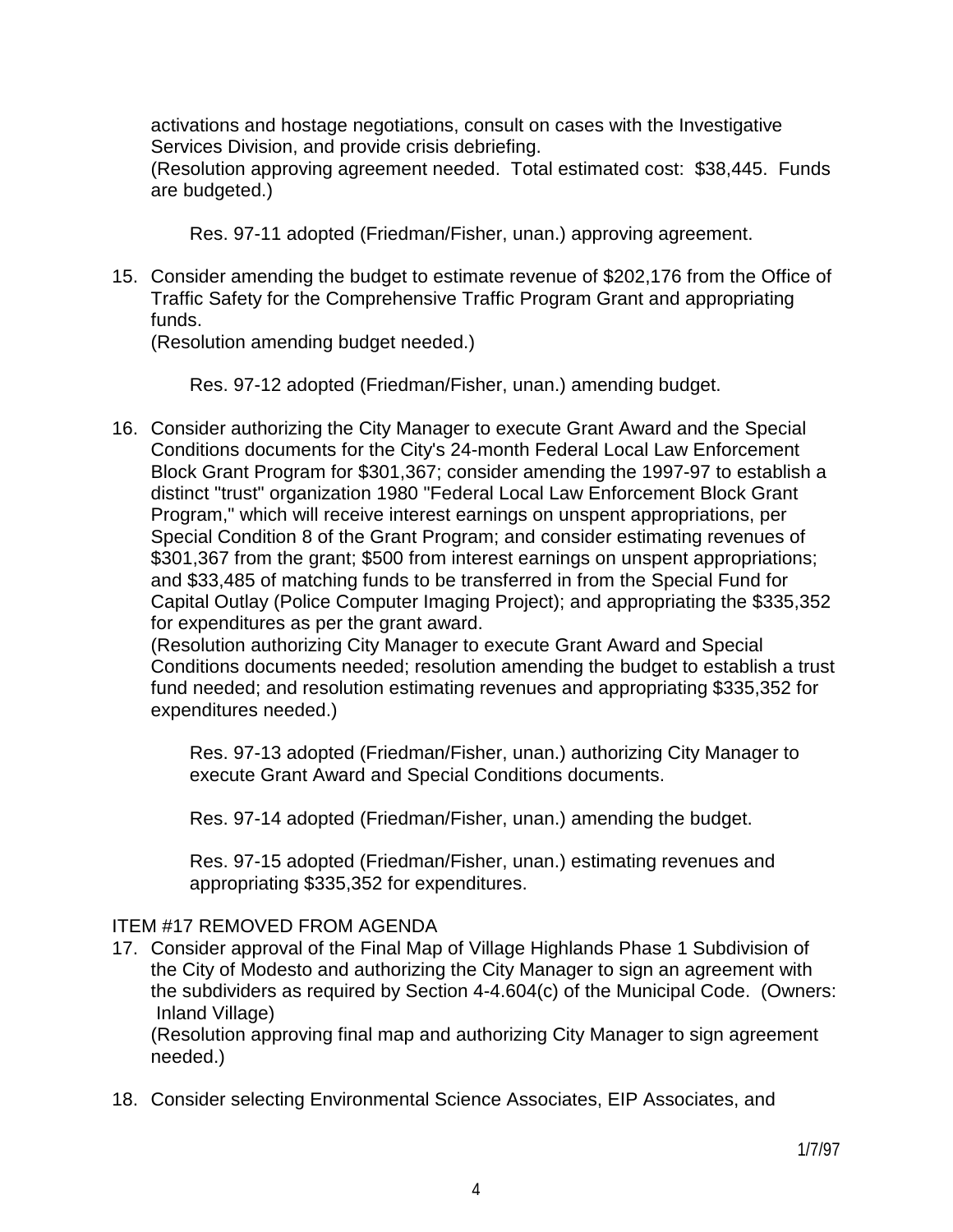Cotton/Beland Associates to provide on-call services to prepare Focused Environmental Impact Reports and perform other related environmental review tasks.

 (Resolution selecting Environmental Science Associates, EIP Associates, and Cotton/Beland Associates needed.)

 Res. 97-16 adopted (Friedman/Fisher, unan.) selecting Environmental Science Associates, EIP Associates, and Cotton/Beland Associates.

19. Consider amending the Modesto Municipal Code regarding Culture Commission representation on the Landmark Preservation Commission. (Introduction of ordinance needed.)

Ord. No. 3021-C.S. introduced (Friedman/Fisher, unan.).

20. Consider approving amendment to agreement with RRM Design Group to expand the scope of services to include the preparation of construction documents for the Tuolumne River Regional Park trail extension to Mitchell Road for an additional sum of \$3,346.

(Resolution approving amendment to agreement needed. Funds are budgeted.)

 Res. 97-17 adopted (Friedman/Fisher, unan.) approving amendment to agreement.

21. Written Communications

 Letter from Mr. William A. Martin requesting that the City Council reconsider the adoption of Specific Plan, General Plan Amendment, Rezoning of the North Beyer Park and Florsheim Development's proposed tentative subdivision map of North Beyer Park subdivision, which were approved by the Modesto City Council on November 26, 1996.

 By motion (Fisher/Cogdill, majority; Dobbs, no), staff was directed to set a new public hearing date to rehear this item on January 28, 1997.

22. Letter of resignation from the Community Qualities Forum from Ed Staley. (Resolution accepting resignation with regret needed.)

> Res. 97-18 adopted (Friedman/Fisher, unan.) accepting resignation with regret.

23. Letter of resignation from the Citizens Advisory Committee on Recycling from Rocci LaMantia.

(Resolution accepting resignation with regret needed.)

Res. 97-19 adopted (Friedman/Fisher, unan.) accepting resignation with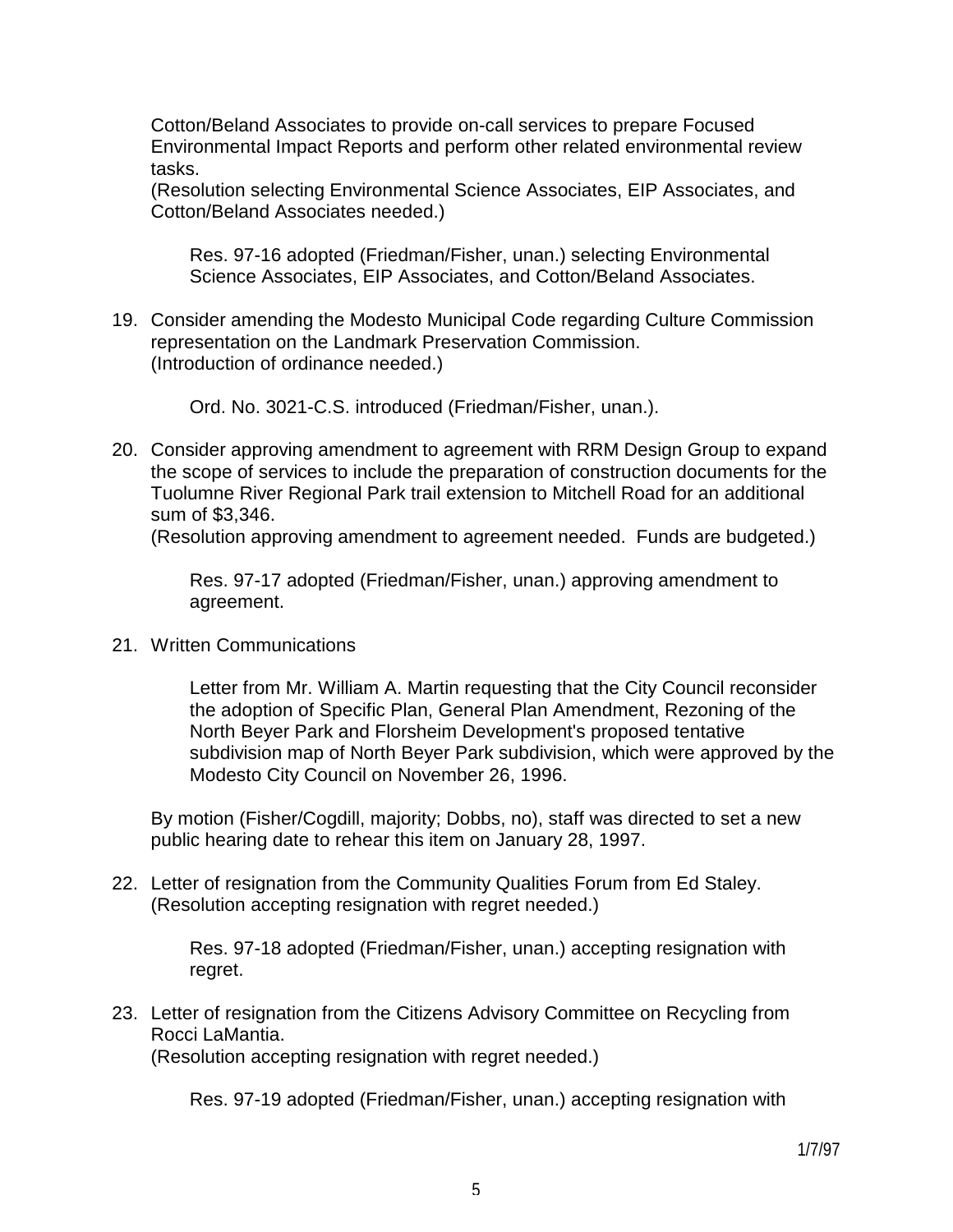regret.

### 24. Oral Communications

None.

# 25. Miscellaneous **Appointments**

Culture Commission

 Res. 97-20 adopted (McClanahan/Fisher, unan.) appointing Grace Lieberman to the Culture Commission, with a term expiration of January 1, 2001.

Citizens Advisory Committee on Recycling

 Res. 97-21 adopted (McClanahan/Fisher, unan.) appointing Debra Donaghy to the Citizens Advisory Committee on Recycling, with a term expiration of January 1, 2001.

Citizens Housing and Community Development Committee

 Res. 97-22 adopted (McClanahan/Fisher, unan.) appointing Andrew Mendlin to the Citizens Housing and Community Development Committee, with a term expiration of January 1, 2001.

### **Reappointments**

Affirmative Action Commission

 Res. 97-23 adopted (McClanahan/Fisher, unan.) reappointing Joseph Martinez and Nancy Bronstein to the Affirmative Action Commission, with term expirations of January 1, 1999.

Airport Advisory Committee

 Res. 97-24 adopted (McClanahan/Fisher, unan.) reappointing Donald Monaco to the Airport Advisory Committee, with term expiration of January 1, 2001.

Board of Building Appeals

 Res. 97-25 adopted (McClanahan/Fisher, unan.) reappointing James Aja and Frank Satariano to the Board of Building Appeals, with term expirations of January 1, 2001.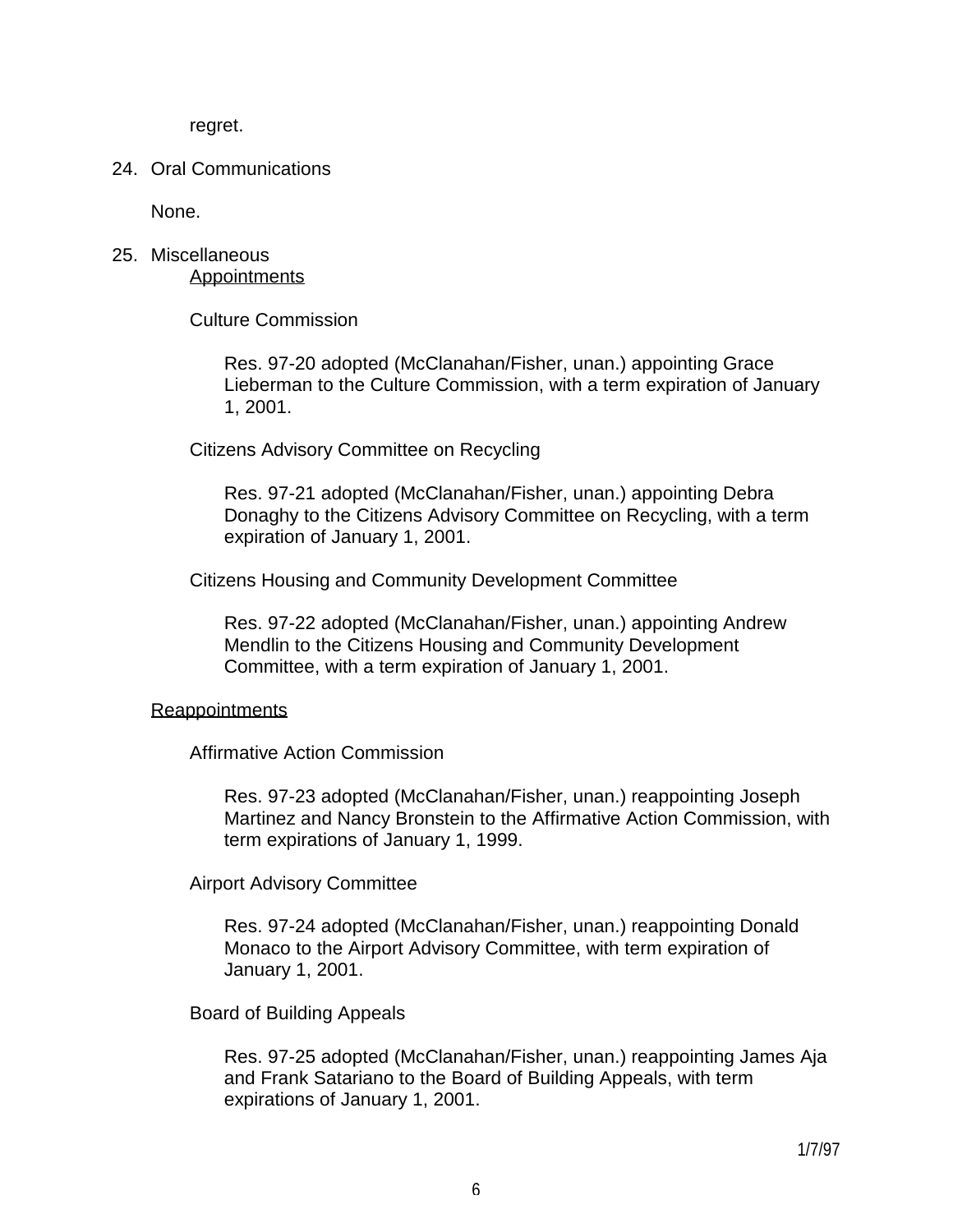Citizens Advisory Committee on Recycling

 Res. 97-26 adopted (McClanahan/Fisher, unan.) reappointing Leonard Choate to the Citizens Advisory Committee on Recycling, with term expiration of January 1, 2001.

Citizens Redevelopment Advisory Commission

 Res. 97-27 adopted (McClanahan/Fisher, unan.) reappointing Bradley Hahn, Tom Slater, and Michael Navarro to the Citizens Redevelopment Advisory Commission, with term expirations of January 1, 2001.

Culture Commission

 Res. 97-28 adopted (McClanahan/Fisher, unan.) reappointing Peter Smith and Michael Krajewski to the Culture Commission, with term expirations of January 1, 2001.

Downtown Improvement District Advisory Board

 Res. 97-29 adopted (McClanahan/Fisher, unan.) reappointing Eric Benson, Francis Ruggieri, and Andre David to the Downtown Improvement District Advisory Board, with term expirations of January 1, 2001.

Greater Modesto Community Foundation

 Res. 97-30 adopted (McClanahan/Fisher, unan.) reappointing Lowell Clark and Lee Hampson to the Greater Modesto Community Foundation, with term expirations of January 1, 2001.

Landmark Preservation Commission

 Res. 97-31 adopted (McClanahan/Fisher, unan.) reappointing Barbara Parrill to the Landmark Preservation Commission, with term expiration of January 1, 2001.

Community Qualities Forum

 Res. 97-32 adopted (Friedman/Fisher, unan.) reappointing Peter Pen, Joan Recca and Fred Hawkins to the Community Qualities Forum, with term expirations of January 1, 2001.

26. Matters Too Late For The Agenda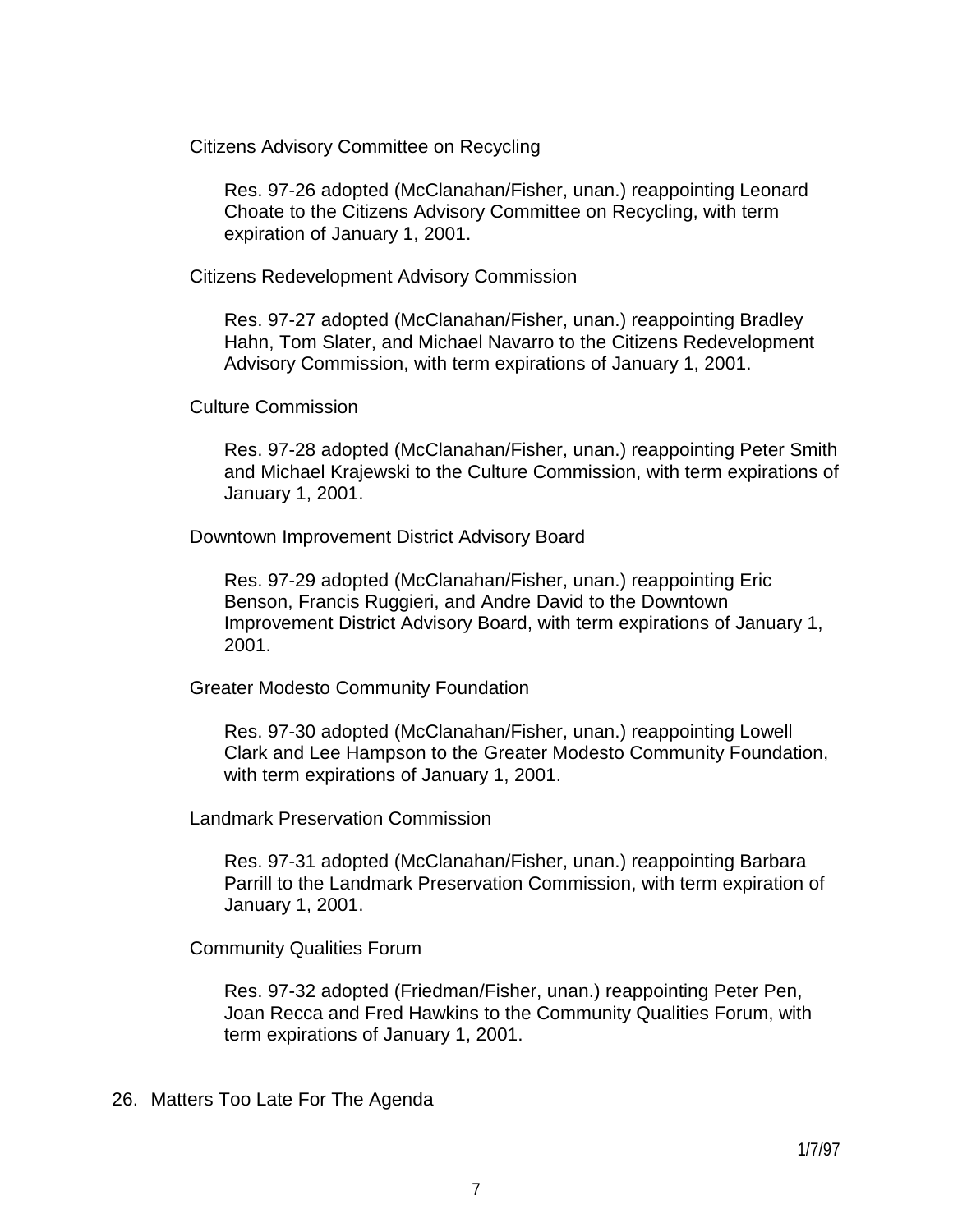By motion (Serpa/Friedman, unan.) it was determined that there was a need to take immediate action and that the need for action came to the City's attention after the agenda was posted.

 a. Consider a resolution ratifying the existence of a local emergency and confirming certain rules and regulations issued by the City Manager in his capacity as the Director of Emergency Services.

Res. 97-33 adopted (Friedman/Fisher, unan.).

 b. Consider a resolution adopting Title 19, California Code of Regulations, Division 2 as the Standardized Emergency Management System of the City of Modesto for response to potential conditions of disaster or of extreme peril to the safety of persons and property.

Res. 97-34 adopted (Friedman/Fisher, unan.).

This item heard at the beginning of the meeting.

- c. Review need to keep Proclamation of Emergency. Oral report by the EOC Incident Commanders on the present status of the emergency. (No action required.)
- d. Consider authorizing the City Manager, Deputy City Manager, Finance Director, or the Purchasing Officer to sign necessary and required documents for the Federal Emergency Management Administration (FEMA) and the California Office of Emergency Services (OES) for the purpose of filing claims for reimbursement due to the incident known as the "January Floods of 1997."

 (Resolution authorizing the City Manager, Deputy City Manager, Finance Director or Purchasing Officer to sign documents needed.)

Res. 97-35 adopted (Friedman/Fisher, unan.).

- e. Report on the procurement procedure for emergency flood repairs to facilitate the recovery and start-up of several key City service facilities. (This report is for informational purposes only and requires no Council action.)
- 27. The meeting will adjourn to the Third Floor East Conference Room for a Closed Session to consider the following:

CONFERENCE WITH LABOR NEGOTIATOR

Agency negotiator:Robin Renwick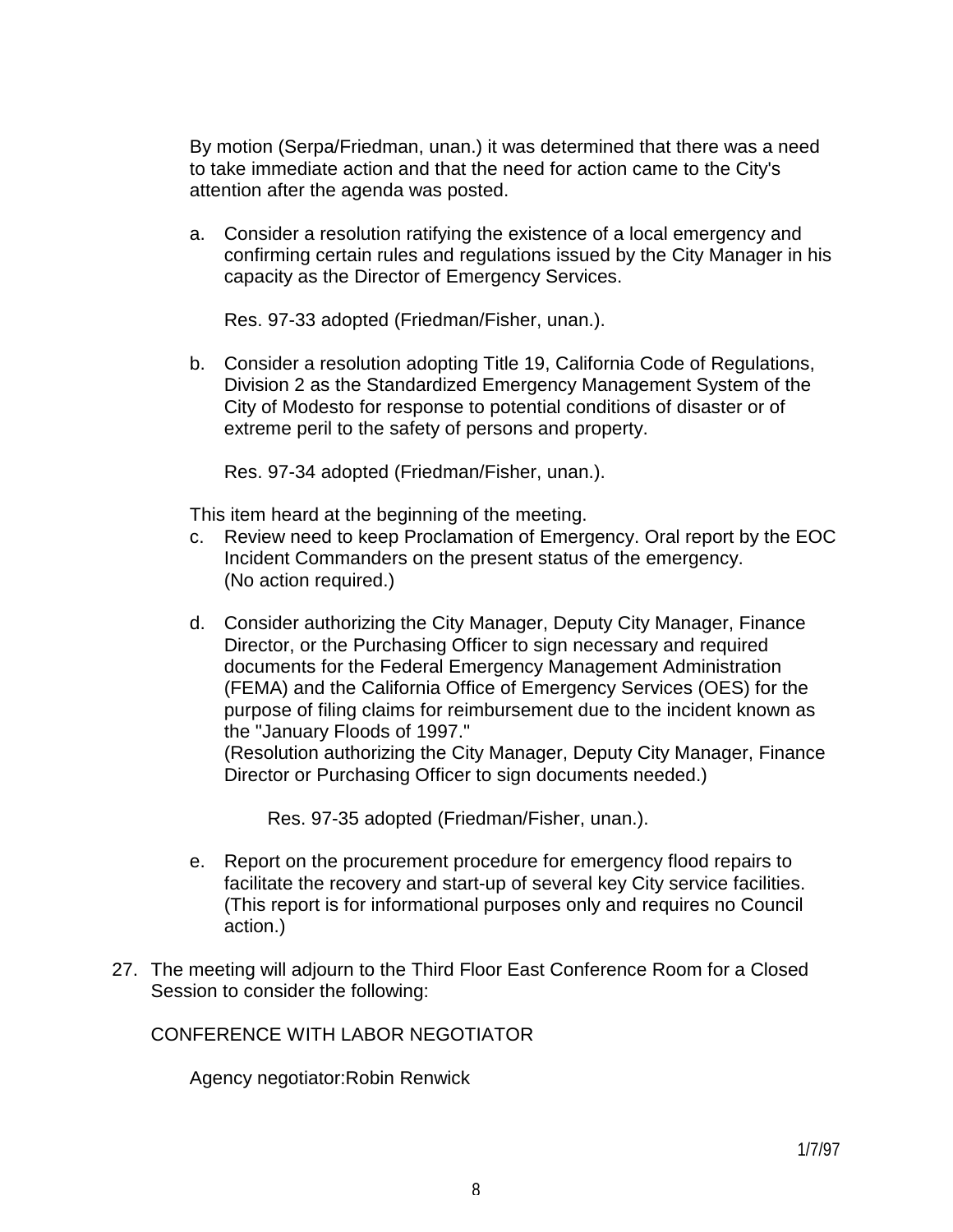Employee organization:Modesto City Firefighters Association

Meeting adjourned to Closed Session at 10:45 p.m. Counsel returned at 11:10 p.m. and reported no action had been taken.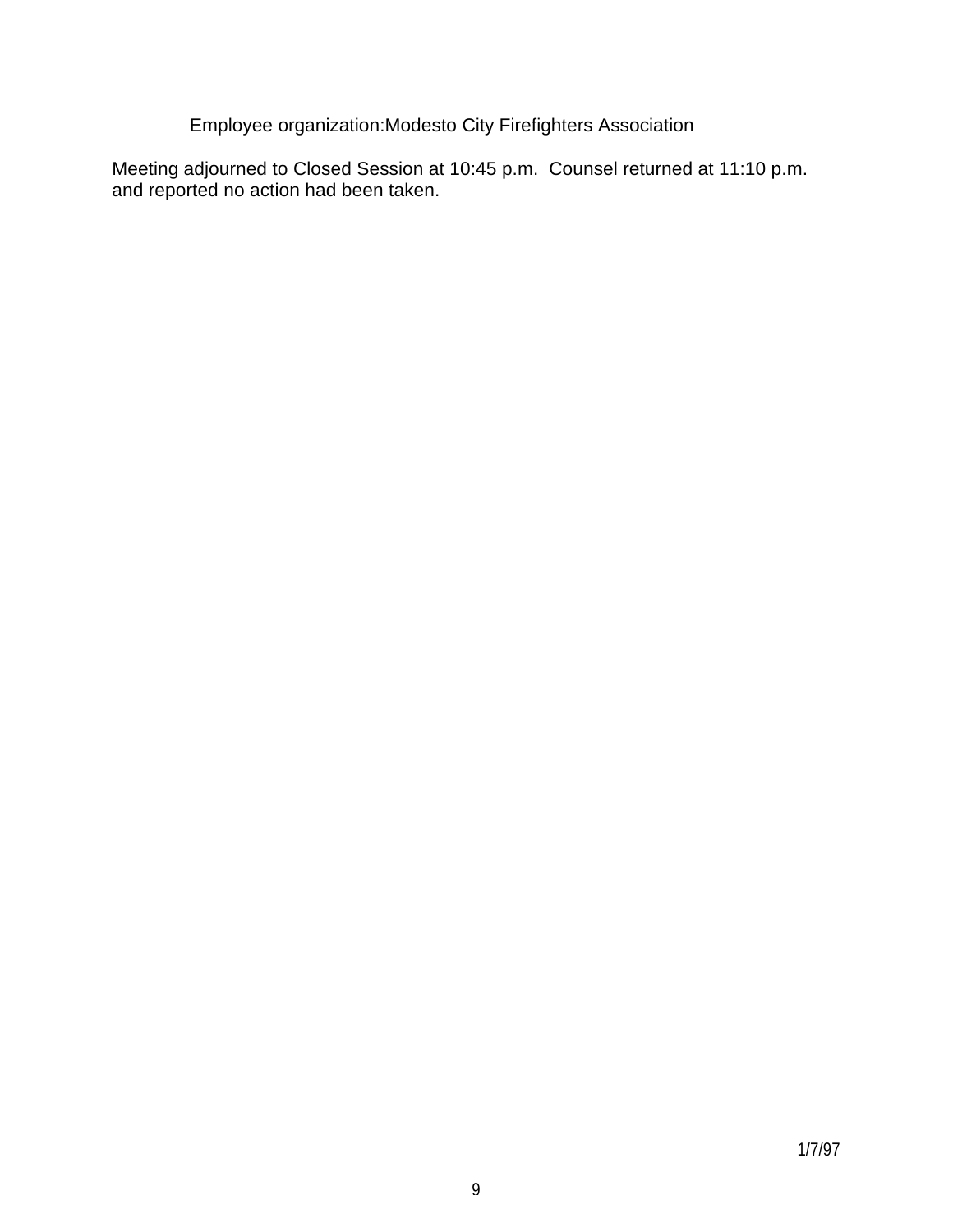## **COUNCIL MEETING OF TUESDAY, JANUARY 14, 1997, AT 4:00 P.M.**

CONSENT ITEMS - ROLL CALL VOTE REQUIRED: Items 2, 6, 7, 10, 11, 12, 13, 17

(Serpa/Friedman, unan.)

CONSENT ITEMS - ROLL CALL VOTE REQUIRED: Items 14, 15, 16

(McClanahan/Friedman, unan.; Fisher absent)

1. Acknowledgements and Presentations

None.

2. Approval of the minutes of the regular City Council meeting of January 7, 1997.

By motion (Serpa/Friedman, unan.), minutes approved.

3. Oral report from the Director of Emergency Services regarding the need for continuing the local emergency. (Resolution terminating the local emergency is possible.)

By order of the Chair, report acknowledged and local emergency continues.

Councilmember McClanahan absent due to conflict of interest.

4. Final adoption of Ord. No. 3018-C.S. relating to Solid Waste and repealing Ord. Nos. 2868-C.S. and 2872-C.S. (Continued from January 7, 1997, City Council meeting.) (Motion adopting needed.)

 Final adoption of Ord. No. 3018-C.S. (Dobbs/Lang, majority; Cogdill/Friedman, no; McClanahan absent)

5. Final adoption of Ord. No. 3020-C.S. amending Section Maps 8-3-10 and 19-3-10 of the Zoning Map prezoning certain property located thereon. (Empire North, Unit No. 1)

 Final adoption of Ord. No. 3020-C.S. (Cogdill/Dobbs, majority; Fisher/Friedman/McClanahan, no).

6. Final adoption of Ord. No. 3019-C.S. amending Section 26-3-9 of the Zoning Map to rezone from C-2 and R-3 to P-D(495), as an addition to P-D(495), property located on the north side of Yosemite Boulevard between North Riverside Drive and Trask Lane. (U.S. Rentals)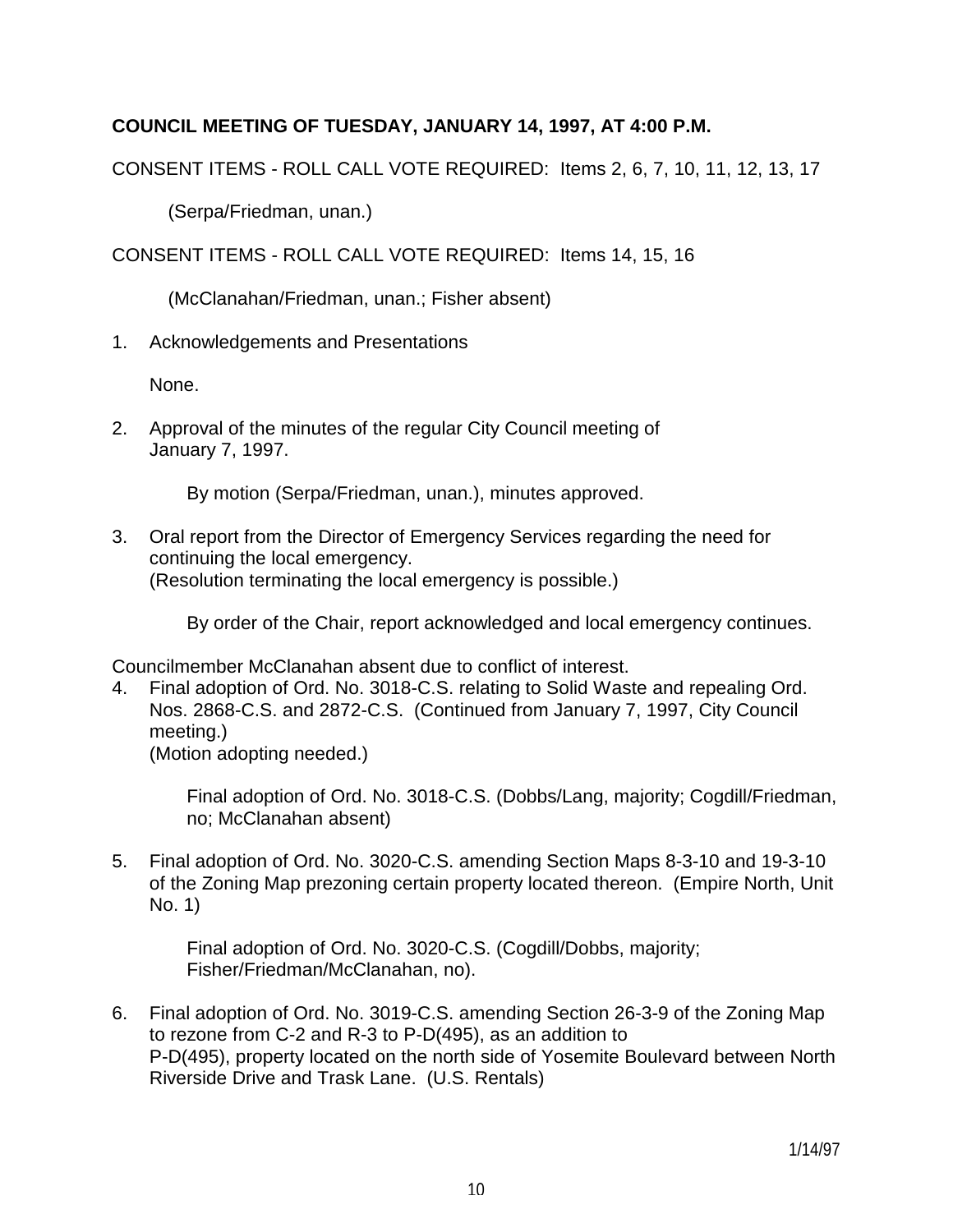Final adoption of Ord. No. 3019-C.S. (Serpa/Friedman, unan.).

7. Final adoption of Ord. No. 3021-C.S. amending the Municipal Code relating to the Modesto Landmark Preservation Committee.

Final adoption of Ord. No. 3021-C.S. (Serpa/Friedman, unan.).

- 8. Consider introduction of four ordinances prohibiting:
	- (1) Aggressive begging
	- (2) Lying or sitting on sidewalks in the business district so as to substantially obstruct them (and amending the existing loitering ordinance to bring it up to date)
	- (3) Storing personal property on public property
	- (4) Unsolicited windshield washing; and

 Consider introduction of three ordinances amending the Modesto Municipal Code as follows:

- (1) Amendment of the Adult Business Ordinance to clarify certain language in the ordinance, including Sections 10-2.2404 and 10-2.2405, requiring that application to amortize a nonconforming adult business use be made to the Community Development Director and decided by a hearing officer, rather than be heard before the City's Board of Zoning Adjustment
- (2) Amendment to Section 6-1.103 to require procurement of a business licenses prior to carrying on the solicitation of car cleaning services for profit
- (3) Amendment of the Adult Business Ordinance by adding Section 5-9.406 dealing with nuisance per se.

 Ordinance 3022-C.S. introduced (McClanahan/Friedman, unan.) prohibiting aggressive begging (McClanahan/Friedman, unan.).

 Ordinance 3023-C.S. (McClanahan/Friedman, unan.) introduced prohibiting lying or sitting on sidewalks in the business district so as to substantially obstruct them and amending the existing loitering ordinance to bring it up to date.

 Ordinance 3024-C.S. (McClanahan/Friedman, unan.) introduced prohibiting storing personal property on public property.

 Ordinance 3025-C.S. (McClanahan/Friedman, unan.) introduced prohibiting unsolicited windshield washing.

 Ordinance 3026-C.S. (McClanahan/Friedman, unan.) introduced amending the Adult Business Ordinance to clarify certain language therein, including amendment to Sections 10-2.2404 and 10-2.2405.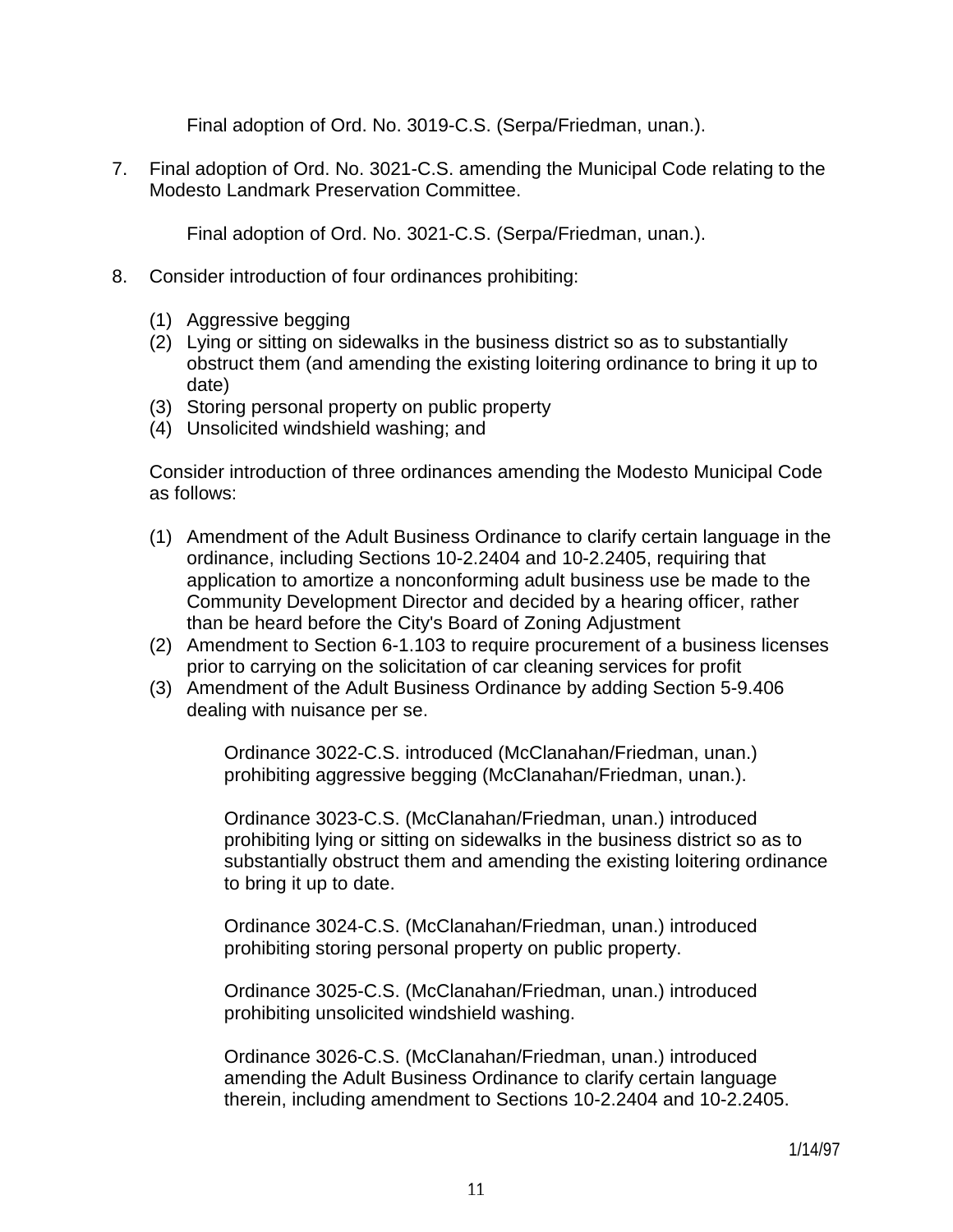Ordinance 3027-C.S. (McClanahan/Friedman, unan.) introduced amending Section 6-1.103 of the Modesto Municipal Code relating to requirement to procure a business license prior to carrying on solicitation of car cleaning service for profit.

 Ordinance 3028-C.S. (McClanahan/Friedman, unan.) introduced amending the Adult Business Ordinance by adding new Section 5-9.406 dealing with nuisance per se.

Councilmember McClanahan absent due to conflict of interest.

9. Consider Utility Services and Franchise Committee recommendation for revisions to Indemnification Provisions in service agreements to collect solid waste.

> Res. 97-36 adopted (Dobbs/Lang, majority; Cogdill/Friedman, no; McClanahan, absent) approving revisions, if a rate increase in excess of \$.10 is passed through to customer, item will return to Council.

10. Consider approving a lease agreement with Theodore M. Cook for the lease of Suite H at Cook Marketplace, 500 Ninth Street, for the purpose of storage space for the museum.

 (Resolution approving lease agreement needed. Estimated cost: \$8,354.52 per year. Funds are budgeted.)

Res. 97-37 adopted (Serpa/Friedman, unan.) approving lease agreement.

11. Consider approving a lease agreement with Atmospherics, Inc., for the use of a small parcel of land at the Airport for weather equipment.

Res. 97-38 adopted (Serpa/Friedman, unan.) approving lease agreement.

12. Consider approving agreement with Peterson Consulting, Inc. to provide consultation and lobbying services for the Waste-to-Energy Project and in concurrence with Stanislaus County Board of Supervisors.

Res. 97-39 adopted (Serpa/Friedman, unan.) approving agreement.

13. Consider revisions to the Down Payment Assistance Program to raise sales price limits for 3 and 4 bedroom homes and to adjust loan terms.

> Res. 97-40 adopted (Serpa/Friedman, unan.) approving revisions to Down Payment Assistance Program.

Vice Mayor Fisher absent due to conflict of interest.

14. Consider approving loan agreement with STANCO for the purchase of 2401 Powell Street #3, for STANCO'S Transitional Housing Program as approved in the Fiscal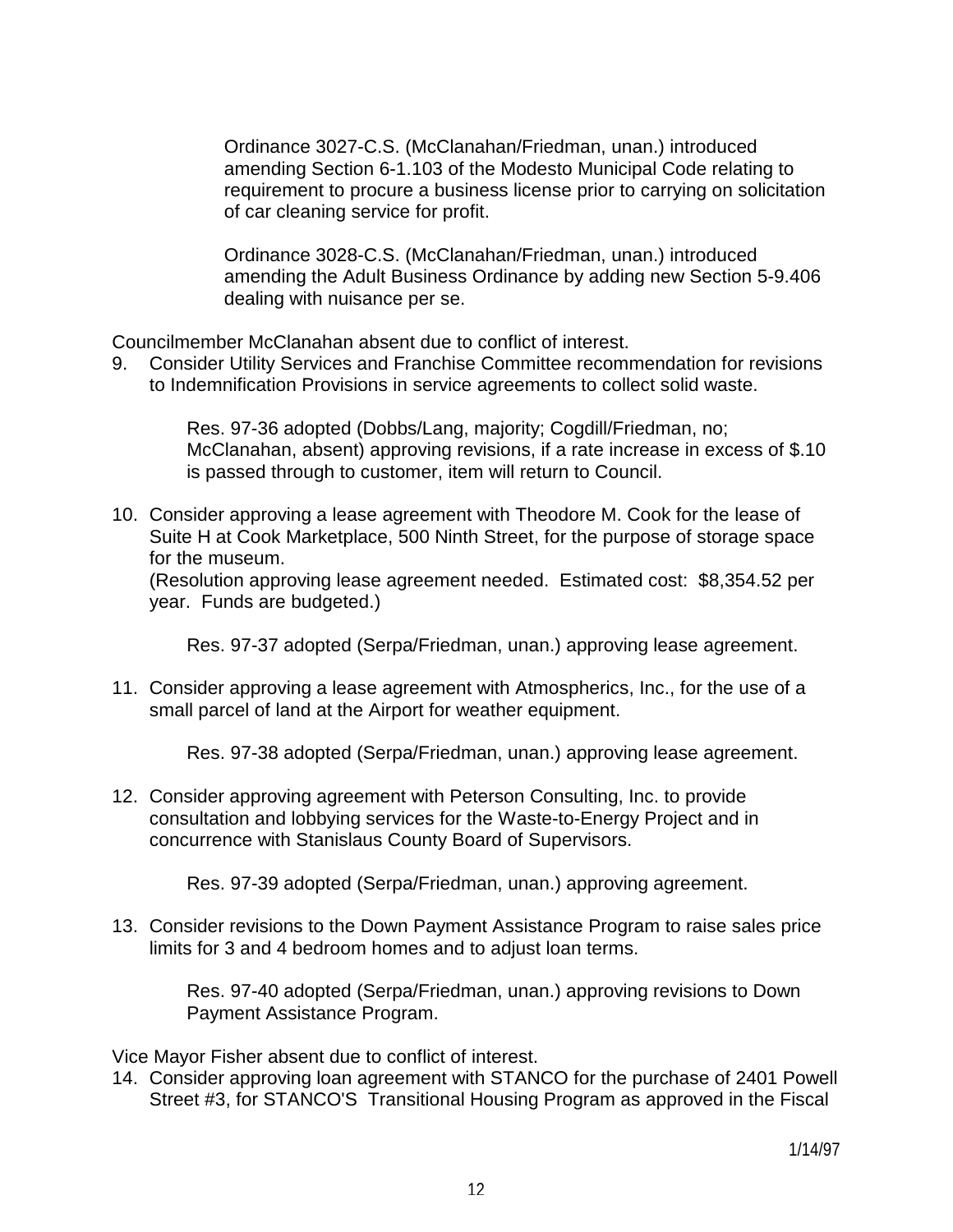Year 1996-97 HOME Program Allocation.

 (Resolution authorizing City Manager to execute loan agreement needed. Estimated cost: \$18,000. HOME loan funds are budgeted.)

 Res. 97-41 adopted (McClanahan/Friedman, unan.; Fisher, absent) authorizing City Manager to execute loan agreement.

Vice Mayor Fisher absent due to conflict of interest.

15. Consider designating STANCO as a Community Housing Development Organization (CHDO) for the HOME program, authorizing a \$15,000 grant to STANCO to allow the organization to undertake a number of predevelopment activities, and authorizing the City Manager to execute HOME agreement. (Resolution designating STANCO as a CHDO, authorizing grant, and authorizing City Manager to execute agreement needed.)

> Res. 97-42 adopted (McClanahan/Friedman, unan.; Fisher, absent) designating STANCO as a CHDO, authorizing grant, and authorizing City Manager to execute agreement.

Vice Mayor Fisher absent due to conflict of interest.

16. Consider authorizing the City Manager to execute a real estate sales contract agreement for the purchase of property at 2700 Garvey Avenue from the U.S. Department of Housing and Urban Development (Property Disposition Program) and consider authorizing the assignment of the purchase agreement to the Stanislaus County Affordable Housing Corporation (STANCO) once a purchase offer is accepted by HUD.

> Res. 97-43 adopted (McClanahan/Friedman, unan.; Fisher, absent) authorizing City Manager to execute purchase agreement and authorizing the assignment of the purchase agreement.

17. Consider request for direct City assistance for a Flood Aid Concert to be held at the Centre Plaza on January 17, 1997 to benefit the American Red Cross and the victims of local flooding.

 (Resolution waiving fee for use of the Centre Plaza and providing Modesto Police Department security needed. Estimated cost: \$5,100. Funds are budgeted.)

 Res. 97-44 adopted (Serpa/Friedman, unan.) waiving fee for use of the Centre Plaza and providing Modesto Police Department security needed.

### 18. Written Communications

 Letter from John F. Gardner, Law Offices of Cooper, White & Cooper, representing the interests of Florsheim Bros., requesting that the City Council rescind its action of January 7, 1997, concerning the North Beyer Park Specific Plan, General Plan amendment and rezoning and the tentative subdivision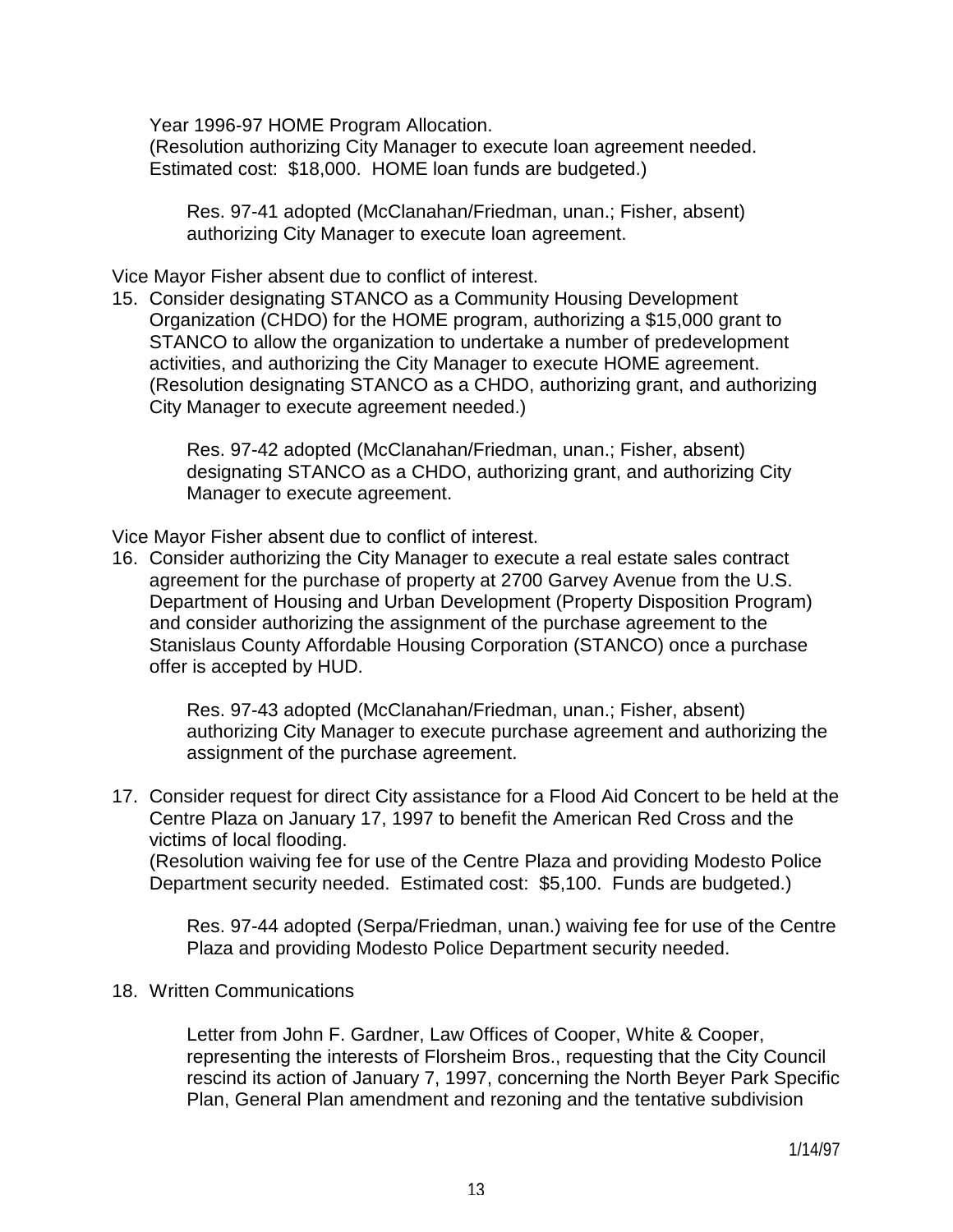map of North Beyer Park subdivision, which were approved by the City Council on November 26, 1996.

 By motion (Cogdill/McClanahan, unan.), rescind action of January 7, 1997; place discussion of the traffic concerns related to the North Beyer Park Specific Plan Area on the January 28, 1997 Council agenda.

#### ORAL COMMUNICATIONS

19. Oral Communications

None.

### MISCELLANEOUS - Reappointment

20. Citizens Housing and Community Development Committee

 Res. 97-45 adopted (Friedman/Serpa, unan.) reappointing Virginia Gleser to the Citizens Housing & Community Development Committee, with a term expiration of January 1, 2001.

#### 21. MATTERS TOO LATE FOR THE AGENDA

None.

### 22. CLOSED SESSION

 This meeting will adjourn the Mayor's Chambers for a closed session to consider the following:

CONFERENCE WITH LEGAL COUNSEL - EXISTING LITIGATION

Name of case: Sharon Coles v. City of Modesto, Workers' Compensation Appeals Board Case No. STK 89474

 CONFERENCE WITH LEGAL COUNSEL - EXISTING LITIGATION (Subdivision (a) of Section 54956.9 of the Government Code)

Name of case: Barker v. City of Modesto, et al.

Meeting adjourned to Closed Session at 5:00 p.m. City Attorney returned at 5:35 p.m. and reported no action had been taken.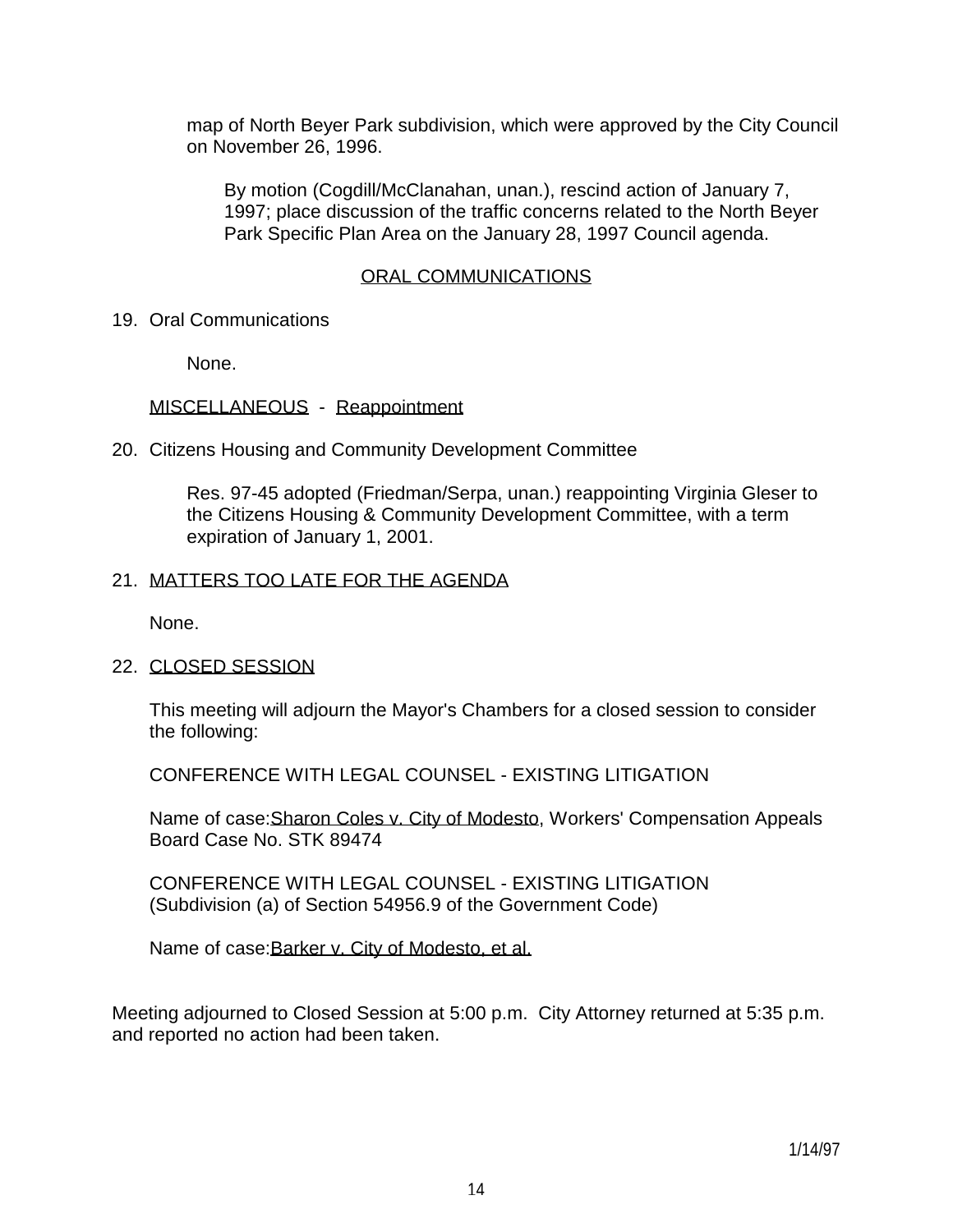# **COUNCIL MEETING OF TUESDAY, JANUARY 21, 1997, AT 7:00 P.M.**

CONSENT ITEMS - ROLL CALL VOTE REQUIRED: Items 2, 5, 7

(McClanahan/Friedman, unan.)

### 1. ACKNOWLEDGEMENTS AND PRESENTATIONS

None

2. Approval of the minutes of the special and regular City Council meetings of January 14, 1997.

By motion (McClanahan/Friedman, unan.), minutes approved.

3. Oral report from Director of Emergency Services regarding the need for continuing the local emergency.

> By order of the Chair, this item was continued for one week. City Manager directed to draft letter to elected officials expressing appreciation of their assistance.

4. Oral report from Purchasing Officer regarding use of "exigent circumstances" purchasing authority during flood response and repairs.

By order of the chair, report acknowledged.

5. Consider waiving formal bid procedures and authorizing the purchase of sixteen police vehicles from the competitively bid State contract, allowed by Modesto Municipal Code Section 8-3.05(h), for a total cost of \$380,721.81.

> Res. 97-46 adopted (McClanahan/Friedman, unan.) waiving formal bid procedures and authorizing purchase.

6. Consider approving a means of funding Mello-Roos Community Facilities District formations. (Community Facilities Districts with bonding for subdivision infrastructure to be fully funded by the applicant.)

> By motion (Fisher/Friedman, unan.), approved an applicant-City split for funding most Mello-Roos Community Facilities District formations.

7. Consider amending the budget through a reduction in project cost and an advancement of \$60,000 from the 1997-98 Capital Improvement Program to 1996- 97; and consider waiving formal bid procedures to procure "Financial/Human Services System Upgrade to Client/Server." (Resolution amending the budget needed, and resolution waiving formal bid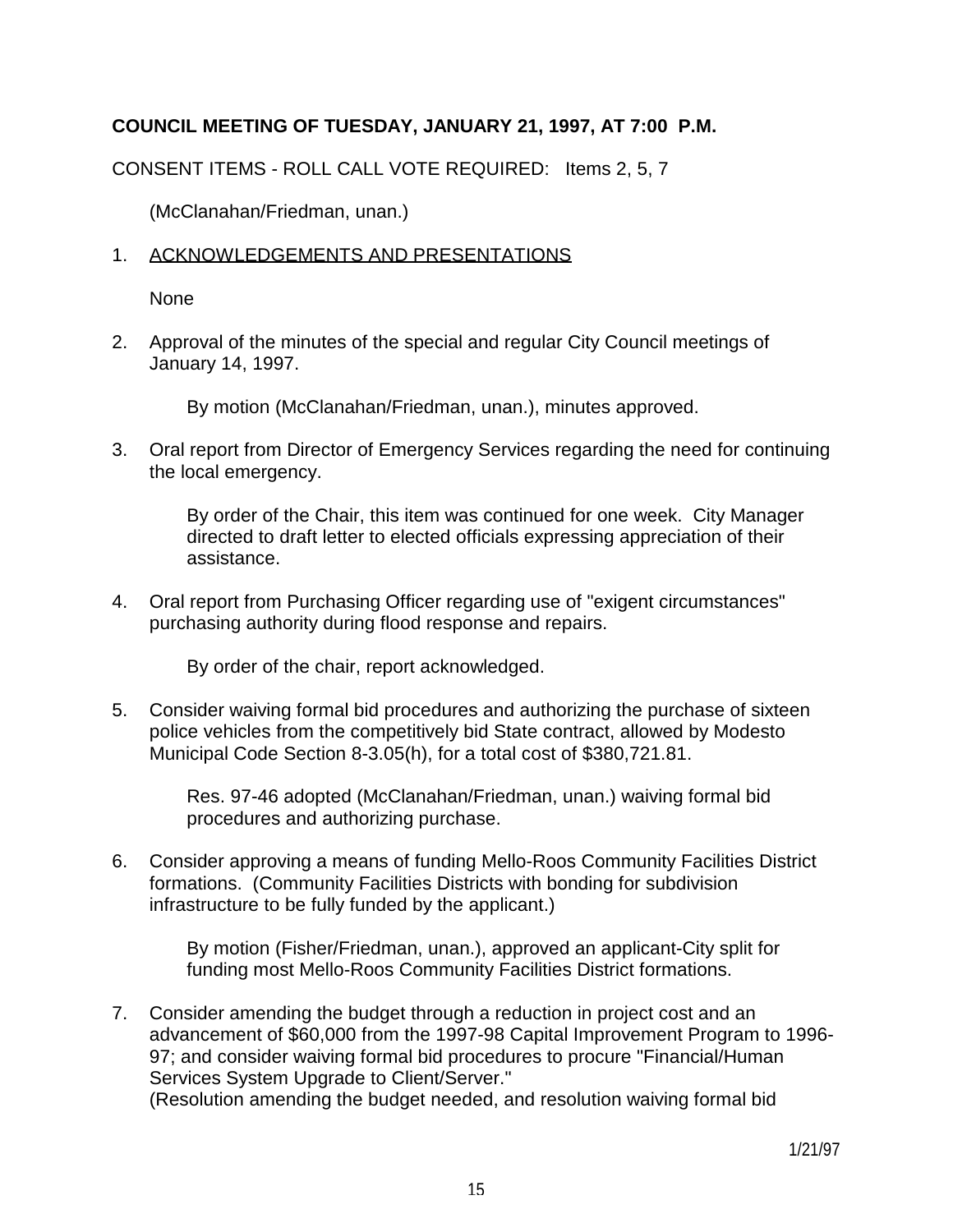procedures (five affirmative votes needed) and authorizing purchase needed. Total estimated cost in 1996-97 \$60,000; in 1997-98 \$253,535.)

Res. 97-47 adopted (McClanahan/Friedman, unan.) amending the budget.

 Res. 97-48 adopted (McClanahan/Friedman, unan.) waiving formal bid procedures and authorizing purchase, and amending agreement.

8. Written Communications

 Letter from Gary Lopez, President, Modesto City Firefighters Association, requesting a discussion of negotiation impasse.

This item was withdrawn by Gary Lopez.

9. Oral Communications

 Dan Hopkins, First Church of the Nazarene spoke regarding the church's sewer bill.

 By order of the Chair, item was referred to the Utility Services and Franchise Committee.

Milton Gress, representing the homeless, discussed vehicle parking concerns.

 Two citizens expressed their concerns regarding personal property being stolen from their residences in the area of Waldo Court and Hatch/Ustick.

10. Matters Too Late For The Agenda

None.

The meeting was adjourned at 7:36 p.m.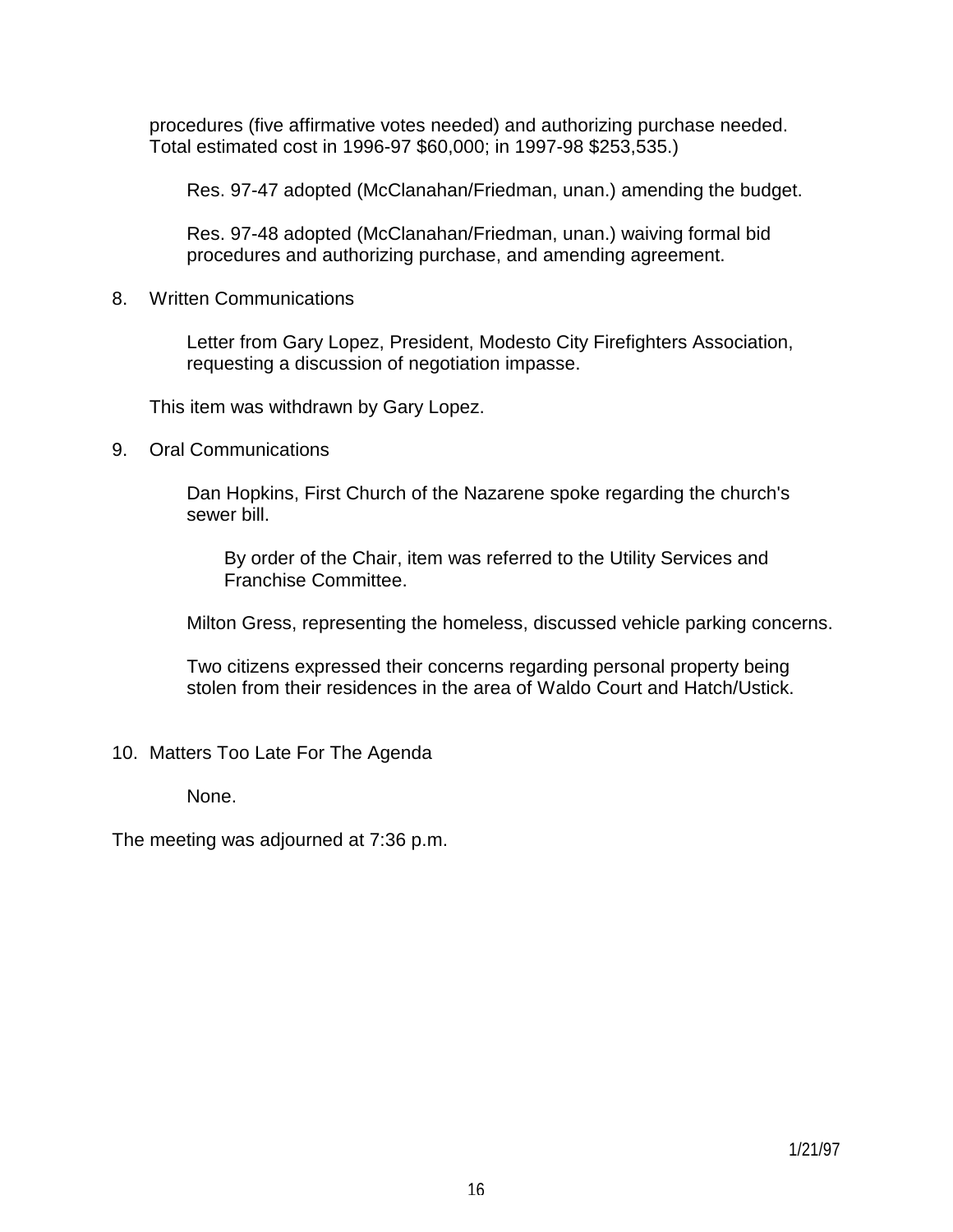# **AGENDA FOR COUNCIL MEETING OF TUESDAY, JANUARY 28, 1997, AT 4:00 P.M.**

CONSENT ITEMS - ROLL CALL VOTE REQUIRED:Items 2, 5, 6, 7, 8, 9, 10, 11, 14

- 1. Acknowledgements and Presentations
	- a. Presentation of Distinguished Service Award Plaque to Marge Baker for service on the Culture Commission.

Mayor Lang made the presentation.

 b. Presentation of plaque and checks to four City of Modesto Neighborhood Watch Groups that participated in August 6, 1996, National Night Out activities allowing Modesto to win eighth place nationally in the annual National Night Out competition.

Presentation made by Mayor Lang and Police Chief Paul Jefferson.

 c. Presentation of special recognition plaques and certificates for co-sponsorships of the City's 1996 Recreation Programs.

Presentation by Mayor Lang and Judy Loretelli.

- d. Presentation of flood relief donation from members of the Indian Community to Red Cross.
- 2. Approval of the minutes of the regular City Council meeting of January 21, 1997.

By motion (Friedman/Serpa, unan.), minutes approved.

3. Oral report from Director of Emergency Services regarding the need for continuing the local emergency.

By motion (Serpa/Fisher, unan.) this item was continued for one week.

4. Discussion of neighborhood traffic concerns related to the North Beyer Specific Plan Area.

By motion (Fisher/McClanahan, unan.), referred to Transportation Committee.

- 5. Final adoption of the following:
	- a. Ord. No. 3022-C.S. amending the Municipal Code relating to aggressive begging.
	- b. Ord. No. 3023-C.S. amending the Municipal Code relating to disorderly conduct.
	- c. Ord. No. 3024-C.S. amending the Municipal Code relating to prohibition of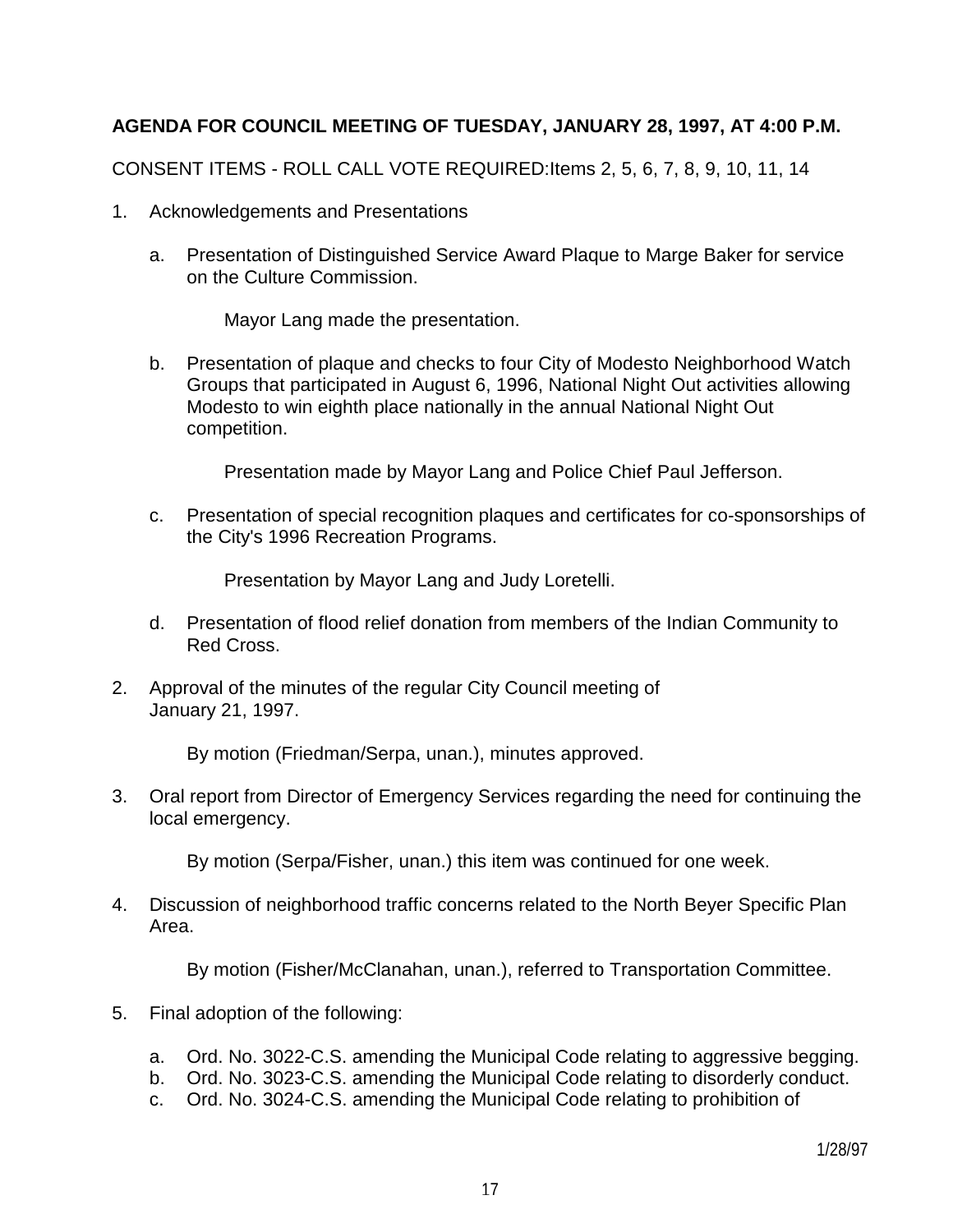obstruction of public right of way.

- d. Ord. No. 3025-C.S. amending the Municipal Code relating to prohibition of furnishing or performing uninvited services associated with the cleaning, washing or polishing of the exterior of a vehicle.
- e. Ord. No. 3026-C.S. amending the Municipal Code relating to adult entertainment businesses.
- f. Ord. No. 3027-C.S. amending the Municipal Code relating to business license required.
- g. Ord. No. 3028-C.S. amending the Municipal Code relating to adult entertainment businesses.

 By motion (Friedman/Serpa, unan.), approved final adoption of Ord. Nos. 3022-C.S., 3023-C.S., 3024-C.S., 3025-C.S., 3026-C.S., 3027-C.S., and 3028-C.S.

6. Consider awarding bid for one trailer-mounted stump cutting machine to the only technically responsive and responsible bidder, Cal-Line Equipment for a total of \$21,838.64.

Res. 97-48A adopted (Friedman/Serpa, unan.) awarding bid.

7. Consider acceptance of the contract of Ross F. Carroll, Inc. as complete for Public Facilities District No. 11 - installation of curb, sidewalk and street improvements at various locations, as complete and authorize the City Clerk to file the Notice of Completion. (Original contract: \$77,208.50)

 (Resolution accepting work as complete and authorizing the City Clerk to file the Notice of Completion needed. Final estimated cost: \$84,139.20. Funds are budgeted.)

 Res. 97-49 adopted (Friedman/Serpa, unan.) accepting work as complete and authorizing City Clerk to file Notice of Completion.

8. Consider authorizing City Manager to execute a cooperative agreement with Caltrans for the construction of a traffic signal at State Route 108 (McHenry Avenue) and Leveland Lane.

 (Resolution approving agreement needed. Estimated cost: \$134,200. Funds are budgeted.)

Res. 97-50 adopted (Friedman/Serpa, unan.) approving agreement.

9. Consider approving an amendment to the agreement with McCaw Communications of Modesto, Inc. for the lease of a cellular site in Davis Park.

 Res. 97-51 adopted (Friedman/Serpa, unan.) approving amendment to agreement.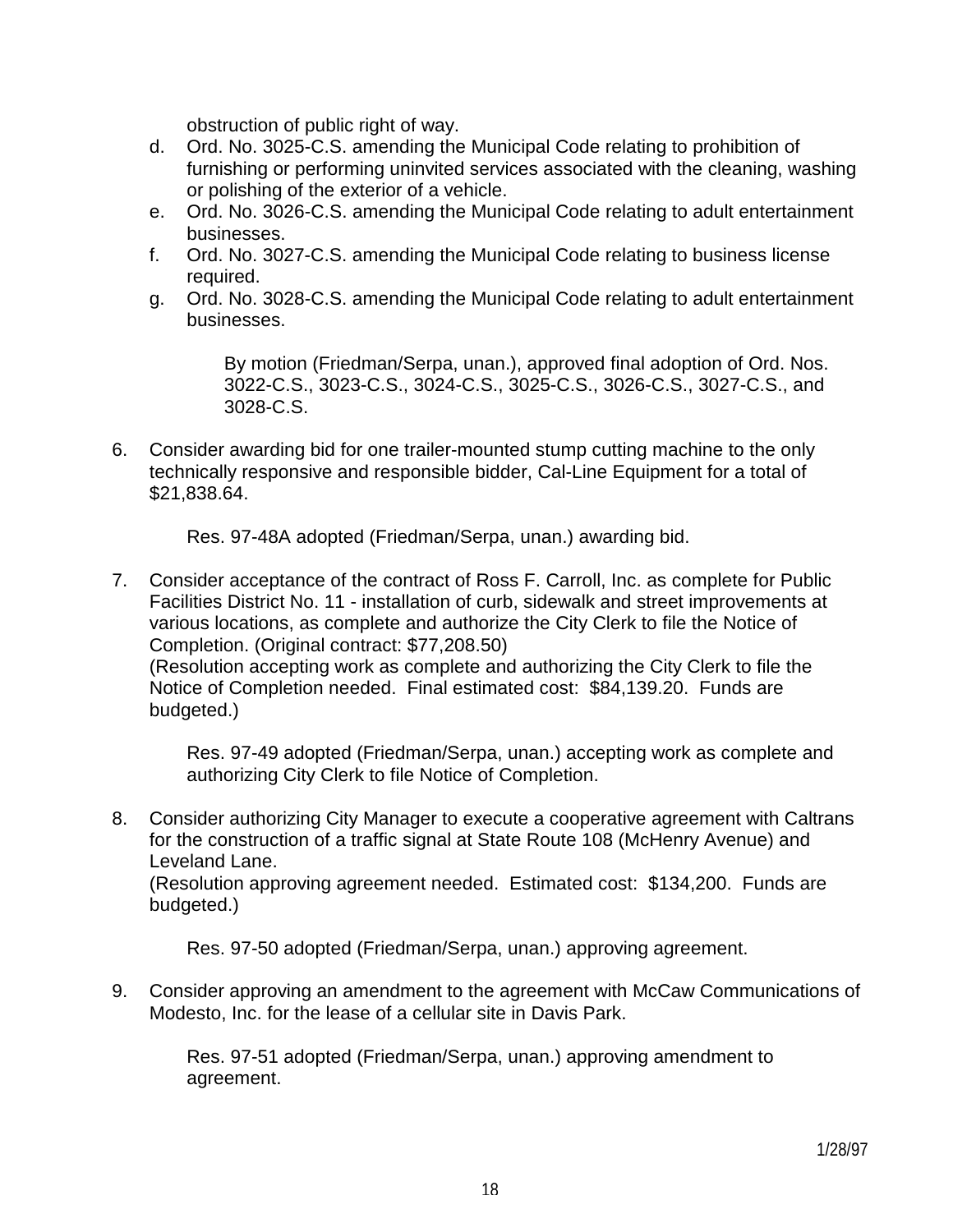10. Consider designating the week of March 31 through April 4, 1997, as City of Modesto Safety Week, and consider authorizing the City to participate in the First Annual Stanislaus County Multi-Agency Employees Safety Fair. (Resolution designating the week of March 31 through April 4, 1997, as City of Modesto Safety Week, and authorizing City participation in First Annual Stanislaus County Multi-Agency Employees Safety Fair needed. Estimated City cost: \$5,000. Funds are budgeted.)

 Res. 97-52 adopted (Friedman/Serpa, unan.) designating March 31 through April 4, 1997 as City of Modesto Safety Week and authorizing City participation in First Annual Stanislaus County Multi-Agency Employees Safety Fair.

11. Quarterly Treasurer's Report - December 1996.

By motion (Friedman/Serpa, unan.), acknowledged receipt of report.

12. Oral Communications

None.

13. Written Communications

 Letter from Edward P. Taczanowsky, Executive Vice President, Building Industry Association, regarding a proposed development of a program in Village One to provide monumentation and interior signage that will enhance the Village concept.

 By motion (McClanahan/Fisher, unan.), agreed to proceed with monumentation and interior signage program with staff assistance.

14. Letter of resignation from the Landmark Preservation Commission from Dirk Hoek.

Res. 97-53 adopted (Friedman/Serpa, unan.) accepting resignation with regret.

15. Matters Too Late For The Agenda

None.

16. Closed Session

 The meeting will adjourn to the Third Floor East Conference Room for a Closed Session to consider the following:

CONFERENCE WITH LABOR NEGOTIATOR

Agency negotiator:Robin Renwick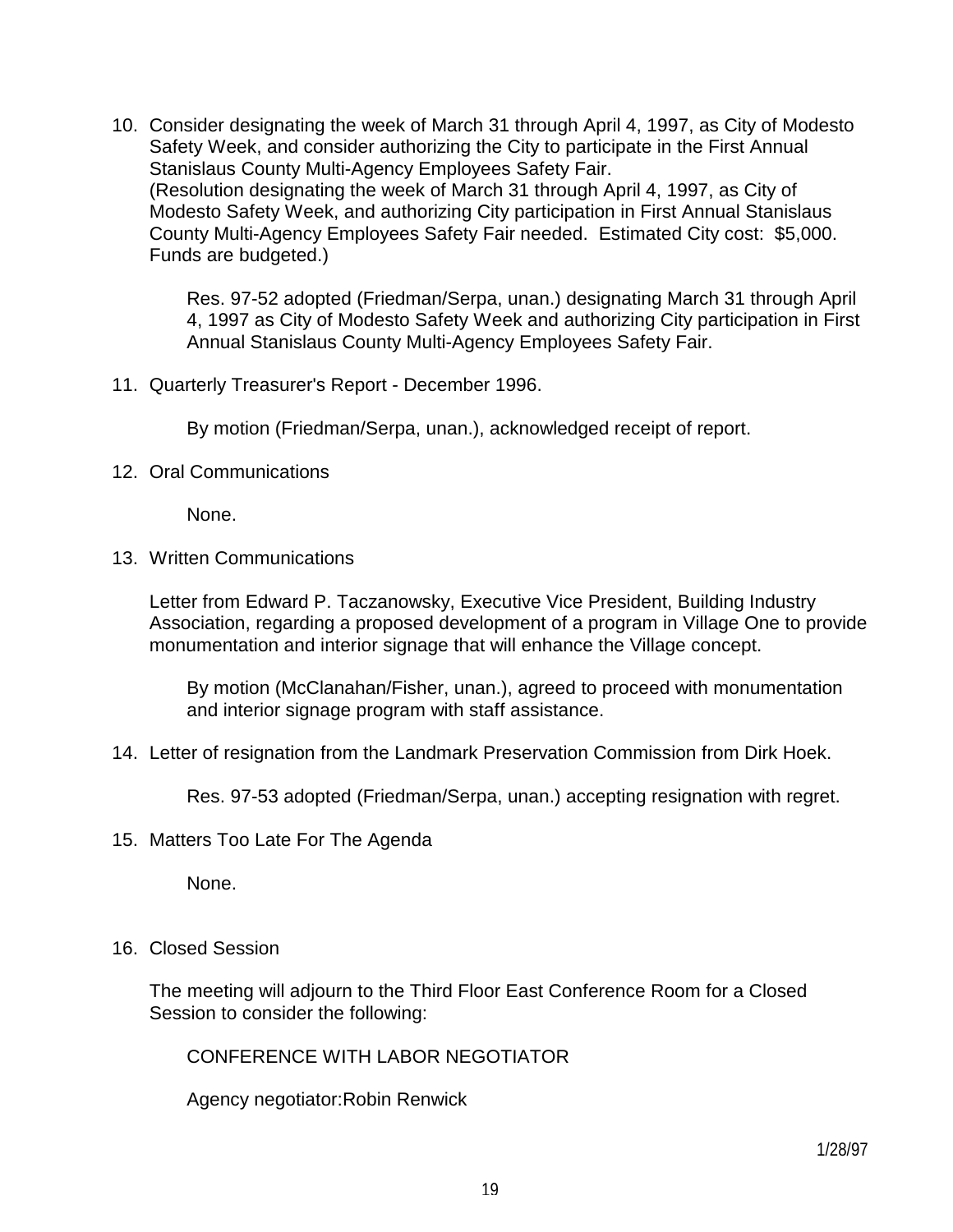Employee organization:Modesto City Employees Association

Meeting was adjourned at 5:30 p.m. to Closed Session. Counsel returned at 5:50 p.m. to report no action had been taken.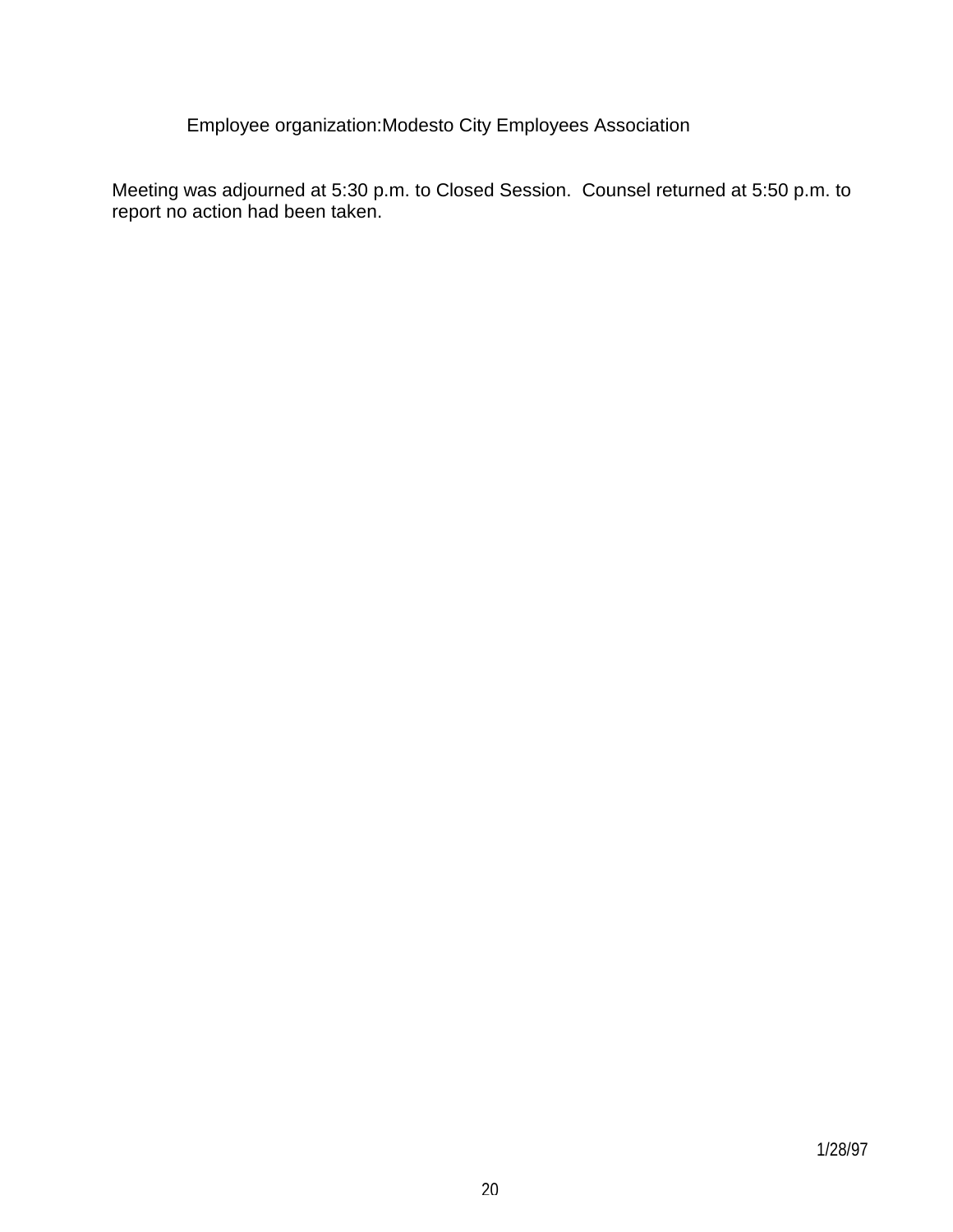## **COUNCIL MEETING OF TUESDAY, FEBRUARY 4, 1997, AT 7:00 P.M.**

CONSENT ITEMS - ROLL CALL VOTE REQUIRED: Items 2, 7, 8, 9

1. Acknowledgements and Presentations

Presentation of a check for flood relief from The Oakland A's.

 Mayor Lang accepted check from the Oakland A's on behalf of the City, then presented it to Marvalene Hughes, who accepted it on behalf of the United Way.

 Mayor Lang presented a proclamation to Fire Chief Larry Hughes who accepted on behalf of Ventura County, Los Angeles County and City of Malibu for flood relief assistance.

2. Approval of the minutes of the special and regular City Council meeting of January 28, 1997.

By motion (Friedman/Serpa, unan.), minutes approved.

3. Oral report from Director of Emergency Services regarding the need for continuing the local emergency.

 By motion (Dobbs/Fisher, unan.), acknowledged report of Director of Emergency Services to continue the item for another week. Will initiate a study of future management of flood control issues. Staff to work with committee.

4. Oral report from Purchasing Officer on the use of purchasing authority under "exigent circumstances" related to the January Floods of 1997.

By motion, acknowledged receipt of report.

5. Hearing to consider the appeal of Eric Johnson to the revocation of the dance hall permit for Gilligan's Beach House at 1640 Princeton Avenue.

Appeal withdrawn by applicant.

6. Hearing to consider establishing a fee for all Fire Fighter Applicants.

 Res. 97-54 adopted (Friedman/McClanahan, majority; Dobbs, no) establishing fee.

7. Consider waiving formal bid procedures and authorizing the purchase of one one-ton dual rear-wheeled pickup dump truck from Lasher Auto Center, two cab and chassis with hydraulic dump bodies from Country Ford Trucks, one van with compartments from Oakland Truck Center, Inc., and seventeen various pickup trucks and one cargo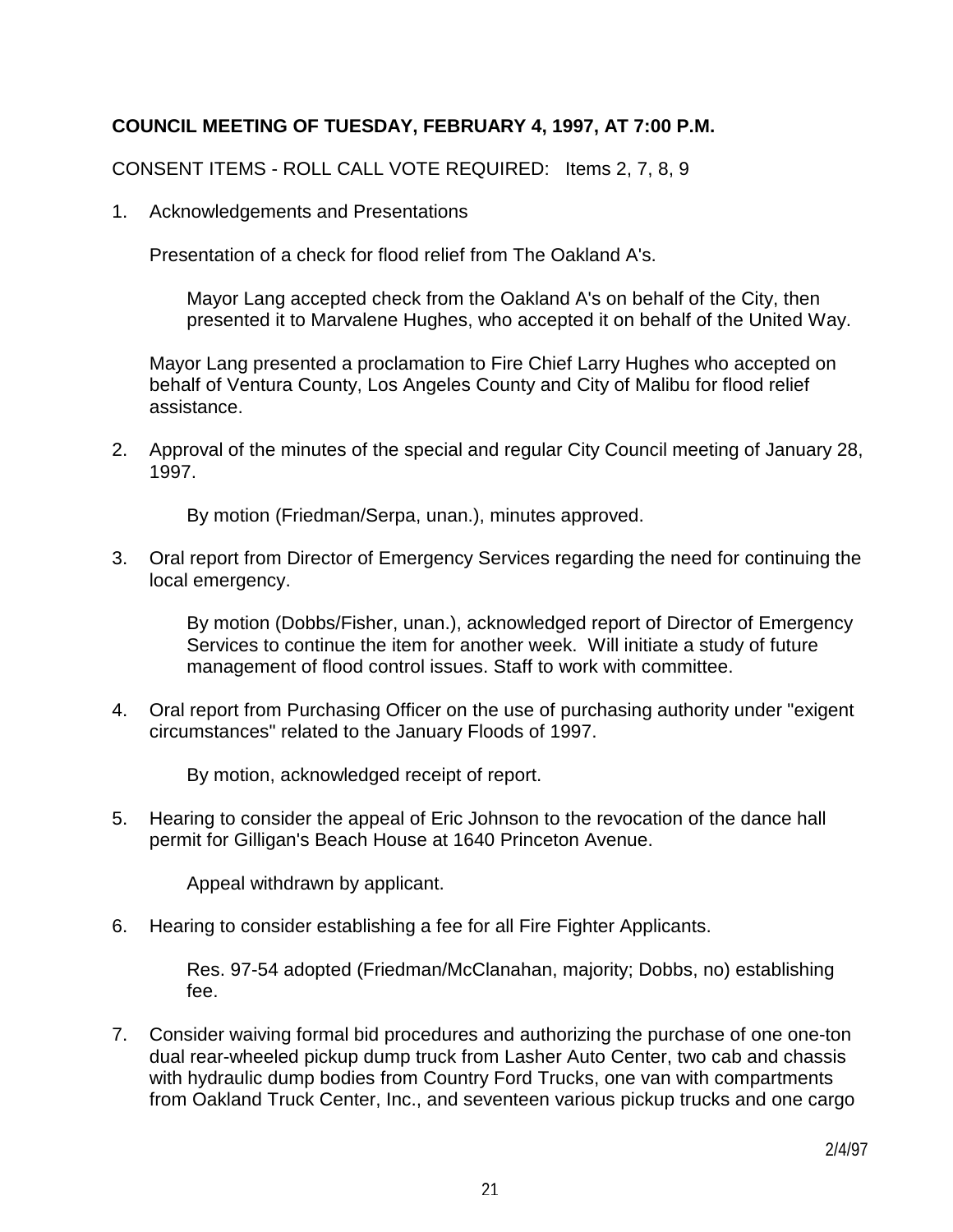van from the State of California Contract for a combined total cost of \$423,688.17; consider approving specifications and authorizing call for bids for furnishing four various cab and chassis and truck vehicles. (Suggested bid opening: February 24, 1997, at 11:00 a.m.)

 (Resolution waiving formal bid procedures and authorizing purchases needed (Five affirmative votes needed.); and resolution approving specifications and authorizing bid call needed. Total estimated cost: \$819,688.17. Funds are budgeted.)

 Res. 97-55 adopted (Friedman/Serpa, unan.) waiving formal bid procedures and authorizing purchases.

 Res. 97-56 adopted (Friedman/Serpa, unan.) approving specifications and authorizing call for bids to be opened @ 11:00 a.m. on February 24, 1997.

8. Consider authorizing the submittal of a revised Federal Fund Preapplication in the amount of \$500,000 for the Modesto City-County Airport capital improvement projects during fiscal year 1998 and authorizing The City Manager to sign on behalf of the City.

 Res. 97-57 adopted (Friedman/Serpa, unan.) authorizing submittal of revised preapplication and authorizing City Manager to sign on behalf of the City.

9. Consider approving agreement with Prescott Estates Home Owners Association for the construction of a fence along the northern portion of the property line funded with fiscal year 1996-97 Community Development Block Grant Funds.

 Res. 97-58 adopted (Friedman/Serpa, unan.) approving agreement and authorizing City Manager to sign.

### 10. Oral Communications

 Councilmember Serpa requested the City Attorney to work with Public Safety Committee and Modesto Police Department concerning gangs assemblying on streets.

11. Matters Too Late For The Agenda

None.

Meeting adjourned at 7:25 p.m.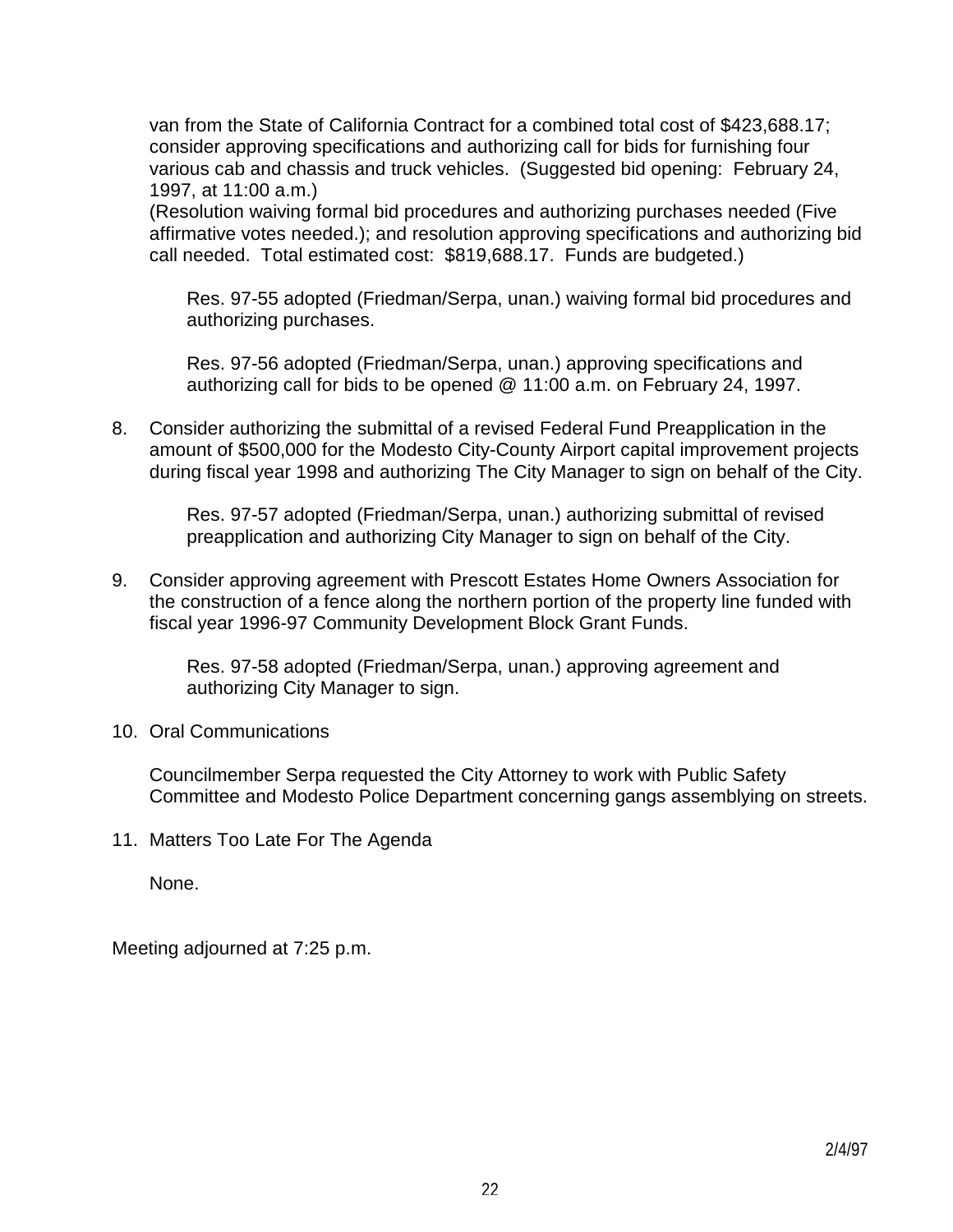# **MINUTES OF COUNCIL MEETING OF TUESDAY, FEBRUARY 11, 1997, 4:00 P.M.**

CONSENT ITEMS - ROLL CALL VOTE REQUIRED: Items 2, 5, 6, 7, 8, 9, 10, 11, 13, 14, 15, 17, 18, 19

Item #16 removed from Agenda

(Fisher/Serpa, unan.)

Councilmembers Cogdill & Fisher absent due to conflict of interest CONSENT ITEM - ROLL CALL VOTE REQUIRED: Item 7

(Friedman/McClanahan, unan.; Cogdill & Fisher absent)

1. Acknowledgements and Presentations

None

2. Approval of the minutes of the regular City Council meeting of February 4, 1997.

By motion (Fisher/Serpa, unan.), minutes approved

3. Oral report from Director of Emergency Services regarding the need for continuing the local emergency.

Res. 97-59 adopted (Friedman/Fisher, unan.) terminating the local emergency.

4. Hearing to consider approval of "The Bluffs" vesting tentative subdivision map, within the Empire North Specific Plan Area; consider initiating proceedings to annex the 39.8 acre area, property located south of Parker Road, east of the Santa Fe Railroad and north of Dry Creek, to the City of Modesto and detach from the Consolidated Fire District through Stanislaus Local Agency Formation Commission (LAFCO); and consider making findings that this project is within the context of a previously completed and certified Environmental Impact Report.

 By motion, (Fisher/McClanahan, unan.) item will be continued one week to February 18, 1997.

5. Consider authorizing call for bids for furnishing traffic signal accessories. (Suggested bid opening: March 3, 1997, at 11:00 a.m. Resolution authorizing call for bids needed. Total estimated cost: \$86,500. Funds are budgeted.)

 Res. 97-60 adopted (Fisher/Serpa, unan.) authorizing call for bids on March 3, 1997 at 11:00 a.m.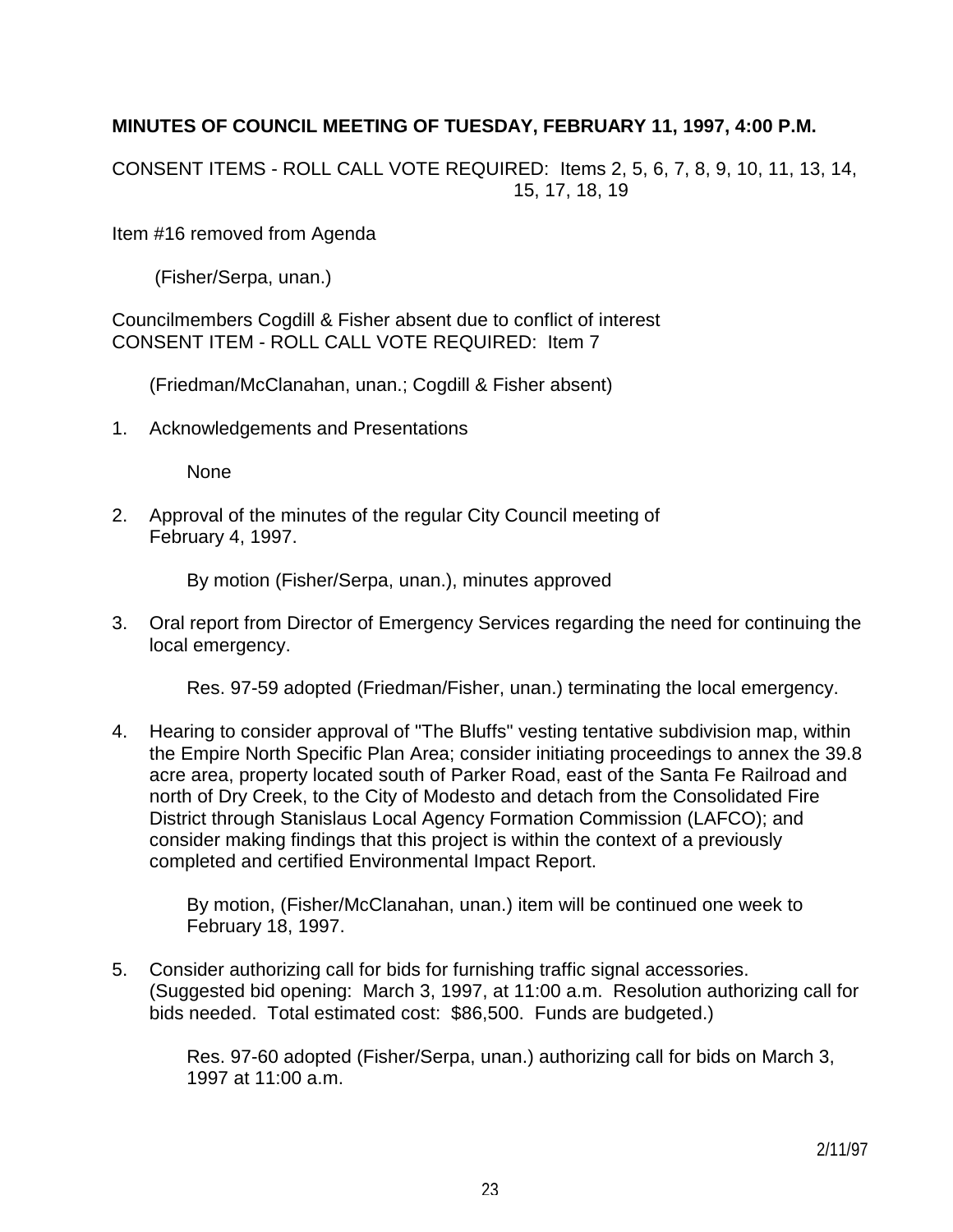6. Consider awarding contract for the River Road Lift Station to Amerine Systems, Inc. for \$133,266; and consider approving appropriation transfer in the amount of \$55,000 to fully fund the project.

 (Resolution awarding contract needed, and resolution approving appropriation transfer needed. Total estimated cost: \$159,919 (contract \$133,266; const. admin. & contingencies \$26,653). Funds are partially budgeted.)

Res. 97-61 adopted (Fisher/Serpa, unan.) awarding contract.

Res. 97-62 adopted (Fisher/Serpa, unan.) approving appropriation transfer.

Councilmembers Cogdill and Fisher absent due to conflict of interest.

7. Consider awarding bid for nine traffic enforcement motorcycles to Mitchell's Modesto Harley Davidson for a total cost of \$126,642.19.

 Res. 97-63 adopted (Friedman/McClanahan, unan.; Cogdill & Fisher absent) awarding bid.

8. Consider waiving formal bid procedures and authorizing the purchase of two utility Jeep Cherokees from Lasher Auto Center for a total price of \$42,973.06; and consider amending the budget to provide funding for the purchase.

 Res. 97-64 adopted (Fisher/Serpa, unan.) waiving formal bid procedures and authorizing purchase of two utility Jeep Cherokees.

Res. 97-65 adopted (Fisher/Serpa, unan.) approving budget amendment.

9. Consider waiving formal bid procedures and authorizing the purchase of 80,000 pounds of granular activated carbon through the City of Fresno contract from Northwestern Carbon for a total of \$75,502.93.

> Res. 97-66 adopted (Fisher/Serpa, unan.) waiving formal bid procedures and authorizing purchase of granular carbon.

10. Consider waiving formal bid procedures and authorizing the repair of one Grove Crane, Model TR515, by Coast Crane Company for a total cost of \$29,063.36.

> Res. 97-67 adopted (Fisher/Serpa, unan.) waiving formal bid procedures and authorizing repair of one Grove Crane.

11. Consider waiving formal bid procedures and authorizing the purchase of two DED Alpha Workstations and related equipment from Avenet Computers for a total cost of \$58,210.11.

 Res. 97-68 adopted (Fisher/Serpa, unan.) waiving formal bid procedures and authorizing the purchase of two DED Alpha Workstations.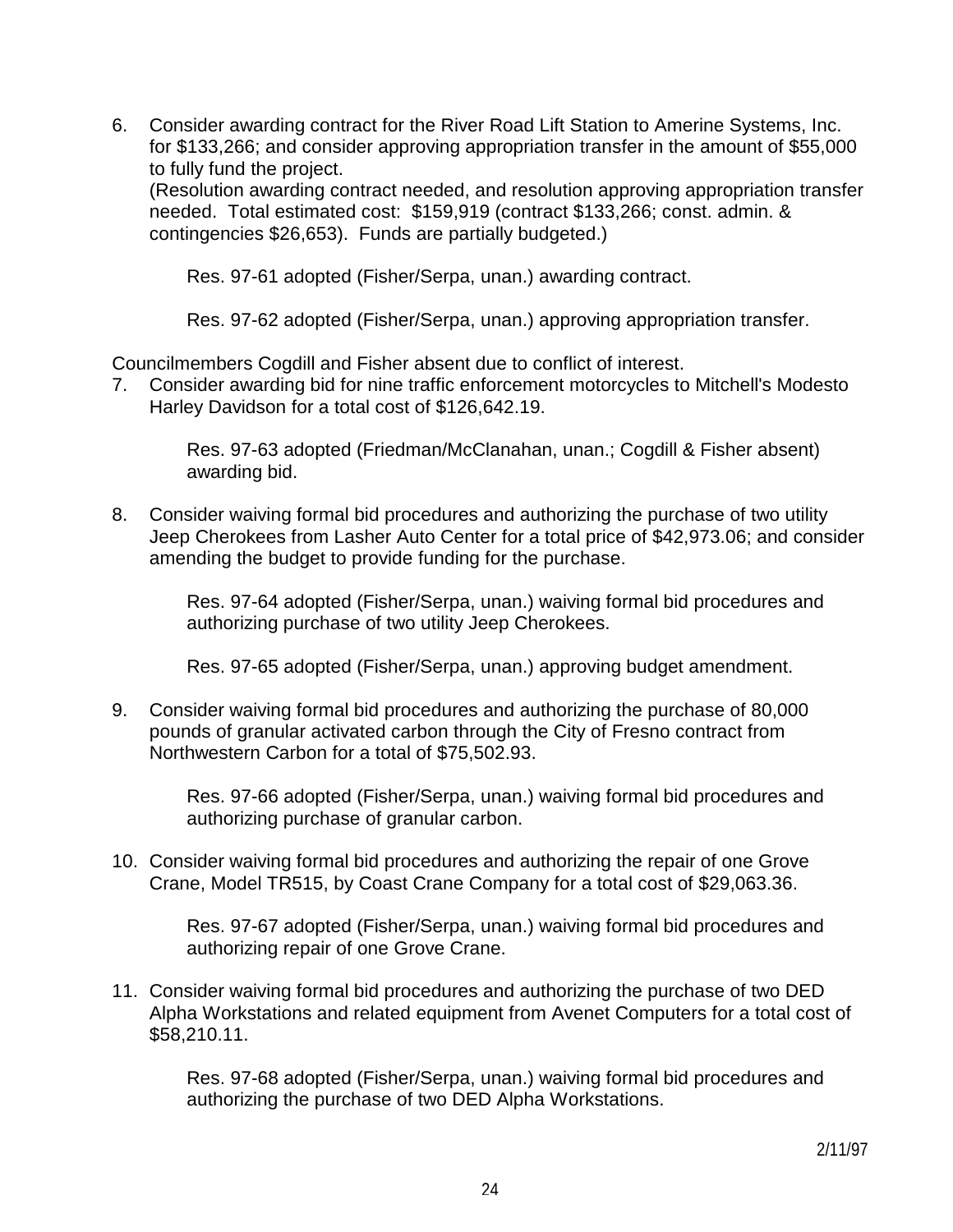12. Fiscal Year 1996-97 Budget - Midyear Status Report and proposed adjustments.

By motion (Friedman/Fisher, unan.), acknowledged receipt of report.

 Res. 97-69 adopted (Friedman/Fisher, unan.) amending FY 1996-97 budget and re-estimating revenue for FY 1996-97 budget.

13. Report on the Tully Road restriping project for the area between Leonard Avenue and Roseburg Avenue.

 By motion (Fisher/Serpa, unan.), acknowledged receipt of report and approved recommendation.

14. Consider approving expansion of membership in the Citizens' Advisory Committee on Recycling from eight members to eleven members.

 Res. 97-70 adopted (Fisher/Serpa, unan.) approving increasing the membership of the Citizens' Advisory Committee on Recycling from eight to eleven members.

15. Consider amending the Municipal Code to change radar-enforced speed limits on some streets, based on speed surveys. (Introduction of ordinance amending Municipal Code Sections 3-2.1401 and 3- 2.1401.1 needed.)

Ord. 3029-C.S. introduced.

### ITEM #16 WAS REMOVED FROM AGENDA

- 16. Consider approving an agreement with Taussig and Associates to form a Mello-Roos Community Facilities district for the North Beyer Park Project for not to exceed \$10,000 plus an estimated \$1,000 in expenses; and consider amending the budget for the Strategic Planning Fund to recognize \$10,000 in revenue for developer's share of project and transferring \$10,000 from Contingency Reserve into the project account.
- 17. Consider approving an amendment to the agreement with Environmental Science Associates (ESA) for preparation of the Final Master Environmental Impact Report for the Wastewater Master Plan.

 (Resolution approving amendment to agreement needed. Estimated cost: \$12,000. Funds are budgeted.)

Res. 97-71 adopted (Fisher/Serpa, unan.) approving amendment to agreement.

18. Consider approval of final map of Village Highlands Phase 1 subdivision of the City of Modesto and authorizing the City Manager to sign an agreement with the subdividers as required by Section 4-4.604(c) of the Municipal Code. (Owners: Inland Village)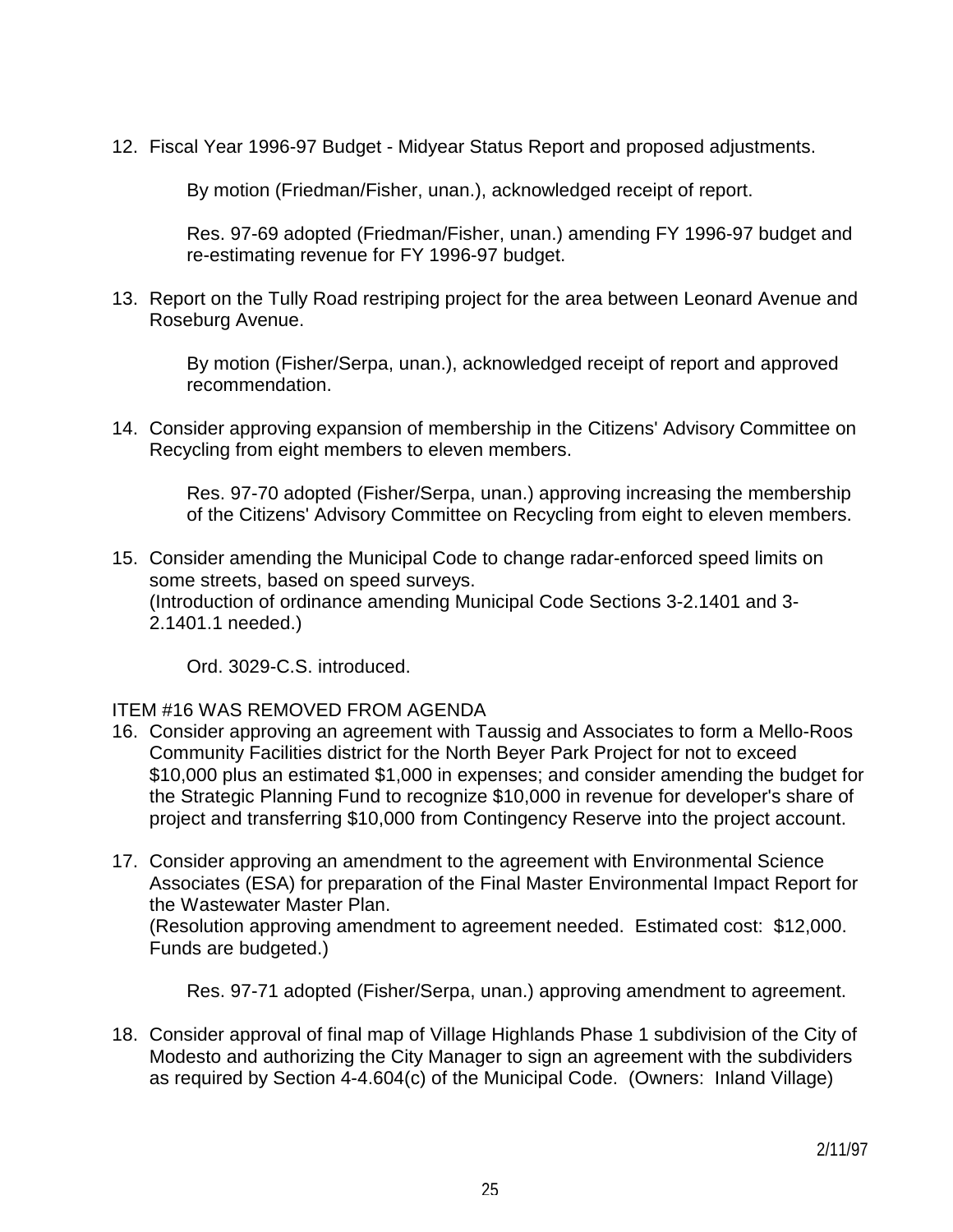Res. 97-72 adopted (Fisher/Serpa, unan.) approving final map and authorizing City Manager to sign agreement.

19. Oral Communications

Jim Fletcher discussed 10th Street Place project and areas to include the public.

 Mike Serpa reviewed public safety meeting regarding southwest area police efforts and enforcement.

20. Consider amending the legislative platform outlining the City's overall legislative concerns.

By motion (Fisher/Serpa, unan.), approved the 1997 Legislative Platform.

21. Matters Too Late For The Agenda

 By motion (Friedman/McClanahan, unan.) it was determined that there was a need to take immediate action and that the need for action came to the City's attention after the agenda was posted.

 a. Consider a resolution to approve the Memorandum of Understanding between the City and Modesto City Employee Association.

Res. 97-73 adopted (Friedman/Cogdill, unan.) approving MOU with MCEA.

22. Closed Session

 The meeting will adjourned to the Mayor's Chambers for a Closed Session to consider the following:

PUBLIC EMPLOYEE PERFORMANCE EVALUATION;

Title: City Manager

Meeting adjourned at 4:35 p.m. Counsel returned from Closed Session at 5:20 p.m. to report no action had been taken.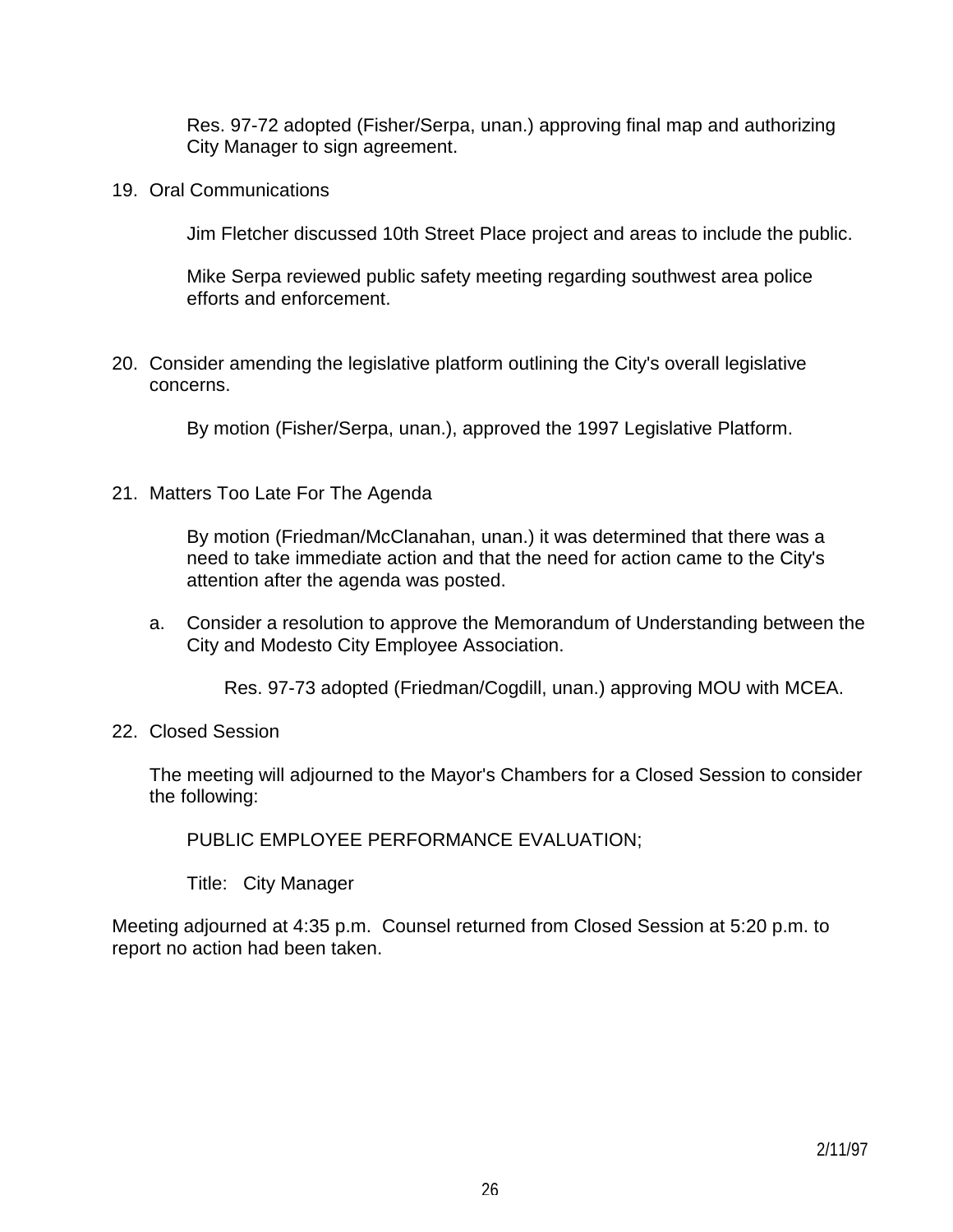## **COUNCIL MEETING OF TUESDAY, FEBRUARY 18, 1997, AT 7:00 P.M.**

CONSENT ITEMS - ROLL CALL VOTE REQUIRED: Items 1, 3, 5, 8, 9, 10, 11, 12

Consent Items #6 & #7 removed from consent.

Acknowledgements and Presentations

 Mayor Lang acknowledged that Cub Scout Troop 299 and Boy Scout Troop 59 were in the audience.

1. Approval of the minutes of the regular City Council meeting of February 11, 1997.

By motion (Friedman/Fisher, unan.), minutes approved.

2. Oral report from Purchasing Officer on the use of purchasing authority under "exigent circumstances" related to the January Floods of 1997.

Report acknowledged.

3. Final adoption of Ord. No. 3029-C.S. amending the Modesto Municipal Code relating to speed limits.

 By motion (Friedman/Fisher, unan.), approved final adoption of Ord. No. 3029- C.S.

4. Hearing to consider approval of "The Bluffs" vesting tentative subdivision map, within the Empire North Specific Plan Area; consider initiating proceedings to annex the 39.8 acre area, property located south of Parker Road, east of the Santa Fe Railroad and north of Dry Creek, to the City of Modesto, and detach from the Consolidated Fire District through Stanislaus Local Formation Commission (LAFCO); and consider making findings that this project is within the context of a previously completed and certified Environmental Impact Report. (Continued from February 11, 1997, City Council meeting.)

> Res. 97-74 adopted (Cogdill/Fisher, unan.) approving vesting tentative subdivision map, with addition of street on southern portion of property for public access to Machado property.

 Res. 97-75 adopted (Cogdill/Fisher, unan.) finding project within context of previous EIR.

Res. 97-76 adopted (Cogdill/Fisher, unan.) initiating annexation proceedings.

5. Consider accepting the contract of Western States Surfacing, Inc. as complete for the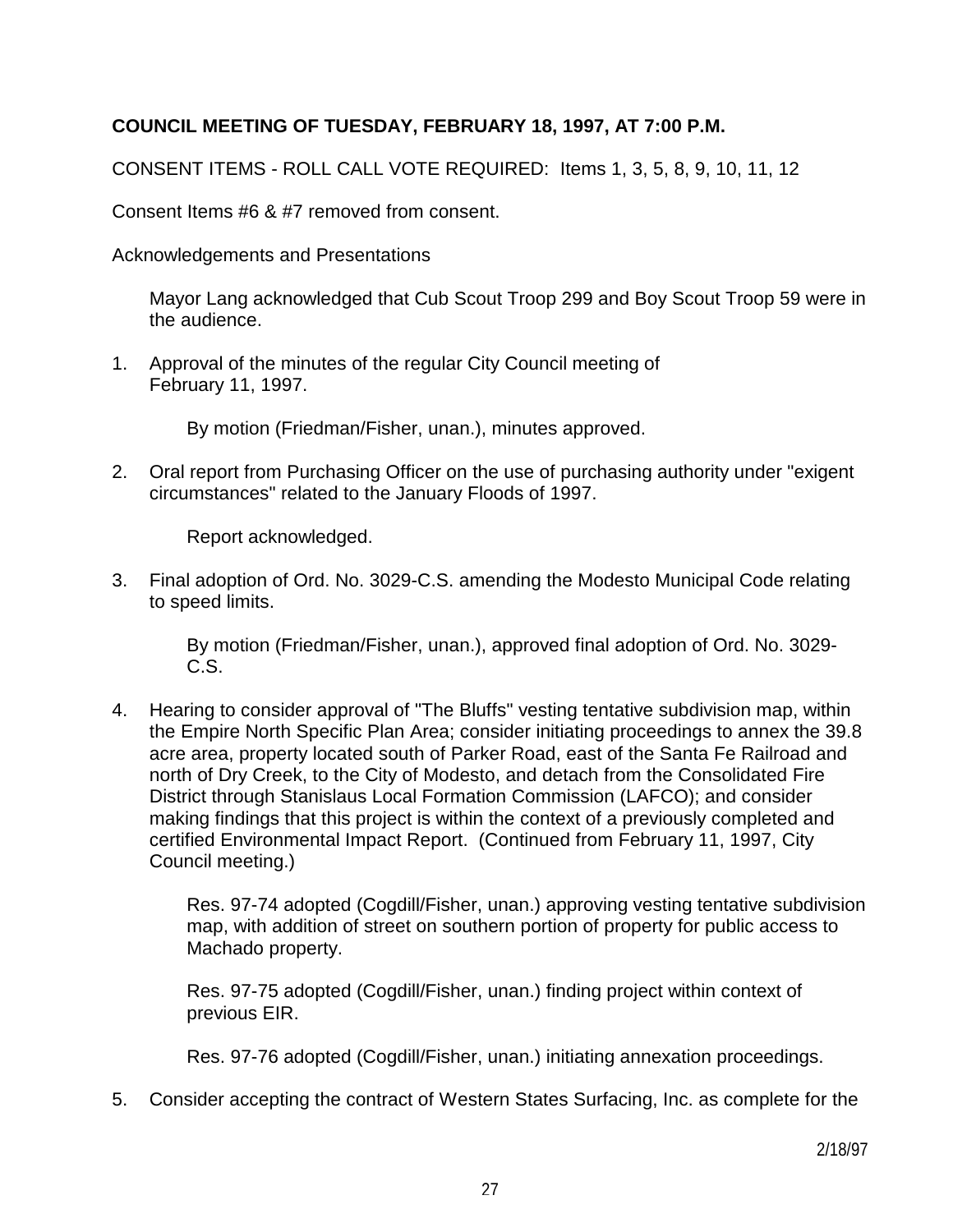1996 project to cape seal various City streets and authorize City Clerk to file the Notice of Completion. (Original contract: \$333,173.92)

 (Resolution accepting work as complete and authorizing the City Clerk to file the Notice of Completion needed. Total final cost: \$330,575.64; funds are budgeted.)

 Res. 97-77 adopted (Friedman/Fisher, unan.) accepting work as complete and authorizing City Clerk to file the Notice of Completion.

Item #6 removed from Consent

6. Consider waiving formal bid procedures and authorizing the purchase of 34,000 rolls of blue bags for the new waste recycling program from Carlisle Plastics for a total cost of \$41,983.62.

 Res. 97-78 adopted (Cogdill/Fisher, unan.) waiving formal bid procedures and authorizing the purchase of rolls of blue bags.

Item #7 Removed from Consent

7. Consider amending the 1996-97 Capital Improvement Program Budget to establish a new CIP Project for \$300,000 for the Flood Hazard Mitigation Project, and consider approving an amendment to the agreement with Black & Veatch for the preparation of plans and specifications for the design of the cannery segregation pipeline, replacement of the Emerald trunk sewer, headworks and grit removal facilities at the Primary Water Quality Control Plant.

Res. 97-79 adopted (Dobbs/Fisher, unan.) approving amendment to agreement.

Res. 97-80 adopted (Dobbs/Fisher, unan.) amending the 1996-97 budget.

8. Consider approving an agreement with Taussig and Associates to establish a Mello-Roos Community Facilities District for the North Beyer Park Project, and consider amending budget to recognize \$10,000 in revenue for developer's share of project. (Resolution approving agreement needed, and resolution amending the budget needed. Total estimated cost: \$20,000 (consultant not to exceed \$10,000 plus estimated \$1,000 in expenses; maximum city staff costs, \$9,000)

Res. 97-81 adopted (Friedman/Fisher, unan.) approving agreement.

Res. 97-82 adopted (Friedman/Fisher, unan.) amending the budget.

9. Consider authorizing submission of revised Annual Transportation Claim to the Stanislaus Area Association of Governments (SAAG) to include a supplemental apportionment.

Res. 97-83 adopted (Friedman/Fisher, unan.) authorizing submission of revised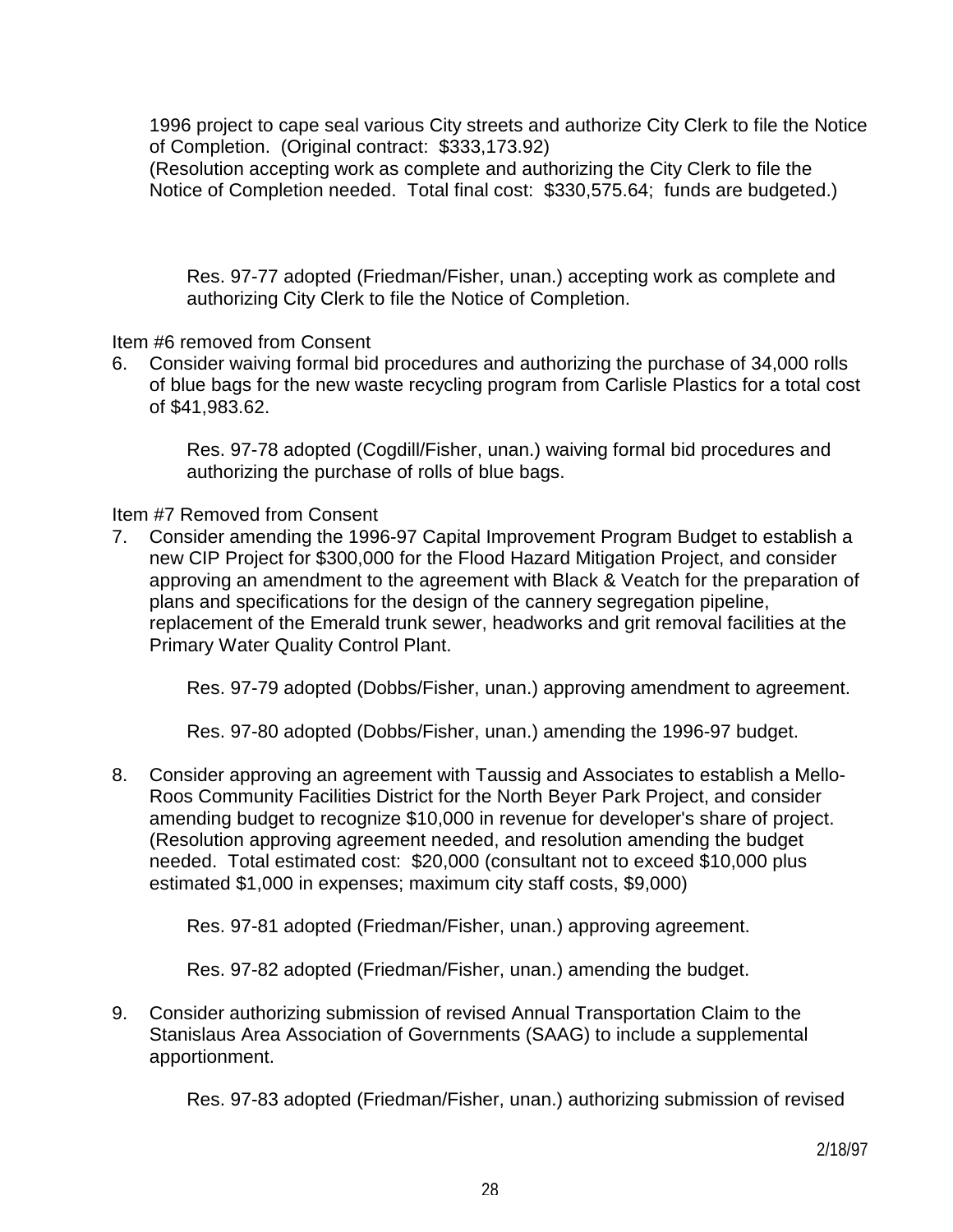Annual Transportation Claim.

10. Consider amending the 1996-97 Capital Improvement Program (CIP) to create nine new projects from Congestion Management and Air Quality (CMAQ) grant funds in the amount of \$250,363, and consider amending the 1996-97 to appropriate \$40,000 from the Streets Local Transportation Funds and Streets Capital Facilities Fees funds.

Res. 97-84 adopted (Friedman/Fisher, unan.) amending 96-97 CIP.

Res. 97-85 adopted (Friedman/Fisher, unan.) amending 1996-97 budget.

11. Consider amending the 1996-97 Capital Improvement Program to create two new projects from Congestion Management and Air Quality Funds in the amount of \$54,875 and REMOVE Grant Funds in the amount of \$5,340 for preferential parking for carpoolers and the City of Modesto Rideshare Program.

Res. 97-86 adopted (Friedman/Fisher, unan.) amending 1996-97 CIP.

12. Consider adopting the Modesto Non-Motorized Transportation Master Plan and certifying the Negative Declaration.

> Res. 97-87 adopted (Friedman/Fisher, unan.) adopting the Modesto Non-Motorized Transportation Master Plan and certifying the Negative Declaration.

13. Oral Communications

Dana Bosio spoke regarding Habitat for Humanity project.

14. Miscellaneous - Appointments

Landmark Preservation Commission

 Res. 97-88 adopted (Friedman/Fisher, unan.) appointing Jerome Beamish to the Landmark Preservation Commission.

Golf Course Advisory Committee

 Res. 97-89 adopted (Friedman/Fisher, unan.) appointing John Rudesill to the Golf Course Advisory Committee.

15. Matters Too Late For The Agenda

None.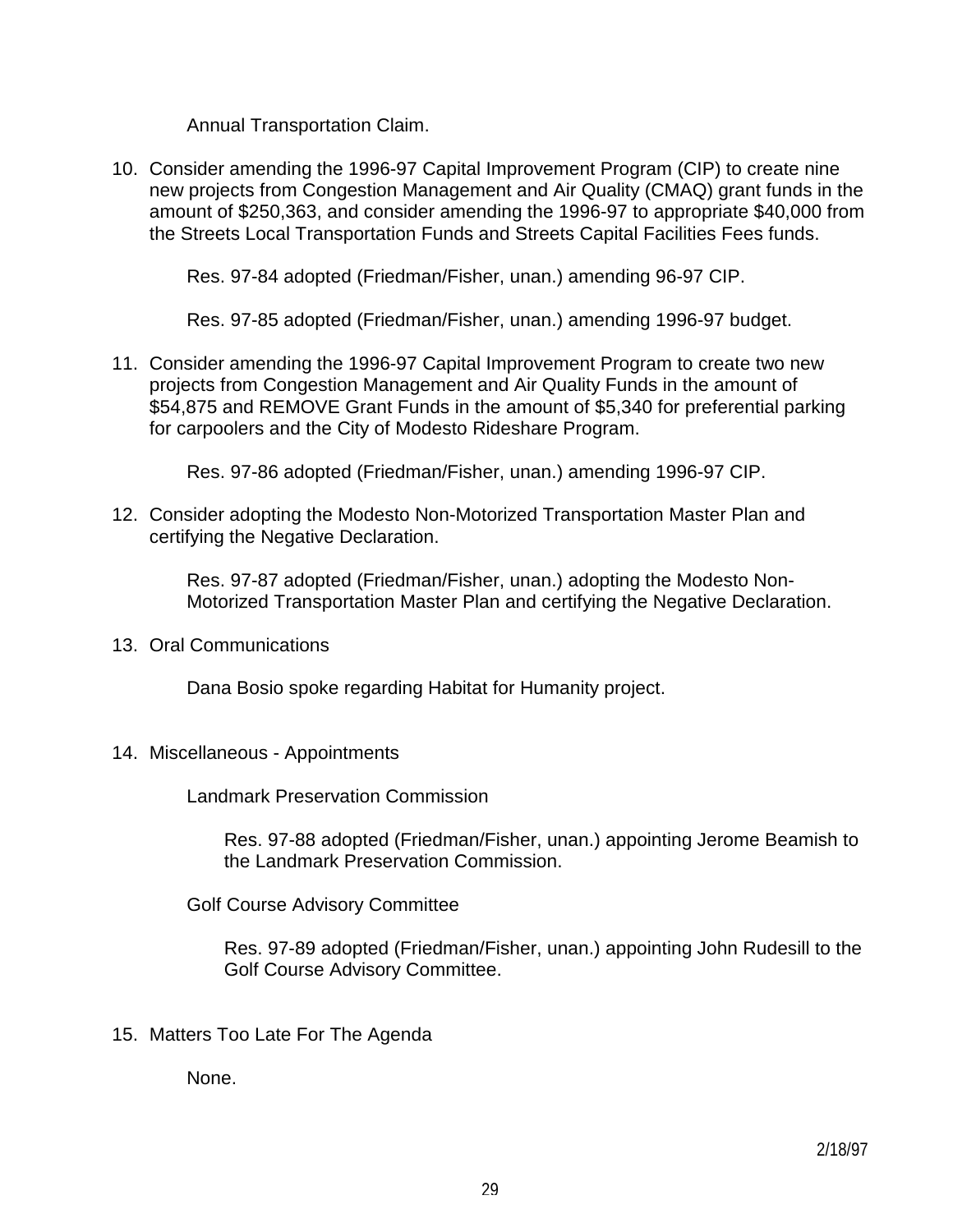Meeting adjourned at 8:30 p.m.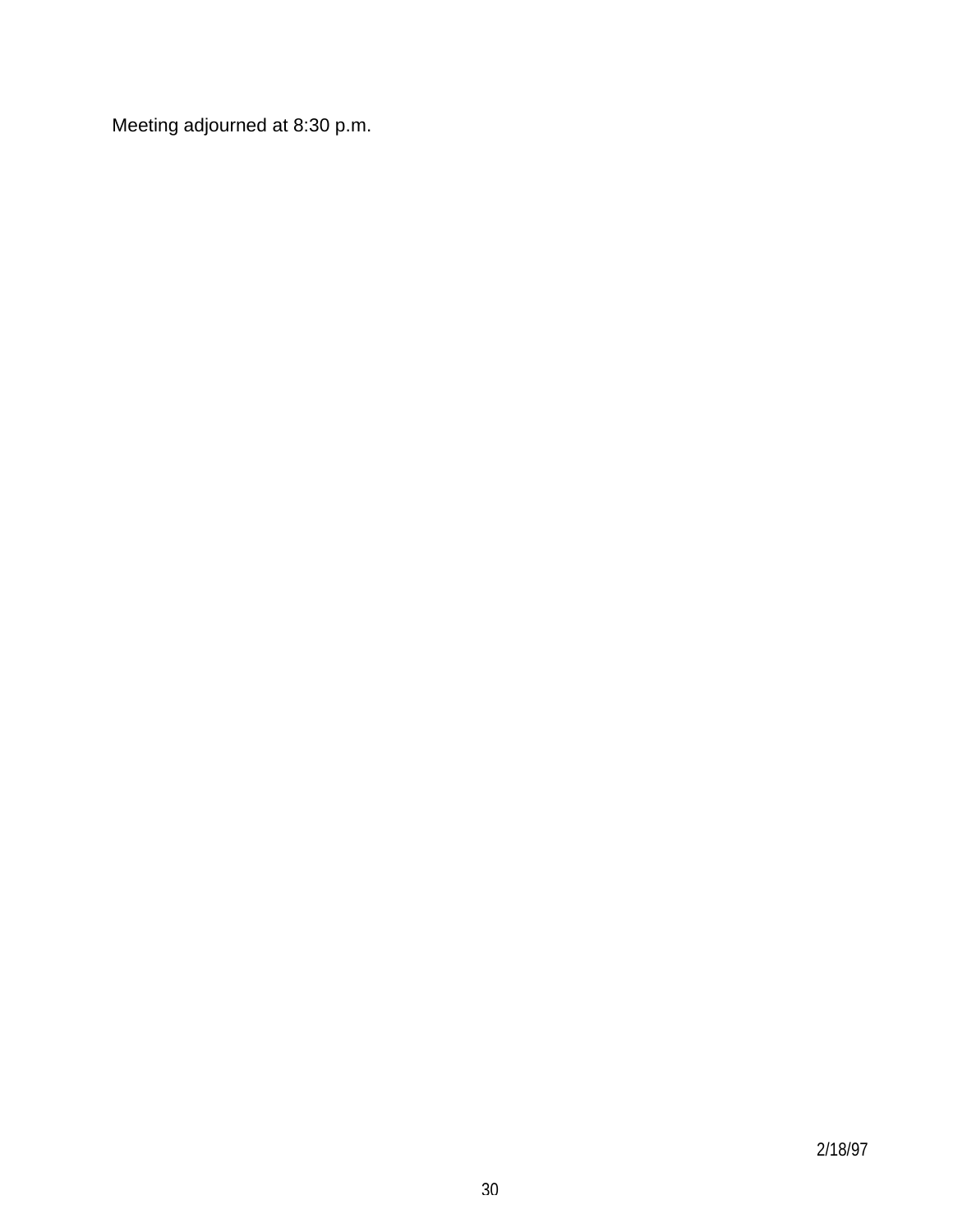## **COUNCIL MEETING OF TUESDAY, FEBRUARY 25, 1997, AT 4:00 P.M.**

CONSENT ITEMS - ROLL CALL VOTE REQUIRED: Items 2, 5, 6, 7, 8, 9, 10, 11, 14, 15

(Friedman/McClanahan, unan.)

Councilmember Friedman absent due to conflict of interest CONSENT ITEMS - ROLL CALL VOTE REQUIRED: Item 12 (Fisher/Dobbs, unan.; Friedman absent)

1. Acknowledgements and Presentations

None

2. Approval of the minutes of the regular City Council meeting of February 18, 1997.

By motion (Friedman/McClanahan, unan.), minutes approved.

3. Hearing to consider the proposed fee revisions for the Public Works and Transportation Department, to be effective May 1, 1997. (Fifteen resolutions revising fees.)

> Res. 97-90 adopted (Friedman/Cogdill, unan.) establishing fees and charges for copies of various maps and prints.

 Res. 97-91 adopted (Friedman/Cogdill, unan.) allowing the sale of electronic data and establishing fees.

 Res. 97-92 adopted (Friedman/Cogdill, unan.) establishing a schedule of fees for encroachment permits and inspections.

 Res. 97-93 adopted (Friedman/Cogdill, unan.) establishing filing fees for subdivision and parcel maps.

Res. 97-94 adopted (Friedman/Cogdill, unan.) revising sewer service charges.

 Res. 97-95 adopted (Friedman/Cogdill, unan.) establishing sewer bond redemption charges and water connection inspection fees.

 Res. 97-96 adopted (Friedman/Cogdill, unan.) establishing sewer lateral connection fees.

 Res. 97-97 adopted (Friedman/Cogdill, unan.) establishing conditions for payment in installments of sewer bond redemption charges and subtrunk extension charges.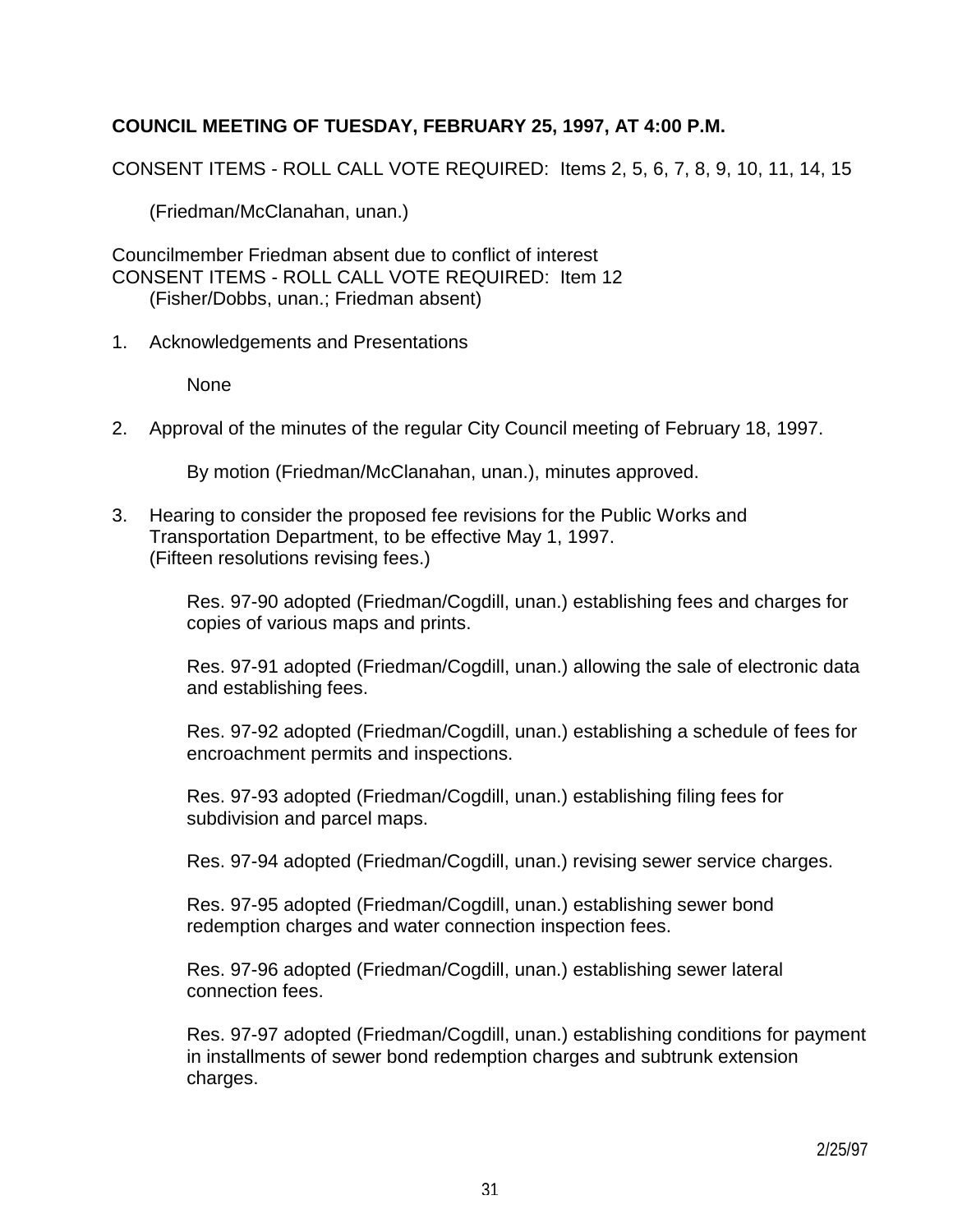Res. 97-98 adopted (Friedman/Cogdill, unan.) establishing an advance deposit for sewer service.

 Res. 97-99 adopted (Friedman/Cogdill, unan.) establishing a reconnection charge for sewer service.

 Res. 97-100 adopted (Friedman/Cogdill, unan.) establishing a schedule of fees and charges for water service.

 Res. 97-101 adopted (Friedman/Cogdill, unan.) establishing charges for metered water services and unmetered water services.

 Res. 97-102 adopted (Friedman/Cogdill, unan.) establishing permit fees for monitoring wells.

 Res. 97-103 adopted (Friedman/Cogdill, unan.) fixing certain rates for supplying water and stand-by water to County of Stanislaus.

 Res. 97-104 adopted (Friedman/Cogdill, unan.) establishing an advance deposit for water service.

4. Hearing to consider the proposed amendments, additions, and deletions to Chapter 2 of Title X of the Modesto Municipal Code (Zoning Regulations) pertaining to prohibition of human habitation of mobile living quarters or tents.

 Ord. 3030-C.S. introduced (Friedman/McClanahan, majority; Dobbs/Fisher/Serpa, no) with the ordinance effective date being one year after its final passage and adoption. The Neighborhood AdHoc Committee is to establish criteria for enforcement.

5. Consider authorizing call for bids for repainting street light standards for up to five years.

 (Suggested bid opening: March 18, 1997, at 11:00 a.m. Resolution authorizing bid call needed. Estimated cost per year: \$19,500. Funds to be budgeted.)

 Res. 97-105 adopted (Friedman/McClanahan, unan.) authorizing call for bids on March 18, 1997 @ 11:00 a.m.

6. Consider authorizing call for bids for furnishing one digital 800 MHZ radio system. (Suggested bid opening: March 18, 1997, at 11:00 a.m. Resolution authorizing bid call needed. Estimated cost: \$50,000. Funds are budgeted.)

> Res. 97-106 adopted (Friedman/McClanahan, unan.) authorizing call for bids on March 18, 1997 at 11:00 a.m.

7. Consider authorizing call for bids for furnishing one set of reactor arms.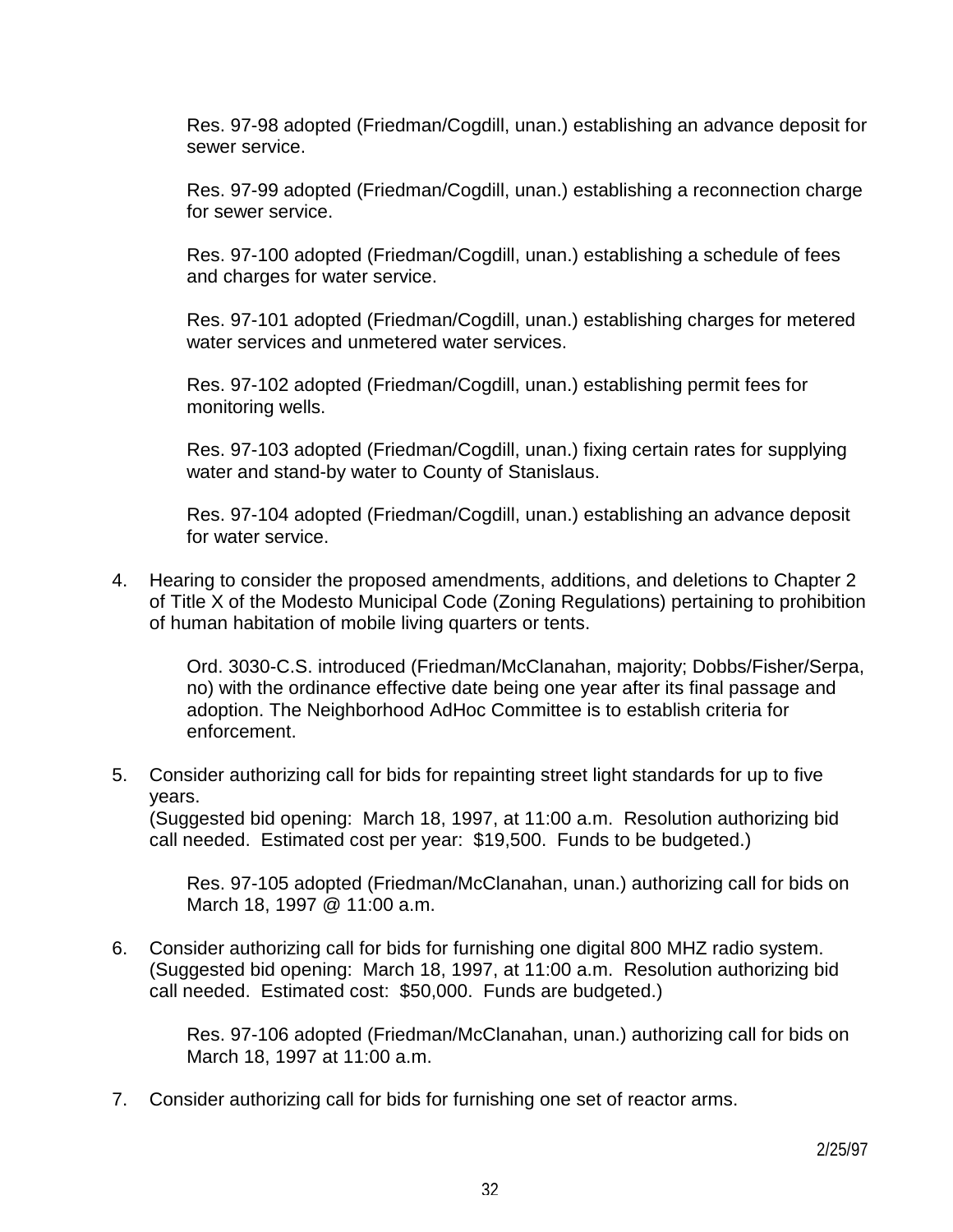(Suggested bid opening: March 18, 1997, at 11:00 a.m. Resolution authorizing bid call needed. Estimated cost: \$78,070.22. Funds are budgeted.)

 Res. 97-107 adopted (Friedman/McClanahan, unan.) authorizing call for bids on March 18, 1997 at 11:00 a.m.

8. Consider authorizing call for bids for furnishing one rotary mower. (Suggested bid opening: March 18, 1997, at 11:00 a.m. Resolution authorizing bid call needed. Estimated cost: \$66,000. Funds are budgeted.)

> Res. 97-108 adopted (Friedman/McClanahan, unan.) authorizing call for bids on March 18, 1997 at 11:00 a.m.

9. Consider accepting as complete the contract of Conco-West, Inc. for the Woodland Avenue sewer lift station odor control project and authorizing the City Clerk to file the Notice of Completion. (Original contract and final cost: \$49,250)

 Res. 97-109 adopted (Friedman/McClanahan, unan.) accepting work as complete and authorizing City Clerk to file the Notice of Completion.

10. Consider waiving formal bid procedures and authorizing the purchase of aerial surveying services for the Carpenter Road lamp project which includes the Carpenter/Briggsmore overpass.

> Res. 97-110 adopted (Friedman/McClanahan, unan.) waiving formal bid procedures and authorizing the purchase.

11. Consider authorizing City Manager to execute an agreement with the State Lands Commission for installation of one 60-inch and two eighteen-inch diameter sanitary sewer pipelines crossing the Tuolumne River.

Res. 97-111 adopted (Friedman/McClanahan, unan.) approving agreement.

Councilmember Friedman absent due to conflict of interest.

12. Consider approving agreement with Calvary Temple Assembly of God of Modesto for the purchase of right of way needed for the Coffee/Briggsmore intersection widening project, and consider approving an agreement for authorization to enter upon the land.

 Res. 97-112 adopted (Fisher/Dobbs, unan., Friedman absent) approving agreement for the purchase of right of way.

 Res. 97-113 adopted (Fisher/Dobbs, unan., Friedman absent) approving agreement for authorization to enter upon the land.

13. Consider approving an amendment to the agreement with Skytrek Aviation Fuel, Inc. for their operations at the Modesto City-County Airport.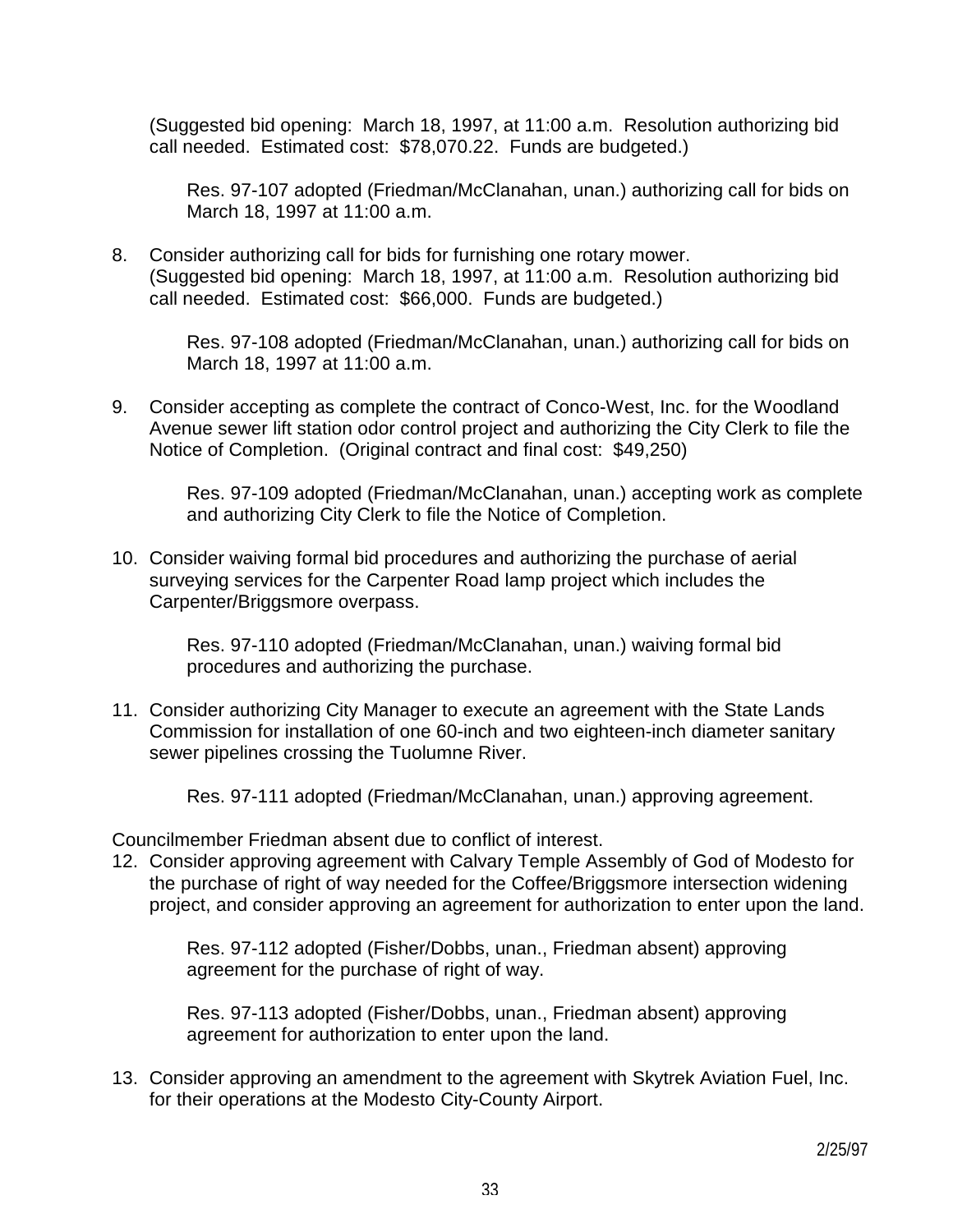Res. 97-114 adopted (Friedman/McClanahan, unan.) approving agreement.

14. Consider amending the Position Classification Plan to delete job specifications for Custodian and to create job specifications of Custodian I and Custodian II; and consider amending the Class Range Tables to establish salary ranges for Custodian I and Custodian II.

 Res. 97-115 adopted (Friedman/McClanahan, unan.) amending Position Classification Plan.

 Res. 97-116 adopted (Friedman/McClanahan, unan.) amending Class Range Tables.

15. Report of three loans approved under the Emergency Home Repair Program since the January 1997 report.

By motion (Friedman/McClanahan, unan.) acknowledged receipt of report.

16. Oral Communications

None

17. Written Communications

Letter from Janet F. Langton regarding neighborhood safety.

18. Matters Too Late For The Agenda

None

19. This meeting will adjourn to the Third Floor East Conference Room for a Closed Session to consider the following:

CONFERENCE WITH LABOR NEGOTIATOR

| Agency negotiator:     | J. Edward Tewes                         |
|------------------------|-----------------------------------------|
| Employee organization: | <b>Modesto Firefighters Association</b> |

Meeting adjourned to Closed Session at 5:09 p.m. Counsel returned at 5:45 p.m. and reported no action had been taken.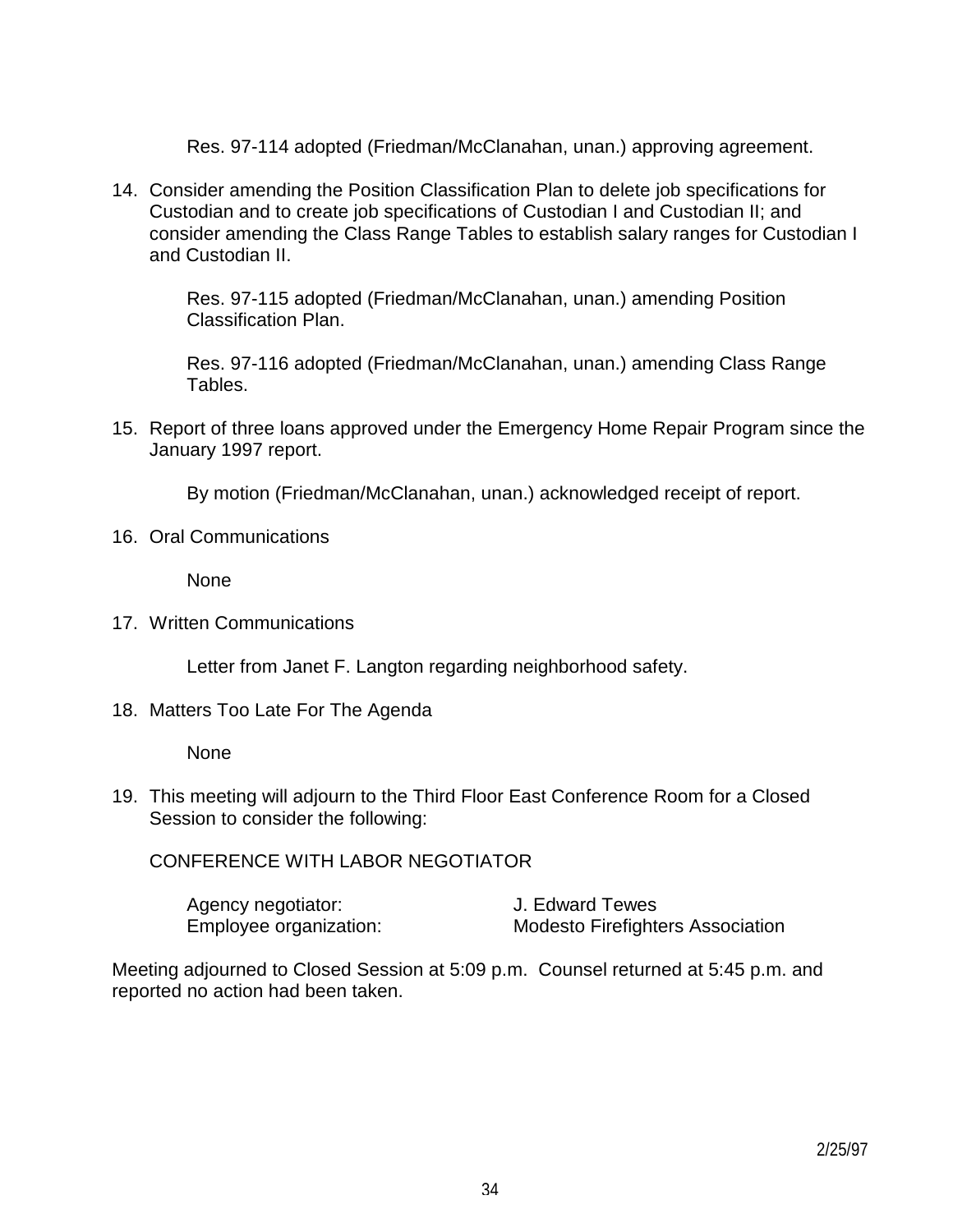# **COUNCIL MEETING OF TUESDAY, MARCH 4, 1997, AT 7:00 P.M.**

CONSENT ITEMS - ROLL CALL VOTE REQUIRED: Items 2, 5, 6, 7, 8, 9, 10, 11, 13

(Serpa/Friedman, unan.)

- 1. Acknowledgements and Presentations
	- a. Presentation of Certificate of Recognition to Frank Russo for his dedication and contributions to Modesto Youth Baseball.

Mayor Lang made presentation along with Walt Murray.

 b. Presentation by Starrett Kreissman, County Librarian, regarding status of the library during the last fiscal year and about ongoing library projects.

Report given by Starrett Kreisman.

2. Approval of the minutes of the regular City Council meeting of February 25, 1997.

By motion (Serpa/Friedman, unan.), minutes approved.

3. Final adoption of Ord. No. 3030-C.S. relating to prohibition of human habitation of mobile living quarters or tents.

> By motion (Friedman/McClanahan, majority; Dobbs/Fisher/Serpa, no), final adoption of Ord. No. 3030-C.S.

Councilmember Dobbs absent due to conflict of interest.

4. Hearing to consider the appeal of Mid-Valley Engineering, on behalf of Leonard Soranno, to a Planning Commission decision denying an application for an amendment to P-D(450) for a freestanding sign for the Walgreens Drug Store at the southeast corner of Carver and Standiford Avenue.

 Res. 97-117 adopted (Fisher/Friedman, unan.; Dobbs, absent) upholding appeal with a 2-foot limit on the pedestal and 6-foot height limit on the sign.

5. Consider authorizing bid call for furnishing computers and related equipment for Stanislaus Drug Enforcement Agency (SDEA). (Suggested bid opening: April 7, 1997, at 11:00 a.m. Resolution authorizing bid call needed. Estimated cost: \$145,000. Funds are budgeted.)

> Res. 97-118 adopted (Serpa/Friedman, unan.) authorizing call for bids on April 7, 1997 at 11:00 a.m.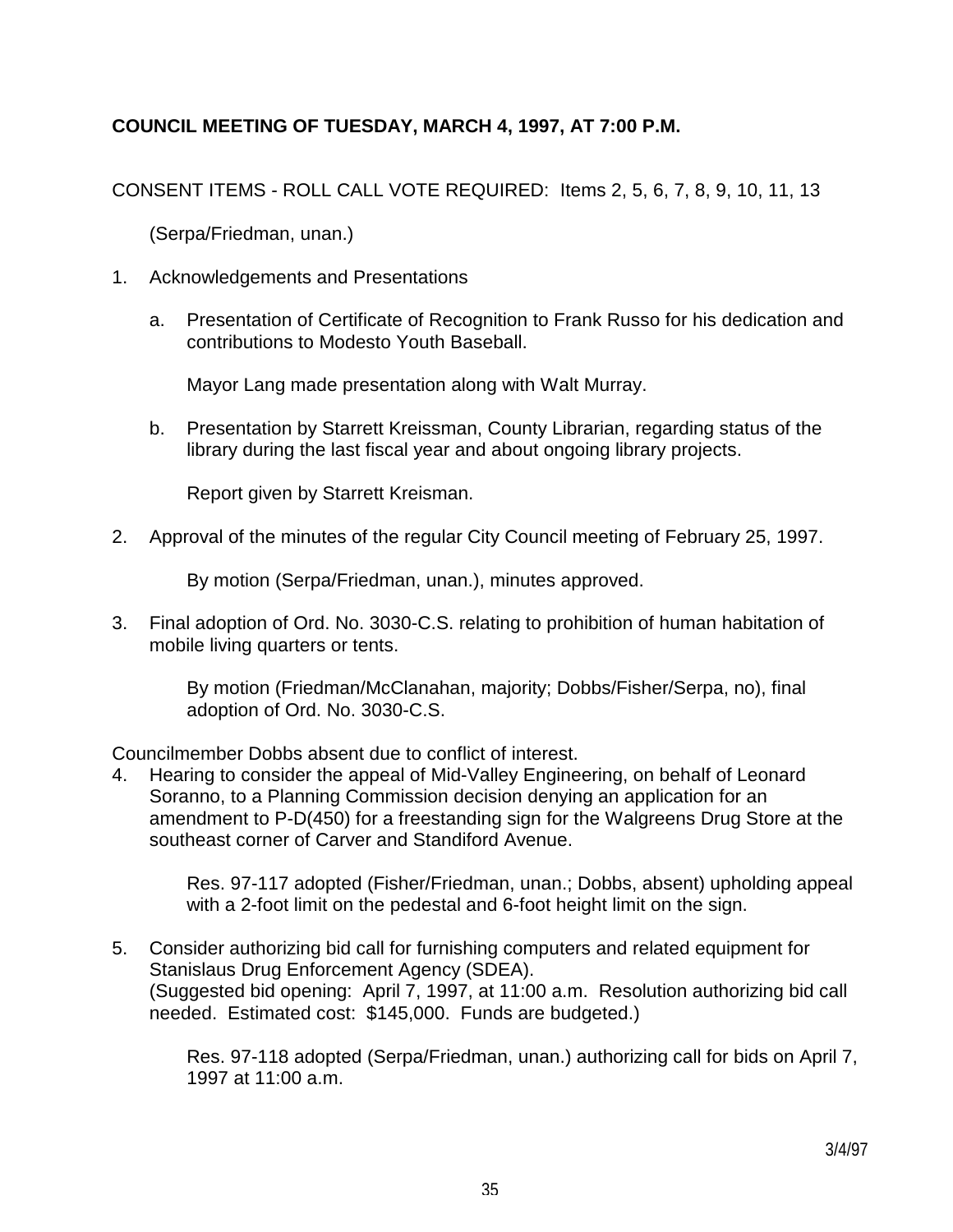6. Consider acceptance of Rolfe Construction Company's contract for the "H" Street sewer from First Street to Fifth Street project as complete and authorize the City Clerk to file the Notice of Completion, and consider authorizing an appropriation transfer in the amount of \$18,500 to fully fund the project. (Original contract: \$118,505)

> Res. 97-119 adopted (Serpa/Friedman, unan.) accepting work as complete and authorizing City Clerk to file Notice of Completion.

> Res. 97-120 adopted (Serpa/Friedman, unan.) approving appropriation transfer.

7. Consider acceptance of the contract of Clyde Wheeler Pipeline, Inc. for the Scenic Drive waterline project as complete and authorize the City Clerk to file the Notice of Completion. (Original contract: \$149,469.70)

> Res. 97-121 adopted (Serpa/Friedman, unan.) accepting work as complete and authorizing City Clerk to file Notice of Completion.

8. Consider allowing for the exemption/deferral of Capital Facilities Fees (CFF) for affordable, owner-occupied housing on a case-by-case basis, after a public hearing, under certain conditions.

> Res. 97-122 adopted (Serpa/Friedman, unan.) amending resolutiion establishing CFF to allow for exemption/deferral of CFF for affordable owner-occupied housing.

9. Consider amending current tournament policy to exempt local golf clubs from mandatory fees for food and pro shop merchandise during tournaments held by local golf clubs that maintain an affiliation with any of the three City of Modesto courses.

Res. 97-123 adopted (Serpa/Friedman, unan.) amending tournament policy.

10. Consider amending the salary range for Finance Director.

 Res. 97-124 adopted (Serpa/Friedman, unan.) amending the Schedule of Salary Ranges to increase the range for Finance Director.

11. Consider amending budget to transfer from Water/Sewer Contingency Reserves to purchase printing link for the Xerox Printer, RS600 and mainframe.

Res. 97-125 adopted (Serpa/Friedman, unan.) amending budget.

12. Oral Communications

None.

13. Written Communications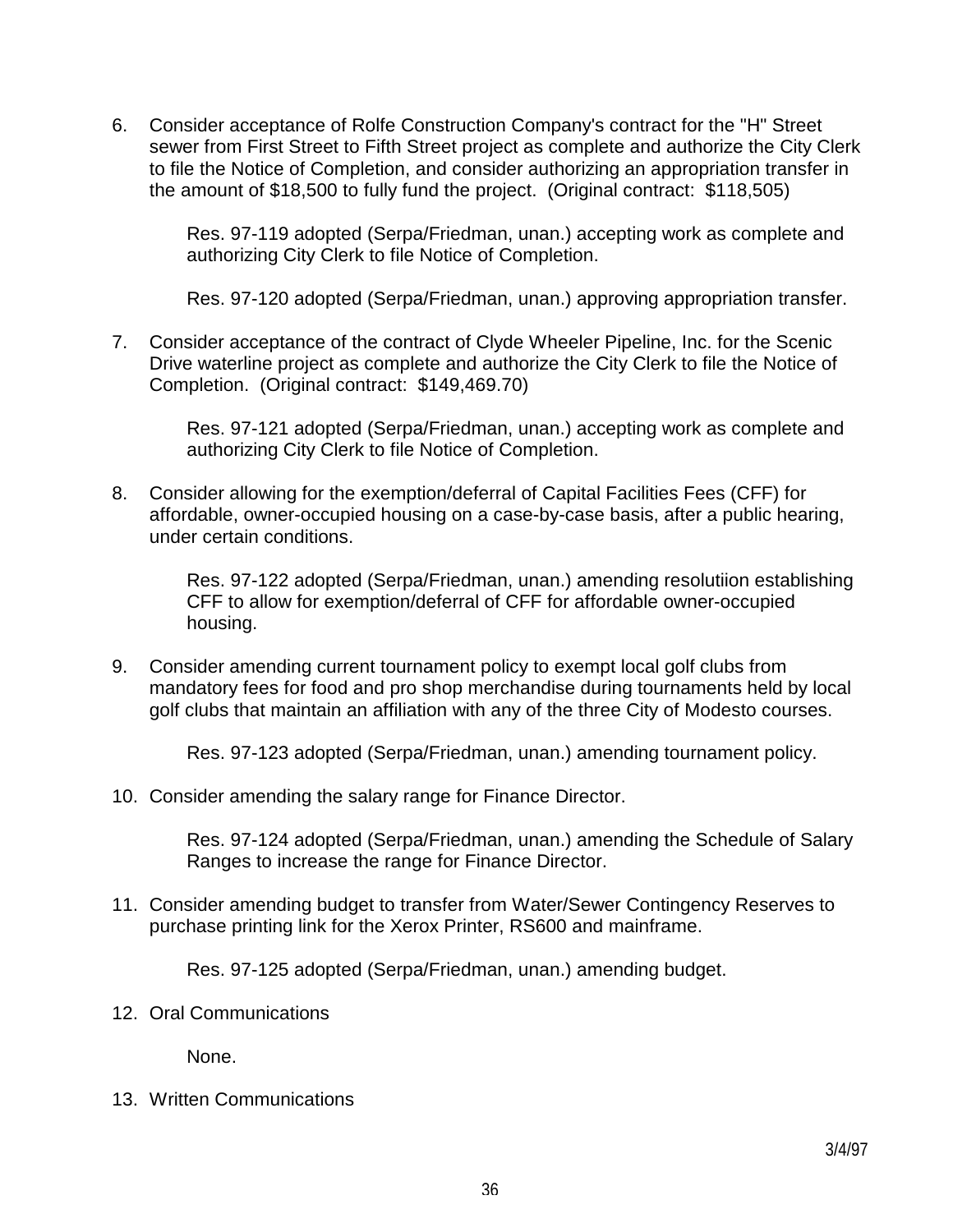Consider request of Harlan Smith, Modesto Camellia Society, for the donation of the Sweepstakes Trophy at the 35th Annual Camellia Cavalcade on March 15 and 16, 1997.

By motion, approved request.

14. Matters Too Late For The Agenda

None.

Meeting adjourned at 7:50 p.m.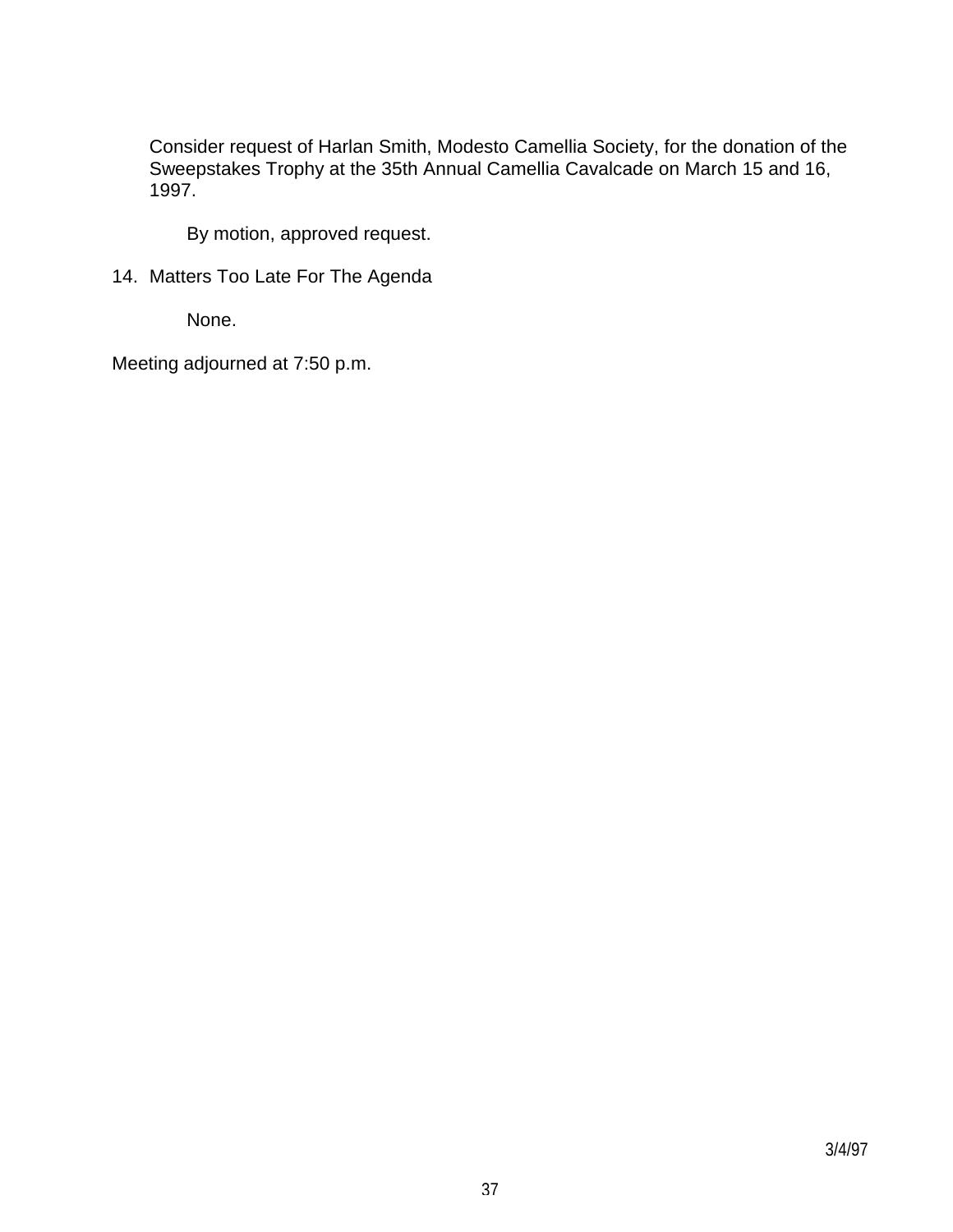# **COUNCIL MEETING OF TUESDAY, MARCH 11, 1997, AT 4:00 P.M.**

CONSENT ITEMS - ROLL CALL VOTE REQUIRED: Items 2, 3, 4, 5, 6, 7, 8, 9

Friedman/Fisher, Dobbs, absent, unan.

1. Acknowledgements and Presentations

 Presentation of proclamation for Girl Scout Week and the celebration of the 85th Anniversary of the Girl Scouts of the USA to Muir Trail Girl Scouts.

Mayor Lang presented proclamation to Girl Scout Troop 434.

Mayor Lang introduced Boy Scout Troop 13 and Troop 77.

2. Approval of the minutes of the regular and special City Council meetings of March 4, 1997.

By motion, minutes adopted.

3. Consider authorizing call for bids for furnishing annual recycled janitorial paper products under a cooperative local government agency bid. (Suggested bid opening: March 31, 1997, at 11:00 a.m. Resolution approving call for bids needed. Estimated cost: \$30,000. Funds are budgeted.)

ACTION: Res. 97-126 adopted approving call for bids on March 31, 1997 at 11:00 a.m.

4. Consider declaring Fuller Ford, Pacific Utility Equipment Company and Oakland Truck Center low bidders and authorize the purchase of one shop truck/van with compressor from Fuller Ford; two trucks with aerial lifts from Pacific Utility Equipment Company; and one bin loader/roll-off truck from Oakland Truck Center for a combined total cost of \$343,336.09.

Res. 97-127 adopted awarding bid and authorizing purchase from low bidders.

5. Consider authorizing City Manager to execute an amendment to the agreement with Grothe & Smith Architects for the design of the Wastewater Collection/Electrical Maintenance Building.

Res. 97-128 adopted approving amendment to agreement.

6. Consider approving lease agreement and addendum to lease with AT&T Wireless Services of California, Inc. for the lease of 700± square feet of land in Beyer Park for location of a cellular telephone antenna.

Res. 97-129 adopted approving lease agreement and addendum to lease.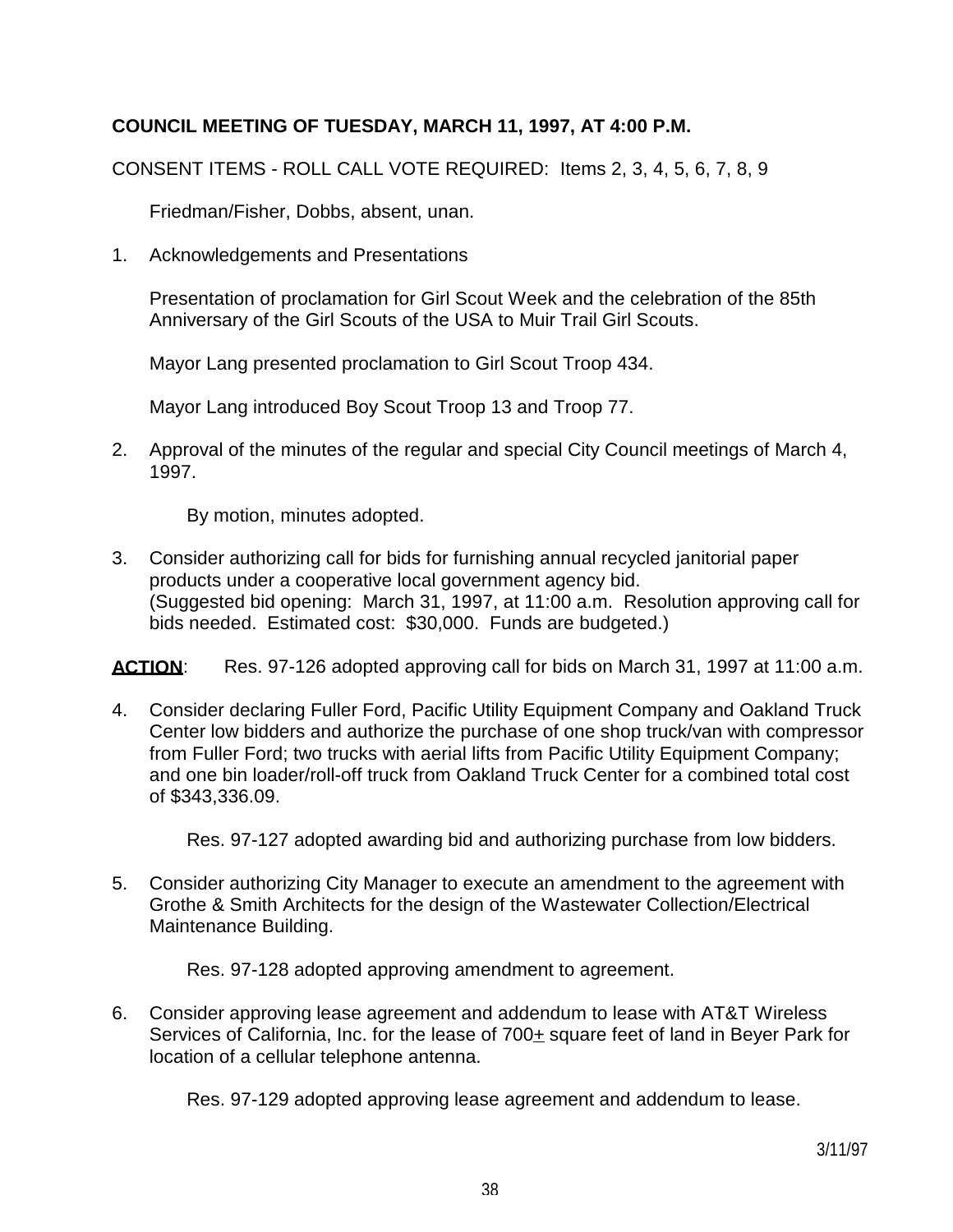7. Consider joinder in amicus briefs in: Howard Jarvis Taxpayers Assn. v. City of La Habra; Cunningham v. City of Los Angeles; Soli v. City of Los Angeles; Penn Pacific Properties, Inc. v. City of Oceanside; San Diego Gas & Electric Co. v. City of Carlsbad; West Coast General Corp. v. City of Carlsbad; Kucera v. Lizza: and City of St. Petersburg v. Bowen.

 By motion, approved authorizing the City to join in seven amicus briefs and directing the City Attorney to execute and forward letters of support to respective counsel preparing the amicus briefs.

8. Consider authorizing local programming grant agreement with Morris E. Smith, Jr.

Res. 97-130 adopted approving agreement.

9. Consider amendment to agreement with Fred Anderson to cover cost overruns on the John Thurman Field Renovation Project to allow Mr. Anderson's authorized representative to act on his behalf.)

Res. 97-131 adopted approving amendment to agreement.

10. Oral Communications

 Janice Rineking expressed appreciation for the left turn lane at the Scenic/Oakdale Road area.

11. Written Communications

Letter from Colleen Preston regarding Wyldewood/Habitat issue and Woodland Park.

Gordon Preston made presentation.

#### MISCELLANEOUS

#### **Appointments**

12. Miscellaneous - Appointments

Board of Zoning Adjustment

 Res. 97-132 adopted appointing Ray Feller as the Planning Commission representative to the Board of Zoning Adjustment.

13. Matters Too Late For The Agenda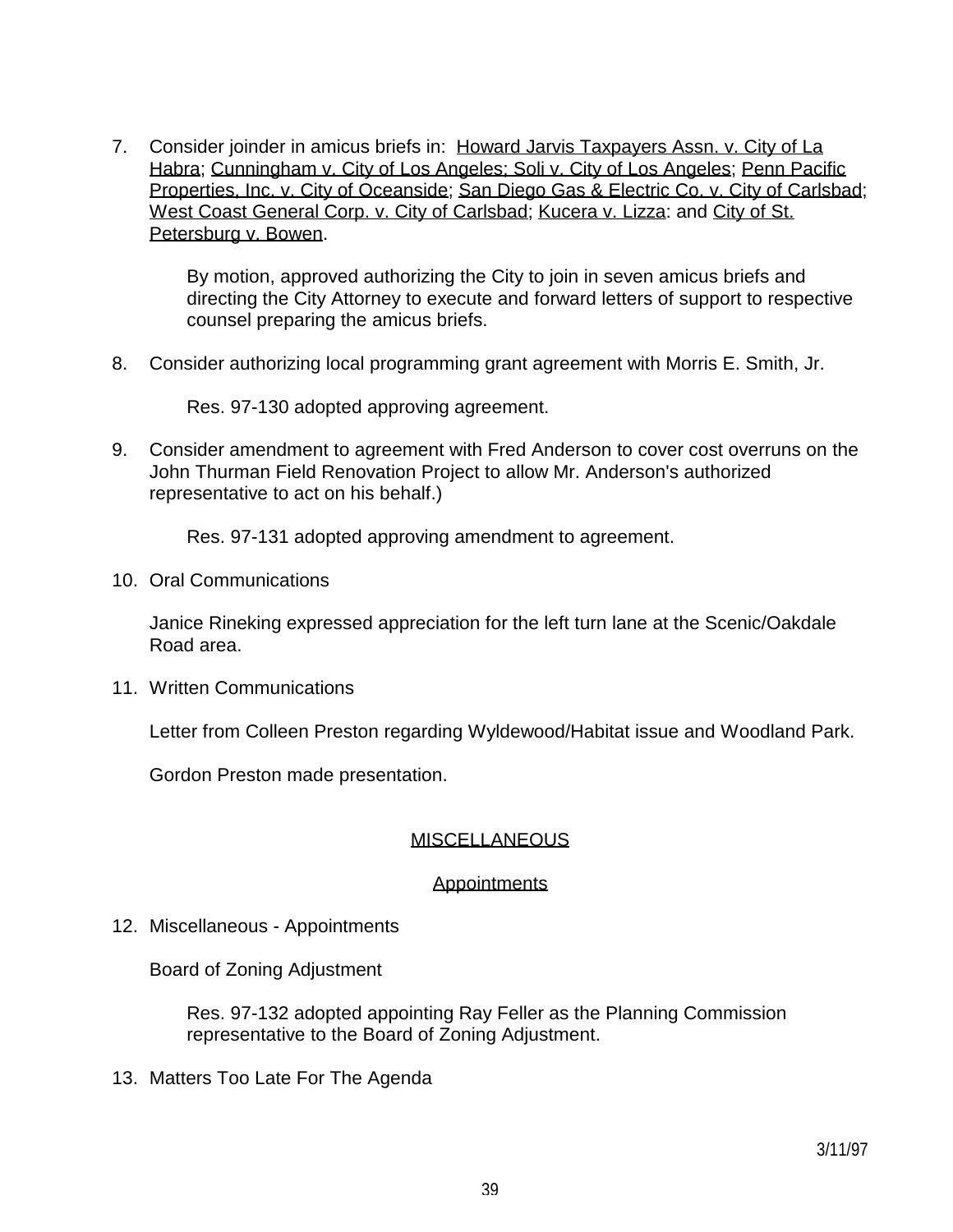None

The meeting adjourned to the Mayor's Chambers for a closed session to consider the following:

CONFERENCE WITH LEGAL COUNSEL - ANTICIPATED LITIGATION

 Significant exposure to litigation pursuant to subdivision (b) of Section 54956.9. (One case)

 A claim has been filed against the City for personal injuries suffered as the result of a trip and fall on City property which may result in litigation. The accident took place on June 20, 1996.

The meeting adjourned to Closed Session at 4:11 p.m. The City Attorney returned at 5:30 p.m. to report no action had been taken.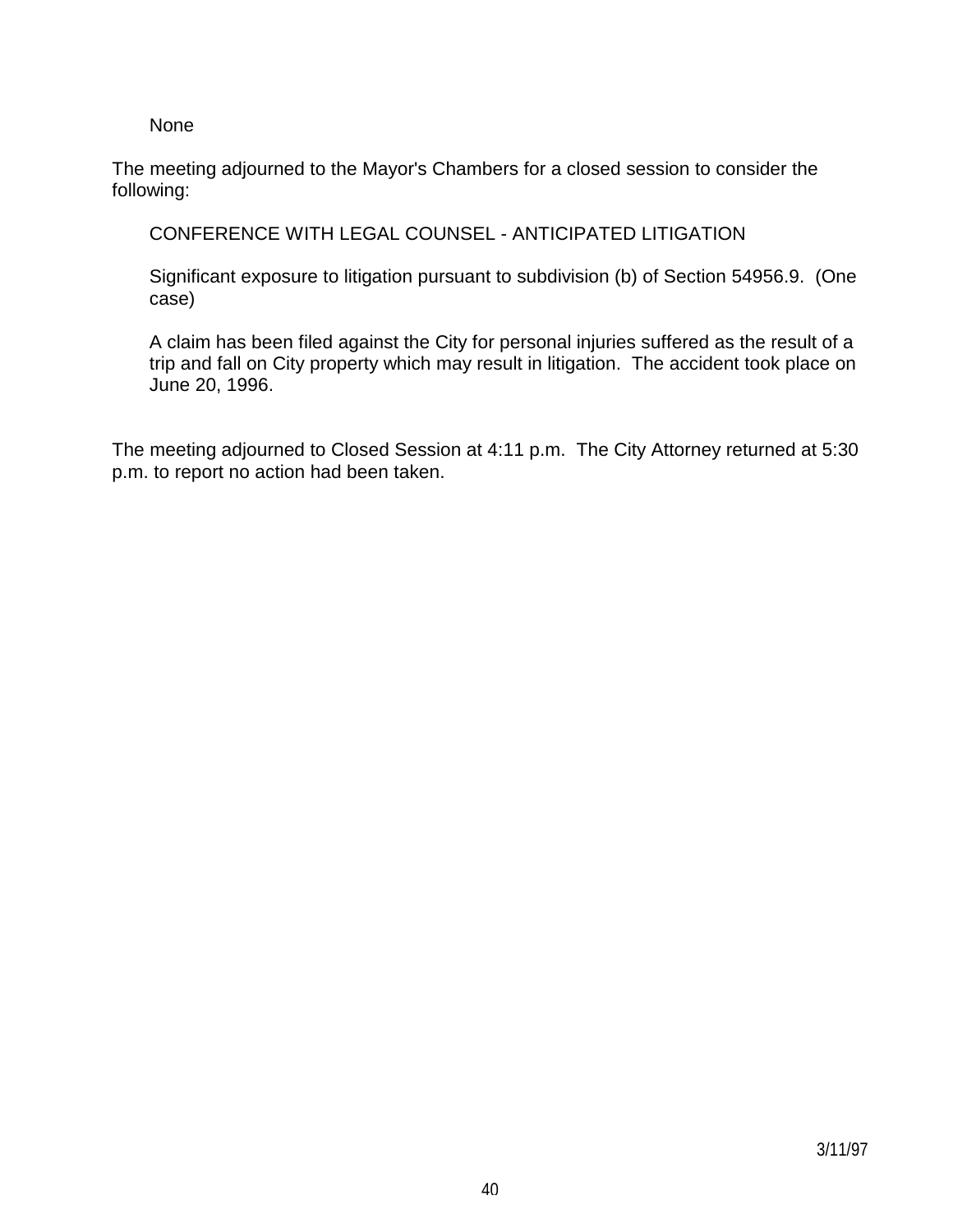## **COUNCIL MEETING OF TUESDAY, MARCH 18, 1997, AT 7:00 P.M.**

CONSENT ITEMS - ROLL CALL VOTE REQUIRED: Items 2, 9, 12, 13

(Serpa/Dobbs, unan.)

Councilmember Friedman absent due to conflict of interest CONSENT ITEM - ROLL CALL VOTE REQUIRED: Item 10

(Fisher/Serpa, unan.; Friedman absent)

Councilmembers Cogdill and Fisher absent due to conflict of interest CONSENT ITEM - ROLL CALL VOTE REQUIRED: Item 11

(Friedman/Serpa, unan.; Cogdill & Fisher absent)

#### ACKNOWLEDGEMENTS AND PRESENTATIONS

1. Presentation of graffiti rewards and recognition awards by William Seavy, Chair, Graffiti Reporting Rewards Committee.

Presentation made by William Seavy.

 Chief of Police Paul Jefferson recognized Police Officer Jerry Lewis for graffiti abatement efforts.

2. Approval of the minutes of the regular City Council meeting of March 11, 1997.

By motion (Serpa/Dobbs, unan.), minutes approved.

3. Hearing to consider the appeal of Timothy A. Miller, Project Manager, J.C. Williams Company, to a Planning Commission decision denying an application for an amendment to the Village One Specific Plan and Precise Plan for Area 27, to rezone from R-3 to R-1 underlying zoning, and denying the vesting tentative map of Center Court Subdivision, located on the north side of Merle Avenue, east of Roselle Avenue in the Village One Specific Plan.

 Res. 97-133 adopted (Cogdill/McClanahan, majority; Dobbs, Lang, Serpa, no) denying the proposed amendments to the Village One Specific Plan and Precise Plan for Area No. 27.

 Res. 97-134 adopted (Cogdill/McClanahan, majority; Dobbs, Lang, Serpa, no) denying the "Center Court" vesting tentative subdivision map.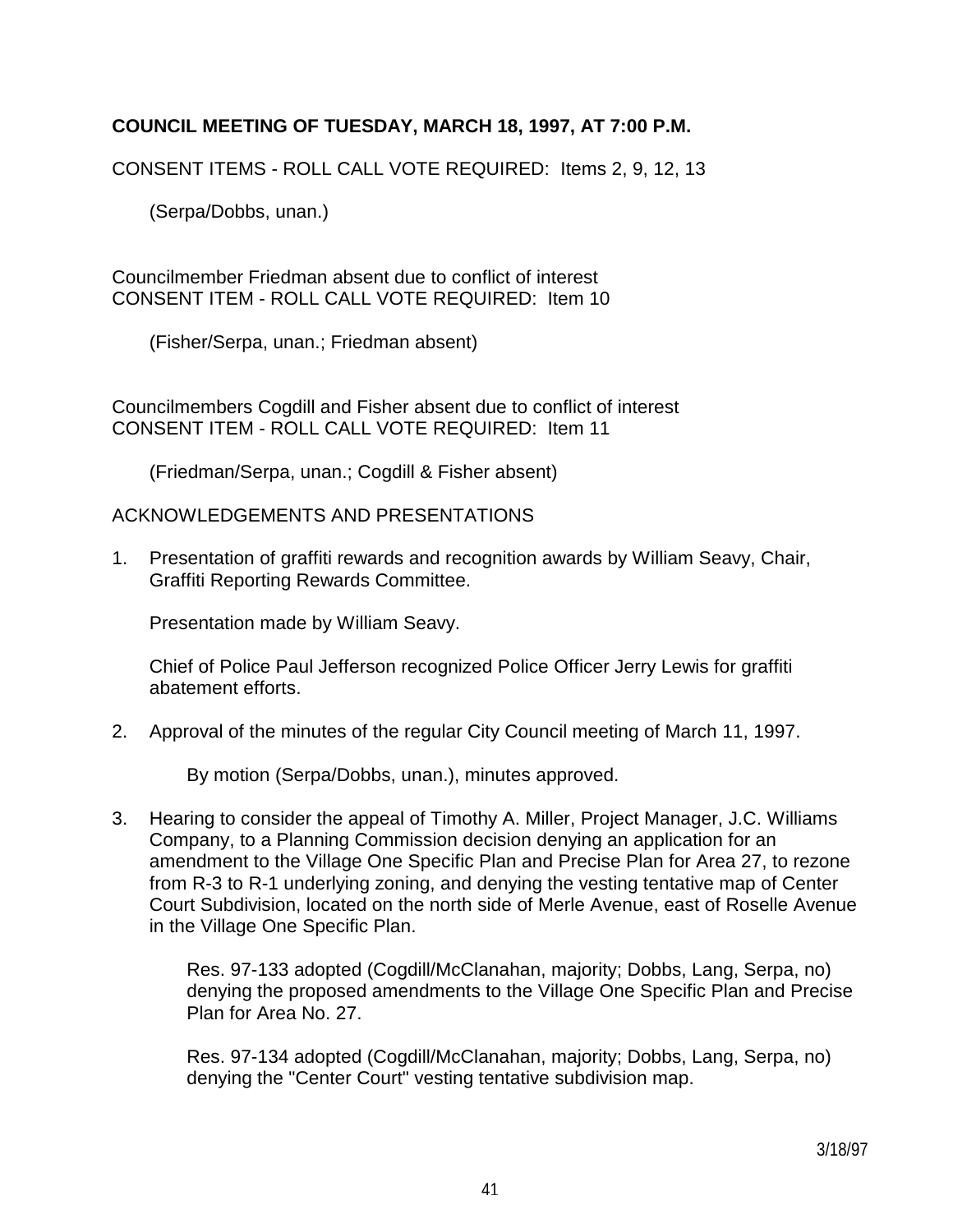4. Hearing to consider Specific Plan Amendment No. 1 to the Fairview Village Specific Plan to change funding of certain public facilities from Assessment District to a City Mello-Roos Community Facilities District.

 Res. 97-135 adopted (Friedman/Dobbs, unan.) amending the Fairview Village Specific Plan.

5. Hearing to consider Specific Plan Amendment No. 1 to the Pelandale/Snyder Specific Plan to change funding of certain public facilities from Assessment District to a City Mello-Roos Community Facilities District.

 Res. 97-136 adopted (Friedman/Dobbs, unan.) amending the Pelandale/Snyder Specific Plan.

6. Hearing to consider a proposed amendment to the Housing Element of the General Plan to delete Housing Policy 15, the Village One Housing Trust Fund Equity Sharing Program, which requires collection of an affordable housing fee.

> Res. 97-137 adopted (Friedman/Lang, majority; Fisher and Serpa, no) amending the Housing Element of the General Plan. The Housing Trust Fund will be returned to Community Development and Housing Committee.

7. Hearing to consider Specific Plan Amendment No. 2 to the Fairview Village Specific Plan to delete the requirement for a Housing Trust Fund Equity Sharing Program and requirement for collection of an Affordable Housing Fee.

 Res. 97-138 adopted (Friedman/Lang, majority; Fisher and Serpa, no) amending the Fairview Village Specific Plan. The Housing Trust Fund will be returned to Community Development and Housing Committee.

8. Hearing to consider Specific Plan Amendment No. 2 to the Pelandale/Snyder Specific Plan to delete the requirement for a Housing Trust Fund Equity Sharing Program and requirement for collection an Affordable Housing Fee.

 Res. 97-139 adopted (Friedman/Lang, majority; Fisher and Serpa, no) amending the Pelandale/Snyder Specific Plan. The Housing Trust Fund will be returned to Community Development and Housing Committee.

9. Consider approving an agreement with Sunrise Rotary for installation of play apparatus at Orchard Park.

Res. 97-140 adopted (Serpa/Dobbs, unan.) approving agreement.

Councilmember Friedman absent due to conflict of interest.

10. Consider approving agreement with Janice K. Milliken, Irene Kirkpatrick Frederick, and Jean Carol Hixon for the purchase of right of way needed for the Coffee/Briggsmore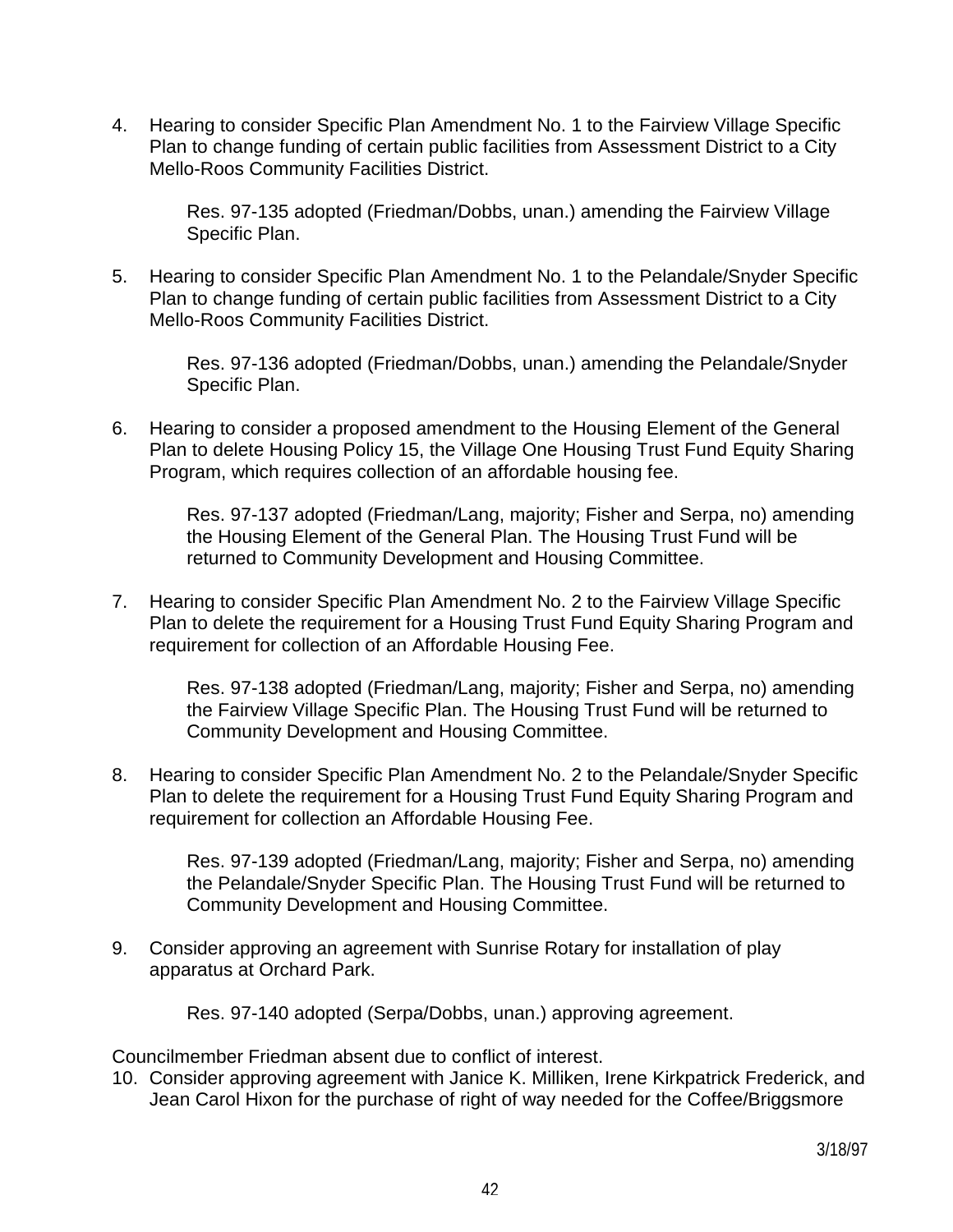intersection widening project.

 Res. 97-141 adopted (Fisher/Serpa, unan.; Friedman absent) approving agreement.

Councilmembers Cogdill and Fisher absent due to conflict of interest.

11. Consider approving amendment to Access and Maintenance Agreement to relocate a reciprocal vehicle accessway to conform to approved plot plans and parcel map of property located on the east side of Dale Road, north of Veneman Avenue.

 Res. 97-142 adopted (Friedman/Serpa, unan.; Cogdill and Fisher absent) approving amendment to Access and Maintenance Agreement.

12. Consider approval of the final map of Charleston Place Unit No. 2 subdivision of the City of Modesto, accepting the improvements, and authorizing City Manager to sign an agreement with the subdividers as required by Section 4-4.604(c) of the Modesto Municipal Code. (Owners: Charleston Place)

 Res. 97-143 adopted (Serpa/Dobbs, unan.) approving final map, accepting improvements, and authorizing City Manager to sign agreement.

13. Consider excusing Councilmember Dobbs from March 11, 1997, City Council meeting due to his attendance at the National League of Cities Conference in Washington, D.C. March 8 - 11, 1997.

By motion (Serpa/Dobbs, unan.), excused Councilmember Dobbs.

14. Oral Communications

Colleen Preston spoke regarding Martone Park in the Woodland Neighborhood.

15. Written Communications

Letter from Mark Gray regarding "Teen Chatline" and impact on minor children.

Comments received from Mark Gray and Ed Miller.

16. Unsigned letter from the "Woodland Community" regarding Council actions relating to Habitat for Humanity and Martone Park.

Continued to April 1, 1997 by request of Dana Bosio.

17. Letter from Gary Lopez, President, Modesto City Firefighters Association, regarding pending impasse of negotiations.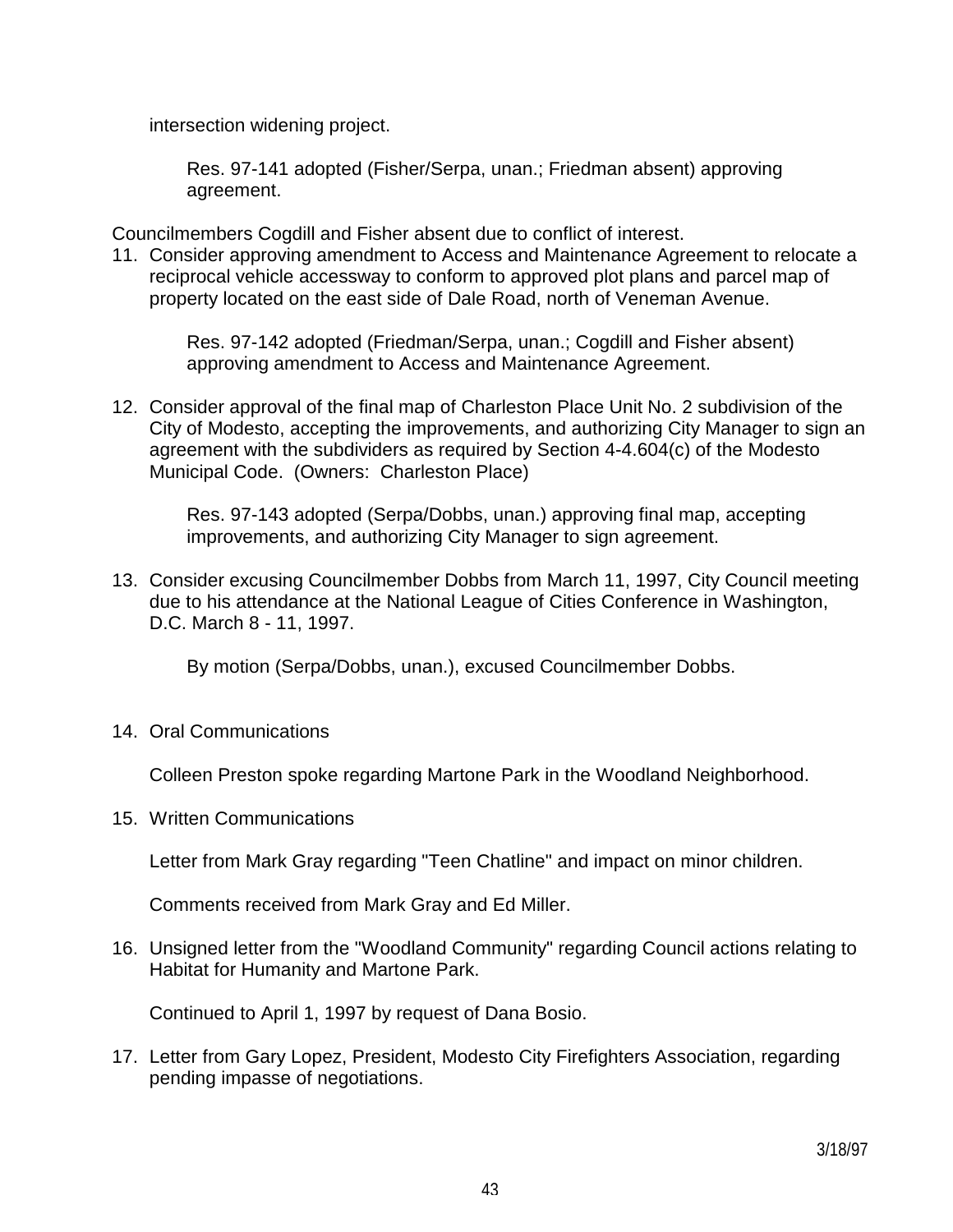Removed from agenda by request of Gary Lopez.

18. Matters Too Late For The Agenda

None.

19. The meeting adjourned to the Mayor's Chambers for a Closed Session to consider the following:

CONFERENCE WITH LEGAL COUNSEL - EXISTING LITIGATION

Name of Case: Mary Alice Lester v. City of Modesto, et al., Stanislaus County Superior Court Action No. 113848

#### CONFERENCE WITH LABOR NEGOTIATOR

| Agency negotiator:     | J. Edward Tewes                              |
|------------------------|----------------------------------------------|
| Employee organization: | <b>Modesto City Firefighters Association</b> |

Meeting adjourned to Closed Session at 10:30 p.m. Counsel returned at 11:05 p.m. to report no action had been taken.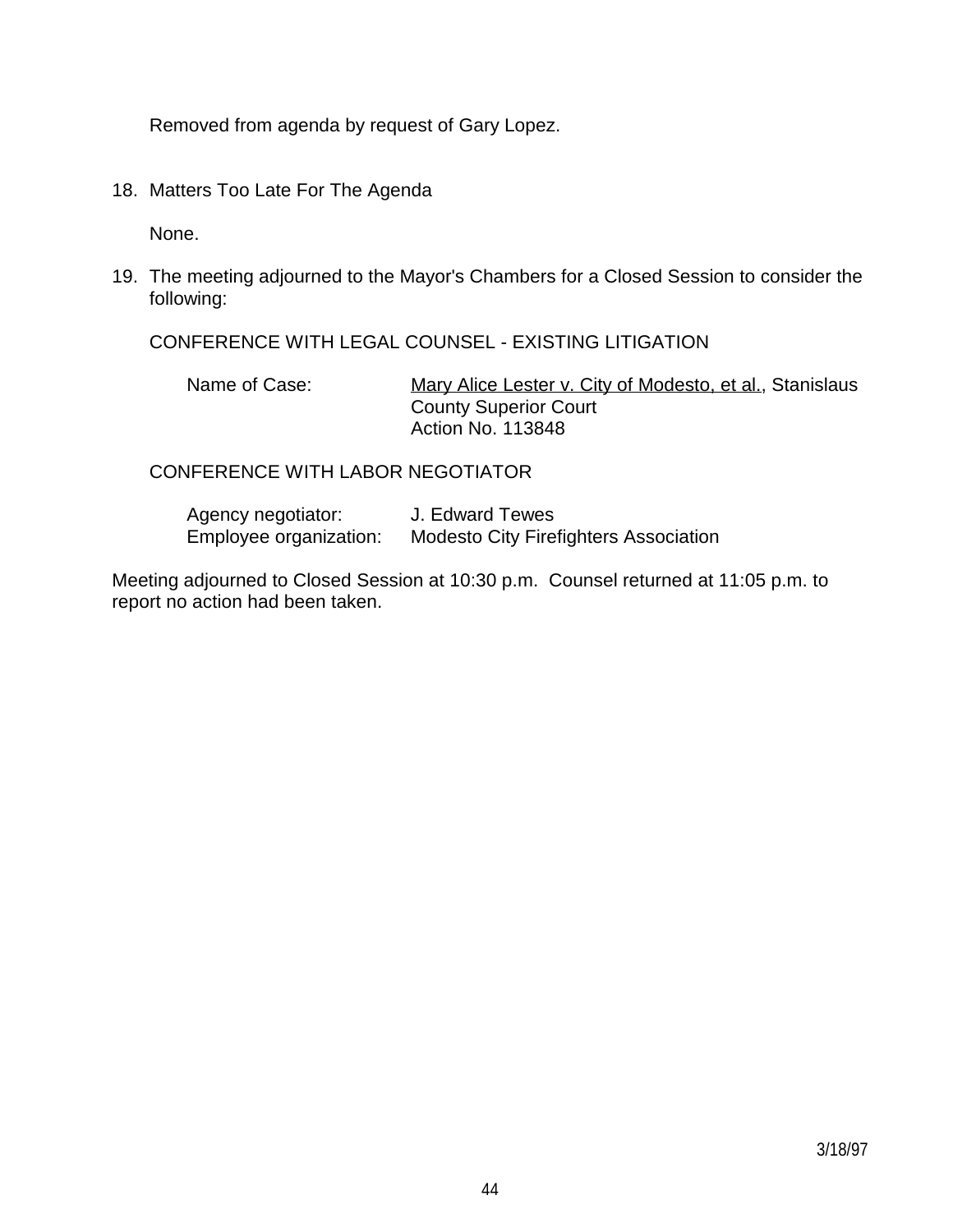# **COUNCIL MEETING OF TUESDAY, MARCH 25, 1997, AT 4:00 P.M.**

CONSENT ITEMS - ROLL CALL VOTE REQUIRED: Items 2, 8, 9, 10, 11, 12, 14, 15, 17

(Friedman/Fisher, unan.)

### ACKNOWLEDGEMENTS AND PRESENTATIONS

1. 1997 Cultural Diversity Award to International Festival Committee.

Mayor Lang made presentation.

2. Approval of the minutes of the regular City Council meeting of March 18, 1996.

By motion (Friedman/Fisher, unan.), minutes approved.

3. Hearing to consider the proposed designation of the City's Christmas Tree, located on the triangle bounded by H Street, 19th Street, and La Loma, as a Modesto Landmark Preservation Site: (Owner: City of Modesto)

> Res. 97-144 adopted (McClanahan/Fisher, unan.) designating the City's Christmas Tree as a Landmark Preservation Site.

4. Hearing to consider application of Jaguar Investment Corporation for approval of Precise Plans for Areas 4 and 5 located south of Sylvan Avenue, north of Hillglen Avenue, west of Roselle Avenue, east of Road F in the Village One Specific Plan Area, and to amend the current zoning from SP-H to SP-O and to certify the use of the EIR for Village One.

Ord. No. 3031 introduced (Friedman/Dobbs, unan.) adopting Precise Plans.

 Ord. No. 3032 introduced (Friedman/Dobbs, unan.) rezoning Village One property.

 Res. 97-145 adopted (Friedman/Dobbs, unan.) certifying previous use of EIR for Village One.

5. Hearing to consider application of Bright Development for approval of Precise Plans for Areas 21 and 22, located north of Floyd Avenue, south of Kodiak Drive, east of Esta Avenue and west of Fine Avenue in the Village One Specific Plan Area, and to amend the current zoning from SP-H to SP-O and to certify the use of the EIR for Village One.

Ord. No. 3033 introduced (Cogdill/Fisher, unan.) adopting Precise Plans.

Ord. No. 3034 introduced (Cogdill/Fisher, unan.) rezoning Village One property.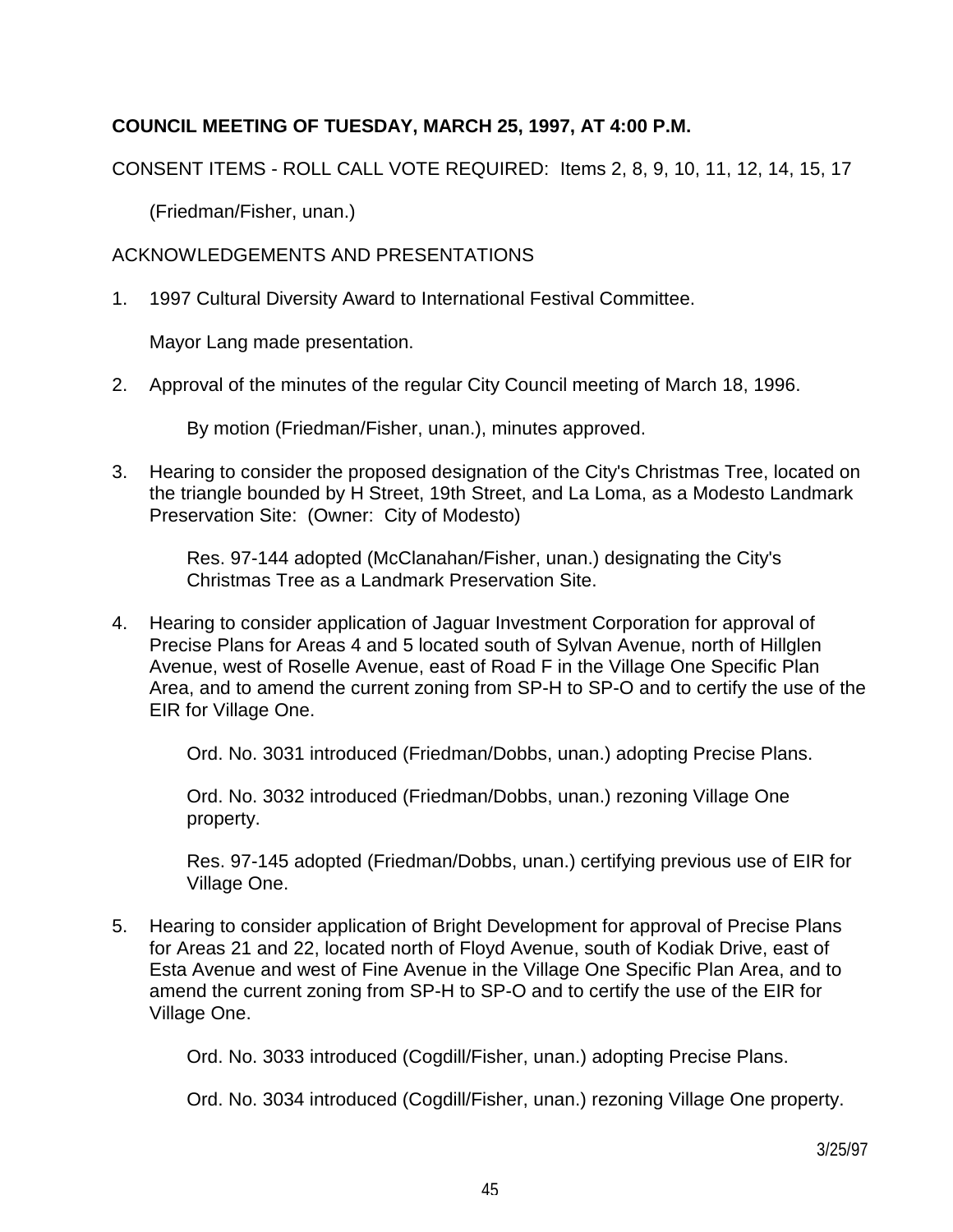Res. 97-146 adopted (Cogdill/Fisher, unan.) certifying previous use of EIR for Village One.

Councilmember Fisher absent due to conflict of interest.

6. Hearing to consider request for exemption/deferral from Capital Facilities Fees (CFF), for no more than 10 affordable single-family homes being constructed by Self-Help Enterprises along Vicksburg Street near Paradise Road.

 Res. 97-147 adopted (Dobbs/Serpa, unan.; Fisher absent) granting CFF exemption and authorizing City Manager to execute documents.

7. Hearing to consider request for exemption/deferral from Capital Facilities Fees (CFF), for no more than six affordable single-family homes being constructed by Habitat for Humanity on the northwest corner of Woodland and Rosemore Avenues (Wyldewood Village Subdivision).

 Res. 97-148 adopted (Serpa/Friedman, unan.) granting CFF exemption and authorizing City Manager to execute documents.

8. Consider declaring Sierra Power Products low bidder and authorizing the purchase of two trailer mounted generators for a total price of \$96,314.31.

 Res. 97-149 adopted (Friedman/Fisher, unan.) awarding bid and authorizing purchase.

9. Consider declaring several used emergency light bars scrap and donating them to the Woodland Avenue Fire Protection District.

 Res. 97-150 adopted (Friedman/Fisher, unan.) declaring light bars surplus and authorizing donation.

10. Consider adopting a resolution in support of Modesto/Stanislaus County retaining 209 Area Code.

 Res. 97-151 adopted (Friedman/Fisher, unan.) supporting Modesto/Stanislaus County retaining Area Code 209.

11. Consider adopting a resolution stating that it is the City's intention that sufficient funds will be made available in the City's Capital Improvement Program budget for the Kansas/Needham Grade Separation project; that the City intends to award a contract for construction of the Kansas/Needham Grade Separation Project; and consider authorizing the City Manager to execute all documents between the City of Modesto and Southern Pacific Transportation necessary for completion of the project.

Res. 97-152 adopted (Friedman/Fisher, unan.) stating intent to make sufficient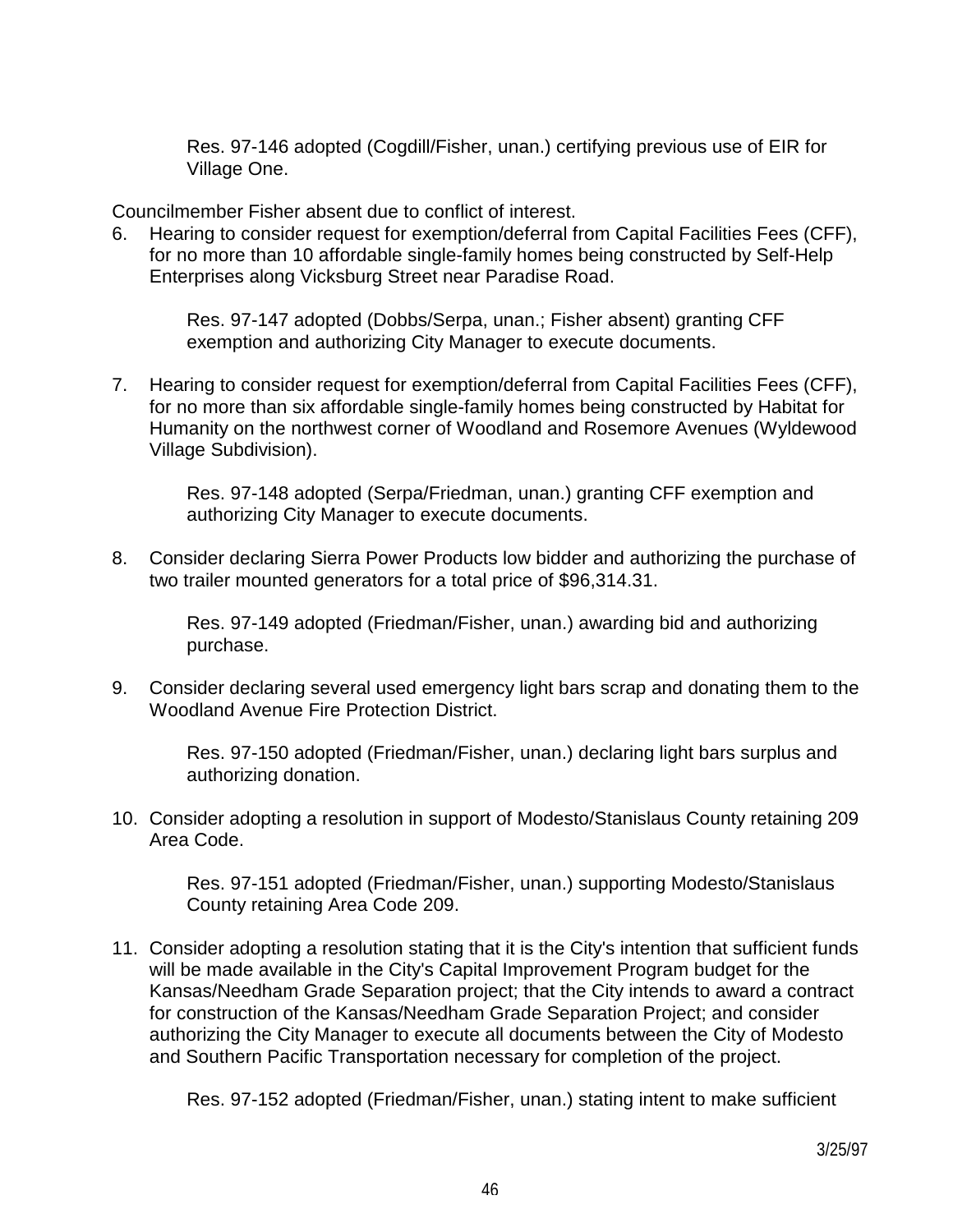funds available and award a contract, and authorizing City Manager to execute all documents.

12. Annual Monitoring Reports for organizations funded with Community Development Block Grant Funds during Fiscal Year 1995-96.

By motion (Friedman/Fisher, unan.), acknowledged receipt of reports.

13. Consider approving an amendment to the Down Payment Assistance Program to allow Community Development Block Grant funds to be used to assist eligible homebuyers to purchase existing homes, and consider approving amended Program Guidelines.

 Res. 97-153 adopted (Friedman/Cogdill, unan.) approving amendment to Down Payment Assistance Program.

 Res. 97-154 adopted (Friedman/Cogdill, unan.) approving amendment to Program Guidelines.

14. Consider approving agreement with Carolyn V. Whisler for an acquisition of an easement needed for the Parallel Outfall project.

Res. 97-155 adopted (Friedman/Fisher, unan.) approving agreement.

15. Consider approving an amendment to the lease agreement with City Tower Group, LLC, to change the address of the lessor.

 Res. 97-156 adopted (Friedman/Fisher, unan.) approving an amendment to the agreement.

16. Oral Communications

Loretta Carhart discussed cars parking in bus stop areas.

Bill Seavy spoke regarding sign ordinance.

17. Written Communications

 Consider supporting the goals of the Stanislaus County Condition of Children Conference on Tuesday, April 22, 1997, at the Modesto Centre Plaza.

 Res. 97-157 adopted (Friedman/Fisher, unan.) supporting the goals of the Stanislaus County Condition of Children Conference.

18. Letter from Robert Tinkey regarding his proposal for a recreation vehicle park for no and low income people.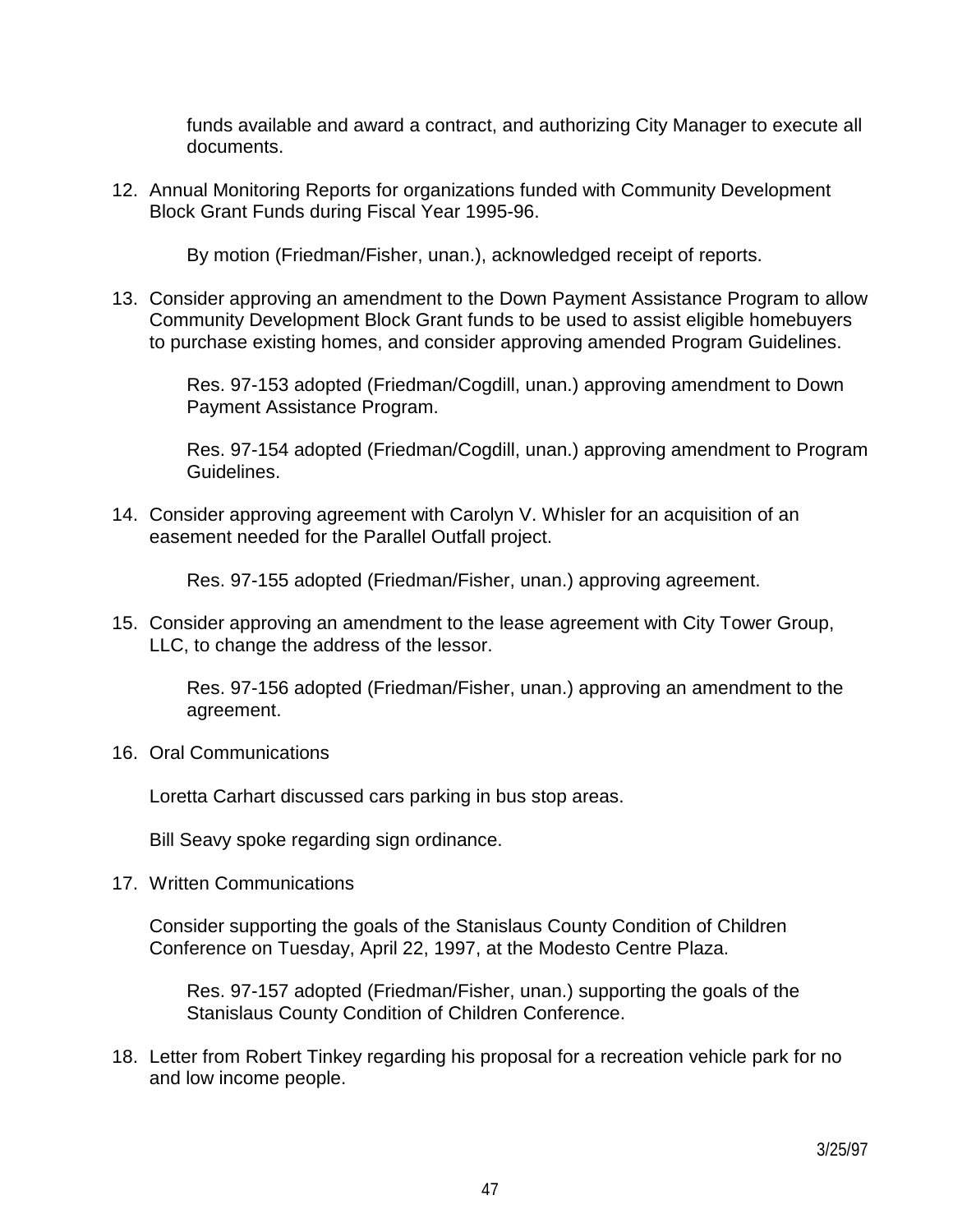By order of the Chair, item referred to Human Services Committee and will work with the County on request.

19. Letter from Dennis Wilson, Mid-Valley Engineering, regarding a County referral of a rezoning application for Koenig Investments located at the southwest corner of Kiernan Avenue and McHenry Avenue.

 It was determined to deny request without prejudice and refer to the Community Development and Housing Committee

20. Matters Too Late For The Agenda

None

21. This meeting will adjourn to the Mayor's Chambers for a Closed Session to consider the following:

CONFERENCE WITH LEGAL COUNSEL - EXISTING LITIGATION

Name of Case: Yari Matthews vs. City of Modesto, Superior Court of California, County of Stanislaus, Case No. 90019.

CONFERENCE WITH REAL PROPERTY NEGOTIATOR

 Property: Purchase, sale or lease of property and/or public facilities located at 1812 Torrid Avenue for Woodland Neighborhood Park

APN: 81-44-04, 5.52 acres

 Negotiating parties: William D. Harper, City of Modesto Property Agent for the City of Modesto

> George V. Hartmann, Hartmann & Setness, for Thompson Family Trust, Under Trust Agreement/Dated July 26, 1993

- Under negotiation: Price and terms of payment for portion of each parcel to be acquired
- Property: Purchase, sale or lease of property and/or public facilities located at 1920 Torrid Avenue for Woodland Neighborhood Park

APN: 81-44-03, 1.27 acres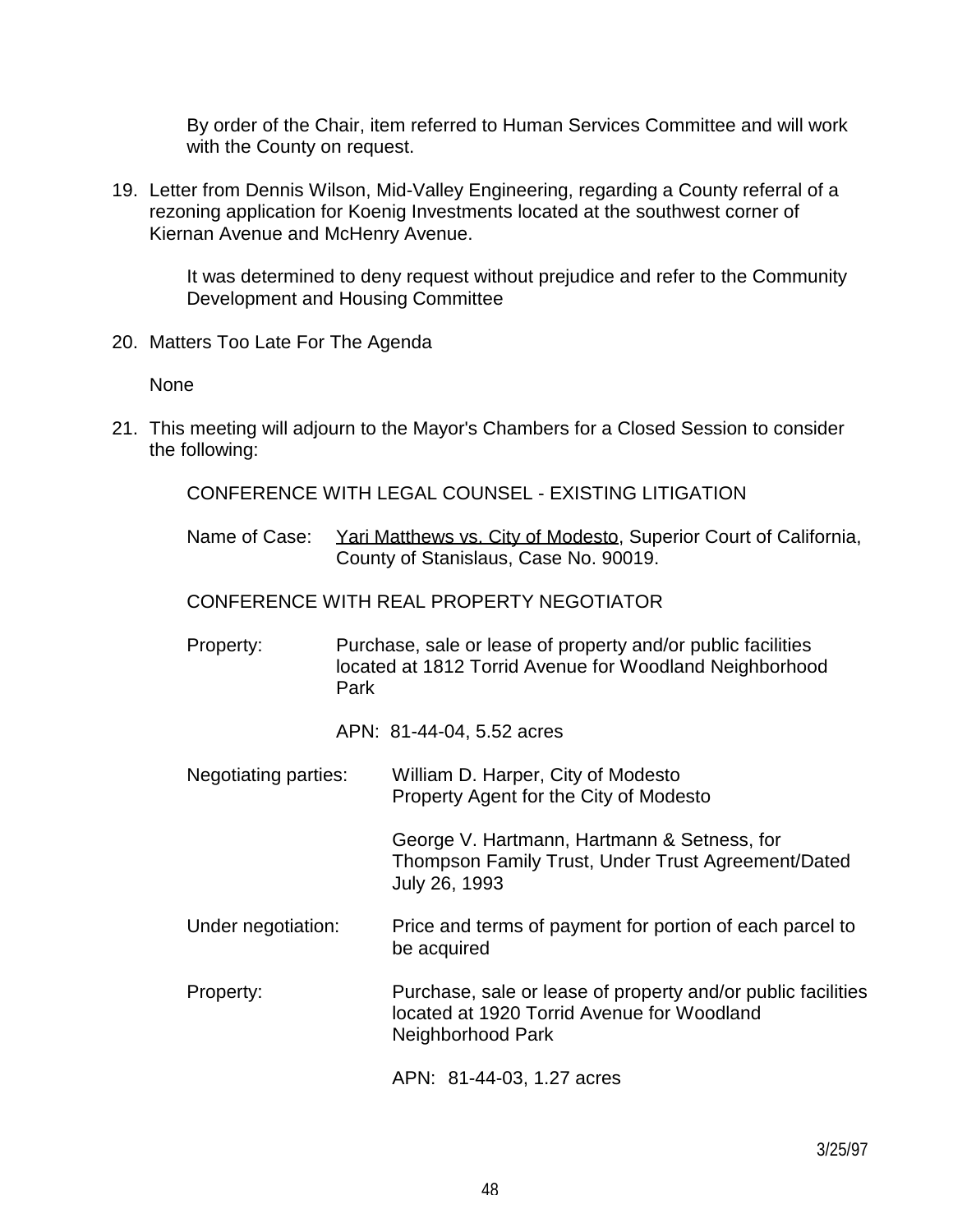| Negotiating parties: | William D. Harper, City of Modesto<br>Property Agent for the City of Modesto                                 |
|----------------------|--------------------------------------------------------------------------------------------------------------|
|                      | George V. Hartmann, Hartmann & Setness, for Jesse F.<br>and Rosemarie Young, Husband and Wife, Joint Tenants |
| Under negotiation:   | Price and terms of payment for portion of each parcel to<br>be acquired                                      |

CONFERENCE WITH LEGAL COUNSEL - ANTICIPATED LITIGATION

 Significant exposure to litigation pursuant to subdivision (b) of Section 54956.9 of the Government Code. One case.

Meeting adjourned to Closed Session at 5:30 p.m Counsel returned at 7:15 p.m. and reported no action had been taken.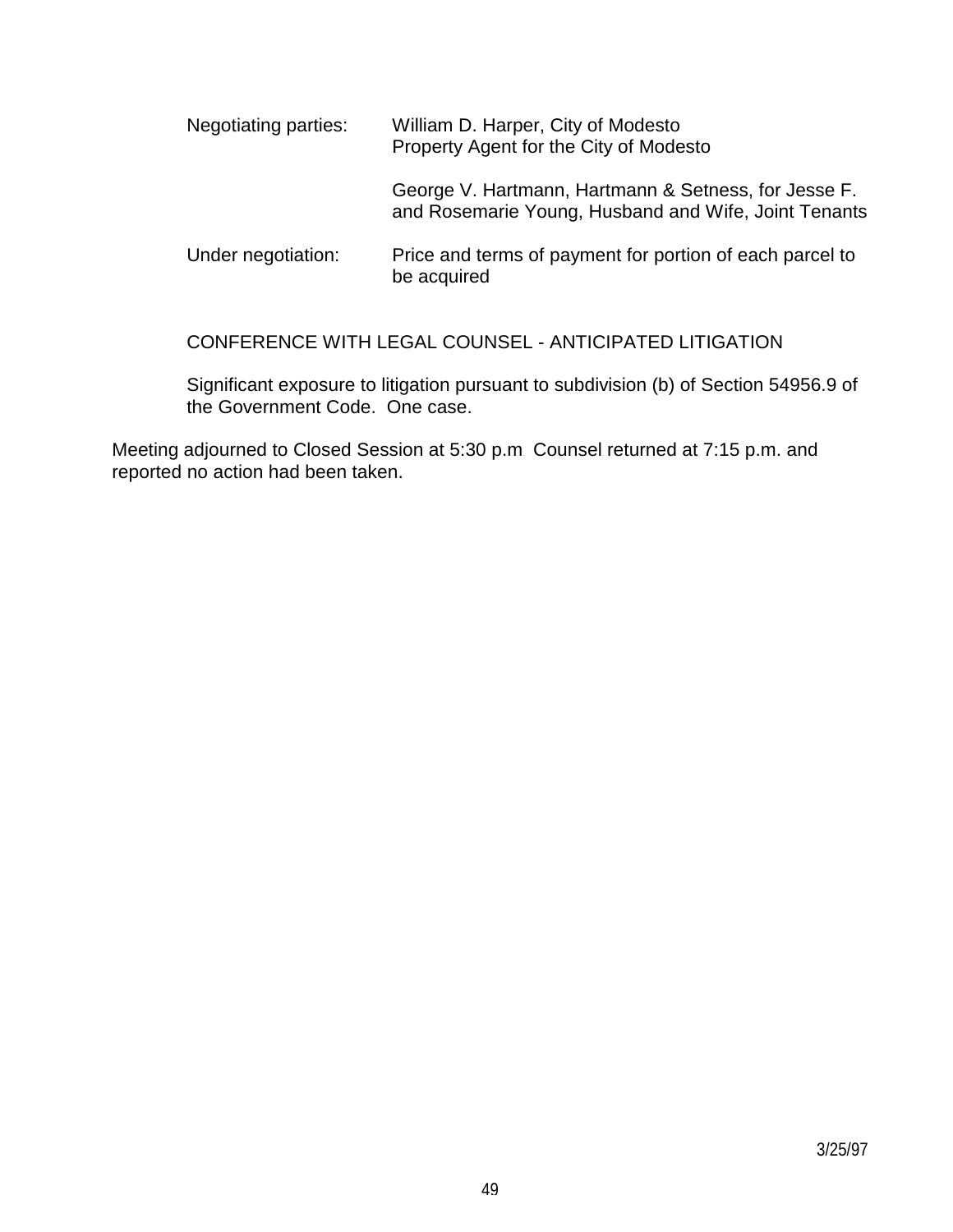# **COUNCIL MEETING OF TUESDAY, APRIL 1, 1997, AT 7:00 P.M.**

CONSENT ITEMS - ROLL CALL VOTE REQUIRED: Items 2, 7, 8, 9, 10, 11, 12, 14, 15,

16

(Friedman/Dobbs, unan.)

Councilmember Cogdill absent due to conflict of interest. CONSENT ITEMS - ROLL CALL VOTE REQUIRED: Item 13

(Dobbs/Fisher, unan.; Cobdill absent)

1. Acknowledgements and Presentations

Vice Mayor Fisher presented proclamation for Architecture Week.

2. Approval of the minutes of the regular City Council meeting of March 25, 1997.

By motion (Friedman/Dobbs, unan.), minutes approved.

3. Hearing to consider the proposed Kiernan Business Park Specific Plan and associated actions including a general plan amendment, prezoning to SP-O, and a Final Focused Environmental Impact Report.

Res. 97-158 adopted (Friedman/Fisher, unan.) amending General Plan.

Ord. No. 3035-C.S. introduced.

 Res. 97-159 adopted (Friedman/Fisher, unan.) approving the Kiernan Business Park Specific Plan.

 Res. 97-160 adopted (Friedman/Fisher, unan.) certifying Final Focused EIR and adopting Statement of Overriding Considerations.

4. Hearing to consider the proposed Carver-Bangs Specific Plan and associated actions including prezoning to SP-O, and a Final Focused Environmental Impact Report.

 Res. 97-161 adopted (Cogdill/Dobbs, majority; Fisher, McClanahan and Serpa, no) approving Carver-Bangs Specific Plan.

 Ord. No. 3036-C.S. introduced (Cogdill/Dobbs, majority; Fisher, McClanahan and Serpa, no) prezoning Specific Plan area to SP-O.

 Res. 97-162 adopted (Cogdill/Dobbs, majority; Fisher, McClanahan and Serpa, no) certifying the Final Focused Environmental Impact Report and adopting Statement of Overriding Considerations.

5. Consider initiating annexation of the portion of the Kiernan Business Park Specific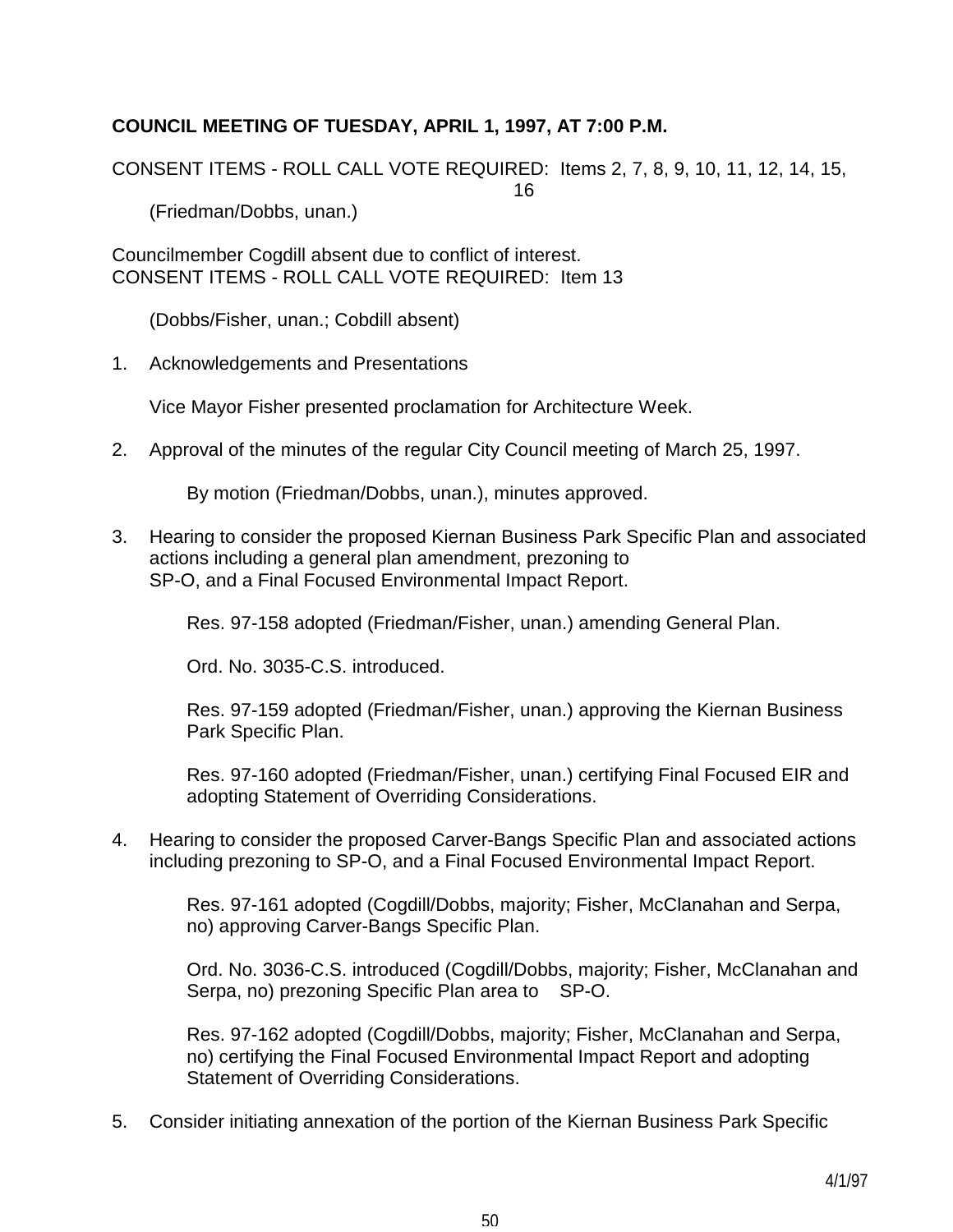Plan located east of Dale Road; consider amending the budget in the amount of \$3,000 to pay for LAFCO filing fees; consider indicating support for the annexation of the Carver-Bangs Specific Plan.

 By motion, (Friedman/Lang, majority; Fisher, McClanahan and Serpa, no) indicated support for annexation for Carver/Bangs Specific Plan.

 Res. 97-164 adopted (McClanahan/Fisher, unan.) initiating annexation for Kiernan Business Park Specific Plan.

Res. 97-165 adopted (Fisher/Dobbs, unan.) amending budget.

7. Consider awarding bid for the purchase of one digital 800 MHZ Radio System to Industrial Communications Sales, Inc. for \$49,936.61. (Resolution awarding bid and authorizing purchase needed. Funds are budgeted.)

> Res. 97-166 adopted (Friedman/Dobbs, unan.) awarding bid and authorizing purchase.

8. Consider awarding bid for repainting street light standards to S. K. Painting Company for up to five years for a first year total of \$19,900.

> Res. 97-167 adopted (Friedman/Dobbs, unan.) awarding bid and authorizing purchase.

9. Consider acceptance of Cunningham & Sons, Inc.'s contract for the Held Avenue/MID Lateral No. 3 Canal Crossing project as complete and authorize the City Clerk to file the Notice of Completion. (Original contract and final cost: \$318,890.20.)

 Res. 97-168 adopted (Friedman/Dobbs, unan.) accepting work as complete and authorizing the City Clerk to file the Notice of Completion.

Appropriation transfer was not needed.

10. Consider authorizing the City Manager to execute a contract amendment with EIP Associates for the preparation of a Draft Environmental Impact Report and Final EIR for the Biosolids Land Application Project.

 Res. 97-169 adopted (Friedman/Dobbs, unan.) approving amendment to agreement.

11. Consider amending the budget to appropriate an additional \$20,000 from the General Fund Contingency Reserve to Youth/Senior Financial Assistance, and consider revising the qualifying criteria for the Low Income Facility Usage Fee Assistance Program from \$500 to \$1,000 when using the Modesto Centre Plaza.

Res. 97-170 adopted (Friedman/Dobbs, unan.) amending the budget.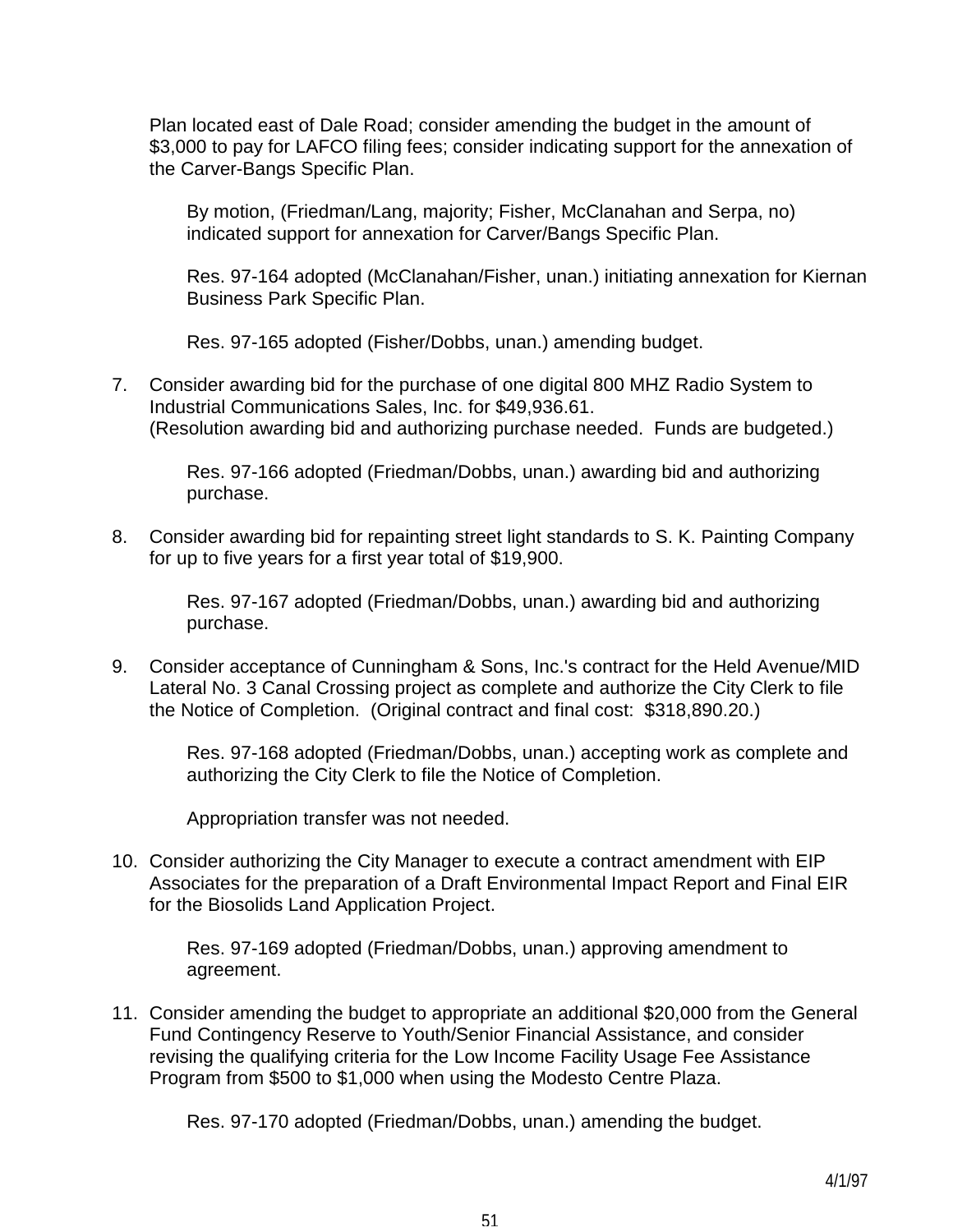Res. 97-171 adopted (Friedman/Dobbs, unan.) revising the qualifying criteria for the Low Income Facility Usage Fee.

12. Consider approving an appropriation transfer in the amount of \$11,817 to cover the extended scope of work for the Citywide traffic signal retiming project funded by the Petroleum Violation Escrow Account (PVEA) Grant.

Res. 97-172 adopted (Friedman/Dobbs, unan.) approving appropriation transfer.

Councilmember Cogdill Excused Due to a Conflict o Interest

13. Consider accepting the improvements for Symphony Place No. 2 Subdivision, authorizing the City Clerk to file the Notice of Completion and release bonds upon expiration of statutory periods. (Subdivider: Sarjak Enterprises)

> Res. 97-173 adopted (Dobbs/Fisher, unan., Cogdill, absent) accepting improvements and authorizing City Clerk to file Notice of Completion.

14. Consider application of the Modesto Certified Farmers Market to change the mid-week day of operation from Thursdays to Wednesdays.

 By motion (Friedman/Dobbs, unan.), refer to staff for discussions with DID and CD&HC.

15. Consider amending the Village One Community Facilities District (CFD) regarding community signage and Roselle Avenue improvements and annexing three properties to the CFD; consider authorizing the City Manager to execute an agreement with Vail Engineering to prepare the amendments to the CFD as well as annexations to the CFD; and consider amending the budget.

 Res. 97-174 adopted (Friedman/Dobbs, unan.), directing staff to process an amendment to the Village One Mello-Roos CFD.

 Res. 97-175 adopted (Friedman/Dobbs, unan.), approving agreement with Vail Engineering.

Res. 97-176 adopted (Friedman/Dobbs, unan.), amending the budget.

16. Consider Annual Report on testing of CATV franchise.

By motion (Friedman/Dobbs, unan.), acknowledging receipt of report.

17. Oral Communications

None.

18. Written Communications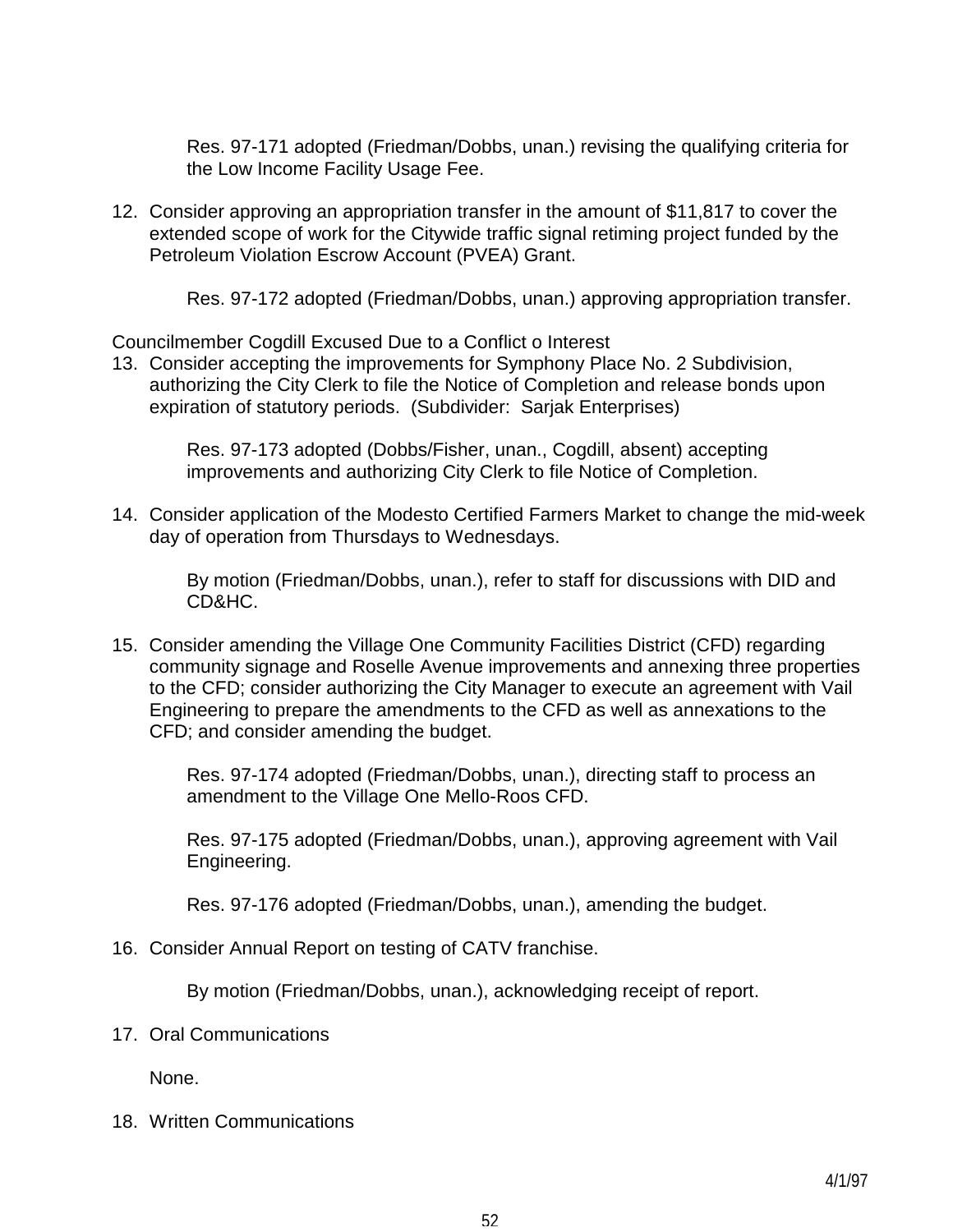Unsigned letter from the "Woodland Community" regarding Council actions relating to Habitat for Humanity and Martone Park.

(Continued from March 18, 1997, City Council meeting at the request of Dana Bosio.)

 By motion (Friedman/Lang, unan.) acknowledged request from Dana Bosio for item to be continued to April 8, 1997.

 Ken Smeltzer spoke on behalf of Habitat for humanity and as a resident on behalf of Woodland Park.

19. Matters Too Late For The Agenda

 By motion (Fisher/McClanahan, majority; Cogdill, no), it was determined that there was a need to take immediate action and that the need for action came to the City's attention after the agenda was posted.

 a. Consider a resolution to approved the Memorandum of Understanding between the City and Modesto Fire Fighters Association.

 Res. 97-177 adopted (Dobbs/Fisher, majority; Cogdill, no) approving MOU with MFFA.

20. This meeting adjourned to the Mayor's Chambers for a closed session to consider the following:

CONFERENCE WITH LEGAL COUNSEL - EXISTING LITIGATION

Name of case: AV&C Construction, Inc. v. City of Modesto, et al., Stanislaus County Superior Court Action No. 85937

CONFERENCE WITH LEGAL COUNSEL - ANTICIPATED LITIGATION

 Initiation of litigation pursuant to subdivision (c) of Section 54956.9 of the Government Code: Two cases.

Meeting adjourned to Closed Session at 10:16 p.m. Counsel returned at 11:45 p.m. and reported no action was taken.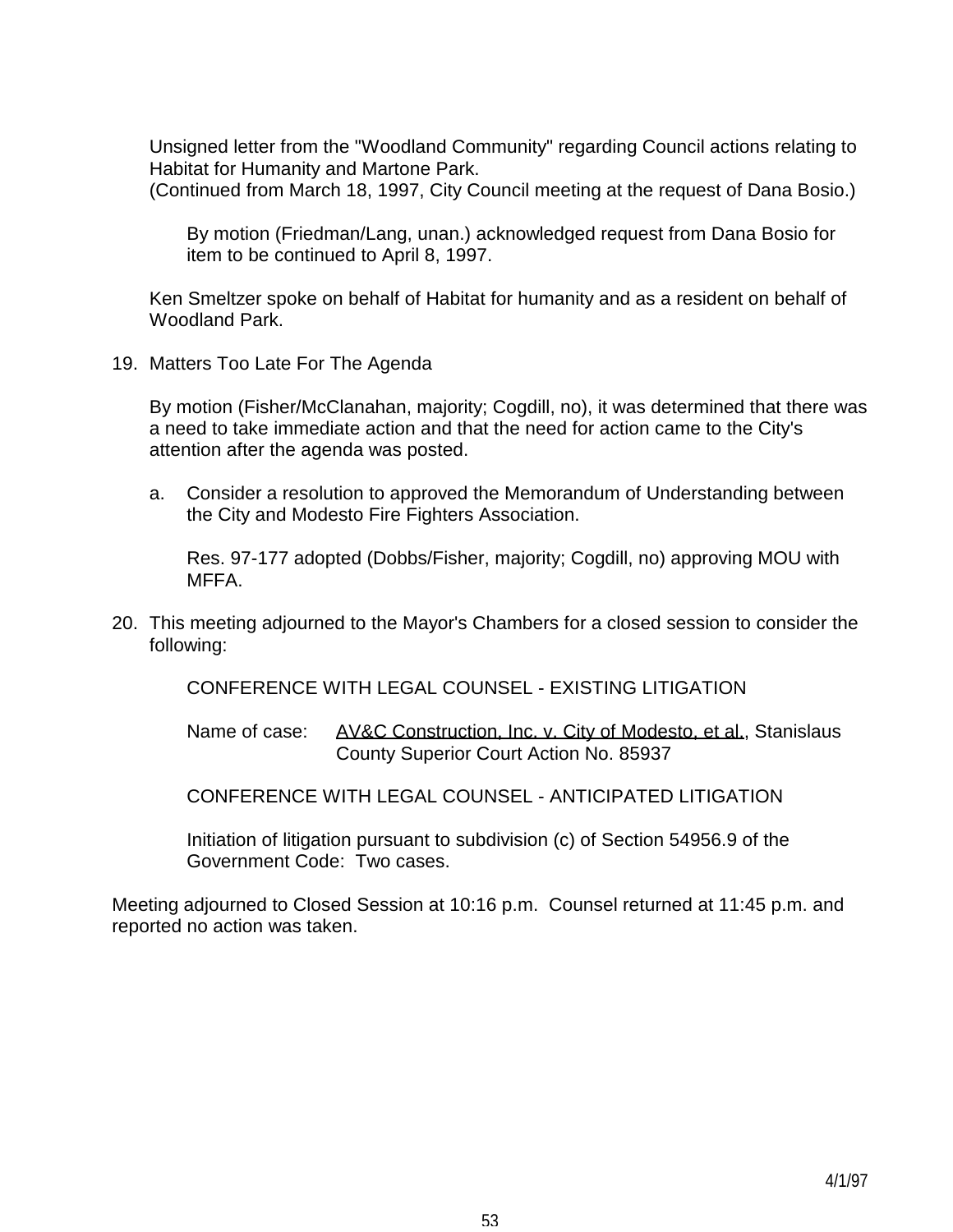## **COUNCIL MEETING OF TUESDAY, APRIL 8, 1997, AT 4:00 P.M.**

The meeting adjourned at 4:02 p.m. to the Special Redevelopment Agency meeting and reconvened at 4:08 p.m.

CONSENT ITEMS - ROLL CALL VOTE REQUIRED: Items 2, 3, 6, 9, 10, 11, 12, 13, 14,

16, 19

Items 4 and 5 removed from Consent

(Dobbs/McClanahan, unan.)

1. Acknowledgements and Presentations

None

2. Approval of the minutes of the regular City Council meeting of April 1, 1997. (Motion approving needed.)

By motion, minutes approved.

3. Consider authorizing call for bids for furnishing flood damage restoration work at Legion Hall for the Parks and Recreation Department. (Suggested bid opening: April 25, 1997, at 11:00 a.m. Resolution authorizing call for bids needed. Estimated cost: \$40,000. Funds are budgeted.)

Res. 97-178 adopted (Dobbs/McClanahan, unan.) authorizing call for bids.

4. Consider declaring 31 vehicles and miscellaneous pieces of automotive equipment, three motorcycles, and six pallets of miscellaneous automotive parts as surplus and authorizing the Purchasing Officer to sell same by sealed bid, auction, negotiation or scrap.

> Res. 97-179 adopted (Dobbs/McClanahan, unan.) declaring vehicles and miscellaneous automotive equipment as surplus and authorizing disposal by Purchasing Officer.

5. Consider rejecting all bids received for the project to improve Yosemite Boulevard widening from McClure Road to Frazine Road.

Res. 97-180 adopted (Serpa/Dobbs, maj., Cogdill, no) rejecting all bids.

6. Consider accepting the contract of Teichert Construction for construction of Project No. 21 - replacement of curbs/drive aprons/sidewalks as complete and authorize the City Clerk to file a Notice of Completion. (Original contract: \$204,257.99)

Res. 97-181 adopted (Dobbs/McClanahan, unan.) accepting work as complete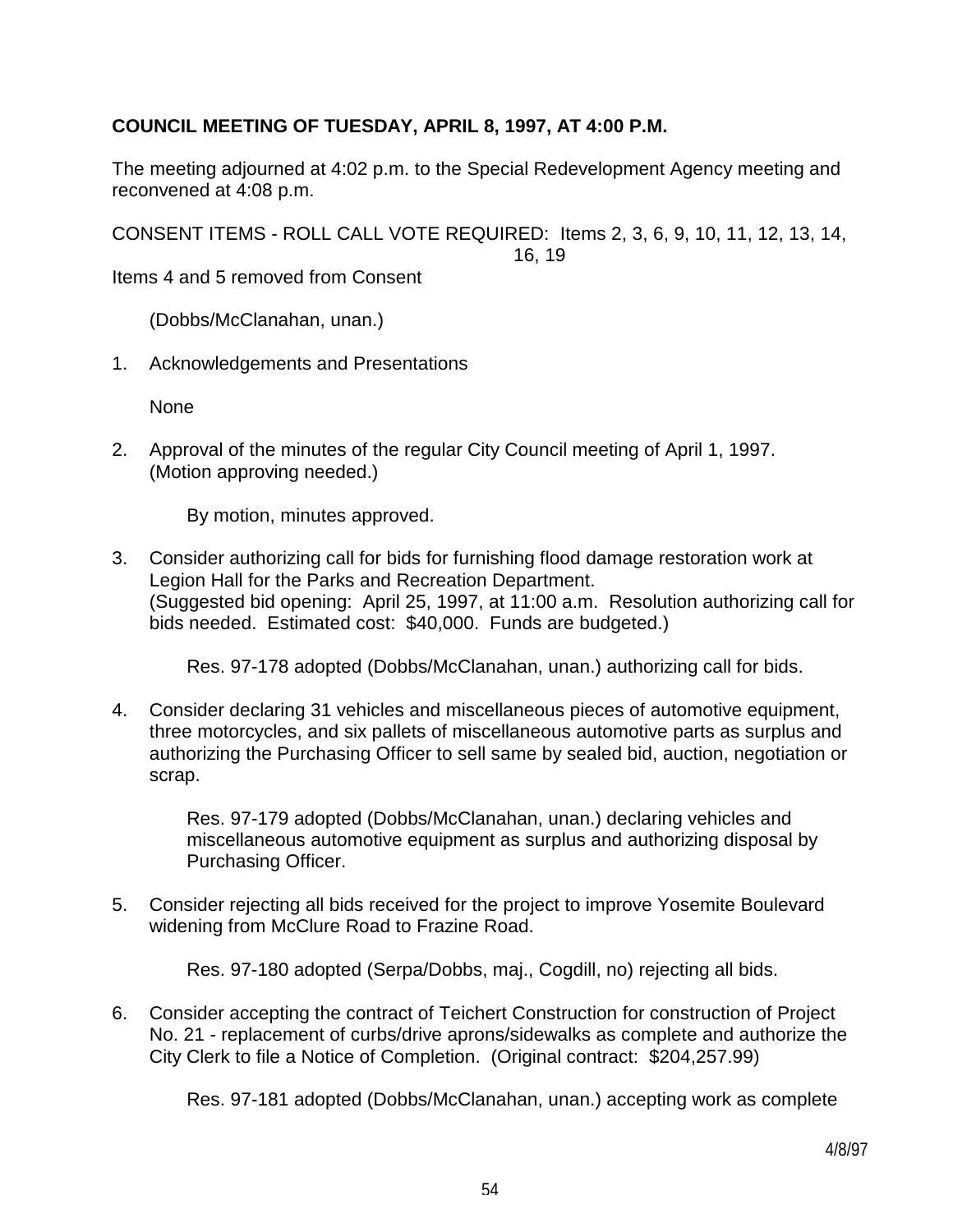and authorizing the City Clerk to file the Notice of Completion.

7. Consider authorizing the issuance of not to exceed \$35 million principal amount of Wastewater Treatment Facility Revenue Bonds, Series 1997, authorizing and directing execution of a Third Supplemental Indenture, authorizing sale of such bonds, approving an Official Statement, and authorizing other official action; and consider authorizing participation in the California Arbitrage Management Program (CAMP), a joint powers agency which provides investment and arbitrage services.

Res. 97-182 adopted (Friedman/Cogdill, unan.) authorizing issuance of bonds.

 Res. 97-183 adopted (Friedman/Cogdill, unan.) authorizing participation in the California Asset Management Program.

8. Consider supporting property owners' application to LAFCO to extend Sphere of Influence and to annex approximately 72 acres of territory in the vicinity of Pelandale and Sisk; and consider authorizing the City Manager to execute a property tax sharing agreement with the County of Stanislaus.

 Res. 97-184 adopted (McClanahan/Cogdill, maj., Dobbs, Friedman, Serpa, no) supporting property owners' application to LAFCO to extend Sphere of Influence and to annex approximately 72 acres of territory in the vicinity of Pelandale and Sisk.

 Res. 97-185 adopted (McClanahan/Cogdill, maj., Dobbs, Friedman, Serpa, no) authorizing City Manager to execute agreement.

9. Consider authorizing a salary increase for the City Manager.

 Res. 97-186 adopted (Dobbs/McClanahan, unan.) approving a salary increase for City Manager.

10. Consider authorizing allocation of \$3,575 of Community Development Block Grant (CDBG) funds to provide funding for the Police Department's Juvenile Diversion Community Service Program for the balance of Fiscal Year 1996-97.

Res. 97-187 adopted (Dobbs/McClanahan, unan.) authorizing allocation.

11. Consider authorizing allocation of \$744 of Community Development Block Grant (CDBG) funds for lighting improvements in Prescott Estates.

Res. 97-188 adopted (Dobbs/McClanahan) authorizing allocation.

12. Consider approving agreement with Randy Magnus for a Local Programming Grant in the amount of \$3,120.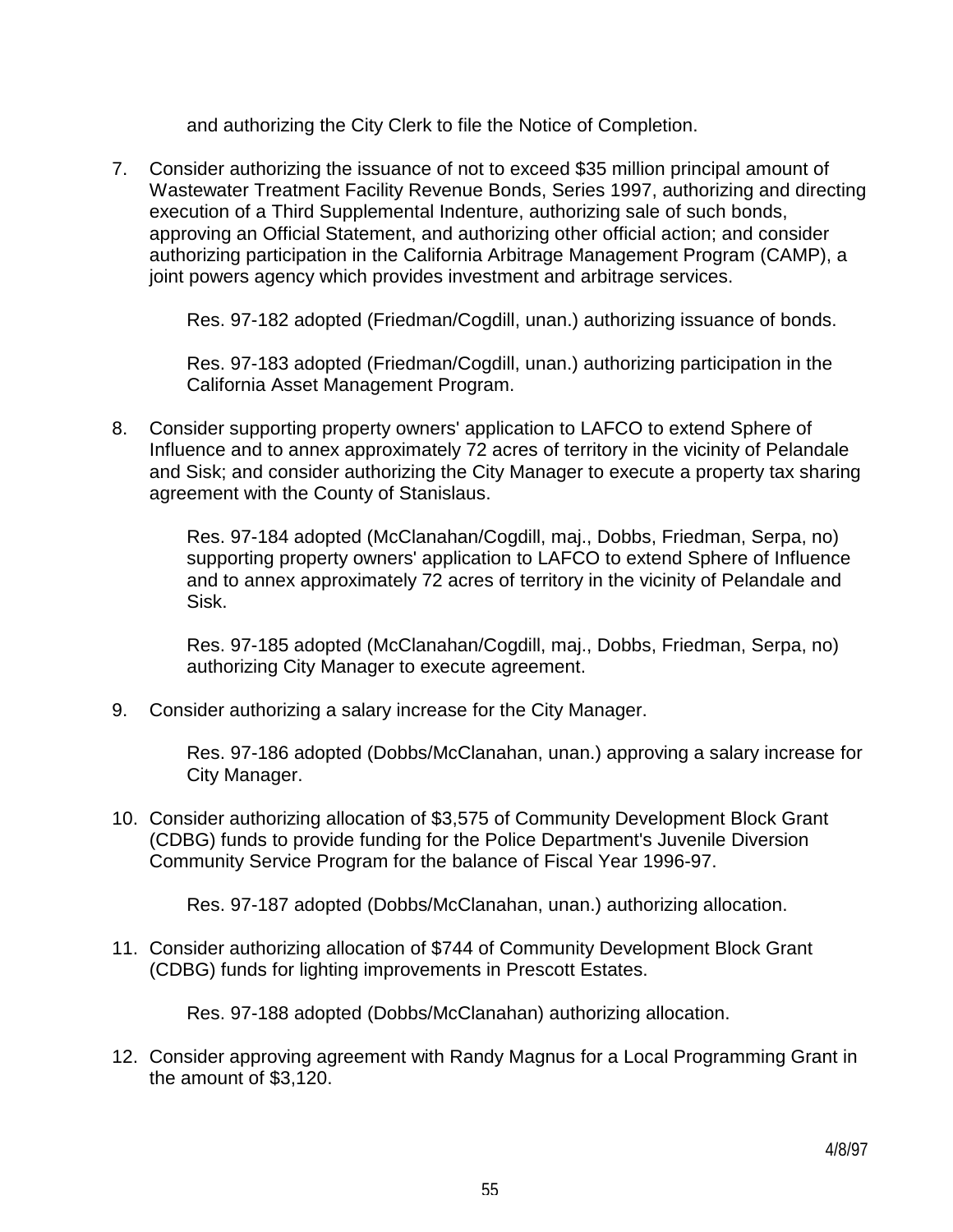Res. 97-189 (Dobbs/McClanahan, unan.) adopted approving agreement.

13. Consider approving expansion of the Modesto Area Dial-A-Ride (MADAR) to include the business park area west of State Route 99, between Pelandale Avenue and Kiernan Avenue.

By motion, approved expansion.

14. Consider authorizing filing a grant application with the Federal Transit Administration (FTA) to help offset the operating and capital costs of Modesto's public transit systems for Fiscal Year 1996-97.

 (The grant application requests \$455,414 in federal operating assistance and \$2,103,356 in federal capital assistance. Resolution authorizing filing grant application needed.)

 Res. 97-190 adopted (Dobbs/McClanahan, unan.) authorizing filing grant application.

15. Consider accepting the proposal of the City of Modesto Airport staff as lowest and the best proposal to provide the maintenance, operation and administration services for the City-County Airport.

 (In February, 1996, the City of Modesto sent out a Request for Qualifications to companies having a possible interest in providing the maintenance, operation and administration services for the Modesto City-County Airport. In June, 1996, a Request for Proposals was sent to three companies. Proposals were received from Johnson Control and from City of Modesto Airport staff. A review panel was formed to look at and determine the best submittal from both cost and service standpoint. Airport staff's proposal was approximately \$977,000 less than Johnson Control's over the five-year period and also found to provide more aggressive marketing. Resolution accepting the proposal of the City of Modesto Airport Staff needed.)

 Res. 97-191 adopted (Fisher/Dobbs, unan.) accepting the proposal of the City of Modesto Airport Staff.

16. Consider amending Section 4-2.09 of the Modesto Municipal Code to exempt certain community-wide events from the prohibition on drinking in public.

Ord. No. 3037-C.S. introduced (Dobbs/McClanahan, unan.).

# 17. Oral Communications

None

18. Written Communications

Unsigned letter from the "Woodland Community" regarding Council actions relating to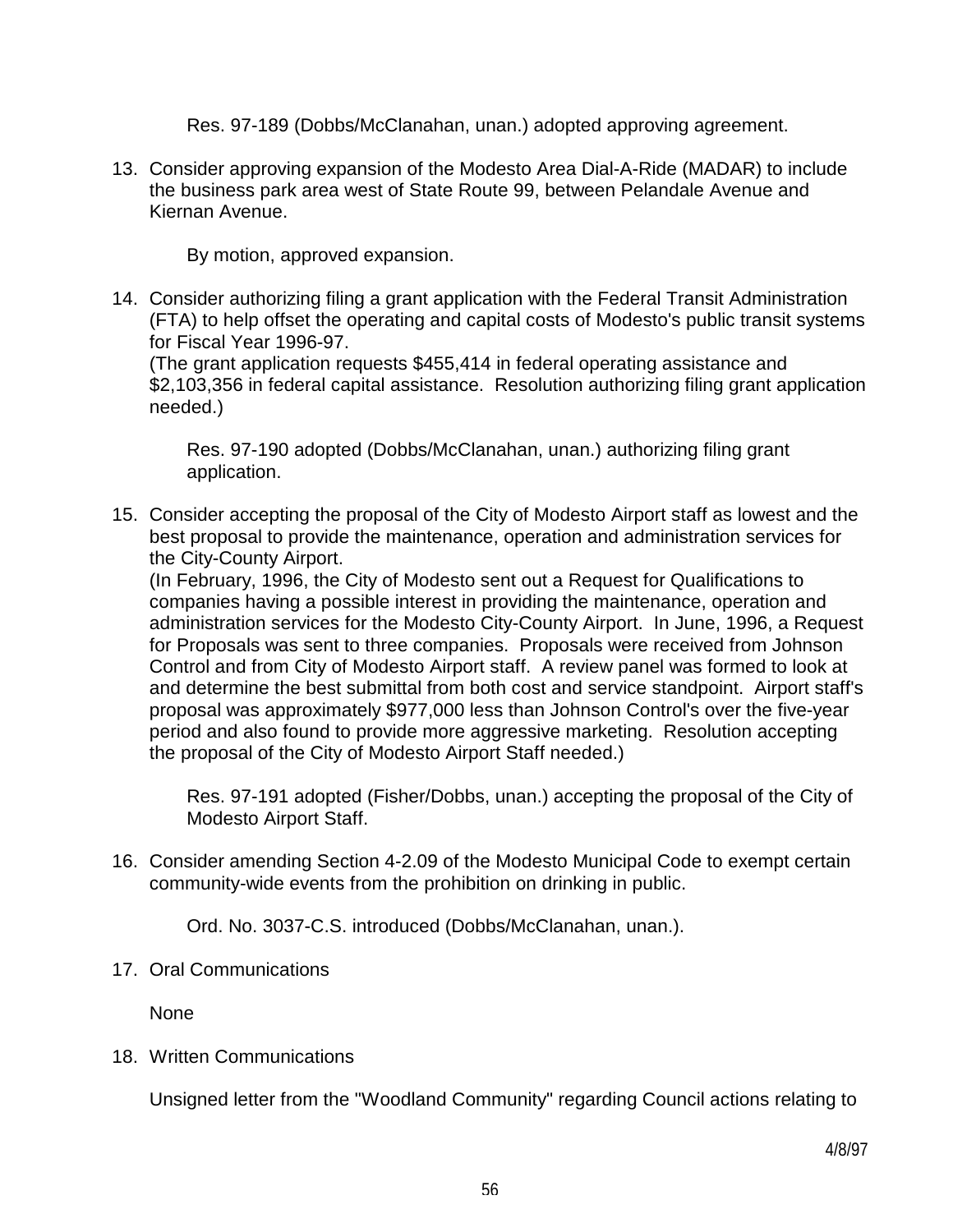Habitat for Humanity and Martone Park. (Continued from March 18, 1997, and April 1, 1997, City Council meetings.)

 Dana Bosio addressed the Council regarding the lack of a City park in the Woodland Community.

19. Letter of resignation from the Affirmative Action Commission from Nancy Norton.

 Res. 97-192 adopted (Dobbs/McClanahan, unan.) accepting resignation with regret.

20. Miscellaneous - Appointments

Affirmative Action Commission

 Res. 97-193 adopted (McClanahan/Friedman, unan.) appointing Marta Alvarez, Shelly Scribner, and Donald Horton to the Affirmative Action Commission.

Citizens Advisory Committee on Recycling

 Res. 97-194 adopted (McClanahan/Friedman, unan.) appointing Dyan Hayes to the Citizens Advisory Committee on Recycling.

Board of Zoning Adjustment

 Res. 97-195 adopted (McClanahan/Friedman, unan.) appointing Daniel Hopkins to the Board of Zoning Adjustment.

Citizens Redevelopment Advisory Commission

 Res. 97-196 adopted (McClanahan/Friedman, unan.) appointing Lee Hedgepeth to the Citizens Redevelopment Advisory Commission.

Landmark Preservation Commission

 Res. 97-197 adopted (McClanahan/Friedman, unan.) appointing Lee DeLaMare and William Latham to the Landmark Preservation Commission.

Housing Rehabilitation Loan Committee

 Res. 97-198 adopted (McClanahan/Friedman, unan.) appointing Larry Rone to the Housing Rehabilitation Loan Committee.

21. Matters Too Late For The Agenda

None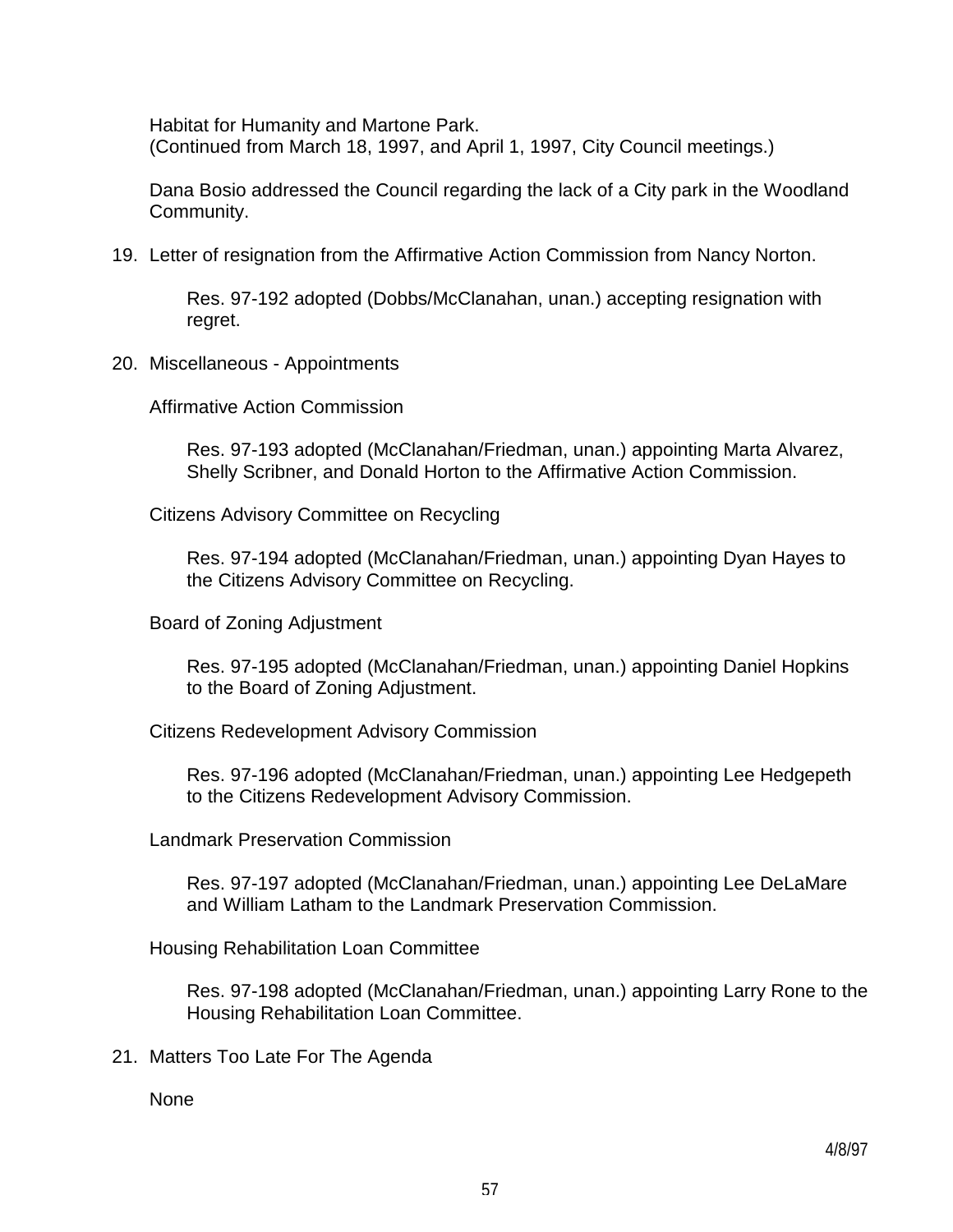Meeting adjourned at 6:05 p.m.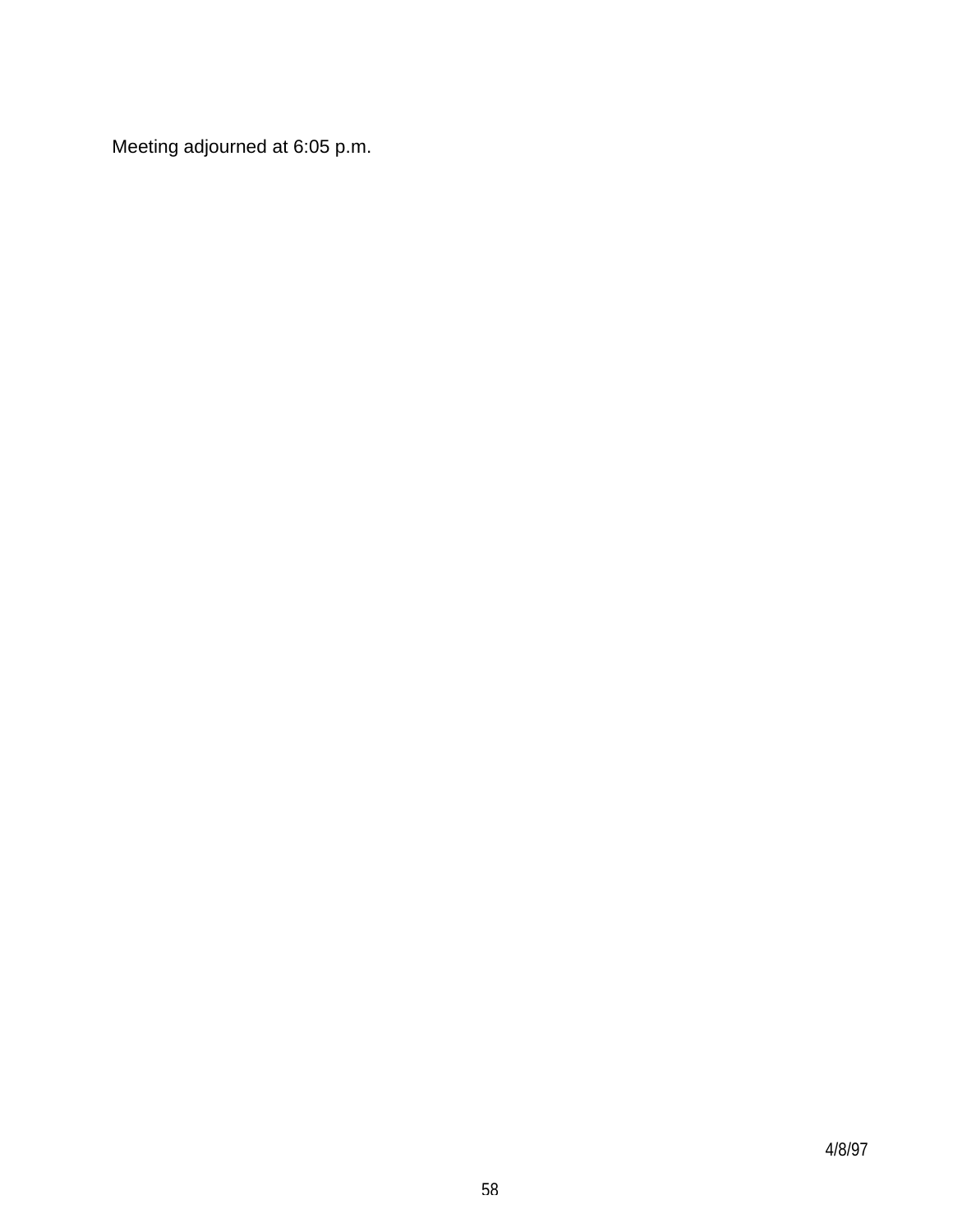# **COUNCIL MEETING OF TUESDAY, APRIL 15, 1997, AT 7:00 P.M.**

Consent Item #16 removed from the Agenda Consent Item #4e removed from consent CONSENT ITEMS - ROLL CALL VOTE REQUIRED: Items 2, 4, 5, 6, 7, 8, 9, 10, 11, 12, 13, 14, 15

- 1. Acknowledgements and Presentations
	- a. Presentation of awards to Outstanding Youth for 1996:

Jennifer Kramer, Devon Michelle Bettencourt, Amy Rutschow

Presentations made by Mayor Lang and Wendy Byrd.

 b. Presentation of proclamation declaring May 1997 Senior Citizens' Month and May 3, 1997, Senior Awareness Day to Maggie Mejia for the Commission on Aging/Area Aging Advisory Council.

Presentation made by Mayor Lang

2. Approval of the minutes of the regular City Council meeting of April 8, 1997.

By motion (Friedman/Dobbs, unan.), minutes approved.

3. Final adoption of Ord. No. 3036-C.S. amending Sections 1-3-8 and 6-3-9 of the Zoning Map prezoning certain property located thereon. (Carver-Bangs)

 By motion (Cogdill/Dobbs, maj.; Fisher, McClanahan & Serpa, no), final adoption of Ord. No 3036-C.S. approved.

- 4. Final adoption of:
	- a. Ord. No. 3031-C.S. adopting a Precise Plan for Areas 4 and 5 of the Village One Specific Plan relating to property located on the north side of Hillglen Avenue, south of Sylvan Avenue, west of Roselle Avenue, east of Road F. (Jaguar Investment Corporation)
	- b. Ord. No. 3032-C.S. rezoning Village One Property from Specific Plan-Holding Zone, SP-H, to Specific Plan-Overlay Zone, SP-O, for located on the north side of Hillglen Avenue, south of Sylvan Avenue, west of Roselle Avenue, east of Road F. (Precise Plan for Areas No. 4 and 5 -Jaguar Investment Corporation - Silverado at the Village Subdivision)
	- c. Ord. No. 3033-C.S. adopting a Precise Plan for Areas 21 and 22 of the Village One Specific Plan relating to property located on the north side of Floyd Avenue,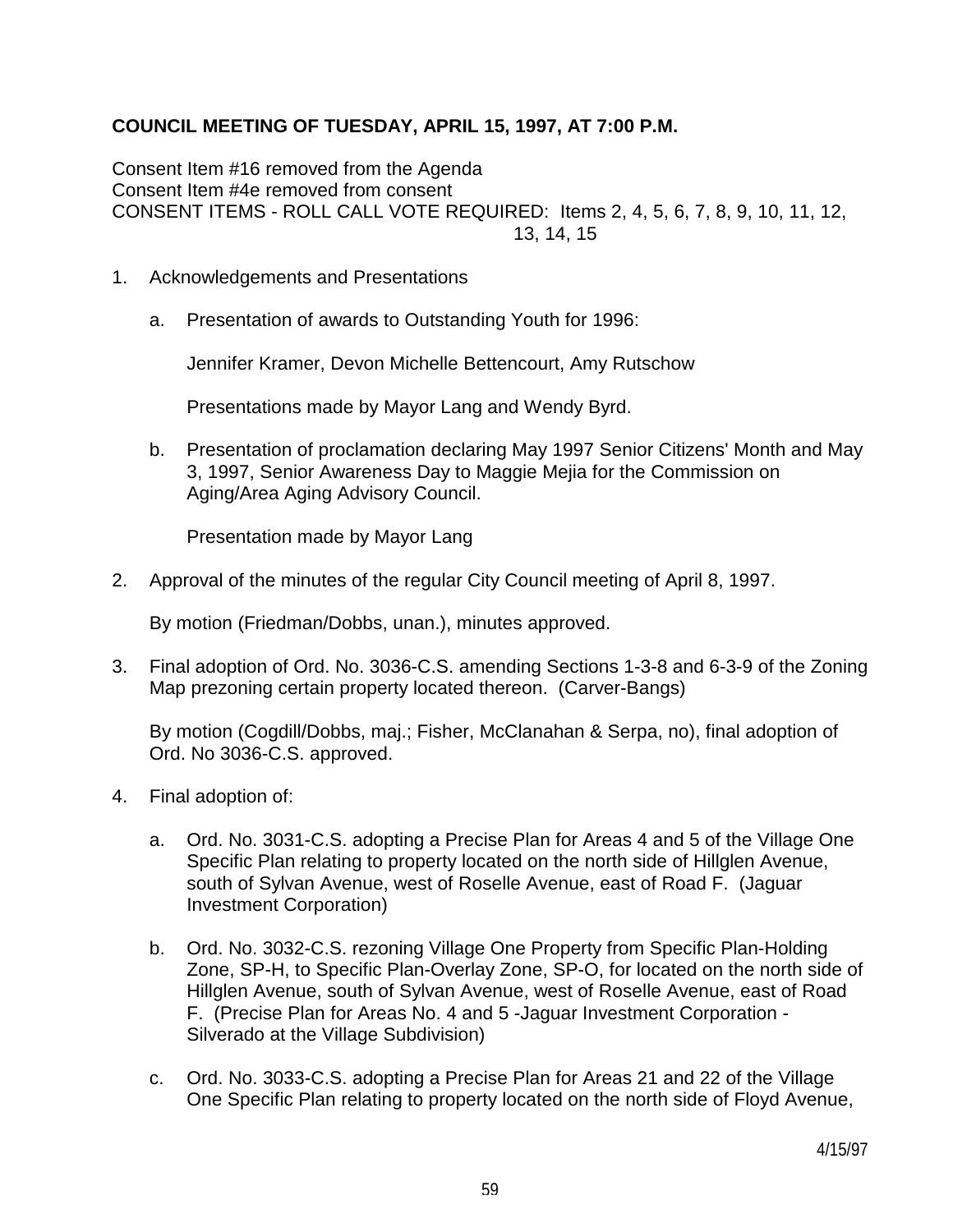south of Kodiak Drive, east of Esta Avenue, and west of Fine Avenue. (Bright Development)

 d. Ord. No. 3034-C.S. rezoning Village One property from Specific Plan-Holding Zone, SP-H, to Specific Plan-Overlay Zone, SP-O, for property located on the north side of Floyd Avenue, south of Kodiak Drive, east of Esta Avenue, and west of Fine Avenue. (Bright Development)

Consent Item 4e removed from consent.

 f. Ord. No. 3037-C.S. amending the Modesto Municipal Code relating to drinking in public.

 By motion (Friedman/Dobbs, unan.), final adoption of Ord. Nos. 3031-C.S., 3032- C.S., 3033-C.S., 3034-C.S., and 3037-C.S.

Item 4e removed from Consent

 e. Ord. No. 3035-C.S. amending Sections 1-3-8 and 2-3-8 of the Zoning Map prezoning certain property located thereon. (Kiernan Business Park)

By motion (Friedman/Dobbs, unan.), final adoption of Ord. No. 3035-C.S.

 By motion (Friedman/Dobbs, unan.; Fisher & McClanahan absent) staff is directed to prepare an amendment to the Zoning Ordinance to place cinemas in the P-D Zone. Also, City Manager was directed to give a status report at May 6, 1997 Council meeting regarding downtown theater project.

5. Consider authorizing call for bids for contracting lawn mowing services under a cooperative local government agency bid. (Suggested bid opening: May 12, 1997, at 11:00 a.m. Resolution authorizing call for bids needed. Estimated cost: \$35,000. Funds are budgeted.)

 Res. 97-199 adopted (Friedman/Dobbs, unan.) authorizing call for bids on May 12, 1997 at 11:00 a.m.

6. Consider declaring West Star Distributing, Inc. low bidder and authorizing the purchase of one rotary mower for a total price of \$64,310.11. (Resolution declaring West Star Distributing, Inc. low bidder and authorizing purchase needed. Funds are budgeted.)

 Res. 97-200 adopted (Friedman/Dobbs, unan.) declaring West Star distributing Inc. low bidder and authorizing purchase.

7. Consider accepting as complete the contract of George Reed, Inc. for the Scenic Drive overlay project between Burney Street and west of Coffee Road and authorizing the City Clerk to file the Notice of Completion. (Original contract: \$172,229.05)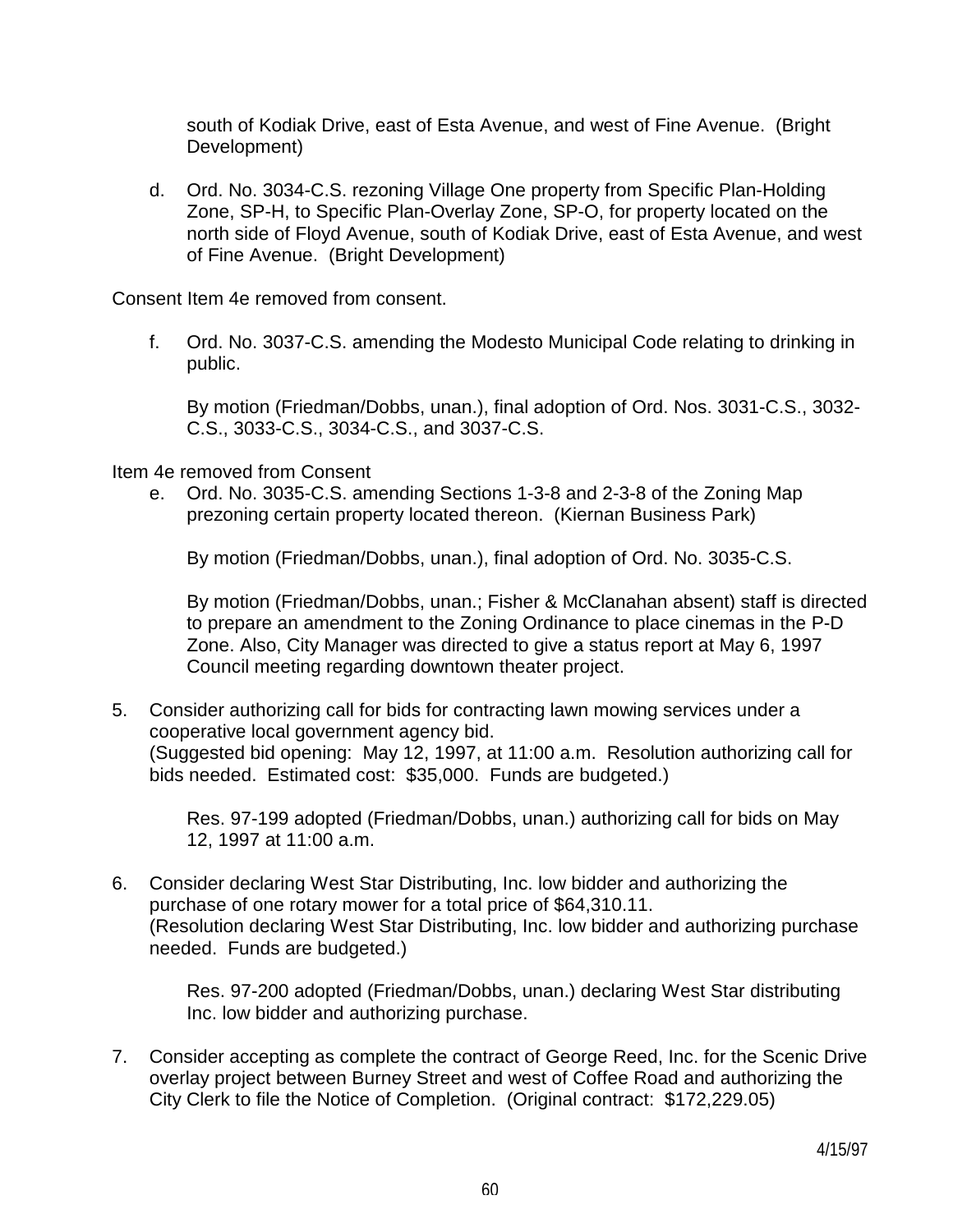(Resolution accepting work as complete and authorizing City Clerk to file Notice of Completion needed. Final cost: \$191,294.14. Funds are budgeted.)

 Res. 97-201 adopted (Friedman/Dobbs, unan.) accepting work as complete and authorizing City Clerk to file Notice of Completion.

8. Consider accepting as complete the contract of Western Dredge, Inc. for the dredging at secondary treatment facility project and authorizing the City Clerk to file the Notice of Completion. (Original contract: \$521,873) (Resolution accepting work as complete and authorizing City Clerk to file Notice of Completion needed. Final cost: \$521,873. Funds are budgeted.)

> Res. 97-202 adopted (Friedman/Dobbs, unan.) accepting work as complete and authorizing City Clerk to file Notice of Completion.

9. Consider waiving formal bid procedures and authorize the purchase of two portable office buildings from Allspace Leasing, Inc.; consider authorizing the City Manager to sign a lease purchase agreement with Baystone Financial Group, financial contractor to Allspace Leasing, Inc. for \$108,194.98; and consider amending the budget by \$92,834.98 to appropriate a CIP and estimate offsetting lease payment proceeds revenue.

 (Resolution waiving formal bid procedures and authorizing purchase needed; resolution authorizing City Manager to sign lease purchase agreement needed; and resolution amending budget needed. 3-year lease purchase cost: \$108,194.98. Funds are budgeted.)

 Res. 97-203 adopted (Friedman/Dobbs, unan.) waiving formal bid procedures and authorizing purchase.

 Res. 97-204 adopted (Friedman/Dobbs, unan.) authorizing City Manager to sign lease purchase agreement.

Res. 97-205 adopted (Friedman/Dobbs, unan.) amending the budget.

10. Final report on Parks and Recreation Department Audit.

By motion, acknowledged receipt of report.

11. Consider approving an agreement with Grover Landscaping, Inc. for propagation and sale of the Pearl Street Pistache Trees.

Res. 97-206 adopted (Friedman/Dobbs, unan.) approving agreement.

12. Consider approving an agreement with Shannon Davis and Associates for recruitment services for Water Quality Control Superintendent and Wastewater Collections Superintendent.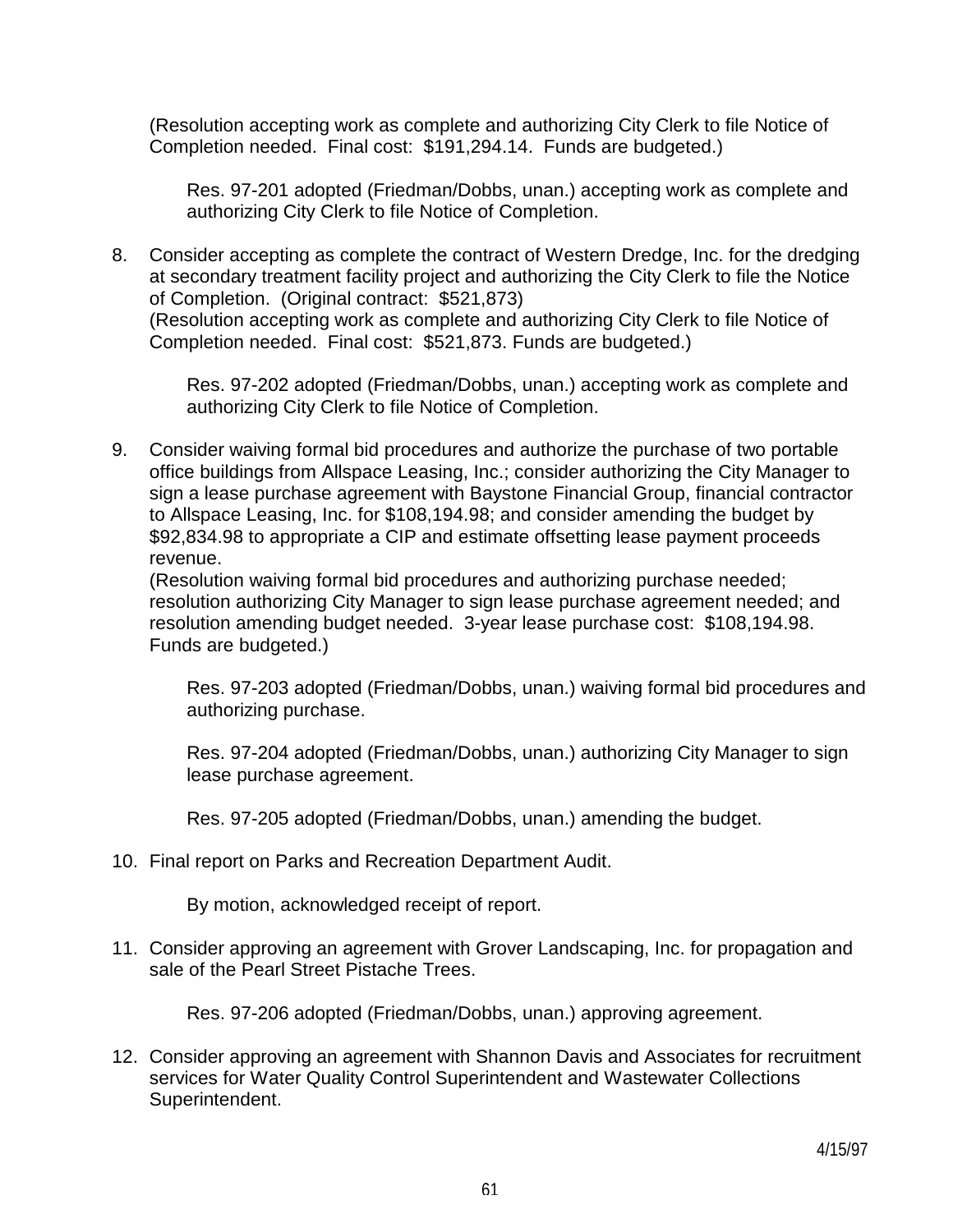(Resolution approving agreement needed. Estimated cost: Not to exceed \$27,000. Funds are budgeted.)

Res. 97-207 adopted (Friedman/Dobbs, unan.) approving agreement.

13. Consider approval of the final map of Coffee Road Professional Offices Subdivision of the City of Modesto and authorizing the City Manager to sign an agreement with the subdividers as required by Section 4-4.604(c) of the Municipal Code. (Owners: Coffee Road 1, LLC)

 Res. 97-208 adopted (Friedman/Dobbs, unan.) approving the final map and authorizing City Manager to sign agreement.

14. Report of two loans approved under the Emergency Home Repair Program (EHRP) since the last report. (Estimated cost: \$16,010. Funds are budgeted.)

By motion, acknowledged receipt of report.

15. Consider authorizing the allocation of additional Community Development Block Grant Funds in the amount of \$1,500 for the ADA Curb Ramp Program for Fiscal Year 1996- 97 to enable the City to retrofit/install the additional curb ramp to meet ADA compliance.

 Res. 97-209 adopted (Friedman/Dobbs, unan.) amending FY 96-97 budget to allocate CDBG funds.

#### ITEM #16 DROPPED FROM AGENDA

- 16. Consider approving loan agreement with Ashwood Village in the amount of \$765,000 and authorizing City Manager to execute loan agreements. (Resolution approving loan agreement needed. HOME Housing Development funds are budgeted.)
- 17. Oral Communications

None.

18. Matters Too Late For The Agenda

None.

Meeting adjourned at 7:15 p.m.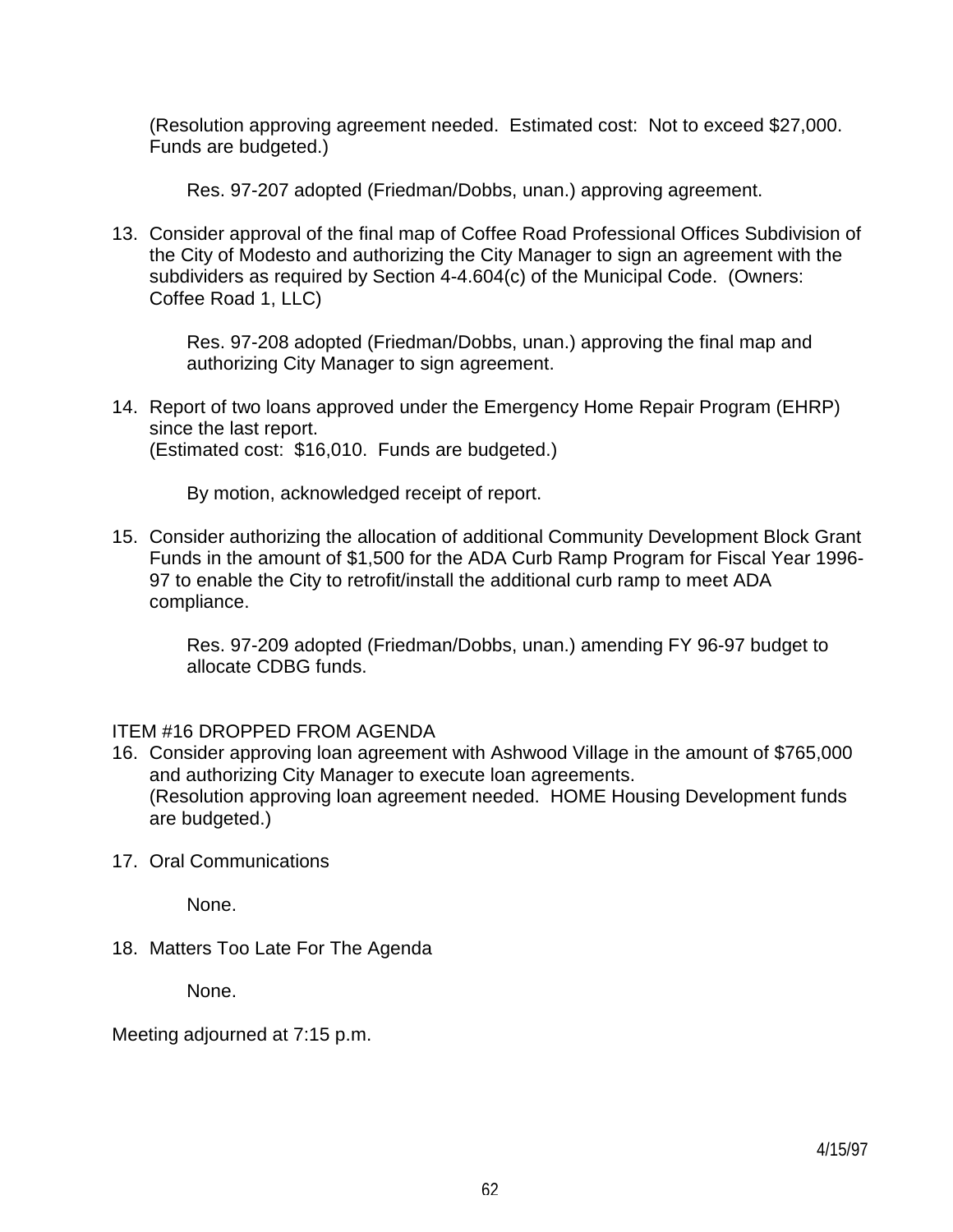## **COUNCIL MEETING OF TUESDAY, APRIL 22, 1997, AT 4:00 P.M.**

CONSENT ITEMS - ROLL CALL VOTE REQUIRED: Items 2, 5, 6, 7, 8, 9, 10

ACTION: (Friedman/Serpa, unan.)

1. ACKNOWLEDGEMENTS AND PRESENTATIONS

Presentation on Modesto Youth Conservation Corps.

 Presentation made by Doug Gaynor and Pat Foran, including a video presentation also made.

Pat Foran also made a presentation on the Wellness Foundation.

2. Approval of the minutes of the regular City Council meeting of April 15, 1997.

By motion (Friedman/Serpa, unan.), minutes approved.

3. Consider declaring McCain Traffic Supply and Intersection Development Corporation low bidders and authorizing the purchase of traffic signal accessories up to a combined total cost of \$62,000; and consider authorizing the Purchasing Officer to purchase the remainder of the traffic signal accessories upon approval of the Fiscal Year 1997-98 budget for a combined total cost of \$142,000.

 Res. 97-210 adopted (Friedman/Serpa, unan.) awarding bid to McCain Traffic Supply and Intersection Development Corporation.

 Res. 97-211 adopted (Friedman/Serpa, unan.) authorizing Purchasing Officer to purchase remainder upon approval of F.Y. 1997-98 budget.

3A. Consider waiving formal bid procedures and authorizing the lease purchase of one riding mower, one walk-behind mower and one edger from H.V. Carter Company, Inc. for a lease purchase cost of \$30,943.50; consider authorizing the City Manager to sign a lease purchase agreement with Transocean Funding, Inc.; and consider amending the budget to appropriate a CIP in the special fund for Capital Outlay (13) and estimate offsetting lease payment proceeds revenue.

 Res. 97-212 adopted (Friedman/Serpa, unan.) waiving formal bid procedures and authorizing the purchase.

 Res. 97-213 adopted (Friedman/Serpa, unan.) authorizing the City Manager to sign lease purchase agreement.

 Res. 97-214 adopted (Friedman/Serpa, unan.) amending the budget by \$29,828.45.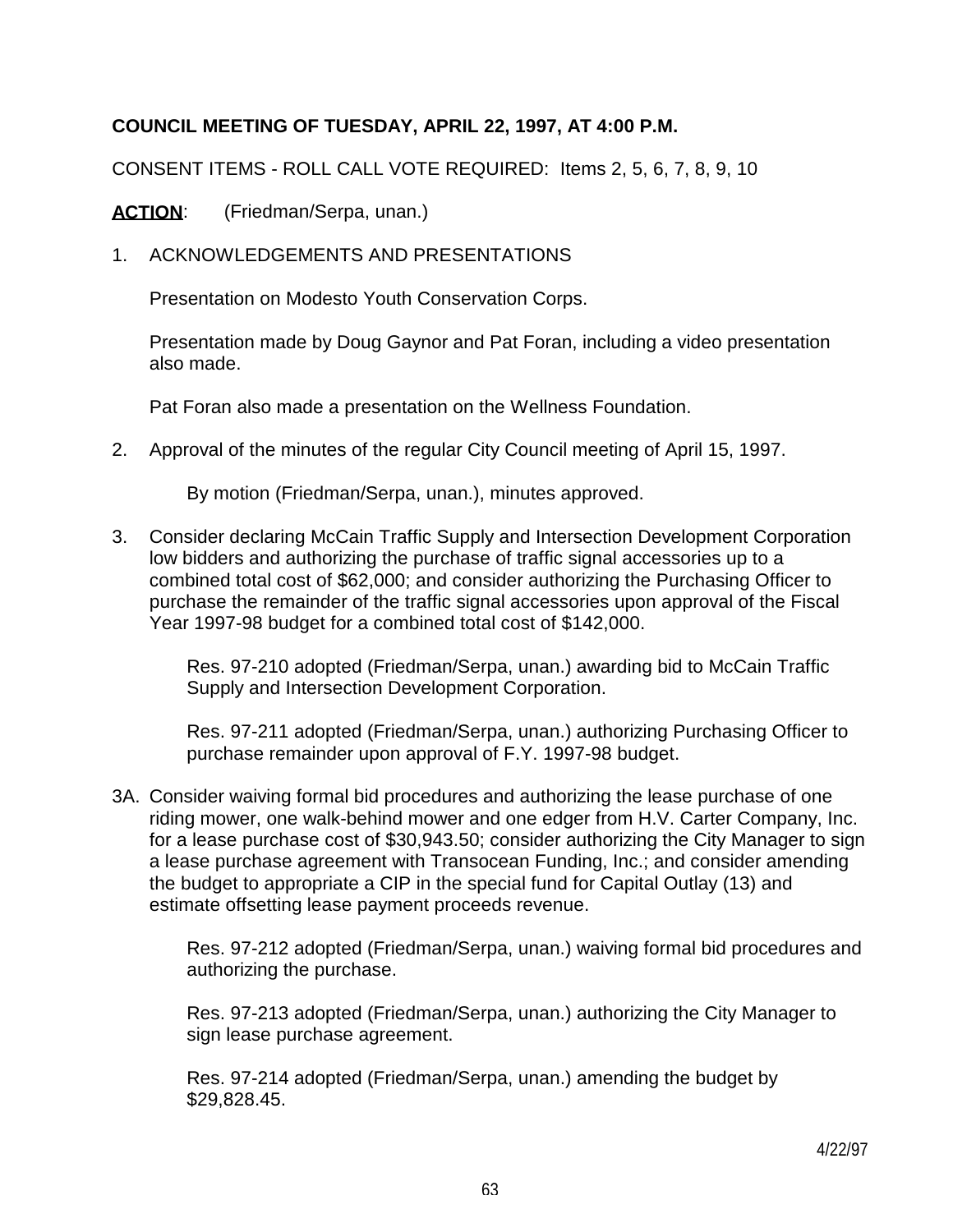4. Consider approval of a Fire Automatic Mutual Aid Agreement with the Consolidated Fire Protection District for exchange of fire protection and rescue services.

Res. 97-215 adopted (Serpa/McClanahan, unan.) approving agreement.

5. Consider approving underground pipeline agreement with Southern Pacific Transportation Company for the cannery segregation project.

Res. 97-216 adopted (Friedman/Serpa, unan.) approving agreement.

6. Consider approving Option Agreement with the 1994 Joseph Vella Family Revocable Trust, UTD December 13, 1994, et al. to acquire a new well site in the Salida Water District.

Res. 97-217 adopted (Friedman/Serpa, unan.) approving agreement.

7. Consider approving agreement with Joseph A. and Delmira Arias for the acquisition of a temporary easement needed for the parallel outfall project.

Res. 97-218 adopted (Friedman/Serpa, unan.) approving agreement.

8. Consider approving the use of a Master Public Employee Faithful Performance Bond to cover all officers and employees.

 Res. 97-219 adopted (Friedman/Serpa, unan.) approving use of Master Public Employee Faithful Performance Bond.

9. Consider approving agreement with Crain & Associates to prepare a long-range transit plan for the City of Modesto and a marketing plan for Modesto Area Express (MAX); and consider approving an appropriation of \$13,720 to provide the needed funds.

Res. 97-220 adopted (Friedman/Serpa, unan.) approving agreement.

Res. 97-221 adopted (Friedman/Serpa, unan.) approving appropriation transfer.

10. Quarterly Treasurer's Report.

By motion (Friedman/Serpa, unan.), acknowledged receipt of report.

Councilmembers Fisher and McClanahan absent due to conflict of interest.

11. Consider adoption of a resolution authorizing the City Manager to negotiate and execute an interim agreement for cash advances to fund condemnation and consulting costs in connection with the Tenth Street Place Project, and consider adoption of a resolution amending the budget to appropriate \$520,000 for these purposes from the Special Capital Outlay Fund Reserve.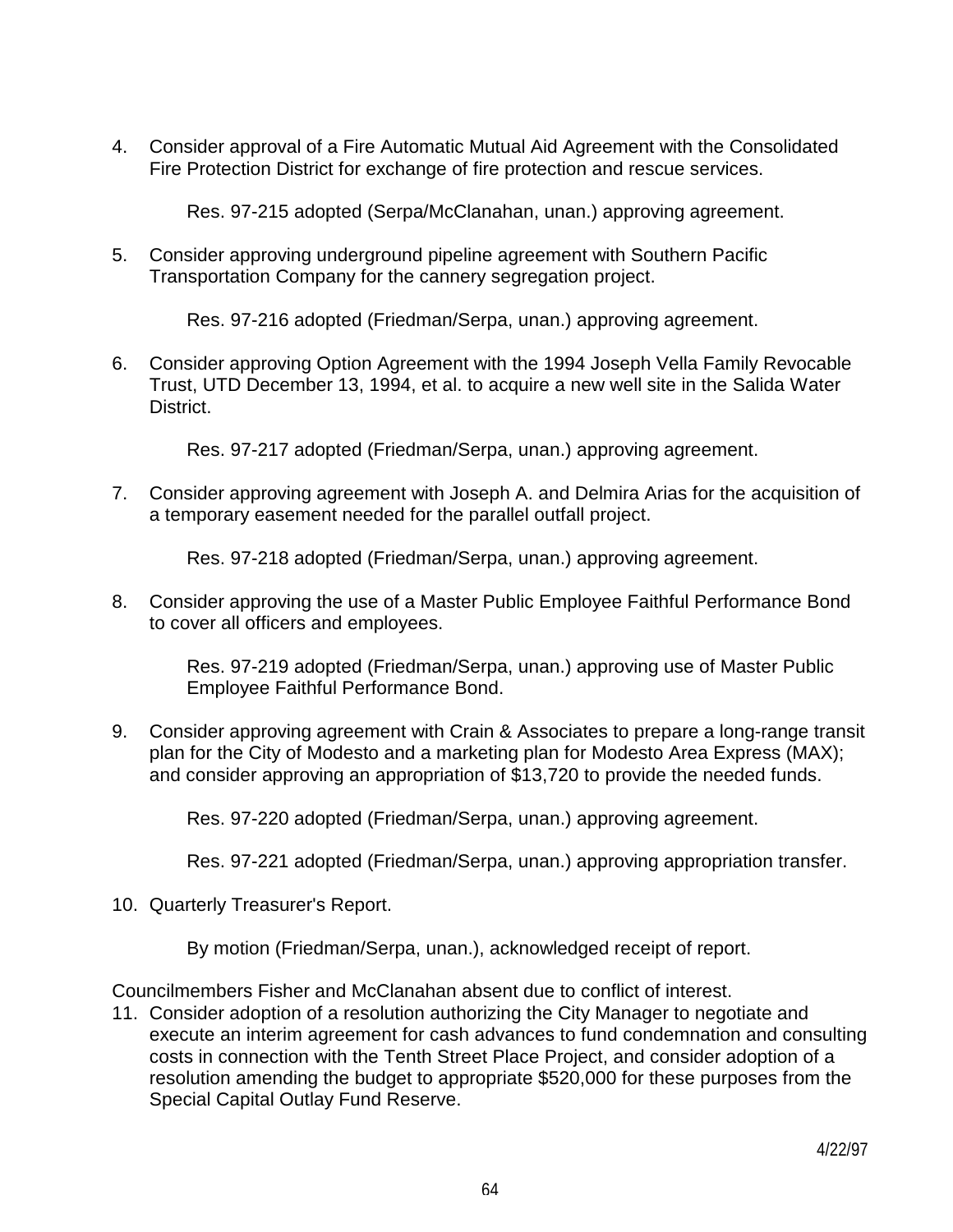Res. 97-222 adopted (Cogdill/Friedman, unan.; Fisher and McClanahan absent) authorizing City Manager to negotiate and execute interim agreement.

 Res. 97-223 adopted (Cogdill/Friedman, unan.; Fisher and McClanahan absent) amending the budget.

12. Oral Communications

None.

13. Written Communications

 Letter from Larry Granzella, Modesto Fire Department, regarding his concerns about the current firefighter recruitment test.

By order of the Chair, referred to Public Safety Committee.

14. Matters Too Late For The Agenda

None.

The meeting adjourned at 5:00 p.m. to the John Thurman Field, 501 Neece Drive, Modesto, California, for a tour of the project site.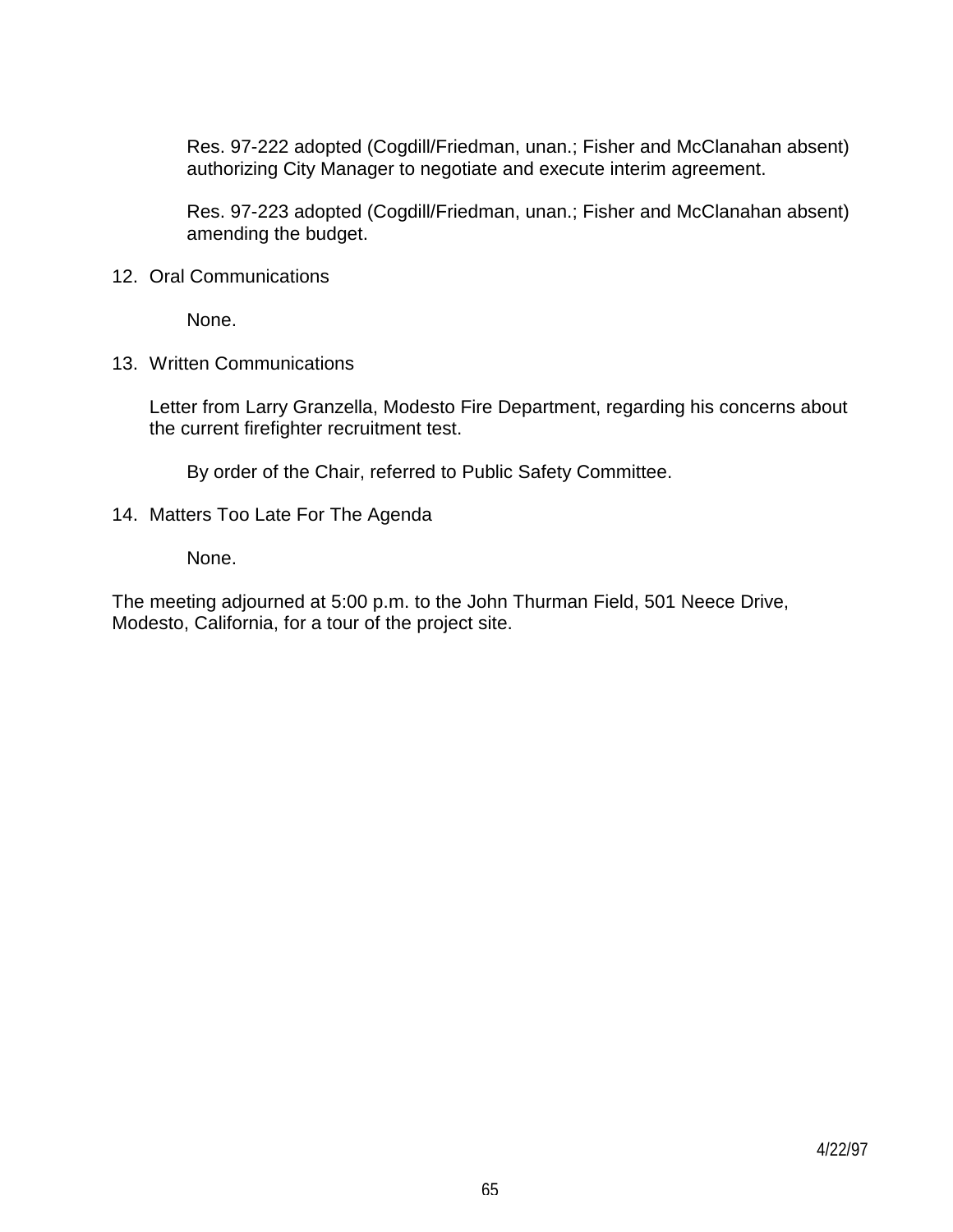#### **COUNCIL MEETING OF TUESDAY, MAY 6, 1997, AT 7:00 P.M.**

Roll Call - Present: Councilmembers Cogdill, Dobbs, Fisher, Friedman, McClanahan, Serpa, Mayor Lang

CONSENT ITEMS - ROLL CALL VOTE REQUIRED: Items 2, 8, 9, 10, 11, 18, 19, 20, 21, 22, 23

Consent Items 16 and 17 removed from Consent

ACTION: (Fisher/Dobbs, unan.)

1. Acknowledgements and Presentations

Presentation of a Proclamation proclaiming May 7, 1997, as Modesto A's Day.

Presentations made by Doug Gaynor, Tim Marting, and Joe Gagliardi.

 Mayor Lang presented proclamations to Modesto A's from Council and Board of Supervisors.

2. Approval of the minutes of the special City Council meeting of April 18, 1997, and the regular City Council meeting of April 22, 1997.

By motion (Fisher/Dobbs, unan.), minutes approved.

3. Oral staff report on the status of downtown cinema project.

Report given by Phil Testa, Community Development Director.

Councilmembers Fisher and McClanahan absent due to conflict of interest.

4. Hearing to consider amending Articles 11 and 17 of the Zoning Code to provide that movie theaters be located in the Planned Development Zone, except within the downtown Planned Development Area.

 Ord. 3038-C.S. introduced (Friedman/Cogdill, unan.) amending the Municipal Code.

Councilmembers Fisher and McClanahan absent due to conflict of interest.

5. Hearing to consider the application of Cinemark USA, Inc. for an amendment to Section 11-3-8 of the Zoning Map to rezone from Medium-Density Residential Zone, R-2, and the eastern portion of Planned Development Zone, P-D(333), to a new Planned Development Zone, to allow a multi-screen theater complex with supporting commercial pad uses, property located on the west side of Dale Road at Vintage Faire Drive, extended, immediately north of Vintage Faire Mall.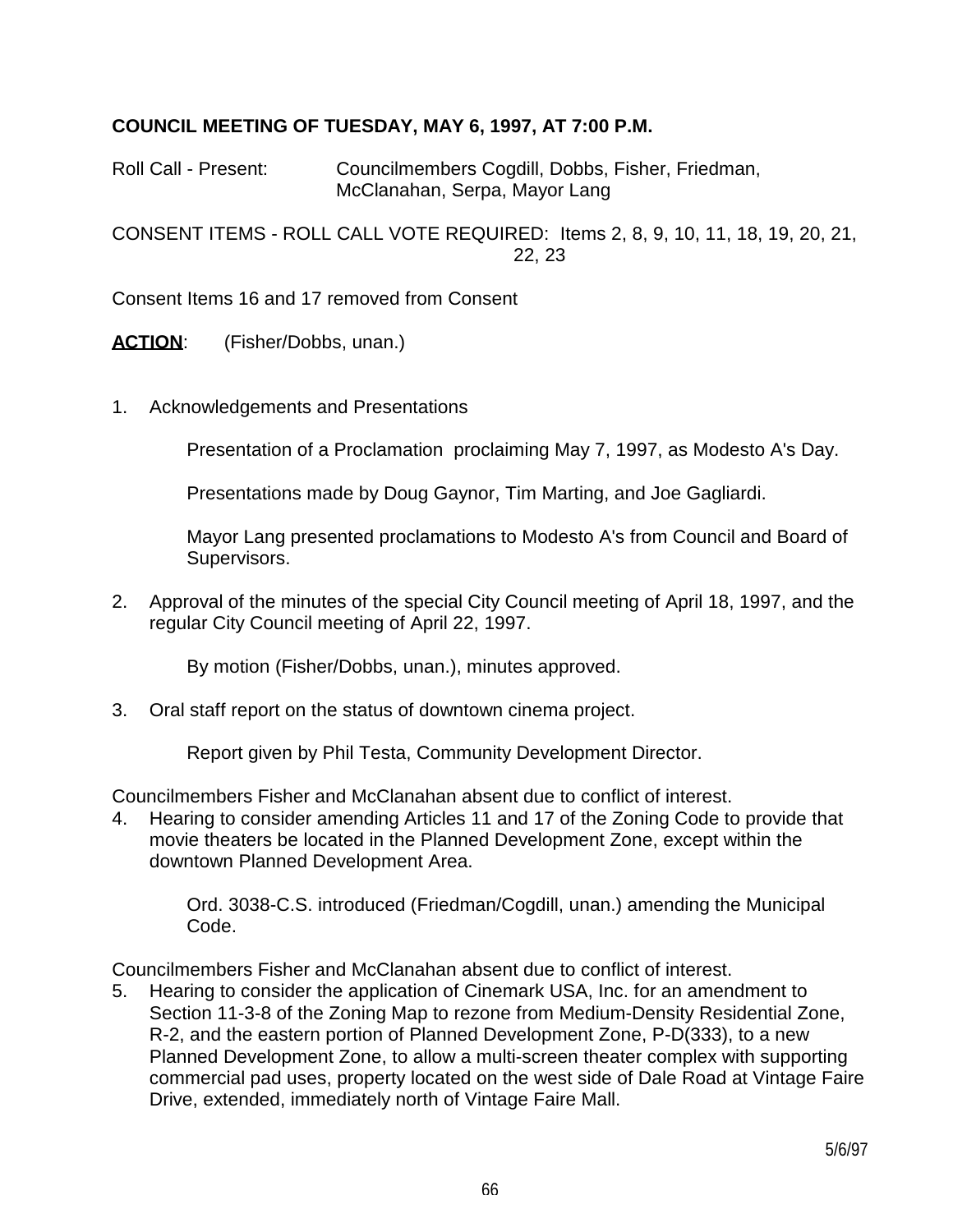Item 5 continued to July 15, 1997 (Cogdill/Friedman, unan.; Fisher & McClanahan absent)

6. Hearing to consider the application of L & L Ventures for approval of Precise Plan for Area 26, located south of Floyd Avenue, north of Belharbour Drive, and west of Millbrook Avenue in the Village One Specific Plan Area and to amend the current zoning from SP-H to SP-O, and consider certifying the use of previous EIR for Village One.

> Ord. 3039-C.S. introduced (McClanahan/Friedman, unan.) approving Precise Plan.

Ord. 3040-C.S. introduced (McClanahan/Friedman, unan.) rezoning.

 Res. 97-224 adopted (McClanahan/Friedman, unan.) certifying use of previous EIR.

7. Hearing to consider amendment No. 10 to the Village One Specific Plan to eliminate redundancy with the General Plan Housing Element Policies and eliminate language that is too restrictive.

> Res. 97-225 adopted (Cogdill/Dobbs, majority; Fisher & Serpa, no) amending Specific Plan (Amendment #10).

8. Consider authorizing call for bids for replacement copy machines for the Police Department and Central Services Copy Division of the Finance Department.

> Res. 97-226 adopted (Fisher/Dobbs, unan.) authorizing call for bids on May 20, 1997 at 11:00 p.m. for the replacement of copy machines.

9. Consider acceptance of Teichert Construction's contract for the co-compost site development project as complete and authorize the City Clerk to file the Notice of Completion. (Original contract and final cost: \$798,205)

> Res. 97-227 adopted (Fisher/Dobbs, unan.) accepting work as complete and authorize the City Clerk to file the Notice of Completion.

10. Consider waiving formal bid procedures and authorizing the purchase of software and engineering services from HSQ Technology for a total cost of \$25,866.

 Res. 97-228 adopted (Fisher/Dobbs, unan.) waiving formal bid procedure and authorizing purchase.

11. Consider waiving formal bid procedures and authorizing the purchase of portable radios and communications center safety upgrade equipment and related installation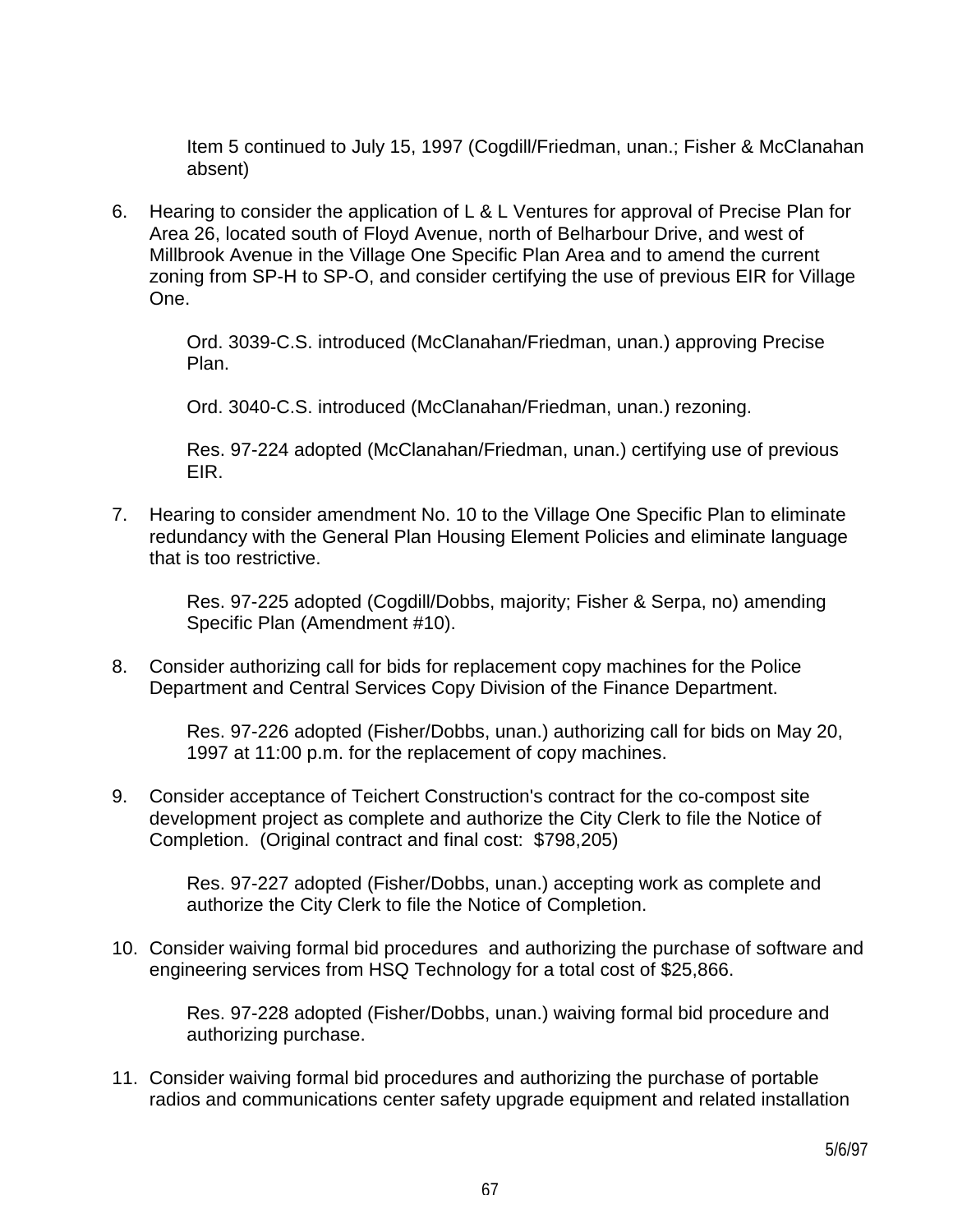for the Fire Department from Industrial Communication Sales and Ray's Radio for a total cost of \$37,000.05

 Res. 97-229 adopted (Fisher/Dobbs, unan.) waiving formal bid procedure and authorizing purchase.

Item #12 removed from agenda.

12. Consideration of Council sponsored initiative.

13. Budget Status Report, Third Quarter Fiscal Year 1996-97.

By motion (Friedman/Fisher, unan.), acknowledged receipt of report.

 Res. 97-230 adopted (Friedman/Fisher, unan.) re-estimating the revenue for FY 1996-97.

Res. 97-231 adopted (Friedman/Fisher, unan.) amending FY 1996-97 budget.

Councilmember Fisher absent due to conflict of interest.

14. Consider authorizing the City Manager to execute the loan agreements for a \$765,000 HOME loan for Ashwood Village Apartments, L.P. for Ashwood Village rental units at Lou Ann Drive and Brenner Way.

 Res. 97-232 adopted (Dobbs/Lang, majority; Cogdill, no; Fisher absent) authorizing City Manager to execute loan agreements.

Councilmember Fisher absent due to conflict of interest.

15. Consider approving a Density Bonus Agreement with Ashwood Village Apartments L.P. for the Ashwood Village, a 120-unit apartment project located at the southeast corner of Rumble Road and Lou Ann Drive and authorizing the City Manager to execute.

> Res. 97-233 adopted (McClanahan/Serpa, unan.; Fisher absent) approving agreement and authorizing City Manager to execute, with motion to include a maximum of two people per bedroom if determined to be a legal option by the City Attorney.

Item 16 removed from consent.

16. Consider approving an agreement with Stanislaus County and the Yosemite Community College District for participation in the Ray Simon Regional Law Enforcement Training Center and authorizing the City Manager to execute the agreement, effective February, 1998.

Res. 97-234 adopted (Serpa/Friedman, unan.) approving agreement.

Item #17 removed from consent.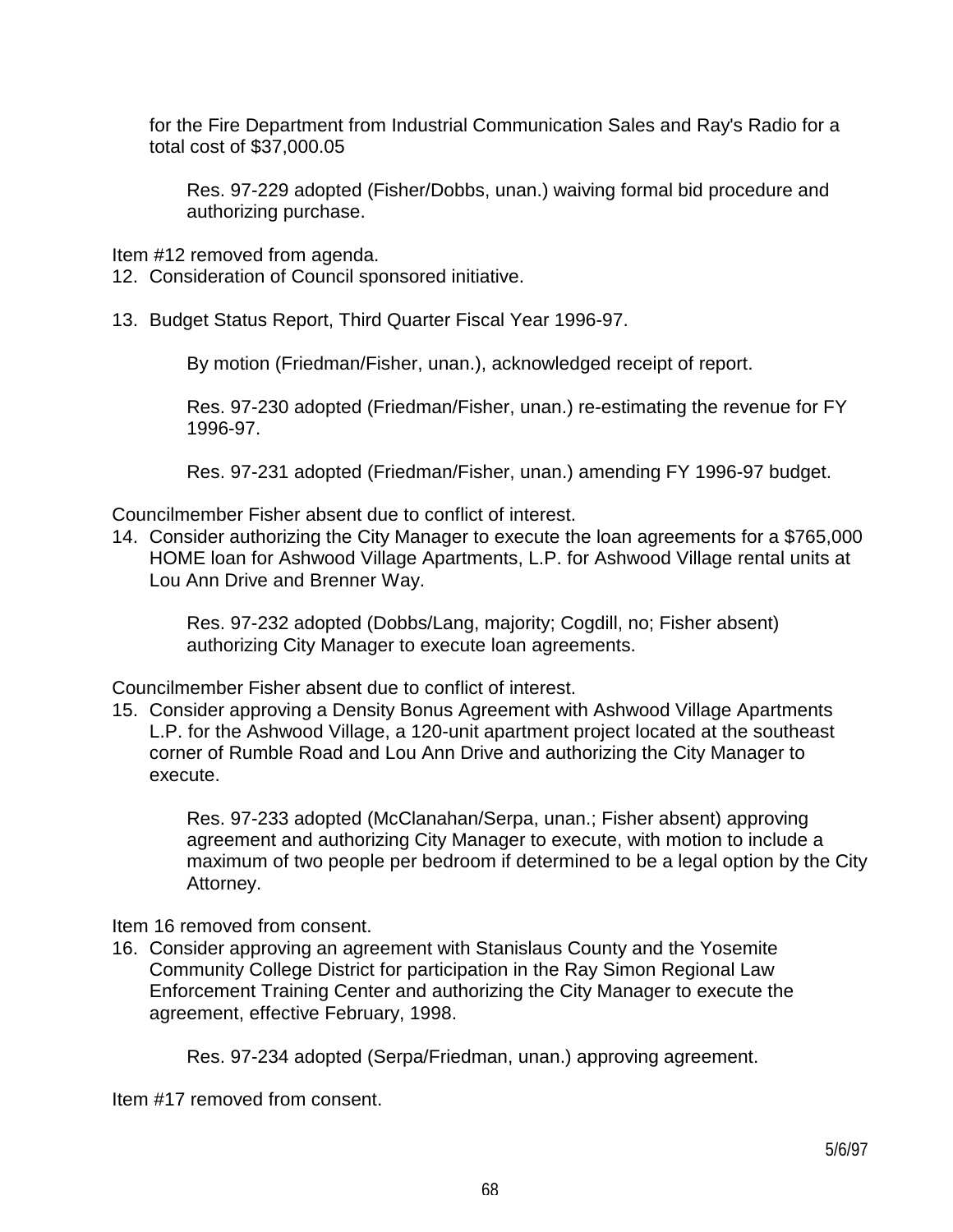17. Consider adopting the Engineering Standards for the installation of Polyvinyl Chloride (PVC) sewer pipe in Village One.

 Res. 97-235 adopted (Dobbs/Cogdill, unan.) adopting Engineering Standards for PVC sewer pipe in Village One.

18. Consider determining that the Ninth Street Bridge over the Tuolumne River is a critical link in the City's transportation network with regard to the Seismic Retrofit Program being administered by Caltrans.

 Res. 97-236 adopted (Fisher/Dobbs, unan.) determining Ninth Street Bridge over Tuolumne River a critical link in City's transportation network.

19. Consider accepting the improvements for Nottingham Place Phase 1 subdivision and for Nottingham Place Phase 2 subdivision, authorizing the City Clerk to file Notices of Completion, and authorizing release of bonds upon expiration of statutory periods. (Owners: Stewart W. and Betty J. Bradley)

 Res. 97-237 adopted (Fisher/Dobbs, unan.) accepting the improvements for Nottingham Place Phase 1 subdivision and authorizing the City Clerk to file Notice of Completion and authorizing release of bonds.

 Res. 97-238 adopted (Fisher/Dobbs, unan.) accepting the improvements for Nottingham Place Phase 2 subdivision and authorizing the City Clerk to file Notice of Completion and authorizing release of bonds.

20. Consider approving the submittal of a Modesto City-County Airport application for federal funds in the amount of \$399,600 to complete the Airport's Fiscal year 1998 capital improvements.

> Res. 97-239 adopted (Fisher/Dobbs, unan.) approving submittal of grant application.

21. Consider authorizing an extension of provisional appointment for Code Enforcement Officer I in the Solid Waste Management office, through July 25, 1997.

By motion (Fisher/Dobbs, unan.), extended provisional appointment.

22. Consider amending the Position Classification Plan to add job specification for Fleet Procurement Specialist; and consider amending the Class Range Tables to establish a salary range for Fleet Procurement Specialist.

> Res. 97-240 adopted (Fisher/Dobbs, unan.) amending the Position Classification Plan.

Res. 97-241 adopted (Fisher/Dobbs, unan.) amending the Class Range Tables.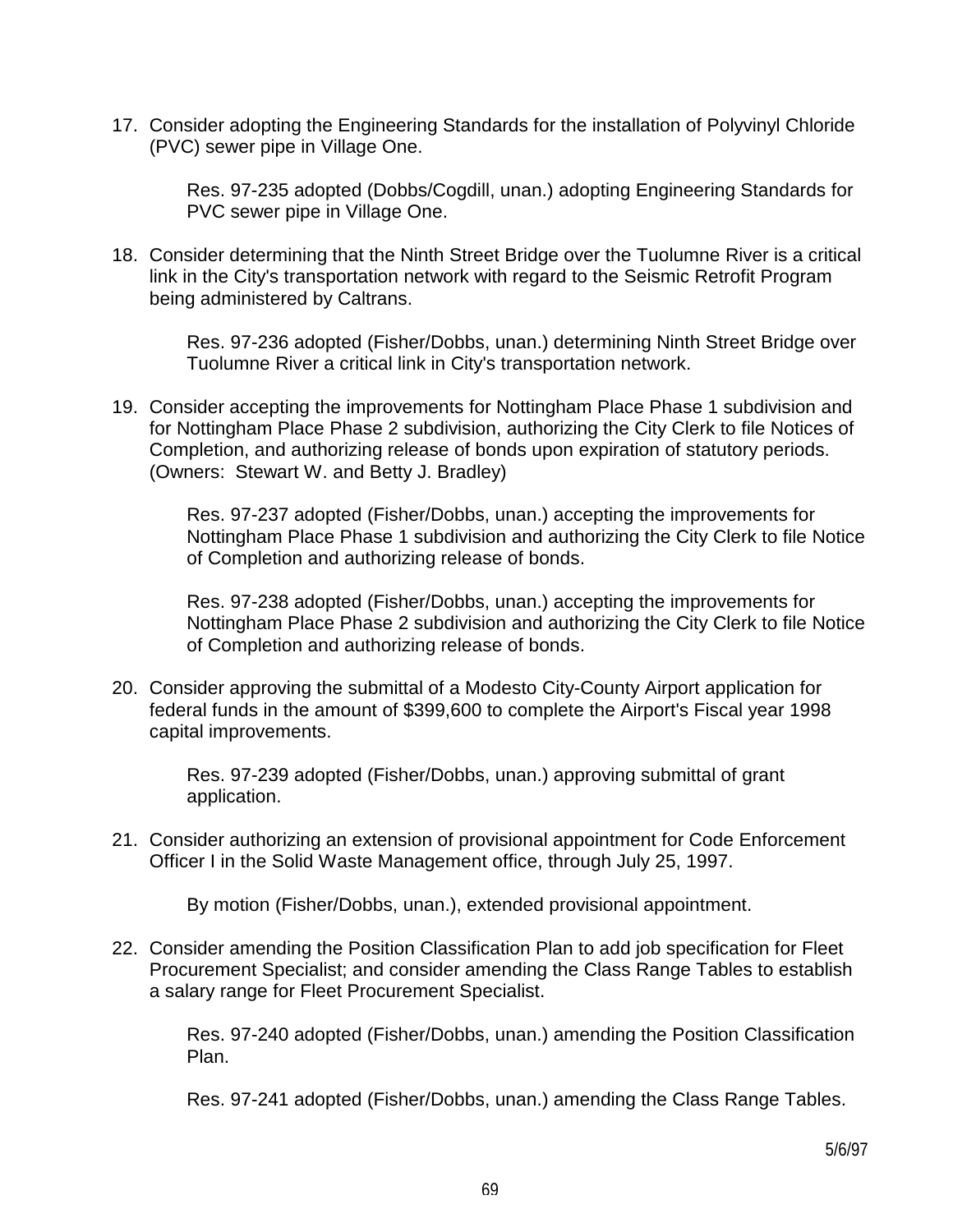23. Consider authorizing the City Manager to execute a Scope of Services agreement with David M. Griffith & Associates for the Fiscal Impact Model on Annexations (Joint project with Stanislaus County).

 Res. 97-242 adopted (Fisher/Dobbs, unan.) authorizing City Manager to execute Scope of Services Agreement.

24. Consider authorizing the City Manager to sign an amendment to the license agreement with the Modesto A's.

> Res. 97-243 adopted (Fisher/Dobbs, majority; Cogdill & Serpa, no) approving amendment to agreement.

25. Consider authorizing the City Manager to negotiate and approve a loan from Modesto Irrigation District to pay a portion of John Thurman Field Construction costs; and consider amending the budget to appropriate \$154,000 from the General Fund Contingency Reserve to the John Thurman Field project.

> Res. 97-244 adopted (McClanahan/Fisher, majority; Cogdill & Serpa, no) authorizing City Manager to negotiate and approve a loan from MID.

> Res. 97-245 adopted (McClanahan/Fisher, majority; Cogdill & Serpa, no) amending budget.

26. Oral Communications

Councilmember Serpa requested AB1437 be referred to Committee.

By order of the chair, Mayor referred to Economic Development Committee.

27. Written Communications

 Letter from Leanora M. Royster, on behalf of the California Junior Golf Program, regarding policies affecting junior golf in Modesto.

 By motion (McClanahan/Fisher, unan.), referred to Golf Advisory Commission, followed by Human Services Committee.

28. The meeting adjourned at 9:06 p.m. to the Mayor's Chambers for a Closed Session to consider the following:

CONFERENCE WITH LEGAL COUNSEL - ANTICIPATED LITIGATION

 Initiation of litigation pursuant to subdivision (c) of Section 54956.9 of the Government Code: One case.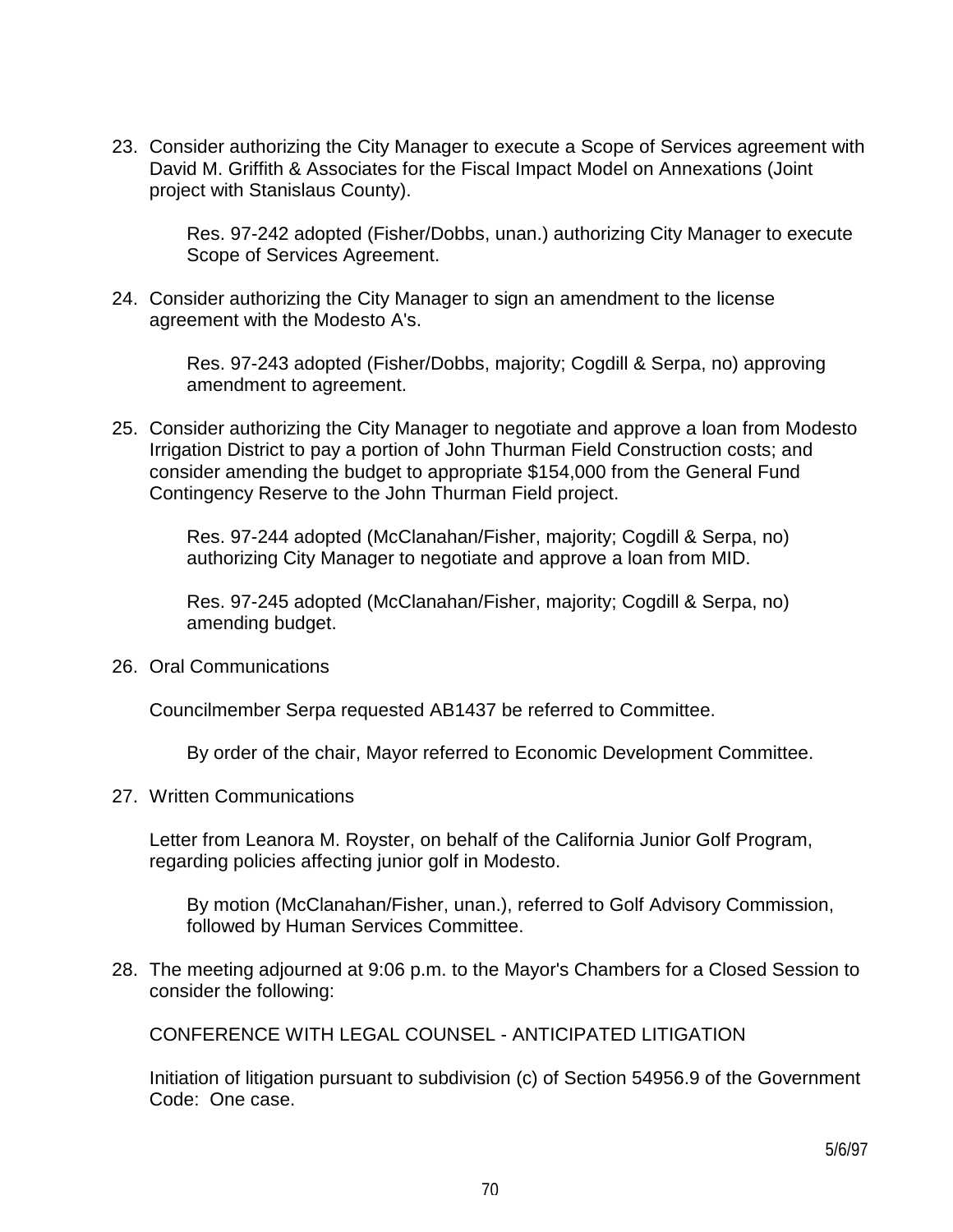Meeting adjourned at 9:06 p.m. Counsel returned at 9:45 and reported no action had been taken.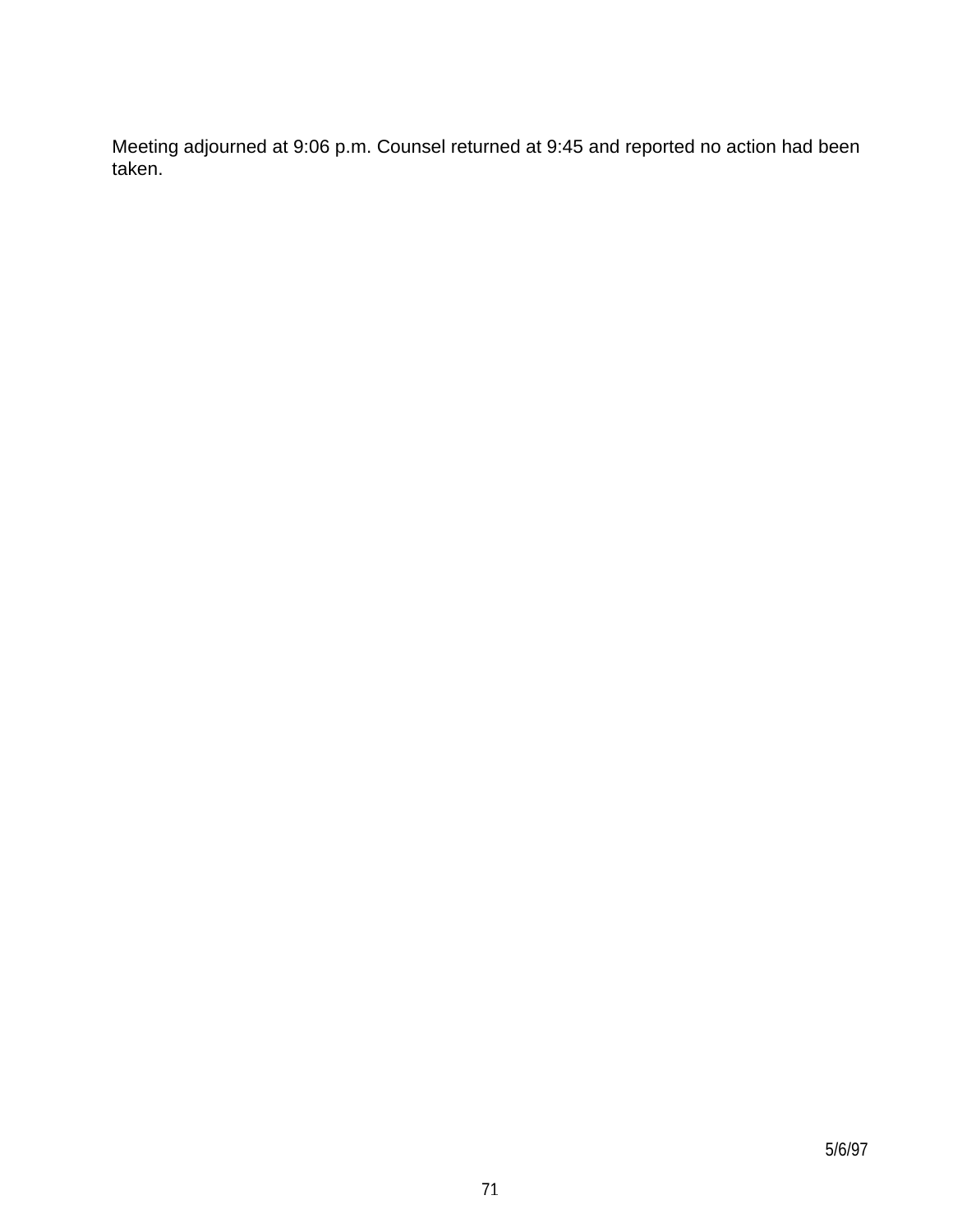#### **COUNCIL MEETING OF TUESDAY, MAY 13, 1997, AT 4:00 P.M.**

Roll Call - Present: Councilmembers Cogdill, Dobbs, Fisher, Friedman, McClanahan, Serpa, Mayor Lang

CONSENT ITEMS - ROLL CALL VOTE REQUIRED: Items 2, 3A, 5, 6, 8, 9, 11, 12, 13, 16, 17

**ACTION**: (Friedman/Fisher, unan.)

Councilmember Friedman absent due to conflict of interest. CONSENT ITEMS - ROLL CALL VOTE REQUIRED: Items 4, 10

**ACTION:** (McClanahan/Fisher, unan.; Friedman absent)

- 1. Acknowledgements and Presentations None.
- 2. Approval of the minutes of the special City Council meeting of April 30, 1997, and the special and regular City Council meetings of May 6, 1997.

By motion (Friedman/Fisher, unan.), minutes approved.

Councilmembers Fisher and McClanahan absent due to conflict of interest.

3. Final adoption of:

 Ord. No. 3038-C.S. amending the Municipal Code relating to permitted uses - movie theaters.

 By motion (Friedman/Cogdill, unan.; Fisher & McClanahan absent), Ord. No. 3038-C.S. continued one week to May 20, 1997.

- 3A. Final adoption of:
	- a. Ord. No. 3039-C.S. adopting a Precise Plan for Area 26 of the Village One Specific Plan, relating to property located on the south side of Floyd Avenue, west of Millbrook Avenue, and north of Belharbour Drive. (Olympic Village)
	- b. Ord. No. 3040-C.S. rezoning Village One property from Specific Plan Holding Zone to Specific Plan-Overlay Zone, SP-O for property located on the south side of Floyd Avenue, west of Millbrook Avenue, and north of Belharbour Drive.

 By motion (Friedman/Fisher, unan.), Ord. No. 3039-C.S. and Ord. No. 3040- C.S. adopted.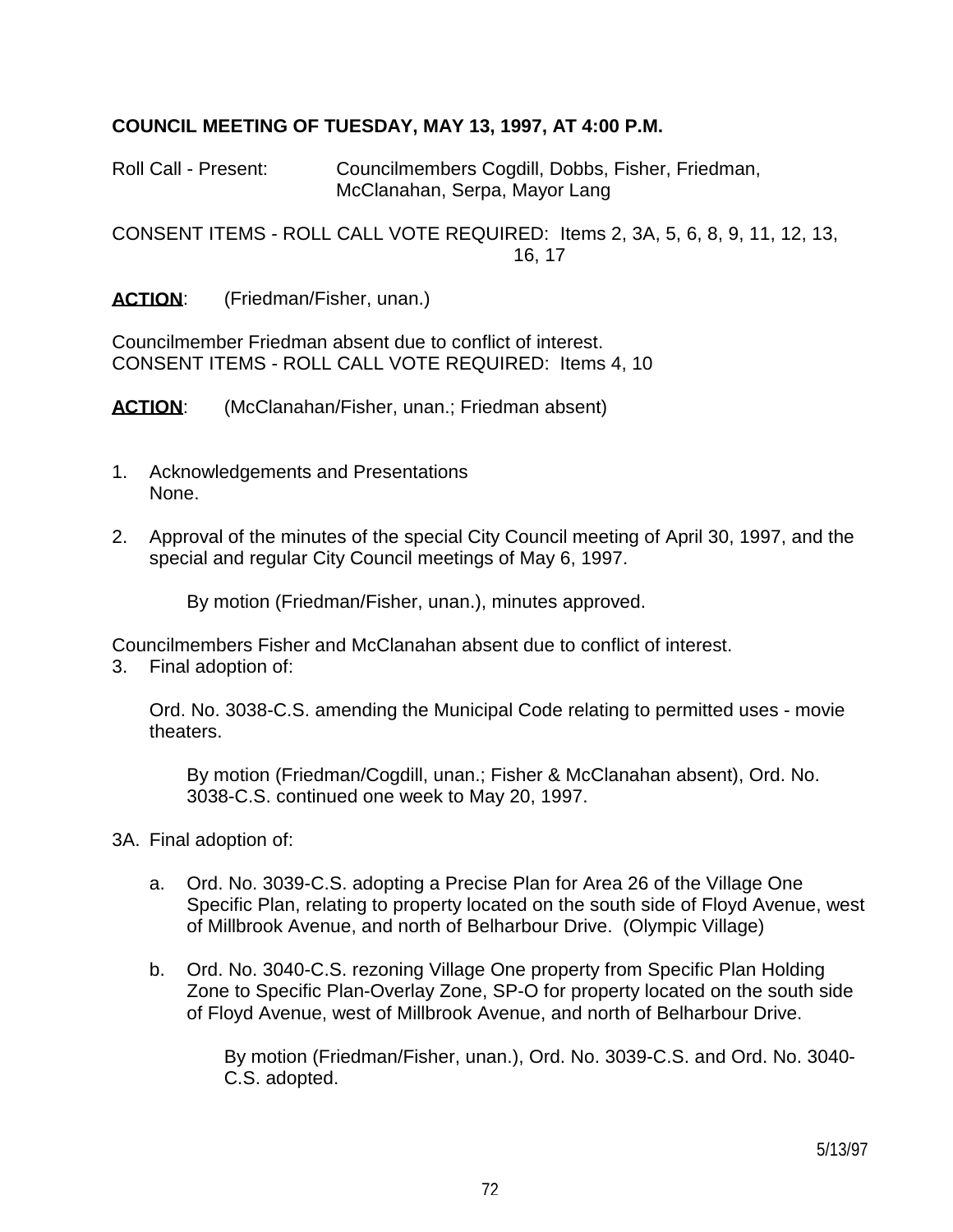Councilmember Friedman absent due to conflict of interest.

4. Consider authorizing call for bids for furnishing seven variable frequency drives.

 Res. 97-246 adopted (McClanahan/Fisher, unan.; Friedman absent) authorizing bid opening on June 2, 1997 @ 11:00 a.m.

5. Consider awarding bid for furnishing flood damage restoration repairs at Legion Hall to Barham Incorporated for \$35,180 and authorizing the Purchasing Officer to issue a Notice to Proceed.

 Res. 97-247 adopted (Friedman/Fisher, unan.) awarding bid to Barham Incorporated.

6. Consider awarding bid for recycled janitorial paper products under a one-year cooperative local government agency bid to Randik Paper Company and Unisource Corporation for \$37,000.

> Res. 97-248 adopted (Friedman/Fisher, unan.) awarding bid to Randik Paper Company and Unisource Corporation.

7. Consider awarding a contract to Laidlaw Transit Services, Inc. to operate Modesto Area Express (MAX) for a five-year period, effective June 1, 1997, and consider approving a no-cost lease for office space at the Transportation Center for the same time period.

Res. 97-249 adopted (Dobbs/Fisher, unan.) awarding contract.

Res. 97-250 adopted (Dobbs/Fisher, unan.) approving lease agreement.

8. Consider approval of the issuance and sale of 1997-98 Tax and Revenue Anticipation Note not to exceed \$4,000,000 and participation in the California Communities Cash Flow Financing Program.

 Res. 97-251 adopted (Friedman/Fisher, unan.) authorizing and approving the borrowing of funds for Fiscal YeaR 1997-98, the issuance and sale of a 1997-98 Tax and Revenue Anticipation Note and participation in the California Communities Cash Flow Financing Program.

9. Consider adopting a Resolution of Intention to establish a Community Facilities District for the North Beyer Park project and authorizing the levy of a Special Tax within the proposed District.

 Res. 97-252 adopted (Friedman/Fisher, unan.) approving a Resolution of **Intention** 

Councilmember Friedman absent due to conflict of interest.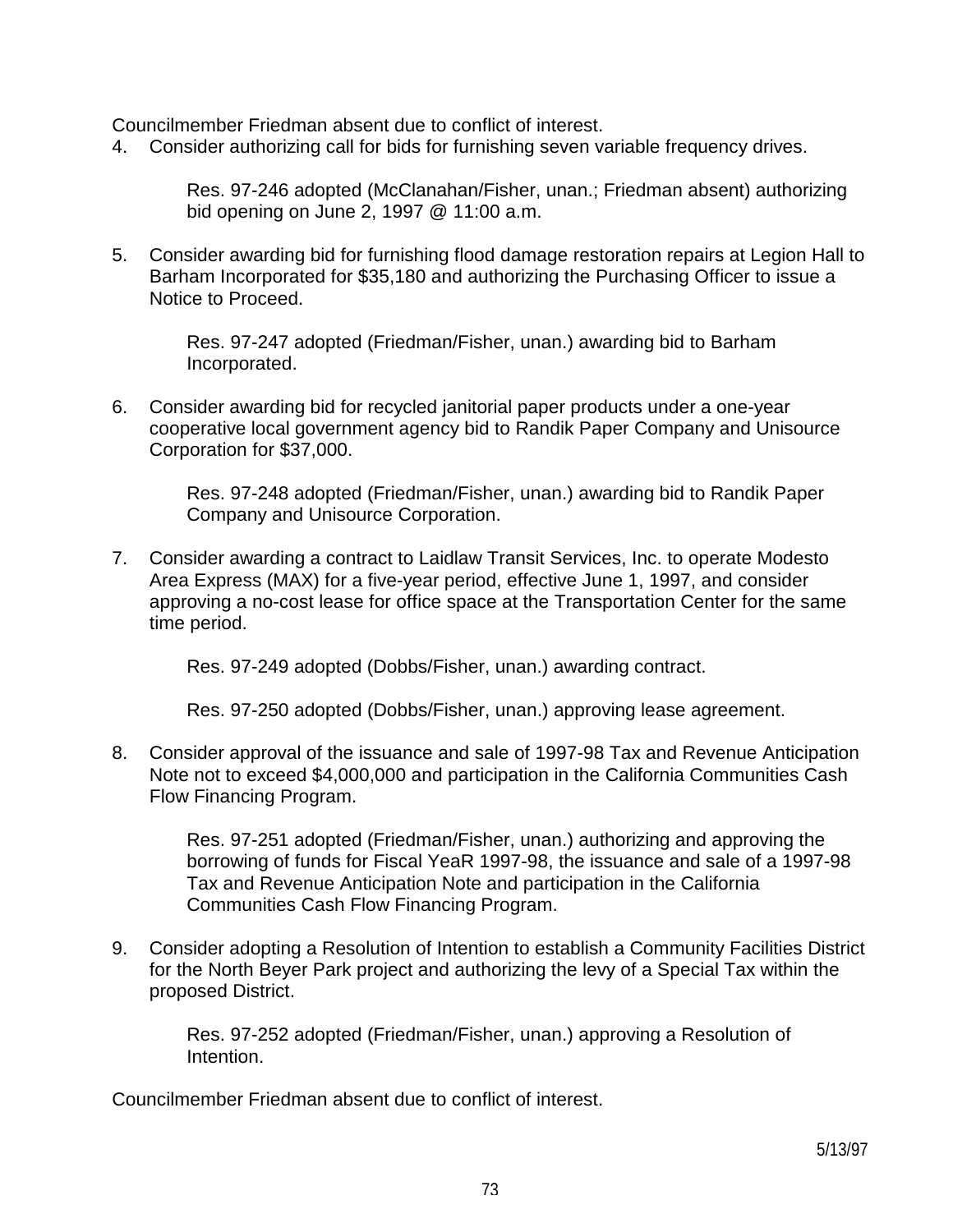10. Consider approving agreement with Memorial Hospital Association of Stanislaus County for the purchase of right of way needed for the Coffee/Briggsmore intersection widening project.

 Res. 97-253 adopted (McClanahan/Fisher, unan.; Friedman absent) approving agreement.

11. Consider amending the Position Classification Plan to amend the class specification for Wastewater Collection System Operator, Supervising Building Inspector, Plan Review Engineer, and Senior Building Inspector.

 Res. 97-254 adopted (Friedman/Fisher, unan.) amending Position Classification Plan.

12. Report of two loans approved under the Emergency Home Repair Program (EHRP)/Disabled Access Assistance Program (DPAP) since last report.

By motion (Friedman/Fisher, unan.), acknowledged receipt of report.

13. Consider approval of the final map of Rose Lane No. 1 subdivision of the City of Modesto and authorizing the City Manager to sign an agreement with the subdividers as required by Section 4-4.604(c) of the Municipal Code. (Owners: Florsheim Bros.)

 Res. 97-255 adopted (Friedman/Fisher, unan.) approving final map and authorizing City Manager to sign agreement.

14. Oral Communications

None.

15. Written Communications

 Letter from Terry R. Faulk requesting permission to discuss the issue pertaining to golf carts on the street.

By motion (Dobbs/Fisher, unan.), referred to Transportation Policy Committee.

16. Resignation of Mike Pratt from the Board of Zoning Adjustment.

Res. 97-256 adopted (Friedman/Fisher, unan.) accepting resignation with regret.

17. Letter from Stanislaus County Department of Environmental Resources, Solid Waste Management Division, requesting appointment on the Local Task Force on Solid Waste to fill vacancy of alternate Dale Davis, Solid Waste Program Manager.

Res. 97-257 adopted (Friedman/Fisher, unan.) appointing Jocelyn Reed,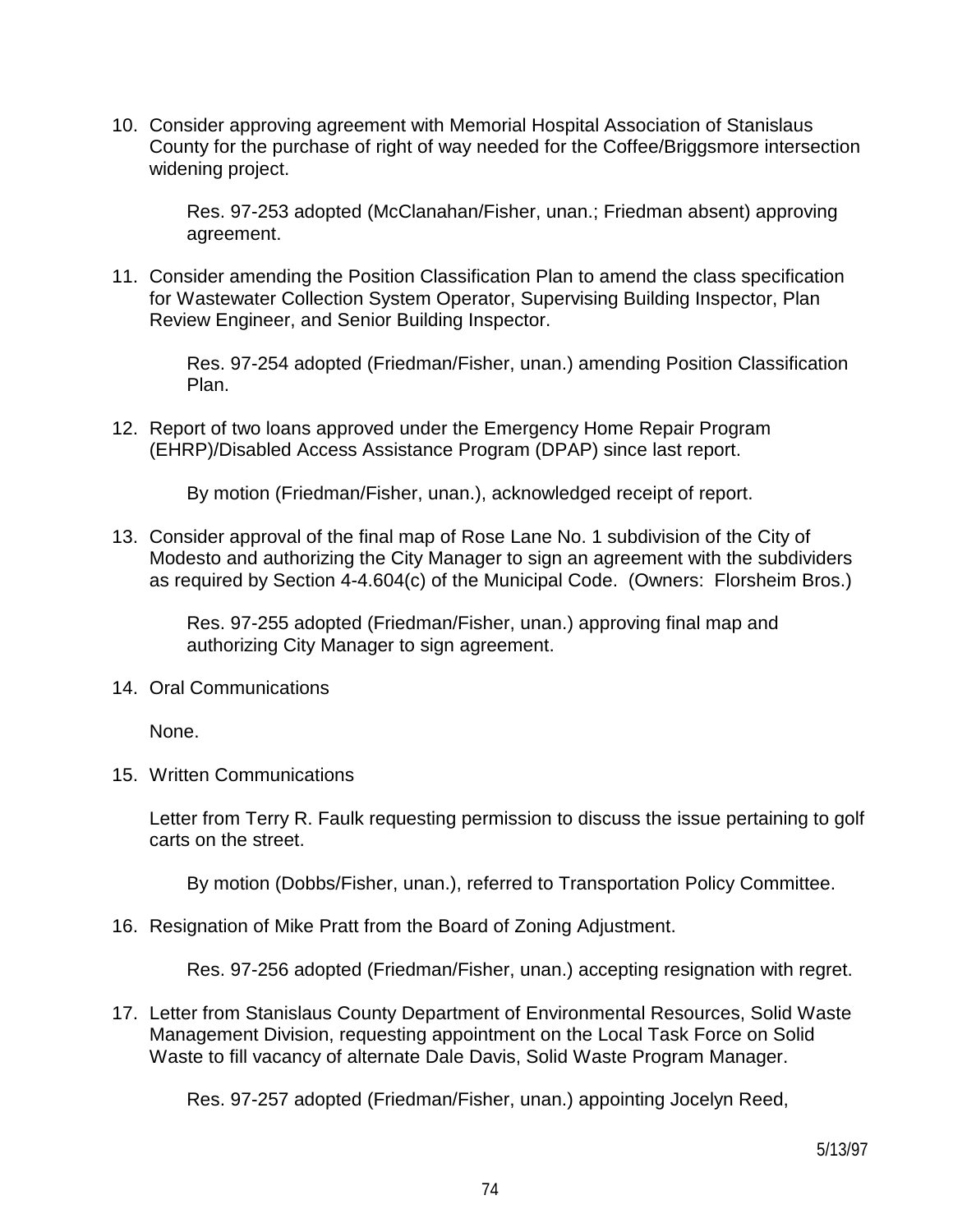Integrated Waste Specialist, as interim alternate.

#### 18. Appointments and Reappointments

Community Qualities Forum

 Res. 97-258 adopted (Serpa/Friedman, unan.) appointing Charles Harding, John Herlihy, Dina Olivares, and William Wetmore to the Community Qualities Forum with term expirations of 1/1/2001.

### Human Relations Commission

 Res. 97-259 adopted (Serpa/Friedman, unan.) appointing Jaime Christly to the Human Relations Commission with a term expiration of 1/1/2001.

Citizens Housing & Community Development Committee

 Res. 97-260 adopted (Serpa/Friedman, unan.) reappointing Margie Lee and Ricardo Cordova to the Citizens Housing & Community Development Committee with term expirations of 1/1/2001.

 Res. 97-261 adopted (Serpa/Friedman, unan.) appointing Jess Dacuycuy as the Human Relations Commission representative to the Citizens Housing & Community Development Committee with a term expiration of 1/1/99.

Housing Rehabilitation Loan Committee

 Res. 97-262 adopted (Serpa/Friedman, unan.) reappointing Ricardo Cordova as the CH&CDC representative to the Housing Rehabilitation Loan Committee with a term expiration of 1/1/2001.

 Res. 97-263 adopted (Serpa/Friedman, unan.) reappointing Linda McDaniel to the Housing Rehabilitation Loan Committee with a term expiration of 1/1/2001.

Affirmative Action Commission

 Res. 97-264 adopted (Serpa/Friedman, unan.) appointing Mary Van Loon as the Human Relations Commission representative to the Affirmative Action Commission with a term expiration of 6/30/98.

Disabled Access Appeals Board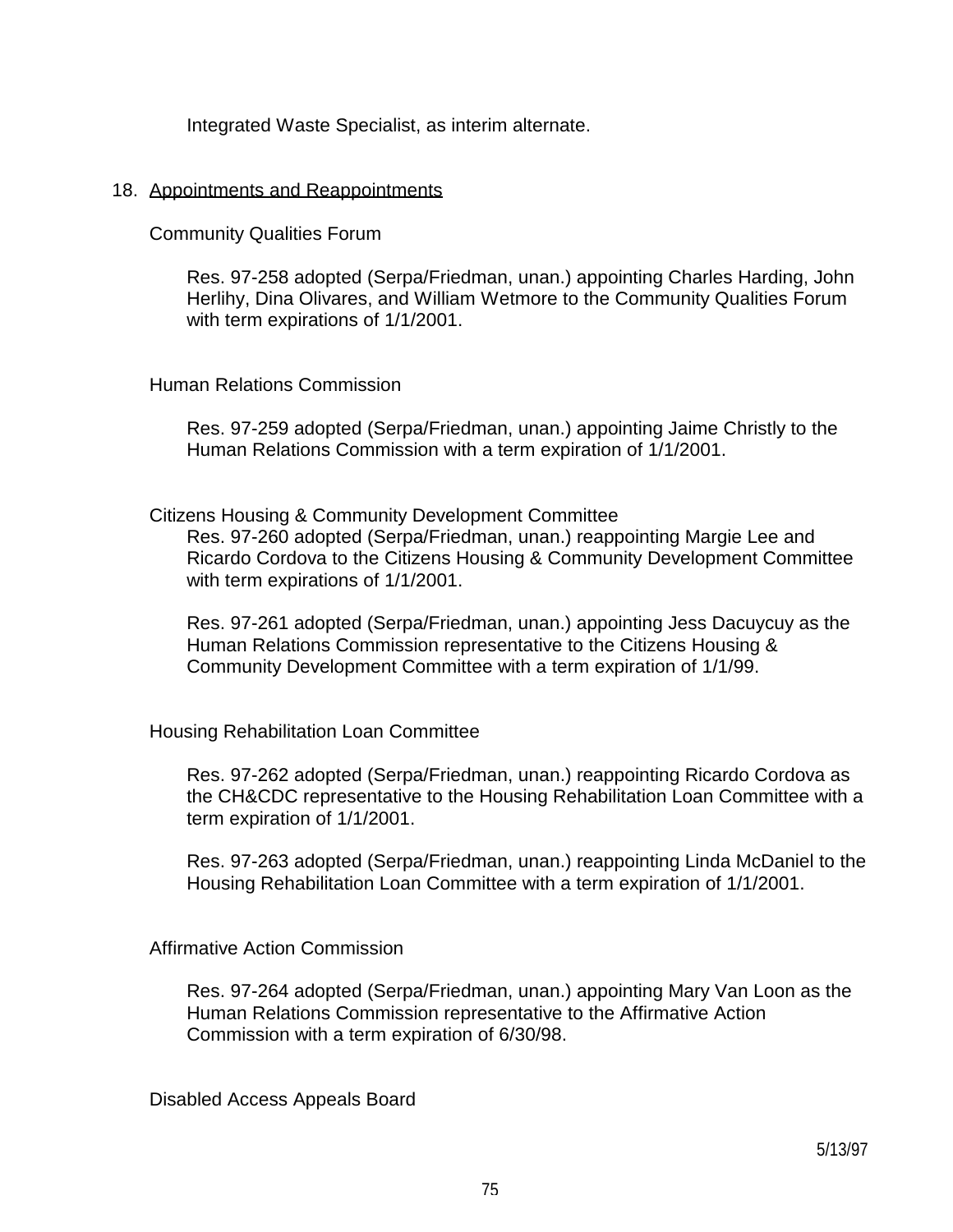Res. 97-265 adopted (Serpa/Friedman, unan.) reappointing Robert DeGrasse, Sherre Wong, Donna Huckabay and Michael Pratt to the Disabled Access Appeals Board with term expirations of 1/1/2000.

Economic Development Loan Committee

 Res. 97-266 adopted (Serpa/Friedman, unan.) reappointing Linda Reese to the Economic Development Loan Committee with a term expiration of 1/1/2001.

Local Cable Programming Committee

 Res. 97-267 adopted (Serpa/Friedman, unan.) reappointing Harry Bakker to the Local Cable Programming Committee with a term expiration of 1/1/2001.

## 19. MATTERS TOO LATE FOR THE AGENDA

None.

## 20. CLOSED SESSION

 The meeting will adjourn to the Third Floor East Conference Room for a closed session to consider the following:

CONFERENCE WITH LEGAL COUNSEL - ANTICIPATED LITIGATION

 Initiation of litigation pursuant to subdivision (c) of Section 54956.9 of the Government Code: One case.

CONFERENCE WITH LABOR NEGOTIATOR

Agency negotiator: J. Edward Tewes

 Unrepresented Employees: All unrepresented Management and Confidential Employees

The meeting adjourned at 4:38 p.m. Counsel returned at 5:40 p.m. and reported no action was taken.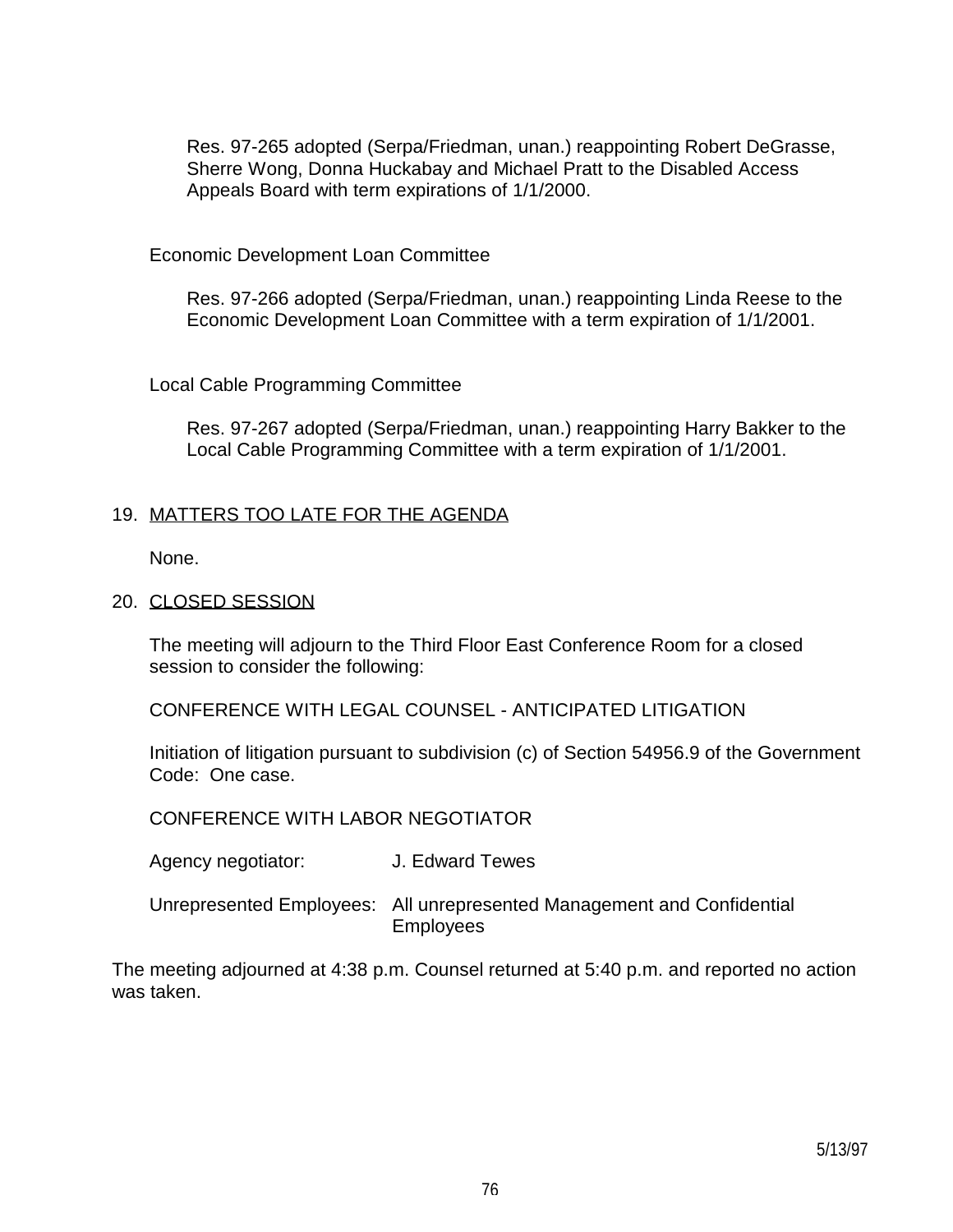## **COUNCIL MEETING OF TUESDAY, MAY 20, 1997, AT 7:00 P.M.**

Roll Call - Present: Councilmembers Cogdill, Dobbs, Fisher, Friedman, McClanahan, Serpa, Mayor Lang

CONSENT ITEMS - ROLL CALL VOTE REQUIRED: Items 2, 9, 10, 11, 15, 15A ACTION: (Serpa/McClanahan, unan.)

CONSENT ITEMS - ROLL CALL VOTE REQUIRED: Items 7, 12 Councilmember McClanahan excused due to conflict of interest. ACTION: (Friedman/Cogdill, unan; McClanahan absent)

CONSENT ITEM - ROLL CALL VOTE REQUIRED: Item 8 Councilmember Friedman excused due to conflict of interest. **ACTION:** (Cogdill/Dobbs, unan: Friedman absent)

1. Acknowledgements and Presentations

 Presentation by Scott Hallmon, President, King-Kennedy Board of Directors, expressing appreciation of Council support for the King-Kennedy Memorial Center and Mellis Park.

 Mr. Hallmon expressed appreciation and reported on renovations and activities at the park.

2. Approval of the minutes of the regular and special City Council meetings of May 13, 1997.

By motion (Serpa/McClanahan, unan.), minutes approved.

3. Hearing to consider an amendment to Section 28-3-9 of the Zoning map to rezone from Medium-High Density Residential Zone, R-3, to Planned Development Zone, P-D(521), to allow conversion of a dwelling to a business/professional office, property located at 133 Downey Avenue. (Michael W. Birch)

Ord. 3041-C.S. introduced (Cogdill/Friedman, unan.).

Res. 97-268 adopted (Cogdill/Friedman, unan.) approving development plan.

 Res. 97-269 adopted (Cogdill/Friedman, unan.) certifying conformity with General Plan Master EIR.

4. Hearing to consider the Fiscal Year 1997-98 Annual Action Plan for Community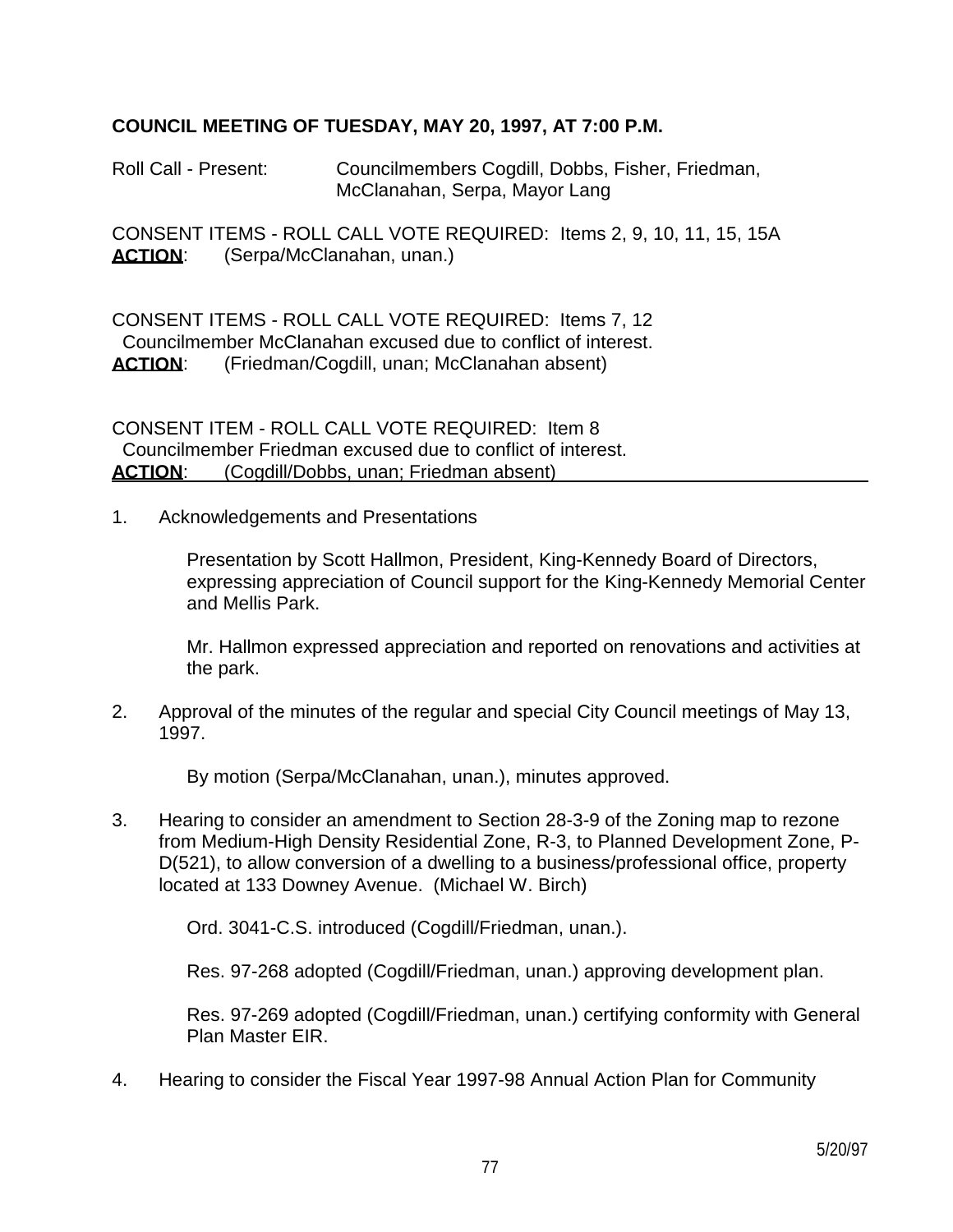Development Block Grant (CDBG), HOME Investment Partnership Program (HOME), and Emergency Shelter Grant (ESG).

 Res. 97-270 adopted (Friedman/Cogdill, unan.) approving the 1997-98 Action Plan, excluding items 37, 38, 43, and 47, authorizing submittal of application to HUD, and authorizing City Manager to execute grant agreements.

 Councilmembers McClanahan, Serpa and Fisher excused from the following portions of Action Plan due to conflicts of interest:

 By motion (Serpa/Fisher, unan.; McClanahan absent) Action Plan Items 37 and 38 approved.

By motion (McClanahan/Fisher, unan.; Serpa absent) Action Plan Item 43.

By motion (Serpa/Friedman, unan.; Fisher absent) Action Plan Item 47 approved.

5. Hearing to consider confirming the Report of Work and cost of construction of improvements for Public Facilities District No. 11.

> Res. 97-271 adopted confirming the Report of Work and cost of construction of improvements and directing the method of collection of the assessments.

6. Hearing to consider the appeal of Jaspal C. Sekhon to the denial of an application for a variance to ABC Standards for off sale beer and wine license at 1725 Prescott Road.

By motion, (Fisher/McClanahan, unan.) hearing continued to May 27, 1997.

Councilmember McClanahan excused due to conflict of interest.

7. Consider declaring CompUSA, Infinet, ComputerWare, Modesto PC, Computer Discount Warehouse, and Micro-Warehouse low bidders and authorize the issuance of purchase orders for computer and related equipment for a total cost of \$105,783.61.

 Res. 97-272 adopted (Friedman/Cogdill, unan.; McClanahan, absent) declaring low bidders and authorizing purchase.

Councilmember Friedman excused due to conflict of interest.

8. Consider awarding contract for the Briggsmore/Coffee intersection improvements project to George Reed, Inc. for \$1,668,820.05; and consider amending the budget to fully fund the project.

 (Total estimated cost: \$1,852,390.26 (contract \$1,668,820.05; const. admin. & contingencies \$183,570.21). Funds are budgeted.)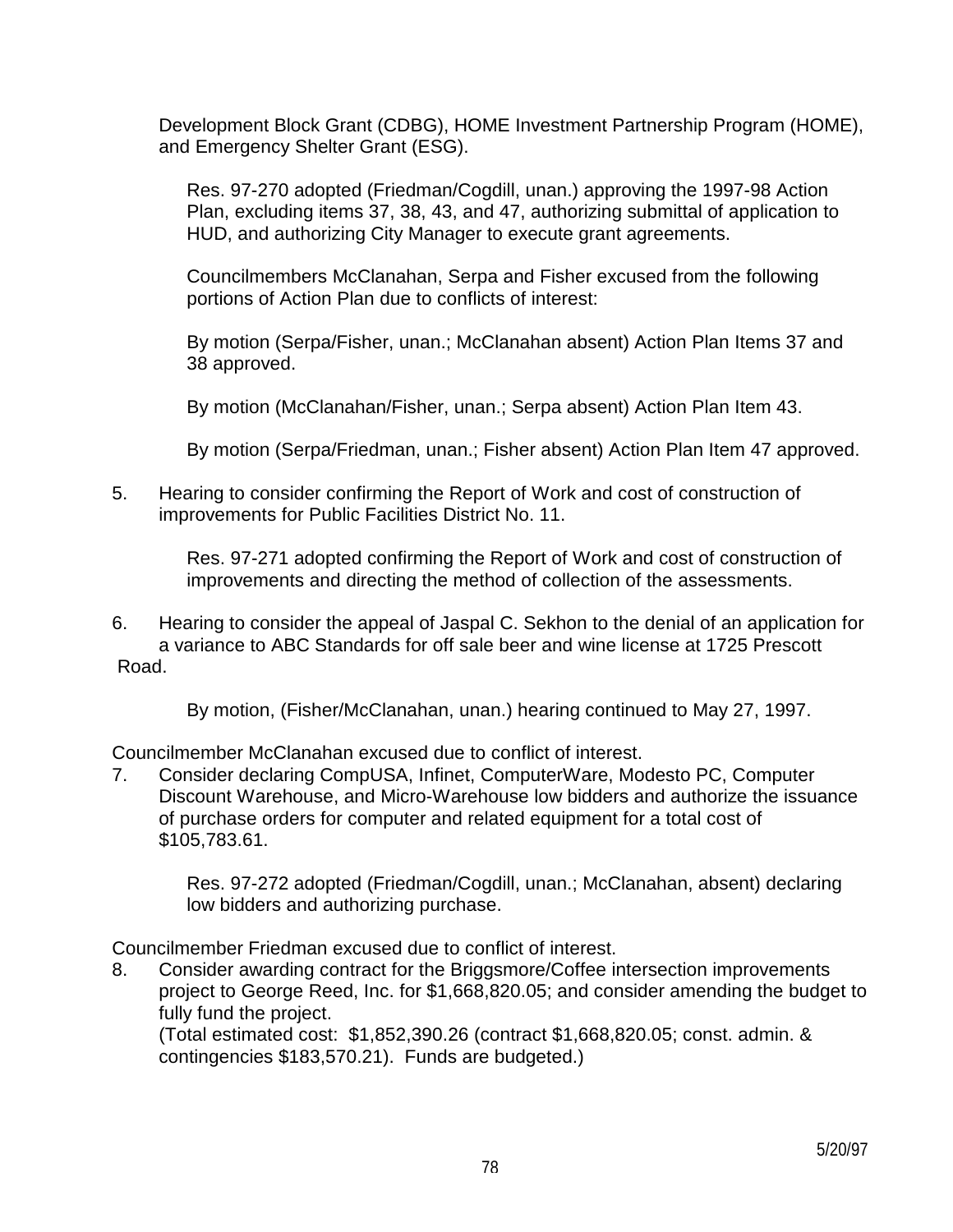Res. 97-273 adopted (Cogdill/Dobbs, unan.; Friedman absent) awarding contract to George Reed Inc.

 Res. 97-274 adopted (Cogdill/Dobbs, unan.; Friedman absent) amending the budget.

9. Consider award of contract for the SCADA System Additions - Phase II to Collins Electrical Company, Inc. for \$103,000.00. (Total estimated cost: \$118,450 (contract \$103,000; const. admin. & contingencies \$15,450) Funds are budgeted.)

 Res. 97-275 adopted (Serpa/McClanahan, unan.) awarding contract to Collins Electrical Inc.

10. Consider acceptance as complete the contract of Collins Electrical Company, Inc. for the SCADA System Additions - Phase I project and authorizing the City Clerk to file the Notice of Completion. (Original contract: \$104,916) (Final cost: \$112,356. Funds are budgeted.)

 Res. 97-276 adopted (Serpa/McClanahan, unan.) accepting work as complete and authorizing City Clerk to file the Notice of Completion.

11. Consider acceptance as complete the contract of Collins Electrical Company, Inc. for the Beard Brook Park ball field lighting project and authorizing the City Clerk to file the Notice of Completion. (Original contract: \$124,396) (Final cost: \$111,956. Funds are budgeted.)

 Res. 97-277 adopted (Serpa/McClanahan, unan.) accepting work as complete and authorizing City Clerk to file the Notice of Completion.

Councilmember McClanahan excused due to conflict of interest.

12. Consider waiving formal bid procedures and authorizing the purchase of labor and materials necessary to upgrade the Police/Fire Department's shared telephone switch (PBX) from Evans Communications for the total price of \$38,682.

 Res. 97-278 adopted (Friedman/Cogdill, unan.; McClanahan absent) waiving formal bid procedures and authorizing purchase.

13. Presentation of the Proposed 1997-98 Operating Budget and Proposed 1997-2001 Capital Improvement Program.

 Res. 97-279 adopted (Fisher/Friedman, unan.) setting public hearing June 3, 1997, at 7:00 p.m.

By motion (Fisher/Friedman, unan.), referred to Financial Policy Committee for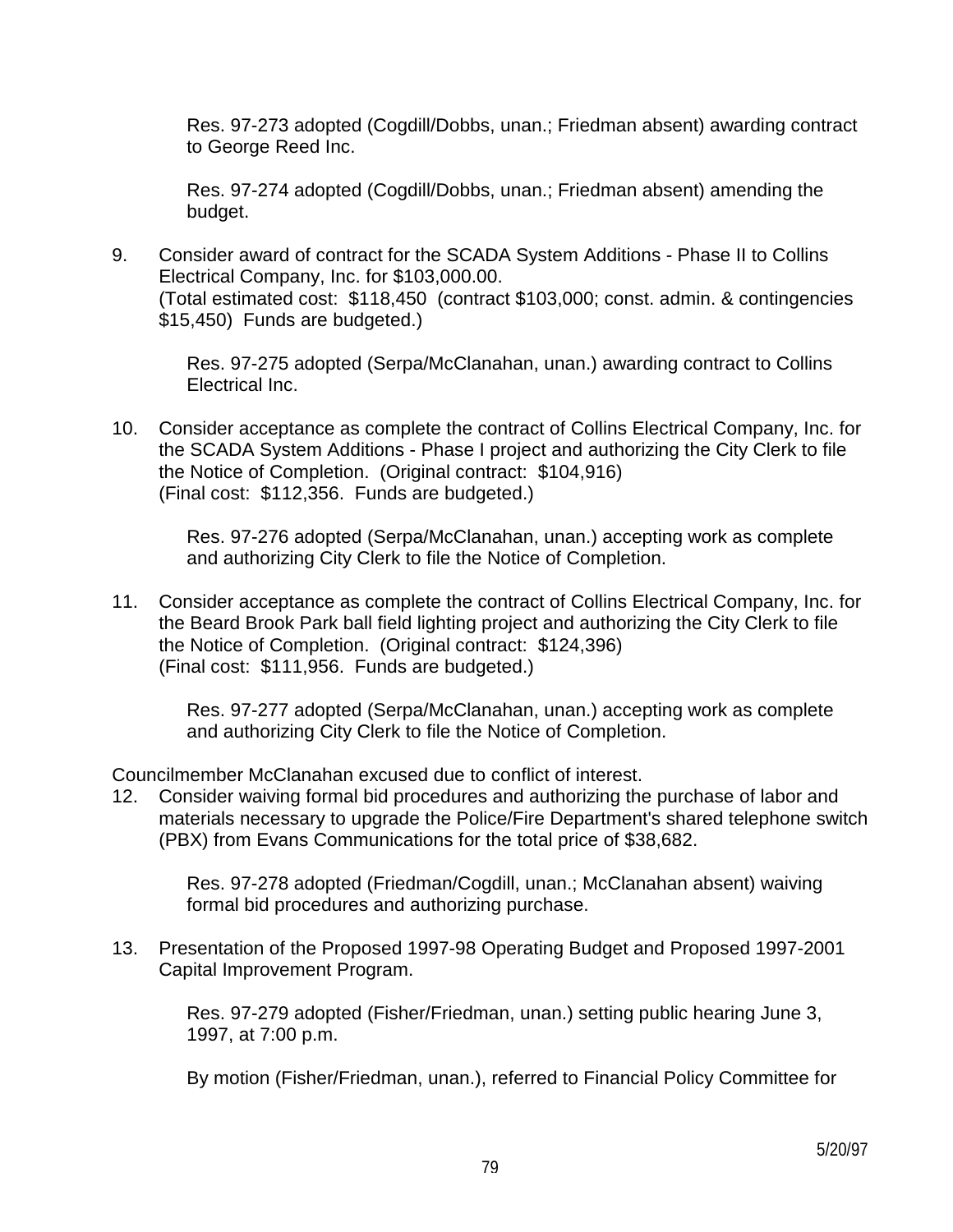review on May 27, 1997 and June 3, 1997.

14. Consider approving an approach to updating the Sign Regulations of the Modesto Municipal Code.

 By motion (Serpa/McClanahan, unan.) staff recommendations approved with committee to include one or two members at large.

15. Consider adoption of an ordinance approving the procedural portion of the Neighborhood Preservation Ordinance.

Ord. 3042-C.S. introduced (Serpa/McClanahan, unan.).

15A. Consider authorizing a grant application for \$30,000 in funding from the State of California Department of Forestry and Fire Protection for the Modesto Reforestation Project 1997.

 Res. 97-280 adopted (Serpa/McClanahan, unan.) authorizing City Manager to sign grant application.

16. Oral Communications

 Miguel Donoso spoke about affirmative action plan and expressed concerns about hiring Hispanics.

17. Matters Too Late For The Agenda

None.

18. The meeting will adjourn to the Third Floor East Conference Room for a Closed Session to consider the following:

CONFERENCE WITH LABOR NEGOTIATOR

- Agency negotiator: J. Edward Tewes
- Employee organization: Unrepresented Management and Confidential **Employees**

Meeting adjourned to Closed Session at 8:10 p.m. City Attorney returned at 9:25 p.m. and reported no action had been taken.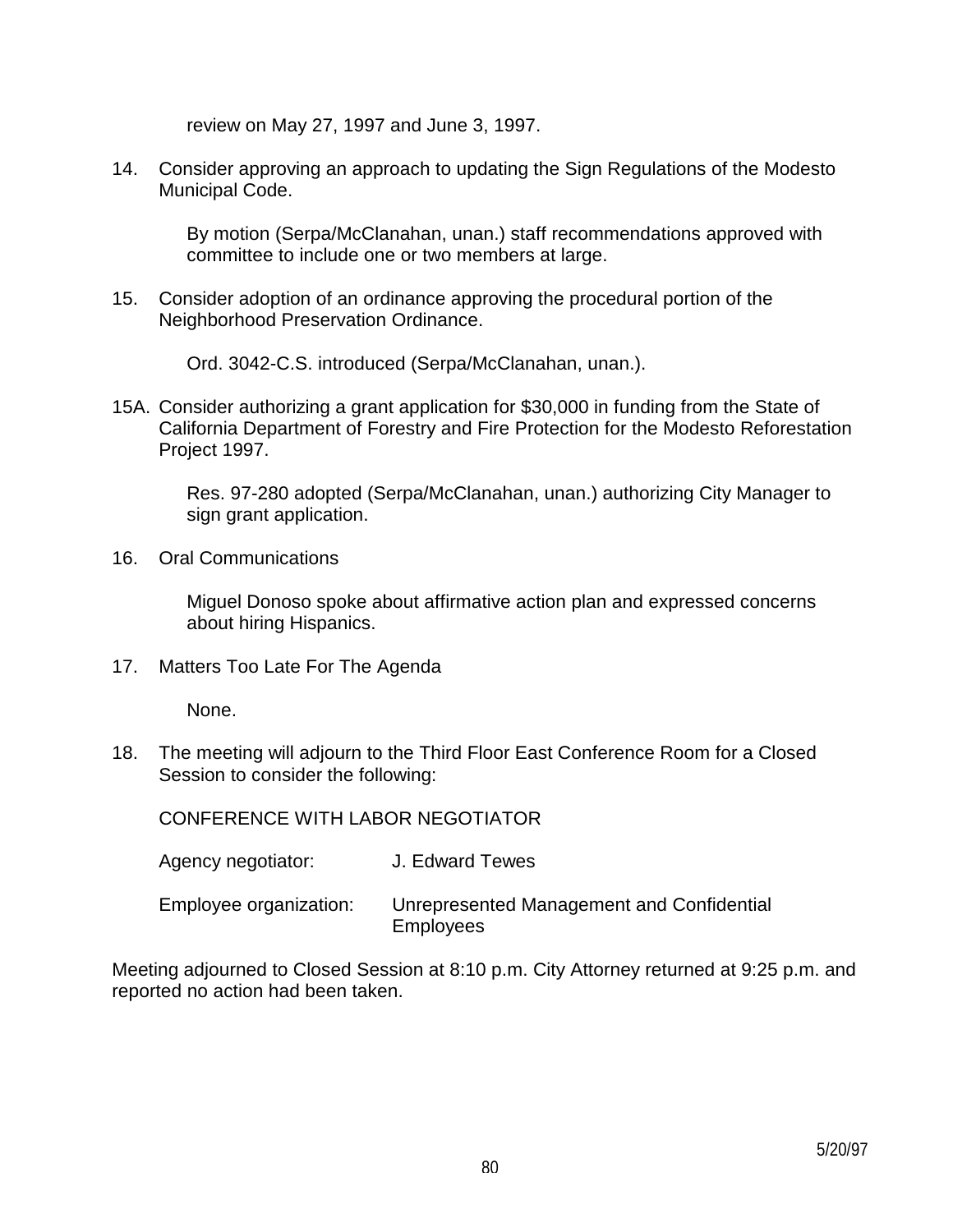## **COUNCIL MEETING OF TUESDAY, MAY 27, 1997, AT 4:00 P.M.**

Roll Call - Present: Councilmembers Cogdill, Dobbs, Fisher, Friedman, McClanahan, Serpa, Mayor Lang

CONSENT ITEMS - ROLL CALL VOTE REQUIRED: Items 2, 3, 7, 8, 12, 13, 14, 15, 16, 17, 18, 19, 20, 21, 22, 22A

Item 22A removed from Consent.

ACTION: (Friedman/McClanahan, unan.)

Item 17 removed from Consent Councilmember McClanahan excused due to conflict of interest CONSENT ITEM - ROLL CALL VOTE REQUIRED: 17

**ACTION:** (Friedman/Dobbs, unan.; McClanahan absent)

#### 1. Acknowledgements and Presentations

 Introduction of Youth-In-Government Day students who will be holding their own mock City Council meeting on May 28, 1997.

 Wendy Byrd made a presentation on Youth in Government Day and students introduced themselves.

2. Approval of the minutes of the regular City Council meeting of May 20, 1997.

By motion (Friedman/McClanahan, unan.), minutes approved.

- 3. Final adoption of:
	- a. Ord. No. 3041-C.S. amending Section Map 28-3-9 of the Zoning Map to rezone from R-3 to P-D(521), property located at 133 Downey Avenue on the north side of Downey Avenue west of Johnson Street. (Michael W. Birch)
	- b. Ord. No. 3042-C.S. amending the Municipal Code relating to Neighborhood Preservation.

 By motion (Friedman/McClanahan, unan.), final adoption of Ord. No. 3041-C.S. and Ord. No. 3042-C.S.

4. Hearing to consider appeal of Jaspal C. Sekhon to the denial of an application for a variance to ABC Standards for off sale beer and wine license at 1725 Prescott Road. (Continued from May 20, 1997, City Council meeting.)

Res. 97-281 adopted (Friedman/McClanahan, unan.) denying appeal.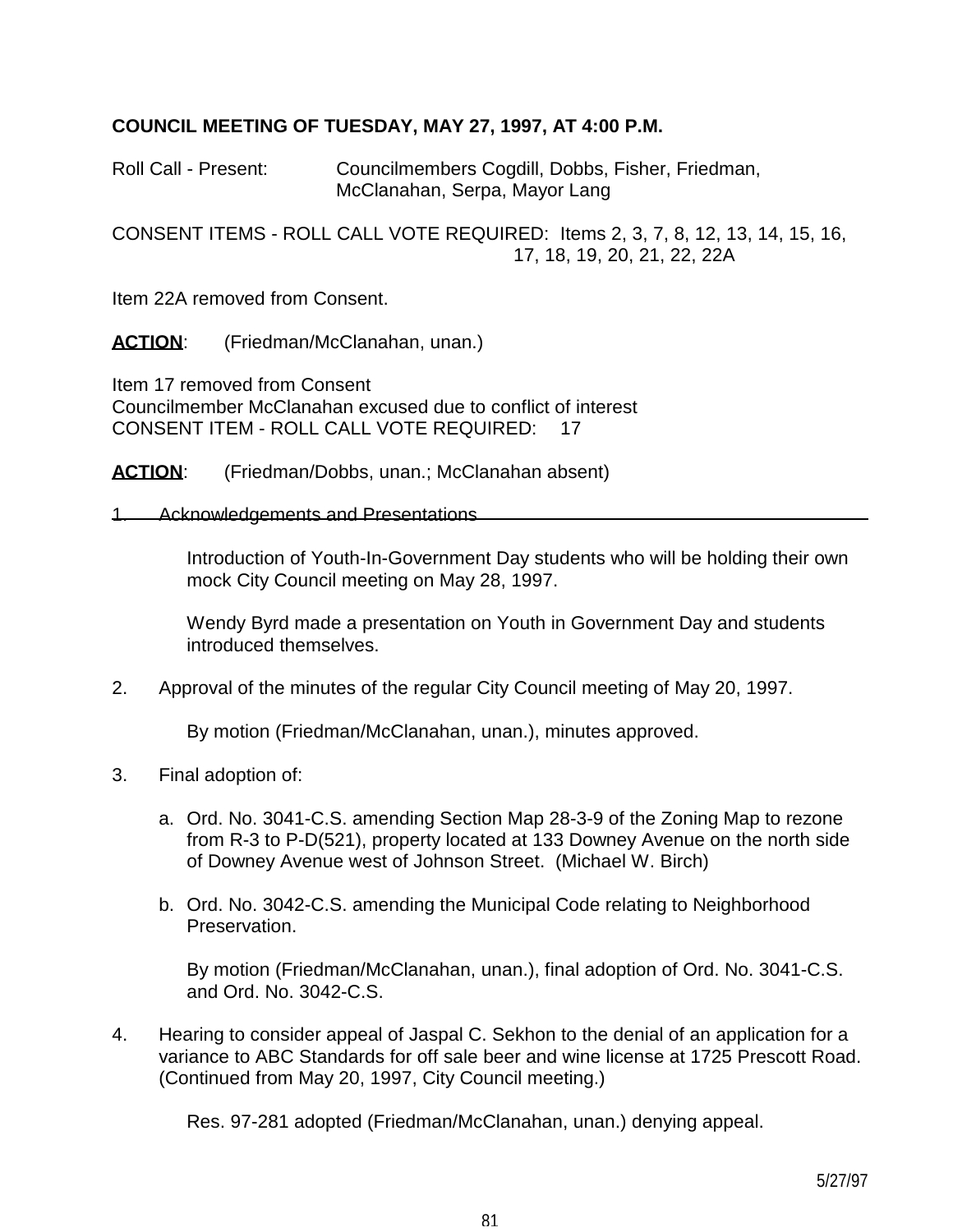Councilmembers Cogdill & Fisher excused due to conflict of interest.

5. Hearing to consider an amendment to Planned Development Zone, P-D(225), to allow serving of alcoholic beverages and for extended business hours, in conjunction with a restaurant, to occupy a portion of the existing building at 500 Carpenter Road, on the east side of Carpenter Road, south of Kansas Avenue. (Art Mitchell)

Ord. 3043-C.S. introduced (Friedman/Dobbs, unan.; Cogdill & Fisher absent).

 Res. 97-282 adopted amending Section 1 of Resolution 84-173 to allow C-2 uses in P-D(225), property located at the northeast corner of Carpenter Road and Elm Avenue.

6. Hearing to consider an amendment to Planned Development Zone, P-D(501), to allow an auto-oriented General Commercial Strip Center in place of the previously approved Neighborhood Shopping Center, property located at the northwest corner of Sylvan Avenue and Oakdale Road.

Ord. 3044-C.S. introduced (Dobbs/Fisher, majority; Cogdill & Serpa no).

 Res. 97-283 adopted (Dobbs/Fisher, majority; Cogdill & Serpa no) approving the new development plan for P-D(501).

 Res. 97-284 adopted (Dobbs/Fisher, majority; Cogdill & Serpa no) with findings provided by Environmental Assessment No. 97-26, judging this project as being within the scope of the Master Environmental Impact Report (SCH No. 92052017).

7. Consider waiving formal bid procedures and authorizing the purchase of 190 bullet proof vests from the State contract, per Modesto Municipal Code Section 8-3.95(h), for a total cost of \$28,627.03.

> Res. 97-285 adopted (Friedman/McClanahan, unan.) waiving formal bid procedures and authorizing purchase.

8. Consider waiving formal bid procedures and authorizing the purchase of Biological Oxygen Demand (BOD) laboratory equipment from Skalar, Incorporated for a total cost of \$62,088.74.

> Res. 97-286 adopted (Friedman/McClanahan, unan.) waiving formal bid procedures and authorizing purchase.

The new Interim Public Works & Transportation Director, Rich Ramirez, was introduced.

Councilmembers Fisher & McClanahan excused due to conflict of interest.

9. Oral presentation regarding space program for proposed City-County JPA administration building.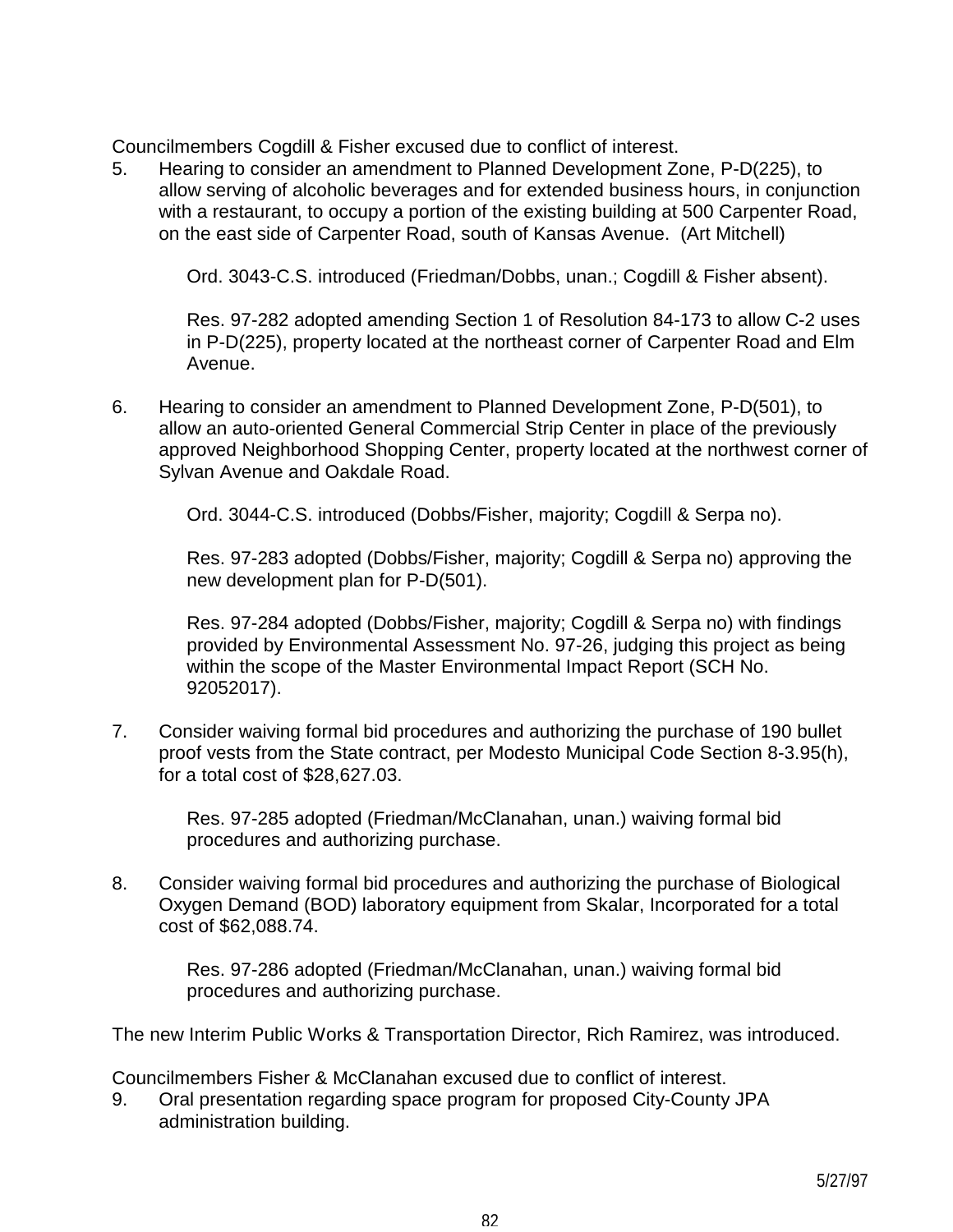By motion (Friedman/Dobbs, unan.; Fisher & McClanahan absent), acknowledged receipt of report.

Councilmember McClanhan excused due to conflict of interest.

10. Consider Utility Services and Franchise Committee recommendation that the City Manager be authorized to execute Service Agreements with revised provisions relating to annexations, which would allocate newly annexed areas to Modesto Disposal Service, Inc. and Gilton Solid Waste Management, Inc. for the collection of solid waste, including garbage, industrial garbage, containerized yard waste, commingled garbage/recyclables, recyclable materials and salvageable waste.

 The vote resulted in a tie. This item was returned to the Utility Services and Franchsie Committee.

11. Update on Capital Facilities Fees Program.

 (Motion approving staff's recommendations to update the Capital Facilities Fees, form a Capital Facilities Fees Task Force, and solicit proposals for consultant services to perform the work and schedule study. Total estimated cost: \$150,000. Funds are budgeted.)

 By motion (Fisher/Friedman, majority; Cogdill, no), approved staff's recommendation. Task Force to also include two members from the public.

12. Consider approving agreement with Brown & Caldwell to conduct a Cost of Service Study for water, sewer and storm drainage enterprises.

 Res. 97-287 adopted (Friedman/McClanahan, unan.) approving agreement with Brown & Caldwell.

13. Consider authorizing Request for Proposals and authorizing solicitation for renewal of the ranch lease.

 Res. 97-288 adopted (Friedman/McClanahan, unan.) authorizing Request for Proposals.

14. Consider authorizing Request for Proposals for the design of the Segregated Cannery Wastewater Ranch Pumping Facility.

> Res. 97-289 adopted (Friedman/McClanahan, unan.) authorizing Request for Proposals.

15. Consider certifying the Final Master Environmental Impact Report and adoption of a Statement of Overriding Considerations, and consider adopting the Final 1995 Wastewater Master Plan.

Res. 97-290 adopted (Friedman/McClanahan, unan.) certifying review of Final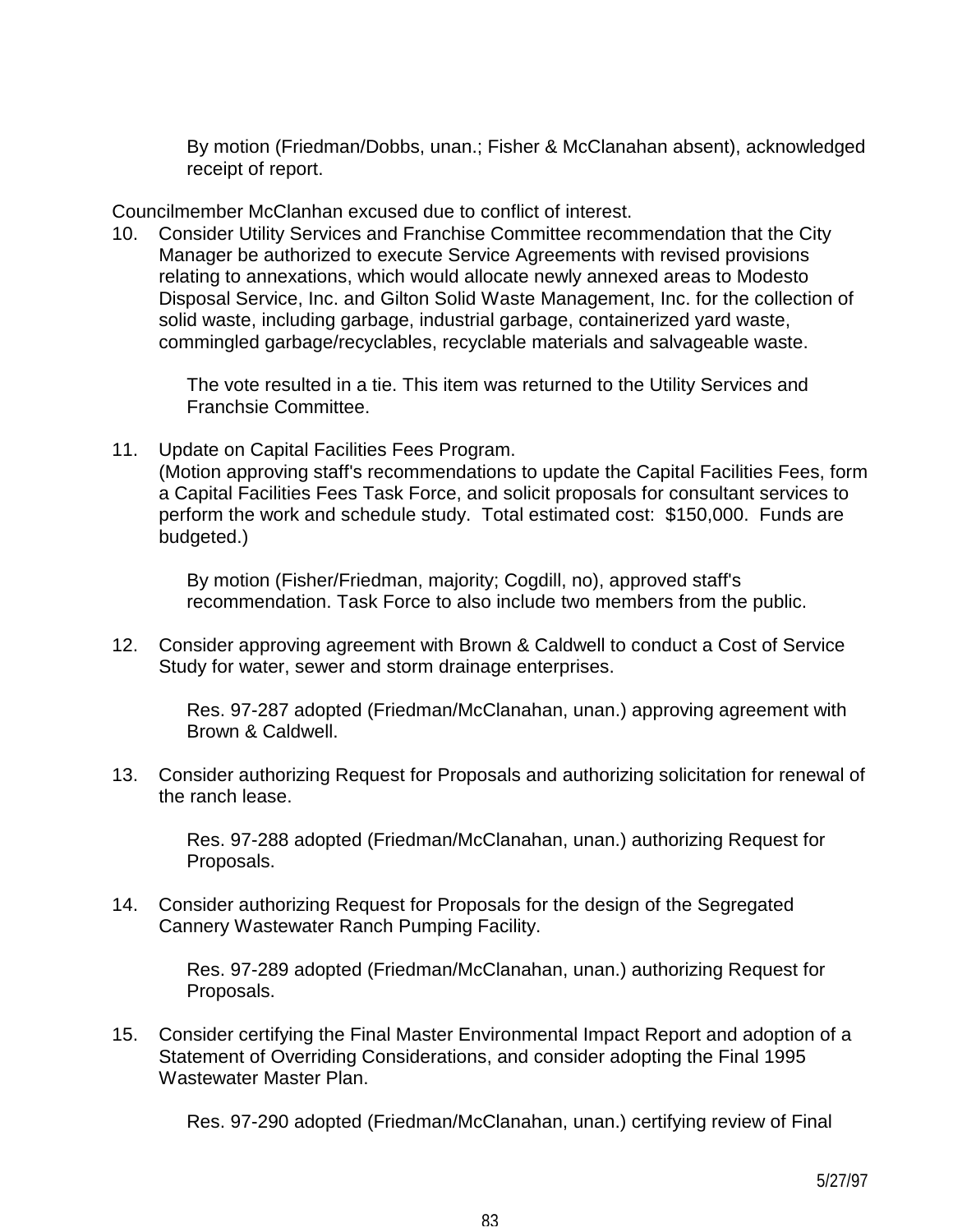Master EIR and adopting Statement of Overriding Considerations.

 Res. 97-291 adopted (Friedman/McClanahan, unan.) adopting the final 1995 Wastewater Master Plan.

16. Consider authorizing City Manager to execute an agreement with URS Greiner, Inc. to provide engineering services to complete a feasibility study for the repair/replacement of the 7th Street Bridge; and consider approving an appropriation transfer in the amount of \$22,843 to fully fund the project.

 Res. 97-292 adopted (Friedman/McClanahan, unan.) approving agreement with URS Greiner Inc.

 Res. 97-293 adopted (Friedman/McClanahan, unan.) approving appropriation transfer.

Councilmember McClanahan excused due to conflict of interest.

17. Consider authorizing City Manager to execute an agreement with Modesto and Empire Traction Company (M&ET) to install a new grade crossing at future Norseman Road.

> Res. 97-294 adopted (Friedman/Dobbs, unan.; McClanahan absent) approving agreement with Modesto and Empire Traction Company (M&ET).

18. Consider ordering the Public Works & Transportation Director to file the Annual Report for Landscape Maintenance District No. 1 for Dry Creek Meadows Subdivisions Nos. 1 through 6.

> Res. 97-295 adopted (Friedman/McClanahan, unan.) ordering Public Works & Transportation Director to file Annual Report.

19. Consider ordering the Public Works & Transportation Director to file the Annual Report for Landscape Maintenance District No. 2 for Dry Creek Meadows Subdivisions Nos. 7 through 10, Creekwood Meadows Subdivision and Yosemite Meadows Subdivision Units No. 1 & 2.

 Res. 97-296 adopted (Friedman/McClanahan, unan.) ordering Public Works & Transportation Director to file Annual Report

20. Consider approving lease agreement with Jeff Grant for the lease of 1204 River Road. (Mancini House)

Res. 97-297 adopted (Friedman/McClanahan, unan.) approving lease agreement.

21. Consider amending the budget to appropriate an additional \$17,000 from the General Fund Contingency Reserve to Youth/Senior Financial Assistance in order to meet the need for program subsidy for qualifying individuals.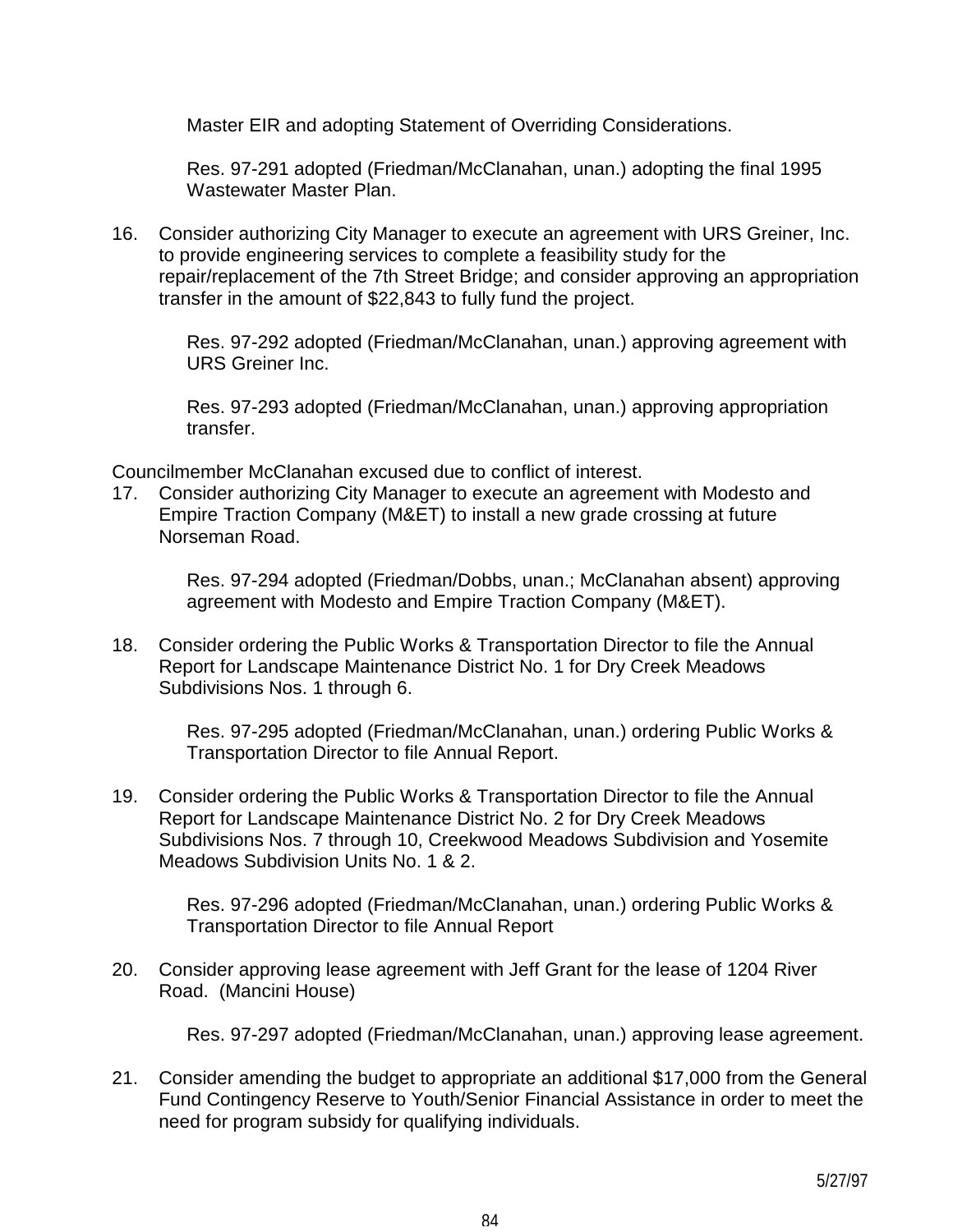Res. 97-298 adopted (Friedman/McClanahan, unan.) amending the budget.

22. Consider joinder in amicus briefs in: Yes On Measure A v. City of Lake Forest: City of Thousand Oaks v. G. I. Industries, Inc.; Ferguson v. City of Phoenix; Associated Builders and Contractors v. San Francisco Airport Commission; San Jose Mercury News v. City of San Jose; and Lockheed v. City of Inglewood.

> By motion (Friedman/McClanahan, unan.), authorize the City to join in the six amicus briefs named above and directing the City Attorney to execute and forward letters of support to respective counseling preparing the amicus briefs.

22A. Consider authorizing co-sponsorship of "Modesto Celebrates Meagan's Law", a community event, through the provision of liability insurance.

> Res. 97-299 adopted (Fisher/Dobbs, unan.) authorizing co-sponsorship. City Attorney is to review status of non-profit organization and City will not accept responsibility of providing insurance coverage for the Bay Area organization.

23. Oral Communications

Bill Cameron expressed concern about cost over-runs on Thurman Field.

24. Matters Too Late For The Agenda

None.

The meeting adjourned to the Third Floor East Conference Room for a Closed Session to consider:

> PUBLIC EMPLOYEE PERFORMANCE EVALUATION: Title: City Attorney

> PUBLIC EMPLOYEE PERFORMANCE EVALUATION: Title: City Clerk

Meeting adjourned at 7:24 p.m. City Attorney returned at 7:29 p.m. to report no action had been taken.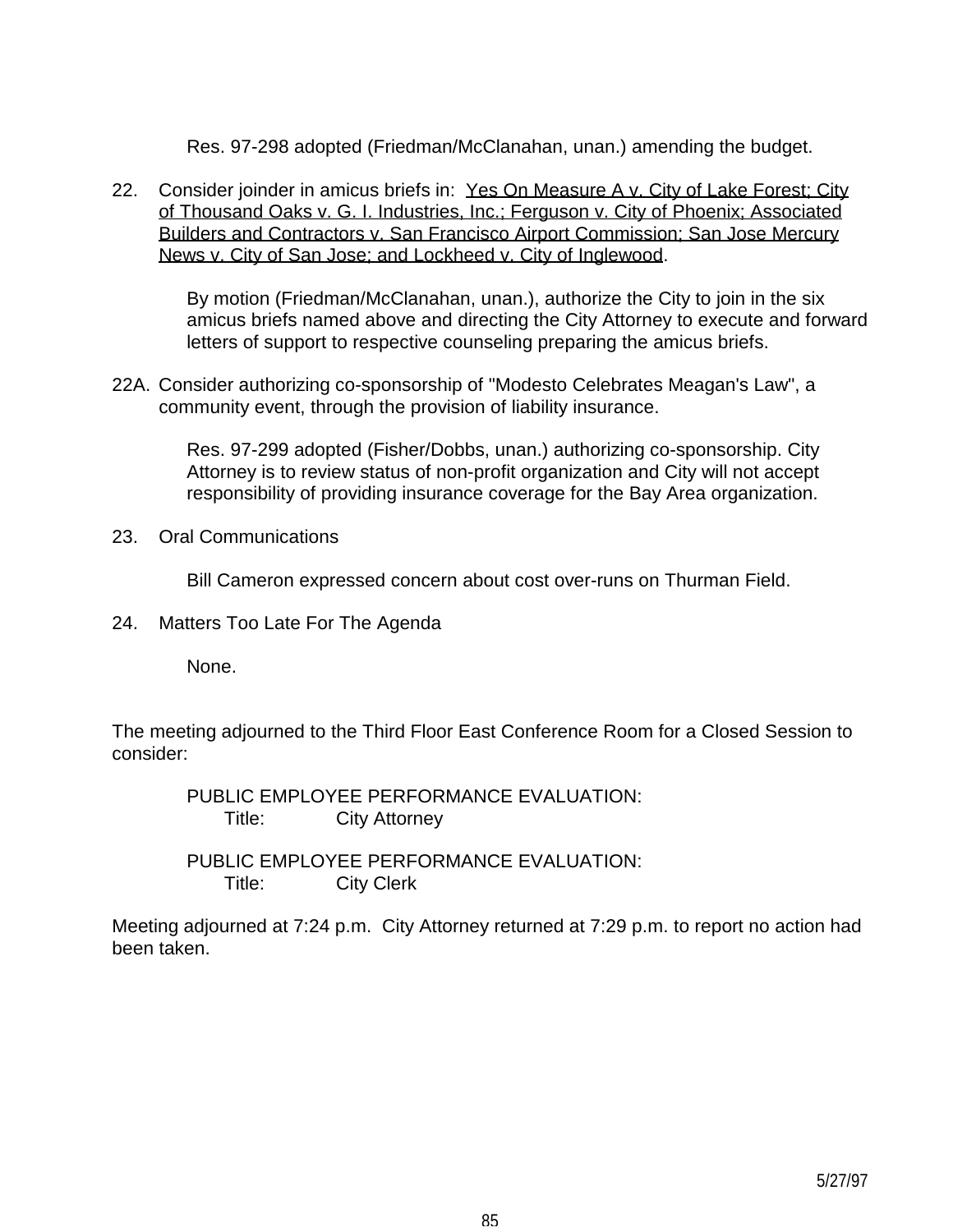# **COUNCIL MEETING OF TUESDAY, JUNE 3, 1997, AT 7:00 P.M.**

Roll Call - Present: Councilmembers Cogdill, Dobbs, Fisher, Friedman, McClanahan, Serpa, Mayor Lang

CONSENT ITEMS - ROLL CALL VOTE REQUIRED: Items 2, 6, 7, 8, 9, 10, 11, 12, 13, 14,

15, 16

Item 17 removed from Consent

(Friedman/McClanahan, unan.)

# 1. ACKNOWLEDGEMENTS AND PRESENTATIONS

None

# CONSENT

2. Approval of the minutes of the regular City Council meetings of May 27, 1997. (Motion approving needed.)

By motion, minutes approved.

3. Hearing to consider the appeal of Don Moyer, on behalf of Dr. Lars Enevoldsen, to a Planning Commission decision denying an application for an amendment to Section 20-3-9 of the zoning map to rezone from low-density residential zone, to P-D, planned development zone, to allow medical office use of an existing residence and addition of an off-site parking lot area on property located on the north side of West Griswold Avenue West of McHenry Avenue at 125 West Griswold Avenue.

Appeal withdrawn by the appellant. No action taken by the Council.

4. Hearing to consider Amendment No. 10 to the Village One Specific Plan: exempt Public Facilities projects from the requirements to prepare a Precise Plan; minor administrative revisions to streamline the Specific Plan amendment process; specify flexibility in the location(s) of schools and park through minor revisions to Precise Plan Areas 11, 15, and 29; minor corrections and clarification to diagrams Figure II-5 (Principal Arterial), Figure II-23 (Transit Streets), and Figure II-24 (Public Facilities). (Resolution approving Amendment No. 10.)

 Res. 97-300 adopted (Friedman/Cogdill, unan.) approving Amendment 11. Amendment number changed due to missprint.

5. Hearing to consider the Proposed 1997-98 Operating Budget and Proposed 1997- 2001 Capital Improvement Program.

Continued hearing to June 17, 1997 Council meeting (Fisher/McClanahan, unan.)

6. Consider awarding contract for Street Illumination-Various Locations to Collins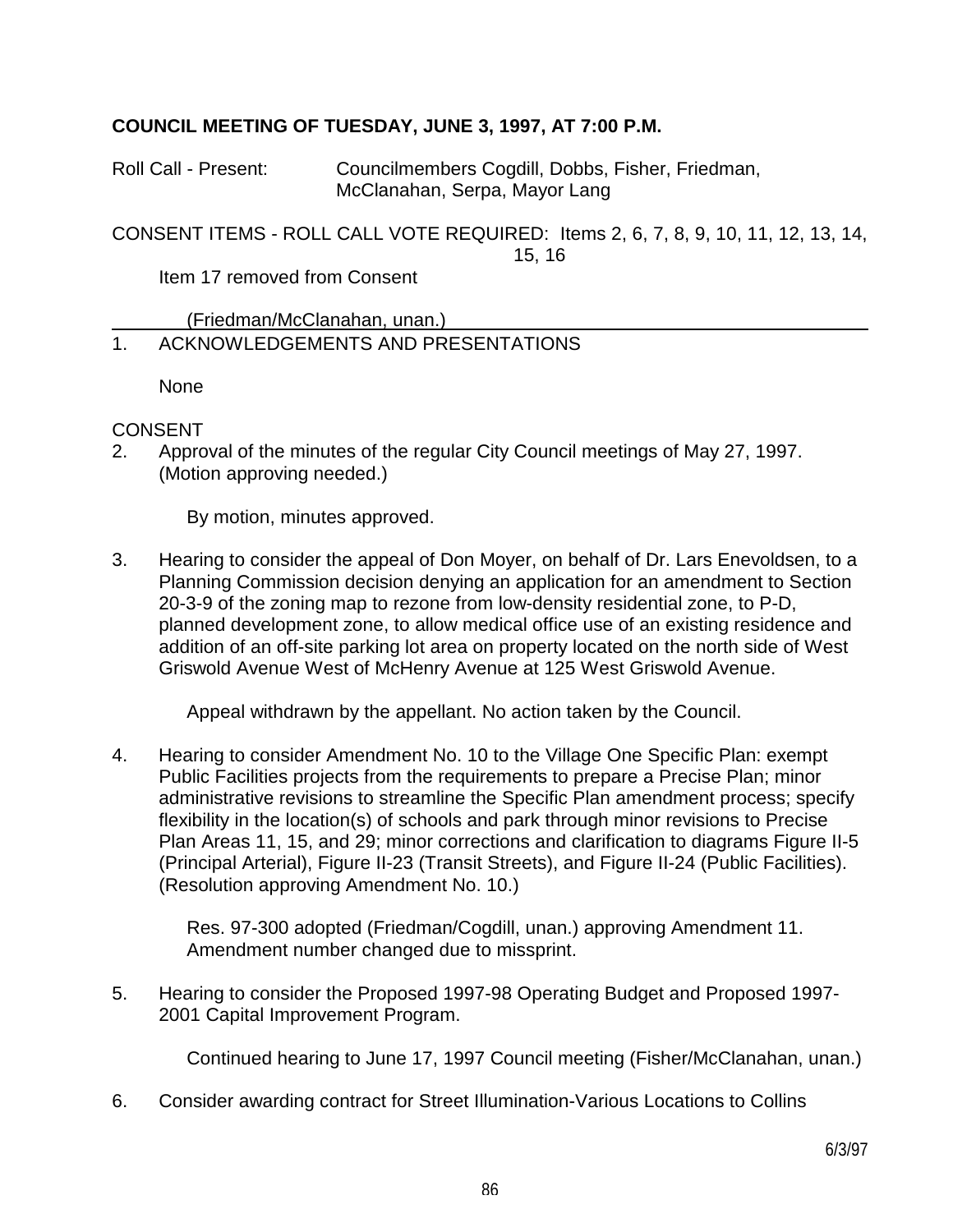Electrical Company Inc. for \$221,146.

 (Resolution awarding contract to Collins Electrical Inc. needed. Total estimated cost: \$254,318 (contract \$221,146; const. admin & contingencies \$33,172). Funds are budgeted.)

 Res. 97-301 adopted (Friedman/McClanahan, unan.) awarding contract to Collins Electrical Company Inc.

7. Consider awarding contract for Sisk Road Widening to George Reed Inc. for \$78,870. (Resolution awarding contract to George Reed Inc. needed. Total estimated cost: \$90,700.50 (contract \$78,870; const. admin & contingencies \$11,830. Funds are budgeted.)

 Res. 97-302 adopted (Friedman/McClanahan, unan.) awarding contract to George Reed Inc.

8. Consider rejecting all bids for Yosemite Boulevard Widening from McClure Road to Frazine Road.

(Resolution rejecting all bids needed.)

Res. 97-303 adopted (Friedman/McClanahan, unan.) rejecting all bids.

9. Consider approving an amendment to the agreement with Black & Veatch for the preparation of plans and specifications for the design of the Cannery Segregation Pipeline, replacement of the Emerald Trunk Sewer, and Headworks and Grit Removal Facilities at the Primary Water Quality Control Plant to perform project administration services during construction.

(Resolution approving amendment to agreement.)

 Res. 97-304 adopted (Friedman/McClanahan, unan.) approving amendment to agreement.

10. Consider amending contract with Public Employee's Retirement System to provide prior military service credit. (Resolution of Intention to approve an amendment to P.E.R.S. contract needed, and introduction of an ordinance authorizing amendment needed.)

Ord. 3045-C.S. introduced (Friedman/McClanahan, unan.).

 Res. 97-305 adopted (Friedman/McClanahan, unan.) adopting a Resolution of Intention to approve amendment to PERS contact.

11. Consider authorizing the City Manager to execute an Amendment to the Professional Services Agreement with Shannon, Davis & Associates for recruitment services. (Resolution authorizing City Manager to sign amendment to agreement.)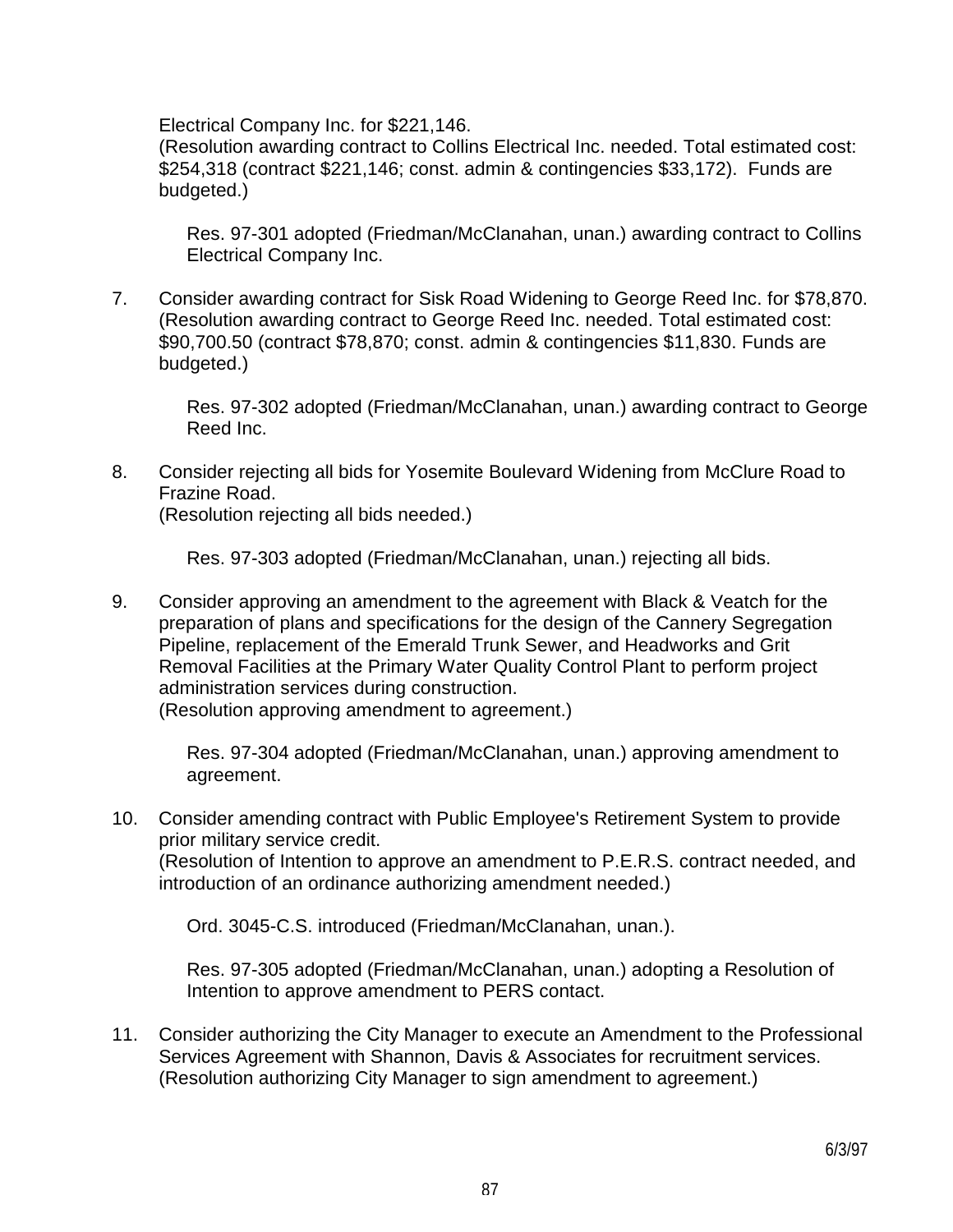Res. 97-306 adopted (Friedman/McClanahan, unan.) authorizing City Manager to sign amendment to agreement.

12. Consider approving the City Engineer's Annual Report for Landscape Maintenance District No. 1 for Dry Creek Meadows Subdivision Nos. 1-6, and consider adopting a Resolution of Intention setting a hearing on the levy of the proposed assessment. (Motion approving Engineer's Report needed, and Resolution of Intention setting hearing for July 15, 1997 at 7:00 p.m. needed.)

By motion (Friedman/McClanahan, unan.), approved Engineer's Report.

 Res. 97-307 adopted (Friedman/McClanahan, unan.) adopting Resolution of Intention setting hearing for July 15, 1997 at 7:00 p.m.

13. Consider approving the City Engineer's Annual Report for Landscape Maintenance District No. 1 for Dry Creek Meadows Subdivision Nos. 7-10, Creekwood Meadows Subdivision and Yosemite Meadows Units 1 & 2, and consider adopting a Resolution of Intention setting a hearing on the levy of the proposed assessment. (Motion approving Engineer's Report needed, and Resolution of Intention setting hearing for July 15, 1997 at 7:00 p.m. needed.)

By motion (Friedman/McClanahan, unan.), approved Engineer's Report.

 Res. 97-308 adopted (Friedman/McClanahan, unan.) adopting Resolution of Intention setting hearing for July 15, 1997 at 7:00 p.m.

14. Consider amending the Position Classification Plan to amend the class specification for Code Enforcement Officer I/II. Consider amending the Class Range Tables to amend the salary for Code Enforcement Officer I/II. (Resolution amending Position Classification Plan, and resolution amending the Class Range Tables needed.)

 Res. 97-309 adopted (Friedman/McClanahan, unan.) amending Position Classification Plan.

 Res. 97-310 adopted (Friedman/McClanahan, unan.) amending the Class Range Tables.

15. Consider approval of final map of Nottingham Place Phase 3 subdivision and authorizing the City Manager to sign an agreement with the subdividers as required by Section 4-4.604(c) of the Municipal Code (owners: Stewart W. Bradley and Betty J. Bradley).

 (Resolution approving the final map and authorizing City Manager to sign the subdivision agreement needed.)

Res. 97-311 adopted (Friedman/McClanahan, unan.) approving the final map and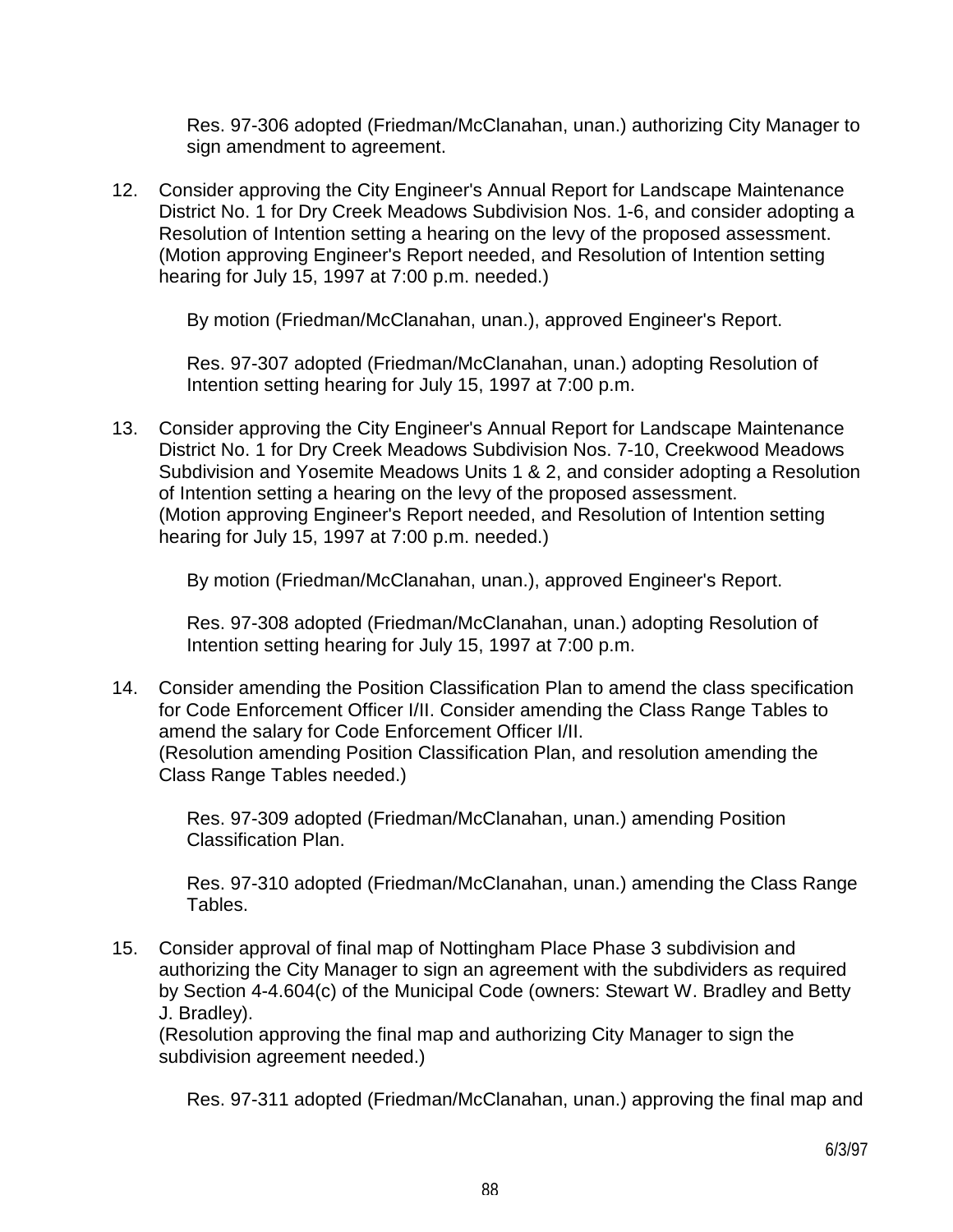authorizing City Manager to sign the subdivision agreement.

16. Consider approving agreement with Ball Janik LLP for provision of federal legislative advocacy for the City of Modesto for Fiscal Year 1997-98. (Resolution authorizing the City Manager to sign agreement needed. Funds are budgeted.)

 Res. 97-312 adopted (Friedman/McClanahan, unan.) authorizing the City Manager to sign agreement.

Councilmembers Fisher & McClanahan excused due to conflict of interest.

17. Consider approving increasing the amount of 1997 Tax and Revenue Anticipation Note from \$4 million to \$12 million.

 (Resolution rescinding Resolution 97-251 of May 13, 1997, and authorizing and approving the borrowing of funds for FY 1997-98, the issuance and sale of 1997 Tax and Revenue Anticipation Note not to exceed \$12 million, and participation in the California Communities Cash Flow Financing Program needed.)

 Res. 97-313 adopted (Cogdill/Friedman, unan.; Fisher & McClanahan absent) rescinding Resolution 97-251 of May 13, 1997, and authorizing and approving the borrowing of funds for FY 1997-98.

18. Oral Communications

Carmen Sabatino spoke in opposition to in-lieu parking fees.

19. Matters Too Late For The Agenda

None.

Meeting was adjourned at 7:40 p.m.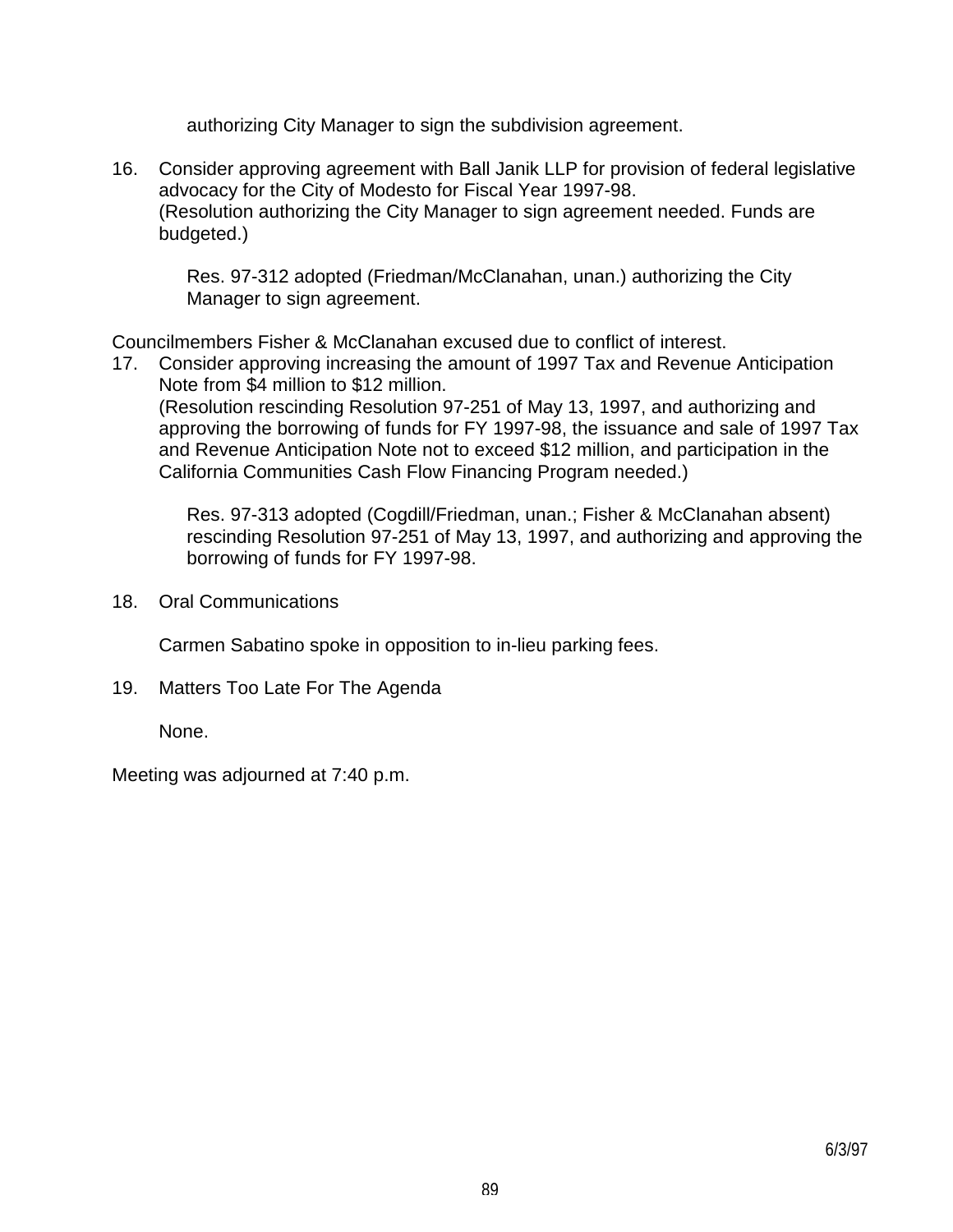## **COUNCIL MEETING OF TUESDAY, JUNE 10, 1997, AT 4:00 P.M.**

Roll Call - Present: Councilmembers Cogdill, Dobbs, Fisher, Friedman, McClanahan, Serpa, Mayor Lang

CONSENT ITEMS - ROLL CALL VOTE REQUIRED: Items 2, 9, 11, 12, 13, 14, 15, 16, 17, 18, 19, 20, 21, 22

Consent Item #28 removed from Consent

(Friedman/Dobbs, unan.)

Councilmember McClanahan absent due to conflict of interest. CONSENT ITEM - ROLL CALL VOTE REQUIRED: Item 10

(Fisher/Dobbs, unan.; McClanahan absent)

- 1. ACKNOWLEDGEMENTS AND PRESENTATIONS
- a. Commendations to be presented to the Modesto Police Department Citizen Volunteers, the Modesto Police Department Explorers and the Modesto Police Reserves for contributions to the Community Welfare and Safety. (Three resolutions needed.)

 Res. 97-314 adopted (McClanahan/Friedman, unan.) commending the Modesto Police Department Citizen Volunteers.

 Res. 97-315 adopted (McClanahan/Friedman, unan.) commending the Modesto Police Department Explorers.

 Res. 97-316 adopted (McClanahan/Friedman, unan.) commending the Modesto Police Department Reserves.

b. Presentation from Nicole Wolfe, Miss Greater Stanislaus County.

A presentation was made by Nicole Wolfe.

2. Approval of minutes of the regular City Council meeting of June 3, 1997. (Motion approving needed.)

By motion (Friedman/Dobbs, unan.), minutes approved.

3. Final adoption of Ord. 3043-C.S. amending Section 1 of Ordinance No. 2250-C.S.

By motion (Fisher/Dobbs, unan.), Ord. 3043-C.S. adopted.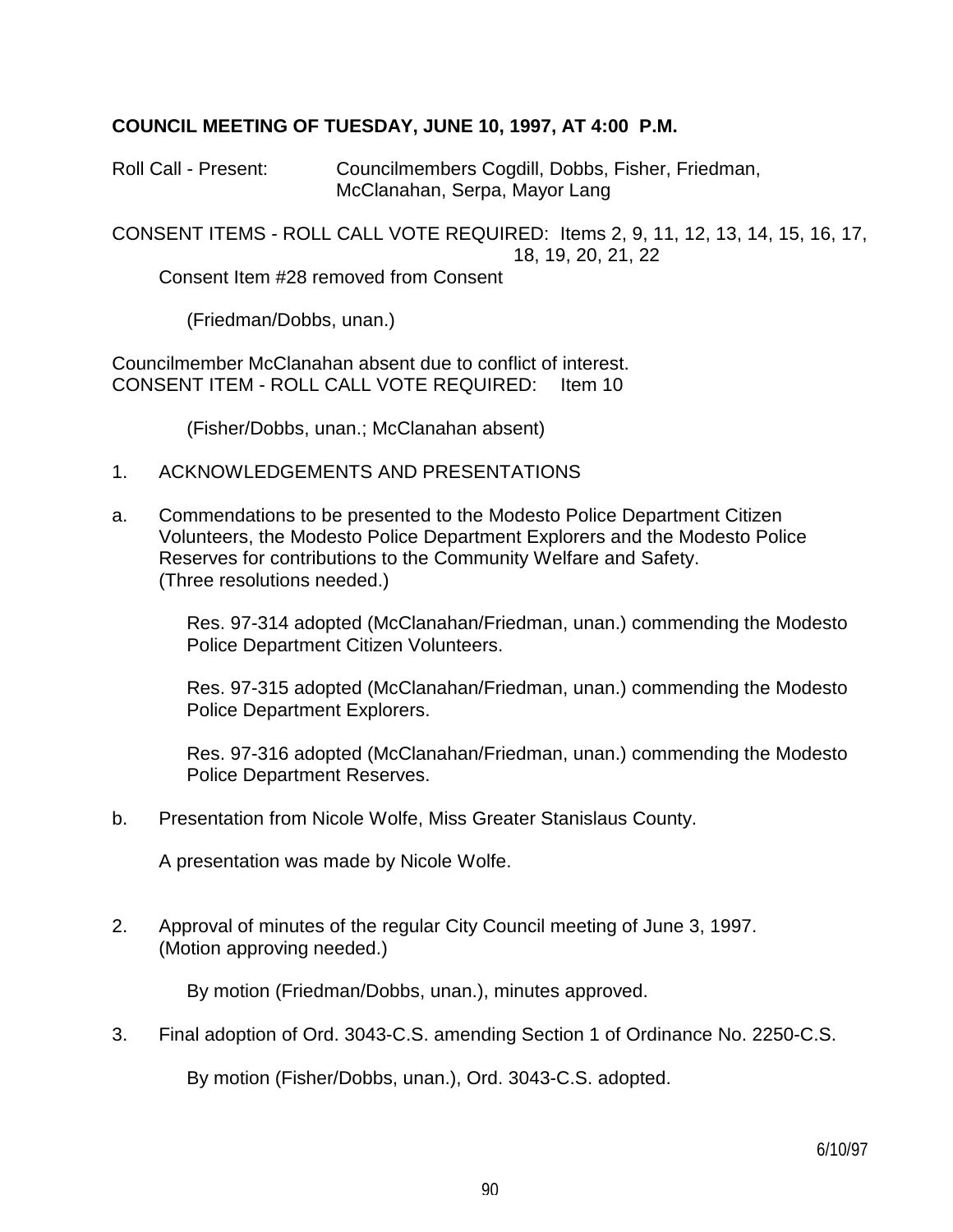4. Final adoption of Ord. 3044-C.S. amending Section 2 of Ordinance No. 2905-C.S.

By motion (Fisher/Dobbs, majority, Serpa, no), Ord. 3044-C.S. adopted.

5. Hearing to consider the real property situated in the City of Modesto commonly referred to as 601 I Street, 607 I Street, and 908 Sixth Street, to determine whether the premises constitute a public nuisance, and to consider appropriate action to abate such nuisance and recover from the record owners of the premises the cost of abatement incurred by the City of Modesto. (Resolution declaring the subject property a nuisance and allowing the owner(s) to

repair or demolish the buildings within 30 days of posting needed.)

 Res. 97-317 adopted (Cogdill/Fisher, unan.) declaring the subject property a nuisance and allowing the owner(s) to repair or demolish the buildings within 30 days of posting.

6. Hearing to consider an increase in tipping fees at the Stanislaus Resource Recovery Facility, effective July 1, 1997.

(Resolution approving increase of tipping fees, to be effective July 1, 1997 needed.)

Res. 97-318 adopted (Cogdill/Fisher, unan.) approving increase of tipping fees.

Councilmembers Cogdill & McClanahan absent due to conflict of interest.

7. Hearing to consider the necessity of acquiring real property interests for the Cannery Segregation Project from W.H. Breshears, Inc., APNs 102-17-09 & 11; Tri-Valley Growers, a California corporation, APN 26-24-08; Beard Land Improvement Co., a California corporation, APNs 36-15-58 and 36-20-24, 25, & 37; and Modesto & Empire Traction Co. Railroad, a California corporation, APN 36-15-59. (Resolution of Necessity needed.)

> Res. 97-319 adopted (Friedman/Dobbs, unan.; Cogdill & McClanahan absent) approving Resolution of Necessity.

Councilmember Cogdill absent due to conflict of interest.

8. Hearing to consider the necessity of acquiring real property interests for the Parallel Outfall-Phase III Project from David & Diane Verissimo, APN 17-38-11; Joe & Mary Pinheiro, APN 17-43-23; Fred & Penelope Toelkes, APN 17-43-24; Wayne and Velma Bozarth, APN 17-43-10; Beverly Cabral, APN 17-43-19; Edward & Mary Vargas, APN 17-43-06; M AG, a Limited Partnership, APN 17-42-03; Aldo & Dorothy Bava, APN 56-28-10; Ralph Bava, et al., APN 56-28-11; Bava Farms, Ltd., APN 56- 27-08; and Norman Galas, et al, APN 56-27-02. (Resolution of Necessity needed.)

 Res. 97-320 adopted (Dobbs/Friedman, unan.; Cogdill absent) approving Resolution of Necessity.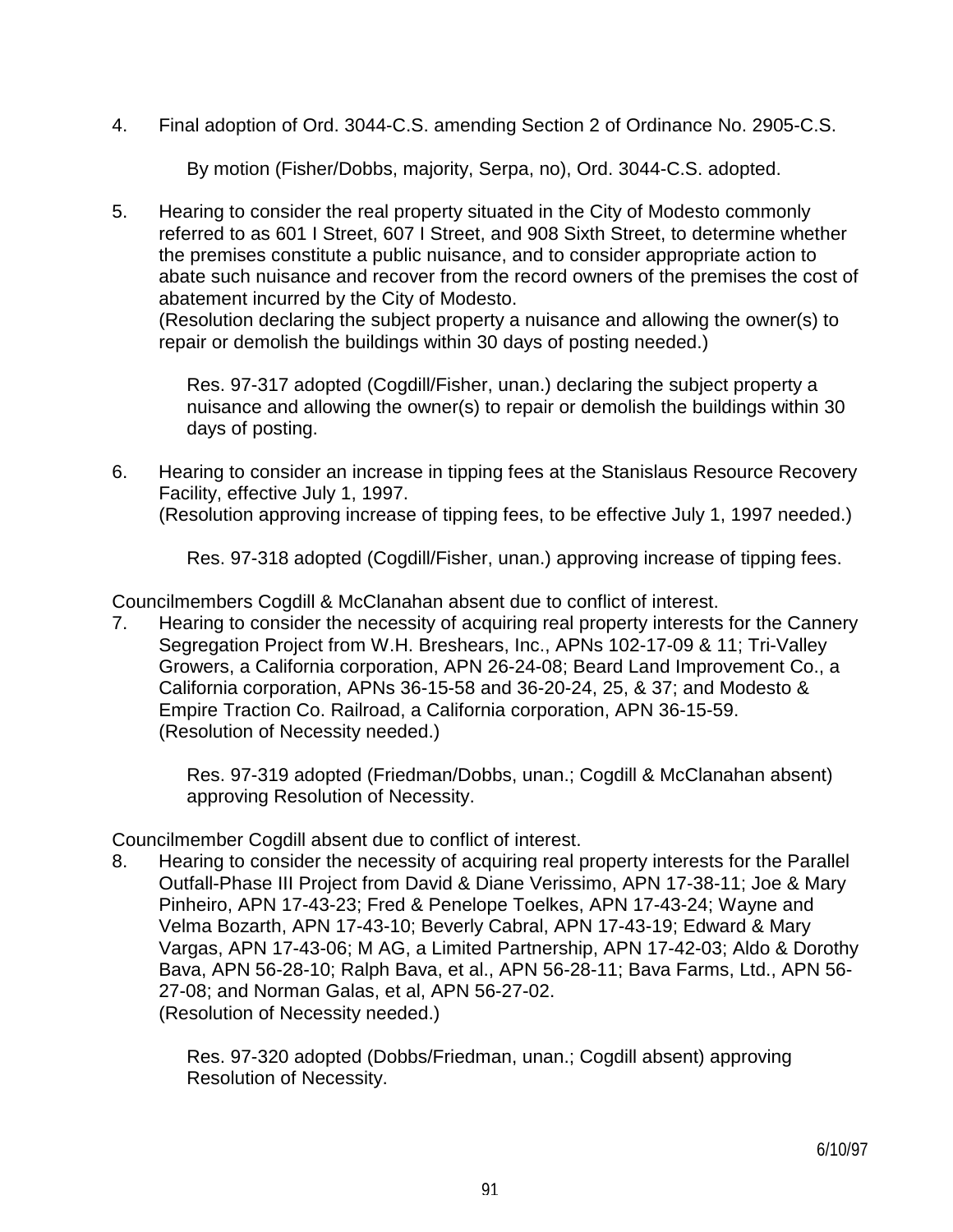9. Consider award of contract to Gillig Corporation in the amount of \$3,022,733 for the purchase of 12 buses, and approve appropriation transfer of \$410,000 to provide sufficient funds for the purchase.

 (Resolution awarding contract needed; Resolution approving appropriation transfer needed.)

 Res. 97-321 adopted (Friedman/Dobbs, unan.) awarding contract to Gillig Corporation.

Res. 97-322 adopted (Friedman/Dobbs, unan.) approving appropriation transfer.

Councilmember McClanahan absent due to conflict of interest.

10. Consider declaring Wille Electric Supply and C.E.D. low responsive and responsible bidders for the furnishing of seven variable frequency drives for a total cost of \$39,995.12.

 (Resolution declaring Wille Electric Supply and C.E.D. low bidders and authorizing purchase needed.)

 Res. 97-323 adopted (Friedman/Dobbs, unan.; McClanahan absent) declaring Wille Electric Supply and C.E.D. low bidders and authorizing purchase.

11. Consider declaring Hogan Mfg., low responsive and responsible bidder for the furnishing of rotary distributor spray arms for fixed film reactor #3 for a total cost of \$71,519.00.

(Resolution declaring Hogan Mfg. low bidder and authorizing purchase needed.)

 Res. 97-324 adopted (Friedman/Dobbs, unan.) declaring Hogan Mfg. low bidder and authorizing purchase.

12. Consider acceptance of Teichert Construction's contract for project entitled "Airport Way Resurface and Passenger Terminal Parking Lot Construction" as complete and authorize the City Clerk to file the Notice of Completion. (Resolution accepting work as complete and authorizing City Clerk to file Notice of Completion needed. Final cost: \$230,755.25. Funds are budgeted.)

 Res. 97-325 adopted (Friedman/Dobbs, unan.) accepting work as complete and authorizing Notice of Completion.

13. Consider approving proposal by the Parks and Recreation Department and the Sesquicentennial Committee for a community service project to renovate the playgrounds at Kewin, Sutter and Pike Neighborhood Parks; consider waiving the formal bid process for purchase of playground equipment; consider amending the Capital Improvement Budget to appropriate \$70,000 from Fund 140 Reserve and establishing this project.

 (Resolution approving proposal needed; resolution waiving formal bid procedures needed (five affirmative votes needed); resolution amending CIP needed.)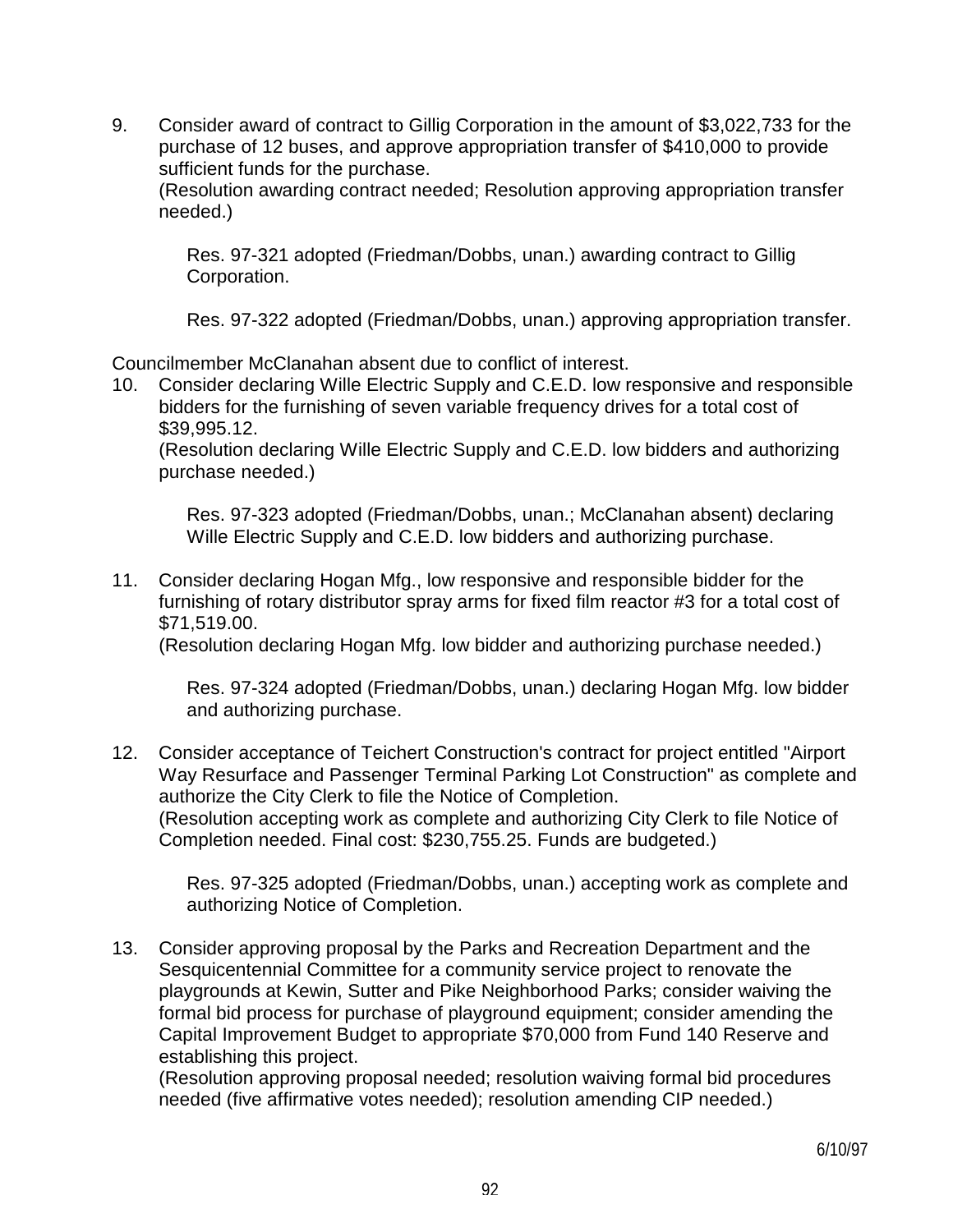Res. 97-326 adopted (Friedman/Dobbs, unan.) approving proposal.

Res. 97-327 adopted (Friedman/Dobbs, unan.) waiving formal bid procedures.

Res. 97-328 adopted (Friedman/Dobbs, unan.) amending CIP.

14. Consider annexation of additional territory to the Village One Mello Roos Community Facilities District and adopt amended public report, rate and method of apportionment of special tax for area to be annexed. (Resolution of Intention to annex territory, amending the Village One Community Facilities District and adopt a special tax within the area to be annexed needed.)

 Res. 97-329 adopted (Friedman/Dobbs, unan.) approving Resolution of Intention, amending the Village One Community Facilities District, and adopting a special tax.

15. Consider approving agreement consenting to common use with Modesto Irrigation District allowing the cannery segregation line to cross MID facilities. (Resolution approving agreement needed.)

Res. 97-330 adopted (Friedman/Dobbs, unan.) approving agreement.

16. Consider approving agreement with Wayne E. and Velma J. Bozarth for an acquisition of a temporary easement needed for the Parallel Outfall project. (Resolution approving agreement needed.)

Res. 97-331 adopted (Friedman/Dobbs, unan.) approving agreement.

17. Consider accepting the improvements for Wyldewood Village Subdivision, authorizing the City Clerk to file Notice of Completion and release of securities upon expiration of statutory periods. (Owner: Valerie Wylie) (Resolution accepting improvements and authorizing City Clerk to file Notice of Completion and Release of Securities needed.)

 Res. 97-332 adopted (Friedman/Dobbs, unan.) accepting improvements and authorizing Notice of Completion and Release of Securities.

18. Consider authorizing the City Manager to execute an amendment to the agreement with Carroll, Burdick & McDonough for special counsel services for the Waste-to-Energy project.

(Resolution authorizing an amending to agreement needed.)

 Res. 97-333 adopted (Friedman/Dobbs, unan.) authorizing the City Manager to execute an amendment to the agreement.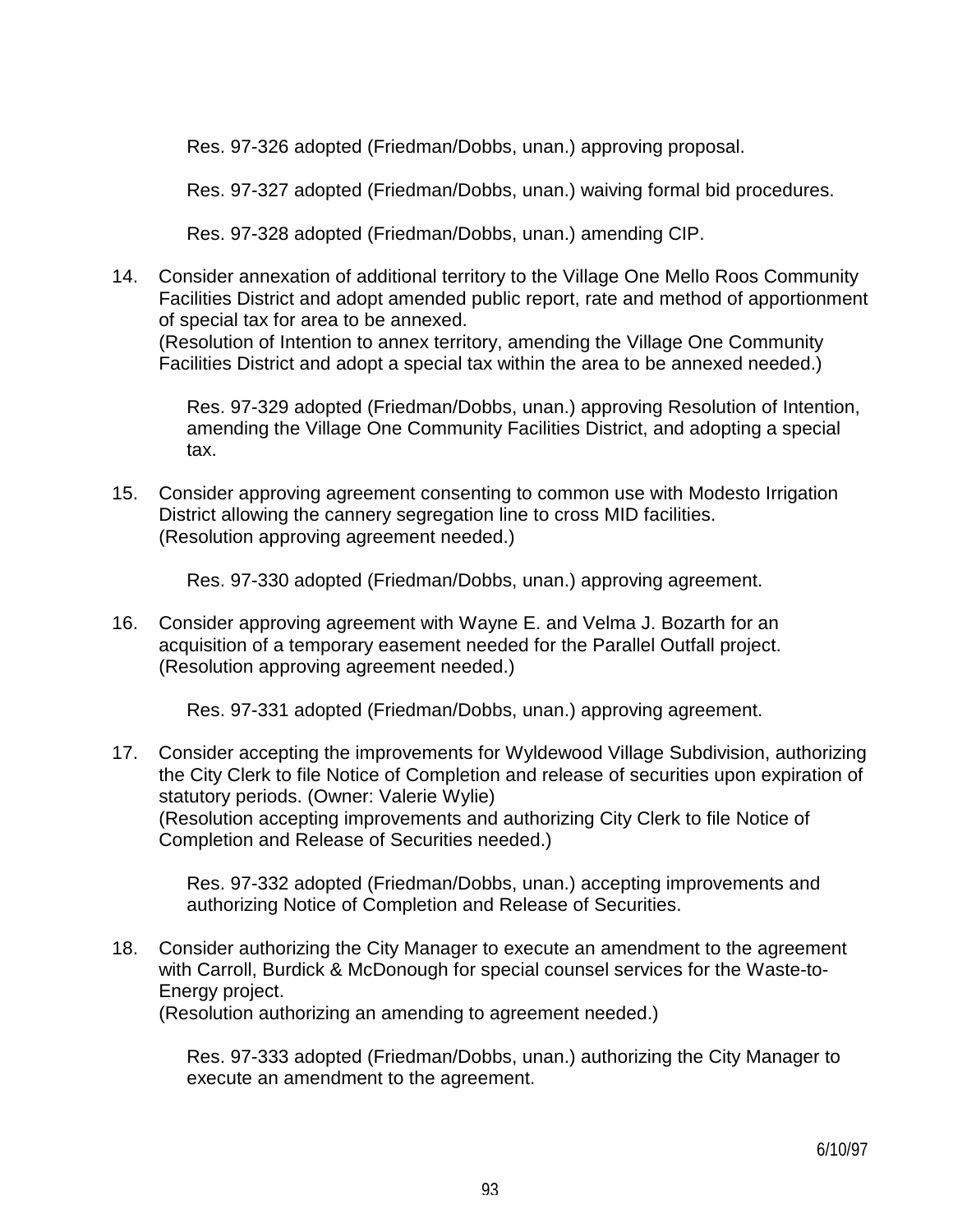19. Consider authorizing the City Manager to execute an amendment to the Memorandum of Understanding (MOU) between the City of Modesto and Stanislaus County to allocate \$7,500.00 of the funds held in the AB 939 Source Reduction and Recycling Account for the City's portion of disposal-based reporting costs. (Resolution authorizing an amendment to MOU needed.)

 Res. 97-334 adopted (Friedman/Dobbs, unan.) authorizing an amendment to MOU.

20. Annual HUD Assessment of CDBG and HOME programs report. (Motion acknowledging receipt of report needed.)

By motion (Friedman/Dobbs, unan.), acknowledged receipt of report.

21. Consider declaring surplus stolen, unclaimed, and/or seized property accumulated by the City and authorizing the Interim Purchasing Officer to sell at public auction conducted by Roger Ernst & Associates on August 16, 1997 at 824 W. Kiernan Avenue, or by other means if the auction proves unsuccessful. (Resolution declaring surplus stolen, unclaimed, and/or seized property accumulated by the City and authorizing the sale of such at public auction needed.)

 Res. 97-335 adopted (Friedman/Dobbs, unan.) declaring surplus stolen, unclaimed, and/or seized property accumulated by the City and authorizing the sale of such at public auction.

22. Consider approval of annual claim for Local Transportation Funds. (Resolution approving and authorizing submission of claim needed.)

> Res. 97-336 adopted (Friedman/Dobbs, unan.) approving and authorizing submission of claim.

Councilmembers Fisher & McClanahan absent due to conflict of interest.

23. Consider key business terms of the agreement between the County, the City, the Redevelopment Agency and the Joint Powers Authority, for 10th Street Place redevelopment project.

(Motion directing City Manager to complete preparation of the agreement needed.)

 By motion (Cogdill/Friedman, unan.; Fisher & McClanahan absent), directed City Manager to complete preparation of agreement.

Councilmembers Fisher & McClanahan absent due to conflict of interest.

24. Consider approving the space plan/program for the proposed joint City/County Administration Building and authorizing the Joint Powers Authority (JPA) project architect to design a building reflecting the approved space plan/program. (Resolution approving space plan/program and authorizing design.)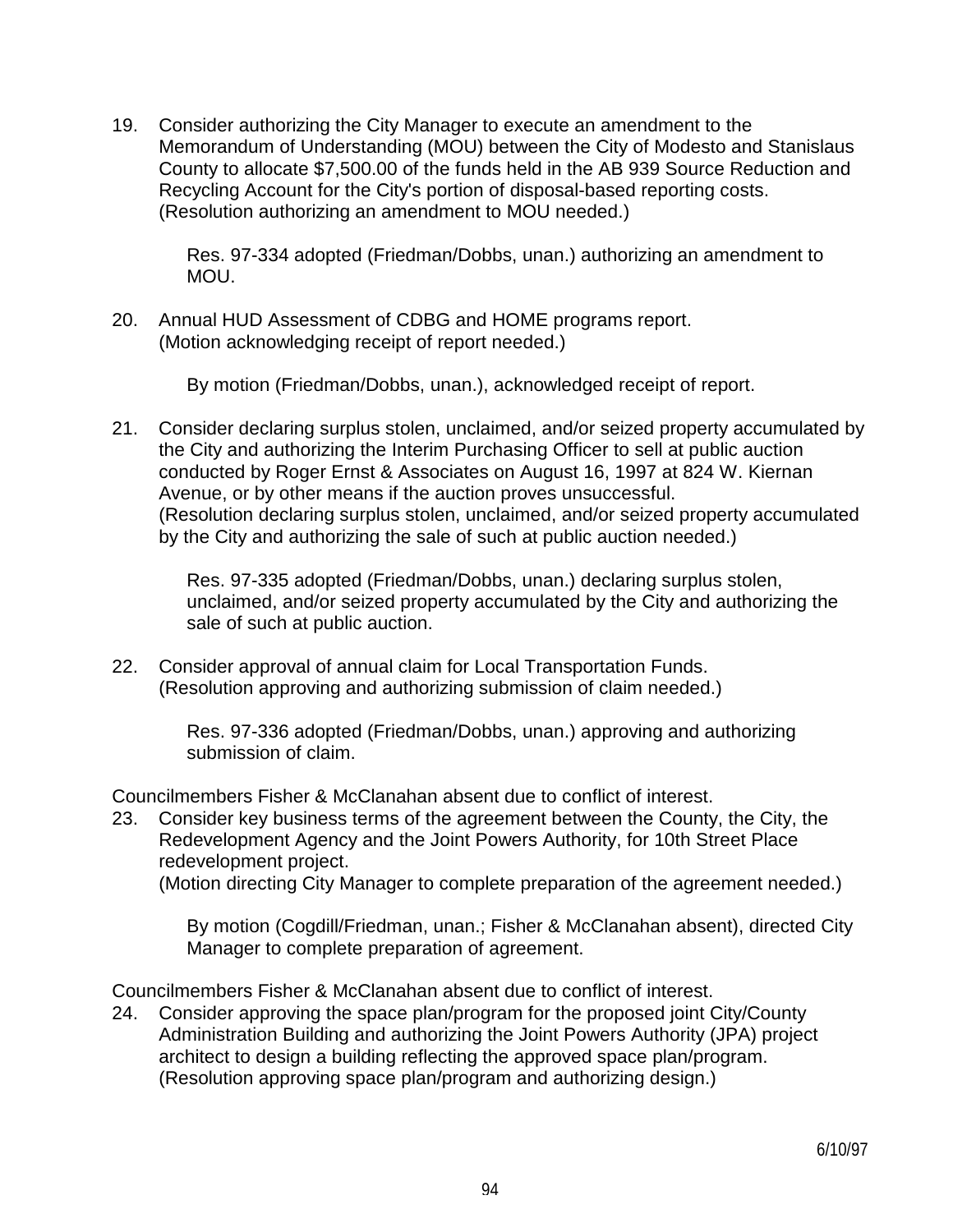Res. 97-337 adopted (Friedman/Cogdill, unan.; Fisher & McClanahan absent) approving space plan/program and authorizing design.

25. Consider adopting a resolution to alleviate the hardship of the property owner at 2736 Scenic Bend in connecting to City sewer by either: (1) waiving the requirement to connect and allow repair of the septic system; or (2) assist financially through a lowinterest loan and/or waiver of some fees.

(Resolution with appropriate Council action needed.)

 Res. 97-338 adopted (Cogdill/Dobbs, unan.) requiring sewer connection with City paying for connection. Property owner will enter into reimbursement agreement with lien being placed on property, payable at the time of sale or earlier if possible. Interest rate to be set at 5.6%.

26. Oral Communications

 Councilmember Serpa's motion failed due to a lack of second to direct staff to initiate a change in development conditions for Kearney Ventures Development at the northwest corner of Oakdale & Sylvan and refer it back to the Planning Commission.

Loretta Carhart spoke regarding vehicles parking in bus stops.

27. Consider appointing three members to the Anti-Graffiti Steering Committee.

 Res. 97-339 adopted (Dobbs/McClanahan, unan.) appointing David Duncan, David Epps, Evert Tanis to the Anti-Graffiti Steering Committee.

28. Consider approving a resolution to support AB 1437 (Cardoza) regarding transported air pollutants.

(Resolution approving support of AB 1437 needed.)

Res. 97-340 adopted (Freidman/McClanahan, unan.) supporting AB 1437.

 Res. 97-341 adopted (Friedman/McClanahan, unan.) supporting Congressman Condit's bill requiring Bay Area to meet the same requirements as the San Joaquin Valley.

29. Matters Too Late For The Agenda

None.

The meeting adjourned to the Third Floor East Conference Room for a Closed Session to consider:

 PUBLIC EMPLOYEE PERFORMANCE EVALUATION: Title: City Attorney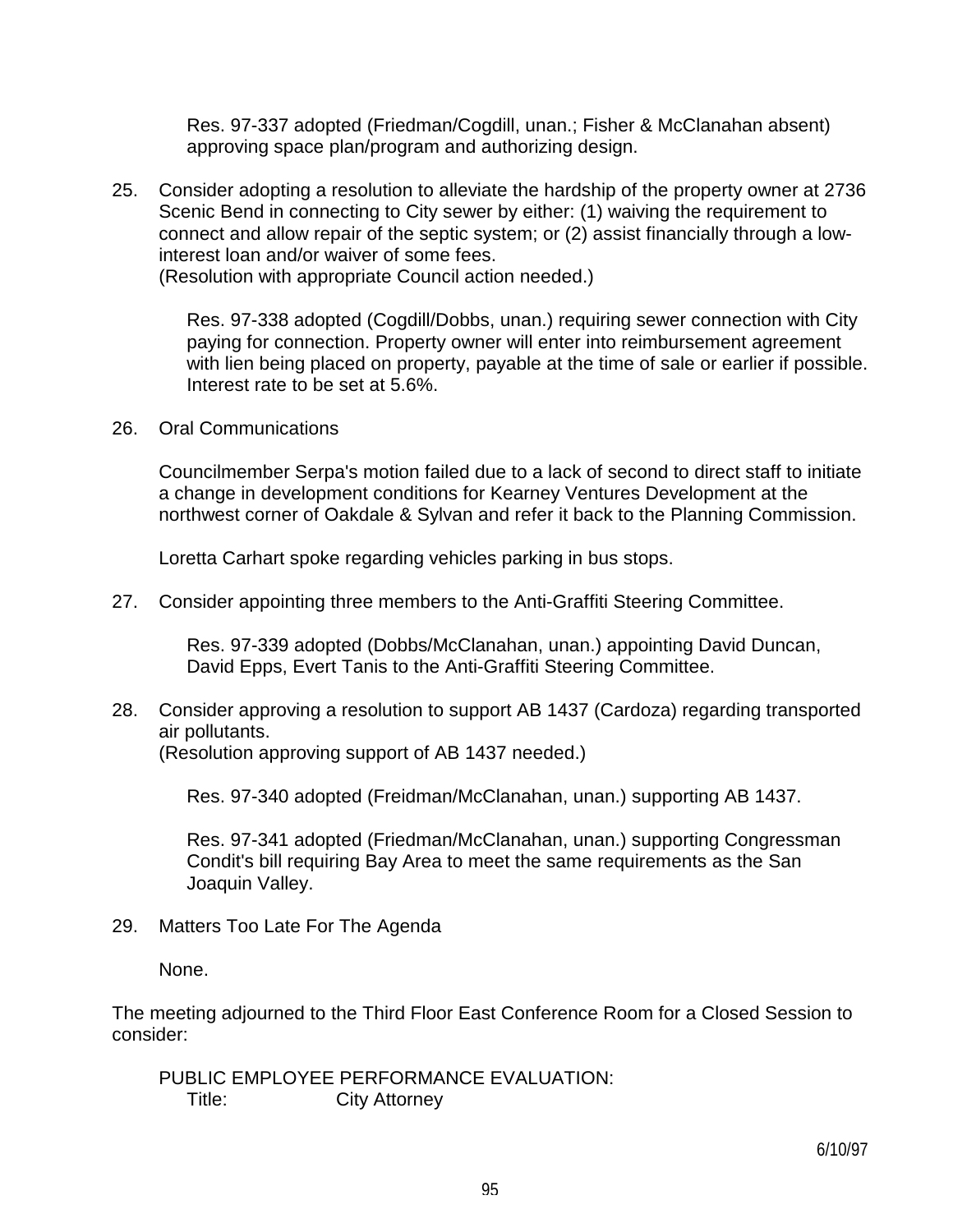## PUBLIC EMPLOYEE PERFORMANCE EVALUATION: Title: City Clerk

# CONFERENCE WITH LEGAL COUNSEL - EXISTING LITIGATION

Name of case: Mary Alice Lester vs. City of Modesto, et al. Stanislaus County Superior Court Action No. 113848

Meeting adjourned at 5:35 p.m. City Attorney returned at 7:45 and reported no action had been taken.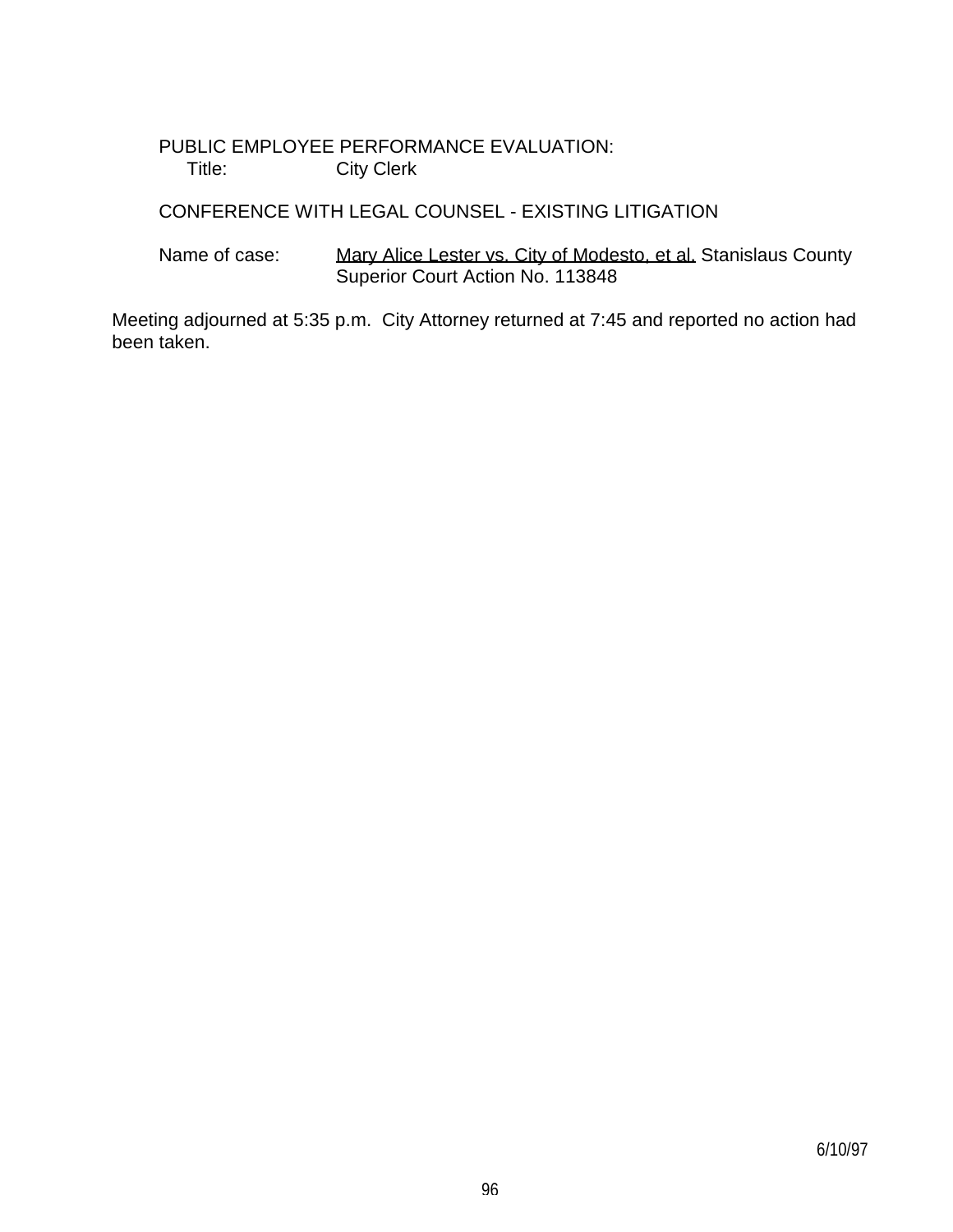# **COUNCIL MEETING OF TUESDAY, JUNE 17, 1997, AT 7:00 P.M.**

Roll Call - Present: Councilmembers Cogdill, Dobbs, Fisher, Friedman, McClanahan, Serpa, Mayor Lang

CONSENT ITEMS - ROLL CALL VOTE REQUIRED: Items 2, 5, 6, 7, 9, 10, 12, 13, 14, 15

Item #8 removed fron consent.

Correction made to the June 10, 1997 minutes regarding Councilmember Serpa's motion under Oral Communications regarding Kearney Ventures Development at Oakdale and Sylvan.

(Friedman/Serpa, unan.)

- 1. Mayor Lang proclaimed the week of June 23-29 as Amateur Radio Week.
- 2. Approval of minutes of the regular City Council meeting of June 10, 1997. (Motion adopting needed.)

By motion (Friedman/Serpa, unan.), minutes approved.

Councilmembers Fisher & McClanahan excused due to conflict of interest.

3. Hearing to consider zoning code text amendment regarding location of movie theater s.

 (Introduction of ordinance amending Articles 11 and 17 of the Zoning Code to provide that movie theaters be located in the P-D Zone, except within the downtown P-D area needed.)

 Ord. 3046-C.S. introduced (Friedman/Serpa, unan.; Fisher & McClanahan absent).

Councilmember Fisher excuse due to conflict of interest.

4. Hearing to consider the Planning Commission recommendation to amend Section 14- 3-9 of the City of Modesto Zoning Map to rezone 14.9 acres from R-1, Low-Density Residential and P-O, Professional Office Zones to P-D(522), allowing a commercial center with C-3 uses and a congregate care facility, property location on the east side of Oakdale Road between Briggsmore and Merle Avenues (Nora Naraghi) (Introduction of an ordinance to rezone property from R-1 and P-O to P-D(522) needed; Resolution approving a development plan for P-D(522) needed; Resolution with findings, provided by Environmental Assessment No. 97-27, judging this project as being within the scope of the Master EIR (SCH No. 92052017) needed.

 Public hearing continued (McClanahan/Dobbs, unan.; Fisher absent) to July 8, 1997.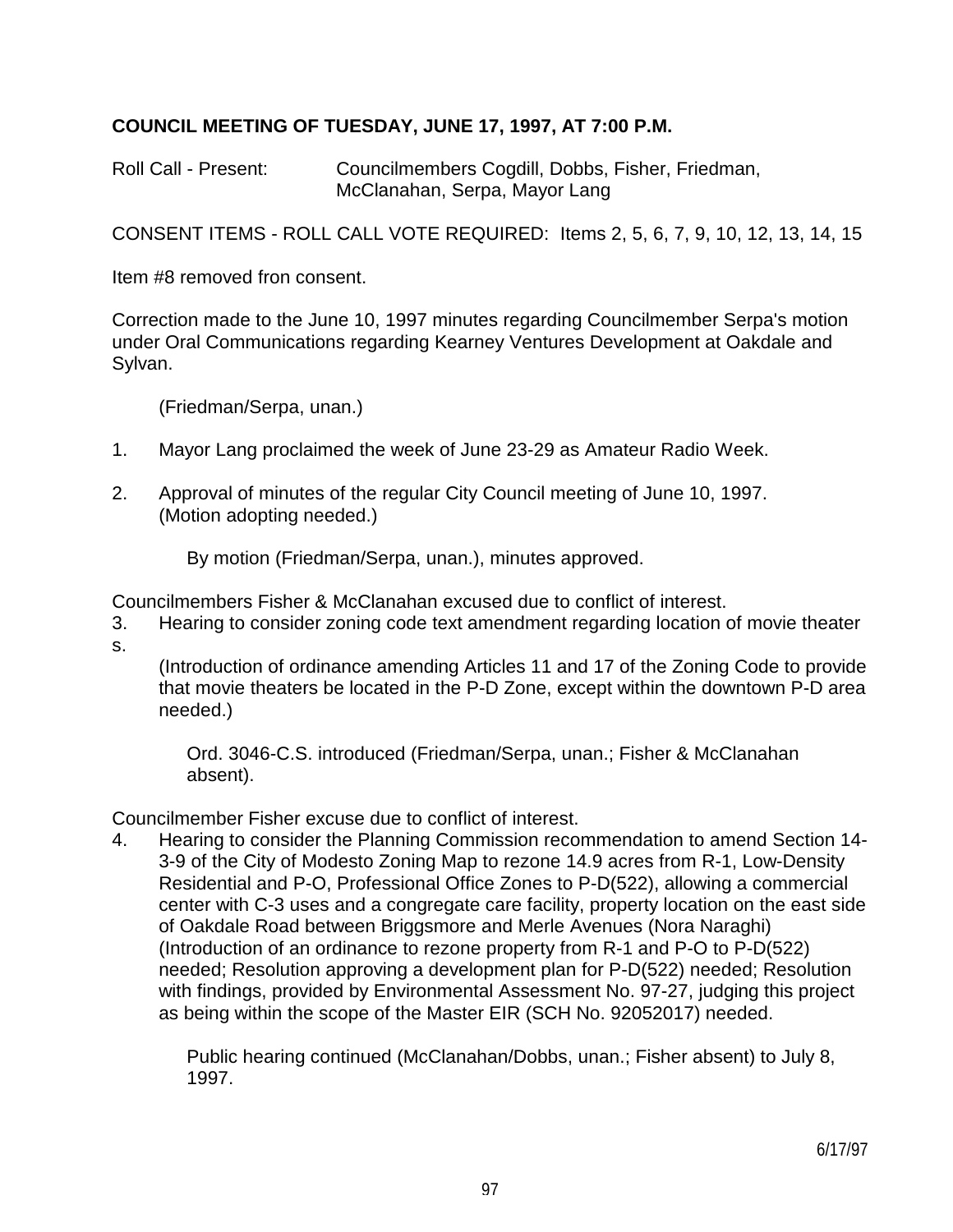5. Consider accepting the work for the contract titled "Airport District Improvements - Thrasher Avenue, Benson Avenue, and Larking Avenue" as complete, and authorize the City Clerk to file a Notice of Completion. (Resolution accepting work as complete and authorizing City Clerk to file Notice of Completion needed. Final cost: \$397,908.60. Funds are budgeted.)

Res. 97-342 adopted (Friedman/Serpa, unan.) accepting work as complete.

6. Consider award of contract to Safety Striping Services Inc. in the amount of \$64,874.80 for the project titled "Pavement Delineation Various Locations". (Resolution awarding contract needed.)

Res. 97-343 adopted (Friedman/Serpa, unan.) awarding contract.

7. Consider award of contract to Gateway Pacific Contractors Inc. in the amount of \$12,473,010 for the project titled "Primary Plant Headworks and Cannery Segregation Project".

(Resolution awarding contract needed.)

Res. 97-344 adopted (Friedman/Serpa, unan.) awarding contract.

8. Consider award of contracts for the Cannery Segregation Pipeline Phase I, Pipeline Rehabilitation, Relief Line and Appurtenant Structures, and the Emerald Trunk Line Replacement Project as follows: award contract to T&S Construction Company Inc. in the amount of \$6,603,130 for Section I titled "Cannery Segregation Pipeline Phase I; award contract to Insituform West Inc. in the amount of \$686,905 for Section II titled Pipeline Rehabilitation; award contract to Mountain Cascade Inc. in the amount of \$1,160,940 for Section III titled "Relief Line and Appurtenant Structures"; and award contract to Mauldin-Dorfmeier Construction Inc. in the amount of \$432,873 for Section IV titled "Emerald Trunk Line Replacement". (Resolutions awarding contracts needed. Funds are budgeted.)

 Res. 97-345 adopted (Cogdill/Fisher, unan.) awarding contract to T&S Construction Company Inc.

 Res. 97-346 adopted (Cogdill/Fisher, unan.) awarding contract to Insituform West Inc.

 Res. 97-347 adopted (Cogdill/Fisher, unan.) awarding contract to Mountain Cascade Inc.

 Res. 97-348 adopted (Cogdill/Fisher, unan.) awarding contract to Mauldin-Dorfmeier Construction Inc.

9. Consider award of contract to Interstate Construction Inc. in the amount of \$1,024,220 for the project titled "Modesto/Ceres Urbanized Areas-System Flow and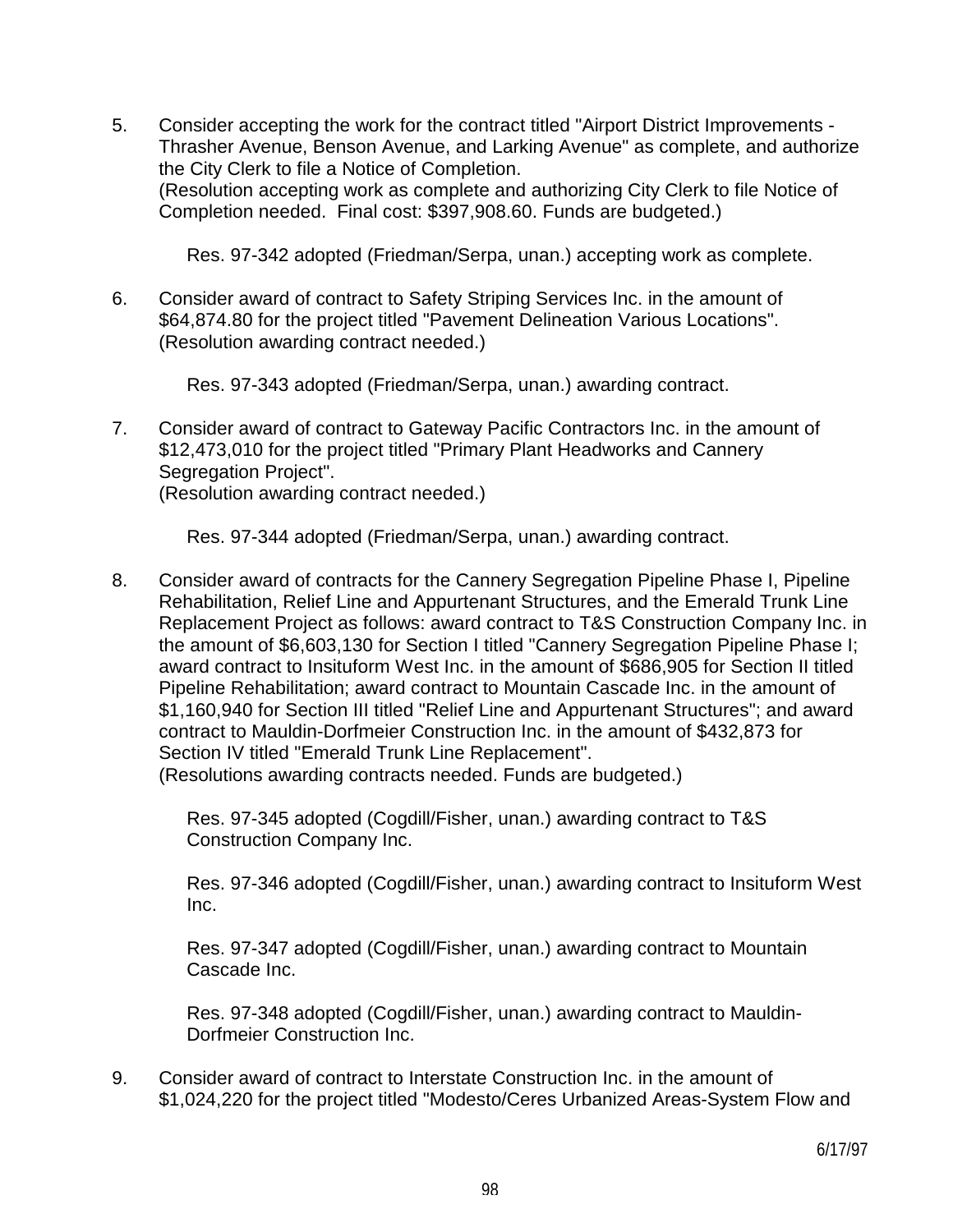Surveillance-Signalization", and approve amending the budget to estimate federal grant revenue.

(Resolution awarding contract needed; Resolution amending budget needed.)

Res. 97-349 adopted (Friedman/Serpa, unan.) awarding contract.

Res. 97-350 adopted (Friedman/Serpa, unan.) amending budget.

10. Consider authorizing call for Request for Proposals for design and implementation of a fiber optic computer network backbone system, with proposals to be opened on July 8, 1997 at 11:00 a.m.

(Resolution calling for Request for Proposals needed.)

 Res. 97-351 adopted (Friedman/Serpa, unan.) calling for Request for Proposals to be opened on July 8, 1997 at 11:00 a.m.

11. Review of Financial Policy Committee recommendations for the 1997-98 Operating Budget and 1997-2001 Capital Improvement Program. (Motion approving Financial Policy Committee recommendations and directing staff to incorporate the recommendations into the budget adoption report and return to Council for approval on June 24, 1997 needed.)

 By motion (Fisher/Dobbs, unan.), approved recommendations be incorporated into the budget adoption report and return to Council for approval on June 24, 1997.

12. Consider authorizing the City Manager to execute a Letter Agreement with Modesto Irrigation District for the Undergrounding Costs of the electrical service to the Primary Water Quality Control Plant.

 (Resolution authorizing execution of Letter Agreement needed. Estimated cost: \$20,274.06. Funds are budgeted.)

 Res. 97-352 adopted (Friedman/Serpa, unan.) authorizing execution of Letter Agreement.

13. Consider authorizing the City Manager to execute a Contribution Agreement with Caltrans.

(Resolution authorizing agreement needed.)

 Res. 97-353 adopted (Friedman/Serpa, unan.) authorizing Contribution Agreement.

14. Consider indicating that the December 9, 1997 run-off election, if needed, will be conducted by mail.

(Motion indicating run-off would be by mail needed.)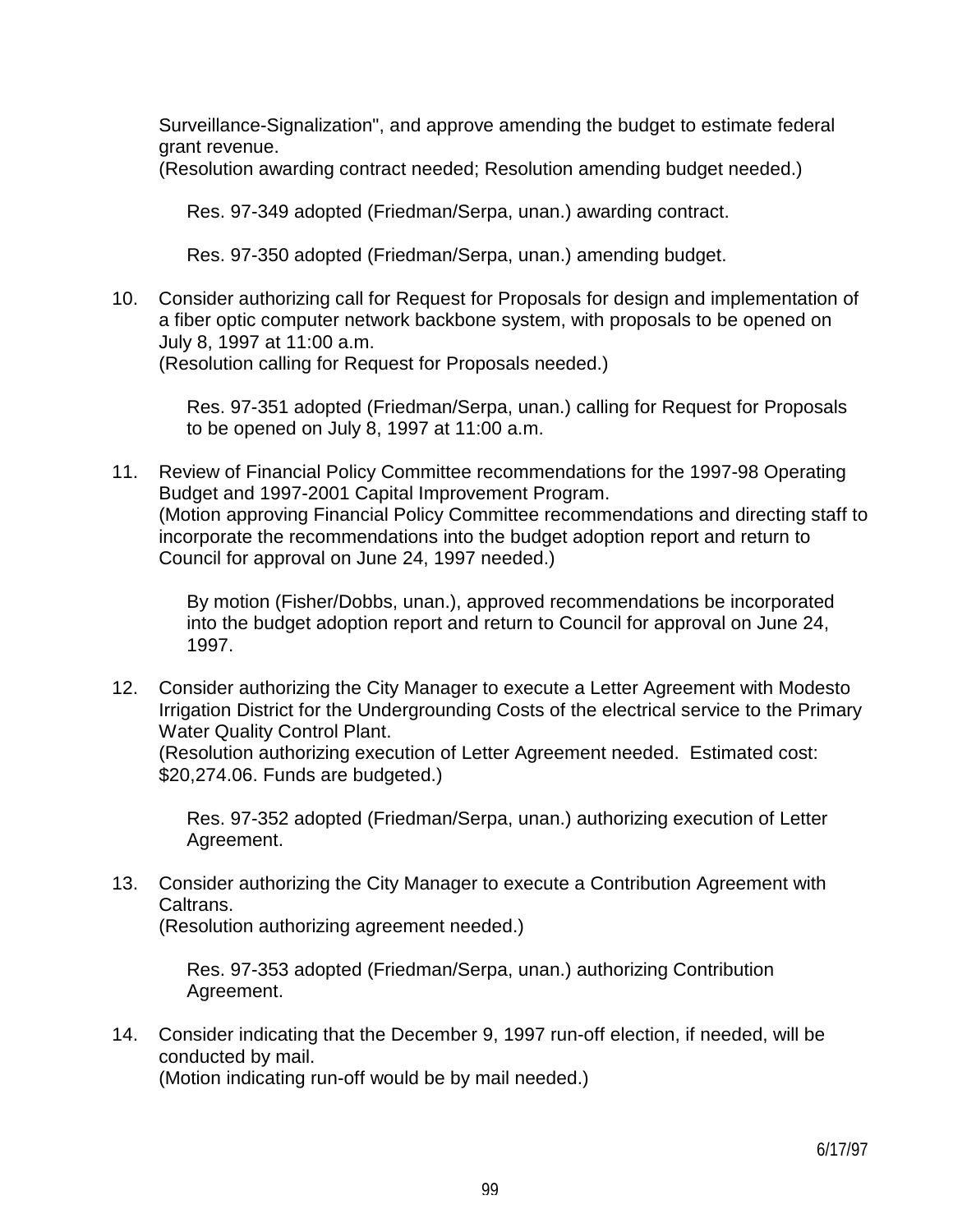By motion (Friedman/Serpa, unan.), approved election run-off, if needed, will be by mail.

15. Consider requiring the Modesto City Council and Modesto Board of Education candidates to pay the cost of candidates statements for the November 4, 1997 municipal election.

(Resolution requiring candidates to pay the cost of candidate statements needed.)

 Res. 97-354 adopted (Friedman/Serpa, unan.) requiring candidates to pay the cost of candidate statements.

16. Oral Communications

 Councilmember Serpa's motion failed due to lack of a second regarding the sign for Kearney Ventures development at the northwest corner of Oakdale & Sylvan to be referred to the Community Development and Housing committee and back to Council.

 Miguel Denoso spoke regarding awarding bid contracts to local businesses, and noted the need to solicit minority businesses. Mr. Denoso also commented on vacant staff positions at the City and the need to recruit Hispanics.

 Councilmember McClanahan commented on Modesto Bee article regarding alcohol consumption on sidewalks.

17. Matters Too Late For The Agenda

None.

The meeting adjourned to the Mayor's Chambers for a Closed Session to consider:

CONFERENCE WITH LEGAL COUNSEL - ANTICIPATED LITIGATION

 Significant exposure to litigation pursuant to subdivision (b) of Section 54956.9 of the Government Code: One Case

Meeting adjourned to Closed Session at 7:48 p.m. City Attorney returned at 8:50 p.m. and reported no action had been taken.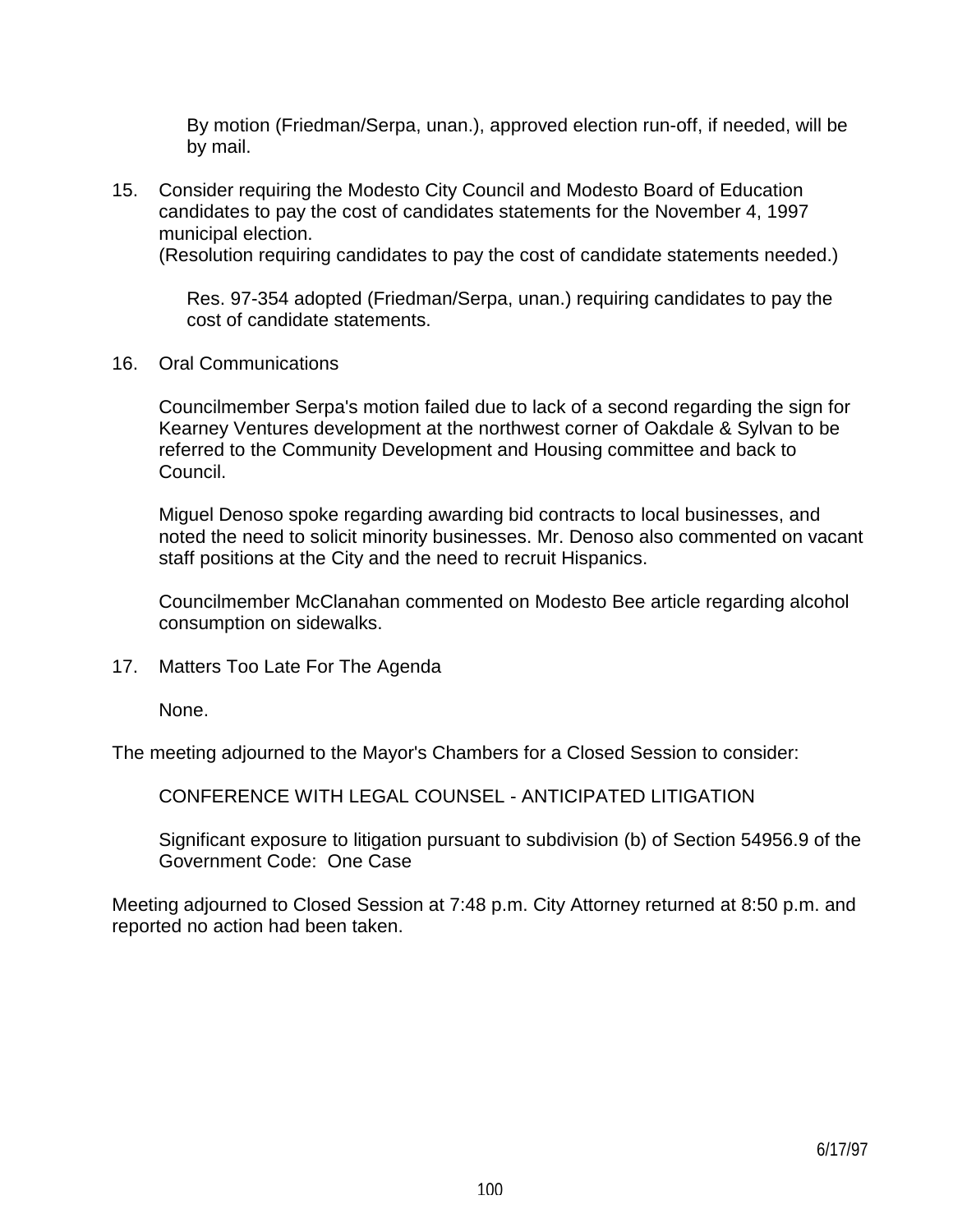## **COUNCIL MEETING OF TUESDAY, JUNE 24, 1997, AT 4:00 P.M.**

Roll Call - Present: Councilmembers Cogdill, Dobbs, Fisher, Friedman, McClanahan, Serpa, Mayor Lang

(ITEM #24 removed from consent) CONSENT ITEMS - ROLL CALL VOTE REQUIRED: Items 2, 3, 11, 12, 13, 14, 16, 20, 21, 22, 23, 27, 28, 29

(Cogdill/Friedman, unan.)

CONSENT ITEMS - ROLL CALL VOTE REQUIRED: Items 17, 18

Councilmember Fisher excused due to conflict of interest. (Cogdill/McClanahan, unan.; Fisher absent)

CONSENT ITEM - ROLL CALL VOTE REQUIRED: Item 19

Councilmembers Cogdill & Friedman excused due to conflict of interest. (McClanahan/Fisher, unan.; Cogdill & Friedman absent)

1. Acknowledgements and Presentations

None.

2. Approval of minutes of the regular City Council meeting of June 17, 1997.

By motion (Cogdill/Friedman, unan.), minutes adopted.

3. Final adoption of Ord. 3045-C.S. authorizing an amendment to the contract with the Board of Administration of the California Public Employees Retirement System.

By motion (Cogdill/Friedman, unan.), Ord. 3045-C.S. adopted.

Councilmembers Fisher & McClanahan excused due to conflict of interest.

4. Final adoption of Ord. No. 3046-C.S. amending Title X of the Modesto Municipal Code relating to permitted uses - movie theaters.

> By motion (Friedman/Cogdill, unan.; Fisher & McClanahan absent), Ord. 3046- C.S. adopted.

5. Hearing to consider formation of Mello-Roos Community Facilities District 1997-1 (CFD 1997-1) (North Beyer Park). (Resolution of formation needed, establishing Community Facilities District No. 1997-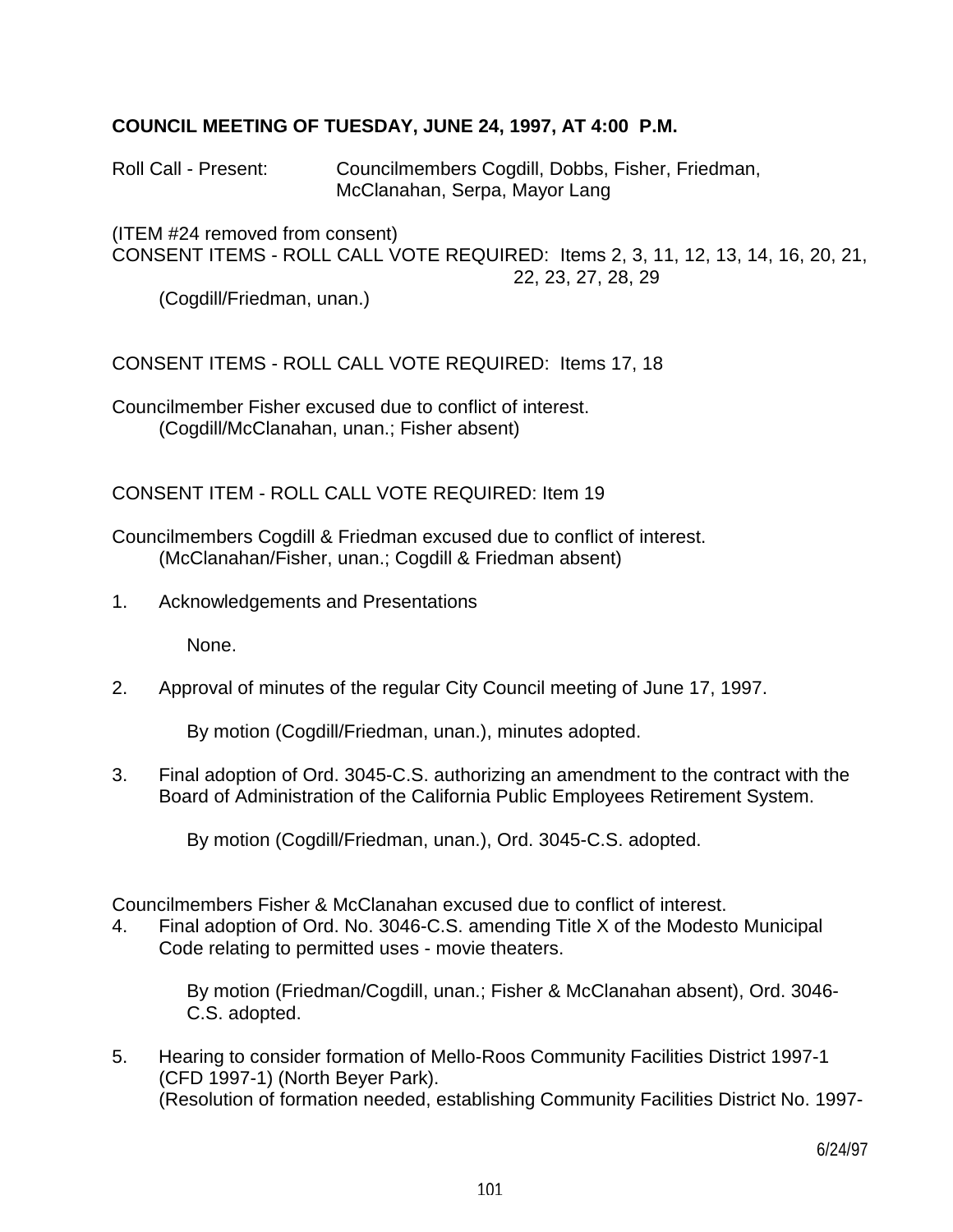1, authorizing a levy of the special tax within the district, preliminarily establishing an appropriations limit for the district and calling an election for the purpose of submitting the levy of the special tax and the establishment of the appropriations limit to the qualified electors of the district; and introduction of an ordinance authorizing the levy of a special tax within the CFD No. 1997-1 needed.)

Ord. 3047-C.S. introduced (Friedman/Fisher, unan.).

 Res. 97-355 adopted (Friedman/Fisher, unan.) adopting a Resolution of Formation.

6. Hearing to consider designation of the Stanley Home (Marleen M. and Theodore A. Weissbach, Owners) - 225 Stoddard Avenue - as a Modesto Landmark Preservation site.

Res. 97-356 adopted (Dobbs/Fisher, unan.) approving designation.

7. Hearing to consider approval of a Mills Act Contract for the Stanley Home, 225 Stoddard Avenue (Marleen M. and Theodore A. Weissbach, Owners).

Res. 97-357 adopted (Dobbs/Fisher, unan.) approving agreement.

8. Hearing to consider designation of the John M. Walthall Home (Glynis M. and Robert N. Gaines, Owners) - 118 Sycamore Avenue - as a Modesto Landmark Preservation Site.

Res. 97-358 adopted (Fisher/McClanahan, unan.) approving designation.

9. Hearing to consider approval of a Mills Act Contract for the John M. Walthall Home, 118 Sycamore Avenue (Glynis M. and Robert N. Gaines, Owners).

Res. 97-359 adopted (Fisher/McClanahan, unan.) approving agreement.

10. Consider award of contract to lowest responsible bidder for the Yosemite Boulevard widening project from McClure Road to Frazine Road", and consider amending the budget to estimate additional revenue. (Estimated cost: \$1,100,072.00) (Bids are scheduled to be opened June 24, 1997, at 11:00 a.m. In order to meet a June 30, 1997, deadline to award contract and preserve approximately \$125,000 in (State Local Transportation Partnership Program (SLTPP) funding, an accelerated award of the contract is being requested. Bid results will be furnished immediately prior to Council meeting. Total estimated contract amount: \$973,515. Resolution awarding contract to the lowest responsible bidder needed; and resolution amending the budget needed.)

 Res. 97-360 adopted (Fisher/Friedman, unan.) awarding contract to George Reed Inc. for the bid amount of \$1,035,555.55).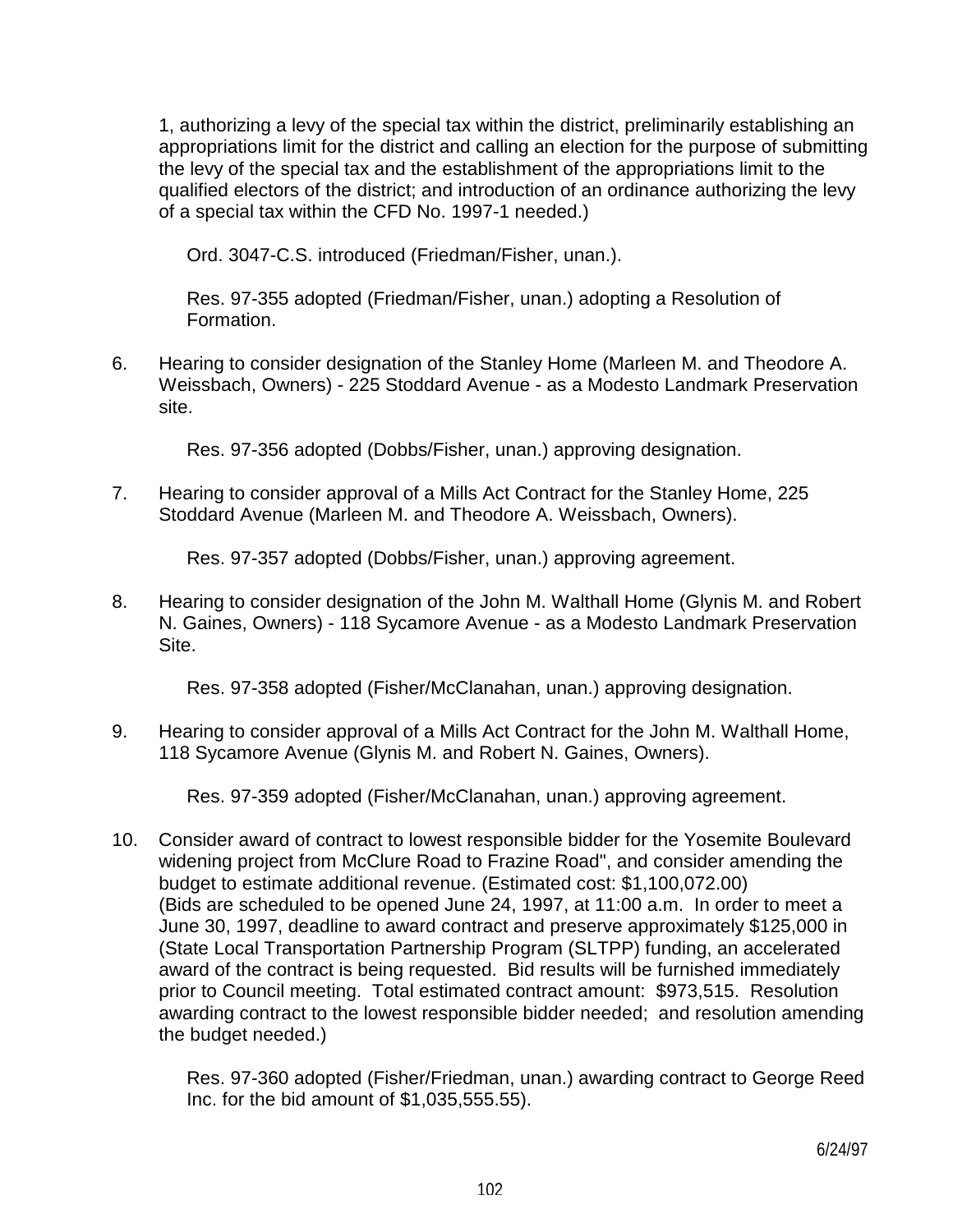Res. 97-361 adopted (Fisher/Friedman, unan.) amending budget.

11. Consider award of contract in the amount of \$82,406 to Teichert Construction for the reconstruction of the East Levee Road at Remote Pond Site; consider approving an appropriation transfer in the amount of \$52,239 to fully fund the project. (Total estimated cost: \$97,239.08 (\$82,406 contract; construction admin. & contingencies \$14,833.08) Resolution awarding the contract needed; and resolution approving appropriation transfer needed.)

Res. 97-362 adopted (Cogdill/Friedman, unan.) awarding contract.

Res. 97-363 adopted (Cogdill/Friedman, unan.) approving appropriation transfer.

12. Consider acceptance of Rolfe Construction's contract for the "L Street Sewer Reconstruction" as complete, and authorize the City Clerk to file the Notice of Completion. (Original contract: \$220,330) (Resolution accepting work as complete and authorizing the City Clerk to file a Notice of Completion needed. Final cost: \$218,832.44. Funds are budgeted.)

Res. 97-364 adopted (Cogdill/Friedman, unan.) accepting work as complete.

13. Consider authorizing call for bids for design and implementation of a voice mail system.

 (Suggested bid opening: July 15, 1997. Estimated Cost: \$93,222. Resolution approving call for bids needed. Funds are budgeted.)

 Res. 97-365 adopted (Cogdill/Friedman, unan.) approving call for bids on July 15, 1997 at 11:00 a.m.

14. Consider approving a lease purchase agreement with Kansas State Bank of Manhattan for \$108,194.98 for the purchase of two portable office buildings from Allspace Leasing, Inc., and rescinding Resolution No. 97-204.

 Res. 97-366 adopted (Cogdill/Friedman, unan.) approving lease purchase agreement.

15. Consider adopting the 1997-98 Operating Budget and Capital Improvement Program, including reappropriation of capital projects in progress. (Adoption of an ordinance approving the Fiscal Year 1997-98 Annual budget (including the first year of the Four-Year Capital Improvement Program, with reappropriations of capital projects in progress) needed; a resolution establishing the 1997-98 Fiscal Year Appropriations Limit and re-estimating 1996-97 Fiscal Year limit, including the price and population factors to be used in the calculation needed; a resolution amending the 1996-97 budget adjusting appropriations and re-estimating revenue needed.)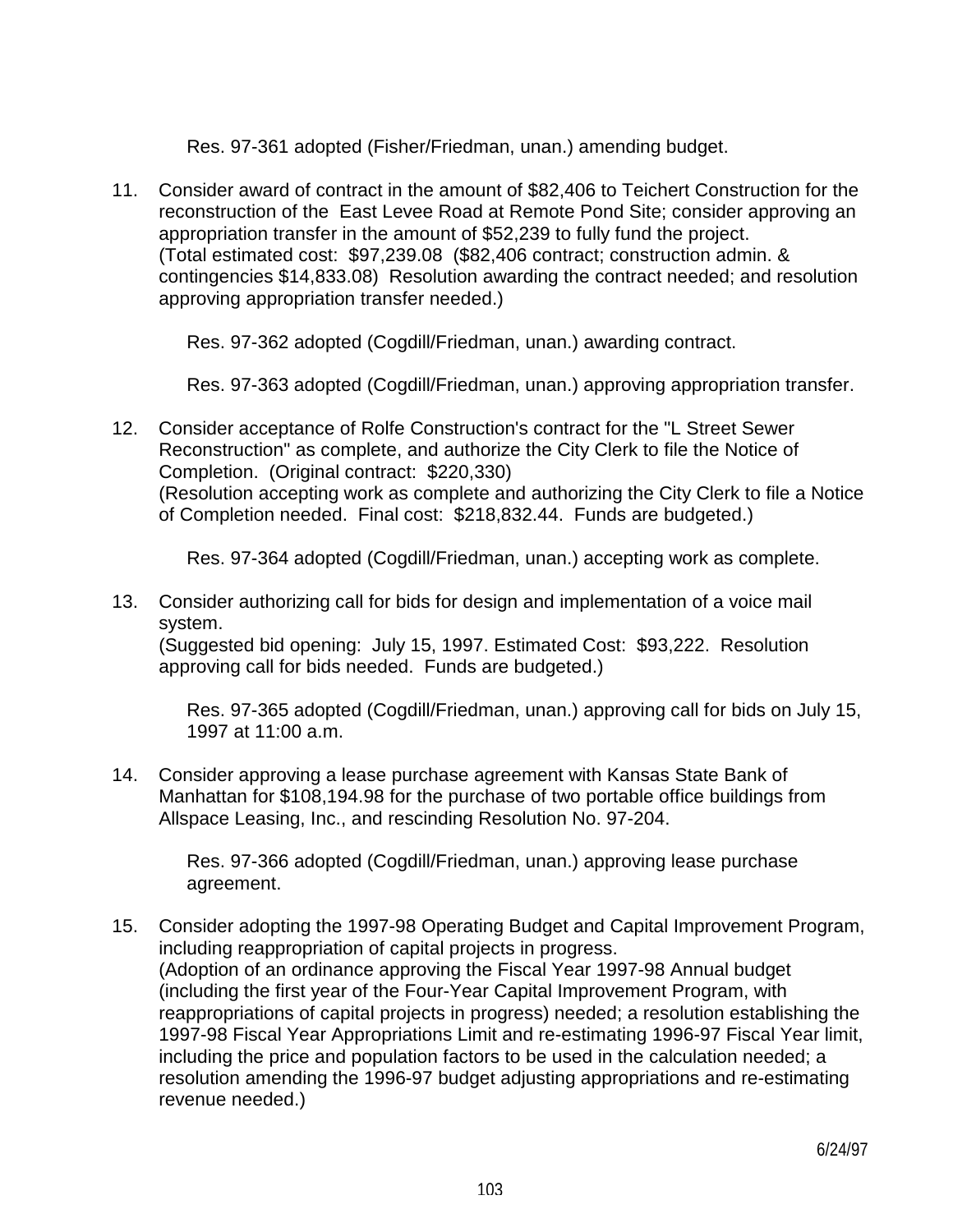By order of the chair, the Pelandale Extension was referred to the Financial Policy committee.

 By motion (McClanahan/Cogdill, Friedman absent) the Parks & Recreation General Fund portion of the Operational budget was approved.

 By motion (Dobbs/Friedman, unan; Cogdill/Fisher absent) the McHenry Mansion appropriation in the CIP budget was approved.

 By motion (Friedman/Dobbs, unan; Cogdill/Fisher absent) the McHenry/ Needham Right Turn Lane appropriation in the CIP budget was approved.

 By motion (Friedman/Dobbs, unan; Cogdill/Fisher absent) the 9th Street Railroad Relocation appropriation in the CIP budget was approved.

 By motion (McClanahan/Friedman, unan; Cogdill absent) the Police Shop Relocation appropriation in the CIP budget was approved.

 By motion (Dobbs/McClanahan, unan; Fisher absent) the Miscellaneous Storm Drain appropriation in the CIP budget was approved.

 By motion (McClanahan/Friedman, unan; Cogdill absent) the Water System Strengthening appropriation in the CIP budget was approved.

 Motion failed (Friedman/Cogdill; Dobbs & McClanahan absent; Fisher & Lang, no) to remove the Lincoln/Lakewood Bridge Project from the Capital Improvements Program. As a result, the appropriation and reappropriation for the Lincoln/Lakewood Bridge was not approved. The project will remain in the long range Capital Improvement Program but unfunded in FY 1997-98.

Ord. 3048-C.S. introduced (Friedman/Fisher, unan.).

 Res. 97-367 adopted (Friedman/Fisher, unan.) establishing the 1997-98 Fiscal Year Appropriations Limit and re-estimating 1996-97 Fiscal Year limit, including the price and population factors to be used in the calculation.

 Res. 97-368 adopted (Friedman/Fisher, unan.) amending the 1996-97 budget adjusting appropriations and re-estimating revenue.

16. Report of one loan approved under the Emergency Home Repair Program (EHRP)/Disabled Access Assistance Program (DAAP).

By motion (Cogdill/Friedman, unan.), acknowledged receipt of report.

Councilmember Fisher absent due to conflict of interest.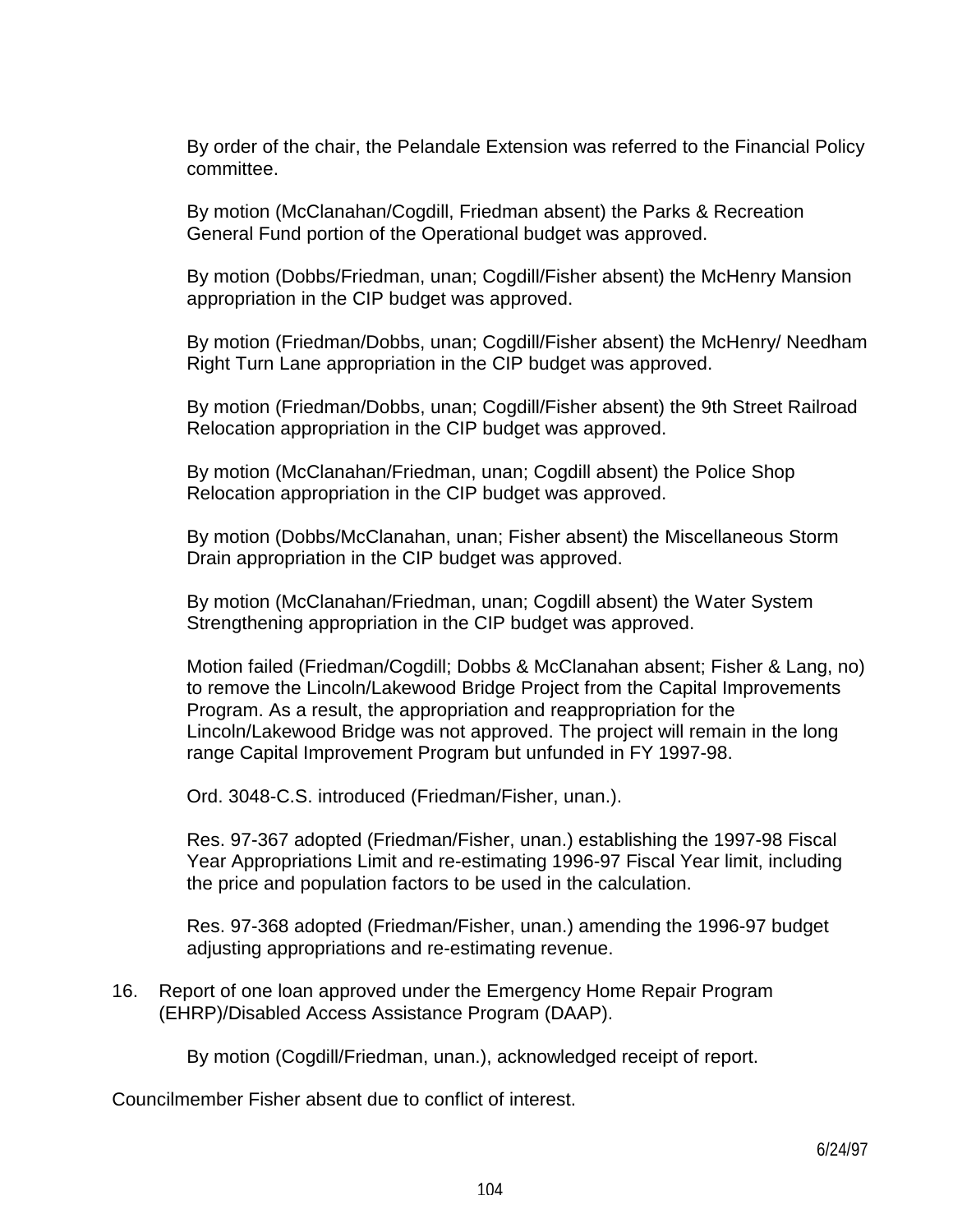17. Consider approving an agreement with Yosemite Community College District and Modesto Junior College to participate in the subsidized Federal Work Study Program.

 Res. 97-369 adopted (Cogdill/McClanahan, unan.; Fisher absent) approving agreement.

Councilmember Fisher absent due to conflict of interest.

18. Consider approving reduction of interest rate on Down Payment Assistance Program loans for the ten families selected to participate in Self-Help Enterprises' Home Ownership Project along Vicksburg Street near Paradise Road.

 Res. 97-370 adopted (Cogdill/McClanahan, unan.; Fisher absent) approving zeropercent interest on Down Payment Assistance Program Loans.

Councilmembers Cogdill & Friedman absent due to conflict of interest.

19. Consider approving agreement with Craig W. Barnes, Gina M. Barnes, Floyd L. Graves, Janet M. Graves, James E. Ridenour, Renee R. Ridenour, Kathleen A. Finn, Steven L. Simon, Bonnie R. Simon, William H. Simon, Sherry L. Simon, Louis Jon Simon, and Sandra L. Simon for the purchase of right of way needed for the Coffee/Briggsmore intersection widening project. (Resolution approving agreement needed. Total estimated cost: \$77,250 (contract

\$73,250; est. escrow: \$4,000) Funds are budgeted.)

 Res. 97-371 adopted (McClanahan/Fisher, unan.; Cogdill & Friedman absent) approving agreement.

20. Consider revising Sections 10-2.003 and 10-2.002 of the Zoning Regulations of the Municipal Code to eliminate in-lieu parking fees downtown, grandfather all existing buildings downtown with regard to parking (regardless of change of use), and require all new construction to provide off-street parking as required.

Ord. 3049-C.S. introduced (Cogdill/Friedman, unan.).

21. Consider approving agreement with M AG, a Limited Partnership, for acquisition of property rights needed for the Parallel Outfall Project. (Resolution approving agreement needed. Estimated cost: \$5,155. Funds are budgeted.)

Res. 97-372 adopted (Cogdill/Friedman, unan.) approving agreement.

22. Consider approving agreement with Joe F. and Mary J. Pinheiro for acquisition of property needed for the Parallel Outfall Project. (Resolution approving agreement needed. Estimated cost: \$1,600. Funds are budgeted.)

Res. 97-373 adopted (Cogdill/Friedman, unan.) approving agreement.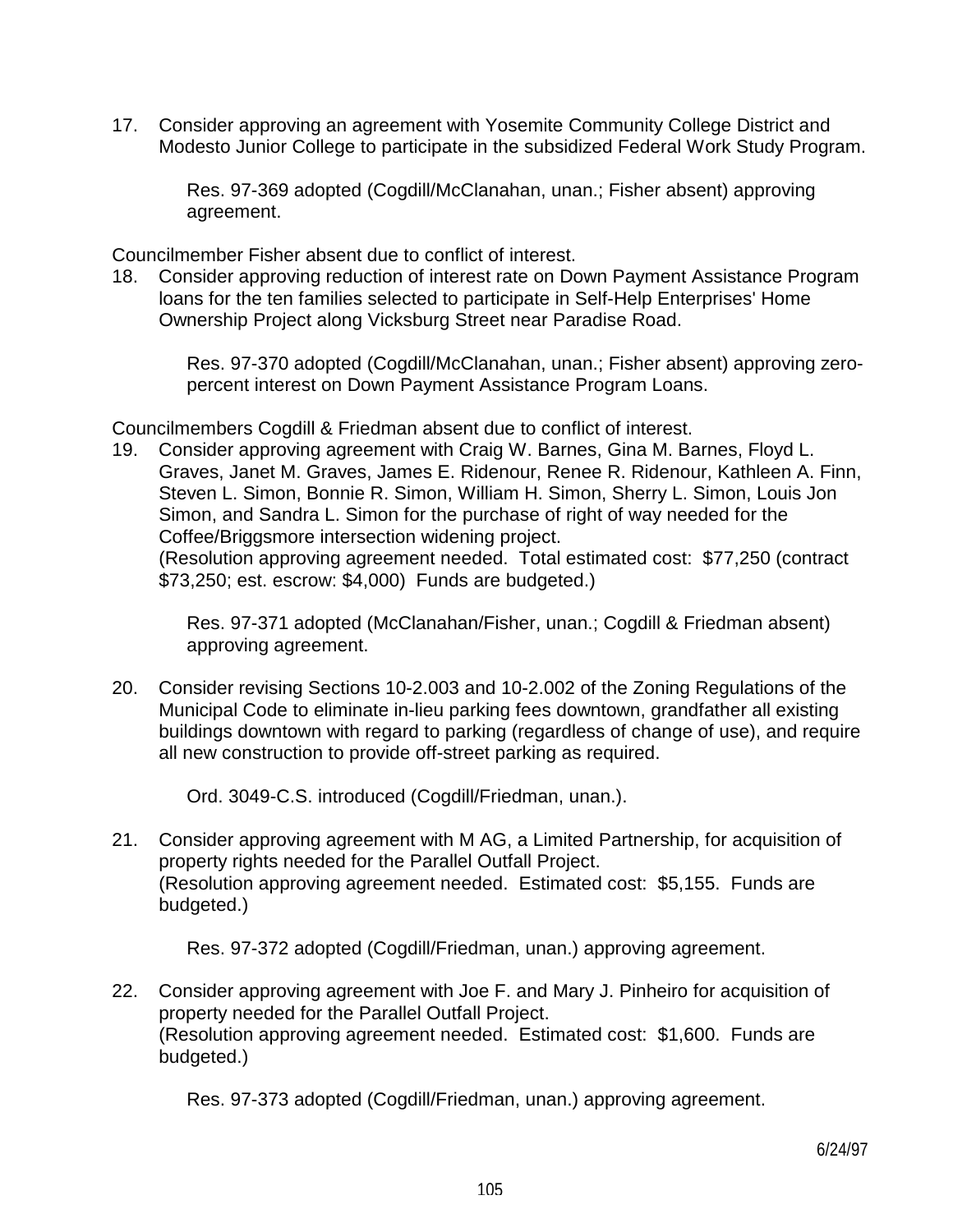23. Consider approving amendment to lease agreement with Hein Hettinga and Amos DeGroot for the lease of the Hailwood Ranch.

 Res. 97-374 adopted (Cogdill/Friedman, unan.) approving amendment to lease agreement.

Item #24 removed from Consent.

24. Consider salary and benefit changes for unrepresented Management and Confidential employees. (Resolution amending the Salary Schedule and authorizing benefit changes needed. Funds are budgeted in the proposed 1997-98 budget.)

> Res. 97-375 adopted (Friedman/Lang, unan.; Cogdill & Dobbs, no) amending the Salary Schedule and authorizing benefit changes.

25. Oral Communications

Diane Moyer spoke regarding refuse rates and tipping fees.

26. Written Communications

Letter from Kathleen Adams regarding massage therapist certification.

By order of the chair, item was referred to Human Services Committee.

27. Letter from Bertolotti Disposal requesting a collection agreement, pursuant to Ord. No. 3018-C.S.

(Resolution setting hearing July 8, 1997, at 4:00 p.m. needed.)

 Res. 97-376 adopted (Cogdill/Friedman, unan.) setting hearing on July 8, 1997 at 4:00 p.m.

28. Letter of resignation from the Affirmative Action Commission of Nemi Harris.

Res. 97-377 adopted (Cogdill/Friedman, unan.) accepting resignation with regret.

29. Letter of resignation from the Human Relations Commission from Randy W. Summers.

Res. 97-378 adopted (Cogdill/Friedman, unan.) accepting resignation with regret.

30. Matters Too Late For The Agenda

None.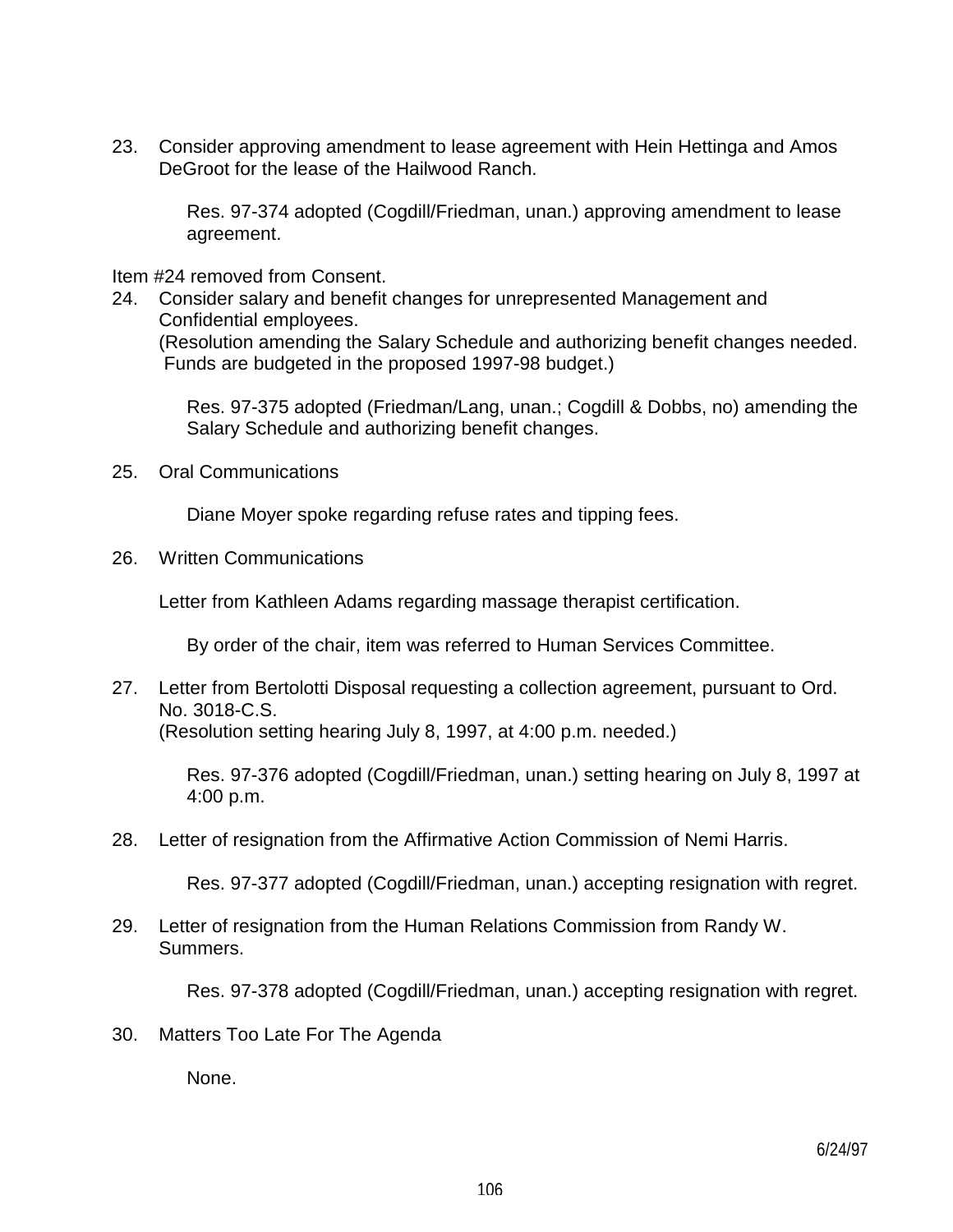31. The meeting adjourned to the Mayor's Chambers for a Closed Session to consider the following:

PUBLIC EMPLOYEE PERFORMANCE EVALUATION:

Title: City Manager

CONFERENCE WITH LEGAL COUNSEL - ANTICIPATED LITIGATION

 Significant exposure to litigation pursuant to subdivision (b) of Section 54956.9 of the Government Code: One case.

The meeting adjourned at 5:30 p.m. The City Attorney returned at 6:00 p.m. and reported that no action had been taken.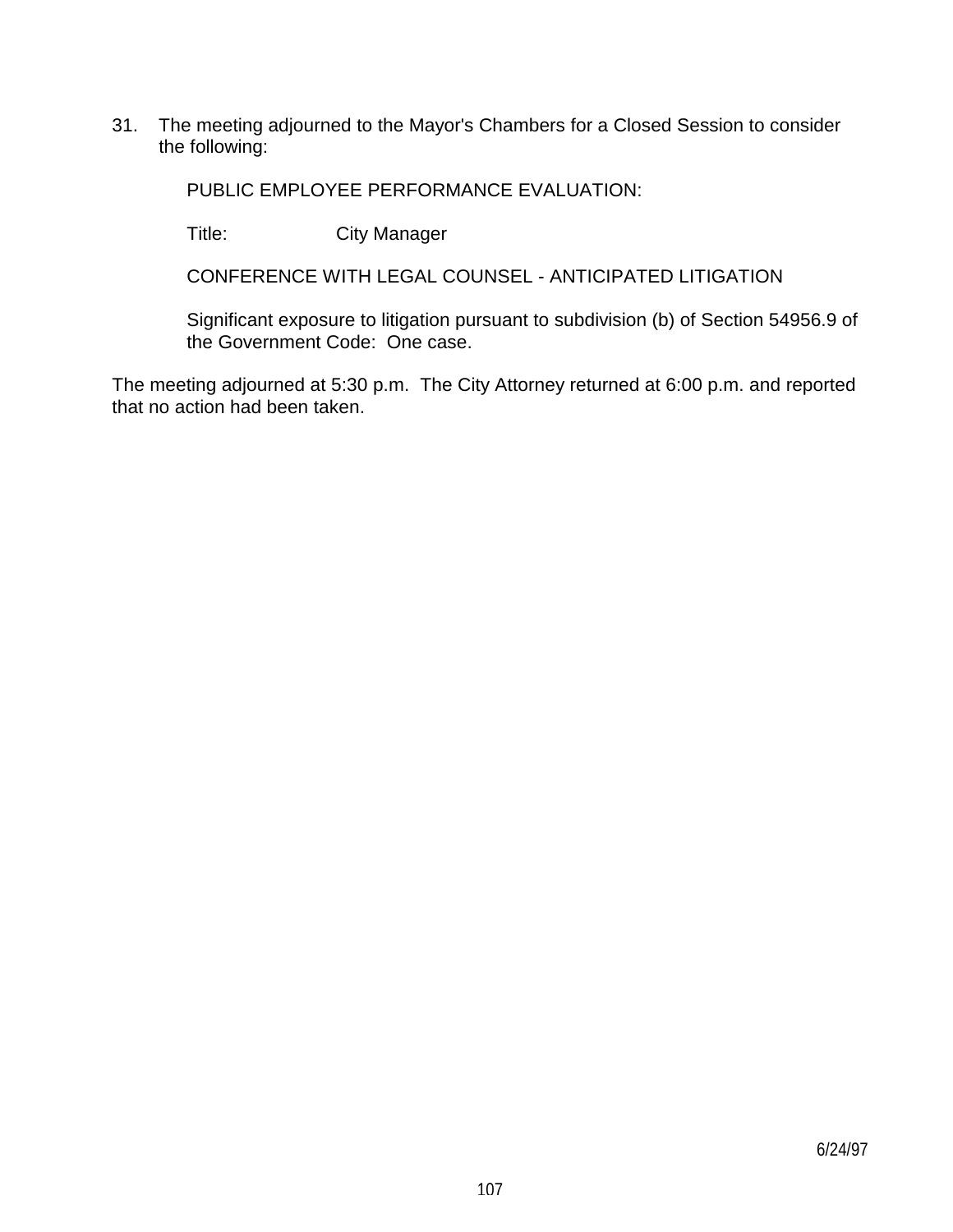# **COUNCIL MEETING OF TUESDAY, JULY 1, 1997, AT 7:00 P.M.**

Roll Call - Present: Councilmembers Cogdill, Dobbs, Fisher, Friedman, McClanahan, Serpa, Mayor Lang

CONSENT ITEMS - ROLL CALL VOTE REQUIRED: Items 2, 3, 4, 5, 6, 7, 8, 9, 10, 11, 12

ACTION: (McClanahan/Friedman, unan.)

1. Acknowledgements and Presentations

None

2. Approval of the minutes of the regular and special City Council meetings of June 24, 1997, and the corrected minutes of the regular City Council meeting of June 10, 1997.

(Motion approving needed.)

By motion, (McClanahan/Friedman, unan.) minutes approved.

- 3. Final adoption of:
	- a. Ord. No. 3047-C.S. authorizing the levy of a special tax within Community Facilities District No. 1997-1 (North Beyer), and amending Ord. No. 3005-C.S. (Village One Community Facilities District No. 1996-1).
	- b. Ord. No. 3049-C.S. amending the Municipal Code relating to number of parking spaces required, and repealing Section 10-2.2003 relating to in-lieu parking.

By motion, (McClanahan/Friedman, unan.) ordinances adopted.

4. Consider awarding contract for the effluent pump facility - variable speed drive project to Steiny and Company for \$197,000; and consider amending the budget to fully fund the project.

 (Resolution awarding contract needed; and resolution amending the budget needed. Total estimated cost: \$226,550 (contract \$197,000; const. admin. & contingencies \$29,550) Funds are budgeted.)

 Res. 97-378A adopted (McClanahan/Friedman, unan.) awarding contract. Res. 97-379 adopted (McClanahan/Friedman, unan.) amending budget.

5. Consider awarding contract for the Kewin/Moose Park bridge replacement to W-Bar Construction for \$70,555.55 (Resolution awarding contract needed. Total estimated cost \$82,783.99 (contract \$70,755.55; other \$12,028.44) Funds are budgeted.)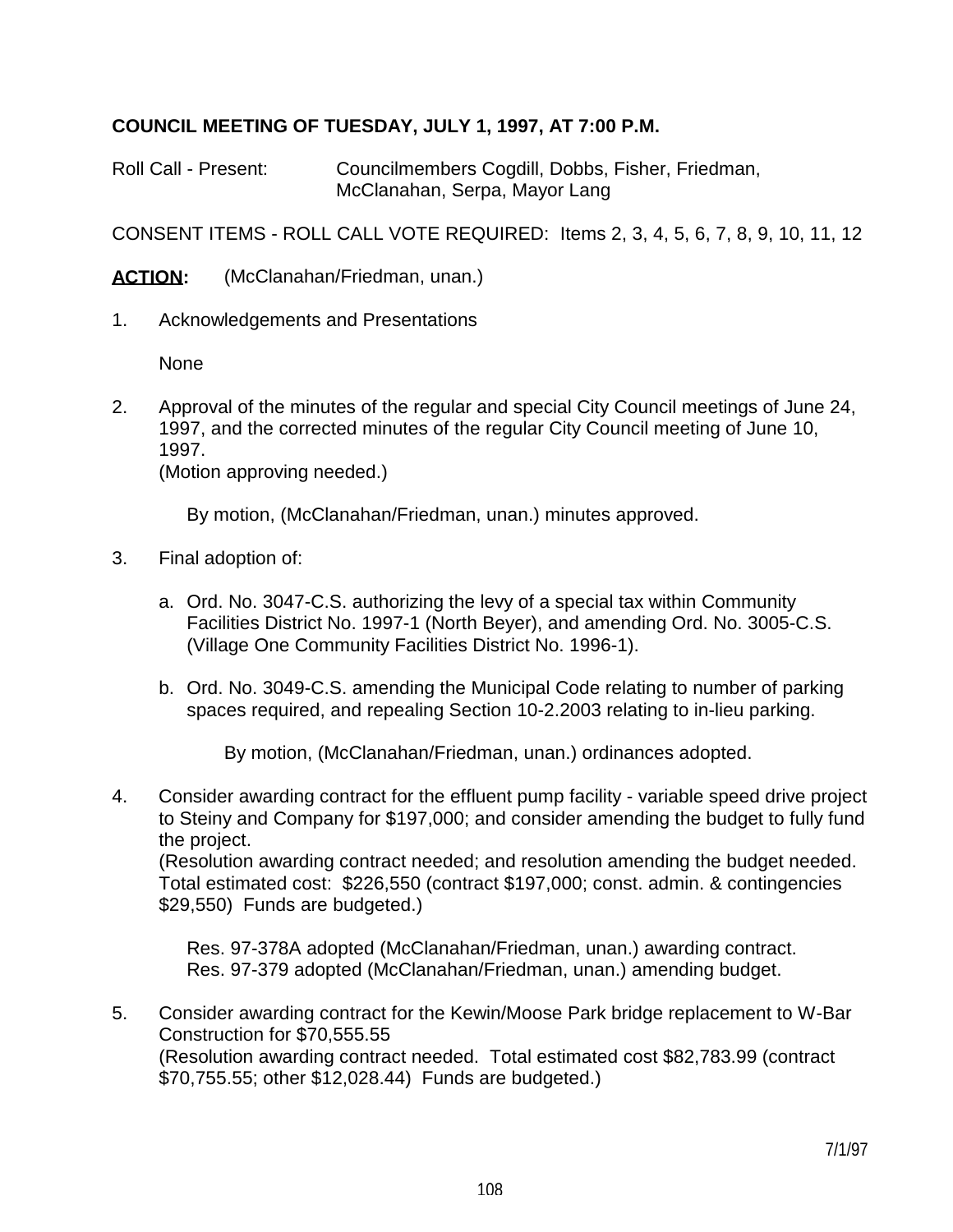Res. 97-380 adopted (McClanahan/Friedman, unan.) awarding contract.

6. Consider awarding contract for the Scenic Bend lift station sluice gate replacement project to Conco-West for \$98,123. (Resolution awarding contract needed. Total estimated cost: \$115,785 (contract \$98,123; other \$17,662). Funds are budgeted.)

Res. 97-381 adopted (McClanahan/Friedman, unan.) awarding contract.

7. Consider acceptance of the contract of Teichert Construction Company for the Taxiway D - Phase II project (AIP Project No. 3-05-0153-16) as complete and authorize the City Clerk to file the Notice of Completion. (Original contract: \$51,769) (Resolution accepting work as complete and authorizing the City Clerk to file the Notice of Completion needed. Final cost: \$48,647. Funds are budgeted.)

Res. 97-382 adopted (McClanahan/Friedman, unan.) accepting work as complete.

8. Consider acceptance of the contract of Jeffco Painting & Coating, Inc. for the recoating of Clarifier No. 1 at the Water Quality Control Plant as complete and authorize the City Clerk to file the Notice of Completion. (Original contract: \$147,318.)

 (Resolution accepting work as complete and authorizing the City Clerk to file the Notice of Completion needed. Final cost: \$150,513. Funds are budgeted.)

Res. 97-383 adopted (McClanahan/Friedman, unan.) accepting work as complete.

9. Consider acceptance of the contract of Rolfe Construction Company for the annual sewer rehabilitation project - 1995-96 as complete and authorize the City Clerk to file the Notice of Completion. (Original contract: \$318,825.50) (Resolution accepting work as complete and authorizing the City Clerk to file the Notice of Completion needed. Final cost: \$316,720.60. Funds are budgeted.)

Res. 97-384 adopted (McClanahan/Friedman, unan.) accepting work as complete.

10. Consider waiving formal bid procedures and authorizing the purchase of two bar screens from Infilco Degremont Incorporated for total cost of \$449,660.73. (Resolution waiving formal bid procedures and authorizing purchase needed. (Five affirmative votes needed.) Funds are budgeted.)

 Res. 97-385 adopted (McClanahan/Friedman, unan.) waiving formal bid procedures and authorizing purchase.

11. Consider accepting the bronze plaque from the Morada Parlor, Native Daughters of the Golden West with thanks and directing Public Works and Transportation staff to mount the plaque on the Modesto Arch.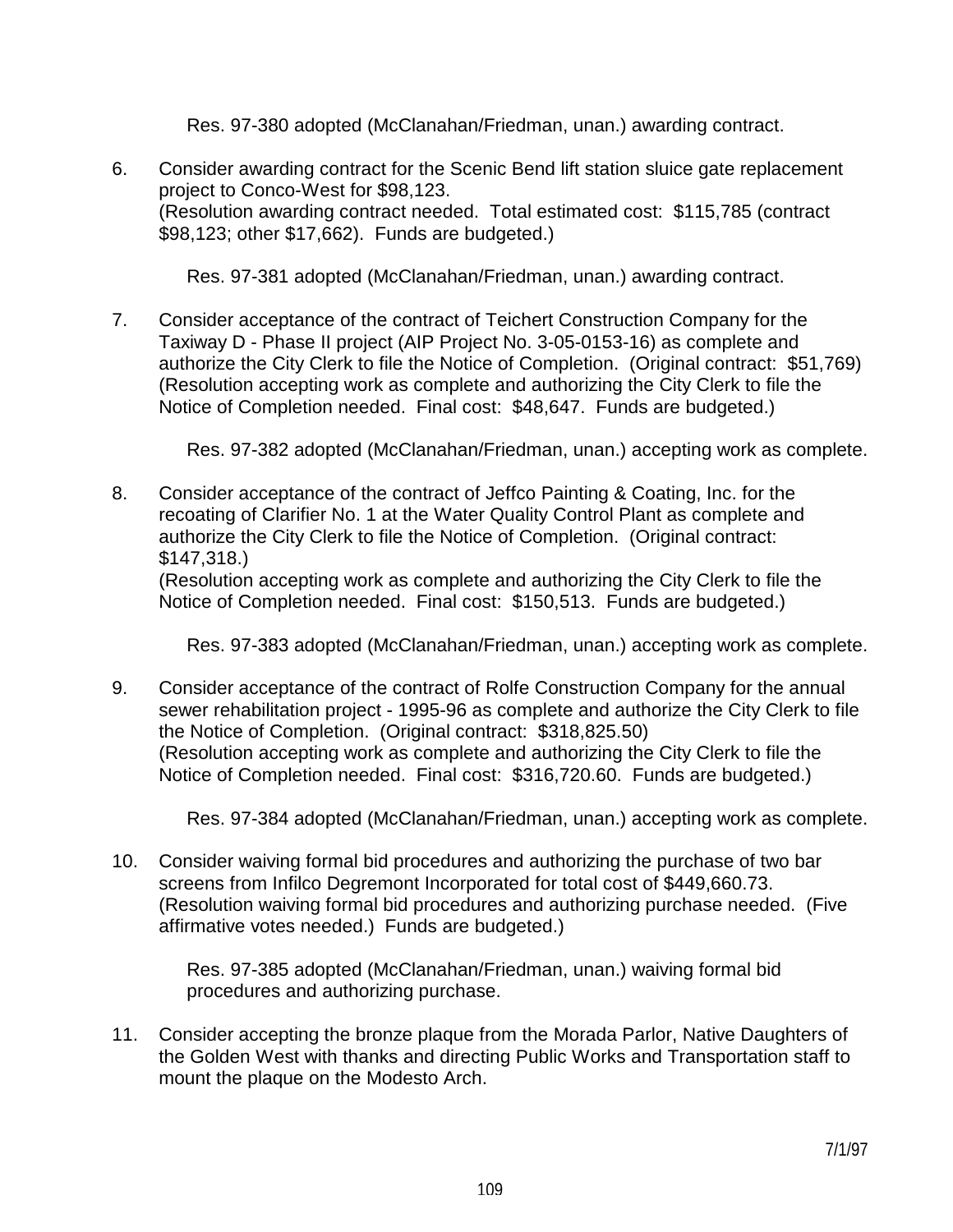By motion, plaque accepted and staff directed to mount on Arch.

12. Consider approving an amendment to the agreement with Mid-Valley Engineering, Inc. to provide engineering services for the North Beyer Park and Coffee/Claratina Neighborhood Sanitary Subtrunk and Lift Station to reflect the relocation of the lift station to approximately 600 feet south of the intersection of Coffee Road and the proposed Claratina Expressway.

 (Resolution approving amendment to agreement needed. Estimated cost: \$16,157.50. Funds are budgeted.)

 Res. 97-386 adopted (McClanahan,Friedman, unan.) approving amendment to agreement.

13. Oral Communications

None

14. Matters Too Late For The Agenda

 By motion, (Friedman/Cogdill, unan.) it was determined there was a need to take immediate action which came to City's attention after agenda was posted.

 Maggie Mejia spoke regarding the Modesto Charros Association First Annual 4th of July Celebration to be held on July 6, 1997, at Tuolumne River Regional Park.

No action was taken.

15. The meeting to adjourn to the Mayor's Chambers for a Closed Session to consider the following:

CONFERENCE WITH LEGAL COUNSEL - ANTICIPATED LITIGATION

 Significant exposure to litigation pursuant to subdivision (b) of Section 54956.9 of the Government Code: One case.

The meeting adjourned to Closed Session at 7:05 p.m. The City Attorney returned at 7:21 p.m. and reported that no action had been taken.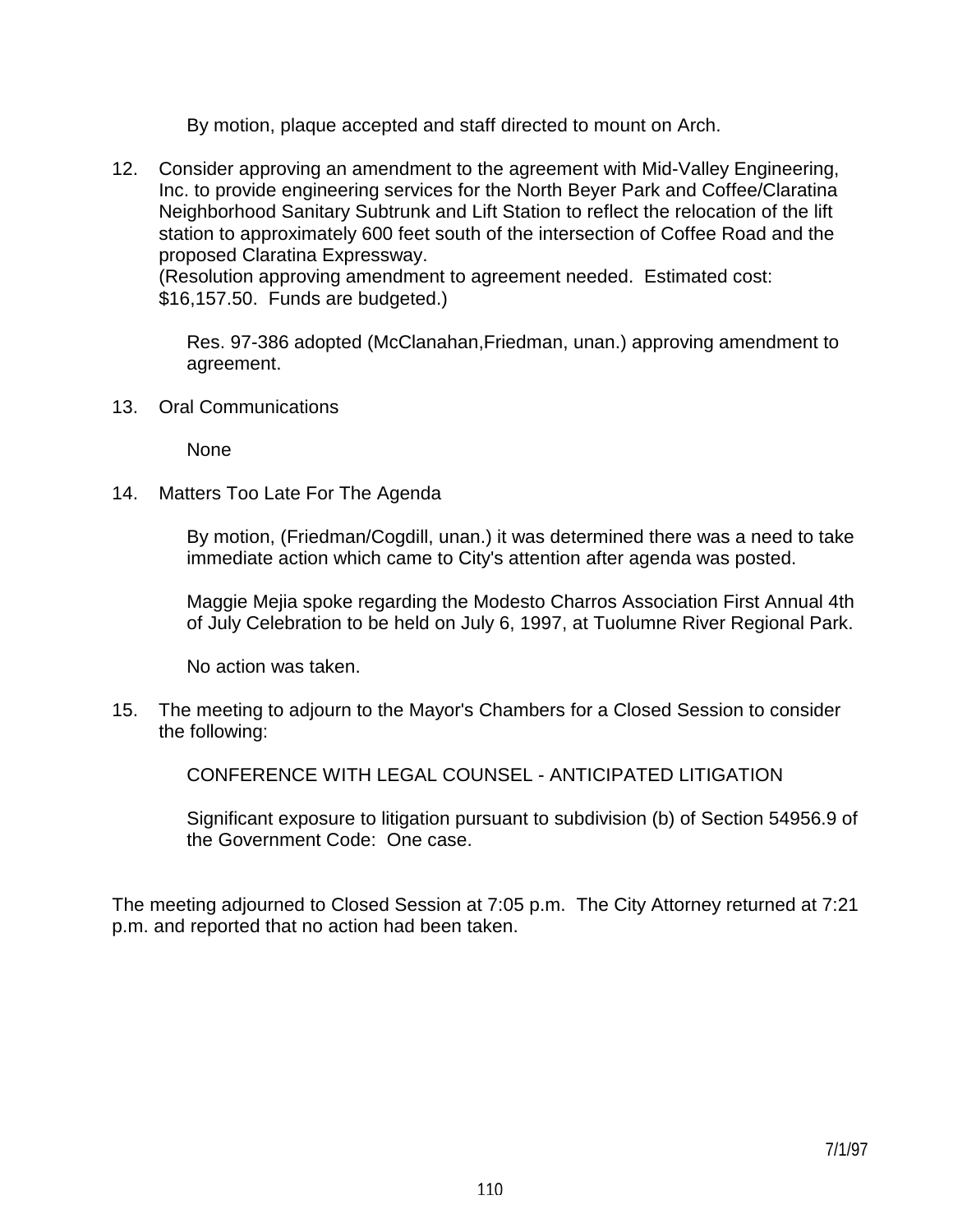# **COUNCIL MEETING OF TUESDAY, JULY 8, 1997, AT 4:00 P.M.**

Roll Call - Present: Councilmembers Cogdill, Dobbs, Fisher, Friedman, McClanahan, Serpa, Mayor Lang

CONSENT ITEMS - ROLL CALL VOTE REQUIRED: Items 2, 7, 8, 9, 10, 12, 13, 14, 15, 16, 17, 20

Consent Item #18 removed from consent

(Friedman/McClanahan, unan.)

Vice Mayor Fisher excused due to conflict of interest. CONSENT ITEMS - ROLL CALL VOTE REQUIRED: Item 15

(Friedman/McClanahan, unan.; Fisher absent)

Councilmember McClanahan excused due to conflict of interest. CONSENT ITEMS - ROLL CALL VOTE REQUIRED: Item 20

(Friedman/Lang, unan.; McClanahan absent)

1. Acknowledgements and Presentations

None.

2. Approval of the minutes of the regular City Council meeting of July 1, 1997.

By motion (Friedman/McClanahan, unan.), minutes approved.

Vice Mayor Fisher excused due to conflict of interest.

3. Hearing to consider amending Section 14-3-9 of the Zoning Map to rezone from R-1, Low-Density Residential Zone, and P-O, Professional Office Zone, to Planned Development Zone, P-D(522), to allow a commercial Center with C-3 uses and a congregate care facility, property located on the east side of Oakdale Road between Briggsmore and Merle Avenues. (Nora Naraghi) (Continued from June 17, 1997, City Council meeting, by motion.) (Introduction of ordinance rezoning property needed, resolution approving development plan needed, resolution with findings, provided by E.A. No. 97-27, judging this project as being within the scope of the Master EIR needed.)

Ord. No. 3050 introduced (Cogdill/Lang, majority; Serpa, no; Fisherabsent).

 Res. 97-387 adopted (Cogdill/Lang, majority; Serpa, no; Fisher absent) approving development plan.

 Res. 97-388 adopted (Cogdill/Lang, majority; Serpa, no; Fisher absent) with findings provided by E.A. No. 97-27, judging this project as being within the scope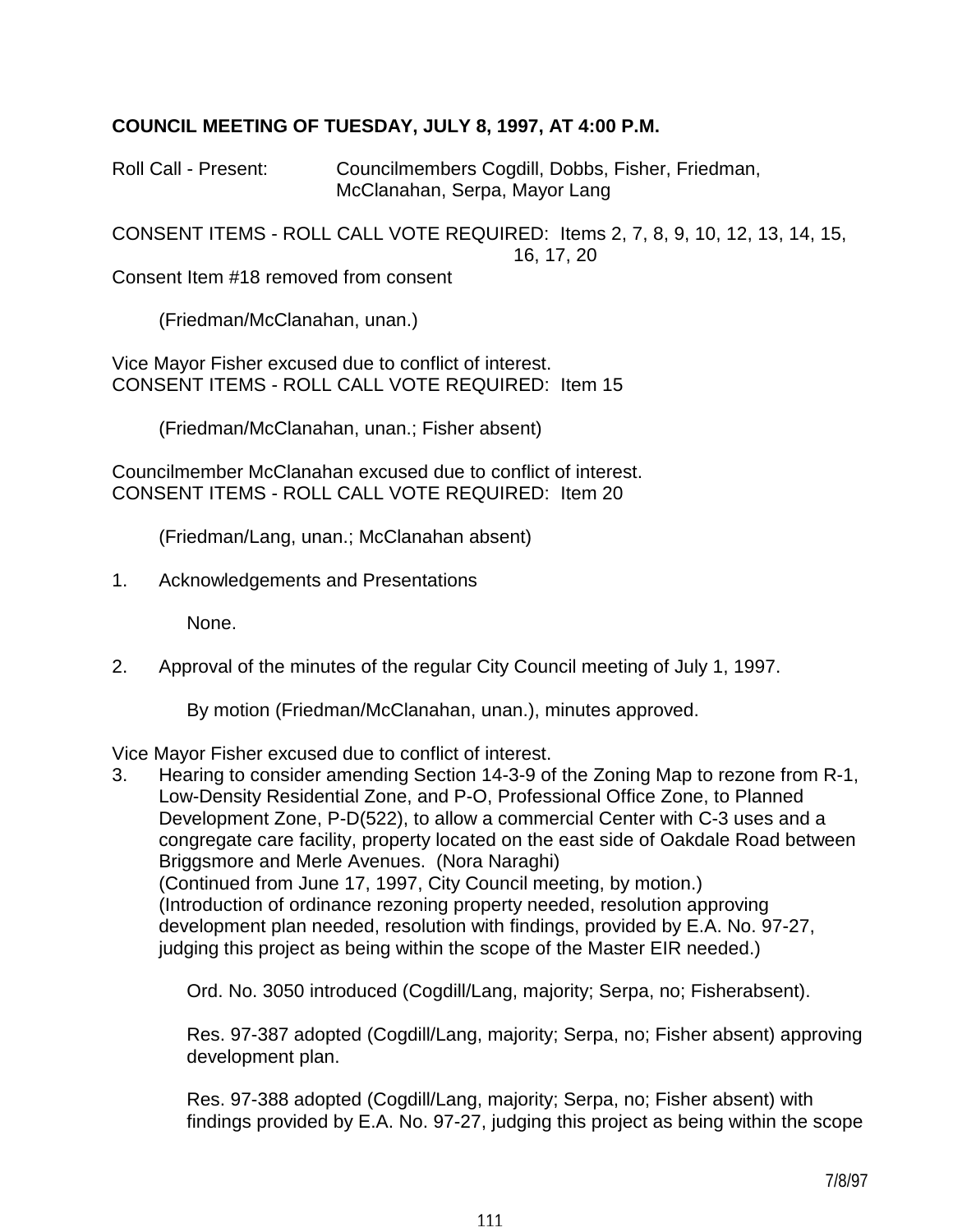of the Master EIR.

4. Hearing to consider the Kiernan Business Park No. 1 Reorganization to the City of Modesto, consisting of the annexation of the territory to the City of Modesto and the Modesto Municipal Sewer District No. 1 and the detachment from the Salida Fire Protection District.

(Resolution ordering annexation needed.)

 Res. 97-389 adopted (Friedman/Fisher, unan.) ordering the Kiernan Business Park No. 1 Reorganization to the City of Modesto subject to the number and validity of written protests filed at the hearing.

5. Hearing to consider the Carver-Bangs Reorganization to the City of Modesto, consisting of the annexation of the territory to the City of Modesto and the Modesto Municipal Sewer District No. 1 and the detachment from the Salida Fire Protection District.

Res. 97-390 adopted (Cogdill/Dobbs, majority; Serpa, no) ordering annexation.

Councilmember McClanahan excused due to conflict of interest.

6. Hearing to consider Bertolotti Disposal request to enter into a service agreement for the collection of solid waste.

> Res. 97-391 adopted (Fisher/Dobbs, unan.; McClanahan, absent) approving entering into a service agreement with Bertolotti under the existing terms with a 90-day cancellation clause.

7. Consider awarding contract to Howell Construction in the amount of \$84,674 for the Water Division meeting room remodeling project. (Resolution awarding contract needed. Total estimated cost: \$99,068 (contract \$84,674; other \$14,394) Funds are budgeted.)

Res. 97-392 adopted (Friedman/McClanahan, unan.) awarding contract.

8. Consider accepting the contract of Teichert Construction for the Tully Road overlay from Ninth Street to Leonard Avenue project as complete and authorizing the City Clerk to file the Notice of Completion. (Original contract: \$355,355.14) (Resolution accepting work as complete and authorizing the City Clerk to file Notice of Completion needed. Total final cost: \$320,320.33. Funds are budgeted.)

Res. 97-393 adopted (Friedman/McClanahan, unan.) accepting work as complete.

9. Consider waiving formal bid procedures and authorizing the purchase of seven mobile data terminals from Motorola, Inc. for the total cost of \$65,501.55. (Resolution waiving formal bid procedures and authorizing purchase needed. (Five affirmative votes needed.) Estimated cost (Fiscal Year 96-97): \$65,501.55. Funds are budgeted.)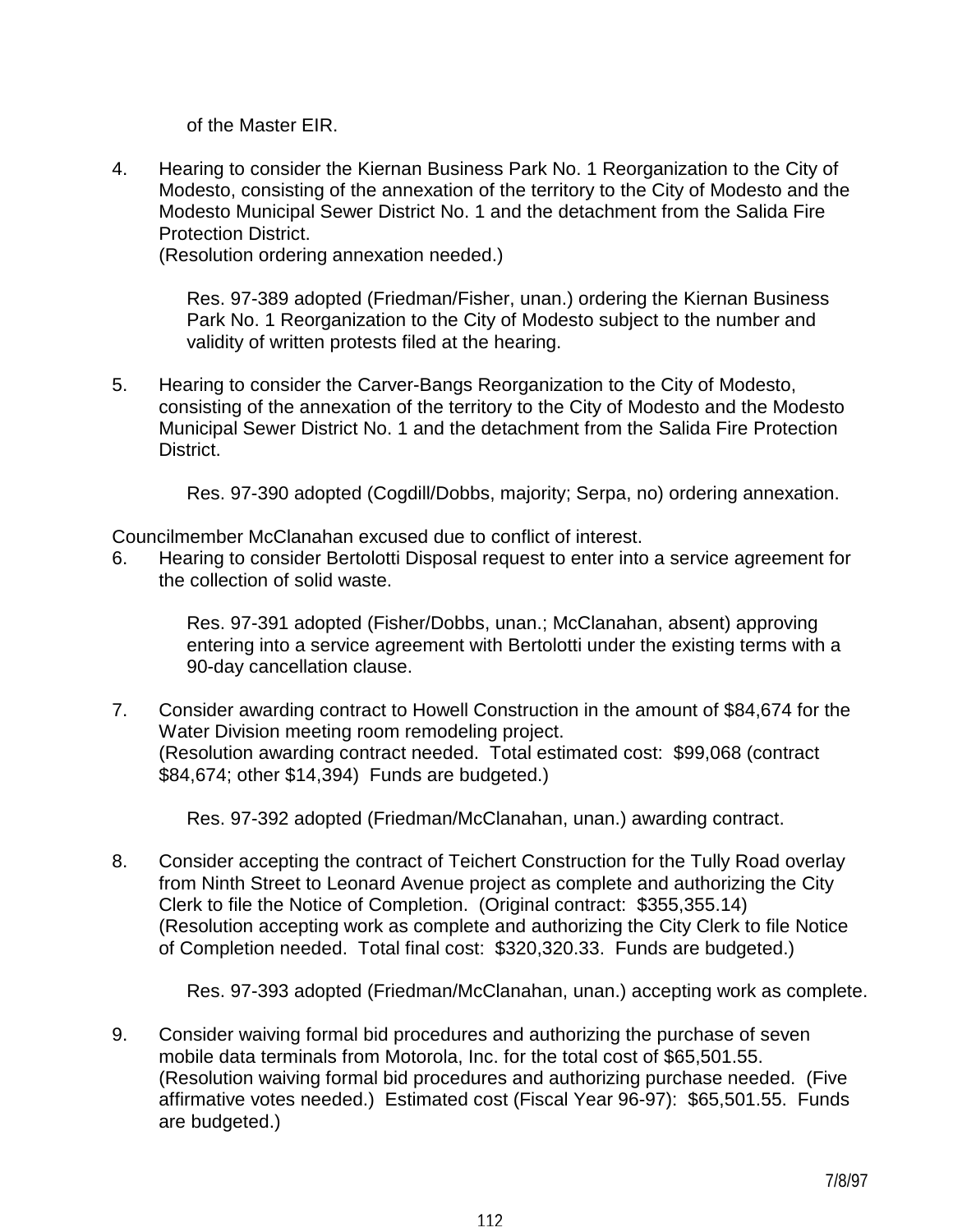Res. 97-394 adopted (Friedman/McClanahan, unan.) waiving formal bid procedures and authorizing purchase.

10. Consider waiving formal bid procedures and authorizing the purchase of for the repair of security fencing at 1221 Sutter Avenue for the total cost of \$61,685. (Resolution waiving formal bid procedures and authorizing purchase needed. (Five affirmative votes needed.) Estimated cost: \$61,685. Funds are budgeted.)

 Res. 97-395 adopted (Friedman/McClanahan, unan.) waiving formal bid procedures and authorizing purchase.

11. Consider the following: (a) submitting advisory measures relating to the extension of sewer service to certain areas of the City, for the Regular Municipal Election to be held on Tuesday, November 4, 1997;

 (2) authorizing the City Attorney to prepare an Impartial Analysis of the measures; and (3) authorizing the Mayor to prepare Ballot Arguments in favor of the proposed measures.

 (Resolution submitting advisory measures relating to the extension of sewer service to certain areas of the City, for the Regular Municipal Election to be held on Tuesday, November 4, 1997 needed; resolution authorizing the City Attorney to prepare an Impartial Analysis of the measures needed; and resolution authorizing the Mayor to prepare Ballot Arguments in favor of the proposed measures needed.)

 Res. 97-396 adopted (Cogdill/Fisher, unan.) submitting advisory measures relating to the extension of sewer service to certain areas of the City, including the Coffee/Claratina Area, for the Regular Municipal Election to be held on Tuesday, November 4, 1997.

 By motion, (Cogdill/Fisher, unan.; Dobbs, absent) adding to Res. 97-396 the Roselle Neighborhood request from Russ Newman.

 Res. 97-398 adopted (Cogdill/Fisher, unan.) authorizing the City Attorney to prepare an Impartial Analysis of the measures.

 Res. 97-399 adopted (Cogdill/Fisher, unan.) authorizing the Mayor to prepare Ballot Arguments in favor of the proposed measures.

12. Consider amending the Municipal Code to allow municipal elections to be conducted by mail ballots.

Introduction of Ord. 3051-C.S. (Friedman/McClanahan, unan.)

13. Consider authorizing the City Manager to execute seven new utility pay station agreements with Check Cashiers of California, Inc., increasing pay stations from six to thirteen.

(Seven resolutions approving agreements needed. Total estimated cost: \$2,000.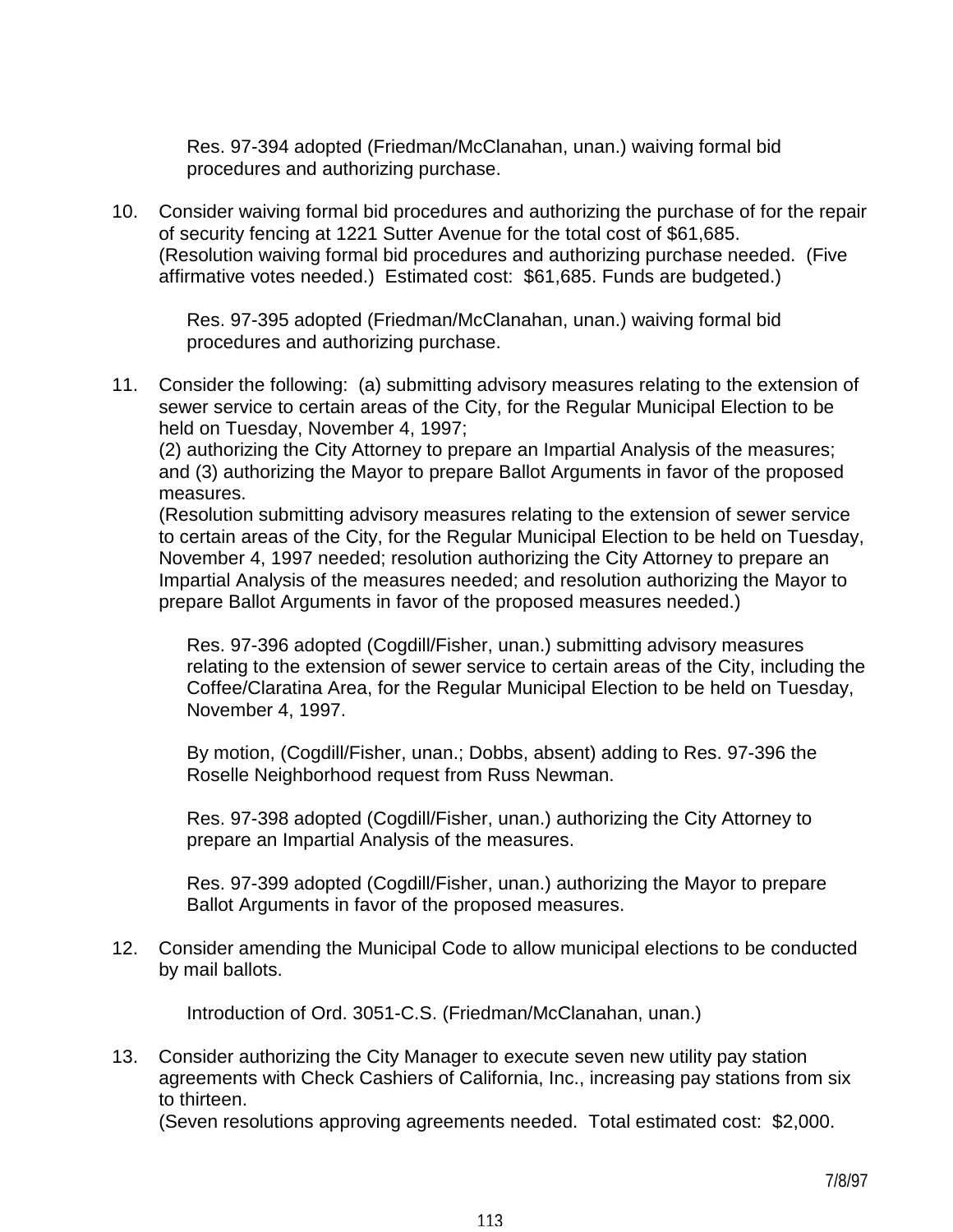Funds are budgeted.)

 Res. 97-400 adopted (Friedman/McClanahan, unan.) approving agreement with Check Cashiers of CA Inc., 2020 W. Briggsmore Avenue, Modesto

 Res. 97-401 adopted (Friedman/McClanahan, unan.) approving agreement with Check Cashiers of CA Inc., 420 H Street, Modesto

 Res. 97-402 adopted (Friedman/McClanahan, unan.) approving agreement with Check Cashiers of CA Inc., 2508 Oakdale Road, Modesto

 Res. 97-403 adopted (Friedman/McClanahan, unan.) approving agreement with Check Cashiers of CA Inc., 1320 Standiford Avenue, Modesto

 Res. 97-404 adopted (Friedman/McClanahan, unan.) approving agreement with Check Cashiers of CA Inc., 2001-C Tully Road, Modesto

 Res. 97-405 adopted (Friedman/McClanahan, unan.) approving agreement with Check Cashiers of CA Inc., 2517 Mitchell Road, Ceres

 Res. 97-406 adopted (Friedman/McClanahan, unan.) approving agreement with Check Cashiers of CA Inc., 1825 Countryside, Turlock

14. Consider approving a grant agreement for federal funds in the amount of \$399,600, to complete the Airport's Fiscal year 1997-98 capital improvement projects, and authorize the City Manager to sign grant agreement and any future amendments to the grant.

 Res. 97-407 adopted (Friedman/McClanahan, unan.) approving grant agreement and authorizing City Manager to sign any future amendments.

Vice Mayor Fisher excused due to conflict of interest.

15. Consider approving a one-year lease agreement with Stanislaus County Affordable Housing Corporation (STANCO) for use of a City-owned home at 308 Locust Street.

 Res. 97-408 adopted (Friedman/McClanahan, unan.; Fisher, absent) approving lease agreement.

16. Consider approving final map of Symphony Place No. 5 subdivision of the City of Modesto and consider accepting the improvements. (Owner: Sarjak Enterprises)

 Res. 97-409 adopted (Friedman/McClanahan, unan.) approving final map, accepting improvements and authorizing City Manager to execute agreement.

17. Consider approving agreement with Beverly A. Cabral for acquisition of property rights needed for the Parallel Outfall project.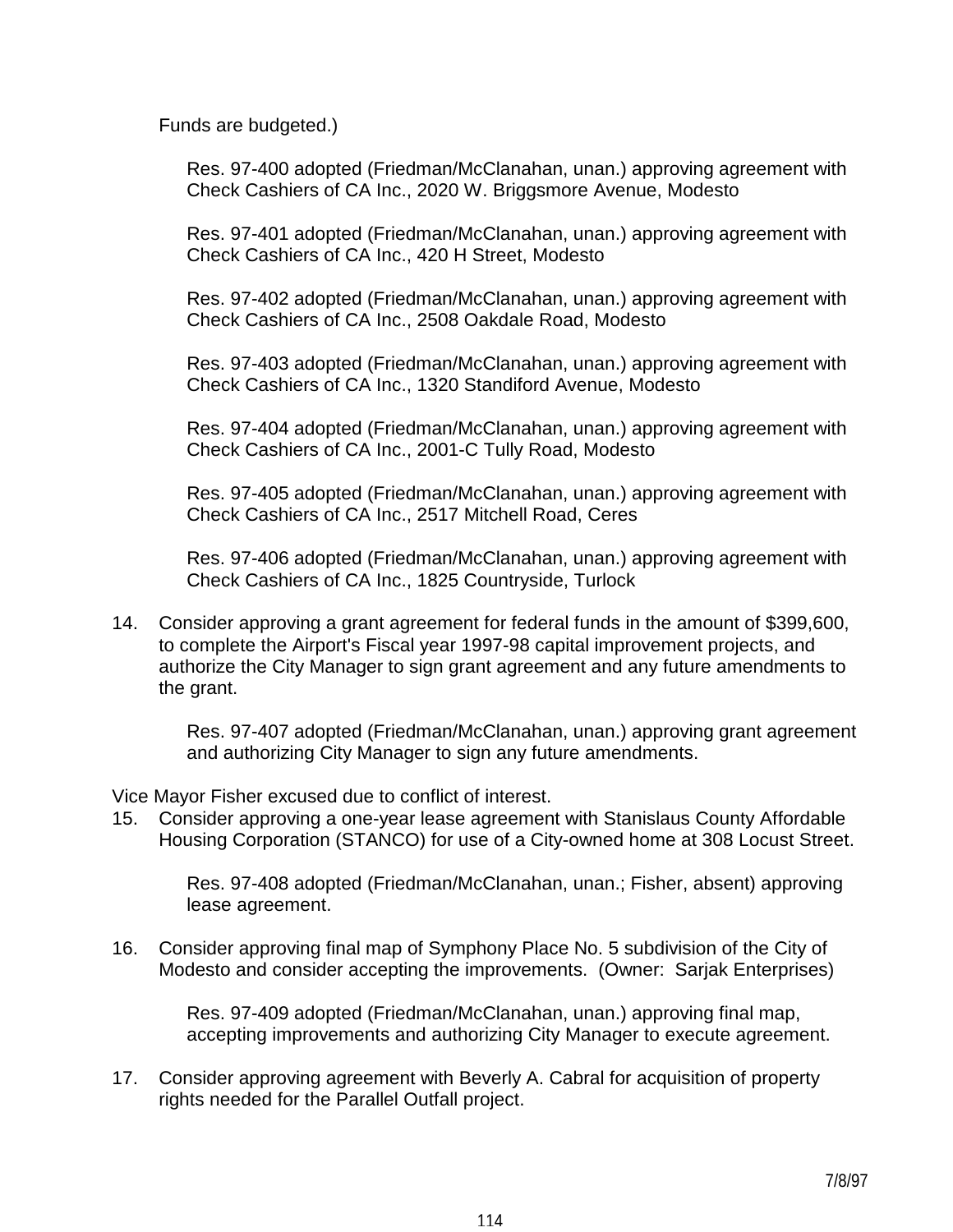Res. 97-410 adopted (Friedman/McClanahan, unan.) approving agreement.

18. Consider amending the Position Classification Plan to add job specifications for Social Services Program Supervisor and Maintenance Aide and to delete the classification of Social Services Coordinator.

> Res. 97-411 adopted (Dobbs/Cogdill, majority; Fisher, no) amending the Position Classification Plan needed.

 Res. 97-412 amending (Dobbs/Cogdill, majority; Fisher, no) the Class Range Tables to establish a salary range.

19. Oral Communications

 Francis O'Brien expressed his concern regarding a lack of responsibility for a child in a Parks & Recreation program.

 Councilmember Serpa requested a report from City Manager regarding the resignation and retirement of certain department heads.

Councilmember McClanahan excused due to conflict of interest.

20. Written Communications

 Letter from Jack R. Jones, on behalf of Modesto Garbage Company, Inc., requesting Council consideration of a Merger of Modesto Garbage Co., Inc. with United Waste Systems, Inc.

 Res. 97-413 adopted (Friedman/Lang, unan.; McClanahan, absent) setting hearing on Tuesday, July 22, 1997 at 4:00 p.m.

21. Matters Too Late For The Agenda

None.

22. CLOSED SESSION

 The meeting will adjourn to the Mayor's Chambers for a Closed Session to consider the following:

PUBLIC EMPLOYEE PERFORMANCE EVALUATION:

Title: City Manager

Meeting adjourned at 5:30 p.m. City Attorney returned at 6:15 p.m. and reported no action had been taken.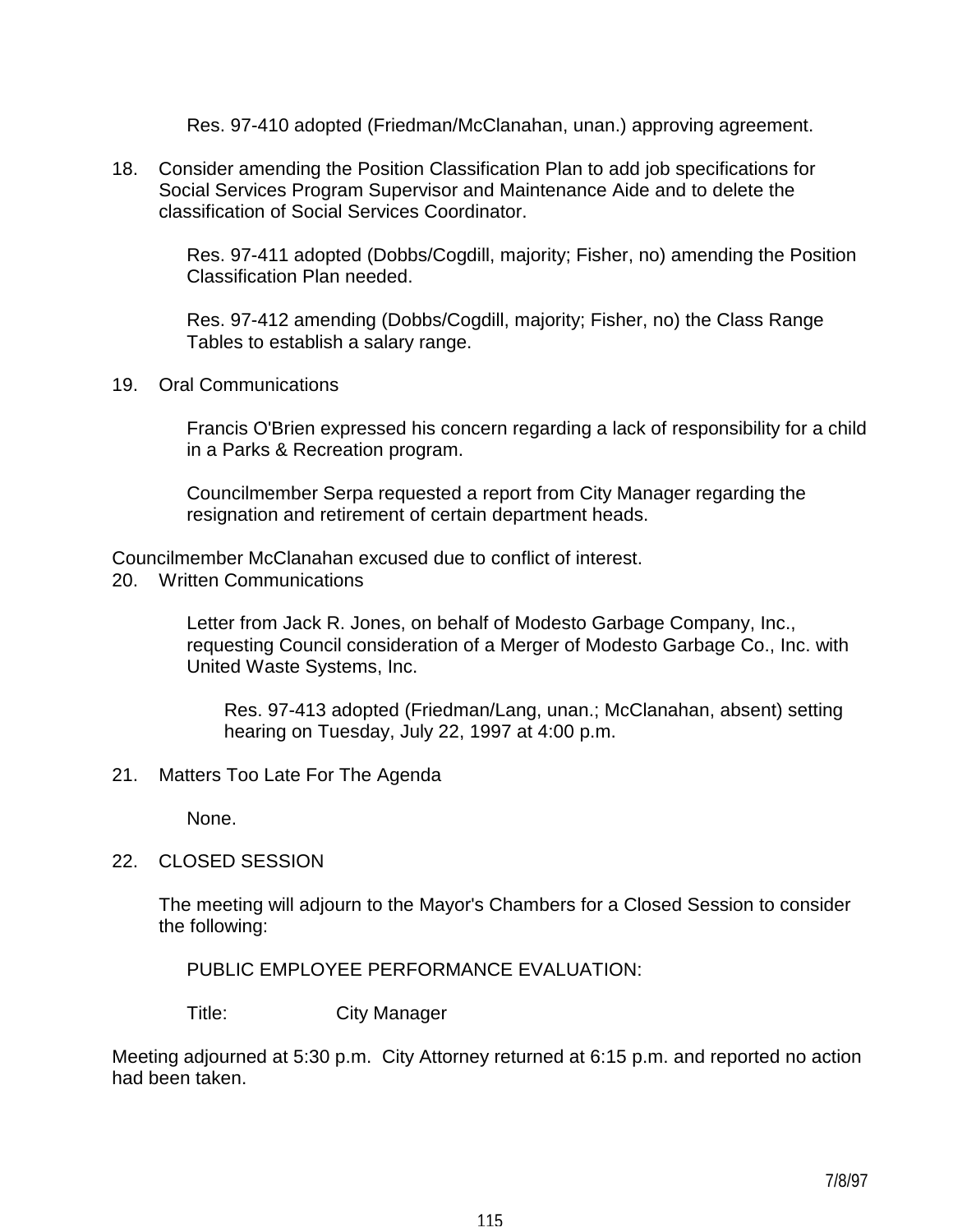# **COUNCIL MEETING OF TUESDAY, JULY 15, 1997, AT 7:00 P.M.**

- Roll Call Present: Councilmembers Cogdill, Fisher, Friedman, McClanahan, Serpa, Mayor Lang
	- Absent: Dobbs

CONSENT ITEMS - ROLL CALL VOTE REQUIRED: Items 2, 4, 9, 12, 13

(Friedman/Cogdill, unan.; Dobbs, absent)

AGENDA ITEM #11 dropped.

- 1. Acknowledgements and Presentations
	- a. Presentation of graffiti rewards and recognition awards by William Seavy, Chair, Graffiti Reporting Rewards Committee.

 Bill Seavy and Chief Jefferson presented checks and awards to citizens. A reward recipient returned his check along with \$100 to be donated to the Parks & Recreation Department. Mayor Lang commended and congratulated recipients.

 b. Presentation of Certificate of Recognition to Jeanne Marquis, Fair Housing Program Coordinator, for her outstanding service and commitment to further fair housing goals and opportunities in Modesto.

Mayor Lang presented Certificate of Recognition to Jeanne Marquis.

2. Approval of the minutes of the regular City Council meeting of July 8, 1997.

By motion (Friedman/Cogdill, unan.; Dobbs, absent), minutes approved.

Councilmember Fisher excused due to conflict of interest.

3. Final adoption of Ord. No. 3050-C.S. rezoning from R-1 and P-O to P-D(522), property located on the east side of Oakdale Road between Briggsmore and Merle Avenues. (Nora Naraghi)

> By motion (McClanahan/Friedman, majority; Serpa, no; Dobbs & Fisher absent), final adoption of Ord. 3050-C.S.

4. Final adoption of Ord. No. 3051-C.S. amending the Modesto Municipal Code relating to mail ballot elections.

> By motion (Friedman/Cogdill, unan.; Dobbs, absent), final adoption of Ord. 3051-C.S.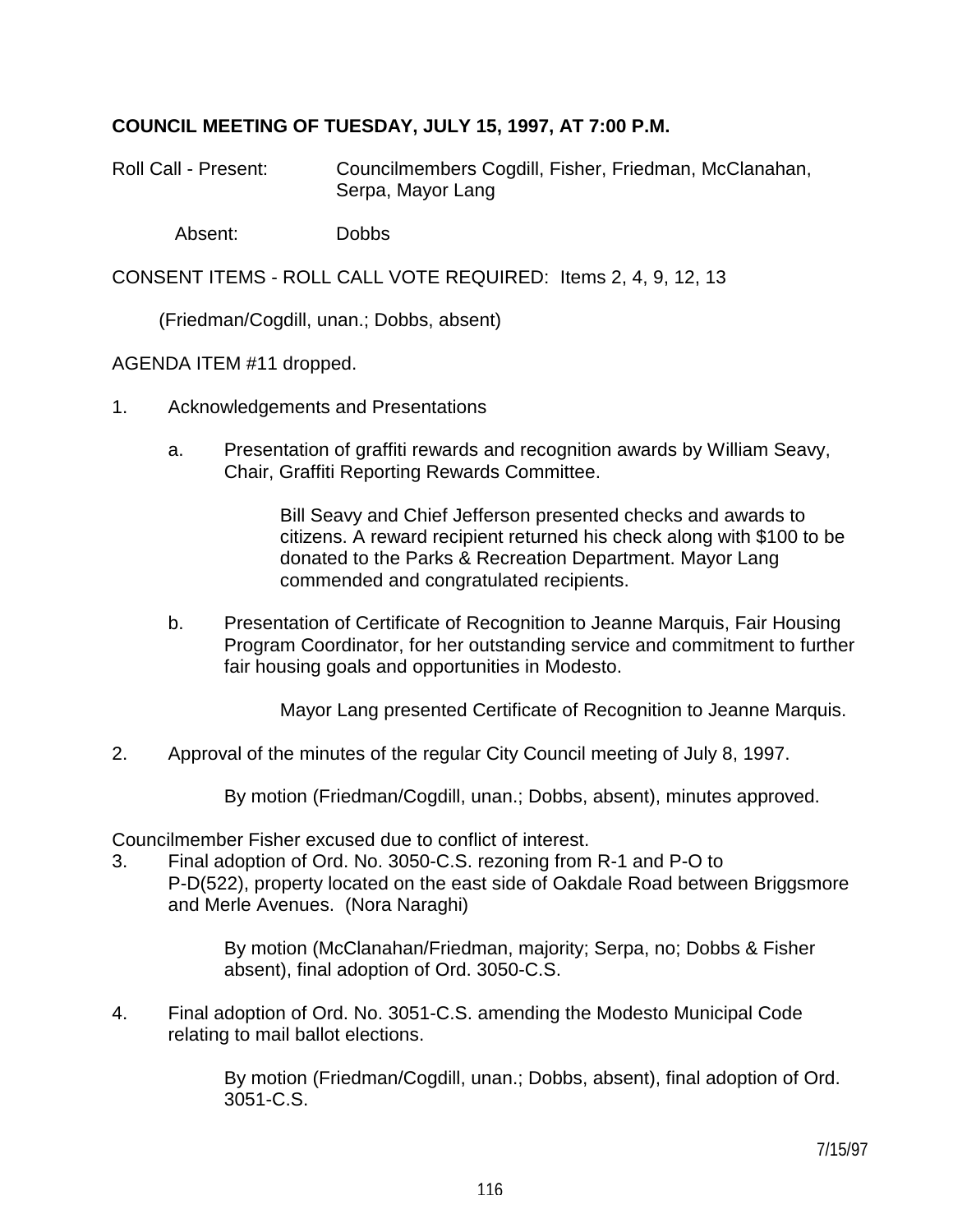Councilmembers Fisher & McClanahan excused due to conflict of interest.

5. Hearing to consider an amendment to Section 11-3-8 of the Zoning Map to rezone from Medium Density Residential Zone, R-2 and a portion of Planned Development Zone, P-D(333), to a new Planned Development Zone, P-D(520), to allow a multiscreen theater complex with supporting commercial pad uses, property located on the west side of Dale Road at Vintage Drive extended, immediately north of Vintage Faire Mall.

(Continued from May 6, 1997, City Council meeting.)

 By motion (Friedman/Cogdill, unan.; Dobbs, Fisher & McClanahan absent) hearing continued to August 5, 1997.

6. Hearing to consider adoption of a resolution calling an election for the purpose of submitting the levy of the special tax to the qualified electors of the territory proposed to be annexed to Community Facilities District 1996-1 (Village One).

> Res. 97-414 adopted (Friedman/Fisher, unan.; Dobbs, absent) calling an election.

7. Hearing to consider adopting a resolution confirming the diagram and assessment and levying the proposed assessment for Landscape Maintenance District No. 1 for Dry Creek Meadows Subdivisions No. 1 - 6 for fiscal year 1997-1998.

> Res. 97-415 adopted (McClanahan/Fisher, unan.; Dobbs, absent) confirming the diagram and assessment, and levying the proposed assessment.

8. Hearing to consider adopting a resolution confirming the diagram and assessment and levying the proposed assessment for Landscape Maintenance District No. 2 for Dry Creek Meadows Subdivisions No. 7 - 10, Creekwood Meadows Subdivision and Yosemite Meadows Subdivision Unit 1 and 2 for fiscal year 1997-1998.

> Res. 97-416 adopted (Fisher/McClanahan, unan.; Dobbs, absent) confirming the diagram and assessment, and levying the proposed assessment.

9. Consider acceptance of Rolfe Construction Company's contract for the Yosemite Boulevard storm drain line project as complete and authorize the City Clerk to file the Notice of Completion. (Original contract: \$105,760) (Resolution accepting work as complete and authorizing the City Clerk to file Notice of Completion needed. Final cost: \$108,776.40. Funds are budgeted.)

> Res. 97-417 adopted (Friedman/Cogdill, unan.; Dobbs, absent) accepting work as complete and authorizing the City Clerk to file Notice of Completion.

10. General Fund Long-Range Financial Policies. (Motion acknowledging receipt of report and providing input to the Financial Policy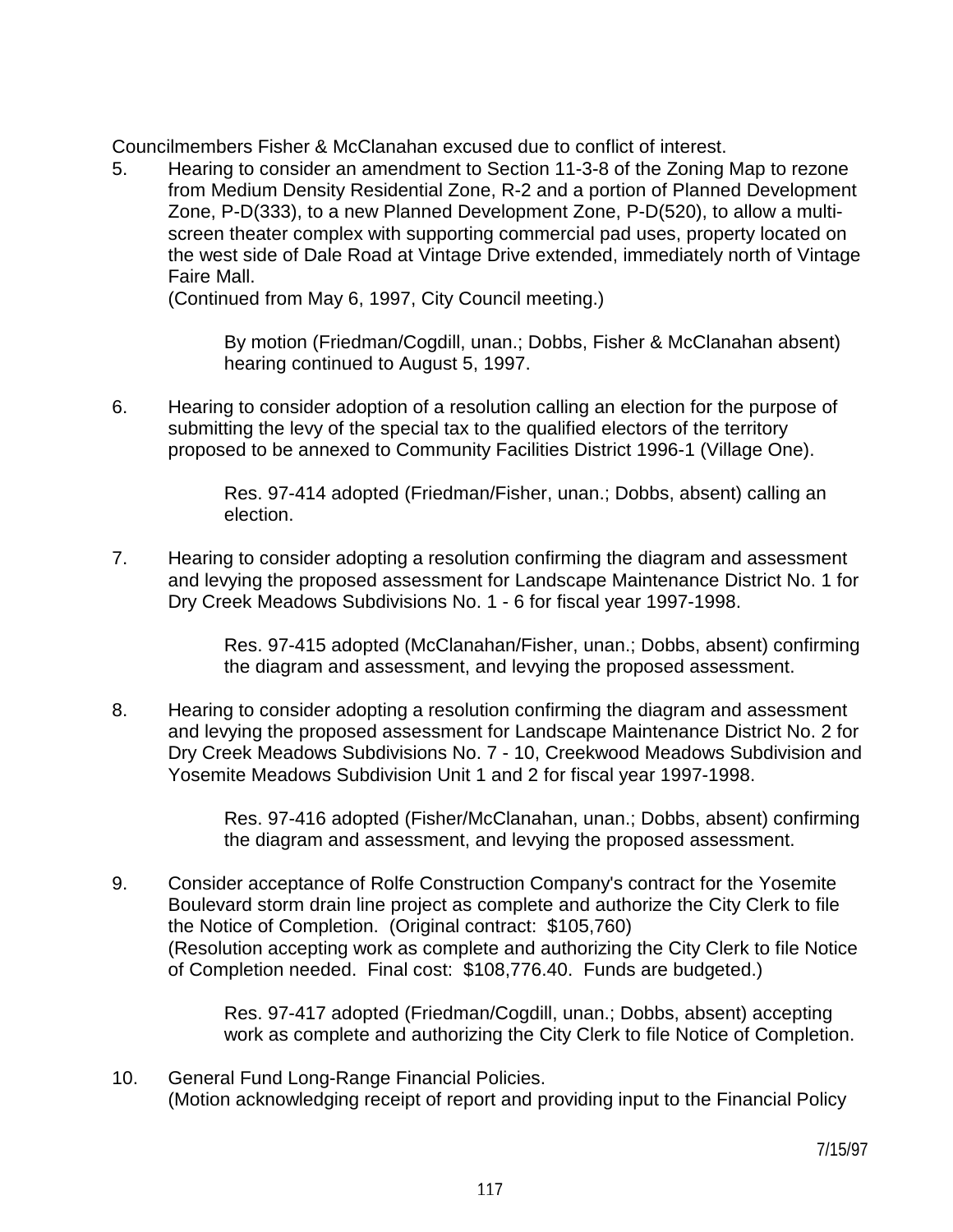Committee to assist in making final recommendations for Council consideration at a later date needed.)

 By motion (Serpa/Cogdill, unan.; Dobbs, absent), acknowledged receipt of report.

#### ITEM 11 DROPPED FROM AGENDA

11. Consider adoption of a resolution rescinding City Council Resolution No. 97-389 and terminating proceedings for the Kiernan Business Park No. 1 Reorganization to the City of Modesto.

 (Resolution rescinding Resolution No. 97-389 and terminating proceedings for the Kiernan Business Park No. 1 Reorganization needed.)

12. Consider authorizing City Manager to execute an agreement with the State of California which will provide for \$60,000 in State funds for the Yosemite Boulevard improvements between McClure and Frazine.

> Res. 97-418 adopted (Friedman/Cogdill, unan.; Dobbs, absent) approving agreement.

13. Consider authorizing an extension of provisional appointment of Code Enforcement Officer I, through September 25, 1997.

> By motion (Friedman/Cogdill, unan.; Dobbs, absent), extended provisional appointment.

14. Consider supporting the creation of Modesto-Khmelnitsky Sister City 10th Anniversary Commemorative Art Project.

> By motion (McClanahan/Friedman, unan.; Dobbs, absent), supported the concept of creation of project with input from Redevelopment Agency Advisory Commission, Design Review Committee, and County.

15. Oral Communications

Councilmembers Fisher & McClanahan excused due to conflict of interest.

- a. Robert Guardiola spoke about concerns with 10th Street Place project in relation to his business.
- b. Councilmember McClanahan referred to Mr. O'Brien's remarks of July 8 Council meeting regarding safety of children after participation in recreation programs at parks. Paul Baxter reported the misunderstanding had been cleared up within 24 hours of the meeting.
- 16. Matters Too Late For The Agenda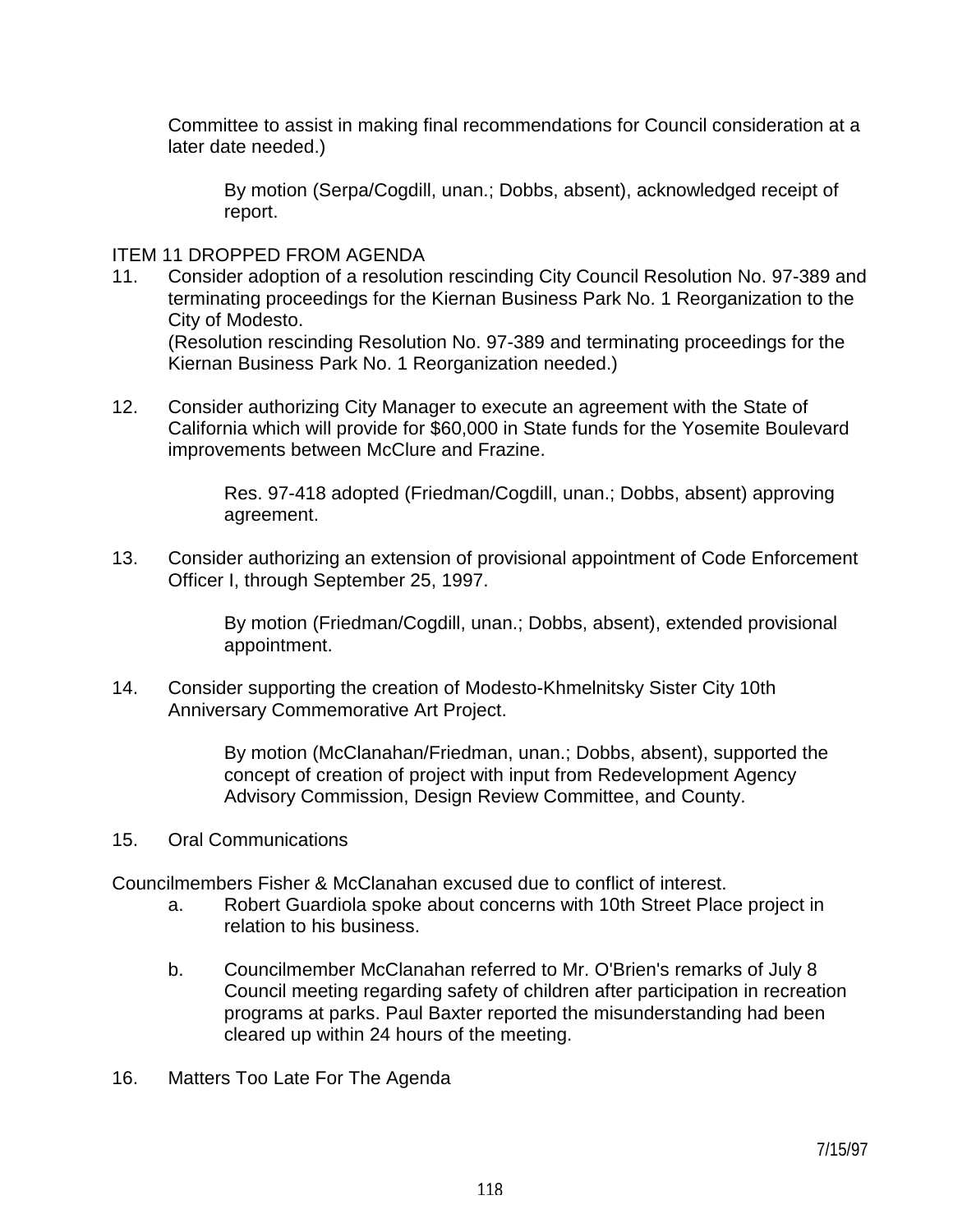City Attorney Mike Milich requested Council to determine an emergency exists as determined by law and to consider as a part of Closed Session a legal issue pursuant to Government Code Section 54956.9(c).

 By motion (Friedman/Cogdill, unan.; Dobbs, absent) determination was made.

17. Closed Session

 This meeting will adjourn to the Third Floor East Conference Room for a closed session to consider the following:

CONFERENCE WITH LEGAL COUNSEL - EXISTING LITIGATION

Name of case: Jenny Marie McCracken v. Yosemite Community College District, City of Modesto, et al., Stanislaus County Superior Court Action No. 34736.

### ADJOURNMENT

Meeting adjourned at 7:58 p.m. City Attorney returned at 9:15 p.m. and reported that the City Council authorized the City Attorney to initiate litigation. The action, the defendants, and other particulars will be disclosed to any person upon inquiry once the litigation is formally commenced, unless to do so would jeopardize the City's ability to affect service of process on one or more unserved parties or that to do so would jeopardize the City's ability to conclude existing settlement negotiations to its advantage.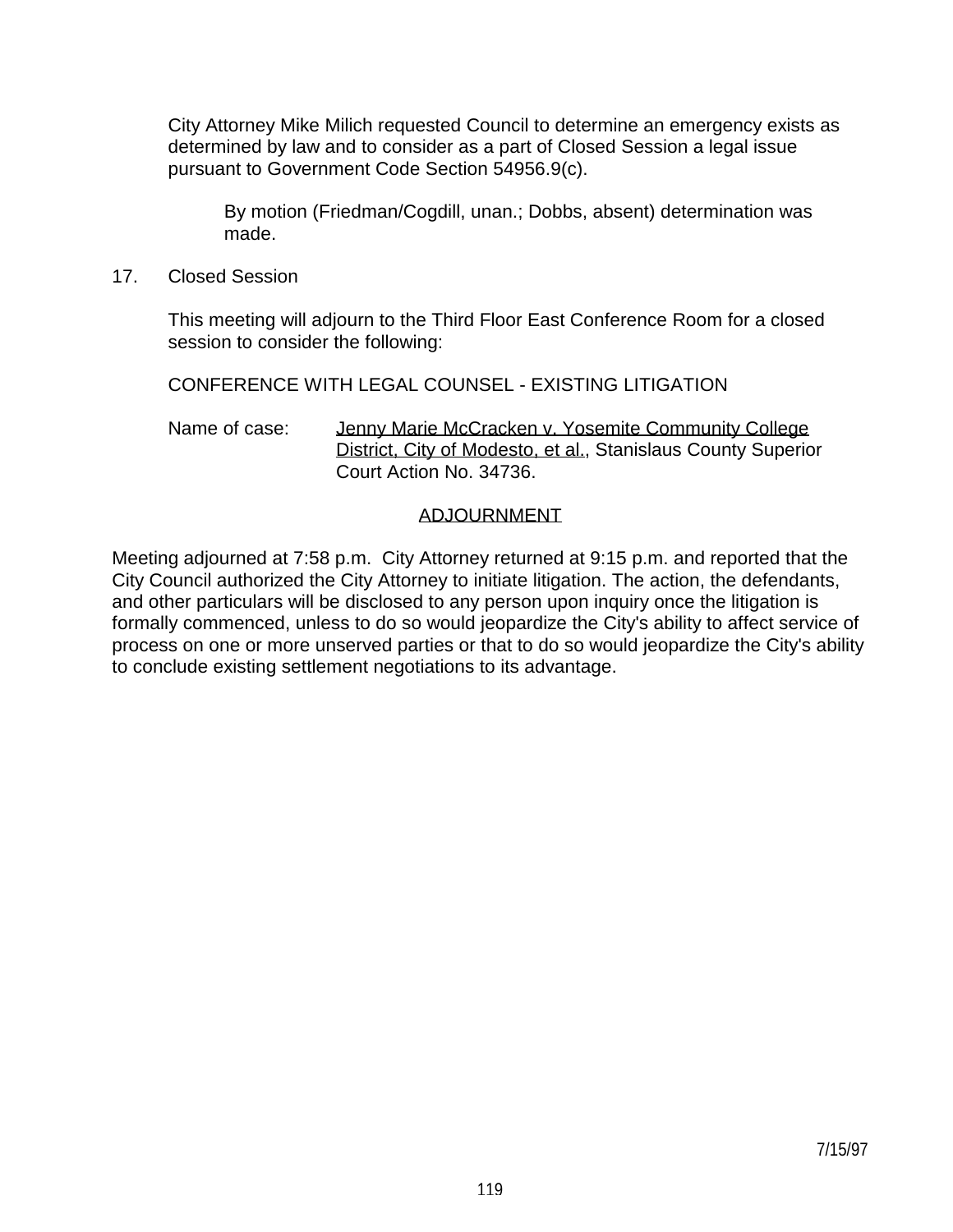# **COUNCIL MEETING OF TUESDAY, JULY 22, 1997, AT 4:00 P.M.**

Roll Call - Present: Councilmembers Cogdill, Dobbs, Fisher, Friedman, McClanahan, Serpa, Mayor Lang

Absent: None

CONSENT ITEMS - ROLL CALL VOTE REQUIRED: Items 2, 5, 6, 7, 8, 9, 10, 11, 12, 13, 14, 15, 16, 18, 21

Item #17 removed from Consent

(Friedman/Dobbs, unan.)

# 1. ACKNOWLEDGEMENTS AND PRESENTATIONS

 Presentation of City-produced documentary "Modesto's Story: Great Flood of January 1997.

Video presented by Communications and Marketing Division.

City Manager recognized City Attorney Mike Milich with 10 year service pin.

# **MINUTES**

2. Approval of the minutes of the special City Council meeting of July 11, 1997, and the regular City Council meeting of July 15, 1997. (Motion approving needed.)

By motion (Friedman/Dobbs, unan.), minutes approved.

#### **HEARINGS**

3. Hearing to consider the appeal of Cornerstone Church Development, Inc., on behalf of Tuolumne Christian School, to a Planning Commission decision denying an application for the abandonment of a portion of Calaveras Avenue at Tuolumne Boulevard to allow for expansion of the existing Christian School at 133 Tuolumne Boulevard.

By motion (Friedman/Fisher, unan.) item continued to August 12, 1997.

Councilmember McClanahan excused due to conflict of interest.

4. Hearing to consider the request of Jack R. Jones, on behalf of Modesto Garbage Company, Inc., for a merge of Modesto Garbage Co., Inc. with United Waste Systems, Inc.

 By motion (Cogdill/Fisher, unan.; McClanahan, absent), item continued to August 26, 1997.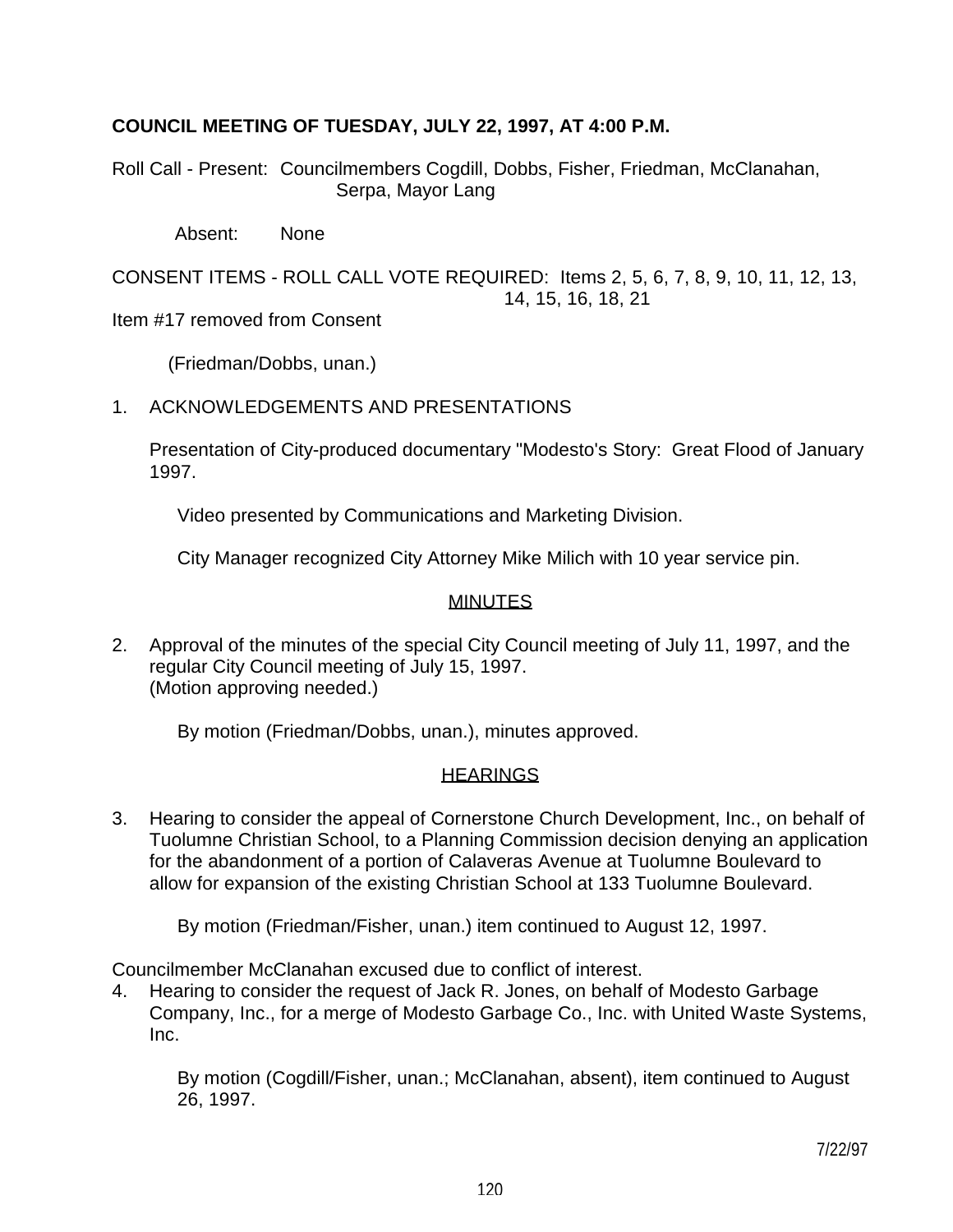# <u>BIDS and the contract of the contract of the BIDS</u>

5. Consider approving specifications and authorizing call for bids for printing of the monthly utility bill insert and quarterly employees' newsletter, for up to three years. (Suggested bid opening: August 12, 1997, at 11:00 a.m. Resolution approving specifications and authorizing bid call needed. Estimated cost for Fiscal Year '97-98 only: \$28,000. Funds are budgeted.)

 Res. 97-419 adopted (Friedman/Dobbs, unan.) approving specifications and authorizing call for bids on August 12, 1997

6. Consider rejecting all bids received for furnishing utility billing software and related installation for the Finance Department's Customer Services Division and authorizing new bid call. (Suggested bid opening: August 27, 1997, at 11:00 a.m. Resolution rejecting bids and authorizing new bid call needed. Estimated cost: \$128,000. Funds are budgeted.)

 Res. 97-420 adopted (Friedman/Dobbs, unan.) rejecting all bids and authorizing call for bids on August 27, 1997

7. Consider waiving formal bid procedures and authorize the purchase of one package pump station from Dakota Pump, Inc. for a total price of \$79,691.58. (Resolution waiving formal bid procedures and authorizing purchase needed. (Five affirmative votes needed.) Funds are budgeted.)

 Res. 97-421 adopted (Friedman/Dobbs, unan.) waiving formal bid procedures authorizing purchase.

8. Consider waiving formal bid procedures and authorize the purchase of Granular Activated Carbon (GAC) from the City of Fresno contract with Northwestern Carbon to meet the City's needs for Fiscal Year 1997-1998 for a total cost not to exceed \$282,304.

 (Resolution waiving formal bid procedures and authorizing purchase needed. (Five affirmative votes needed.) Funds are budgeted.)

 Res. 97-422 adopted (Friedman/Dobbs, unan.) waiving formal bid procedures authorizing purchase.

9. Consider declaring Bass Telecom, Inc. low bidder and authorizing the purchase of a Fiber Optic Computer Network Backbone System for the total price of \$33,138.32. (Resolution declaring Bass Telecom, Inc. low bidder and authorizing purchase needed. Funds are budgeted.)

Res. 97-423 adopted (Friedman/Dobbs, unan.) declaring low bidder and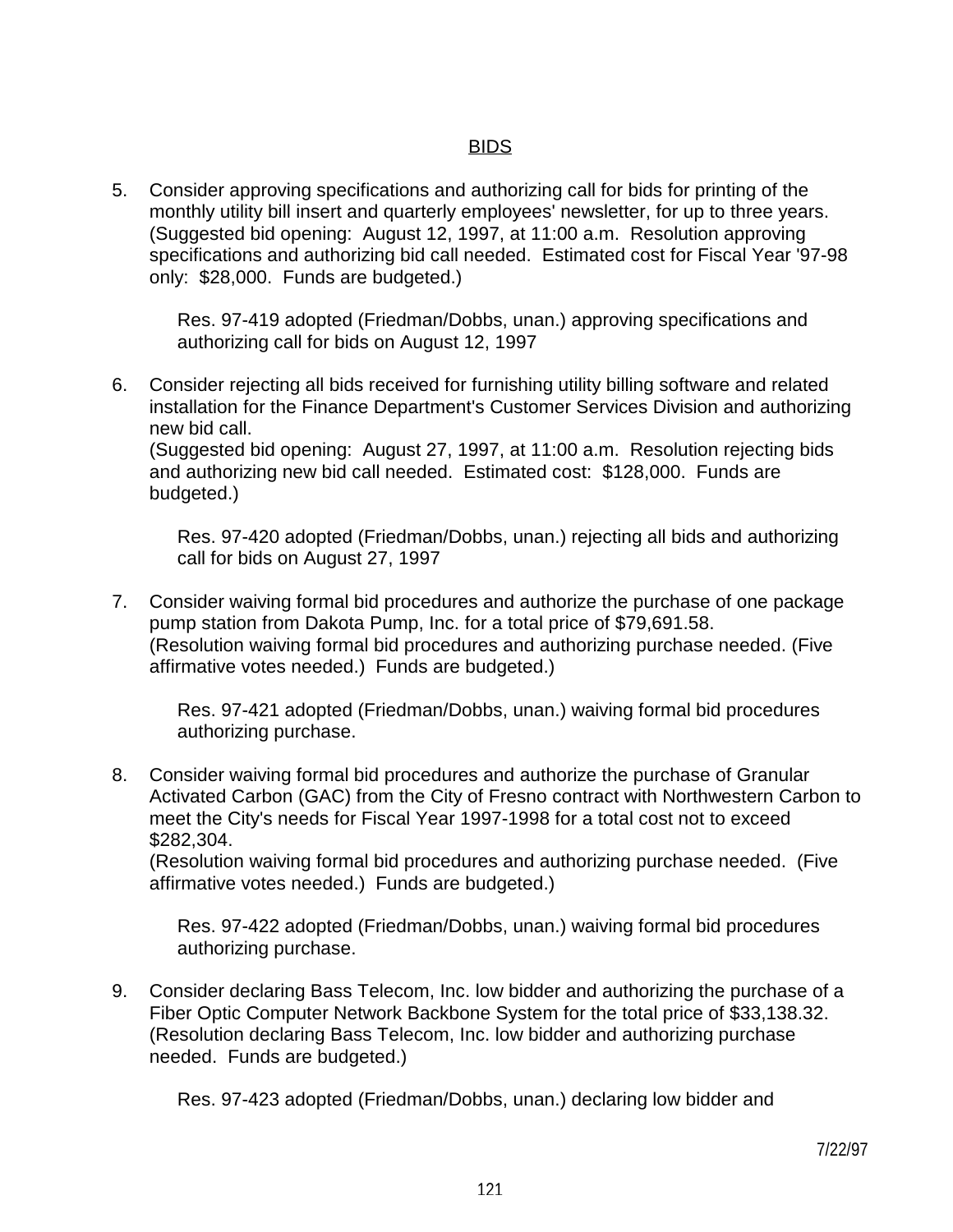authorizing purchase.

10. Consider amending the Modesto Municipal Code to allow the Police Department to cite those camping, etc., in areas specifically marked with "No Trespassing signs. (Introduction of an ordinance amending Section 12-4.202 of Article 2 of Chapter 4 of Title XII of the Modesto Municipal Code relating to general regulations governing use of parks needed.)

Ord. No. 3052-C.S. introduced (Friedman/Dobbs, unan.).

11. Consider supporting National Night Out - August 5, 1997, a coast-to-coast community crime prevention event. (Resolution supporting National Night Out 1997 needed.)

 Res. 97-424 adopted (Friedman/Dobbs, unan.) supporting National Night Out 1997.

12. Consider approving agreement with City of Ceres to purchase a van from El Dorado Bus Sales at a cost of \$52,204.84 through a State contract and a 1% fee to the State with Federal Transit Administration (FTA) and Ceres funds, to be leased at no cost to Ceres for use in its Dial-A-Ride Service.

 (Ceres will reimburse Modesto for its costs associated with the purchase. Modesto's assistance in this project has been requested due to its certification by the FTA for the receipt and expenditure of FTA funds. Resolution approving agreement needed; resolution authorizing purchase from El Dorado Bus Sales needed; and resolution amending the 1997-98 CIP needed.)

Res. 97-425 adopted (Friedman/Dobbs, unan.) approving agreement.

Res. 97-426 adopted (Friedman/Dobbs, unan.) authorizing purchase.

Res. 97-427 adopted (Friedman/Dobbs, unan.) amending the 1997-98 CIP.

13. Consider authorizing City Manager to execute applicable agreements with Landmark Chiropractic IPA of California (Landmark) for provision of chiropractic services to employees enrolled in the City-sponsor HMO plans. (Resolution authorizing City Manager to execute agreements needed.)

 Res. 97-428 adopted (Friedman/Dobbs, unan.) authorizing City Manager to execute agreements.

14. Consider authorizing City Manager to execute applicable agreements with Standard Life Company for the City's long term disability and life insurance programs. (Resolution authorizing City Manager to execute agreements needed.)

Res. 97-429 adopted (Friedman/Dobbs, unan.) authorizing City Manager to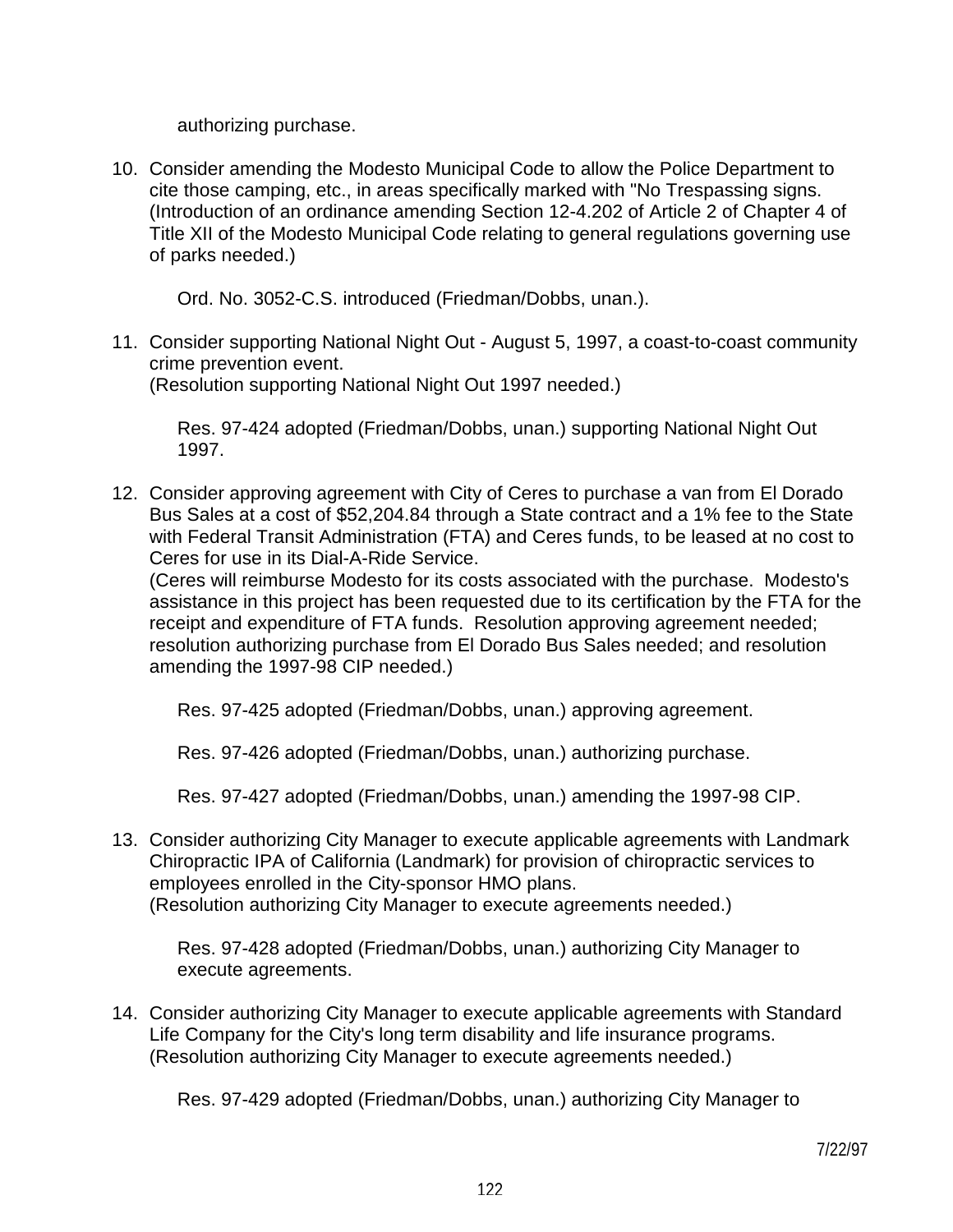execute agreements.

15. Consider amending the Rental Fees and Use Policy to include a "grandfather clause" for regular users of rental facilities (groups and/or organizations that use a rental facility daily, weekly, bi-weekly and/or monthly. (Resolution amending Rental Use and Fee Policy needed.)

 Res. 97-430 adopted (Friedman/Dobbs, unan.) amending Rental Use and Fee Policy.

16. Consider approving lease agreement with Tommie and Linda Thompson for the lease of 1204 River Road (Mancini House). (Resolution approving lease agreement needed.)

Res. 97-431 adopted (Friedman/Dobbs, unan.) approving lease agreement.

Item #17 removed from Consent.

17. Consider approving agreement with Town Hall Services for Capital Facilities Fees Study Update.

(Resolution approving agreement needed.)

 Res. 97-432 adopted (McClanahan/Fisher, majority; Serpa, no) approving agreement.

18. Quarterly Treasurer's Report, June 30, 1997. (Motion acknowledging receipt of report needed.)

By motion (Friedman/Dobbs, unan.), acknowledged receipt of report.

19. Consider adoption of a resolution rescinding City Council Resolution No. 97-389 and terminating proceedings for the Kiernan Business Park No. 1 Reorganization to the City of Modesto. (Resolution rescinding Resolution No. 97-389 and terminating proceedings needed.)

 Res. 97-433 adopted (Friedman/Fisher, unan.) rescinding Res. No. 97-389 and terminating proceedings.

# 20. ORAL COMMUNICATIONS

Frank Dave Goodwin commented on harassment of homeless individuals by Police.

# WRITTEN COMMUNICATIONS

21. Letter of resignation from the Golf Committee from Frank Muratore. (Resolution accepting resignation with regret needed.)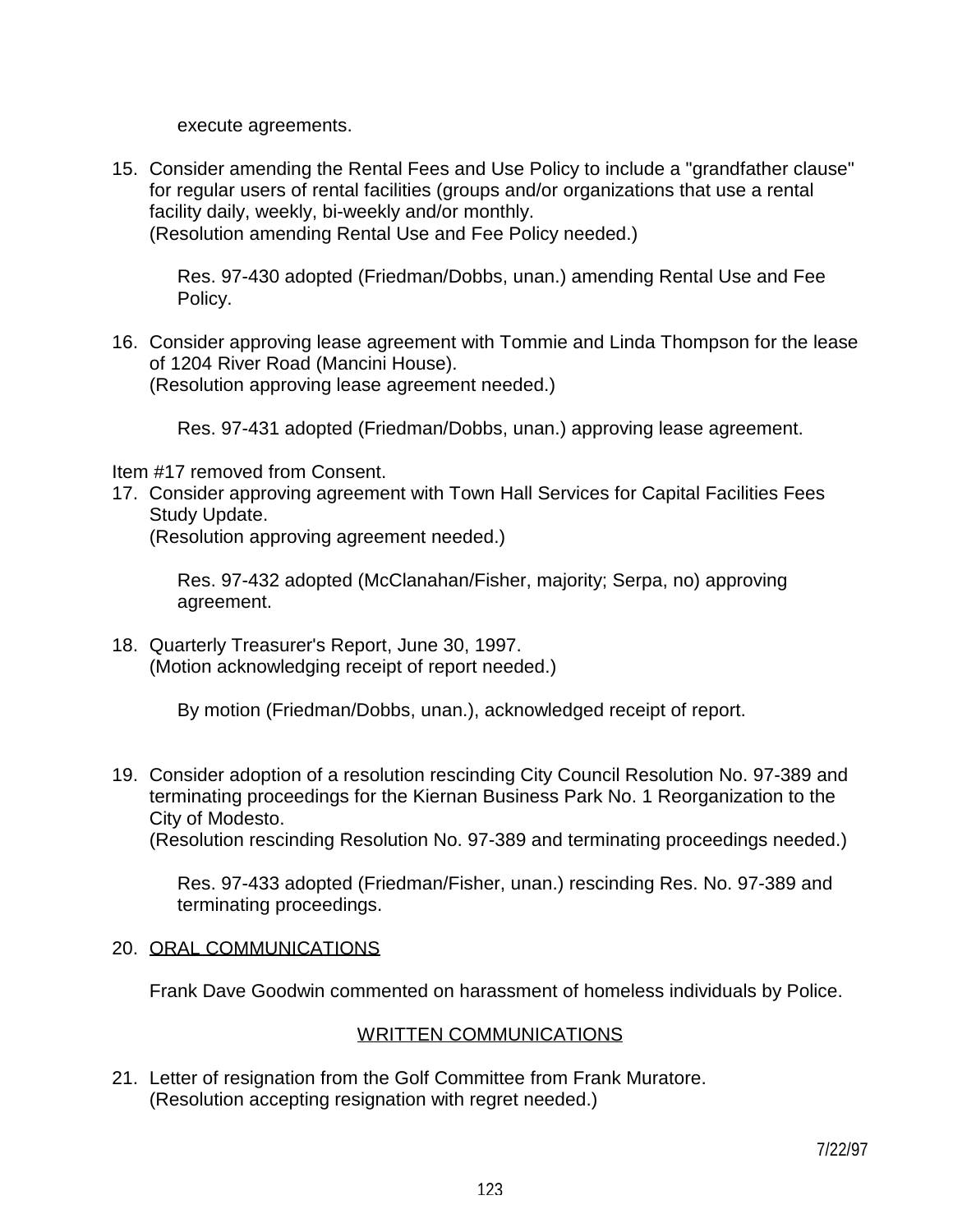Res. 97-434 adopted (Friedman/Dobbs, unan.) accepting resignation with regret.

# MISCELLANEOUS

### 22. Appointments

Disabled Access Appeals Board Appointment

 Res. 97-435 adopted (Fisher/Dobbs, unan.) appointing James Von Dohlen with term expiration of 1/1/2000.

Economic Development Loan Committee Reappointment

 Res. 97-436 adopted (Fisher/Dobbs, unan.) reappointing Sylvester Aguilar with new term expiration of 1/1/2001.

Golf Course Advisory Committee Appointment

 Res. 97-437 adopted (Fisher/Dobbs, unan.) appointing Skip McCabe, Creekside Golf Course, with a term expiration of 1/1/2000.

Sign Update Committee Appointments

 Res. 97-438 adopted (Fisher/Dobbs, unan.) appointing Bill Seavy, Chamber of Commerce; Allan Johnston, California Electric Sign Association; Kathleen Morgan, Community Qualities Forum; Dan Hopkins, Board of Zoning Adjustment; Dan Thayer, Planning Commission; Michael Pratt, Planning Commission; Cheryl Merritt, Citizen-at-Large; William Gardner, Citizen-at-Large to this new committee comprised of eight members, two representing specific organizations and two citizens-at-large.

# 23. MATTERS TOO LATE FOR THE AGENDA

None.

# 24. CLOSED SESSION

 The meeting will adjourn to the Third Floor East Conference Room for a Closed Session to consider the following:

CONFERENCE WITH LEGAL COUNSEL - EXISTING LITIGATION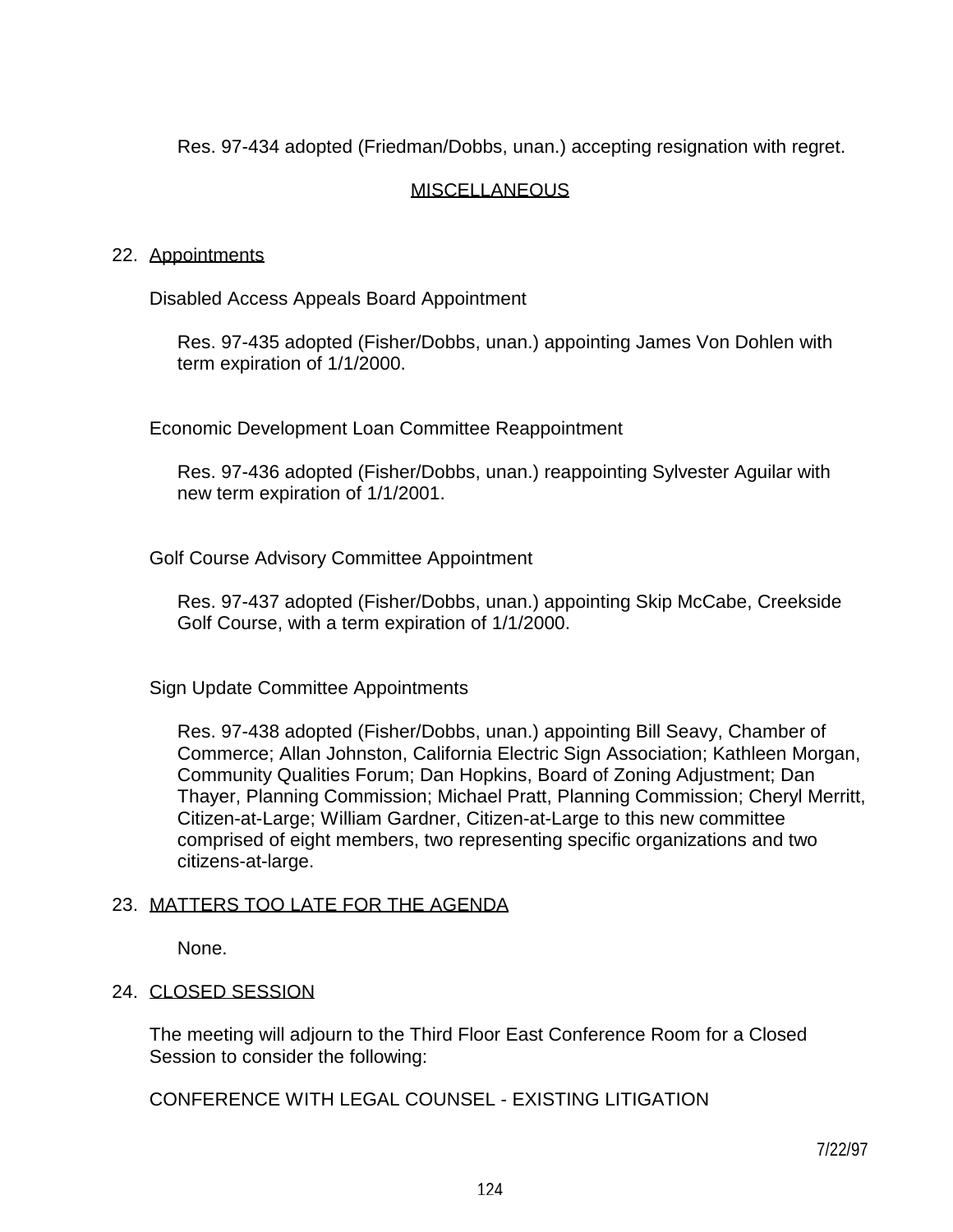Name of case: Mary Alice Lester v. City of Modesto, et al., Stanislaus County Superior Court Action No. 113848

# ADJOURNMENT

The meeting adjourned at 4:36 p.m. City Attorney returned at 5:15 p.m. and reported no action had been taken.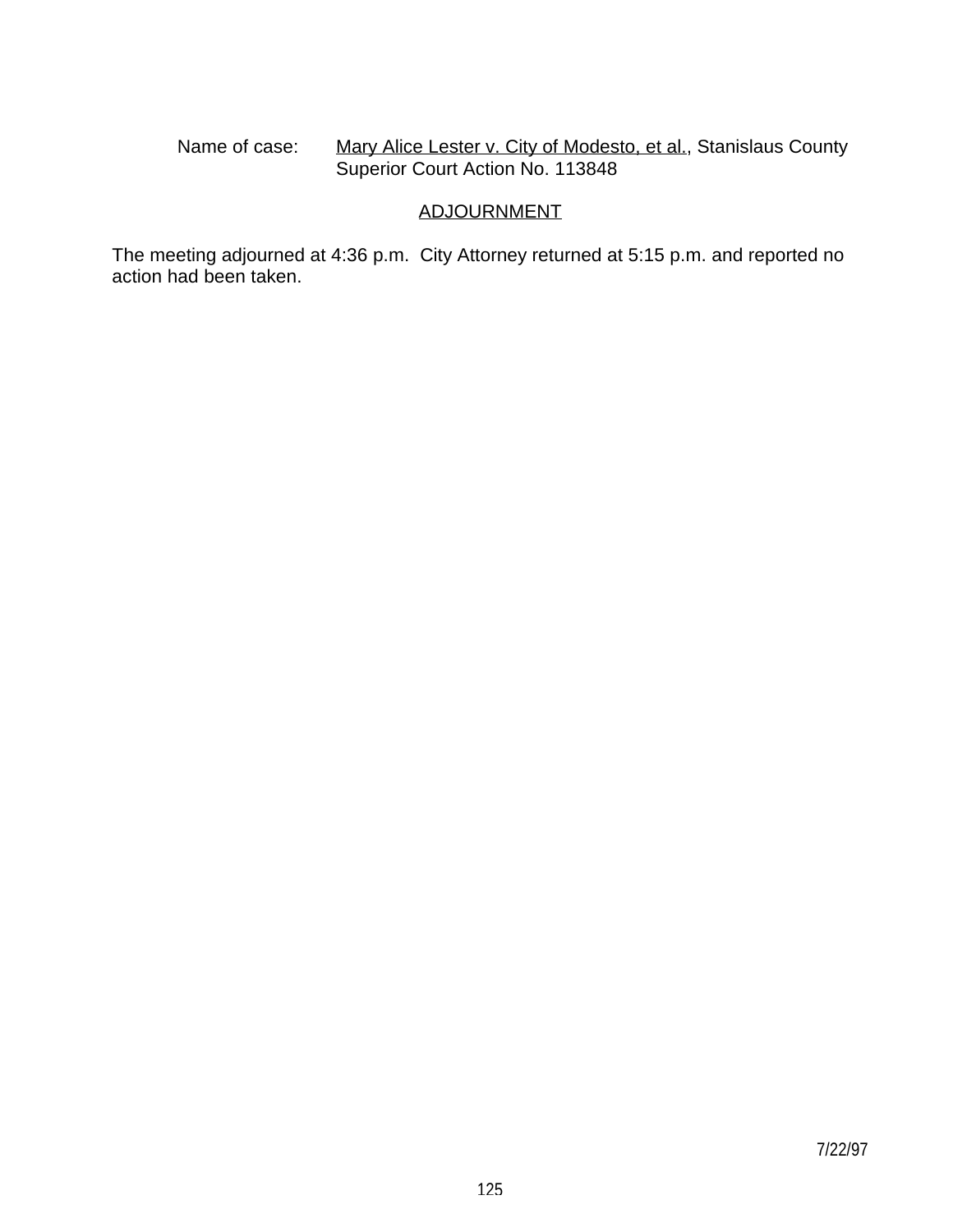# **SPECIAL JOINT CITY COUNCIL AND REDEVELOPMENT AGENCY MEETING**

Tuesday, July 22, 1997, at 7:30 p.m.

Present: Council/Agency Members Cogdill, Dobbs, Fisher, Friedman, McClanahan, Serpa, Mayor/Chairperson Lang

Council/Agency Members Fisher and McClanahan excused due to conflict of interest.

City Attorney requested authorization for staff to make minor nonsubstantive changes to all approved documents, if necessary.

# **HEARINGS**

A. Public hearing of the City Council and the Redevelopment Agency to consider and act upon the sale and development of certain real property pursuant to a proposed Disposition and Development Agreement (the DDA) between the Agency and Civic Partners Modesto.

(Resolution approving Disposition and Development Agreement needed.)

 **Council Res**. 97-439 adopted (Friedman/Cogdill, unan.; Fisher & McClanahan, absent) approving Disposition and Development Agreement.

 **RDA Res**. 21-97 adopted (Friedman/Cogdill, unan.; Fisher & McClanahan, absent) approving Disposition and Development Agreement.

B. Redevelopment Agency public hearing to consider the proposed sale of certain real property to the City-County Capital Improvements and Financing Authority. (Resolution approving the proposed sale of certain real property to City-County Capital Improvements and Financing Authority needed.)

> **RDA Res.** 22-97 adopted (Cogdill/Friedman, unan.; Fisher & McClanahan, absent) approving the proposed sale of certain real property to City-County Capital Improvements and Financing Authority.

# NEW BUSINESS

C. Consider approving proposed Master Agreement on 10th Street Place Redevelopment Project between the City of Modesto, the Redevelopment Agency, Stanislaus County and the City-County Joint Powers Agency.

> **Council Res**. 97-440 adopted (Dobbs/Friedman, majority; Serpa, no; Fisher & McClanahan, absent) approving proposed Master Agreement.

 **RDA Res**. 23-97 adopted (Dobbs/Friedman, majority; Serpa, no; Fisher & McClanahan, absent) approving proposed Master Agreement.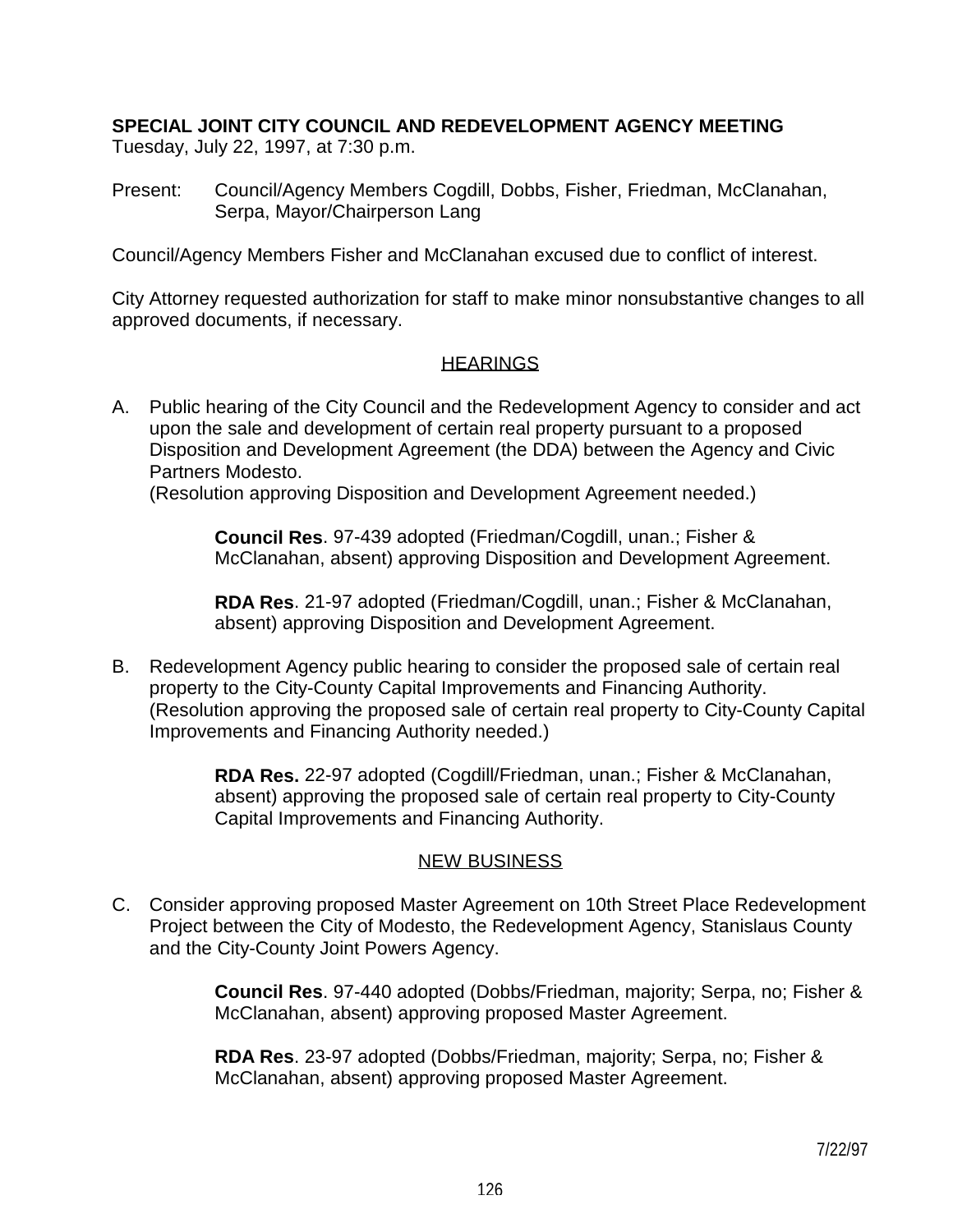D. Consider authorizing City Manager and City Clerk to sign a Grant Deed transferring title to City-owned properties located on 10th Street and 11th Street to the Redevelopment Agency (APN's 105-37-01 & 05, 105-42-01 & 02). (Resolution authorizing City Manager and City Clerk to sign Grant Deed needed.)

> **Council Res.** 97-441 adopted (Friedman/Cogdill, unan.; Fisher & McClanahan, absent) authorizing City Manager and City Clerk to sign Grant Deed.

E. Consider accepting the transfer of title of the property on 10th and 11th Streets from the City of Modesto (APN's 105-37-01 &05, 105-42-01 & 02). (Resolution accepting the transfer of land from the City of Modesto to the Redevelopment Agency needed.)

> **RDA Res.** 24-97 adopted (Friedman/Cogdill, unan.; Fisher & McClanahan, absent) accepting the transfer of land from the City of Modesto to the Redevelopment Agency.

F. Consider approving agreement with the City of Modesto and Rodney R. Johnson and Bradley L. Hawn which transfers the obligations and conditions of the lease of the parking lot at K and 11th Streets from the City of Modesto to the Redevelopment Agency.

(Resolution approving agreement needed.)

 **Council Res.** 97-442 adopted (Cogdill/Friedman, unan.; Fisher & McClanahan, absent) approving agreement.

Item G removed from agenda.

G. Consider approving agreement with the Redevelopment Agency and Rodney R. Johnson and Bradley L. Hawn which transfers the obligations and conditions of the lease of the parking lot at K and 11th Streets from the City of Modesto to the Redevelopment Agency.

(Resolution approving agreement needed.)

H. Consider approving an amendment to the agreement between the Redevelopment Agency and the Elizabeth Grace Kokko Trust of July 1991 and Bruce Kokko. (Resolution approving agreement needed.)

> **RDA Res.** 25-97 adopted (Friedman/Dobbs, unan.; Fisher & McClanahan, absent) approving agreement.

I. Consider approving agreement with George Kounias, Jr. and the George Kounias, Jr. and Elizabeth Kounias 1996 Trust. (Resolution approving agreement needed.)

 **RDA Res.** 26-97 adopted (Cogdill/Dobbs, unan.; Fisher & McClanahan,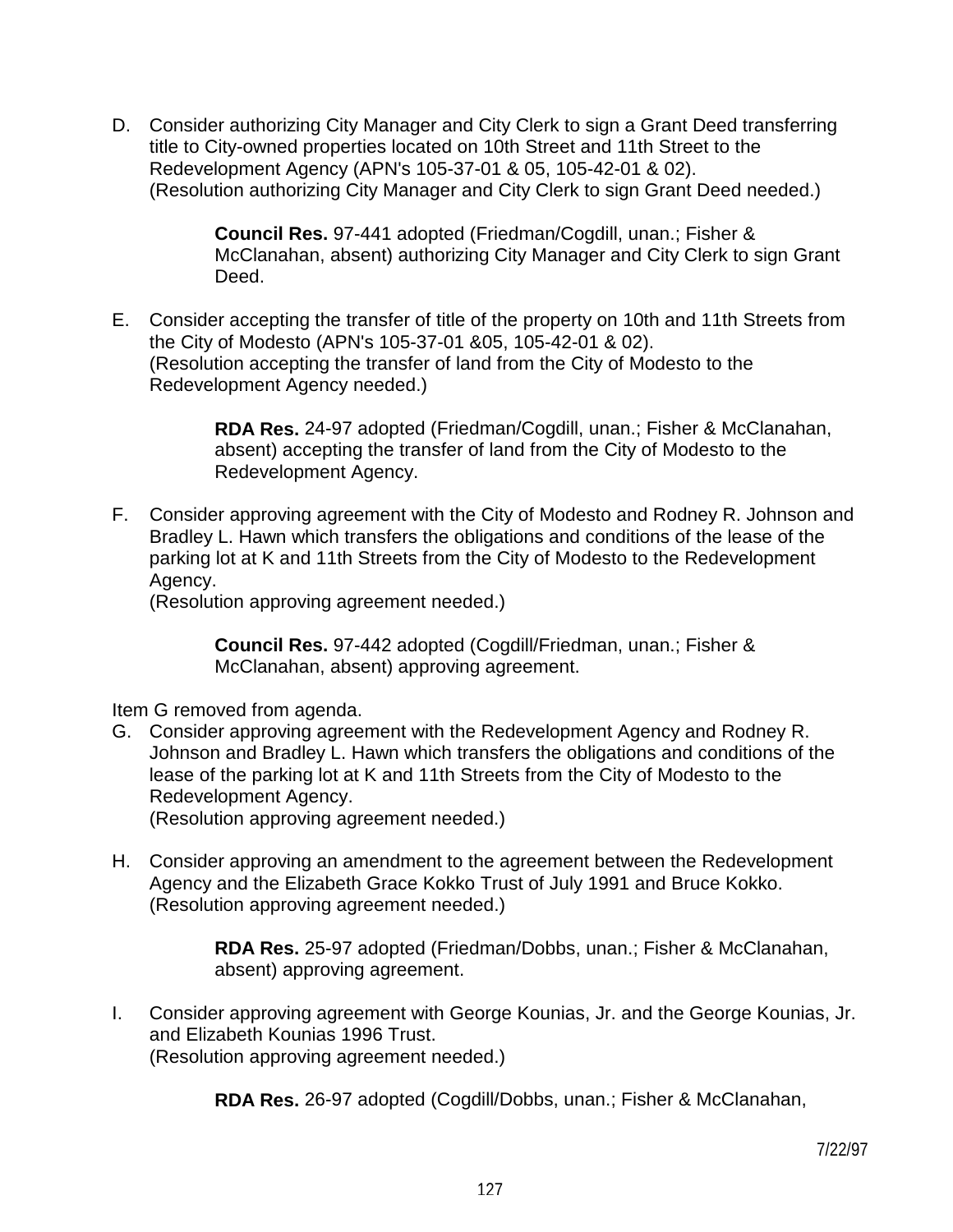absent) approving agreement.

# J. ORAL COMMUNICATIONS

None.

# K. MATTERS TOO LATE FOR THE AGENDA

None.

# ADJOURNMENT

The JOINT MEETING was adjourned at 9:36 p.m.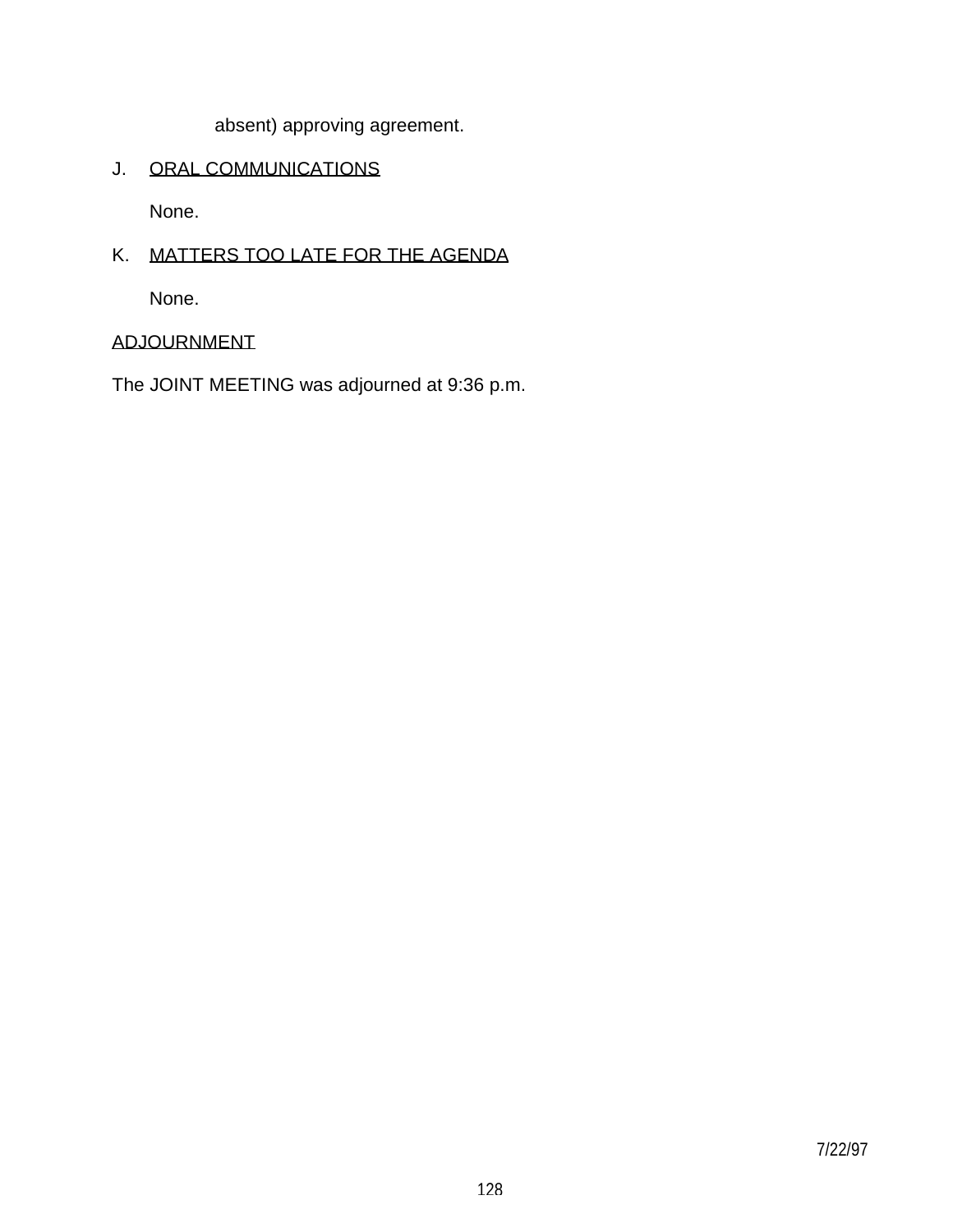# **MINUTES OF COUNCIL MEETING OF TUESDAY, AUGUST 5, 1997, AT 7:00 P.M.**

Roll Call - Present: Councilmembers Cogdill, Dobbs, Friedman, McClanahan, Serpa, Mayor Lang

Absent: Councilmember Fisher

CONSENT ITEMS - ROLL CALL VOTE REQUIRED: Items 2, 3, 8, 10, 11, 12, 13, 18, 20, 21, 22, 23, 24, 25

(Friedman/Dobbs, unan.; Fisher, absent)

Councilmember McClanahan excused due to conflict of interest CONSENT ITEMS - ROLL CALL VOTE REQUIRED: Items 9, 19

(Friedman/Dobbs, unan.; Fisher & McClanahan, absent)

Councilmember Dobbs absent due to conflict of interest CONSENT ITEMS - ROLL CALL VOTE REQUIRED: Items 26

(Friedman/McClanahan, unan.; Dobbs & Fisher, absent)

# ITEM #17 REMOVED FROM AGENDA

#### 1. ACKNOWLEDGEMENTS AND PRESENTATIONS

Mayor Lang announced National Night Out.

#### MINUTES

2. Approval of the minutes of the special and regular City Council meetings of July 22, 1997. (Motion approving needed.)

By motion (Friedman/Dobbs, unan.; Fisher, absent), minutes approved.

#### UNFINISHED BUSINESS

3. Final adoption of Ord. No. 3052-C.S. amending the Modesto Municipal Code relating to general regulations governing use of parks. (Motion adopting needed.)

Ord. No. 3052-C.S. adopted (Friedman/Dobbs, unan.; Fisher, absent).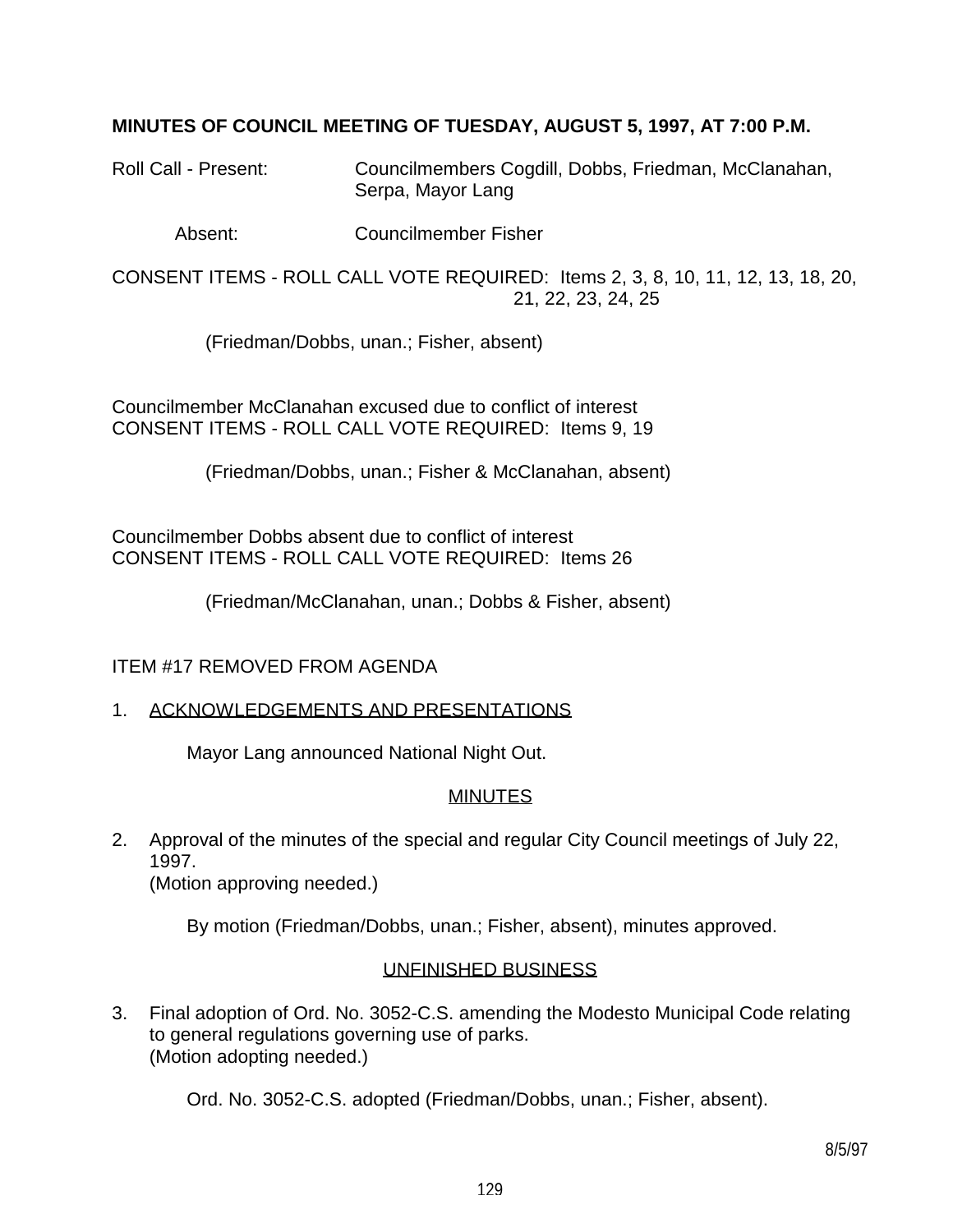# **HEARINGS**

4. Hearing to consider an amendment to Section 11-3-8 of the Zoning Map to rezone from Medium Density Residential Zone, R-2, and a portion of Planned Development Zone, P-D(333), to a new Planned Development Zone, P-D(520), to allow a multiscreen theater complex with supporting commercial pad uses, property located on the west side of Dale Road at Vintage Drive extended, immediately north of Vintage Faire Mall. (Cinemark USA, Inc.) (Continued from May 6, and July 15, 1997 City Council meetings.)

 (Introduction of ordinance rezoning needed; resolution approving development plan needed; resolution with findings provided by E.A. No. 97-14 judging project as being within scop of MEIR needed.)

 Item continued to August 19, 1997 (McClanahan/Friedman, unan.; Fisher, absent).

Councilmember Friedman absent due to conflict of interest.

5. Hearing to consider approval of the issuance of Health Facility Insured Revenue Bonds in an amount not to exceed \$30,000,000 for the purpose of assisting Memorial Hospitals Association in the refinancing of Series 1991A and 1991B Memorial Bonds. (Resolution needed relating to the financing and refinancing of additions and improvements at the Health Facilities owned and operated by Memorial Hospitals Association; approval of the issuance of bonds in an amount not to exceed \$30,000,000 and the loan of the proceeds to Memorial Hospitals Association.)

 Res. 97-443 adopted (Dobbs/Cogdill, unan.; Fisher & Friedman, absent) relating to the financing and refinancing of additions and improvements at the Health Facilities owned and operated by Memorial Hospitals Association.

Councilmember Dobbs excused due to conflict of interest.

6. Hearing to consider the appeal of the Council of the Beyer Park Area Community to a Board of Zoning Adjustment decision regarding an application of AT&T Wireless Services for a conditional use permit in the R-1 Zone to allow cellular antennas to be mounted at 70 feet high on a 90-foot high ballfield light standard and addition of a radio equipment shelter in the northeast portion of the Beyer Park located south of Sylvan Meadows Drive, east of Beyer Park Drive.

 Res. 97-444 adopted (Friedman/Cogdill, unan.; Dobbs & Fisher, absent) upholding Board of Zoning Adjustment's decision, with a location change to the southeast corner of Beyer Park, as proposed by applicant.

7. Hearing to consider the proposed closure of alleys located between Maple, Oak, and Pine Streets, west of North Martin Luther King Drive, and east of the Modesto Irrigation District Briggs Ditch. (Resolution approving alley closures needed.)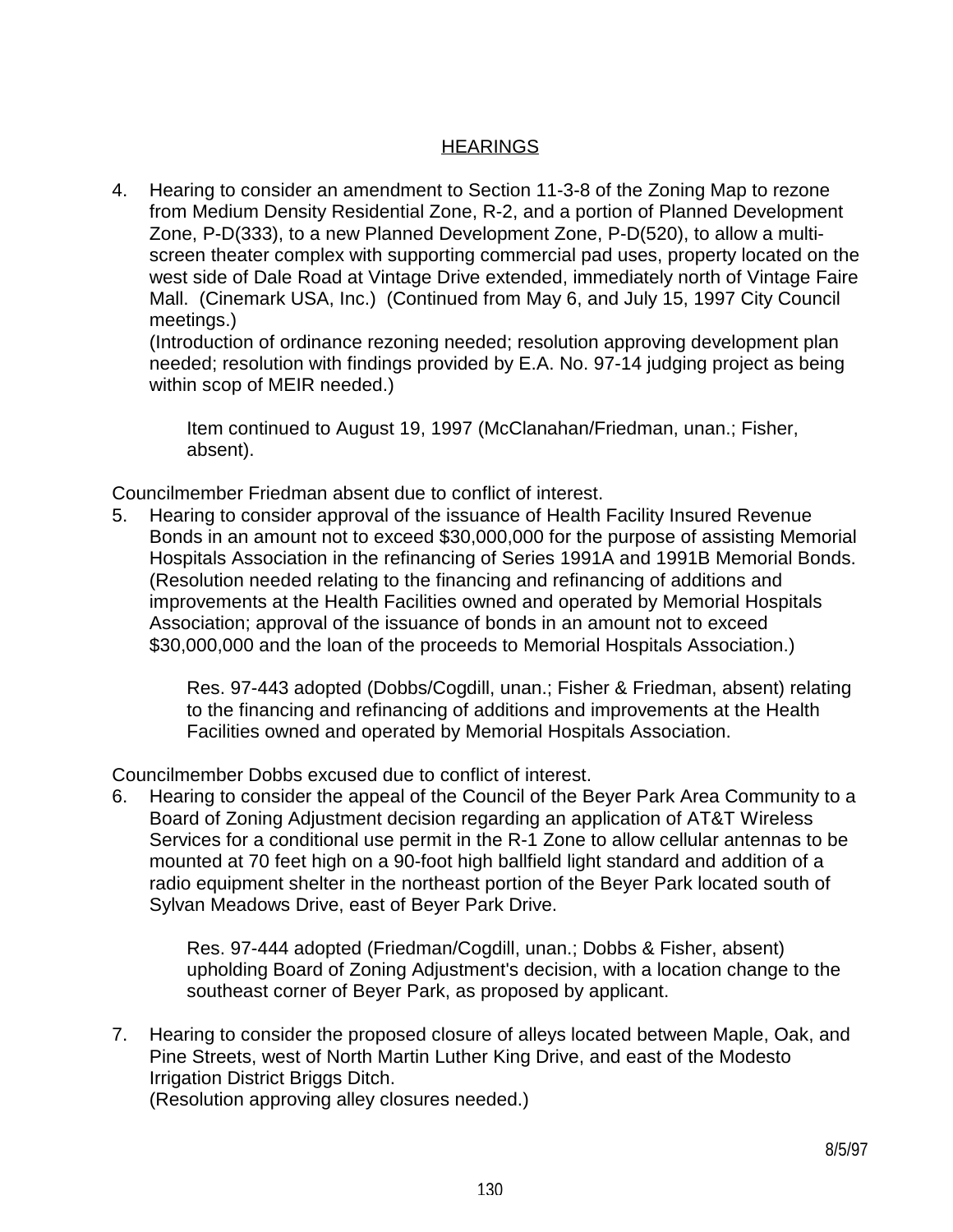Res. 97-445 adopted (McClanahan/Dobbs, unan.; Fisher, absent) approving alley closures.

# <u>BIDS and the contract of the contract of the BIDS</u>

8. Consider authorizing the City Manager to execute an agreement with Stanislaus County Redevelopment Agency for installation of a waterline in Santa Cruz Avenue; and consider awarding contract for the Santa Cruz waterline to D. R. Yount Construction Company for \$364,990; and consider amending the budget to recognize \$150,000 contribution from Stanislaus County Redevelopment Agency to fully fund the project.

 (Resolution approving agreement with Stanislaus County Redevelopment Agency needed; resolution awarding contract needed; and resolution amending budget needed. Total estimated cost: \$412,448.70 (contract \$364,990; other \$47,448.70) Funds are budgeted.)

 Res. 97-446 adopted (Friedman/Dobbs, unan.; Fisher, absent) approving agreement with Stanislaus County Redevelopment Agency.

Res. 97-447 adopted (Friedman/Dobbs, unan.; Fisher, absent) awarding contract.

Res. 97-448 adopted (Friedman/Dobbs, unan.; Fisher, absent) amending budget.

Councilmember McClanahan excused due to conflict of interest

9. Consider awarding contract for the rockwell replacement/addition project for 1997-98 to Ross F. Carroll, Inc. for \$383,323.

 (Resolution awarding contract needed. Total estimated cost: \$429,321.76 (contract \$383,323; const. admin. & contingencies \$45,998.76) Funds are budgeted.)

 Res. 97-449 adopted (Friedman/Dobbs, unan.; Fisher & McClanahan, absent) awarding contract.

10. Consider awarding contract for the College Avenue overlay project between Briggsmore Avenue and Cecil Way to George Reed, Inc. for \$386,666. (Resolution awarding contract needed. Total estimated cost: \$429,000.00 (contract \$383,323; const. admin. & contingencies \$42,334.00) Funds are budgeted.)

Res. 97-450 adopted (Friedman/Dobbs, unan.; Fisher, absent) awarding contract.

11. Consider accepting the contract of Richard A. Heaps Electrical Contractor, Inc. as complete for the Yosemite Boulevard street lighting project - D Street to Las Flores and authorize the City Clerk to file the Notice of Completion. (Original contract: \$78,792)

 (Resolution accepting the work as complete and authorizing the City Clerk to file the Notice of Completion needed. Total final cost: \$75,135.45. Funds are budgeted.)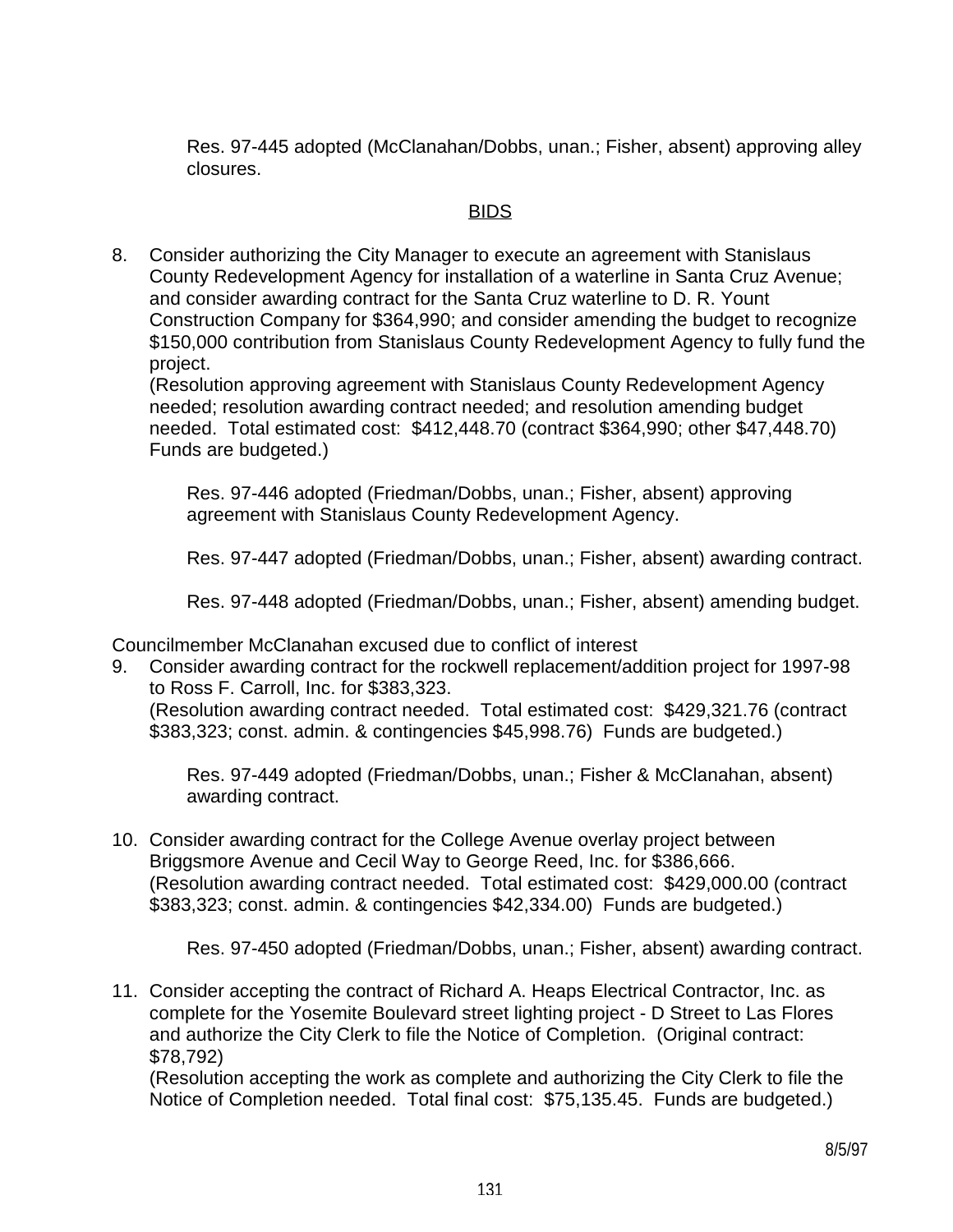Res. 97-451 adopted (Friedman/Dobbs, unan.; Fisher, absent) accepting the work as complete and authorizing the City Clerk to file the Notice of Completion.

12. Consider accepting the contract of Ross F. Carroll, Inc. as complete for the rockwell replacement/addition project for 1996-97 as complete and authorize the City Clerk to file the Notice of Completion. (Original contract: \$356,330) (Resolution accepting the work as complete and authorizing the City Clerk to file the Notice of Completion needed. Total final cost: \$337,842. Funds are budgeted.)

 Res. 97-452 adopted (Friedman/Dobbs, unan.; Fisher, absent) accepting the work as complete and authorizing the City Clerk to file the Notice of Completion.

13. Consider report regarding the extra cost for relocating the motor control center to above flood elevations on the variable speed drive/effluent pumps project. (Motion acknowledging receipt of report needed. Total estimated cost: \$54,700. Funds are budgeted.)

> By motion (Friedman/Dobbs, unan.; Fisher, absent), acknowledged receipt of report.

# NEW BUSINESS

14. Consider designation of Voting Delegate and Voting Alternate for the League of California Cities Annual Conference October 12 - October 14, 1997, in San Francisco. (Motion designating Voting Delegate and Voting Alternate needed.)

 By motion (Friedman/Cogdill, unan.; Fisher, absent), designated Mayor Lang as Voting Delegate and Vice Mayor Fisher as Voting Alternate.

15. Consider amending the Modesto Municipal Code relating to drinking in public and outdoor dining in the public rights of way to allow alcohol consumption in conjunction with an eating establishment and to set forth regulations for outdoor dining in the public rights of way.

(Introduction of two ordinances needed.)

Ord. No. 3053-C.S. introduced (Friedman/Dobbs, unan.; Fisher, absent).

Ord. No. 3054-C.S. introduced (Friedman/Dobbs, unan.; Fisher, absent).

16. Consider ordering the demolition of the apartments located at the corner of Sixth and I Streets (601, 607, I Street, 908 Sixth Street); consider authorizing staff to negotiate an agreement for asbestos removal not to exceed \$17,000 and authorizing City Manager to execute agreement; and consider waiving formal bid procedures and authorizing staff to negotiate an agreement not to exceed \$38,000 with Modesto Sand and Gravel for building demolition and authorizing City Manager to execute agreement.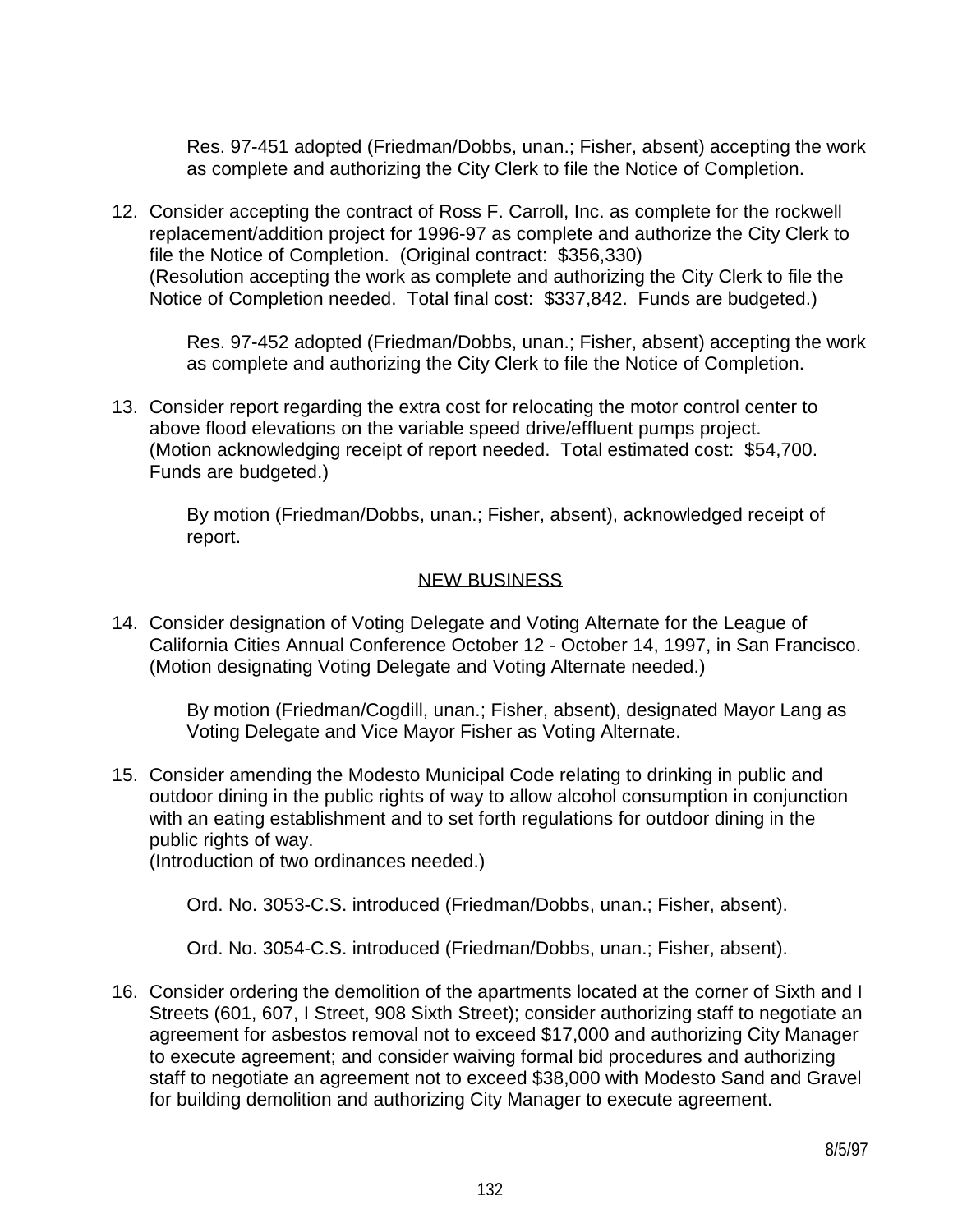(Resolution needed declaring that 30 days from date of posting property as nuisance has passed; that property owners did not repair or demolish property during the 30 days following posting; that Council has taken jurisdiction of the property and orders demolition or other appropriate action; that project is exempt from environmental review per CEQA Guidelines; that asbestos is present in the building and authorizing staff to negotiate an agreement for asbestos removal, and waiving formal bid procedures (five affirmative votes needed) and authorizing negotiation of agreement with Modesto Sand and Gravel for demolition and authorizing City Manager to execute. Estimated cost: \$55,000. Funds are budgeted.)

 Res. 97-453 adopted (Cogdill/Friedman, unan.; Fisher, absent) waiving formal bid procedures, authorizing demolition and asbestos removal.

#### Item #17 removed from agenda

- 17. Consider request of Bill Zoslocki, Ashwood Village Apartments LP, for an amendment to the Density Bonus Agreement to grant an addition incentive to the propose Ashwood Village Apartment project. (Resolution denying request needed.)
- 18. Consider canvassing the results of the July 22, 1997 election held within Community Facilities District 1997-1 (North Beyer Park Project). (Resolution canvassing election for Community Facilities District 1997-1 (North Beyer Park Project) needed.)

 Res. 97-454 adopted (Friedman/Dobbs, unan.; Fisher, absent) approving canvassing election for Community Facilities District 1997-1 (North Beyer Park Project).

Councilmember McClanahan absent due to conflict of interest

19. Consider authorizing City Manager to execute a Utility Crossing License. agreement with the Modesto and Empire Traction Company (M&ET) in conjunction with the Yosemite widening project from McClure to Frazine. (Resolution authorizing City Manager to execute the License Crossing agreement needed. Estimated cost: \$250. Funds are budgeted.)

 Res. 97-455 adopted (Friedman/Dobbs, unan.; Fisher & McClanahan, absent) authorizing City Manager to execute the License Crossing agreement.

20. Consider approving agreement to acquire real property interests for the Cannery Segregation Project from Tri-Valley Growers, APN 36-24-08. (Resolution approving agreement needed. Total estimated cost: \$10,000. Funds are budgeted.)

 Res. 97-456 adopted (Friedman/Dobbs, unan.; Fisher, absent) approving agreement.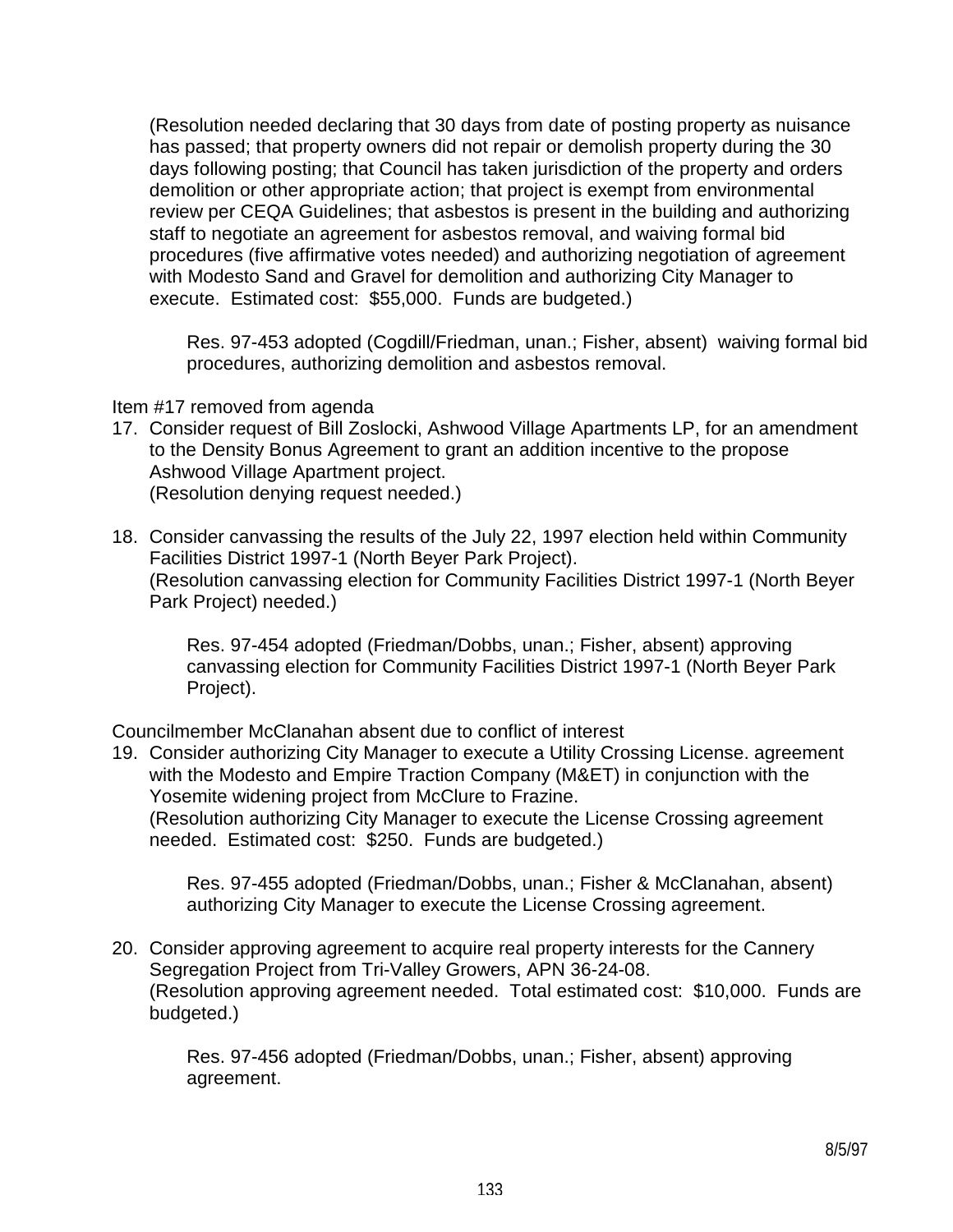21. Consider approving agreement to acquire real property interests for a lift station and temporary construction easement needed for North Beyer lift station from William T. and Veronica A. Loretelli.

 (Resolution approving agreement needed. Total estimated cost: \$25,905. (contract amount \$22,905; escrow \$3,000) Funds are budgeted.)

 Res. 97-457 adopted (Friedman/Dobbs, unan.; Fisher, absent) approving agreement.

22. Consider authorizing the disposition of the Highland Ranch I, II and II Special Facilities agreements by a single payment of \$45,000; and consider amending the budget. (Resolution authorizing the disposition of the Special Facilities agreements needed; and resolution amending budget needed.)

 Res. 97-458 adopted (Friedman/Dobbs, unan.; Fisher, absent) authorizing the disposition of the Special Facilities agreements.

Res. 97-459 adopted (Friedman/Dobbs, unan.; Fisher, absent) amending budget.

23. Consider approving air travel policy for staff business travel. (Resolution approving policy needed.)

> Res. 97-460 adopted (Friedman/Dobbs, unan.; Fisher, absent) approving Air Travel Policy for Business Travel.

24. Consider authorizing Stanislaus County to levy and collect the City of Modesto's assessments of six 1915 Act Improvement Districts on the 1997-98 property tax bills. (Six resolutions ordering the levy and collection of assessments within improvement districts needed.)

> Res. 97-461 adopted (Friedman/Dobbs, unan.; Fisher, absent) ordering the levy and collection of assessments with Improvement District #24, Sewer Improvements.

> Res. 97-462 adopted (Friedman/Dobbs, unan.; Fisher, absent) ordering the levy and collection of assessments with Improvement District #25, Sewer Improvements.

> Res. 97-463 adopted (Friedman/Dobbs, unan.; Fisher, absent) ordering the levy and collection of assessments with Improvement District #27, Storm Drainage Improvements.

> Res. 97-464 adopted (Friedman/Dobbs, unan.; Fisher, absent) ordering the levy and collection of assessments with Improvement District #28, Sewer Improvements.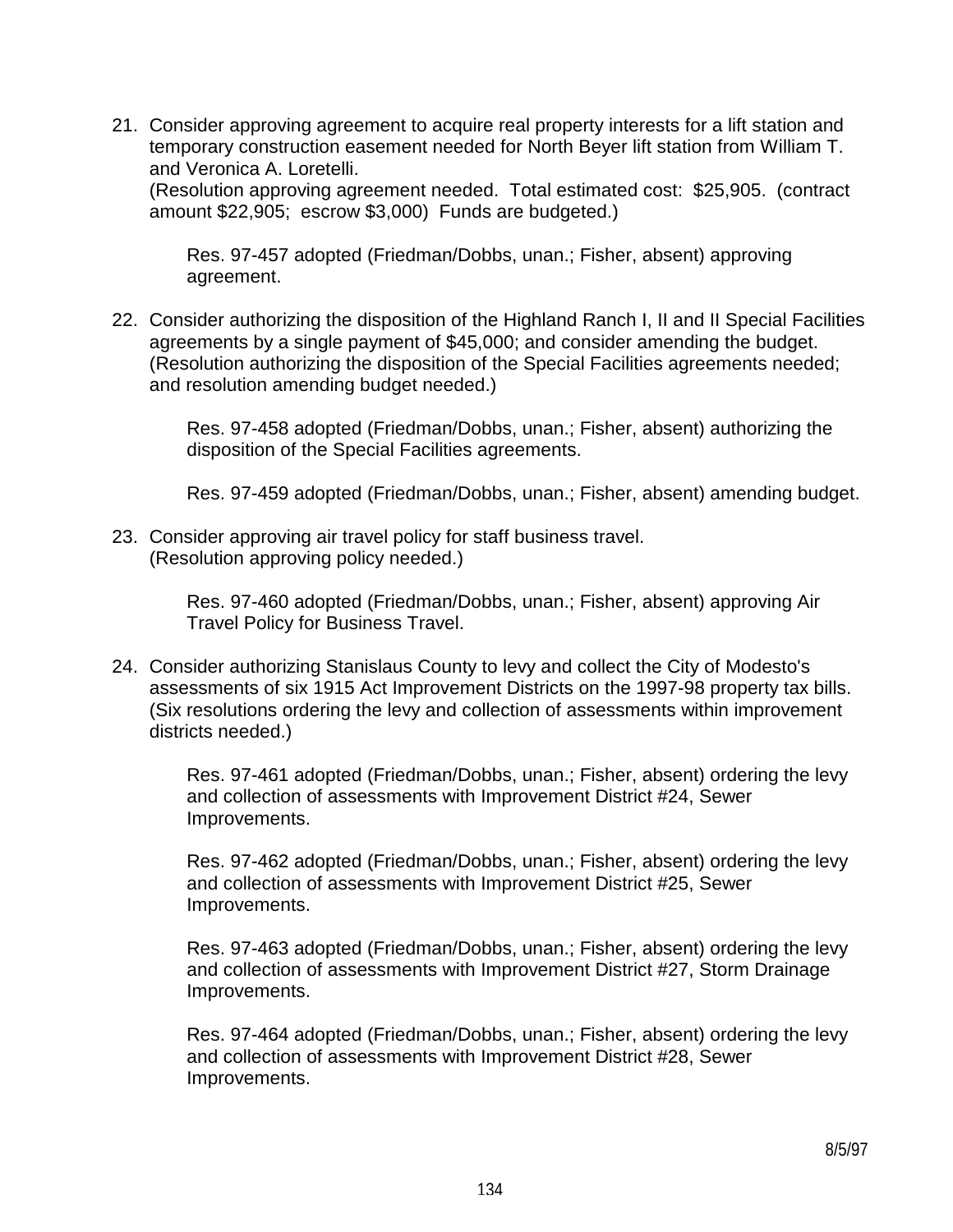Res. 97-465 adopted (Friedman/Dobbs, unan.; Fisher, absent) ordering the levy and collection of assessments with Improvement District #29, Street and Water System Improvements.

 Res. 97-466 adopted (Friedman/Dobbs, unan.; Fisher, absent) ordering the levy and collection of assessments with Public Facilities District #6, Street and Water System Improvements.

25. Consider amending the Position Classification Plan to amend the classification for Youth Program Supervisor. (Resolution amending Position Classification Plan needed.)

> Res. 97-467 adopted (Friedman/Dobbs, unan.; Fisher, absent) amending Position Classification Plan.

Councilmember Dobbs excused due to conflict of interest

26. Consider approval of final map of Silverado at the Village Phase 1 subdivision and authorizing the City Manager to sign an agreement with the subdividers as required by Section 4-4.604(c) of the Municipal Code. (Owner: Jaguar/Sylvan Partnership LP) (Resolution approving final map and authorizing City Manager to execute agreement needed.)

 Res. 97-468 adopted (Friedman/McClanahan, unan.; Dobbs & Fisher, absent) approving final map and authorizing City Manager to execute agreement.

#### 27. ORAL COMMUNICATIONS

None.

# 28. MATTERS TOO LATE FOR THE AGENDA

None.

# 29. CLOSED SESSION

 The meeting will adjourn to the Third Floor East Conference Room for a Closed Session to consider the following:

CONFERENCE WITH LEGAL COUNSEL - EXISTING LITIGATION

Name of case: Stanley Howard Olson, Jr. vs. City of Modesto Workers Compensation Appeal Board Case No. STK 131749

# ADJOURNMENT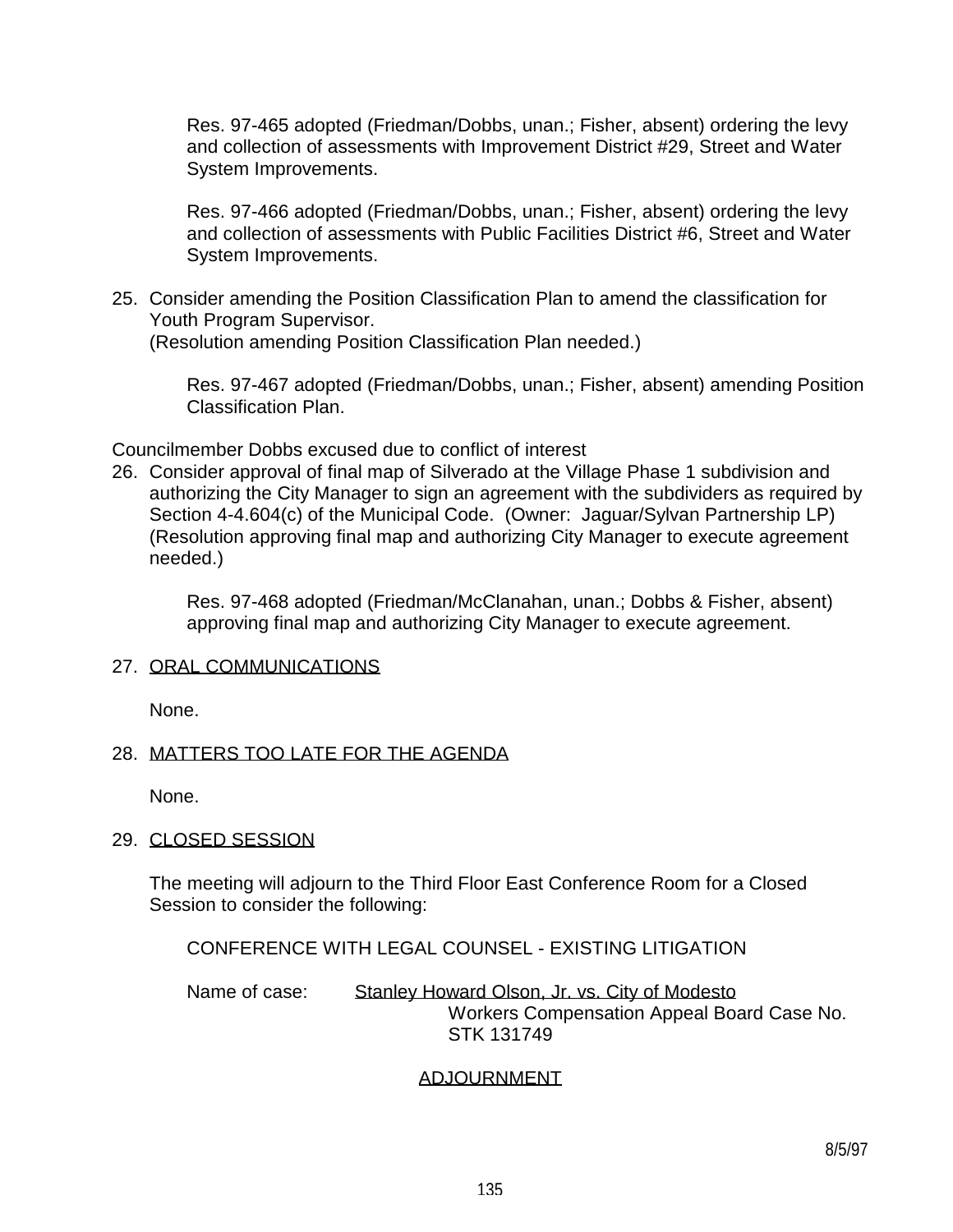Meeting adjourned to Closed Session at 8:05 p.m. City Attorney returned at 8:30 p.m. and reported no action had been taken.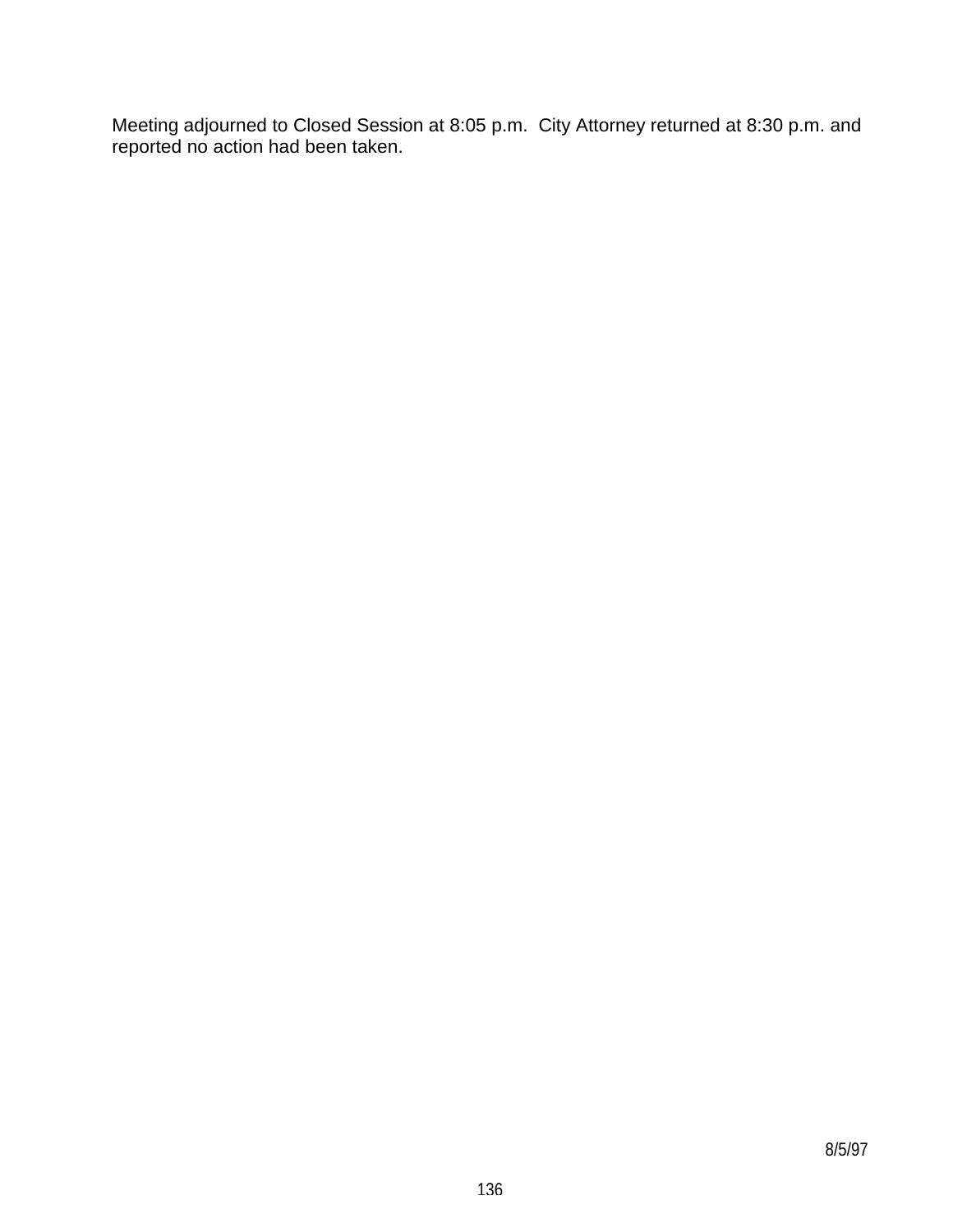# **COUNCIL MEETING OF TUESDAY, AUGUST 12, 1997, @ 4:00 P.M.**

Roll Call - Present: Councilmembers Cogdill, Dobbs, Fisher, Friedman, McClanahan, Serpa, Mayor Lang

Absent: None

CONSENT ITEMS - ROLL CALL VOTE REQUIRED: Items 2, 3, 5, 6, 9, 10, 11, 12, 13, 14, 15, 16, 17, 19, 20

(Friedman/Dobbs, unan.)

#### 1. ACKNOWLEDGEMENTS AND PRESENTATIONS

 a. Acknowledgement of Adrian and Able Rojas and presentation of commendation from Chief of Police Jefferson for their heroic actions on June 7, 1997, in saving the lives of two children who were drowning in the Tuolumne River.

 Police Chief Jefferson made the presentation and acknowledged the Rojas brothers.

 b. Acknowledgement of support of Graceada G.I.F.T. (Graceada Is A Fun Time) Committee volunteer project to seek donations, prepare Master Plan, and develop a play equipment area in Graceada Neighborhood Park.

 Parks & Recreation Assistant Director Pat Foran made the presentation and introduced committee.

 c. Presentation of Certificates of Recognition for the Stanislaus County/City Safety Fair by John Goforth.

John Goforth made the presentation to Council.

- d. Mayor Lang acknowledged Boy Scout Troop 107.
- e. Mayor Lang acknowledged Mayor Mikhail Checkman and his staff of Khmelnitskiy, Modesto's Sister City in the Ukraine.

#### MINUTES

2. Approval of the minutes of the regular City Council meeting of August 5, 1997. (Motion approving needed.)

By motion (Friedman/Dobbs, unan.), minutes approved.

#### UNFINISHED BUSINESS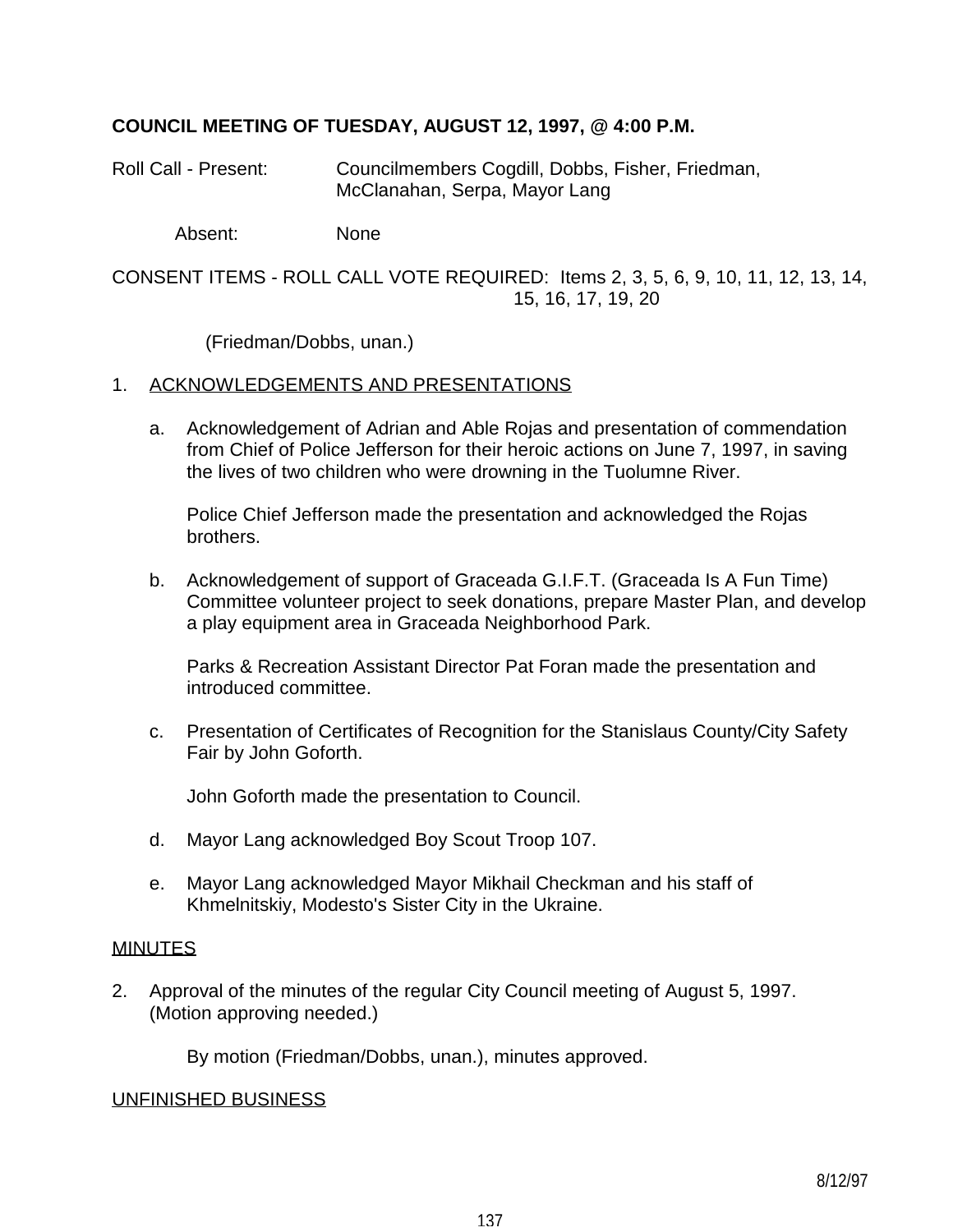- 3. Final adoption of:
	- a. Ord. No. 3053-C.S. amending the Modesto Municipal Code relating to drinking in public.
	- b. Ord. No. 3054-C.S. adding Chapter 15 entitled "Outdoor Dining in Public Rights of Way Permitted" to the Modesto Municipal Code.

(Motion adopting needed.)

 By motion (Friedman/Dobbs, unan.), approved final adoption of Ord. No. 3053- C.S. and Ord. No. 3054-C.S.

# **HEARINGS**

4. Hearing to consider the appeal of Cornerstone Church Development, Inc., on behalf of Tuolumne Christian School, to a Planning Commission decision denying an application for the abandonment of a portion of Calaveras Avenue at Tuolumne Boulevard to allow for expansion of the existing Christian School at 133 Tuolumne Boulevard. (Continued from July 22, 1997, City Council meeting.)

Appeal withdrawn at the request of Cornerstone Church Development Inc.

# BIDS

5. Consider award of contract for the parallel outfall sewer, Phase III project to Mauldin-Dorfmeier Construction, Inc. for \$3,667,505; and consider amending the budget to fully fund the project.

 (Resolution awarding contract needed; and resolution amending budget needed. Total estimated cost: \$4,327,655.90 (contract \$3,667,505; other \$660,150.90) Funds are partially budgeted.)

Res. 97-469 adopted (Friedman/Dobbs, unan.) awarding contract.

Res. 97-469A adopted (Friedman/Dobbs, unan.) amending budget.

6. Consider award of contract for the Coffee Road and Claratina Avenue sewer subtrunk and sewer lift station project - North Beyer Park Neighborhood to Mauldin-Dorfmeier Construction, Inc. for \$794,082.

 (Resolution awarding contract needed. Total estimated cost: \$913,195 (contract \$794,082; other \$119,113) Funds are budgeted.)

Res. 97-470 adopted (Friedman/Dobbs, unan.) awarding contract.

# NEW BUSINESS

Councilmembers Fisher & McClanahan excused due to conflict of interest.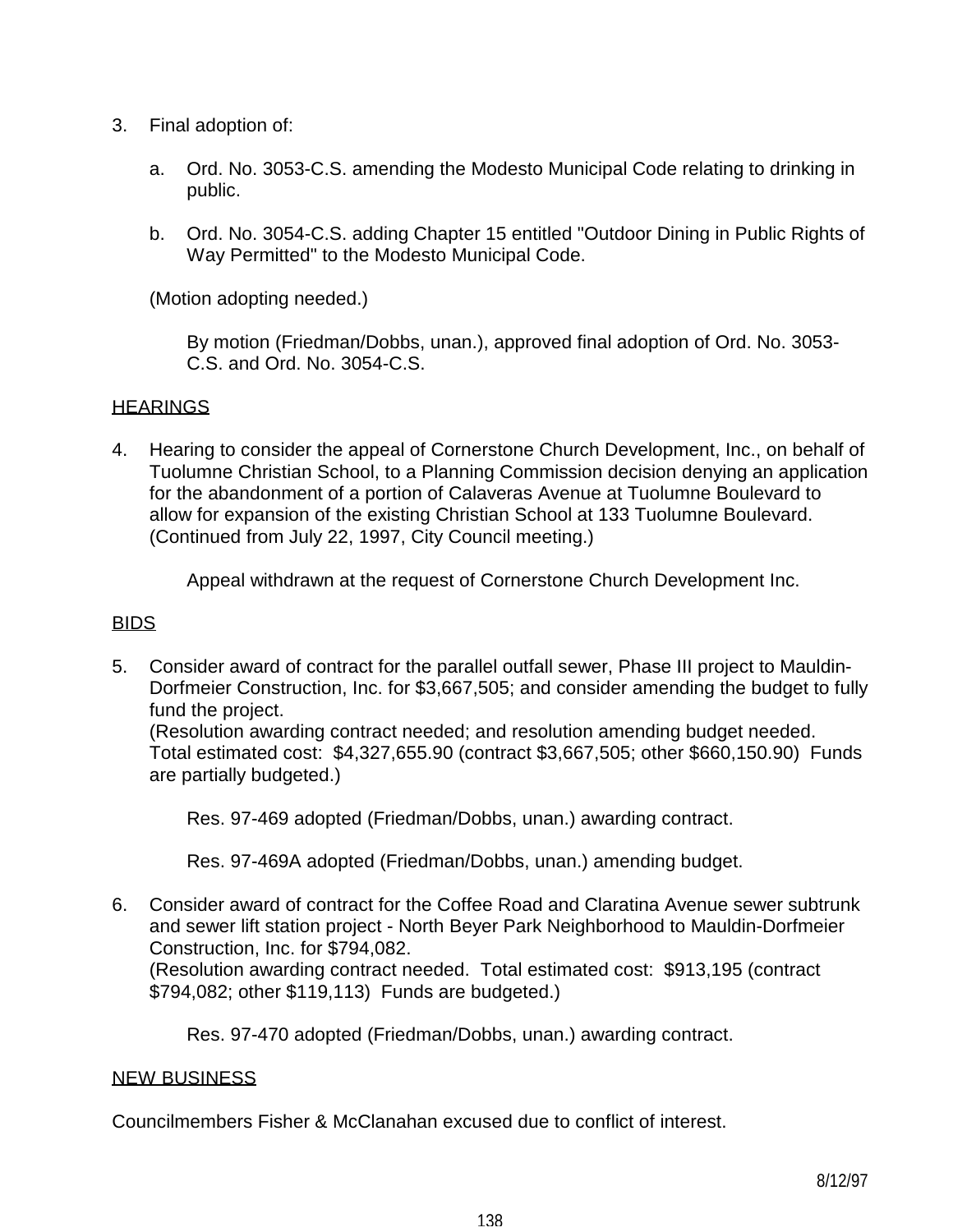7. Consider motion approving status report on condition to the effectiveness of the Tenth Street Place "Master Agreement" and consider a resolution approving of or, alternatively, authorizing the City Manager to execute the documents as described in the staff reports with agenda.

 (Motion approving status report needed, and resolution approving of, or alternatively, authorizing City Manager to execute documents needed.)

 By motion (Friedman/Cogdill, unan.; Fisher & McClanahan, absent), approved status report.

 Res. 97-471 adopted (Friedman/Cogdill, unan.; Fisher & McClanahan, absent), approving of, or alternatively, authorizing City Manager to execute documents.

8. Consider approving agreement with AT&T Communications to purchase real property at 3705 Oakdale Road, and consider amending the 1997-98 budget to appropriate \$475,000 from to General Fund Contingency Reserves to Fund 130. (Resolution approving agreement needed; and resolution amending budget needed. Total estimated cost \$950,000 (contract amount \$900,000; City share \$475,000; County share \$475,000; escrow, closing, other \$50,000)

 Res. 97-472 adopted (Fisher/Serpa, unan.) approving agreement and authorizing JPA

interim financing.

Res. 97-473 adopted (Fisher/Serpa, unan.) amending budget.

9. Consider approving changes in Neighborhood Revitalization Program in Airport Neighborhood.

(Motion approving changes in Neighborhood Revitalization Program needed.)

 By motion (Friedman/Dobbs, unan.), approved changes in Neighborhood Revitalization Program.

10. Consider amending Fiscal Year 1998 budget to allocate and transfer \$17,000 in Community Development Block Grant funds for additional police services in the Airport Neighborhood.

(Resolution amending budget needed.)

Res. 97-474 adopted (Friedman/Dobbs, unan.) amending budget.

11. Consider approving agreement consenting to common use with Modesto Irrigation District for the drainage project near Severin and Encina. (Resolution approving agreement needed. Estimated cost: \$2,500; funds are budgeted.)

Res. 97-475 adopted (Friedman/Dobbs, unan.) approving agreement.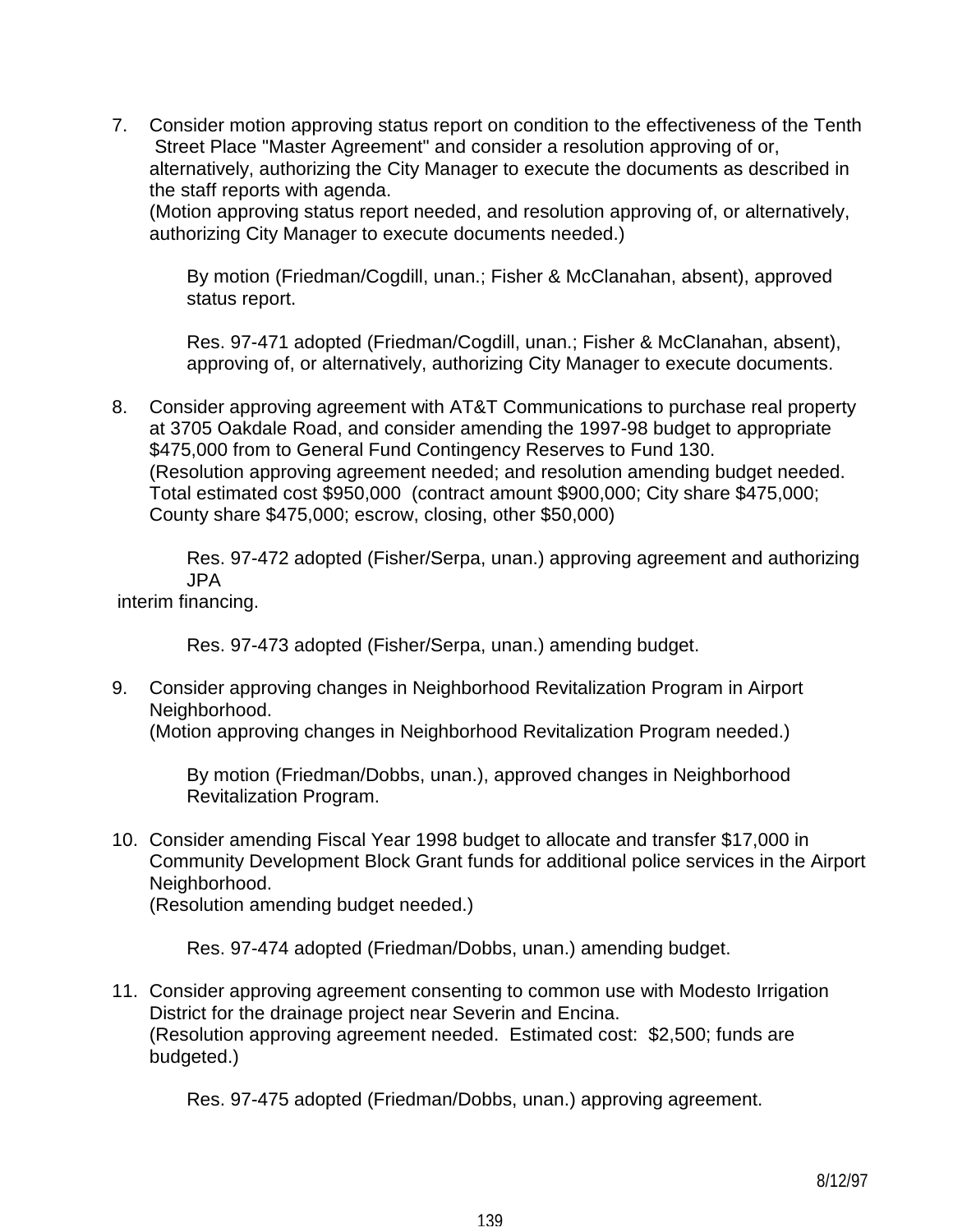12. Consider approving agreement with Mary C. Vargas, Trustee of the Vargas Family Living Trust UAD 11/28/90; Mary C. Vargas, Trustee of the Marcy C. Vargas Trust UAD 10/22/93; Joseph Lloyd Vargas; and Francis Dee Criswell for acquisition of property rights needed for the parallel outfall project. (Resolution approving agreement needed. Estimated cost: \$5,400; funds are budgeted.)

Res. 97-476 adopted (Friedman/Dobbs, unan.) approving agreement.

13. Consider approving agreement with David L and Diane M. Verissimo for acquisition of property rights needed for the parallel outfall project. (Resolution approving agreement needed. Estimated cost: \$2,500. Funds are budgeted.)

Res. 97-477 adopted (Friedman/Dobbs, unan.) approving agreement.

14. Consider approving Right of Entry with Stanley Galas, Bonnie K. Galas, Norman Galas, and June Galas for the parallel outfall project. (Resolution approving Right of Entry needed.)

Res. 97-478 adopted (Friedman/Dobbs, unan.) approving agreement.

15. Consider authorizing the City Manager to execute a loan agreement and associated documents with George and Ellen Kosmas, husband and wife, doing business as Edith's Gourmet Baking Co., under the Community Development Block Grant Small Business Loan Program.

 (Resolution authorizing the City Manager to execute loan agreement and associated documents. Total estimated cost: \$49,587. CDBG funds are budgeted.)

Res. 97-479 adopted (Friedman/Dobbs, unan.) approving agreement.

16. Consider requesting League of California Cities sponsored legislation at the 1997 Annual League Conference. (Resolution supporting legislation needed.)

Res. 97-480 adopted (Friedman/Dobbs, unan.) supporting legislation.

# 17. Consider introduction of ordinance amending the Municipal Code concerning the 1994 Fire Code.

(Motion introducing ordinance needed.)

By motion, Ord. No. 3055 introduced (Friedman/Dobbs, unan.).

Res. 97-481 setting public hearing for August 26, 1997.

#### 18. ORAL COMMUNICATIONS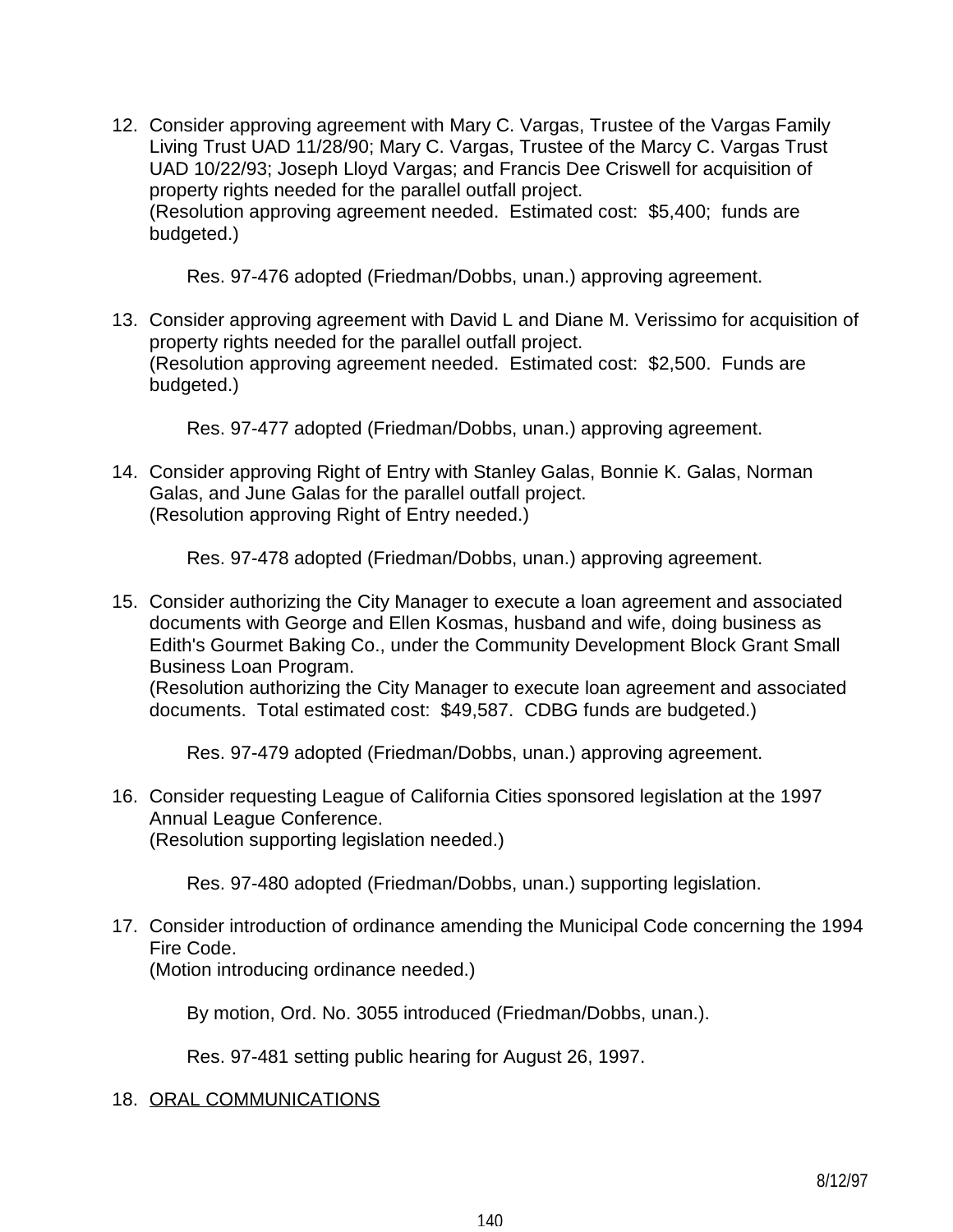None.

#### WRITTEN COMMUNICATIONS

19. Letter from Nancy Young, Executive Director, Downtown Improvement District, requesting the use of downtown sidewalks for the selling of merchandise on Friday and Saturday, August 15 and 16, 1997. (Motion authorizing use of downtown sidewalks needed.)

By motion (Friedman/Dobbs, unan.), authorized use of downtown sidewalks.

20. Letter from George Pettygrove, Cable Advisory Committee, resigning from the Cable Programming Advisory Committee. (Resolution accepting resignation with regret needed.)

Res. 97-482 adopted (Friedman/Dobbs, unan.) accepting resignation with regret.

# 21. MATTERS TOO LATE FOR THE AGENDA

 By motion (Friedman/McClanahan, unan.), it was determined there was a need to take immediate action which came to City's attention after agenda was posted regarding sign ordinance compliance. Concerns are being referred to Community Development and Housing Committee.

#### ADJOURNMENT

Meeting adjourned to a Closed Session at 5:00 p.m. The City Attorney returned at 5:15 p.m. and reported that the City Council authorized the City Attorney to initiate litigation. The action, the defendants, and other particulars will be disclosed to any person upon inquiry once the litigation is formally commenced, unless to do so would jeopardize the City's ability to affect service of process on one or more unserved parties or that to do so would jeopardize the City's ability to conclude existing settlement negotiations to its advantage.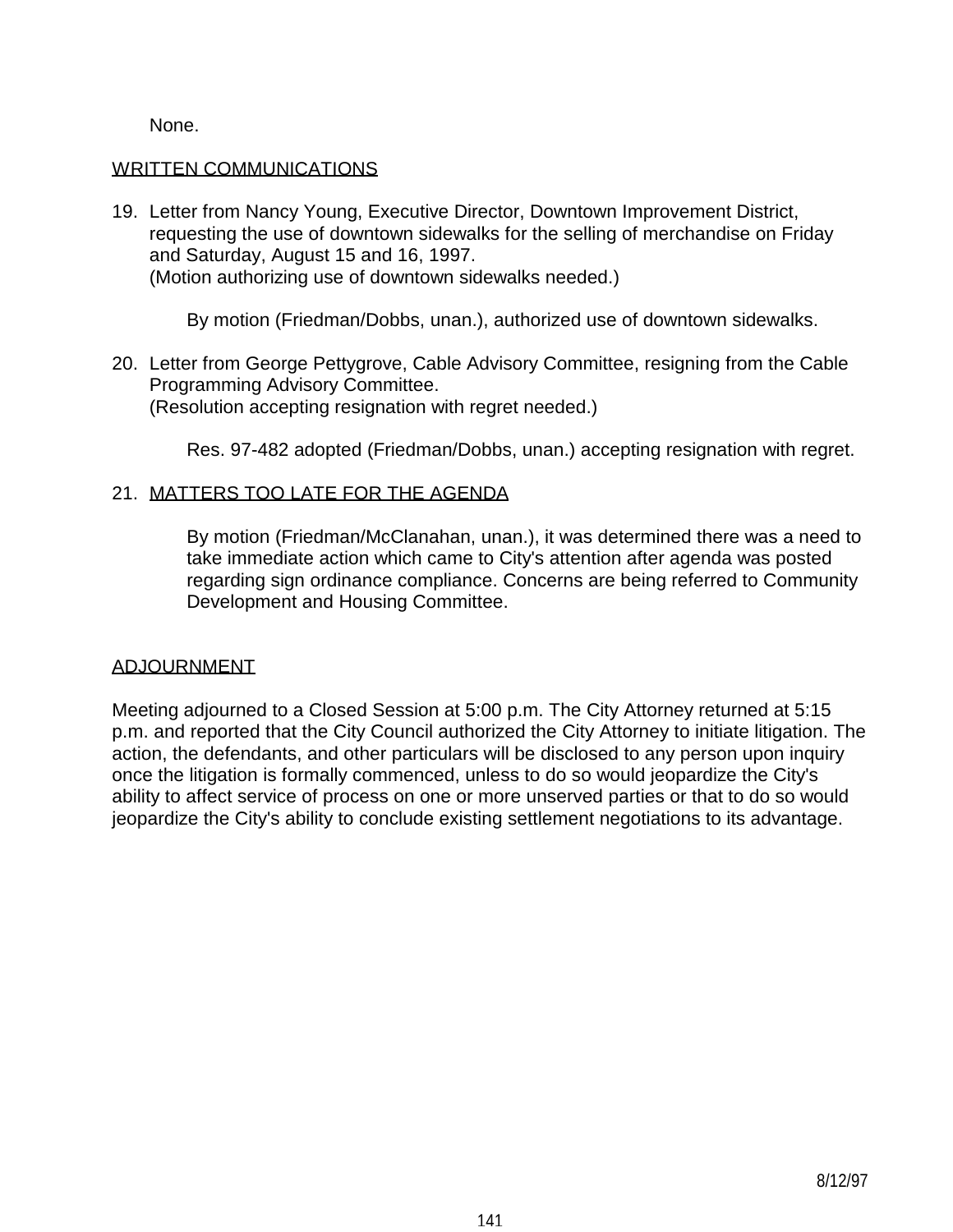# **COUNCIL MEETING OF TUESDAY, AUGUST 19, 1997, AT 7:00 P.M.**

- Roll Call Present: Councilmembers Cogdill, Dobbs, Fisher, Friedman, McClanahan, Serpa, Mayor Lang
	- Absent: None

Consent Items 7 and 10 were dropped from the agenda. CONSENT ITEMS - ROLL CALL VOTE REQUIRED: Items 2, 5, 8, 9, 12, 13

(Friedman/Dobbs, unan.)

Councilmember McClanahan excused due to conflict of interest. CONSENT ITEM - ROLL CALL VOTE REQUIRED: Item 6

(Friedman/Dobbs, unan.; McClanahan, absent)

### 1. ACKNOWLEDGEMENTS AND PRESENTATIONS

None.

#### **MINUTES**

2. Approval of the minutes of the regular City Council meeting of August 12, 1997. (Motion approving needed.)

By motion (Friedman/Dobbs, unan.), minutes approved.

# **HEARINGS**

3. Hearing to consider an amendment to Section 11-3-8 of the Zoning Map to rezone from Medium-Density Residential Zone, R-2, and a portion of Planned Development Zone, P-D(333) to a new P-D(520), to allow a multi-screen theater complex and supporting commercial pad uses, property located on the west side of Dale Road at Vintage Drive extended, immediately north of Vintage Faire Mall. (Cinemark USA, Inc.)

 (Continued from May 6, July 15, and August 5, 1997, City Council meetings.) (Introduction of ordinance rezoning needed, and resolution making findings that this rezoning is within the content of the Master EIR needed.)

Res. 97-483 adopted (Cogdill/Fisher, unan.) denying project without prejudice.

4. Hearing to consider an amendment to Planned Development Zone, P-D(510), to allow a church and parking area for Saint Mark Coptic Orthodox Church, property located at 3333 Carver Road, south of Standiford Avenue. (Introduction of ordinance amending P-D(510) needed; resolution approving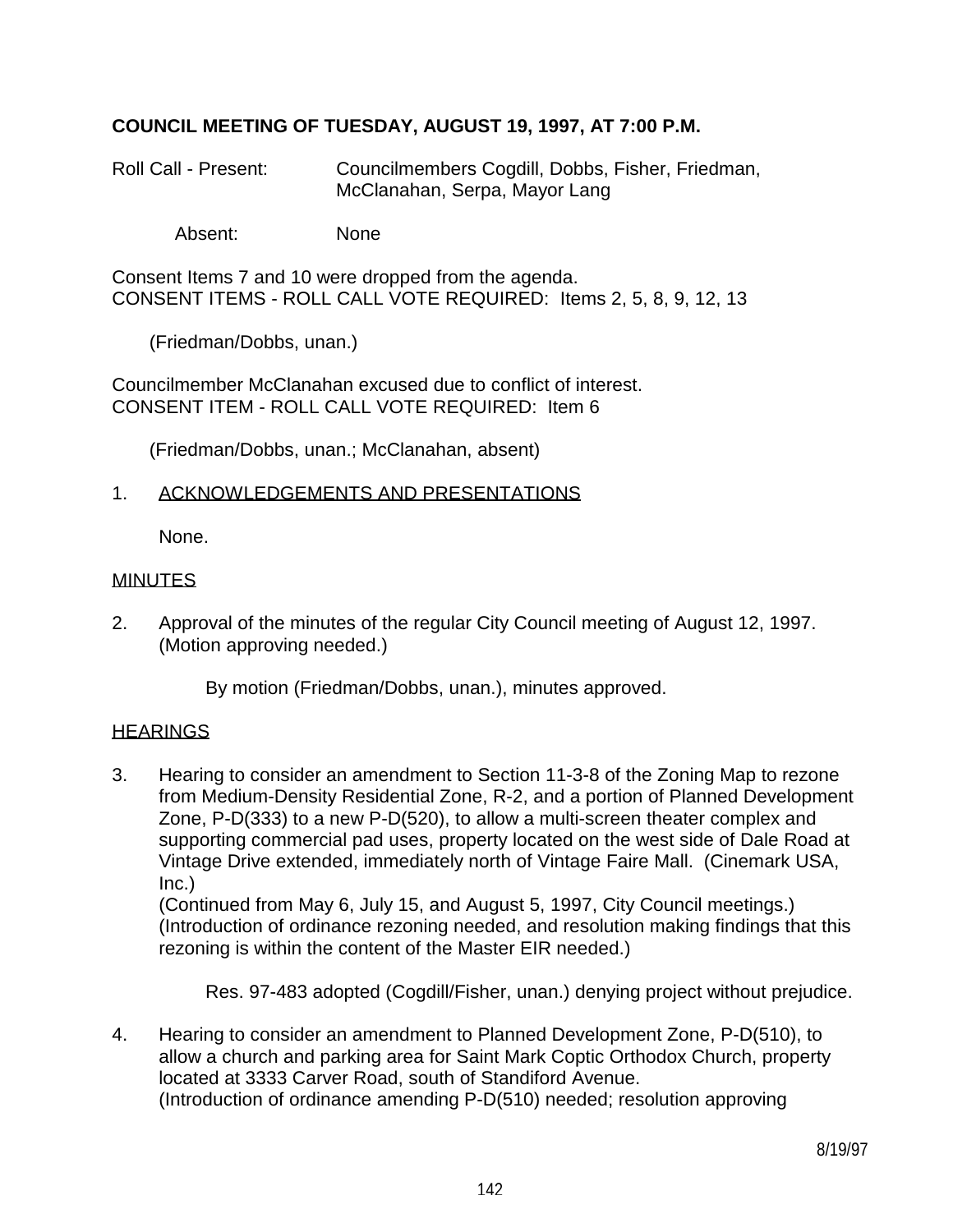development plan needed; and resolution certifying conformity with General Plan Master EIR needed.)

Ord. 3056-C.S. introduced, (Friedman/McClanahan, unan.).

 Res. 97-484 adopted (Friedman/McClanahan, unan.) approving development plan.

 Res. 97-485 adopted (Friedman/McClanahan, unan.) certifying conformity with General Plan Master EIR.

# BIDS

5. Consider award of contract for the Encina storm drain upgrade project - Phase II to Allen Waggoner Construction, Inc. for \$100,870 and consider approving an appropriation transfer in the amount of \$65,000 to fully fund the project. (Resolution awarding contract needed, and resolution approving appropriation transfer needed. Total estimated cost: \$116,000.50 (contract \$100,870; other \$15,130.50)

Res. 97-486 adopted (Friedman/Dobbs, unan.) awarding contract.

 Res. 97-487 adopted (Friedman/Dobbs, unan.) approving appropriation transfer.

Councilmember McClanahan excused due to conflict of interest.

6. Consider declaring Evans Communications low bidder for the design and implementation of a voice mail system for a total purchase price of \$91,358. (Resolution declaring Evans Communications low bidder and authorizing purchase needed. Funds are budgeted.)

> Res. 97-488 adopted (Friedman/Dobbs, unan.; McClanahan absent) declaring Evans Communications low bidder and authorizing purchase.

Item #7 was removed from Agenda.

7. Consider rescinding Resolution No. 97-55 which authorized the purchase of eighteen various sized trucks and vans through the State of California Local Agency Cooperative Purchasing Program, waiving formal bid procedures and authorizing the purchase of eighteen trucks from various vendors for the total purchase price of \$327,783.92.

 (Resolution rescinding Res. No. 97-55, waiving formal bid procedures (five affirmative votes needed) and authorizing purchase needed. Funds are budgeted.)

8. Consider waiving formal bid procedures and authorizing the purchase of computers and related equipment, on an as needed basis for fiscal year 1997-98 from Comp USA for a total estimated cost of \$207,268.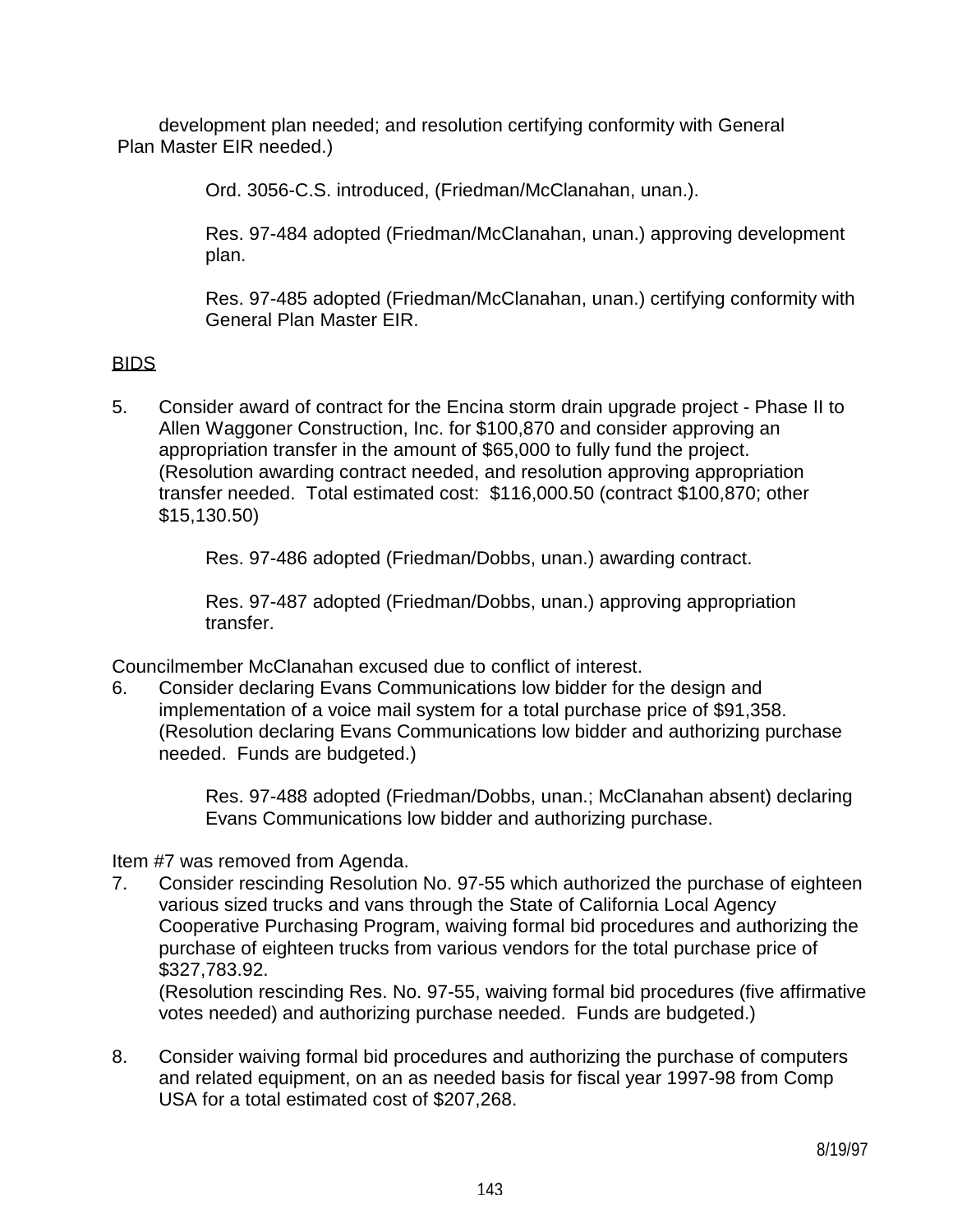(Resolution waiving formal bid procedures (five affirmative votes needed) and authorizing purchase needed. Funds are budgeted.)

 Res. 97-489 adopted (Friedman/Dobbs, unan.) waiving formal bid procedures and authorizing purchase.

### NEW BUSINESS

9. Consider report of two loans approved under the Emergency Home Repair Program (EHRP)/Disabled Access Assistance Program (DAAP) since the last report. (Motion acknowledging receipt of report needed. Estimated cost: \$16,802. Funds are budgeted.)

By motion (Friedman/Dobbs, unan.), acknowledged receipt of report.

### Item #10 removed from Agenda.

10. Consider approving the final map of Millbrook Estates Unit No. 1 subdivision and authorizing the City Manager to sign an agreement with the subdividers as required by Section 4-4.604(c) of the Municipal Code. (Owner: Bright Development) (Resolution approving final map and authorizing City Manager to execute agreement needed.

#### 11. ORAL COMMUNICATIONS

Ron Jourdenais spoke.

#### WRITTEN COMMUNICATIONS

12. Letter of resignation from the Housing Rehabilitation Loan Committee from Larry Rone.

(Resolution accepting resignation with regret needed.)

 Res. 97-490 adopted (Friedman/Dobbs, unan.) accepting resignation with regret.

13. Letter of resignation from the Golf Course Advisory Committee from Arnold Blank. (Resolution accepting resignation with regret needed.)

> Res. 97-491 adopted (Friedman/Dobbs, unan.) accepting resignation with regret.

# 14. MATTERS TOO LATE FOR THE AGENDA

 Community Development Director Phil Testa reported on discussion at the Community Development and Housing Committee meeting regarding sign code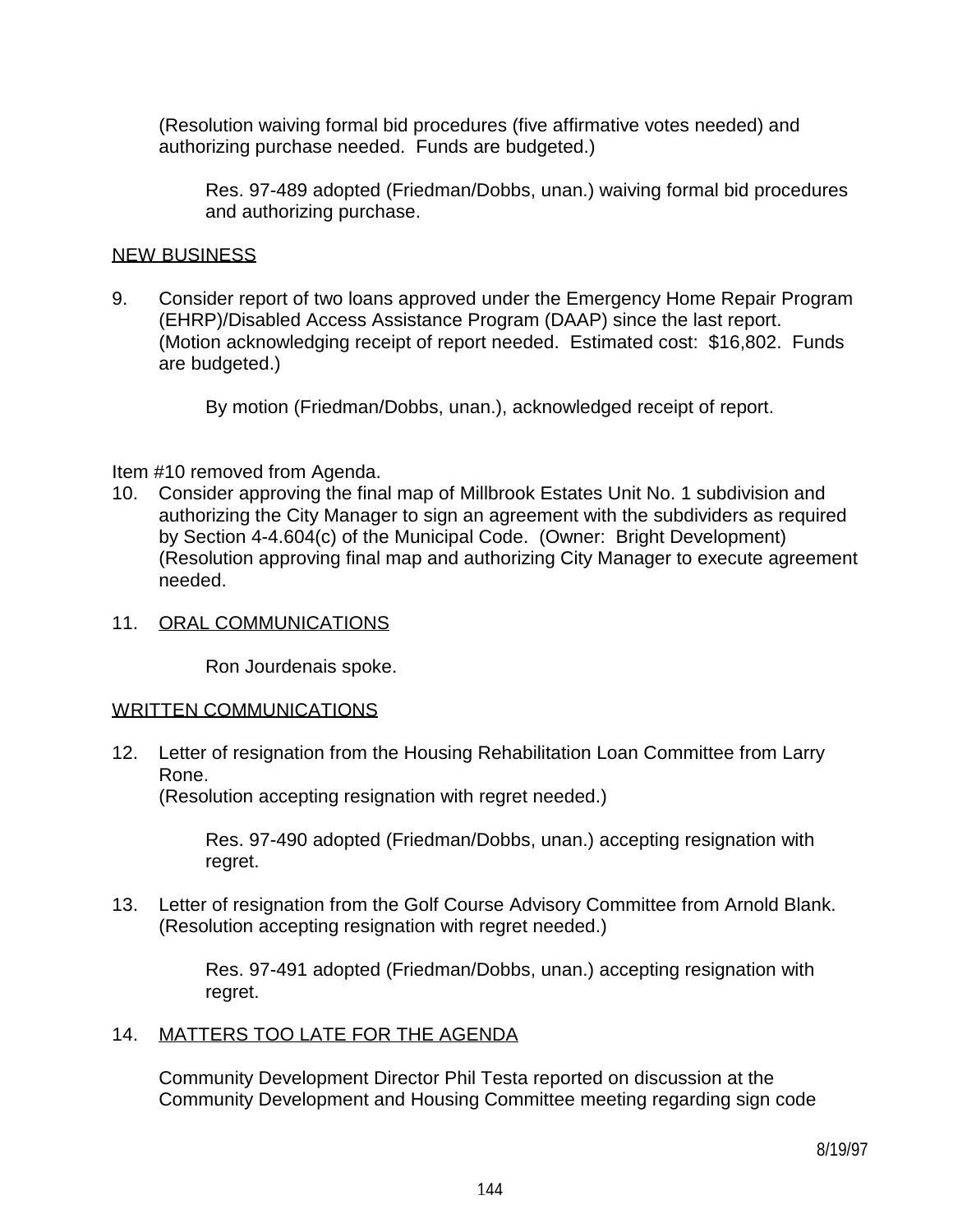enforcement.

Closed Session was removed from the Agenda.

15. CLOSED SESSION

 The meeting will adjourn to the Mayor's Chambers for a Closed Session to consider the following:

CONFERENCE WITH LEGAL COUNSEL - ANTICIPATED LITIGATION

 Initiation of litigation pursuant to subdivision (c) of Section 54956.9 of the Government Code. One case.

# ADJOURNMENT

Meeting adjourned at 9:25 p.m.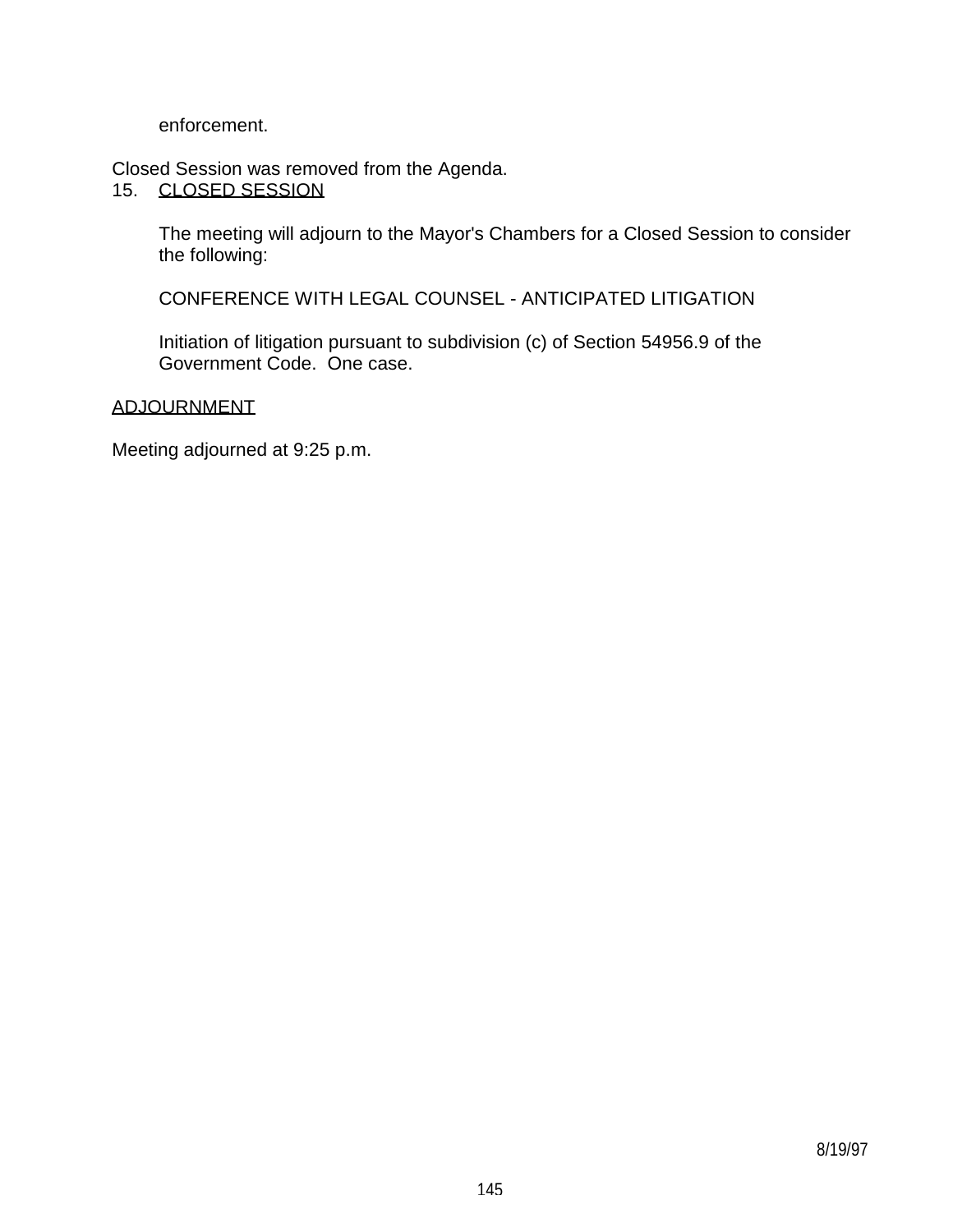# **COUNCIL MEETING OF TUESDAY, AUGUST 26, 1997, AT 4:00 P.M.**

Roll Call - Present: Councilmembers Cogdill, Dobbs, Fisher, Friedman, McClanahan, Serpa, Mayor Lang

Absent: None

CONSENT ITEMS - ROLL CALL VOTE REQUIRED: Items 2, 3, 8, 10, 11, 12, 13, 15, 16

Item 14 Dropped from Agenda

(Friedman/McClanahan, unan.)

#### 1. ACKNOWLEDGEMENTS AND PRESENTATIONS

None

#### MINUTES

2. Approval of the minutes of the regular City Council meeting of August 19, 1996. (Motion approving needed.)

By motion, (Friedman/McClanahan, unan.) minutes approved.

#### UNFINISHED BUSINESS

3. Final adoption of Ord. No. 3056-C.S. amending P-D(510) to a church and parking area for Saint Mark Coptic Orthodox Church, property located on the west side of Carver Road, south of Standiford Avenue. ((Dr. Maher Abadir) (Motion adopting needed.)

By motion, (Friedman/McClanahan, unan.) Ord. No. 3056-C.S. adopted.

#### **HEARINGS**

4. Hearing to consider the request of Jack R. Jones, on behalf of Modesto Garbage Company, Inc., for a merger of Modesto Garbage Co., Inc. with United Waste Systems, Inc. (Continued from July 22, 1997, City Council meeting.)

> By motion (Friedman/Fisher, unan.) hearing continued to City Council meeting of September 16, 1997, at 7:00 p.m.

5. Hearing to consider the final adoption of Ordinance No. 3055-C.S. amending Section 3-1.101 of Article 1 of Chapter 1 of the Modesto Municipal Code to include express findings to substantiate the modifications made to the 1994 Edition of the Uniform Fire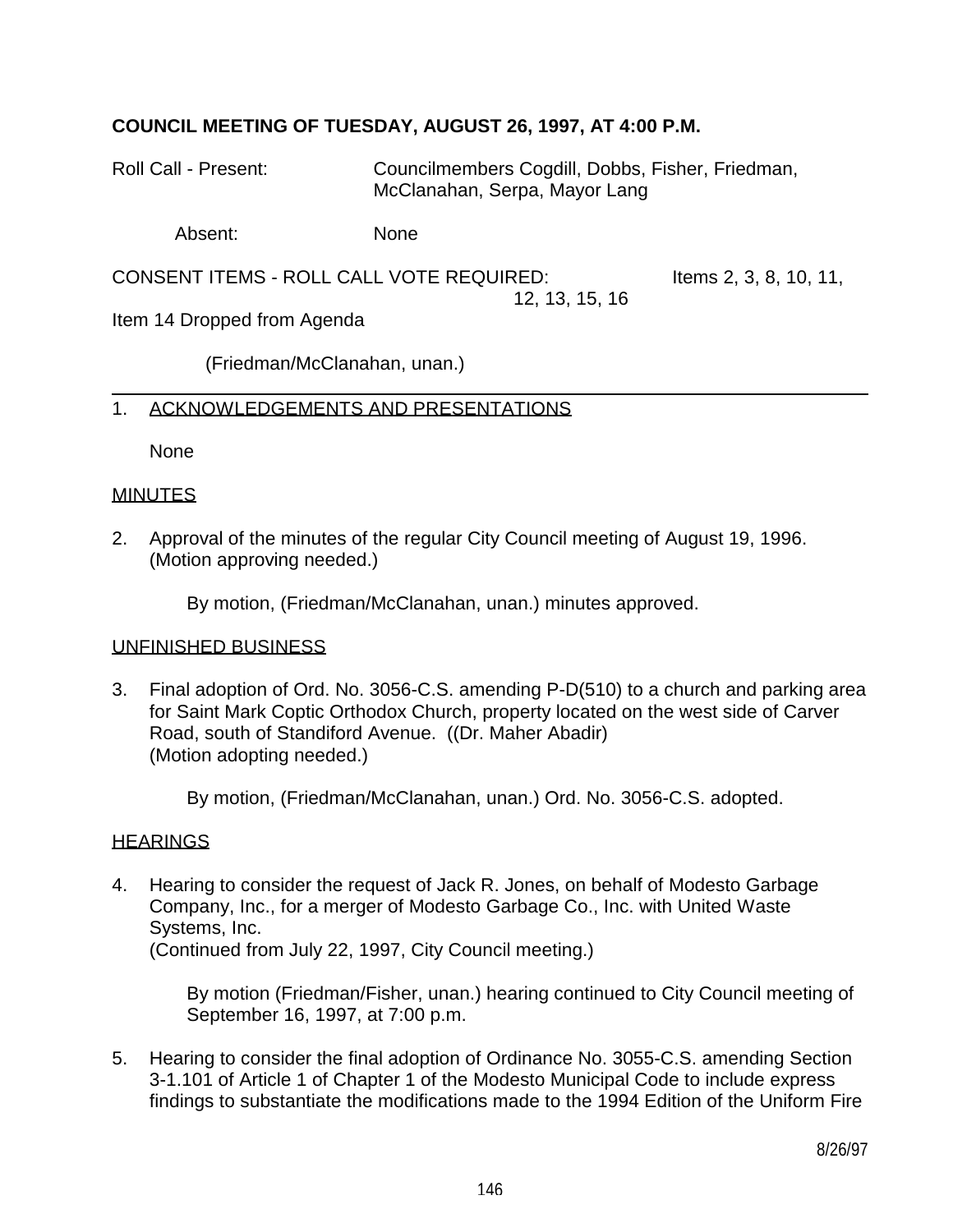Code. (Motion adopting ordinance needed.)

By motion, (Serpa/Fisher, unan.) Ord. No. 3055-C.S. adopted.

6. Consider amending Modesto City Council Res. No. 91-185 which establishes the procedures and requirements for the consideration of Development Agreements. (Resolution amending Resolution No. 91-185 needed.)

Res. 97-492 adopted (Fisher/Friedman, unan.) amending Resolution No. 91-185.

7. Hearing to consider proposed development agreements between the City of Modesto and certain owners of property located in the Pelandale-Snyder Specific Plan Area, located on the east side of Dale Road between Snyder Avenue and Pelandale Avenue, concerning the provision of City sewer service to the properties. (Introduction of ordinance approving development agreements needed.)

 By motion, (Friedman/Cogdill, majority; Fisher, McClanahan, Serpa, no) Ord. No. 3057-C.S. introduced.

# BIDS

8. Consider waiving formal bid procedures and authorize the purchase and installation of an upgrade to the City's current network infrastructure hardware, utilizing the State of California Multiple Award Schedule (CMAS) contract with Cabletron Systems for \$77,336.52 to be used in the conversion from the IBM 4381 Mainframe to the Client/Server environment.

 (Resolution waiving formal bid procedures and authorizing purchase needed. (Five affirmative votes needed.) Funds are budgeted.)

 Res. 97-493 (Friedman/McClanahan, unan.) adopted waiving formal bid procedures and authorizing purchase.

# NEW BUSINESS

9. Hearing to consider amending Chapter 12 of Title IV of the Modesto Municipal Code to change the name from Neighborhood Preservation Ordinance to the Community Preservation Ordinance and establish new administrative remedies, define public nuisances and authorize authority to abate nuisances, define nuisance causing behavior, and to regulate vacant and boarded buildings. (Motion introducing ordinance needed.)

By motion, (Serpa/Friedman, unan.) Ord. No. 3058-C.S. introduced.

10. Consider amending Title VIII, Chapter 3, Articles 1, 2 and 3 of the Modesto Municipal Code allowing the City Manager to approve and authorize all contracts and purchase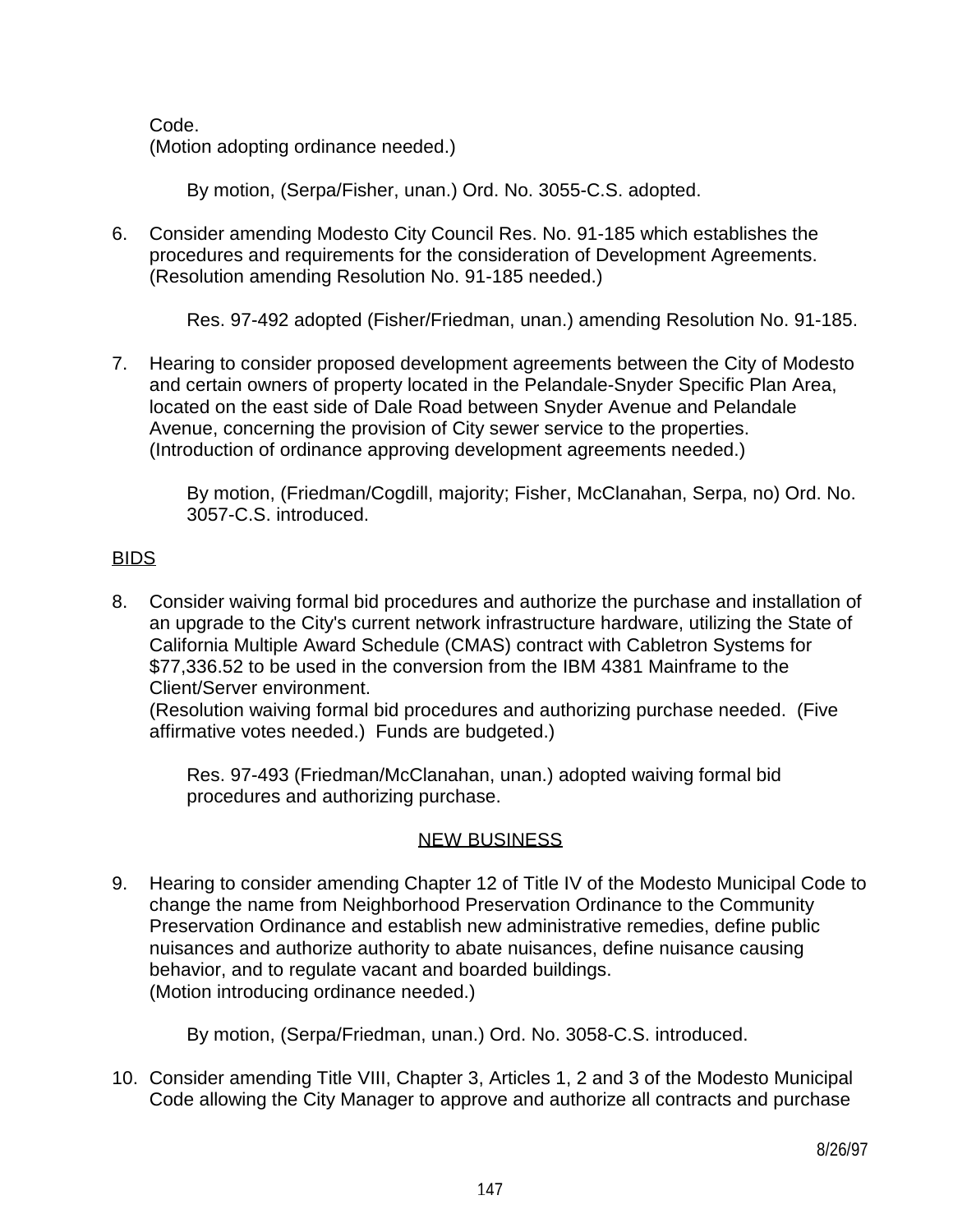orders involving an expenditure of City funds in amounts of \$50,000 or less, and allowing City department heads to make emergency purchases up to \$5,000. (Motion introducing ordinance needed.)

By motion, (Friedman/McClanahan, unan.) Ord. No. 3059-C.S.

11. Consider approving an agreement with Crawford, Multari & Clark Associates to update the Sign Regulations in the Municipal Code, not to exceed \$24,000 including materials and motion authorizing services such as printing, Sign Improvement Committee costs, etc. generated locally not to exceed \$6,000. (Resolution approving agreement needed. Funds are budgeted.)

Res. 97-494 (Friedman/McClanahan, unan.) adopted approving agreement.

12. Consider approving staff recommendations for Phase I Ralph Anderson & Associates Study which includes reclassifications and reallocations for which class specifications and established salary ranges exist; and consider amending the Class Range Tables to amend the salary for Systems Technician and Senior Wastewater Treatment Plant Operator.

 (Motion approving reclassifications and reallocations for existing class specifications and established salary ranges needed, and resolution amending Class Range Tables needed. Total estimated cost: \$49,486. Funds are budgeted.)

 By motion, (Friedman/McClanahan, unan.) approved reclassifications and reallocations for existing class specifications and established salary ranges.

 Res. 97-495 (Friedman/McClanahan, unan.) adopted amending Class Range Tables.

13. Consider approving agreement with Kleinfelder, Inc. in the amount of \$127,585 to perform geotechnical and concrete testing services for the Primary Plant Headworks and Cannery Segregation Project in accordance with Administrative Directive No. 3.1. (Resolution approving agreement needed. Funds are budgeted.)

Res. 97-496 (Friedman/McClanahan, unan.) adopted approving agreement.

### DROPPED FROM AGENDA

14. Consider approval of the final map of Millbrook Estates Unit No. 1 subdivision and authorizing the City Manager to sign an agreement with the subdividers as required by Section 4-4.604(c) of the Municipal Code. (Owner: Bright Development)

 (Resolution approving final map and authorizing the City Manager to execute subdivision agreement needed.)

15. Consider approving a one month water bill discount as an incentive for customers to assist in the collection of samples for copper/lead testing.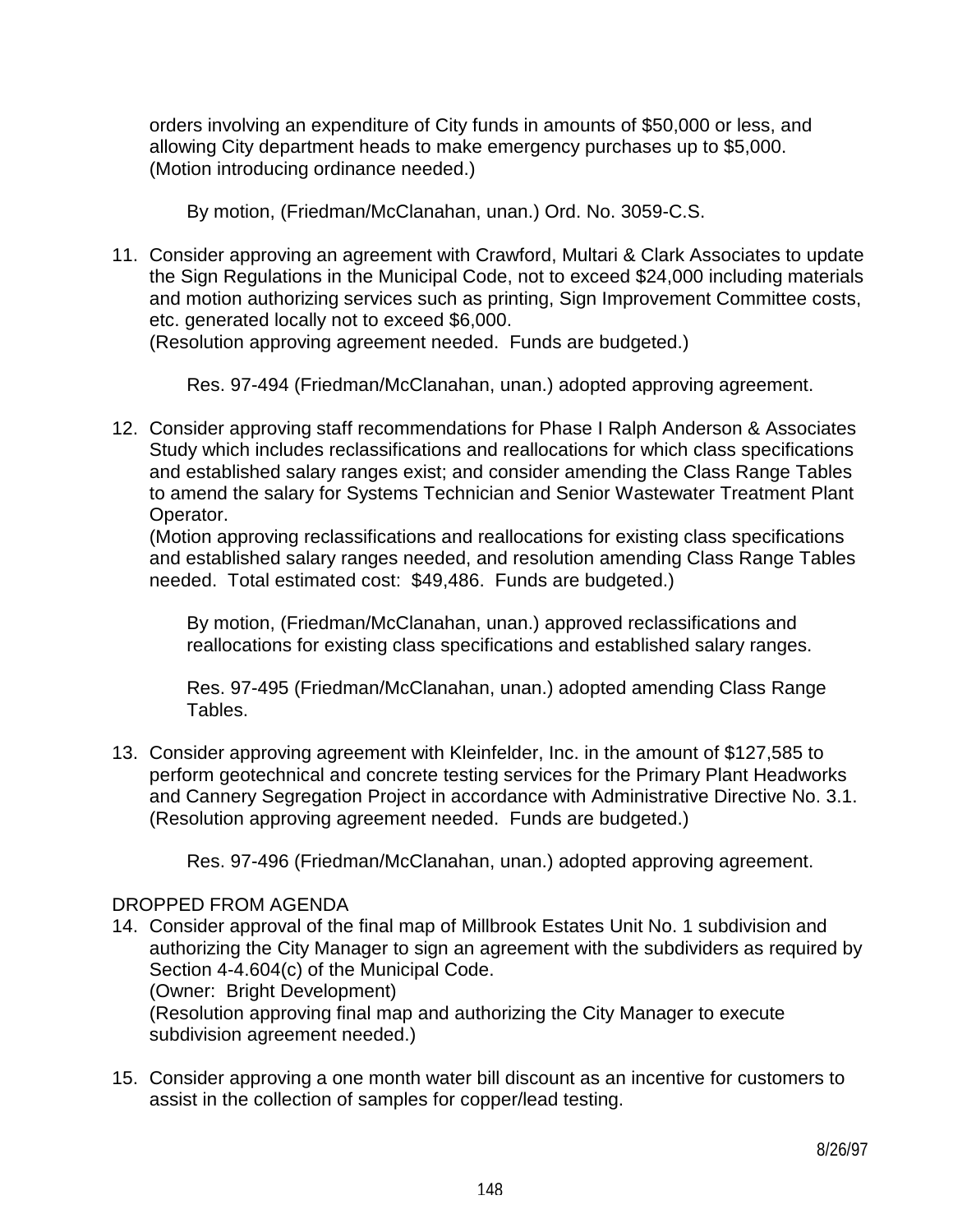(Resolution approving water bill discount needed. Estimated cost: \$10,000. Funds are budgeted.)

 Res. 97-498 (Friedman/McClanahan, unan.) adopted approving water bill discount.

16. Consider approving an agreement with Modesto Irrigation District for line clearance tree trimming.

(Resolution approving agreement needed.)

Res. 97-499 (Friedman/McClanahan, unan.) adopted approving agreement.

# ORAL COMMUNICATIONS

17. None

### **MISCELLANEOUS**

### **Appointments**

18. Golf Advisory Committee

 Res. 97-500 (Friedman/Cogdill, unan.) adopted appointing Dave Haley to Golf Advisory Committee.

### 19. MATTERS TOO LATE FOR THE AGENDA

None

### ADJOURNMENT

Meeting adjourned at 5:16 p.m.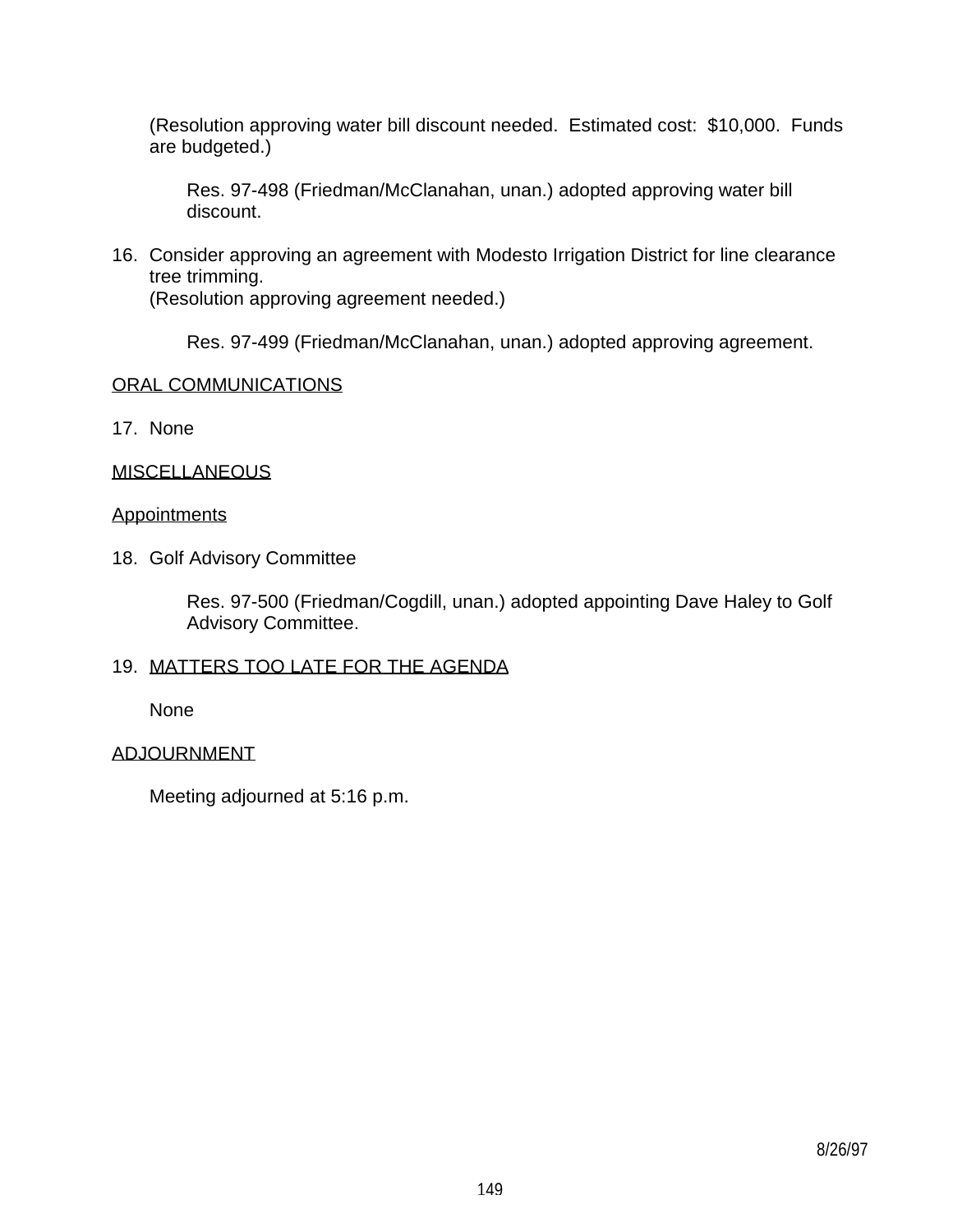# **COUNCIL MEETING OF TUESDAY, SEPTEMBER 2, 1997, AT 7:00 P.M.**

Roll Call - Present: Councilmembers Cogdill, Dobbs, Fisher, Friedman, McClanahan, Serpa, Mayor Lang

Absent: None

CONSENT ITEMS - ROLL CALL VOTE REQUIRED: Items 2, 3, 6, 9, 11

(Fisher/Serpa, unan.)

Councilmember Friedman excused due to conflict of interest. CONSENT ITEMS - ROLL CALL VOTE REQUIRED: Item 10

(Serpa/Dobbs, unan.; Friedman absent)

Vice Mayor Fisher and Councilmember Cogdill excused due to conflict of interest. CONSENT ITEMS - ROLL CALL VOTE REQUIRED: Item 12

(Friedman/Serpa, unan.; Fisher & Cogdill absent)

#### 1. ACKNOWLEDGEMENTS AND PRESENTATIONS

None

#### MINUTES

2. Approval of the minutes of the regular City Council meeting of August 26, 1997. (Motion approving needed.)

By motion (Fisher/Serpa, unan.), minutes approved.

#### UNFINISHED BUSINESS

- 3. Final adoption of:
	- a. Ord. No. 3058-C.S. amending Chapter 12 of Title IV of the Modesto Municipal Code relating to Community Preservation.
	- b. Ord. No. 3059-C.S. amending the Municipal Code relating to City contracts.

(Motion adopting needed.)

By motion (Fisher/Serpa, unan.), final adoption of Ord. No. 3058-C.S. and Ord.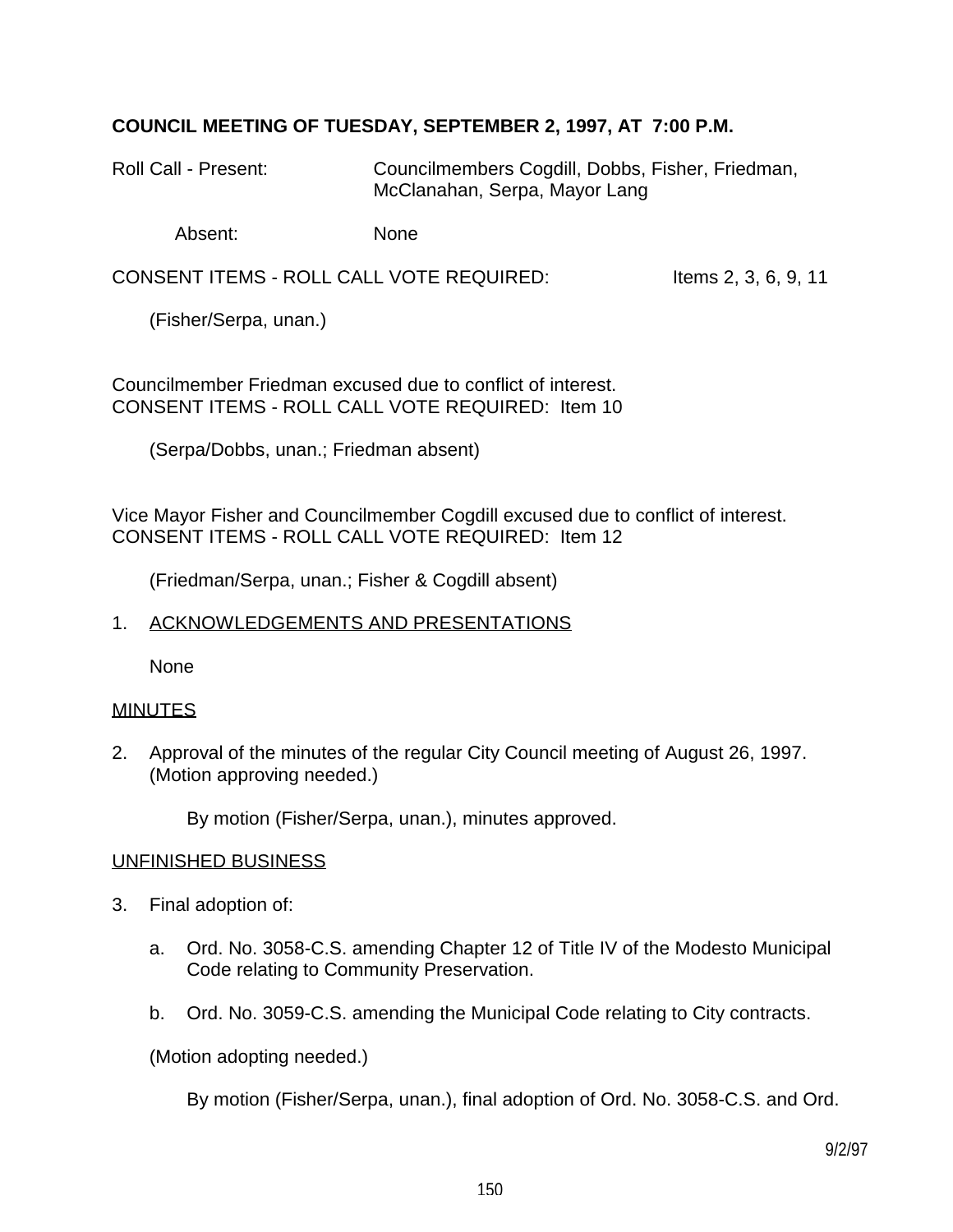No. 3059-C.S.

### **HEARINGS**

4. Hearing to consider an amendment to the Kiernan Business Park Specific Plan to allow indoor theaters in the Regional Commercial Designation with a Planned Development Zone. (Paquet Development) (Resolution approving amendment to Specific Plan needed, and resolution finding that the amending is consistent with the Kiernan Business Park EIR needed.) (Letter from Dennis Wilson, Mid-Valley Engineering, on behalf of Dennis Paquet, has been received requesting a continuance. It is suggested the hearing be continued to October 7, 1997, at 7:00 p.m.)

By motion (Dobbs/McClanahan, unan.), continued to October 7, 1997.

5. Hearing to consider amending Section Map 2-3-8 of the Zoning Map to rezone from Specific Plan Overlay Zone, SP-O, to Planned Development Zone, P-D(524), for the development of a 16-screen theater and retail commercial center, located on the north side of Pelandale Avenue, east of Sisk Road. (Paquet Development) (Ordinance rezoning needed; resolution approving development plan needed, and resolution finding rezoning is consistent with Kiernan Business Park EIR needed.) (Letter from Dennis Wilson, Mid-Valley Engineering, on behalf of Dennis Paquet, has been received requesting a continuance. It is suggested the hearing be continued to October 7, 1997, at 7:00 p.m.)

By motion (Friedman/Dobbs, unan.) continued to October 7, 1997.

# BIDS

6. Consider amending Res. No. 97-55, reducing the quantity of trucks purchased through the State Cooperative Purchasing Program from 18 to 7 trucks; waiving formal bid procedures and authorizing the purchase of 11 trucks from various vendors for the total price of \$103,764.

 (Resolution amending Res. No. 97-55, waiving formal bid procedures, and authorizing purchase needed. (Five affirmative votes needed.) Funds are budgeted.)

 Res. 97-501 adopted (Fisher/Serpa, unan.) amending Res. No. 97-55, waiving formal bid procedures and authorizing purchase.

# NEW BUSINESS

7. Consider designating Voting and Alternate Voting Delegates for the Annual Congress of Cities in Philadelphia, Pennsylvania, from December 3-6, 1997. (Motion designating Voting and Alternate Voting Delegates needed.)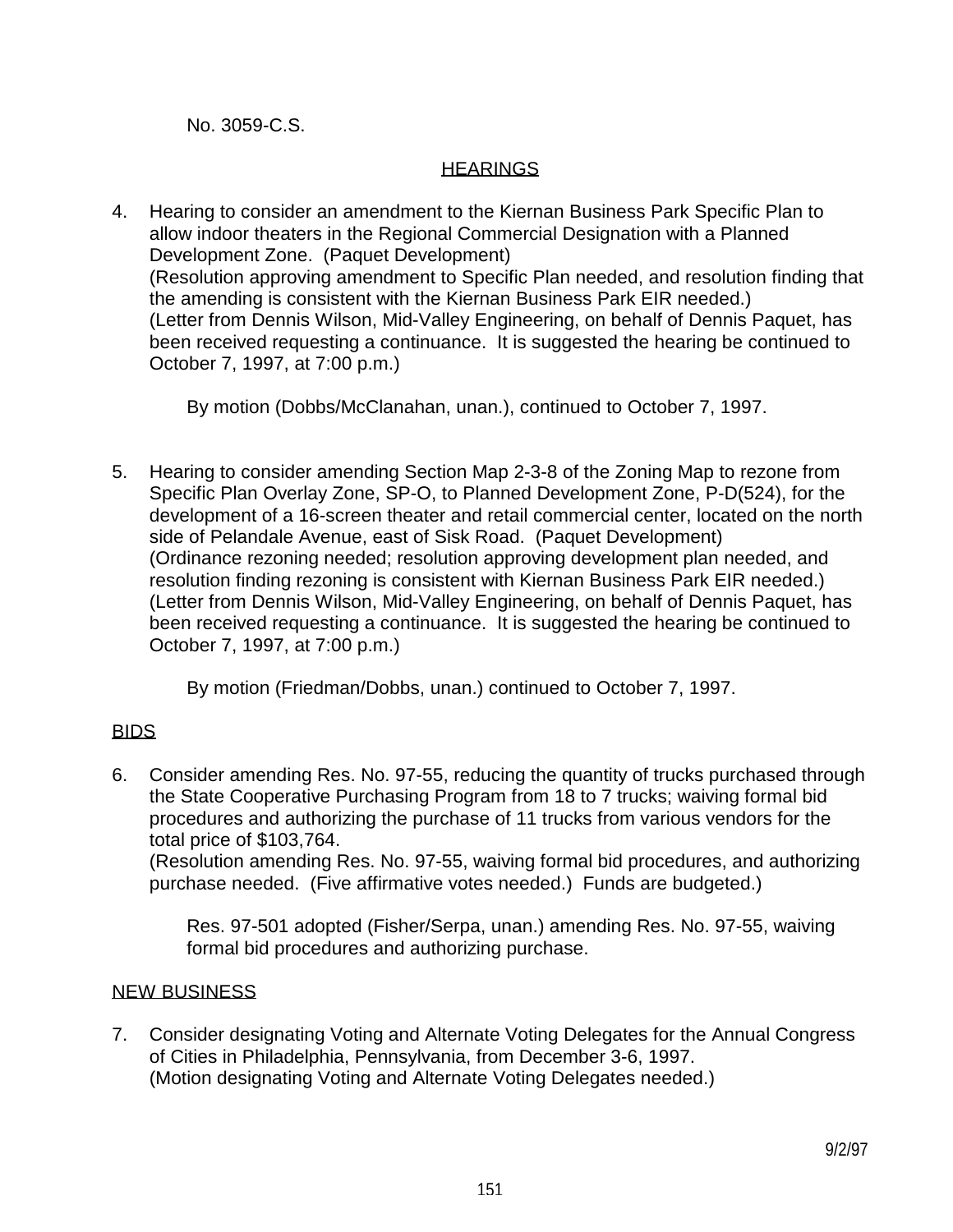By motion (Cogdill/Friedman, unan.), Vice Mayor Fisher appointed as Voting Delegate, Councilmember Dobbs as Alternate Voting Delegate.

8. Consider approving an agreement with The Modesto Bee for construction of a press box facility at John Thurman Field; consider amending the CIP Budget to appropriate \$250,000 from the Special Fund for Capital Outlay (Fund 130) Reserve to 130-310- J890, Thurman Field Press Facility, estimating \$25,000 in revenue to Fund 130; consider authorizing City Manager to negotiate and execute an agreement with Pacific Design Associates, Inc. for architectural services for the press facility project not to exceed \$32,000; consider authorizing staff to seek proposals for the press box elevator; and consider amending the CIP Budget appropriating an additional \$151,618 from the Special Fund for Capital Outlay (Fund 130) Reserve to 130-310-H838, Thurman Field Renovation, and estimating \$21,000 in revenue to Fund 130. (Resolution approving agreement with The Modesto Bee needed; resolution amending CIP needed; resolution authorizing City Manager to negotiate and execute agreement with Pacific Design needed; motion authorizing staff to seek proposals for press box elevator needed; and resolution amending CIP to appropriate additional funds and estimate revenue needed.)

 (Serpa/Fisher) to approve agreement with Modesto A's conditioned upon the A's sharing in cost -- motion failed.

 Res. 97-502 adopted (McClanahan/Friedman, majority; Cogdill, no) approving agreement.

 Res. 97-503 adopted (McClanahan/Friedman, majority; Cogdill, no) amending CIP.

 Res. 97-504 adopted (McClanahan/Friedman, majority; Cogdill, no) authorizing City Manager to negotiate and execute agreement with Pacific Design Architects.

 By motion (McClanahan/Friedman, majority; Cogdill, no) approved authorizing staff to seek proposals for press box elevator.

Res. 97-505 adopted (Fisher/Dobbs, majority; Cogdill & Serpa, no) amending CIP.

9. Consider approving an amendment to the agreement with Archibald & Wallberg consultants to provide technical assistance for the National Pollutant Discharge Elimination Systems (NPDES) Stormwater Permit. (Resolution approving amendment to the agreement needed. Total estimated cost: \$80,000. Funds are budgeted.)

Res. 97-506 adopted (Fisher/Serpa, unan.) approving amendment to agreement.

Councilmember Friedman excused due to conflict of interest.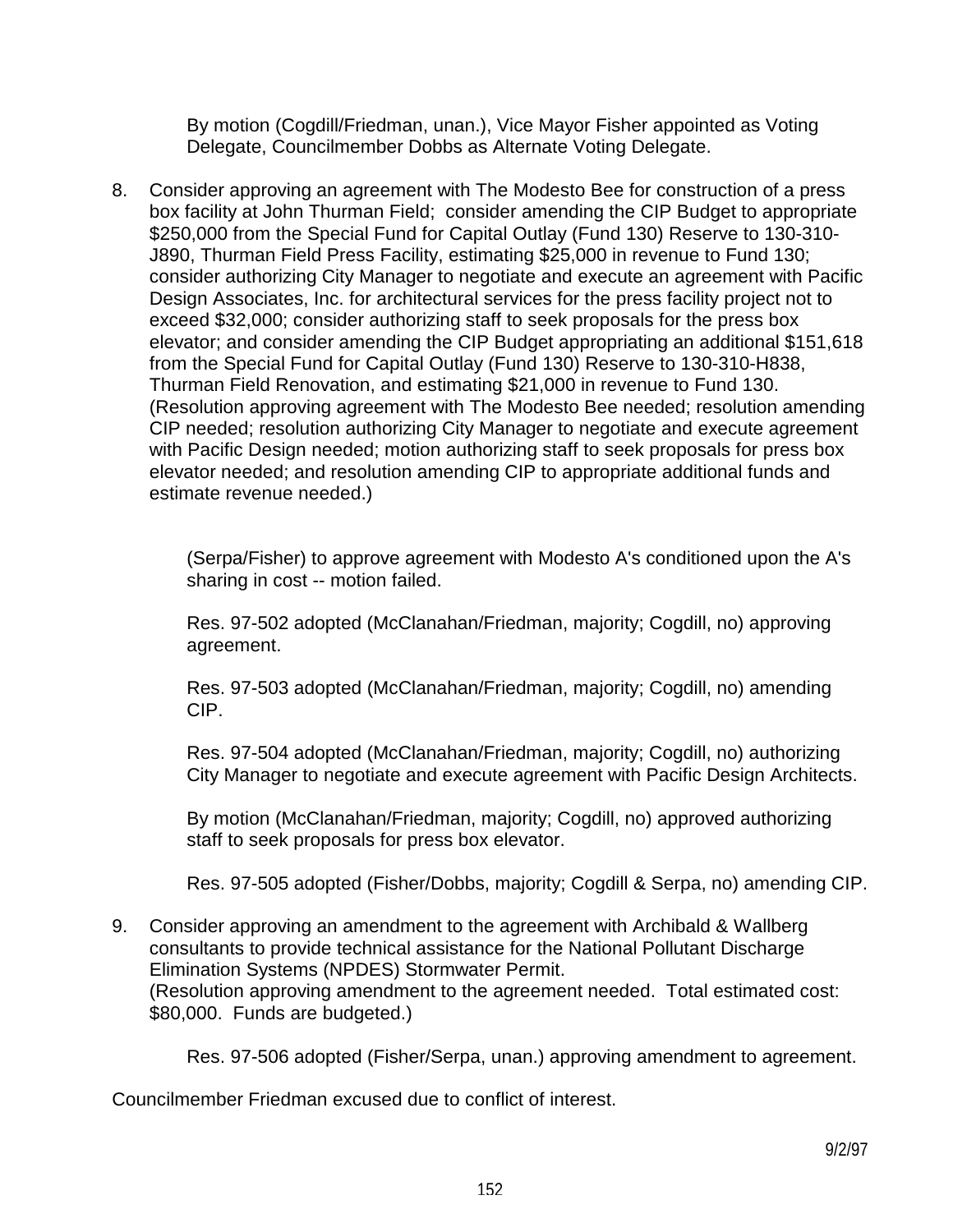10. Consider authorizing City Manager to execute a License Agreement with Modesto Irrigation District to allow the City to pump storm drain water into MID Lateral No. 3. (Resolution authorizing City Manager to execute agreement needed.)

 Res. 97-507 adopted (Fisher/Serpa, unan.; Friedman absent) authorizing City Manager to execute agreement.

11. Consider approving agreement with W.H. Breshears, Inc. to acquire real property interests APN 102-17-09 and 11 for the Cannery Segregation Project. (Resolution approving agreement needed. Total estimated cost: \$1,361.20. Funds are budgeted.)

Res. 97-508 adopted (Fisher/Serpa, unan.) approving agreement.

Councilmembers Cogdill & Fisher excused due to conflict of interest.

12. Consider approving an agreement with REDEV, Inc. which authorizes the City to proceed with eminent domain proceedings and reimbursement by the developer for right of way in Village One, Symphony Place Subdivision. (Resolution approving agreement needed.)

 Res. 97-509 adopted (Friedman/Serpa, unan.; Cogdill & Fisher absent) approving agreement.

### 13. ORAL COMMUNICATIONS

None.

### 14. MATTERS TOO LATE FOR THE AGENDA

None.

#### CLOSED SESSION

The meeting adjourned to the Mayor's Chambers for a Closed Session to consider the following:

# CONFERENCE WITH LEGAL COUNSEL - ANTICIPATED LITIGATION

 Significant exposure to litigation pursuant to subdivision (b) of Section 54556.9 of the Government Code: One case.

#### ADJOURNMENT

Meeting adjourned to Closed Session at 7:31 p.m. The City Attorney returned at 8:50 p.m. and reported no action had been taken.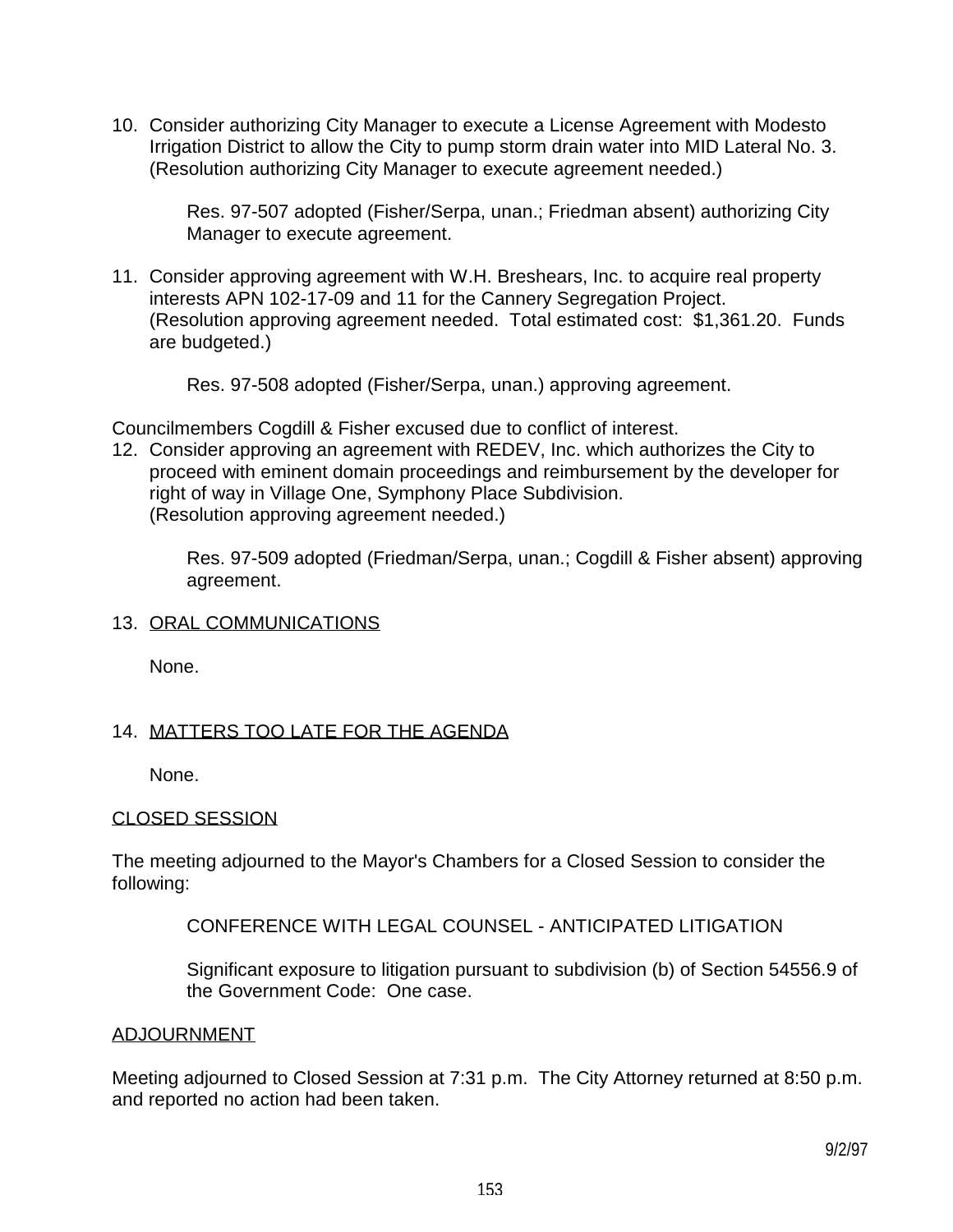# **COUNCIL MEETING OF TUESDAY, SEPTEMBER 9, 1997, AT 4:00 P.M.**

| <b>Roll Call - Present:</b>                                                                        | Councilmembers Dobbs, Fisher, Friedman, McClanahan,<br>Serpa, Mayor Lang |                           |
|----------------------------------------------------------------------------------------------------|--------------------------------------------------------------------------|---------------------------|
| Absent:                                                                                            | Cogdill                                                                  |                           |
| Consent Item #7 removed from Consent<br><b>CONSENT ITEMS - ROLL CALL VOTE REQUIRED:</b>            | 14, 15, 16                                                               | Items 2, 6, 8, 9, 11, 13, |
| (McClanahan/Friedman, unan.; Cogdill absent)                                                       |                                                                          |                           |
| Councilmember Dobbs excused due to conflict of interest<br>CONSENT ITEM - ROLL CALL VOTE REQUIRED: |                                                                          | Item 12                   |
|                                                                                                    | (Friedman/McClanahan, unan.; Cogdill & Dobbs absent)                     |                           |

#### 1. ACKNOWLEDGEMENTS AND PRESENTATIONS

 Presentation of year-end report by Linda Hoile, Convention and Visitors Bureau Manager, Modesto Chamber of Commerce.

Linda Hoile made presentation.

 By motion, (Friedman/McClanahan, unan.; Cogdill absent) acknowledged receipt of report.

#### MINUTES

2. Approval of the minutes of the regular City Council meeting of September 2, 1997. (Motion approving needed.)

By motion, (McClanahan/Friedman, unan.; Cogdill absent) minutes approved.

#### UNFINISHED BUSINESS

3. Final adoption of Ord. No. 3057-C.S. approving ten development agreements with certain property owners in the Pelandale/Snyder Specific Plan area located on the south side of Pelandale Avenue, east of Dale Road, north of Snyder Avenue and MID Lateral No. 6, relating to the provision of City sewer service to these properties. (Motion adopting needed.)

 By motion, (Friedman/Dobbs, majority; McClanahan & Serpa, no; Cogdill absent) approved final adoption of Ord. No. 3057-C.S.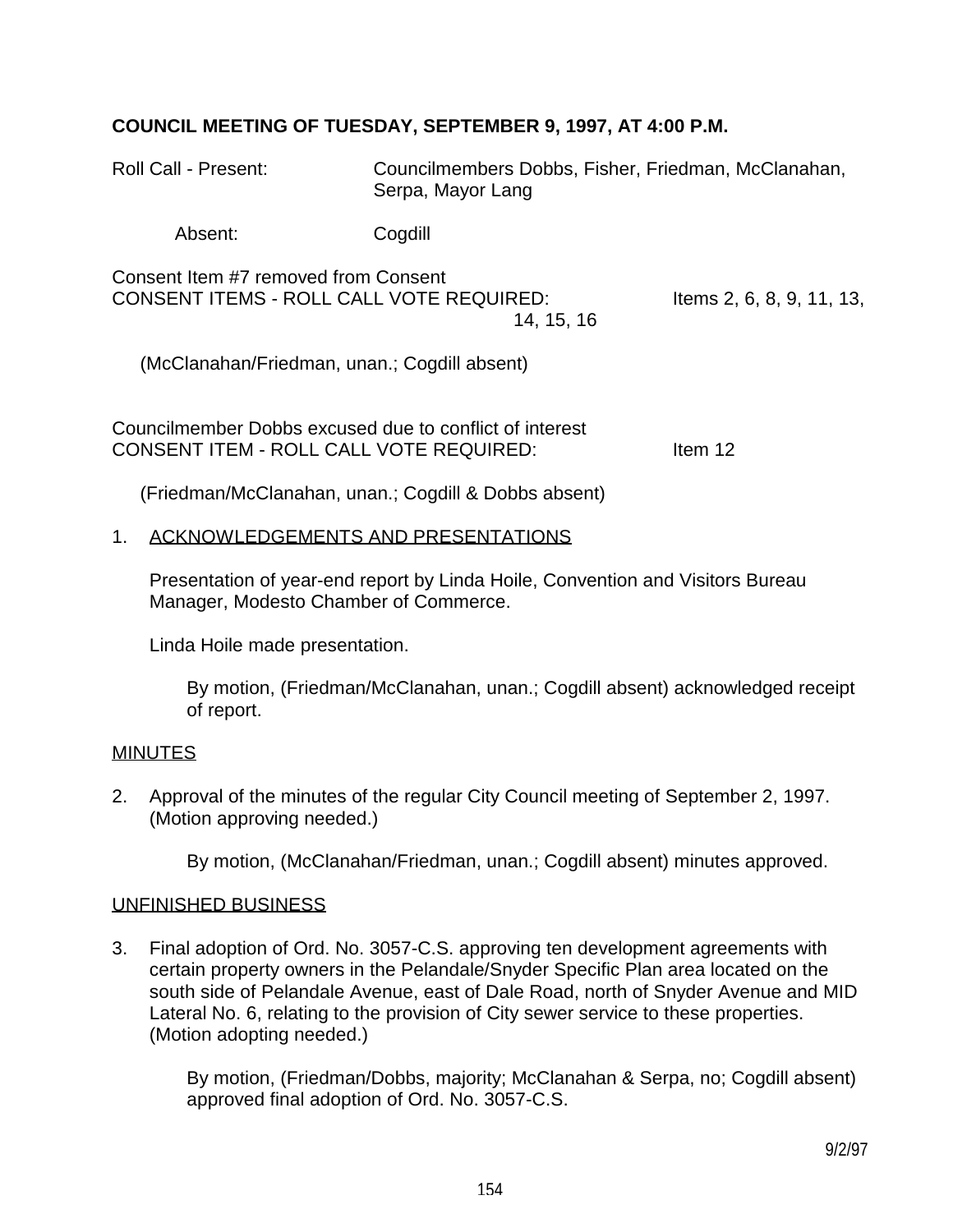# **HEARINGS**

4. Hearing to consider the appeal of Warner M. Soelling to a Planning Commission decision concerning a condition of approval of the vesting tentative map of a portion of Eastgate subdivision, located on the north and south sides of Kendall Avenue, west of Santa Paula Drive.

 (Letter from Warner Soelling has been received requesting continuance to October 14, 1997, at 4:00 p.m.)

(Motion continuing hearing needed.)

 By motion, (Dobbs/McClanahan, unan.; Cogdill absent) continued to October 14, 1997.

Councilmember Dobbs excused due to conflict of interest.

5. Hearing to consider report of work and cost of construction of improvements for the McHenry Mansion sewer gravity line (alley improvements). (Resolution confirming the report of work and cost of construction of improvements and directing the method of collection of assessments needed.)

> Res. 97-510 adopted (Friedman/Fisher, unan.; Cogdill & Dobbs absent) confirming report of work and cost of construction of improvements and directing the method of collection of assessments.

### BIDS

6. Consider waiving formal bid procedures and authorizing the purchase of a commuterstyle bus from Gillig Corporation for \$259,313.71. (The bus will be used to provide a connection between Modesto and the Altamont Commuter Express train service stop in Manteca/Lathrop beginning in March 1998 (the date the train service is anticipated to begin.) CMAQ funds will cover 88.53% of the cost, and LTF funds will cover the remaining 11.47%. Resolution waiving formal bid procedures and authorizing purchase needed. Five affirmative votes needed.)

 Res. 97-511 adopted (McClanahan/Friedman, unan.; Cogdill absent) waiving formal bid procedures and authorizing purchase.

### NEW BUSINESS

Item #7 removed from Consent

7. Consider approving an agreement with the Modesto Chamber of Commerce to provide \$229,975.83 in funding to the Convention and Visitors Bureau for Fiscal Year 1997-98. (Resolution approving agreement needed. Funds are budgeted.)

Res. 97-512 adopted (McClanahan/Fisher, unan.; Cogdill absent) approving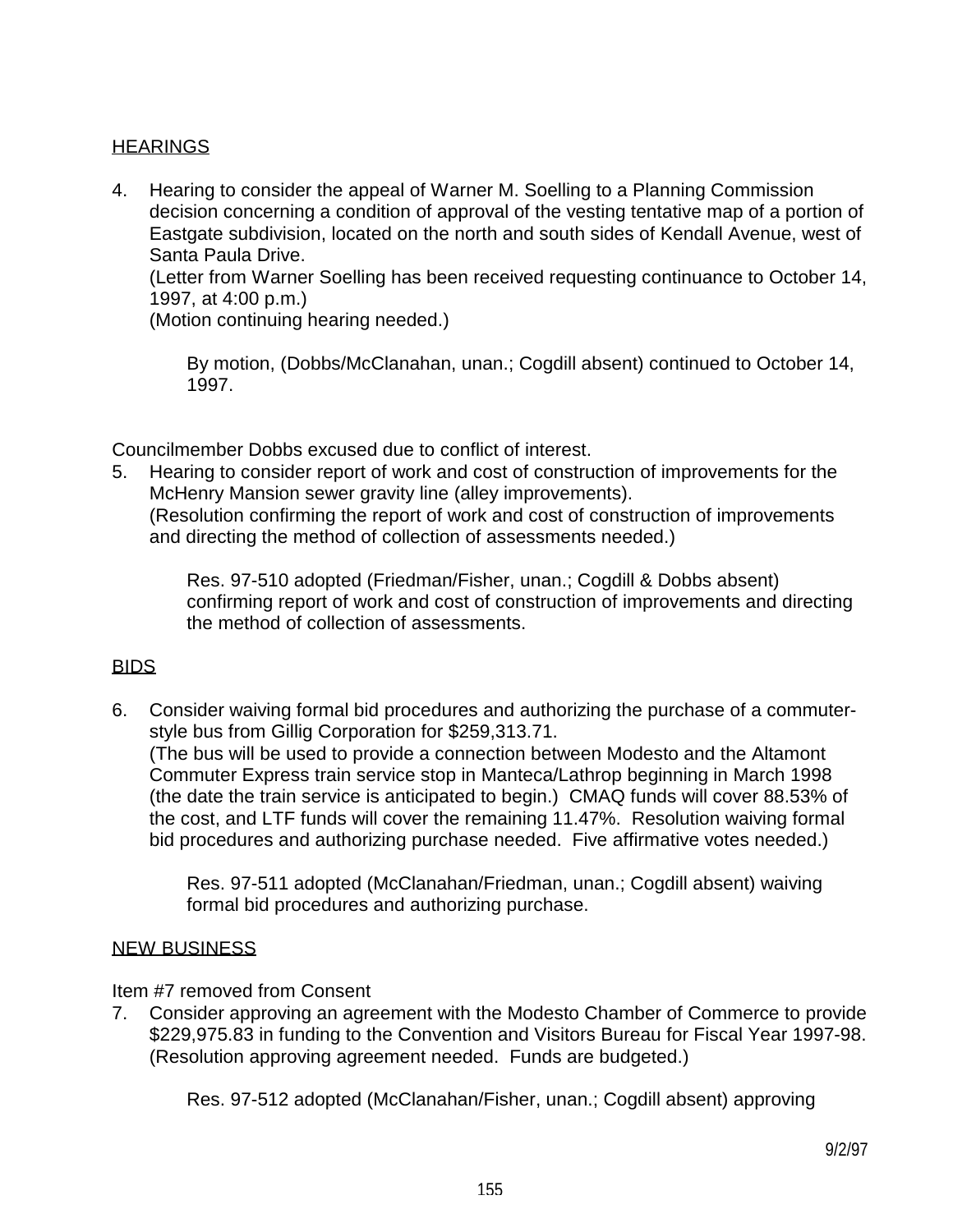agreement.

8. Consider approving lease agreement with Enrico Foshee for the lease of the McClure Country Place Caretaker's Cottage. (Resolution approving lease agreement needed.)

 Res. 97-513 adopted (McClanahan/Friedman, unan.; Cogdill absent) approving lease agreement.

9. Consider approving an agreement with Environmental Science Associates regarding an update to the General Plan Master EIR (MEIR). (Resolution approving agreement needed. Estimated cost: \$29,260. Funds are budgeted.)

 Res. 97-514 adopted (McClanahan/Friedman, unan.; Cogdill absent) approving agreement.

10. Consider report on the Transportation Expenditure Plan (TEP). (In 1996, the SAAG Policy Board created a Transportation Expenditure Plan Steering Committee to provide policy recommendations. The purpose of the plan was to match publicly-supported transportation improvements with revenues through a 1/2 or 1/4 cent increase in the local sale tax.

(Motion acknowledging receipt of report needed.)

By motion, (Dobbs/Serpa, unan.; Cogdill absent) acknowledged receipt of report.

11. Consider redesignating seat numbers and changing the number of seats to seven for the Housing Rehabilitation Loan Committee (HRLC). (Resolution redesignating seat numbers and changing number of seats needed.)

 Res. 97-515 adopted (McClanahan/Friedman, unan.; Cogdill absent) redesignating seat numbers and changing number of seats for the HRLC.

Councilmember Dobbs excused due to conflict of interest.

12. Consider adopting the revised Standard Specifications of the City of Modesto. (Resolution adopting revised Standard Specifications needed.)

> Res. 97-516 adopted (McClanahan/Friedman, unan.; Cogdill & Dobbs absent) revising Standard Specifications.

13. Consider approving an agreement with Dr. Philip Trompetter to provide counseling and psychotherapy services to sworn police officers, participate in Modesto police SWAT activations and hostage negotiations, provide crisis debriefing, and provide for preemployment psychological screening payable as performed. (Resolution approving agreement needed. Total estimated cost: \$38,445. Funds are budgeted.)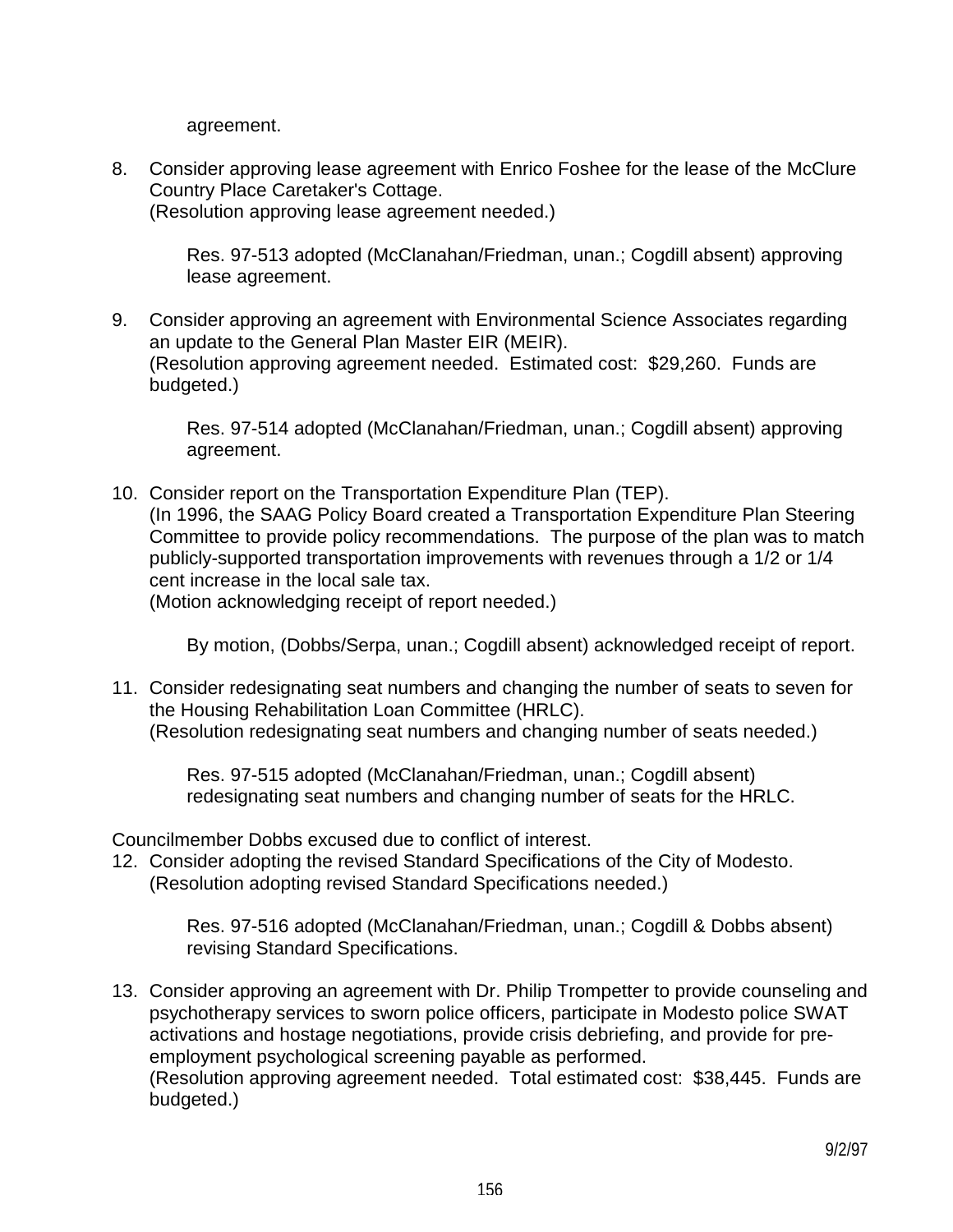Res. 97-517 adopted (McClanahan/Friedman, unan.; Cogdill absent) approving agreement.

14. Consider approval of the final map of Olympic Village Unit No. 1 (also known as Olympic Village East Unit No. 1) subdivision, acceptance of improvements, and authorizing the City Manager to sign an agreement with subdividers as required by Section 4-4.604(c) of the Modesto Municipal Code. (Owner: L&L Venture) (Resolution approving final map, accepting improvements and authorizing City Manager to execute agreement needed.)

> Res. 97-518 adopted (McClanahan/Friedman, unan.; Cogdill absent) approving final map, accepting improvements and authorizing City Manager to execute agreement.

15. Consider approval of the final map of Millbrook Estates Unit No. 1 subdivision and authorizing the City Manager to sign an agreement with the subdividers as required by Section 4-4.604(c) of the Municipal Code. (Resolution approving the final map and authorizing the City Manager to execute agreement needed.)

 Res. 97-519 adopted (McClanahan/Friedman, unan.; Cogdill absent) approving the final map and authorizing the City Manager to execute agreement.

16. Consider canvassing the results of the election held August 19, 1997, within Community Facilities District 1996-1 (Village One) to annex certain territory to the District and levy a special tax therein, and consider introduction of an ordinance authorizing the levy of a special tax within the annexed territory. (Resolution canvassing the results of the election needed, and introduction of ordinance authorizing levy of special tax needed.)

 Res. 97-520 adopted (McClanahan/Friedman, unan.; Cogdill absent) canvassing the results of the election.

Ord. No. 3060-C.S. introduced (McClanahan/Friedman, unan.; Cogdill absent).

### 17. ORAL COMMUNICATIONS

 Bill Cameron requested review of the intersection of Hatch and Dallas streets to determine need of a stop sign at the intersection.

### 18. MATTERS TOO LATE FOR THE AGENDA

None.

# 19. CLOSED SESSION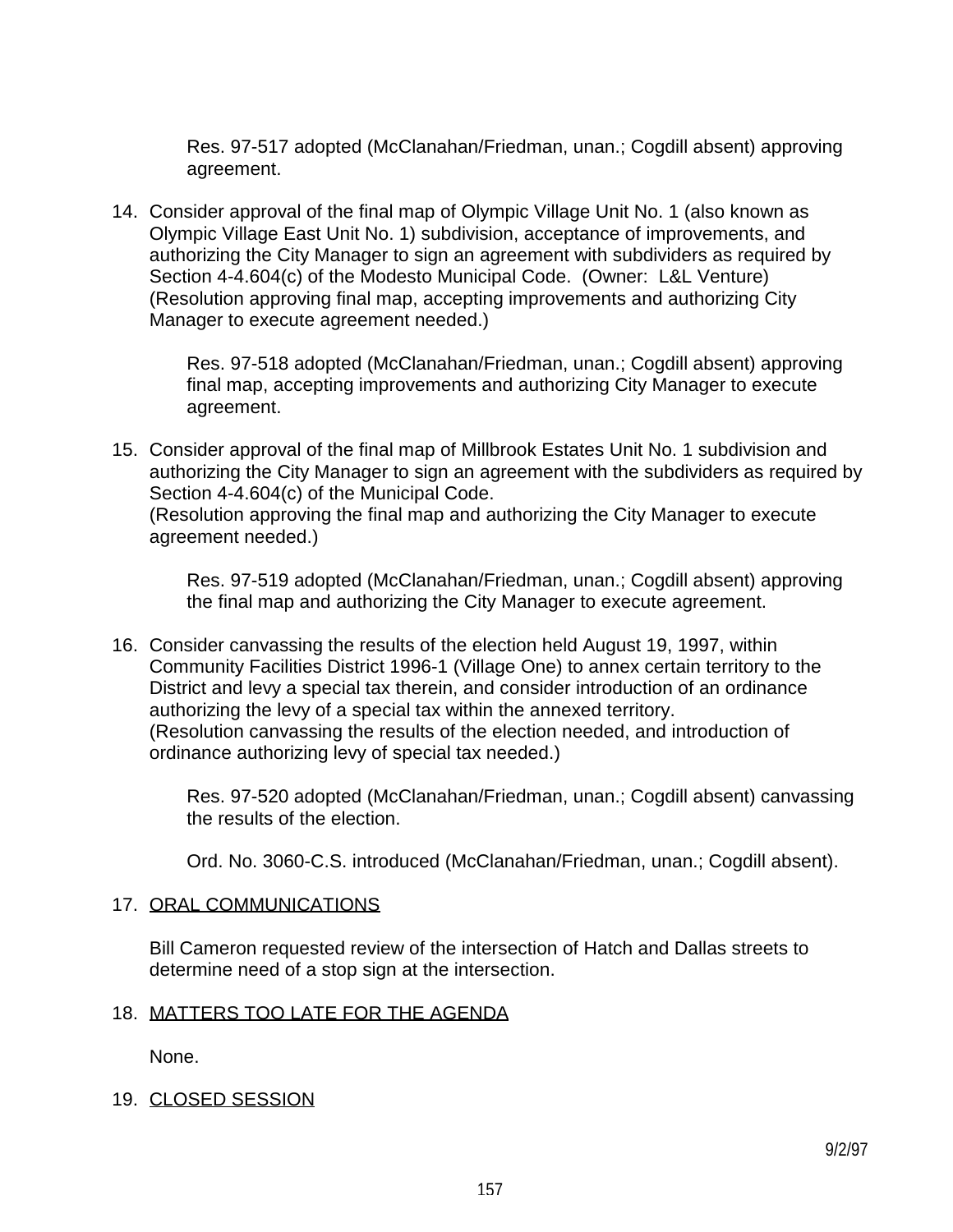The meeting will adjourn to the Mayor's Chambers for a Closed Session to consider the following:

CONFERENCE WITH LEGAL COUNSEL - EXISTING LITIGATION

Name of Case: The Estate of Alice L. Davis, et al., vs. City of Modesto and Ed Steele. Stanislaus County Superior Court Action No. 114788

### ADJOURNMENT

Meeting adjourned at 4:59 p.m. to Closed Session. City Attorney returned at 5:55 p.m. and reported no action had been taken.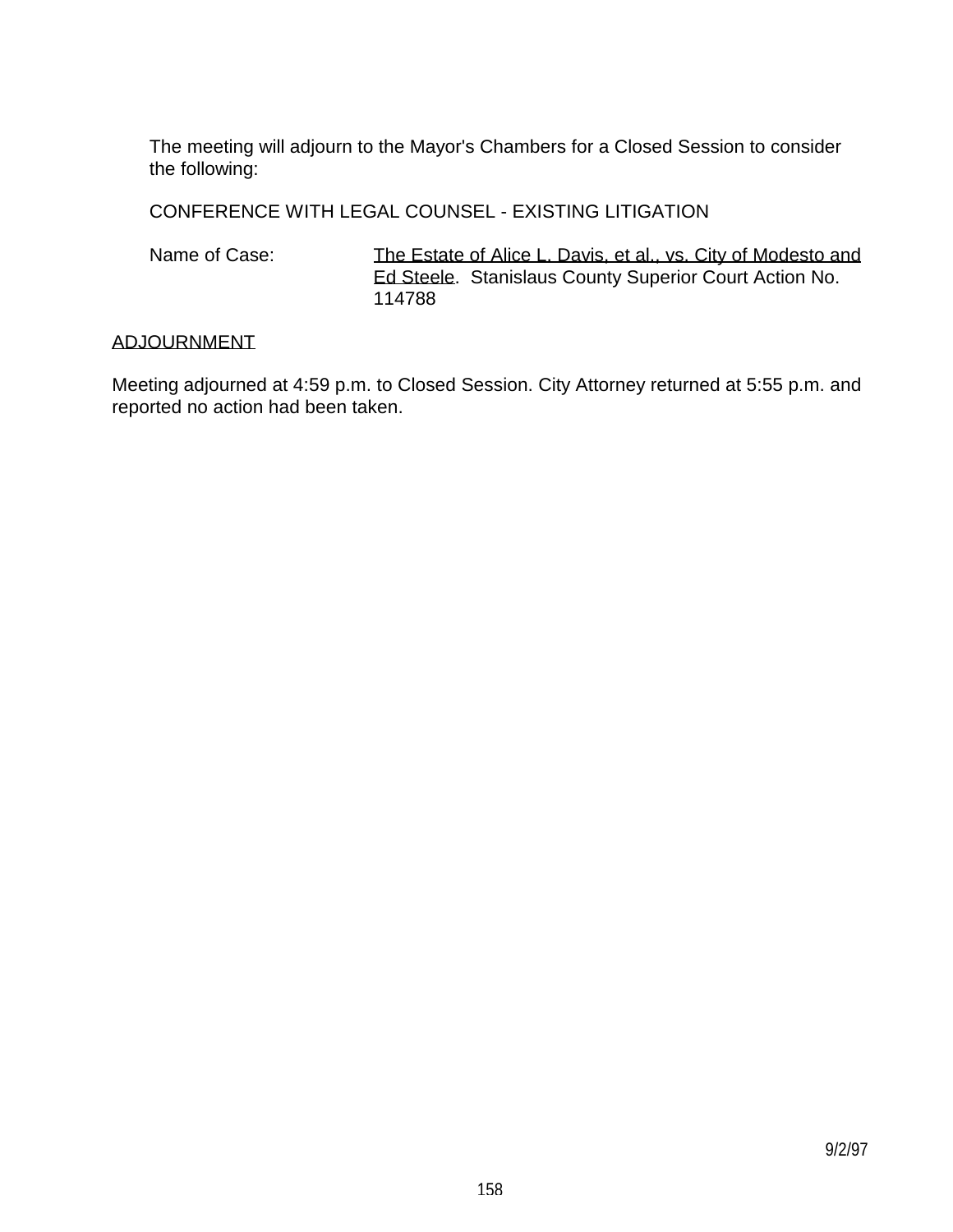# **COUNCIL MEETING OF TUESDAY, SEPTEMBER 16, 1997, AT 7:00 P.M.**

Roll Call - Present: Councilmembers Cogdill, Dobbs, Fisher, Friedman, McClanahan, Serpa, Mayor Lang

Absent: None

CONSENT ITEMS - ROLL CALL VOTE REQUIRED: Items 2, 8, 9, 10, 12, 14

(McClanahan/Fisher, unan.)

Councilmember Friedman excused due to conflict of interest. CONSENT ITEM - ROLL CALL VOTE REQUIRED: Item 7

(McClanahan/Fisher, unan.; Friedman absent)

### 1. ACKNOWLEDGEMENTS AND PRESENTATIONS

 Recognition of the volunteer efforts to upgrade and improve City parks of two local stakes of the Church of Jesus Christ of Latter-Day Saints and Boy Scout Troop 11, sponsored by the Modesto Second Ward.

 Assistant Director of Parks & Recreation Patrick Foran made the presentation and introduced volunteers.

 Mayor Lang presented a proclamation for Pollution Prevention Week. Karen Rodriguez accepted proclamation and announced Pollution Prevention Week, September 15 thru 19.

#### **MINUTES**

2. Approval of the minutes of the regular City Council meeting of September 9, 1997. (Motion approving needed.)

By motion (McClanahan/Fisher, unan.), minutes approved.

### **HEARINGS**

Councilmember McClanahan excused due to conflict of interest.

3. Hearing to consider the request of Jack R. Jones, on behalf of Modesto Garbage Co., Inc. for a merger of Modesto Garbage Co., Inc. with United Waste Systems. (Continued from July 22, 1997, and August 26, 1997, City Council meetings.)

 By motion (Fisher/Dobbs, unan.; McClanahan absent) item continued to October 7, 1997.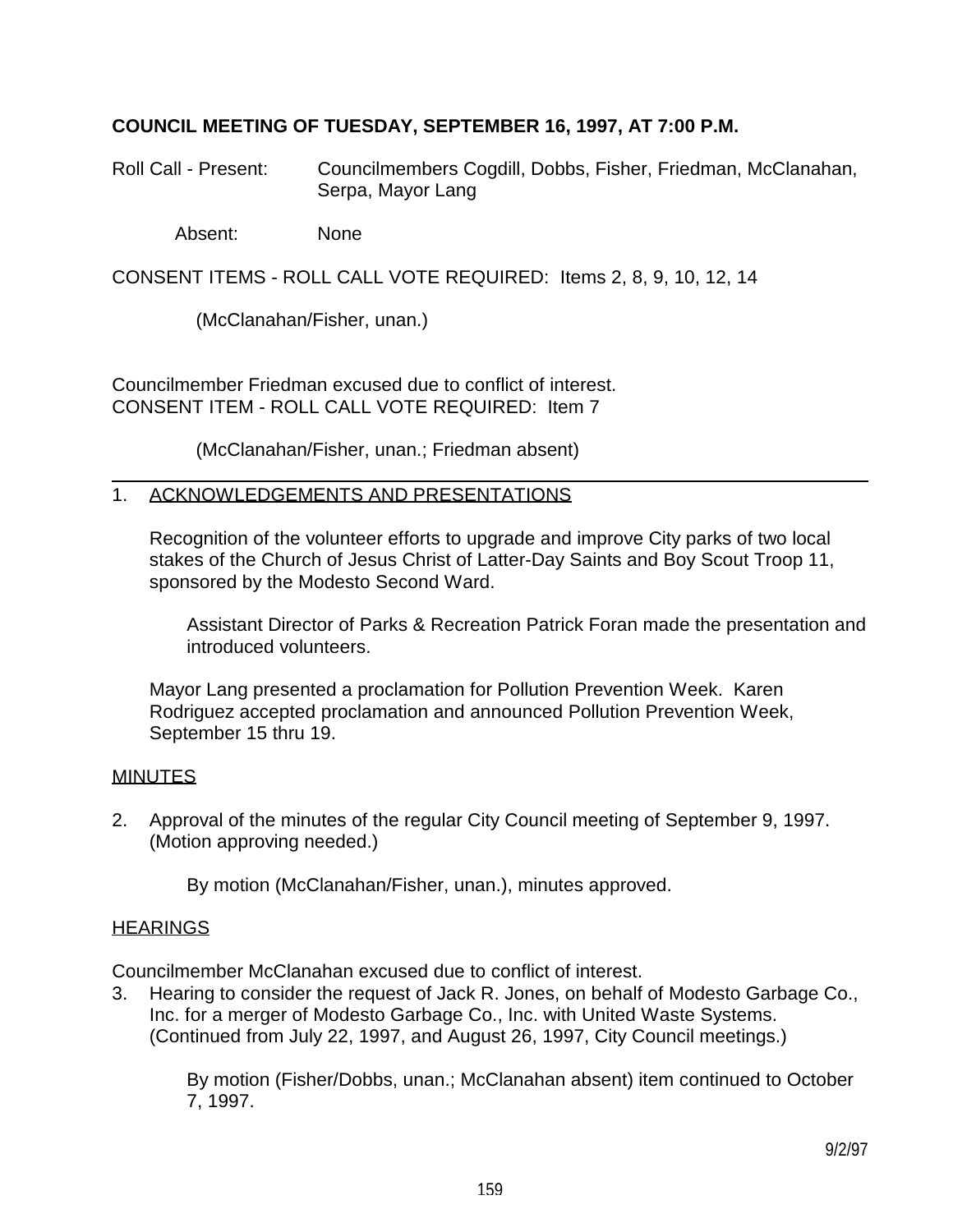4. Hearing to consider the following:

 Proposed development agreements between the City of Modesto and certain owners of property located in the Carver-Bangs Specific Plan area, concerning the provision of City sewer service to these properties.

 Proposed development agreements between the City of Modesto and certain owners of property located in the North Beyer Specific Plan area, concerning the provision of City sewer service to these properties.

 Proposed development agreements between the City of Modesto and certain owners of property located in the Fairview Specific Plan area, concerning the provision of City sewer service to these properties.

 Proposed development agreements between the City of Modesto and certain owners of property located in the Empire North Unit 1 Specific Plan area, concerning the provision of City sewer service to these properties.

(Ordinance approving development agreements needed.)

 Ord. 3061-C.S. introduced (Friedman/Cogdill, majority; Fisher, McClanahan & Serpa, no) excluding Pelandale/Snyder Specific Plan and the Schuler property in the Carver/Bangs Specific Plan.

Councilmember Fisher excused due to conflict of interest.

 Proposed development agreements between the City of Modesto and certain owners of property located in the Pelandale-Snyder Specific Plan area, concerning the provision of City sewer service to these properties. (Ordinance approving development agreement needed.)

 Ord. 3062-C.S. introduced (Friedman/Cogdill, majority; McClanahan & Serpa, no; Fisher absent).

5. Hearing to consider the appeal of Vincent Buzzini to a Planning Commission decision concerning the application of J. Steve Collum and Lex Coffroth and Associates, Inc. for an amendment to P-D(147), to include a convenience store with fuel sales and a car wash facility, property located on the southeast corner of Oakdale Road and Briggsmore Avenue, at 1540 Oakdale Road.

Motion (Friedman/Fisher) to proceed with hearing failed.

 By motion (Fisher/Cogdill, majority; Friedman & Lang, no) to continue item to November 4, 1997.

6. Hearing to consider an amendment to Section 28-3-9 of the Zoning Map to rezone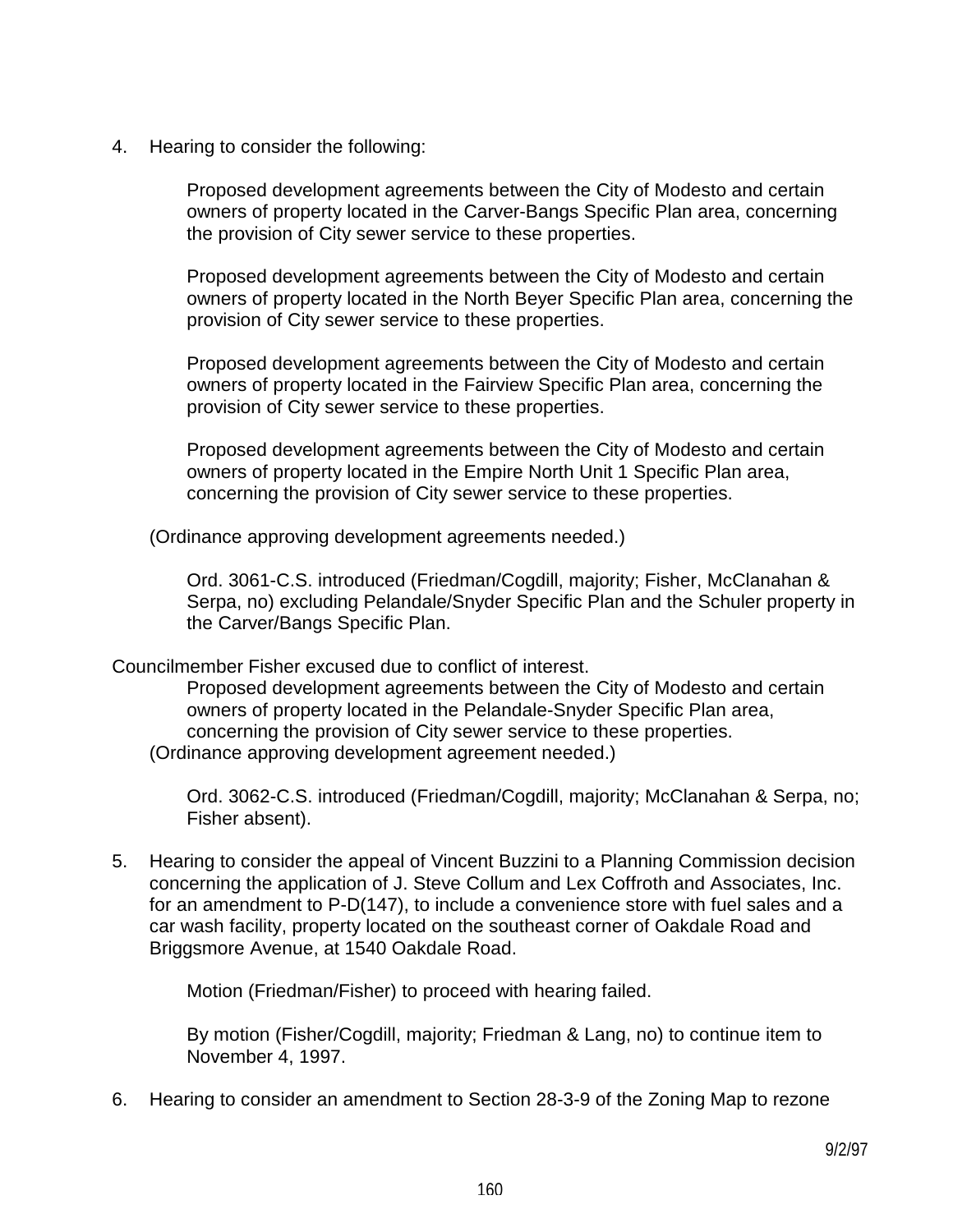from R-3 to P-D(523) to allow expansion of an existing medical building, including a new parking area, property located at 601 and 607 16th Street. (Dr. Randall Hayashi) (Introduction of ordinance rezoning needed; resolution approving development plan needed; and resolution certifying conformity with the General Plan Master EIR needed.)

Ord. No. 3063-C.S. introduced (Friedman/Fisher, unan.).

Res. 97-521 adopted (Friedman/Fisher, unan.)approving development plan.

 Res. 97-522 adopted (Friedman/Fisher, unan.) certifying conformity with the General Plan Master EIR.

# BIDS

Councilmember Friedman absent due to conflict of interest.

7. Consider awarding contract for the Coffee Road road construction and storm drain project to George Reed, Inc. for \$1,196,794, and consider approval of an appropriation transfer in the amount of \$30,377.22 to fully fund the project. (Resolution awarding contract needed; and resolution approving appropriation transfer needed. Total estimated cost: \$1,349,320 (contract \$1,196,794; const. admin. & contingencies \$152,256. Funds are partially budgeted.)

 Res. 97-523 adopted (McClanahan/Fisher, unan.; Friedman absent) awarding contract.

 Res. 97-524 adopted (McClanahan/Fisher, unan.; Friedman absent) approving appropriation transfer.

8. Consider awarding bids for copy machines for the Police Department and Finance Department Central Services Copy Division and authorizing the purchase of four copy machines from IKON Office Solutions, one copy machine from Mo-Cal Office Machines, and three copy machines from Wolco Business Systems; consider amending the budget to increase funds; and consider approving a master lease purchase agreement with the California Statewide Communities Development Authority under the CaLease Program.

 (Resolution awarding bids and authorizing purchases needed; resolution amending budget needed; and resolution approving agreement needed. Total estimated cost Fiscal Year: \$76,981.16.)

 Res. 97-525 adopted (McClanahan/Fisher, unan.) awarding bids and authorizing purchases.

Res. 97-526 adopted (McClanahan/Fisher, unan.) amending budget.

Res. 97-527 adopted (McClanahan/Fisher, unan.) approving agreement.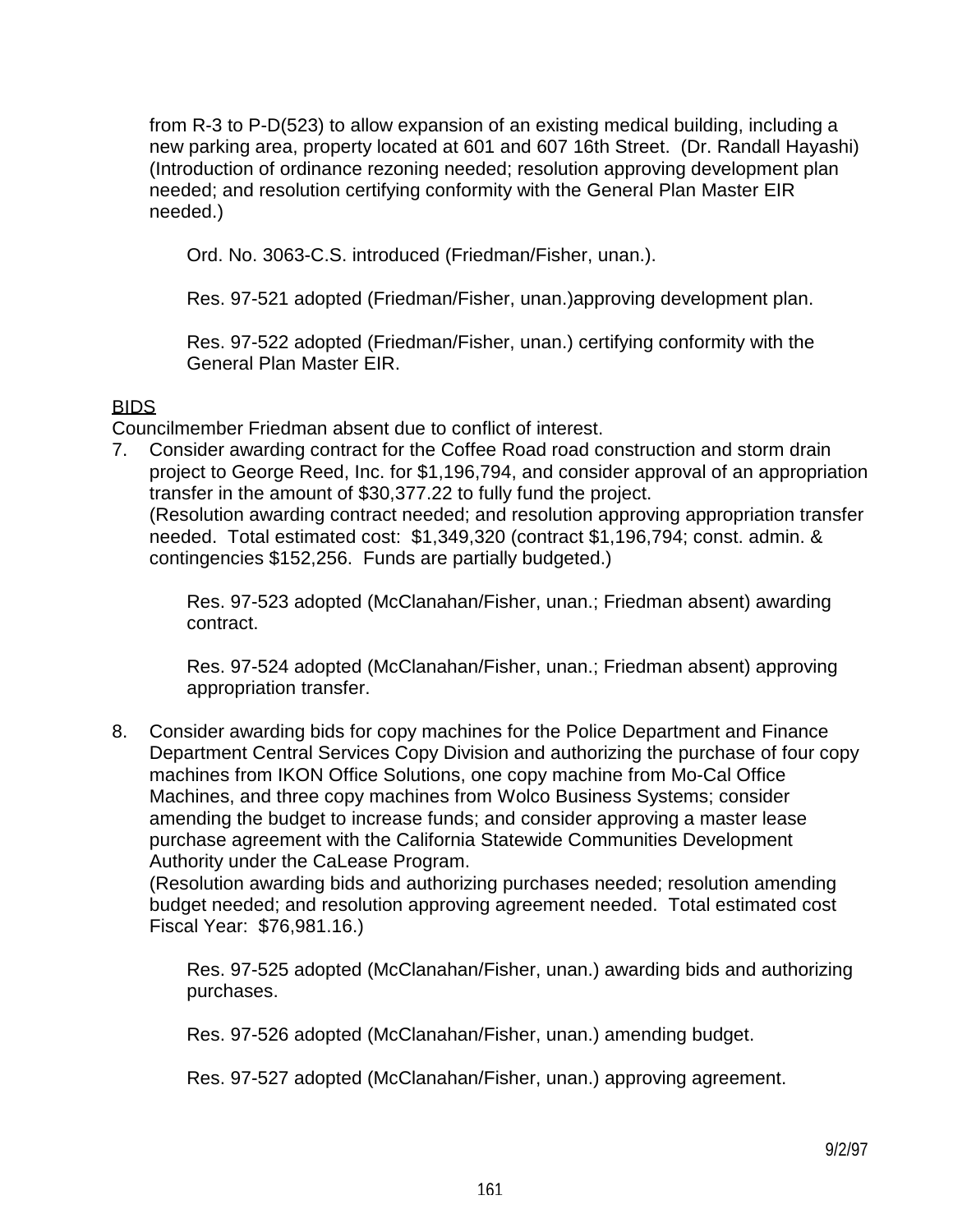9. Consider waiving formal bid procedures and authorize the purchase and installation of an upgrade to the City's RS/6000 computer equipment utilizing the State of California Multiple Award Schedule (CMAS) contract 3-97-70-3074A with Direct System Support (an IBM business partner) for \$373,273.48 to be used in the conversion from the IBM 4381 Mainframe to the Client/Server environment.

 (Resolution waiving formal bid procedures and authorizing purchase and installation needed (Five affirmative votes needed.) Funds are budgeted.)

 Res. 97-528 adopted (McClanahan/Fisher, unan.) waiving formal bid procedures and authorizing purchase and installation.

10. Consider authorizing City Manager to sign a lease purchase agreement, Supplemental One, under the master lease purchase agreement with Calease Public Funding Corporation (CPFC) for \$760,000 for the financing of computer mainframe replacement equipment; consider declaring official intent to reimburse City with proceeds of a future tax-exempt borrowing for certain capital expenditures undertaken by the City; and consider declaring as surplus the IBM4381 Mainframe computer equipment and authorizing the City Manager to sell the equipment by sealed bid, auction, or as scrap.

 (Resolution approving lease purchase agreement needed; resolution declaring intent to reimburse needed; and resolution declaring equipment as surplus and authorizing disposal needed. Total estimated cost Fiscal Year 1997: \$169,815.50. Total cost over five years via lease purchase agreement: \$849,077.50.)

 Res. 97-529 adopted (McClanahan/Fisher, unan.) approving lease purchase agreement.

Res. 97-530 adopted (McClanahan/Fisher, unan.) declaring intent to reimburse.

 Res. 97-531 adopted (McClanahan/Fisher, unan.) declaring equipment as surplus and authorizing disposal.

### NEW BUSINESS

11. Request of Leanora Royster, Executive Director, California Junior Golf Program, requesting the California Junior Golf Program proposal.

> By motion (McClanahan/Friedman, unan.) suggested negotiations between FM Golf Leanora Royster take place.

12. Consider amending the City Council resolutions ordering the Fairview Village and Pelandale-Snyder Reorganizations to clarify the City's intention to not succeed to protested Williamson Act contracts in those reorganizations. (Two resolutions needed.)

Res. 97-532 adopted (McClanahan/Fisher, unan.) amending the resolution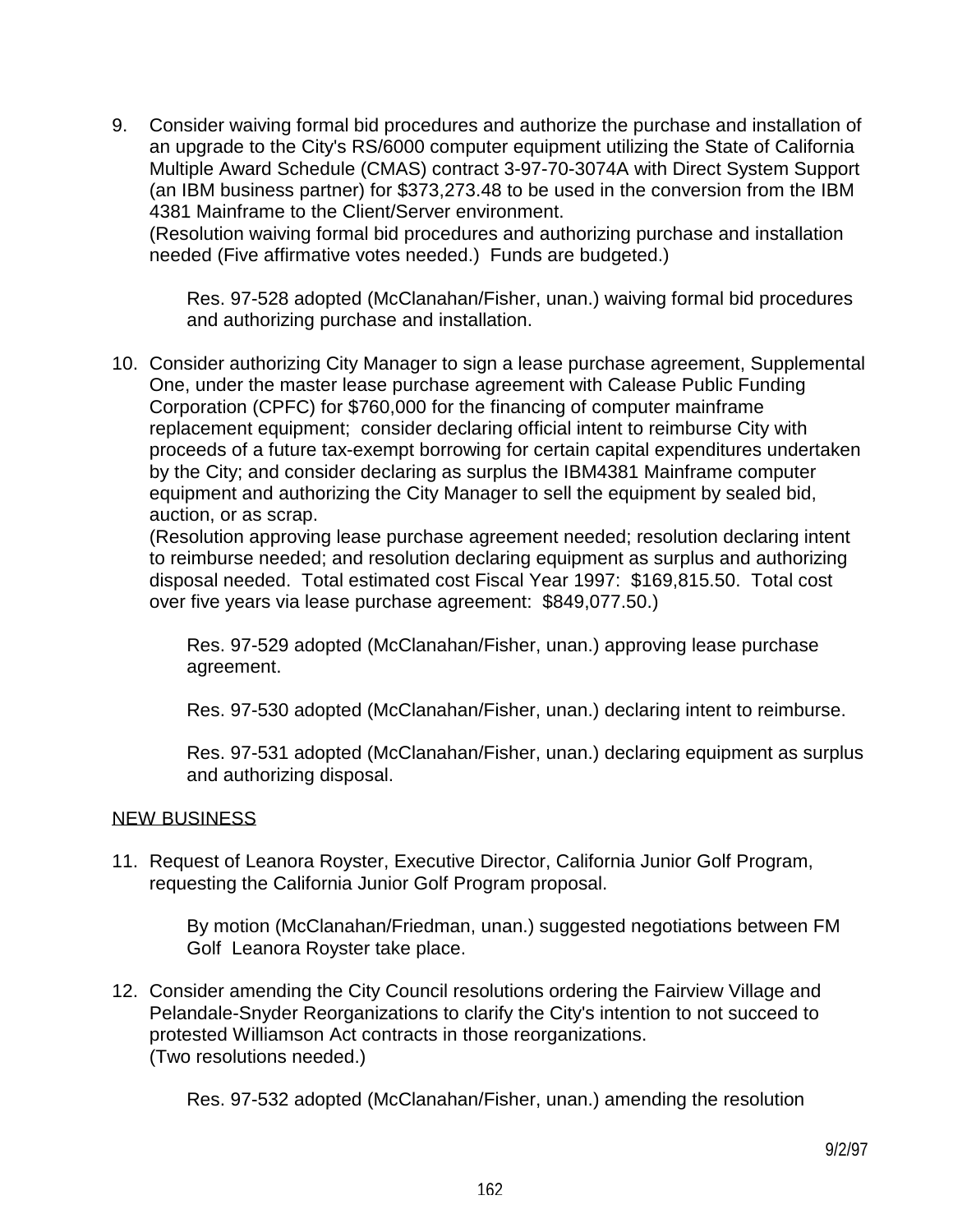ordering the Fairview Village Reorganization to clarify the City's intention to not succeed to protested Williamson Act contracts in that reorganization.

 Res. 97-533 adopted (McClanahan/Fisher, unan.) amending the resolution ordering the Pelandale-Snyder Reorganization to clarify the City's intention to not succeed to protested Williamson Act contracts in that reorganization.

#### ORAL COMMUNICATIONS

13. Councilmember David Cogdill announced the birth of his first grandson, Connor David, born September 9, 1997.

#### WRITTEN COMMUNICATIONS

14. Letter of resignation from the Sign Ordinance Committee from William Gardner. (Resolution accepting resignation with regret needed.)

> Res. 97-534 adopted (McClanahan/Fisher, unan.) accepting resignation with regret.

#### MATTERS TOO LATE FOR THE AGENDA

15. None.

#### ADJOURNMENT

The meeting adjourned at 8:45 p.m.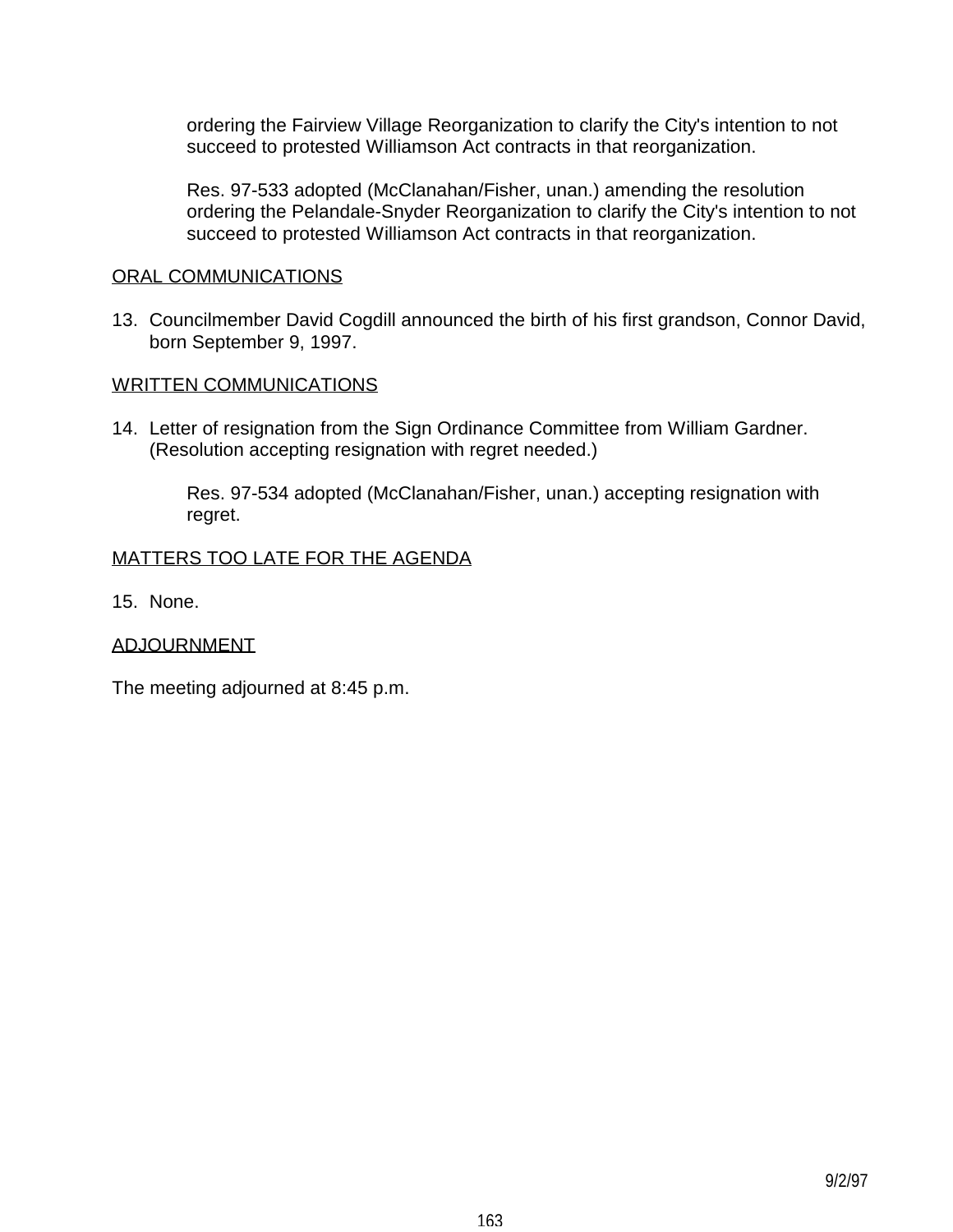# **COUNCIL MEETING OF TUESDAY, SEPTEMBER 23, 1997, AT 4:00 P.M.**

Roll Call - Present: Councilmembers Cogdill, Dobbs, Fisher, Friedman, McClanahan, Serpa

Absent: Mayor Lang

Vice Mayor Fisher conducted the meeting.

Pledge of Allegiance to the Flag

Invocation: David Cogdill

Consent Items Nos. 10 and 21 removed from Consent CONSENT ITEMS - ROLL CALL VOTE REQUIRED: Items 2, 7, 9, 11, 12, 13, 14, 15, 16, 17, 18, 19, 20, 22

(Serpa/Friedman, unan.; Lang absent)

Councilmember Dobbs excused due to conflict of interest. CONSENT ITEM - ROLL CALL VOTE REQUIRED: Item 5

(Serpa/Friedman, unan.; Dobbs & Lang absent)

1. ACKNOWLEDGEMENTS AND PRESENTATIONS

 Certificate of Recognition to Catholic Social Service Guild for their service benefiting Catholic Charities Senior Programs.

Vice Mayor Fisher presented proclamation.

#### **MINUTES**

#### CONSENT

2. Approval of the minutes of the regular City Council meeting of September 16, 1997.

By motion (Serpa/Friedman, unan.; Lang absent) minutes approved.

#### UNFINISHED BUSINESS

3. Final adoption of Ord. No. 3061-C.S. approving eleven development agreements with certain property owners in the Carver-Bangs, Empire North Unit 1, Fairview Village, and North Beyer Specific Plan areas, relating to the provision of City sewer service to these properties.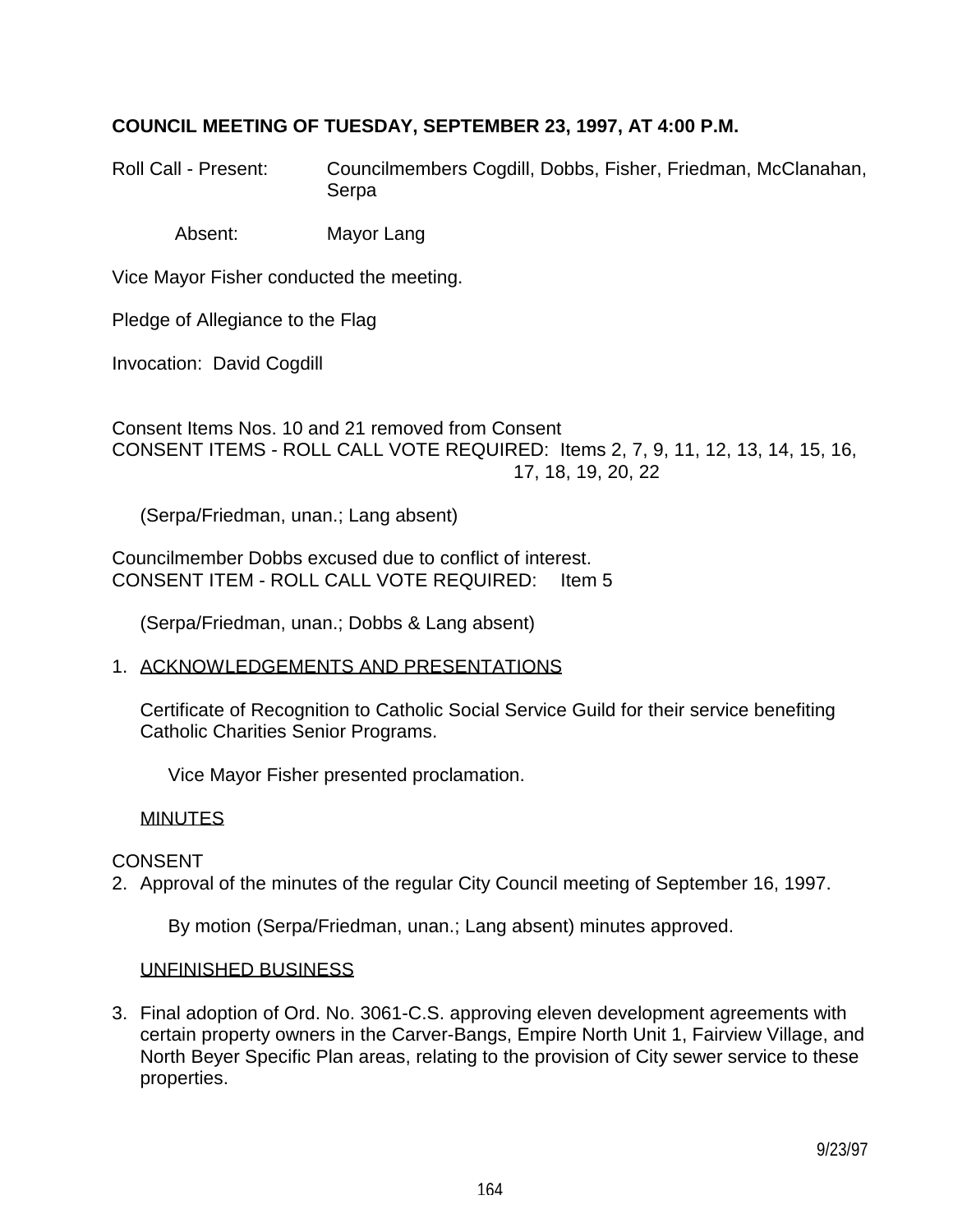By motion (Friedman/Cogdill, unan.; Lang absent), item continued to October 7, 1997.

4. Final adoption of Ord. No. 3062-C.S. approving four development agreements with certain property owners in the Pelandale-Snyder Specific Plan areas, relating to the provision of City sewer service to these properties.

 By motion (Friedman/Cogdill, unan.; Lang absent), item continued to October 7, 1997.

Councilmember Dobbs excused due to conflict of interest.

5. Final adoption of Ord. No. 3060-C.S. authorizing the levy of a special tax within the area annexed to Community Facilities District No. 1996-1. (Motion adopting needed.)

 By motion (Serpa/Friedman, unan.; Dobbs & Lang absent), final adoption of Ord. No. 3060-C.S. approved.

### **HEARINGS**

6. Hearing to consider the Consolidated Annual Performance and Evaluation Report. (Resolution approving the Consolidated Annual Performance and Evaluation Report and authorizing the City Manager to execute the report and submit to HUD needed.)

 Res. 97-535 adopted (Friedman/McClanahan, unan.; Lang absent) approving the Consolidated Annual Performance and Evaluation Report and authorizing the City Manager to execute the report and submit to HUD.

### BIDS

7. Consider authorizing call for bids for furnishing 26 controllers. (Suggested bid opening: October 14, 1997, at 11:00 a.m. Resolution authorizing call for bids needed. Total estimated cost: \$140,000. Funds are budgeted.)

 Res. 97-536 adopted (Serpa/Friedman, unan.; Lang absent) authorizing call for bids to be opened October 14, 1997 at 11:00 a.m.

#### NEW BUSINESS

8. Consider adopting the new Accountability Budgeting System.

 Res. 97-537 adopted (Friedman/Cogdill, unan.; Lang absent) adopting the new Accountability Budgeting System.

9. Consider approving an agreement with RRM Design Group for consultant services for Kiernan Business Park Gateway Design for not to exceed \$20,300 including materials,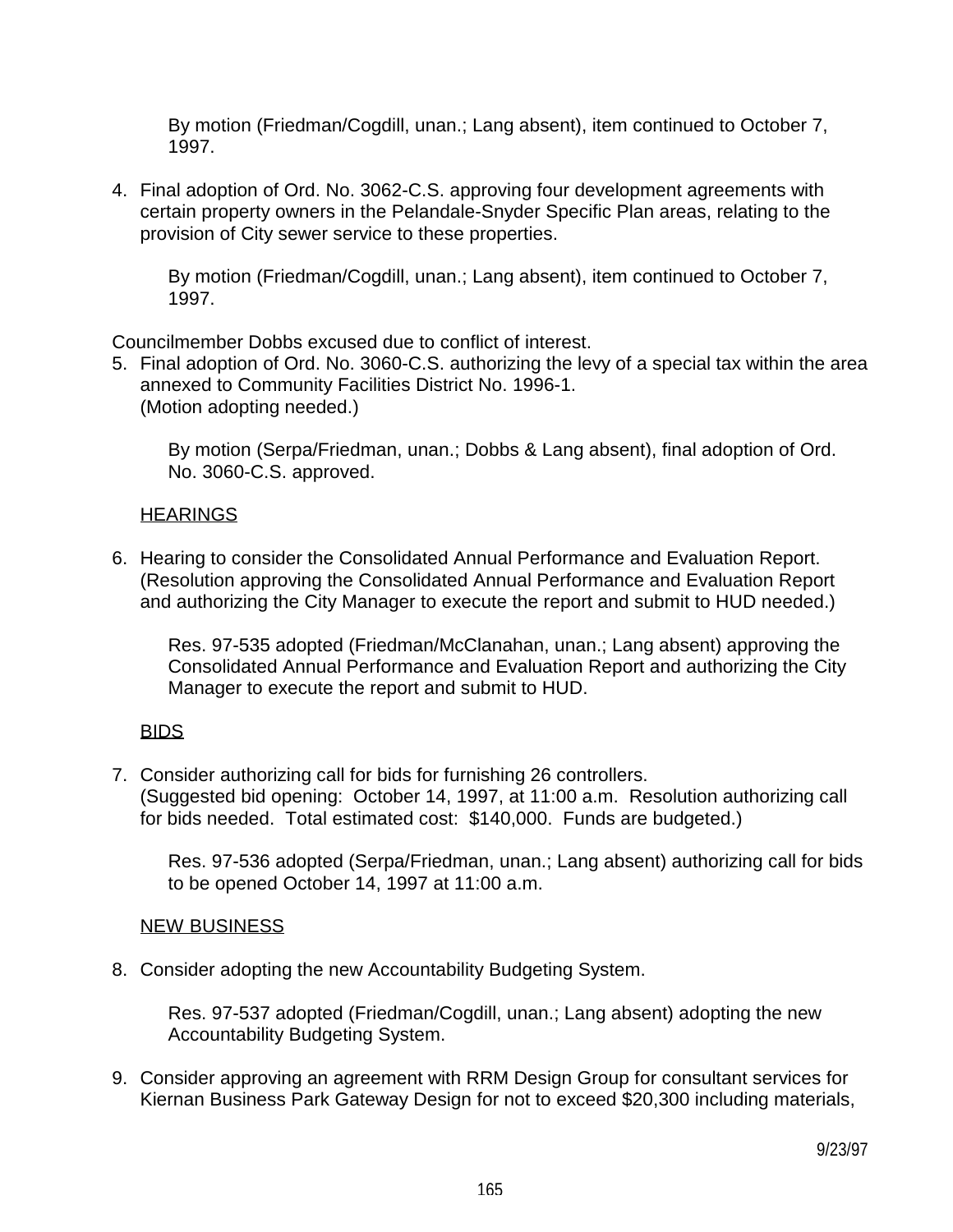and consider authorizing services such as printing, etc., generated locally not to exceed \$5,075.

 (Resolution approving agreement needed, motion authorizing not to exceed \$5,075 in services generated locally needed.)

Res. 97-538 adopted (Serpa/Friedman, unan.; Lang absent) approving agreement.

 By motion (Serpa/Friedman, unan.; Lang absent), authorized not to exceed \$5,075 in services generated locally.

Item #10 removed from Consent.

10. Consider revising the requirements for the operation of the Modesto Farmers' Market located on 16th Street.

 Res. 97-539 adopted (Friedman/Dobbs, unan.; Lang absent) revising the requirements for operation of the Modesto Farmers' Market located on 16th Street.

11. Consider authorizing solicitation of proposals for a five-year contract to operate Modesto Area Dial-A-Ride (MADAR) in a joint procurement with the City of Ceres for a contract to operate its dial-a-ride service.

 (Price and service benefits may accrue through the joint procurement process. The MADAR contract payments are currently about \$1.1 million annually. Each City would independently select its own contractor and issue its own contract. Both cities may select the same contractor. The selection process would utilize the competitive proposal procedure whereby prices as well as service-oriented factors would determine the selection of the contractor. Motion authorizing solicitation of proposals needed.)

 By motion (Serpa/Friedman, unan.; Lang absent), authorized solicitation of proposals.

12. Consider approving an amendment to the lease agreement with Modesto Executive Air Charter for the lease of Corporate Hangar Plots 1 and 2 at the Modesto City-County Airport.

 Res. 97-540 adopted (Serpa/Friedman, unan.; Lang absent) approving amendment to agreement.

13. Consider approving agreement with the City of Newman for the use of Modesto Property Agent to acquire two properties.

> Res. 97-541 adopted (Serpa/Friedman, unan.; Lang absent) approving agreement.

14. Consider approving lease agreement with Pahrump Heifer Ranch for the use of the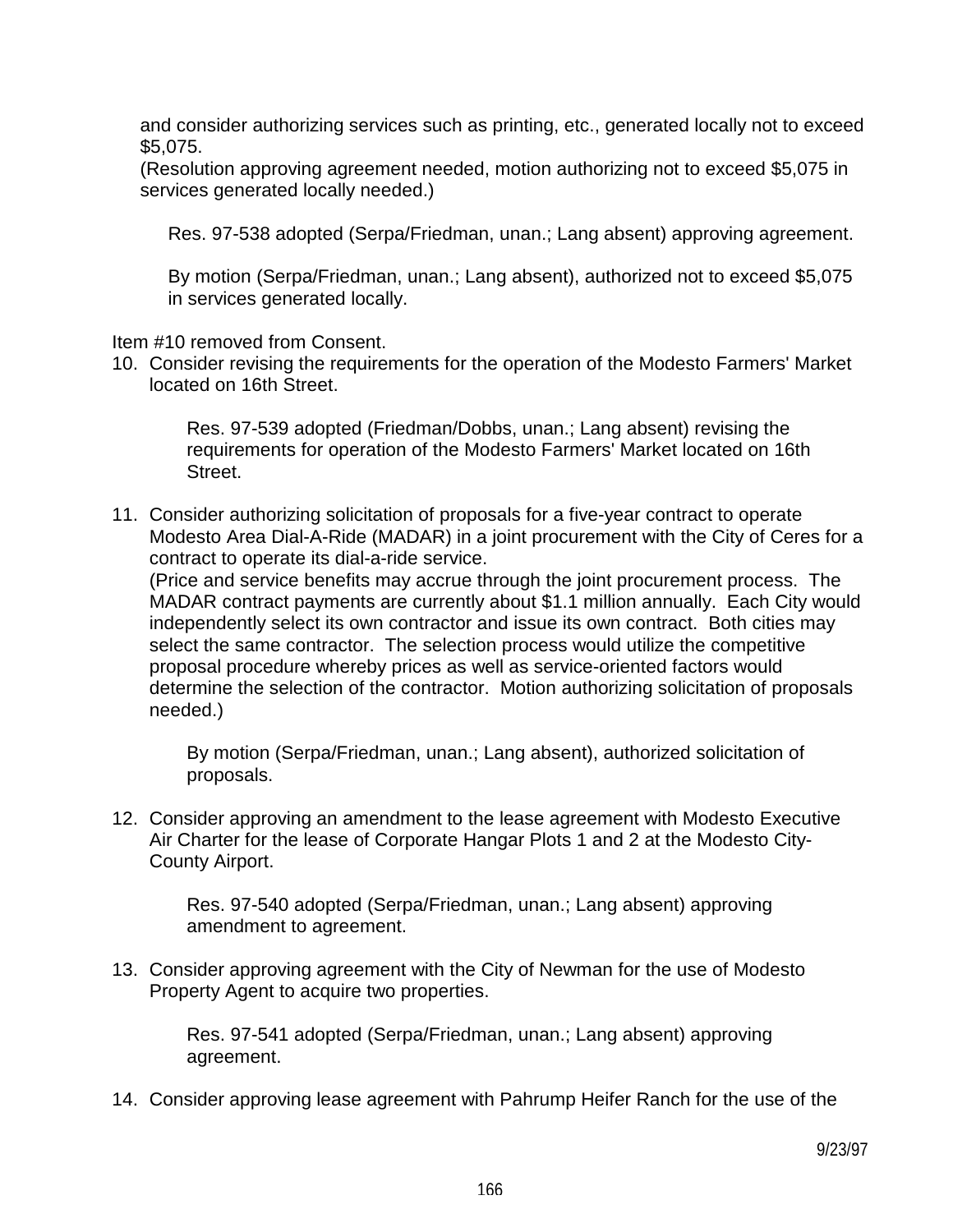Hailwood Ranch, which is used for land disposal of wastewater by irrigation.

 Res. 97-542 adopted (Serpa/Friedman, unan.; Lang absent) approving lease agreement.

15. Consider authorizing to the San Joaquin Valley Unified Air Pollution Control District REMOVE Program (Reduce Motor Vehicle Emissions Program) grant funding.

> Res. 97-543 adopted (Serpa/Friedman, unan.; Lang absent) authorizing grant applications.

16. Consider approving an agreement for engineering services with Shutt Moen Associates for the design, engineering, and construction administration of Modesto City-County Airport projects included in AIP Grant 3-06-0153-19, and authorize the City Manager to sign on behalf of the City. (Resolution approving agreement needed. Estimated cost: \$30,000. Funds are budgeted.)

> Res. 97-544 adopted (Serpa/Friedman, unan.; Lang absent) approving agreement.

17. Consider adopting a pilot program within the Community Development Department for a "Project Professional Liability Program. (Resolution adopting pilot program needed. Estimated cost: \$13,000.)

 Res. 97-545 adopted (Serpa/Friedman, unan.; Lang absent) adopting pilot program.

18. Consider report of one loan approved under the Emergency Home Repair Program (EHRP)/Disabled Access Assistance Program (DAAP) since the last report. (Total estimated cost: \$7,787. Housing Rehabilitation funds are budgeted.)

By motion (Serpa/Friedman, unan.; Lang absent), acknowledged report.

19. Consider accepting the improvements in Rose Lane No. 1 subdivision and authorizing the City Clerk to file Notice of Completion and release bonds upon expiration of statutory periods. (Owners: Florsheim Bros.)

 Res. 97-546 adopted (Serpa/Friedman, unan.; Lang absent) accepting improvements and authorizing City Clerk to file Notice of Complete and release bonds.

20. Consider amending the Airport's Land Use Policy, contained in the Airport Master Plan, that restricts aircraft repair and maintenance on the northeast side of the airport (corporate hangar area) to multi-engine and jet aircraft, allowing repair and maintenance to all size aircraft.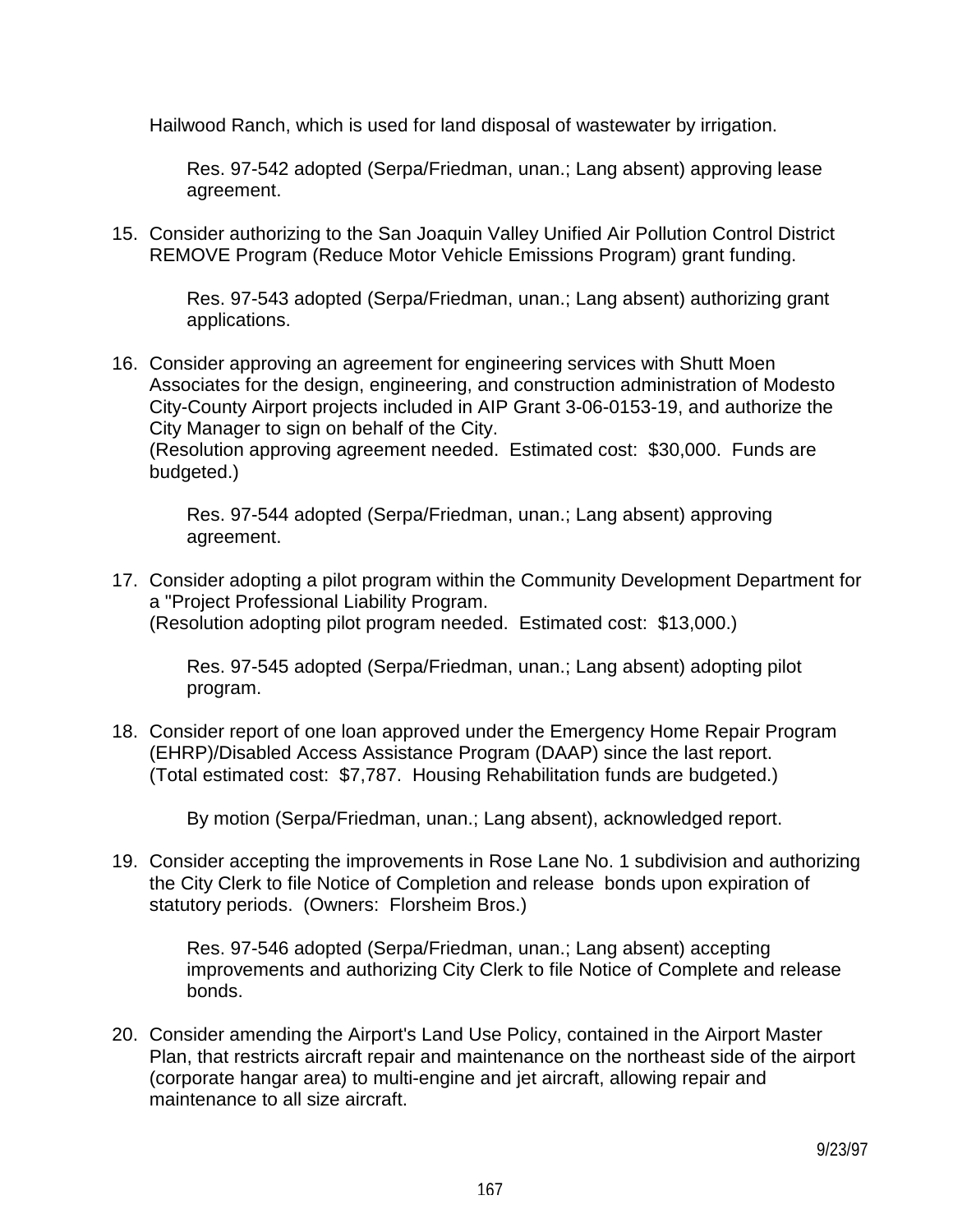Res. 97-547 adopted (Serpa/Friedman, unan.; Lang absent) approving amendment to the Airport's Land Use Policy.

### **(PW&T to handle)**

### Item #21 removed from Consent.

- 21. Consider approving agreement with the Macerich Corporation, new owners of Vintage Faire Mall, to implement the City Hall at the Mall project. (Resolution approving agreement needed.)
- **ACTION:** Res. 97-548 adopted (Friedman/Serpa, unan.; Lang absent) approving agreement.

# **(Finance to handle)**

### **CONSENT**

22. Consider authorizing \$300 to be transferred from General Fund Cash to Cash on Hand to establish two cash drawers and one change drawer for accepting payments at City Hall at the Mall.

(Resolution authorizing transfer from General Fund Cash to Cash on Hand needed.)

**ACTION:** Res. 97-549 adopted (Serpa/Friedman, unan.; Lang absent) authorizing transfer from General Fund Cash to Cash on Hand.

 **(Finance to handle)**

23. ORAL COMMUNICATIONS

None.

### 24. MATTERS TOO LATE FOR THE AGENDA

None.

### ADJOURNMENT

The meeting was adjourned at 4:55 p.m.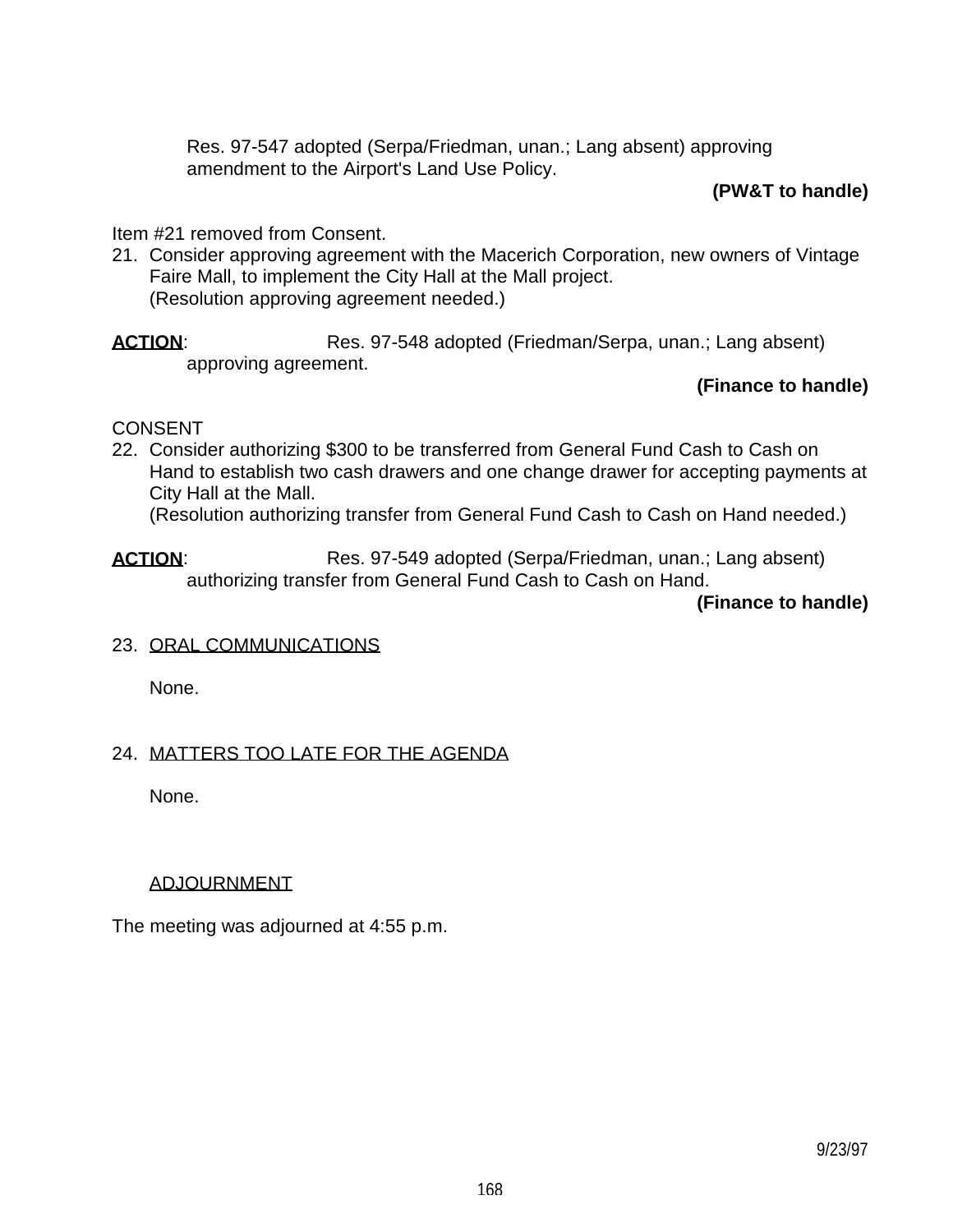# **COUNCIL MEETING OF TUESDAY, OCTOBER 7, 1997, AT 7:00 P.M.**

Roll Call - Present: Councilmembers Cogdill, Dobbs, Fisher, Friedman, McClanahan, Serpa, Mayor Lang

Absent: None

CONSENT ITEMS - ROLL CALL VOTE REQUIRED: Items 2, 5, 13, 14, 16, 18, 19, 20, 21, 22, 23, 26, 27, 28, 30, 31

Consent Items 15, 17, and 25 removed from Consent

**ACTION:** (Friedman/Dobbs, unan.)

CONSENT ITEM - ROLL CALL VOTE REQUIRED: Item 26

**ACTION:** (Friedman/Dobbs, majority; Cogdill and Fisher, no)

### ACKNOWLEDGEMENTS AND PRESENTATIONS

1. a. Presentation of graffiti rewards and recognition awards by Graffiti Reporting Rewards Committee representative.

Chamber of Commerce representative, Scott Ousdahl, made presentationS.

b. Presentation of Skate Board Park Fund Raising.

 Assistant Parks & Recreation Director Jim Niskanen introduced Skate Park Task Force, who presented a check to the City.

### MINUTES

2. Approval of the minutes of the regular City Council meeting of September 23, 1997, and special City Council meeting of September 26, 1997.

By motion (Friedman/Dobbs, unan.), minutes approved.

### UNFINISHED BUSINESS

3. Final adoption of Ord. No. 3061-C.S. approving development agreements with certain property owners in the Carver-Bangs, Empire North Unit 1, Fairview Village, and North Beyer Specific Plan areas, relating to the provision of city sewer service to these properties.

By motion (Friedman/Cogdil, majority; Fisher, McClanahan & Serpa, no), final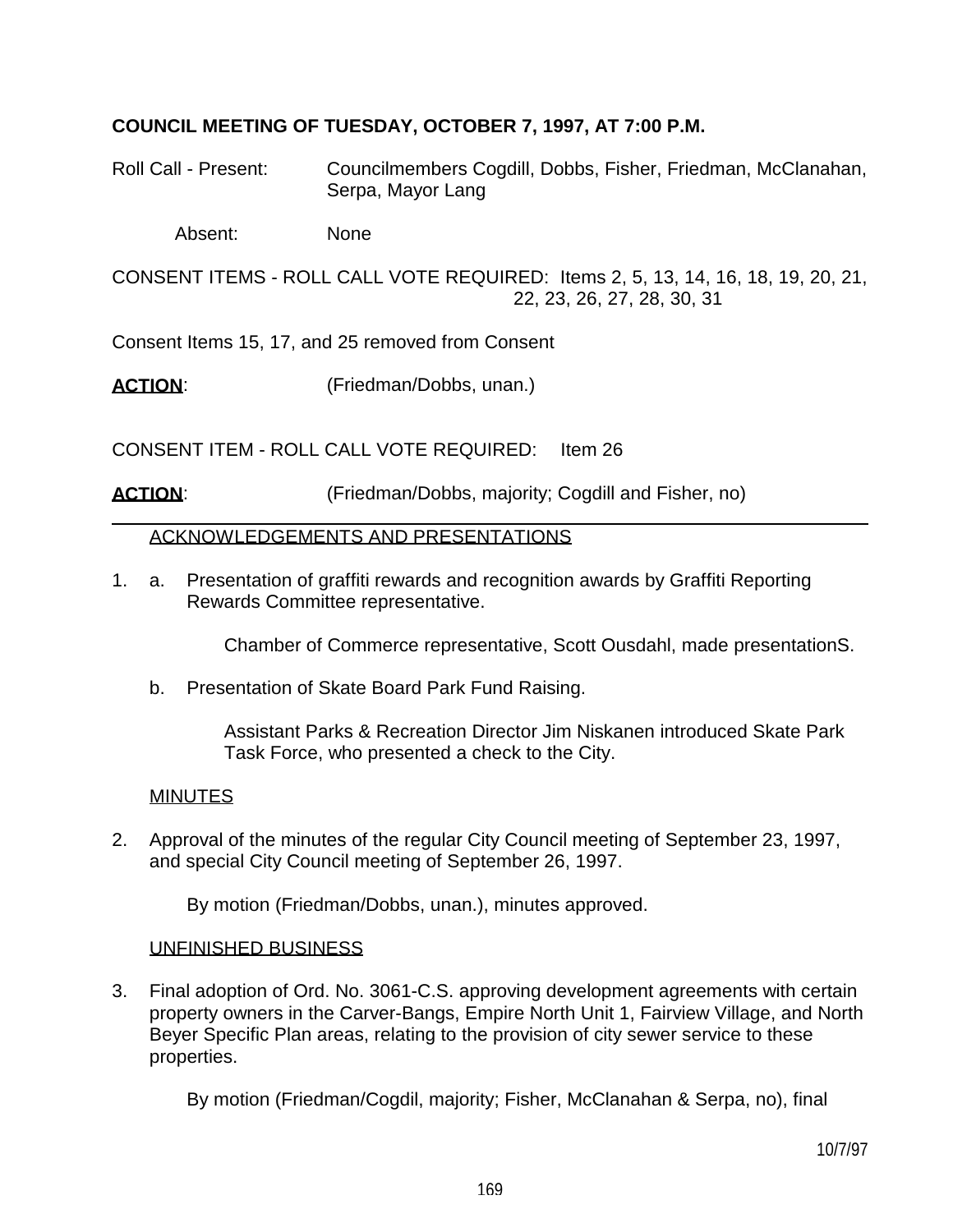adoption of Ord. No. 3061-C.S.

Vice Mayor Fisher excused due to conflict of interest.

4. Final adoption of Ord. No. 3062-C.S. approving development agreements with certain property owners in the Pelandale-Snyder Specific Plan areas, relating to the provision of city sewer service to these properties.

 By motion (Cogdill/Friedman, majority; McClanahan & Serpa, no; Fisher absent), final adoption of Ord. No. 3062-C.S.

5. Final adoption of Ord. No. 3063-C.S. rezoning from R-3 to P-D(523), property located at 601 and 607 16th Street. (Dr. Randall Hayashi)

By motion (Friedman/Dobbs, unan.), final adoption of Ord. No. 3063-C.S.

# **HEARINGS**

6. Hearing to consider an amendment to the Kiernan Business Park Specific Plan to allow indoor theaters in the Regional Commercial designation with a Planned Development Zone. (Paquet Development) (Continued from September 2, 1997 City Council meeting.) (A letter from Mid-Valley Engineering, on behalf of Dennis Paquet, has been received requesting a continuance to October 21, 1997.)

 By motion (McClanahan/Friedman, unan.) continued to October 21, 1997 meeting.

7. Hearing to consider amending Section Map 2-3-8 of the Zoning Map to rezone from Specific Plan Overlay Zone, SP-O, to Planned Development Zone, P-D(524), for development of a 16-screen theater and retail commercial center, property located on the north side of Pelandale Avenue, east of Sisk Road. (Paquet Development) (Continued from September 2, 1997 City Council meeting.) (A letter from Mid-Valley Engineering, on behalf of Dennis Paquet, has been received requesting a continuance to October 21, 1997.)

By motion (Friedman/Fisher, unan.), continued to October 21, 1997 meeting.

Councilmember McClanahan excused due to conflict of interest.

8. Hearing to consider the request of Jack R. Jones, on behalf of Modesto Garbage Co., Inc. for a merger of Modesto Garbage Co., Inc. with United Waste Systems. (Continued from July 22, August 26, and September 16, 1997 City Council meetings.)

 By motion (Cogdill/Fisher, unan.; McClanahan absent), continued to October 21, 1997 meeting.

Councilmember Serpa excused due to conflict of interest.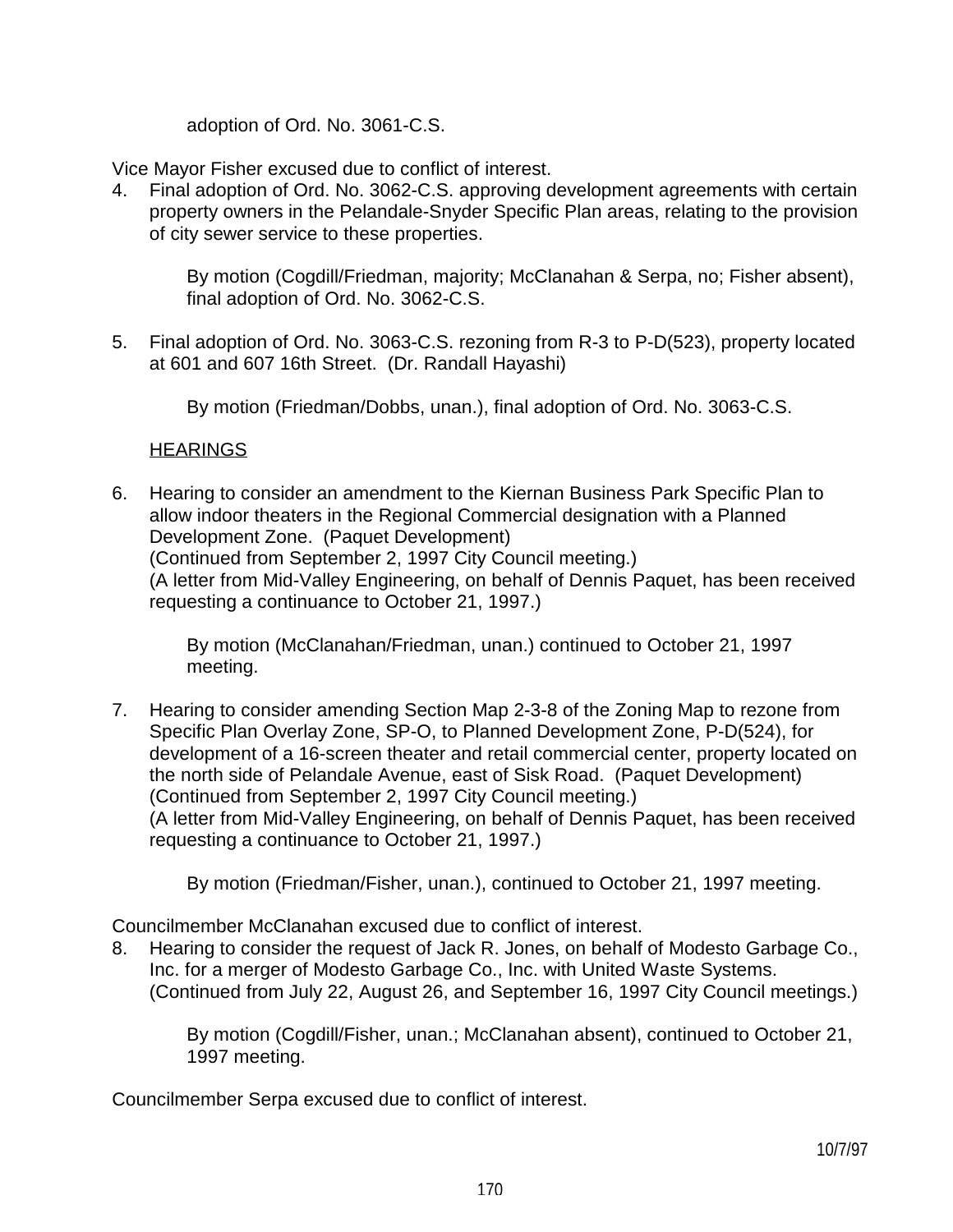9. Hearing to consider awarding a one-year extension of its existing franchise to Computer Pathways, Inc. to place benches bearing printed matter thereon along the streets of the City of Modesto and an exclusive lease to advertise in the card rack space inside the City's buses.

By motion (Dobbs/Fisher, unan., Serpa absent), Ord. No. 3065 introduced.

 Res. 97-550 adopted (Dobbs/Fisher, unan., Serpa absent) approving extension of lease agreement.

Councilmember Fisher excused due to conflict of interest.

10. Hearing to consider the proposed amendment to the Pelandale-Snyder Specific Plan to allow a phased development of Pelandale Avenue, delete a collector street connection to Pelandale Avenue, and to modify or delete certain other development standards.

 By motion (McClanahan/Friedman, unan.; Fisher absent) continued to October 21, 1997.

Councilmember Fisher excused due to conflict of interest.

11. Consider adopting a Financing Plan for the Pelandale-Snyder Specific Plan Area.

 By motion (Friedman/McClanahan, unan.; Fisher absent) continued to October 21, 1997.

Councilmember Fisher absent due to conflict of interest.

12. Hearing to consider the application of Tim Fisher/Architecture Plus, Inc. for an amendment to Section 21-3-9 of the Zoning Map to rezone from Low-Density Residential Zone, R-1, to P-D(473), as an addition to P-D(473), to allow a two-story medical office Building and parking area, property north of East Orangeburg Avenue, west of Sunrise Avenue.

 By motion (Dobbs/Cogdill, unan.; Fisher absent) introduced Ord. No. 3064-C.S. amending zoning map.

 Res. 97-551 adopted (Dobbs/Cogdill, unan.; Fisher absent) approving development plan.

 Res. 97-551A adopted (Dobbs/Cogdill, unan.; Fisher absent) certifying conformity with the General Plan Master EIR.

### **BIDS**

13. Consider authorizing call for bids for furnishing nine new various types of half-ton pickup trucks, or purchase from the California State Contract, or other cooperative contracts, or the lowest non-contract bid, whichever is in the best interest of the City.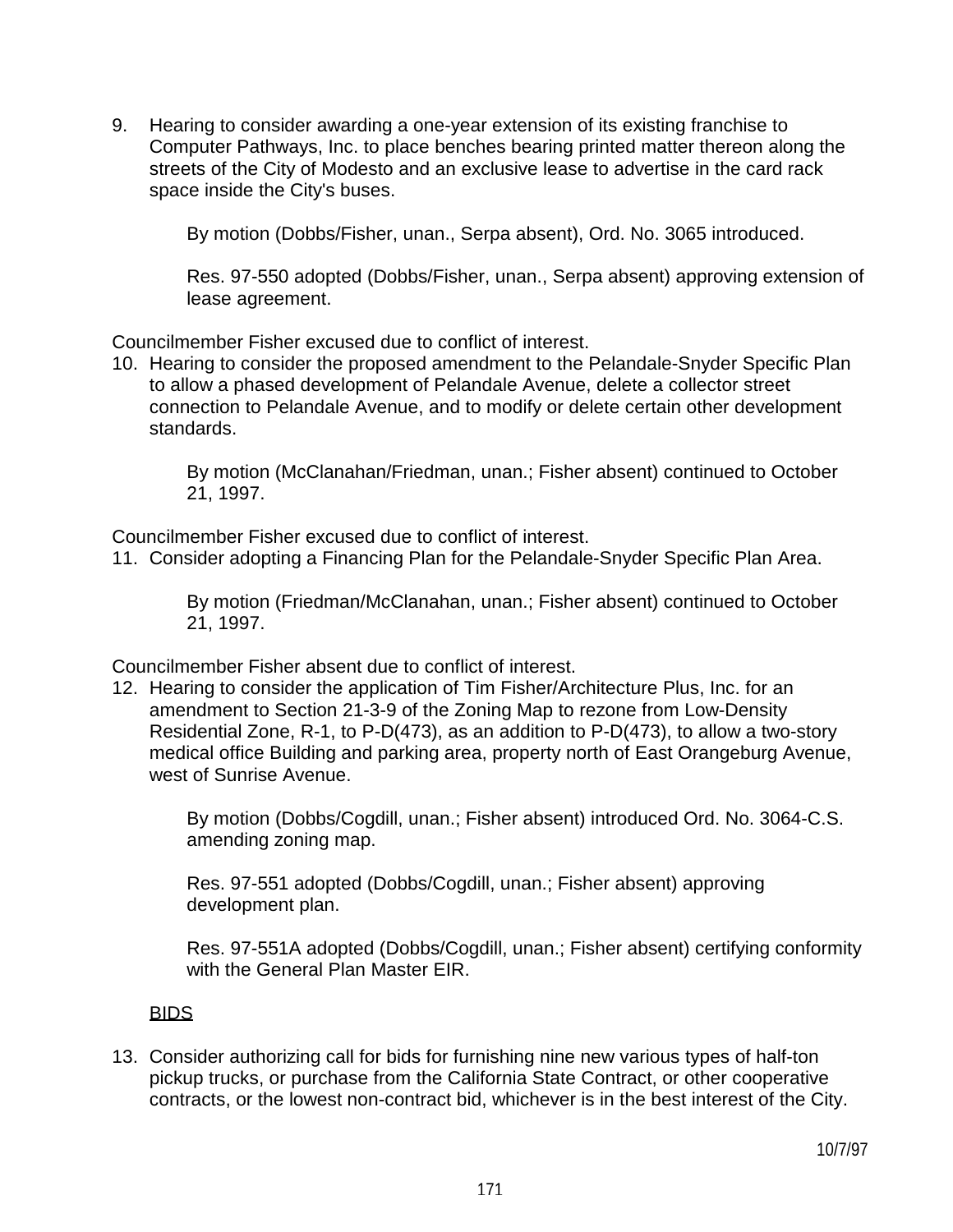(Suggested bid opening: November 24, 1997, at 11:00 a.m. Resolution authorizing call for bids needed. Total estimated cost: \$150,500. Funds are budgeted.)

Res. 97-552 adopted (Friedman/Dobbs, unan.) authorizing call for bids.

14. Consider authorizing call for bids for furnishing the printing of Modesto Area Express (MAX) ride guides (information for transit riders), for up to three years. (Suggested bid opening: October 21, 1997, at 11:00 a.m. Resolution authorizing call for bids needed. Total estimated cost: \$19,000. Funds are budgeted.)

Res. 97-553 adopted (Friedman/Dobbs, unan.) authorizing call for bids.

Item 15 removed from Consent

15. Consider awarding contract for painting the exterior of the McHenry Mansion to D. C. Vient for \$42,426.

 (Resolution awarding contract needed. Total estimated cost: \$50,000 (contract \$42,426; other \$7,574). Funds are budgeted.)

Res. 97-554 adopted (Fisher/Cogdill, unan.) awarding contract.

16. Consider authorizing the purchase of printing of the monthly utility bill insert for Fiscal Year 1997-1998; November 1997 through June 30, 1998, from Seeger's Printing for the total price of between \$13,016 and \$21,383; and consider authorizing the purchase of printing of the quarterly employees' newsletter for Fiscal Year 1997-1998; November 1997 through June 30, 1998, from Artistic Printing, Inc. for the total price of \$1,202; and consider authorizing the purchase of the monthly utility bill insert and the quarterly employees' newsletter for additional years, up to and including F.Y. 1999- 2000, for a total 3-year cost of between \$58,057 and \$91,682. (Resolution declaring Seeger's Printing and Artistic Printing, Inc. low bidders and authorizing purchases needed. F.Y. 1997-98 funds are budgeted.)

 Res. 97-555 adopted (Friedman/Dobbs, unan.) declaring low bidders and authorizing purchases.

Item 17 removed from Consent

- 17. Consider awarding bid for the purchase of John Thurman Field press box elevator to Keystone Elevator for \$39,600.
	- (Resolution awarding bid and authorizing purchase needed. Funds are budgeted.)

 Res. 97-556 adopted (Friedman/Dobbs, unan.) awarding bid and authorizing purchase.

18. Consider accepting the contract of Rolfe Construction for the Jennie Street and Fairview Avenue water and sewer improvement project as complete and authorizing the City Clerk to file the Notice of Completion. (Original contract: \$148,894) (Resolution accepting work as complete and authorizing the City Clerk to file the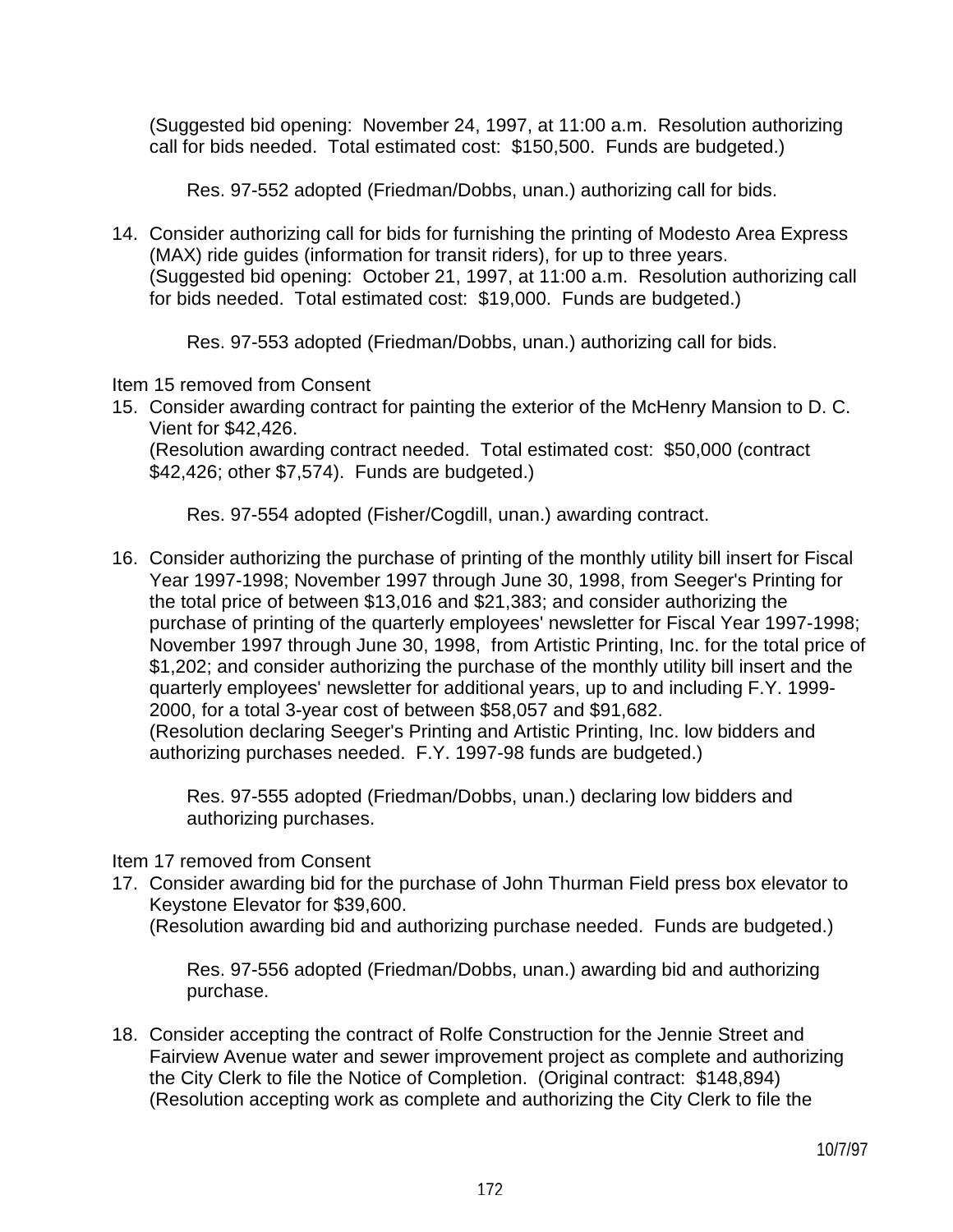Notice of Completion needed. Final cost: \$143,215.22. Funds are budgeted.)

 Res. 97-557 adopted (Friedman/Dobbs, unan.) accepting work as complete and authorizing the City Clerk to file the Notice of Completion.

19. Consider accepting the contract of Bowden Electric for the Roosevelt Park tennis court lighting as complete and authorizing the City Clerk to file the Notice of Completion. (Original contract: \$103,686) (Resolution accepting work as complete and authorizing the City Clerk to file the Notice of Completion needed. Final cost: \$104,249.89. Funds are budgeted.)

 Res. 97-558 adopted (Friedman/Dobbs, unan.) accepting work as complete and authorizing the City Clerk to file the Notice of Completion.

20. Consider accepting the contract of Mauldin-Dorfmeier Construction, Inc. for the Emerald trunk line replacement, Cannery Segregation Section IV project as complete and authorizing the City Clerk to file the Notice of Completion. (Original contract: \$432,873)

 (Resolution accepting work as complete and authorizing the City Clerk to file the Notice of Completion needed. Final cost: \$446,144. Funds are budgeted.)

 Res. 97-559 adopted (Friedman/Dobbs, unan.) accepting work as complete and authorizing the City Clerk to file the Notice of Completion.

21. Consider waiving formal bid procedures and authorizing the purchase of eight used, late model sedans from Golden Gate Auto Auction and/or Bay Cities Auto Auction. (Resolution waiving formal bid procedures and authorizing purchase needed. (Five affirmative votes needed.) Total estimated cost: \$129,000. Funds are budgeted.)

 Res. 97-560 adopted (Friedman/Dobbs, unan.) waiving formal bid procedures and authorizing purchase.

22. Consider waiving formal bid procedures and authorizing the purchase of two sets of rotary distributor spray arms from Hogan Mfg., Inc., based on a previous formal bid award, for the total price of \$143,038; and consider approving an appropriation transfer in the amount of \$154,200.

 (Resolution waiving formal bid procedures and authorizing purchase needed (Five affirmative votes needed); and resolution approving appropriation transfer needed. Total estimated cost: \$154,200.)

 Res. 97-561 adopted (Friedman/Dobbs, unan.) waiving formal bid procedures and authorizing purchase.

Res. 97-562 adopted (Friedman/Dobbs, unan.) approving appropriation transfer.

23. Consider waiving formal bid procedures, due to exigent circumstances, and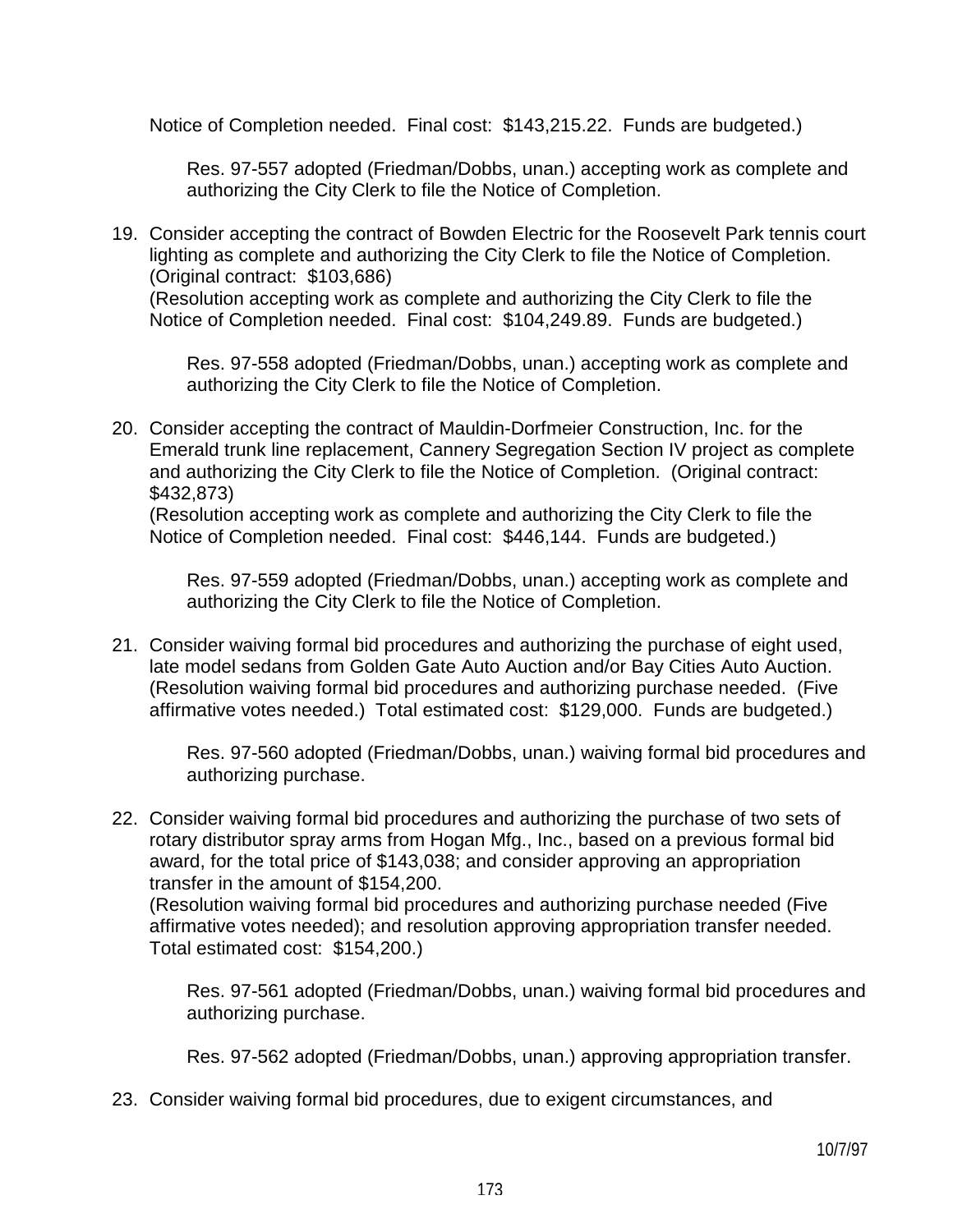authorizing the purchase of the modernization of the City Hall elevator from Thyssen Elevator Corporation for the total price of not to exceed \$85,000, and consider amending the budget to create a new CIP Project (City Hall Elevator Upgrade) from the Building Services Internal Service Fund.

 (Resolution waiving formal bid procedures and authorizing purchase needed (Five affirmative votes needed.); and resolution amending the budget needed.)

 Res. 97-563 adopted (Friedman/Dobbs, unan.) waiving formal bid procedures and authorizing purchase.

Res. 97-564 adopted (Friedman/Dobbs, unan.) amending budget.

### NEW BUSINESS

24. Consider acknowledging receipt of Modesto Skate Park Building Fund Donations report, authorizing the use of excess funds on skate park amenities, approving the Initial Study and findings, and approving a modification of Beyer Park Master Plan. (Motion acknowledging receipt of report and authorizing use of excess funds on amenities needed; resolution approving Initial Study and Findings needed; and resolution approving amendment to Beyer Park Master Plan needed; and motion authorizing staff to call for bids needed.)

> By motion (McClanahan/Serpa, unan.), acknowledged receipt of report and authorized use of excess funds on amenities.

 Res. 97-565 adopted (McClanahan/Serpa, unan.) approving Initial Study and Findings.

 Res. 97-566 adopted (McClanahan/Serpa, unan.) approving amending to Beyer Park Master Plan.

By motion (McClanahan/Serpa, unan.), authorized staff to call for bids.

#### Item #25 removed from Consent

25. Consider introducing an ordinance relating to the abatement of abandoned motor vehicles.

 By motion (Fisher/McClanahan, unan.) referred item to Public Safety Committee who will then return item to Council.

26. Consider approving staff recommendations for Phase II Ralph Andersen and Associates Study which includes amending, adopting and deleting job specifications for classifications as outlined in the Agenda Report; and consider amending the Class Range Tables to amend the salaries for the classifications affected by implementation of Phase II of the Ralph Andersen and Associates Study.

(Resolution amending the Position Classification Plan needed; and resolution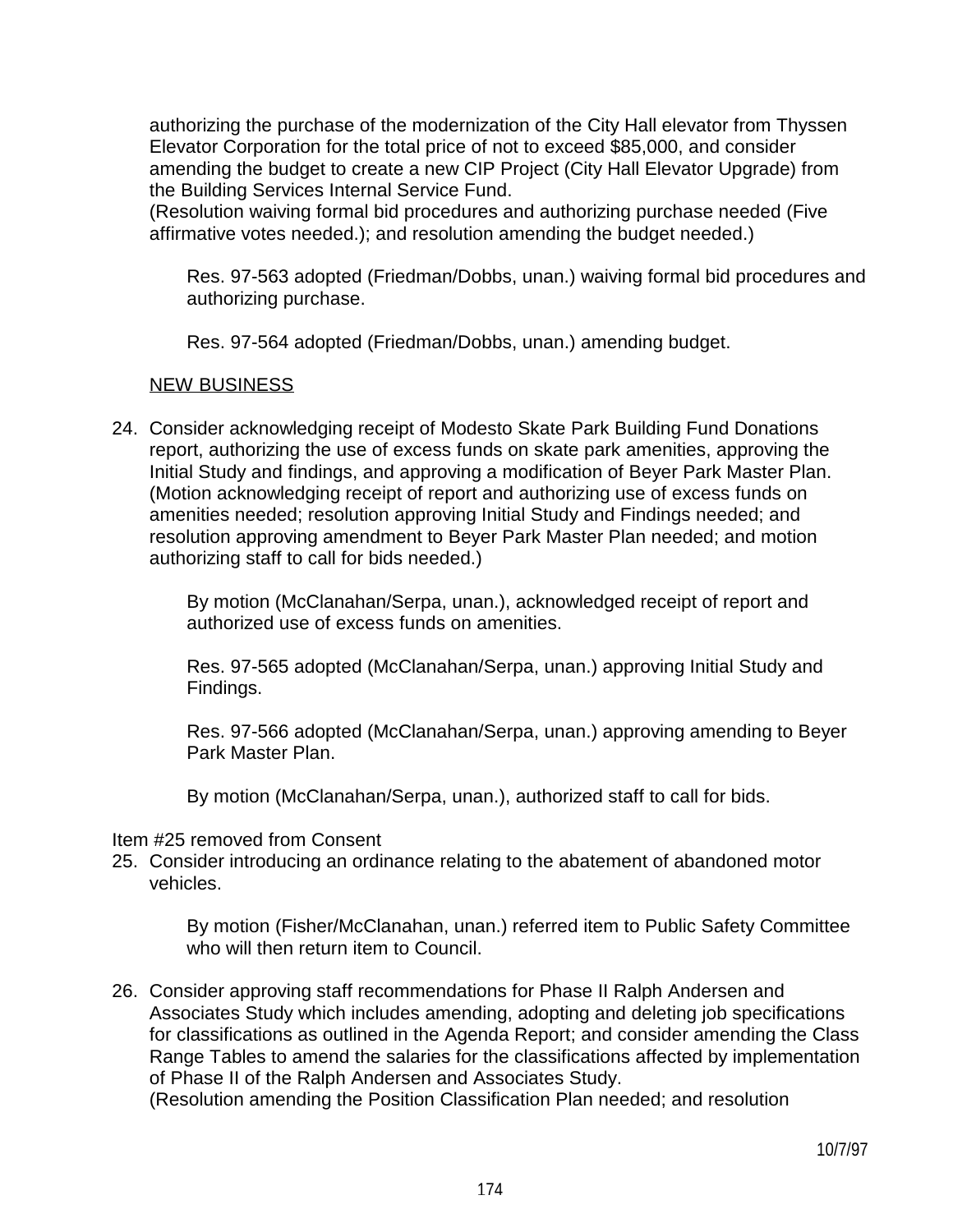amending the Class Range Tables needed. Total estimated cost: \$107,890) Funds are budgeted.)

 Res. 97-567 adopted (Friedman/Dobbs, majority; Cogdill & Fisher, no) amending the Position Classification Plan.

 Res. 97-568 adopted (Friedman/Dobbs, majority; Cogdill & Fisher, no) amending the Class Range Tables.

27. Consider authorizing the City Manager to certify and send to SAAG the Annual Self-Certification checklist for the Congestion Management Program.

> Res. 97-569 adopted (Friedman/Dobbs, unan.) authorizing City Manager to sign Self-Certification form.

28. Consider excusing Mayor Lang from the September 23, 1997, City Council meeting due his trip to Khmelnitskiy as City of Modesto representative of Sister Cities Program.

> By motion (Friedman/Dobbs, unan.), excused Mayor Lang from the September 23, 1997 Council meeting.

### ORAL COMMUNICATIONS

29. None.

#### WRITTEN COMMUNICATIONS

30. Letter from Congress Member Gary Condit requesting support of the U.S. Environmental Protection Agency recommendation to redesignate the San Francisco Bay Area as an air pollution nonattainment area.

 Res. 97-570 adopted (Friedman/Dobbs, unan.) supporting the U.S. Environmental Protection Agency recommendation.

#### **MISCELLANEOUS**

#### **Legislation**

31. Consider opposing 1998 ballot initiative, entitled "Government Cost Savings and Taxpayers Protection Amendment."

Res. 97-571 adopted (Friedman/Dobbs, unan.) opposing ballot initiative.

### 32. MATTERS TOO LATE FOR THE AGENDA

None.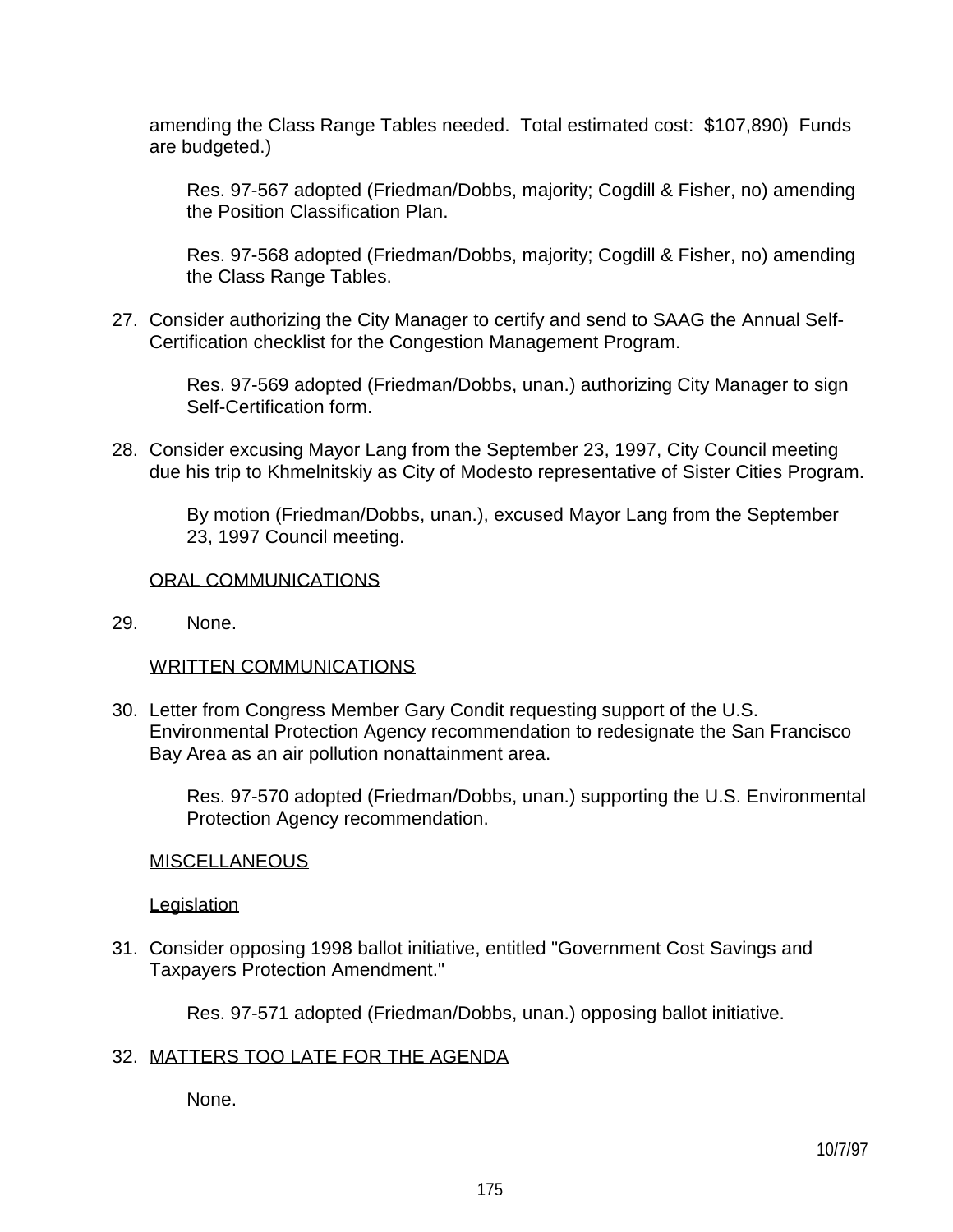# ADJOURNMENT

The meeting was adjourned at 8:50 p.m.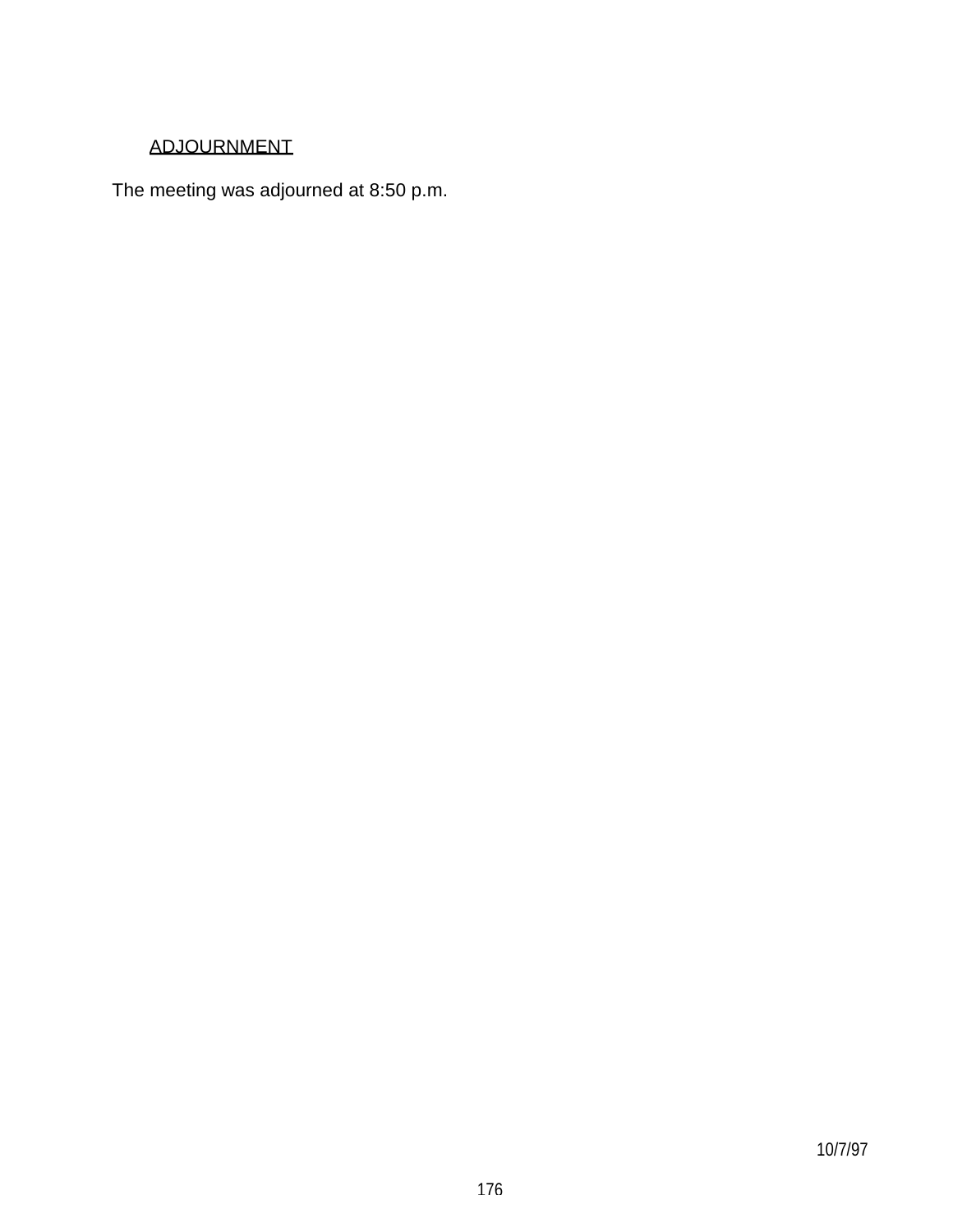# **COUNCIL MEETING OF TUESDAY, OCTOBER 14, 1997, AT 4:00 P.M.**

Roll Call - Present: Councilmembers Cogdill, Dobbs, Fisher, McClanahan, Serpa, Mayor Lang

Absent: Friedman

Items #7 & #11 removed from Consent CONSENT ITEMS - ROLL CALL VOTE REQUIRED: Items 2, 6, 8, 9, 10, 12, 13, 14, 15, 17, 18, 19, 20, 21

(Dobbs/Fisher, unan.; Friedman absent)

Councilmembers Fisher and McClanahan excused due to conflict of interest CONSENT ITEM - ROLL CALL VOTE REQUIRED: Item 16

(Dobbs/Cogdill, unan.; Fisher, Friedman & McClanahan absent)

#### 1. ACKNOWLEDGEMENTS AND PRESENTATIONS

None.

#### MINUTES

2. Approval of the minutes of the regular City Council meeting of October 7, 1997.

By motion (Dobbs/Fisher, unan.; Friedman absent), minutes approved.

#### UNFINISHED BUSINESS

Councilmember Fisher excused due to conflict of interest.

3. Final adoption of Ord. No. 3064-C.S. rezoning from R-1 to P-D(473), as an addition to P-D(473), property located at 609 E. Orangeburg. (Tim Fisher/Architecture Plus, Inc.

 By motion (McClanahan/Cogdill, unan.; Fisher & Friedman, absent), final adoption of Ord. No. 3064-C.S.

### **HEARINGS**

4. Hearing to consider the appeal of Warner M. Soelling to a Planning Commission decision concerning a condition of approval of the vesting tentative map of a portion of Eastgate subdivision, located on the north and south sides of Kendall Avenue, west of Santa Paula Drive.

(Continued from September 9, 1997, City Council meeting.)

(A letter has been received from Mr. Soelling requesting a continuance.)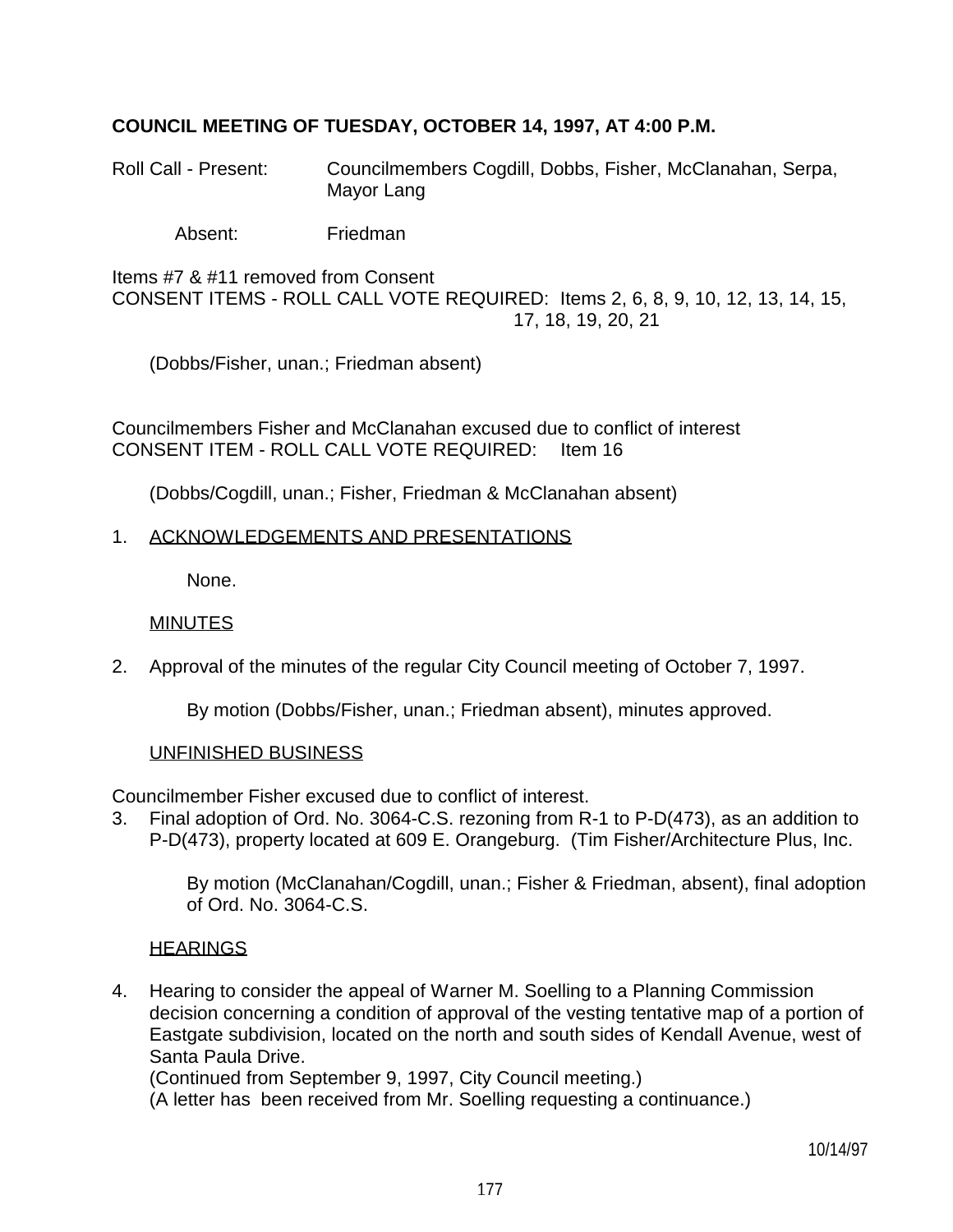By motion (Fisher/Dobbs, unan.; Friedman, absent) continued to November 11 which is a holiday; Council meeting will be held Wednesday, November 12, 1997.

5. Hearing to consider designating the Pacific Telephone Company Building located at 1012 11th Street a Landmark Preservation Site, and to approve a Mills Act Historic Property Contract with Bradley Hawn et. al., property owners, for preservation of the property.

> Res. 97-572 adopted (McClanahan/Fisher, unan.; Friedman absent) the Pacific Telephone Company Building as a Modesto Landmark Preservation Site.

> Res. 97-572A adopted (McClanahan/Fisher, unan.; Friedman absent) approving Mills Act contract.

### BIDS

6. Consider authorizing call for bids for furnishing building permit/land use software and related installation for the Community Development Department's Development Services Division.

 (Suggested bid opening: November 10, 1997, at 11:00 a.m. Resolution authorizing call for bids needed. Total estimated cost: \$75,000. Funds are budgeted.)

 Res. 97-573 adopted (Dobbs/Fisher, unan.; Friedman absent) authorizing call for bids.

Item #7 removed from Consent.

7. Consider rejecting all bids for the Eighth Street/MID Lateral No. 4 canal extension and directing Public Works and Transportation to redesign the canal extension to accommodate the re-alignment of Highway 132 to connect with the Kansas-Needham overcrossing.

 Res. 97-574 adopted (Dobbs/Fisher, unan.; Friedman absent) rejecting all bids and directing redesign.

8. Consider accepting as complete the contract of Valley Slurry Seal Company for the pavement rehabilitation - taxiway C & E slurry seal and general aviation apron seal coat project as complete and authorize the City Clerk to file the Notice of Completion. (Original contract: \$198,592)

 (Resolution accepting work as complete and authorizing the City Clerk to file the Notice of Completion needed. Final cost: \$213,159.72. Funds are budgeted.)

 Res. 97-575 adopted (Dobbs/Fisher, unan.; Friedman absent) accepting work as complete and authorizing the City Clerk to file the Notice of Completion.

9. Consider accepting as complete the contract of Barham Inc. for the American Legion Hall deck renovation project as complete and authorize the City Clerk to file the Notice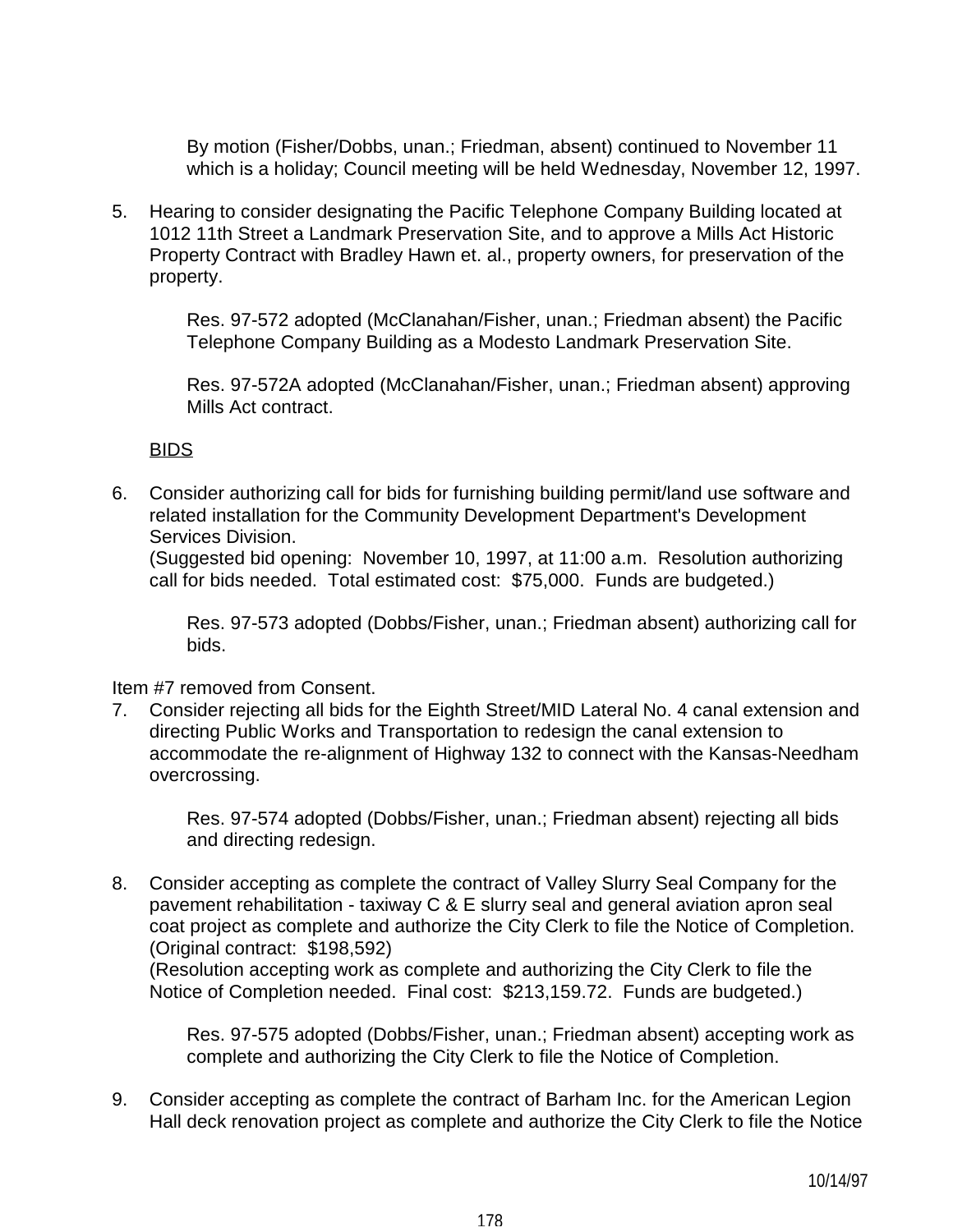of Completion. (Original contract: \$63,331.

 (Resolution accepting work as complete and authorizing the City Clerk to file the Notice of Completion needed. Final cost: \$79,845.70. Funds are budgeted.)

 Res. 97-576 adopted (Dobbs/Fisher, unan.; Friedman absent) accepting work as complete and authorizing the City Clerk to file the Notice of Completion.

10. Consider amending the Capital Improvement Budget to fully fund the Briggsmore-Coffee intersection improvement project by transferring \$71,400 from the Claus/Yosemite and Yosemite/Norseman intersection account.

> Res. 97-577 adopted (Dobbs/Fisher, unan.; Friedman absent) amending the CIP Budget.

Item #11 removed from Consent.

11. Consider declaring as surplus and authorize the sale of 110 obsolete traffic signal faces; 14 30' round tapered light poles and 48 1120 volt/1500 watt sport lights.

> Res. 97-578 adopted (Dobbs/Serpa, unan.; Friedman absent) declaring property as surplus and authorizing sale.

12. Consider waiving formal bid procedures and authorizing the purchase of seven granulated activated carbon (GAC) filters from General Electric Capital Corporation for \$402,656.25, and consider amending the budget. (Resolution waiving formal bid procedures and authorizing the purchase needed. (Five affirmative votes needed.) Resolution amending the budget needed. Total estimated cost: \$431,224 (purchase \$402,656.25; rent \$28,568.37).

 Res. 97-579 adopted (Dobbs/Fisher, unan.; Friedman absent) waiving formal bid procedures and authorizing purchase.

Res. 97-579A adopted (same vote) amending the budget.

13. Consider waiving formal bid procedures and authorizing the purchase of one Global Positioning System (GPS) Total Station from California Surveying and Drafting Supply for \$50,923, and consider amending the budget.

 Res. 97-580 adopted (Dobbs/Fisher, unan.; Friedman absent) waiving formal bid procedures and authorizing purchase.

Res. 97-580A adopted (same vote) amending the budget.

### NEW BUSINESS

14. Consider amending the Municipal Code Sections relating to speed limits. (Introduction of an ordinance amending Municipal Code Sections 3-2.1401.1 (Radar) and 3-2.1401 (Non-Radar) needed.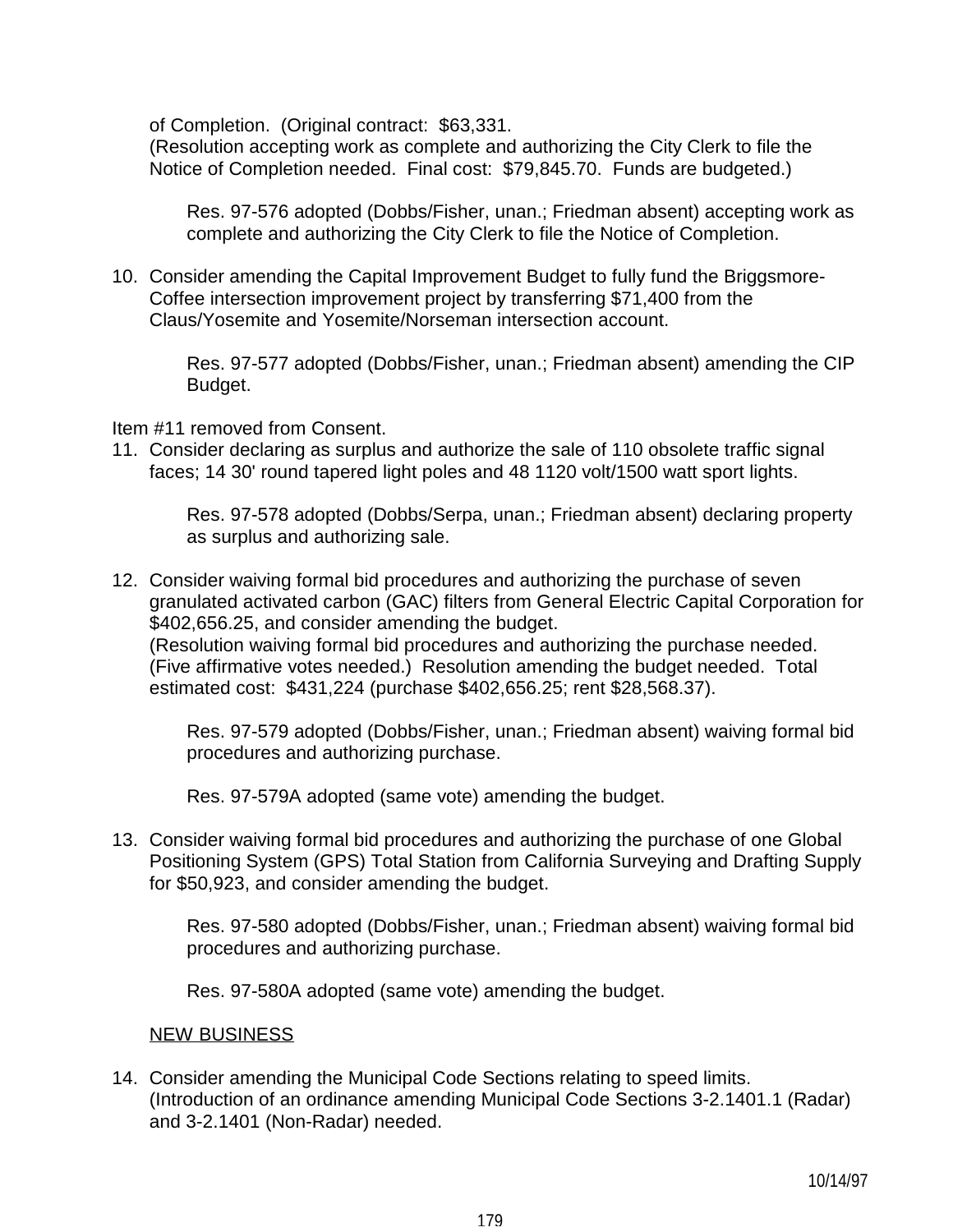Ord. No. 3066-C.S. introduced (Dobbs/Fisher, unan.; Friedman absent).

15. Consider approval of the final map of Rose Lane No. 2 subdivision of the City of Modesto and authorizing the City Manager to sign an agreement with the subdividers as required by Section 4-4.604(c) of the Municipal Code. (Owners: Florsheim Bros.)

 Res. 97-581 adopted (Dobbs/Fisher, unan.; Friedman absent) approving final map and authorizing the City Manager to sign the agreement.

Councilmembers Fisher & McClanahan excused due to conflict of interest.

16. Consider setting a hearing on Tuesday, November 4, 1997, at 7:00 p.m. to vacate two alleys within City Blocks 67 and 57.

 Res. 97-582 adopted (Dobbs/Cogdill, unan.; Fisher, Friedman & McClanahan absent) approving Resolution of Intention setting hearing.

17. Consider approving an agreement with the State of California Department of Transportation to accept \$10 million in funding for the Kansas-Needham overhead crossing project.

> Res. 97-583 adopted (Dobbs/Fisher, unan.; Friedman absent) approving agreement.

18. Consider approving grant agreement with Center for Human Services for \$3,000 for a local Cable Television Public Access Grant.

 Res. 97-584 adopted (Dobbs/Fisher, unan.; Friedman absent) approving grant agreement.

19. Consider approving an agreement with Bava Farms, Ltd. for the acquisition of property rights needed for the Parallel Outfall project. (Resolution approving agreement needed. Total estimated cost: \$23,000. Funds are budgeted.)

 Res. 97-585 adopted (Dobbs/Fisher, unan.; Friedman absent) approving agreement.

20. Consider approving an agreement with The Estate of Aldo Bava and Dorothy Bava for the acquisition of property rights needed for the Parallel Outfall project. (Resolution approving agreement needed. Total estimated cost: \$10,500. Funds are budgeted.)

 Res. 97-586 adopted (Dobbs/Fisher, unan.; Friedman absent) approving agreement.

21. Consider approving an agreement with Ralph Bava, Diane Emilia Bava Amador,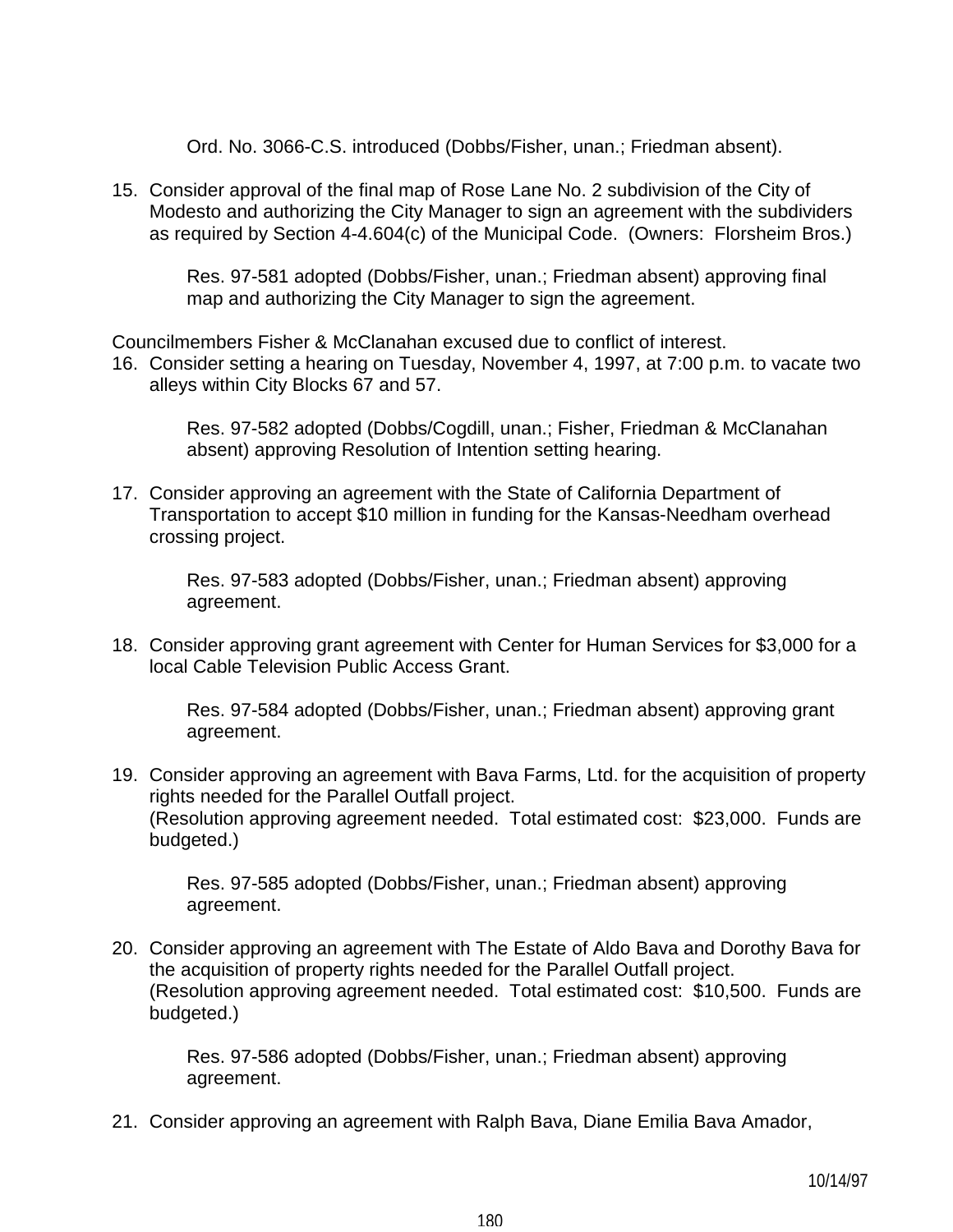Debra Bava Varni, and Ralph John Bava for the acquisition of property rights needed for the Parallel Outfall project.

 (Resolution approving agreement needed. Total estimated cost: \$29,000. Funds are budgeted.)

 Res. 97-587 adopted (Dobbs/Fisher, unan.; Friedman absent) approving agreement.

#### 22. ORAL COMMUNICATIONS

None.

### 23. MATTERS TOO LATE FOR THE AGENDA

None.

### 24. CLOSED SESSION

 This meeting adjourned to the Mayor's Chambers for a Closed Session to consider the following:

 CONFERENCE WITH REAL PROPERTY NEGOTIATOR (Pursuant to Section 54956.8 of the Government Code)

| Property:            | Purchase, sale or lease of property and/or public facilities located<br>at 1812 Torrid Avenue for Woodland Neighborhood Park.<br>APN: 81-44-04, 5.52 acres |                                                                                                                                  |
|----------------------|------------------------------------------------------------------------------------------------------------------------------------------------------------|----------------------------------------------------------------------------------------------------------------------------------|
|                      |                                                                                                                                                            |                                                                                                                                  |
|                      | Negotiating parties: William D. Harper, City of Modesto Property Agent for the City of<br>Modesto.                                                         |                                                                                                                                  |
|                      |                                                                                                                                                            | George V. Hartmann, Hartmann & Setness, for<br>Thompson Family Trust, under Trust Agreement,<br>dated July 16, 1983.             |
| Under negotiation:   | Price and terms of payment for portion of each parcel to be<br>acquired.                                                                                   |                                                                                                                                  |
| Property:            |                                                                                                                                                            | Purchase, sale or lease of property and/or public<br>facilities located at 1920 Torrid Avenue for<br>Woodland Neighborhood Park. |
|                      |                                                                                                                                                            | APN: 81-44-03, 1.27 acres.                                                                                                       |
| Negotiating parties: | William D. Harper, City of Modesto Property Agent for the City of                                                                                          |                                                                                                                                  |

egotiating parties. William D. Harper, City of Modesto Property Modesto.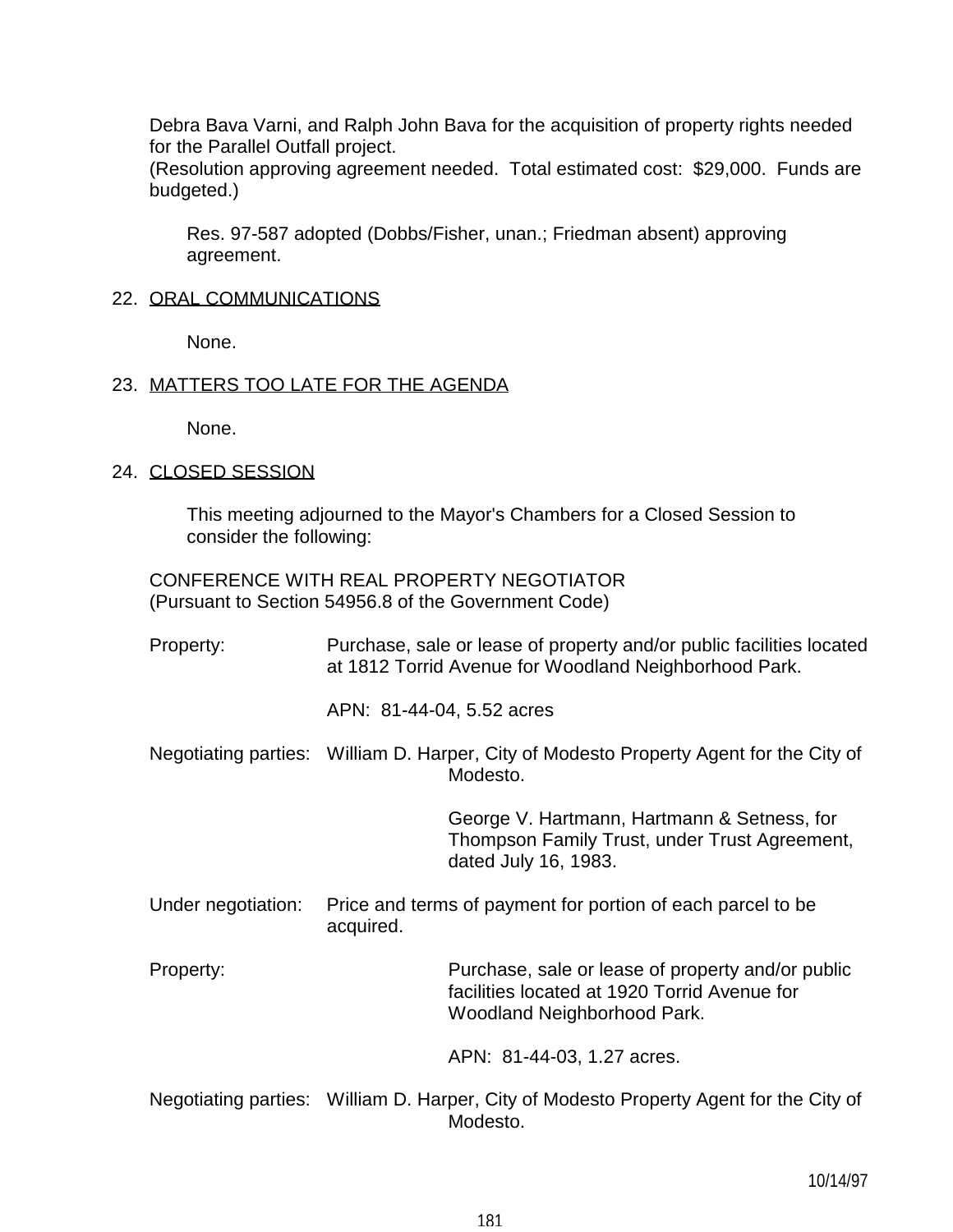George V. Hartmann, Hartmann & Setness, for Jesse F. and Rosemarie Young, Husband and Wife, Joint Tenants.

 Under negotiation: Price and terms of payment for portion of each parcel to be acquired.

### ADJOURNMENT

Meeting adjourned at 4:26 p.m. to Closed Session. City Attorney returned at 5:25 p.m. and reported no action had been taken.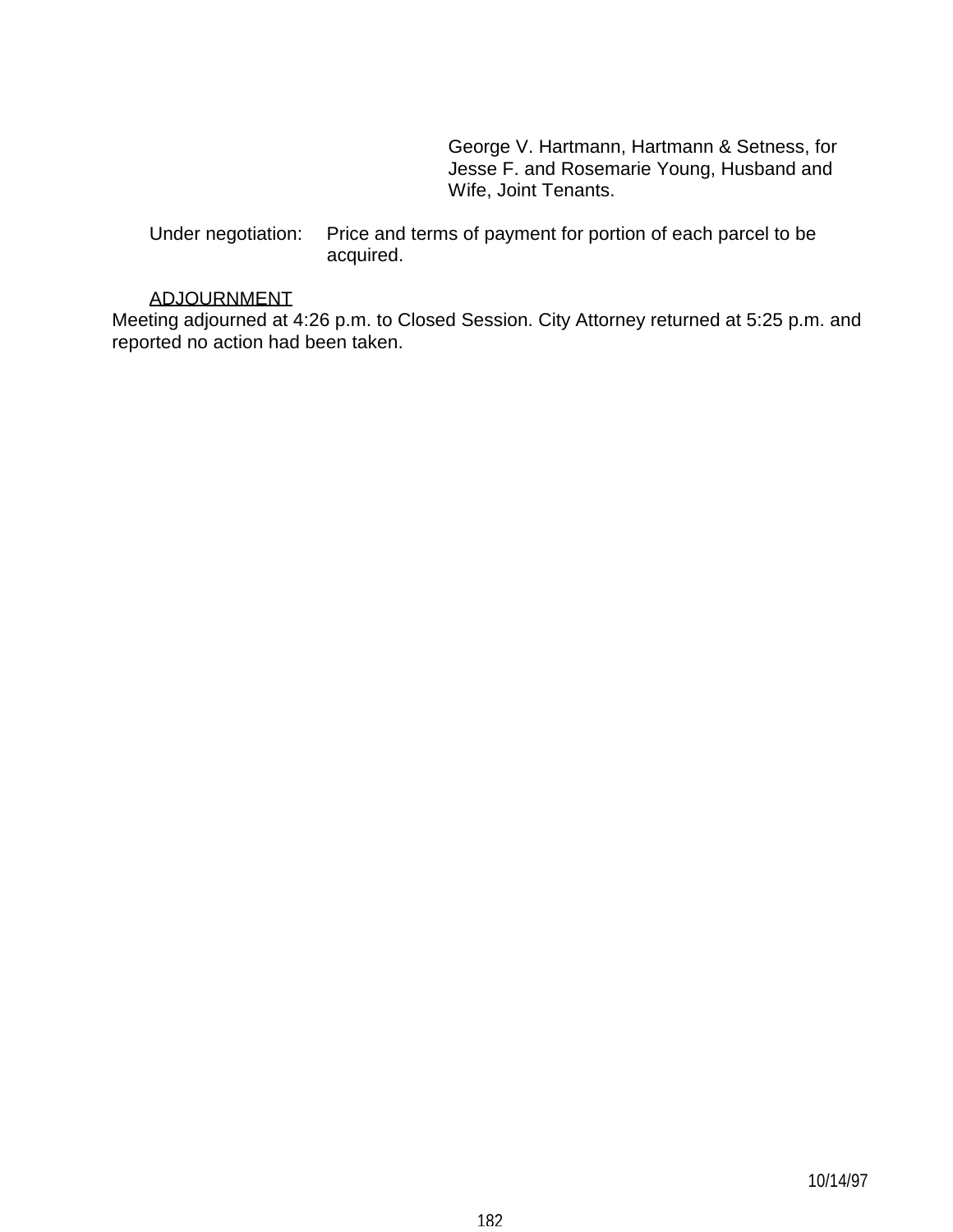# **COUNCIL MEETING OF TUESDAY, OCTOBER 21, 1997, AT 7:00 P.M.**

Roll Call - Present: Councilmembers Cogdill, Dobbs, Fisher, Friedman, McClanahan, Serpa, Mayor Lang

Absent: None

Pledge of Allegiance to the Flag

Invocation: Rev. Ross Briles, Sherwood Bible Church

CONSENT ITEMS - ROLL CALL VOTE REQUIRED: Items 2, 4, 10, 11, 12, 13, 14, 15, 17, 18, 19, 22

(Friedman/Dobbs, unan.)

# 1. ACKNOWLEDGEMENTS AND PRESENTATIONS

None.

# **MINUTES**

2. Approval of the minutes of the regular City Council meeting of October 14, 1997.

By motion (Friedman/Dobbs, unan.), minutes approved.

# UNFINISHED BUSINESS

Councilmember Serpa excused due to conflict of interest.

3. Final adoption of Ord. No. 3065-C.S. granting one year bus bench franchise extension to Computer Pathways, Inc.

 By motion (Dobbs/Fisher, unan.; Serpa absent), final adoption of Ord. No. 3065- C.S. approved.

4. Final adoption of Ord. No. 3066-C.S. amending the Modesto Municipal Code relating to speed limits.

> By motion (Friedman/Dobbs, unan.), final adoption of Ord. No. 3066-C.S. approved.

# **HEARINGS**

Councilmember McClanahan excused due to conflict.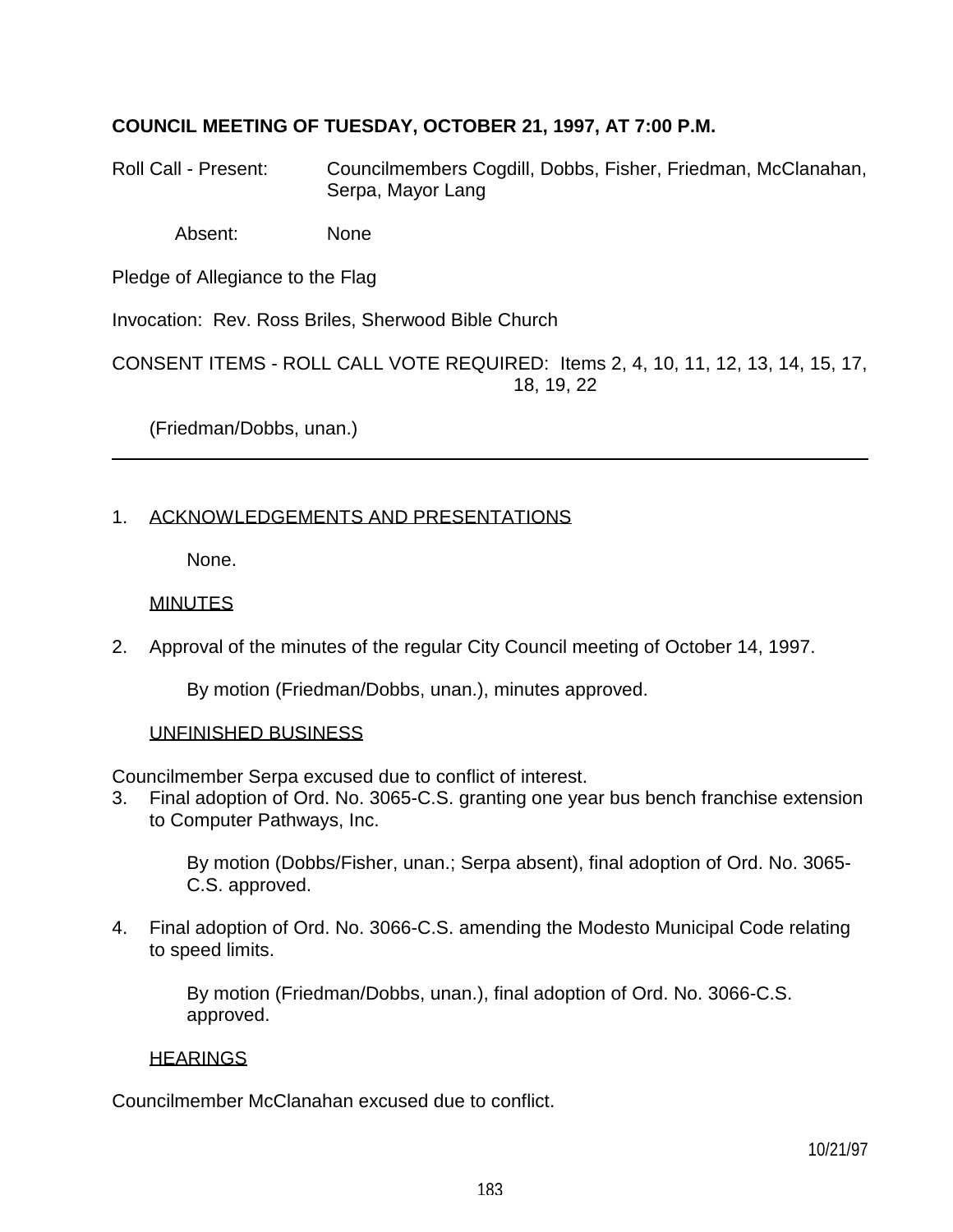5. Hearing to consider the request of Jack R. Jones, on behalf of Modesto Garage Co., Inc. for a merger of Modesto Garbage Co., Inc. with united Waste Systems. (Continued from July 22, August 26, September 16, and October 7, 1997, City Council meetings.)

 Res. 97-588 adopted (Cogdill/Dobbs, majority; Fisher & Friedman, no; McClanahan, absent) approving merger

6. Hearing to consider an amendment to the Kiernan Business Park Specific Plan to allow indoor theaters in the Regional Commercial designation with a Planned Development Zone. (Paquet Development) (Continued from September 2, and October 7, 1997, City Council meeting.)

Res. 97-589 adopted (Fisher/Serpa, unan.) denying application.

7. Hearing to consider amending Section Ap 2-3-8 of the Zoning Map to rezone from Specific Plan Overlay Zone, SP-O, to Planned Development Zone, P-D(524), for development of a 16-screen theater and retail commercial center, property located on the north side of Pelandale Avenue, east of Sisk Road. (Paquet Development) (Continued from September 2, and October 7, 1997, City Council meeting.)

Withdrawn by applicant. No action taken.

Councilmembers Dobbs & Fisher excused due to conflict.

8. Hearing to consider the proposed amendment to the Pelandale-Snyder Specific Plan to allow a phased development of Pelandale-Avenue, delete a collector street connection to Pelandale Avenue, and to modify or delete certain other development standards.

 Res. 97-590 adopted (Cogdill/McClanahan, majority; Serpa, no; Dobbs & Fisher, absent) approving amendment to Pelandale-Snyder Specific Plan.

 Res. 97-590A adopted (Cogdill/McClanahan, majority; Serpa, no; Dobbs & Fisher, absent) finding that the Specific plan amendment is consistent with the Pelandale-Snyder specific Plan EIR (SCH No. 93042004), and that now new environmental review is needed, pursuant to Section 21166 of CEQA.

9. Consider adopting the Financing Plan for Pelandale-Snyder Specific Plan Area.

 Res. 97-591 adopted (Cogdill/McClanahan, majority; Serpa, no; Dobbs & Fisher, absent) approving Financing Plan.

#### BIDS

10. Consider authorizing call for bids for furnishing one van, three utility vehicles, one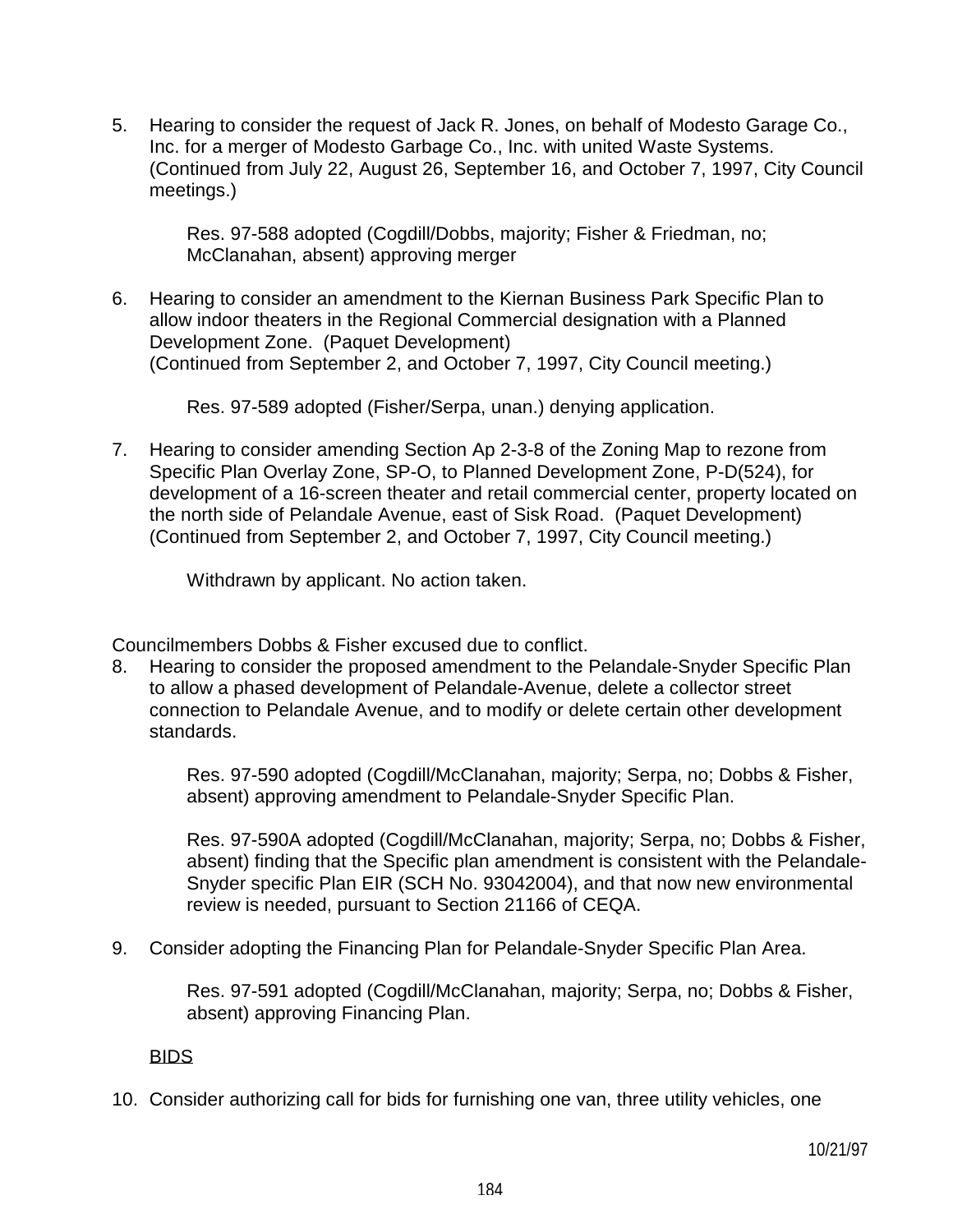packer truck, three front end loaders and one tractor. (Suggested bid opening: November 24, 1997, at 11:00 a.m. Resolution authorizing bid call needed. Total estimated cost: \$558,000. Funds are budgeted.)

 Res. 97-592 adopted (Friedman/Dobbs, unan.) calling for bids to be opened on November 24, 1997 at 11:00 a.m.

11. Consider accepting George Reed, Inc.'s contract for the Sisk Road widening project as complete and authorizing the City Clerk to file the Notice of Completion. (Original contract: \$78,870) (Resolution accepting the work as complete and authorizing the City Clerk to file the Notice of Completion needed. Final cost: \$89,996.60. Funds are budgeted.)

 Res. 97-593 adopted (Friedman/Dobbs, unan.) accepting work as complete and authorizing the City Clerk to file the Notice of Completion.

12. Consider accepting Grover Landscaping Services' contract for the Chrysler 99 Neighborhood Park Phase I project as complete and authorizing the City Clerk to file the Notice of Completion. (Original contract: \$310,250.38) (Resolution accepting the work as complete and authorizing the City Clerk to file the Notice of Completion needed. Final cost: \$320,860.19. Funds are budgeted.)

 Res. 97-594 adopted (Friedman/Dobbs, unan.) accepting work as complete and authorizing the City Clerk to file the Notice of Completion.

13. Consider rejecting all bids for the purchase of lawn mowing services.

Res. 97-595 adopted (Friedman/Dobbs, unan.) rejecting all bids.

#### NEW BUSINESS

14. Consider approving the refunding of 1992 Water Certificates of Participation in an amount not to exceed \$32,000,000 and related documents, and authorizing related actions in connection therewith.

 Res. 97-596 adopted (Friedman/Dobbs, unan.) approving refunding and authorizing related actions.

15. Consider annual approval of City's Investment Policy.

Res. 97-597 adopted (Friedman/Dobbs, unan.) approving Investment Policy.

Councilmember McClanahan excused due to conflict of interest.

16. Consider approving amendments to Chapter 5 of Title V of the Modesto Municipal Code relating to solid waste; and consider approving amendments to Chapter 6 of Title XI of the Modesto Municipal Code relating to collections of Public Utilities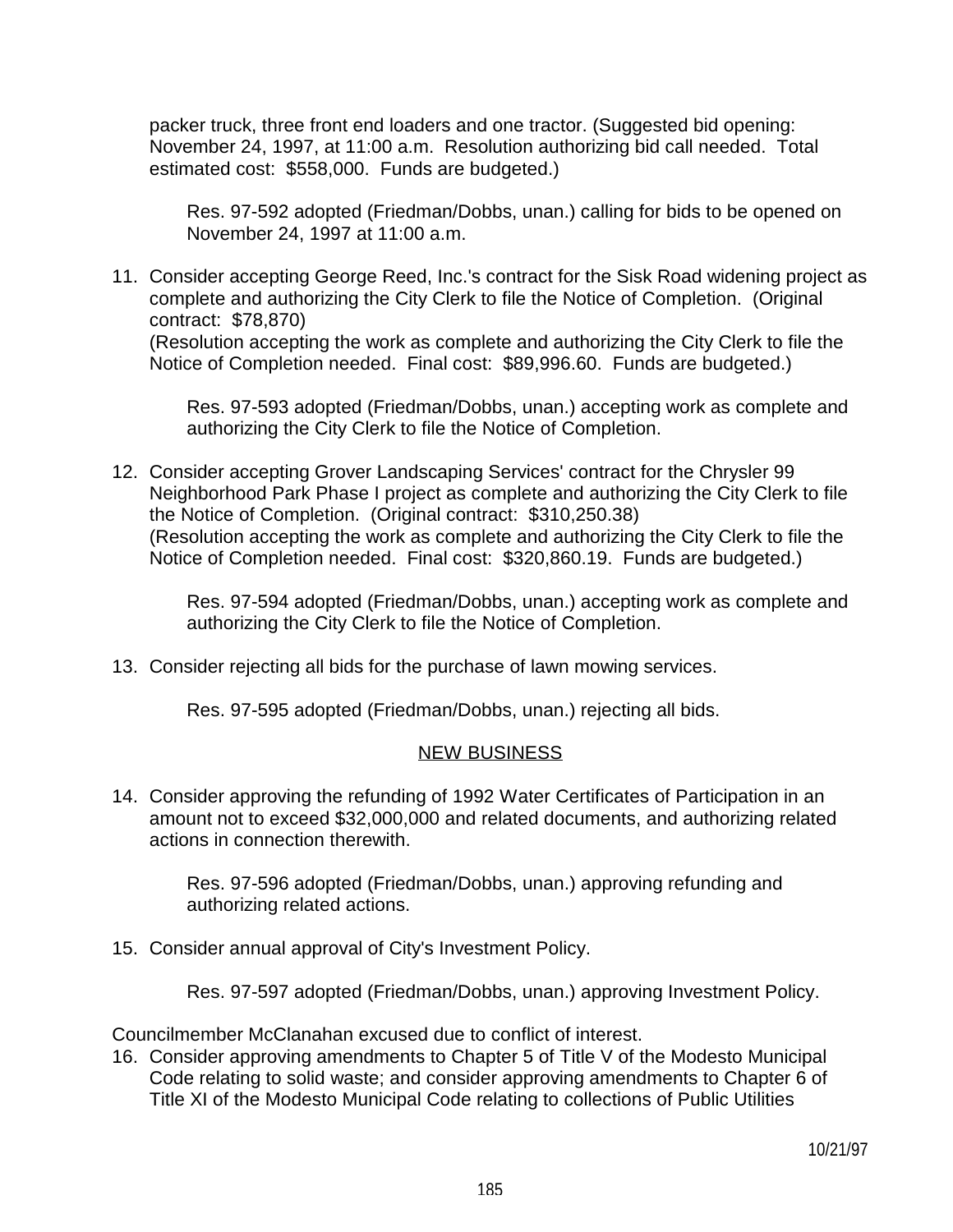Charges.

Ord. No. 3067-C.S. introduced (Fisher/Cogdill, unan.; McClanahan, absent).

Ord. No. 3068-C.S. introduced (Fisher/Cogdill, unan.; McClanahan, absent).

17. Consider accepting the "COPS MORE" grant in the amount of \$150,000; and consider amending the 1997-98 Budget to appropriate expenditures.

Res. 97-598 adopted (Friedman/Dobbs, unan.) accepting grant.

Res. 97-599 adopted (Friedman/Dobbs, unan.) amending budget.

18. Consider excusing Councilmember Friedman from Council meeting of October 14, 1997, due to her attendance at the Annual League of California Cities Conference in San Francisco October 12 - October 14, 1997.

By motion (Friedman/Dobbs, unan.), excused Councilmember Friedman.

19. Consider authorizing City Manager to execute a consultant contract for outside legal services with Miller, Nelson & Briggs.

Res. 97-600 adopted (Friedman/Dobbs, unan.) approving agreement.

#### 20. ORAL COMMUNICATIONS

Ted Cook commented on lost revenue.

#### WRITTEN COMMUNICATIONS

21. Letter from Mr. Pete Kolf requesting the cancellation of the "Return of Investment" revenue source and adjustment of the Fiscal Year 1997-98 Budget.

No action taken.

22. Letter of resignation from the Human Relations Commission from Paul A. Horn.

Res. 97-601 adopted (Friedman/Dobbs, unan.) accepting resignation with regret.

# 23. MATTERS TOO LATE FOR THE AGENDA

None.

# ADJOURNMENT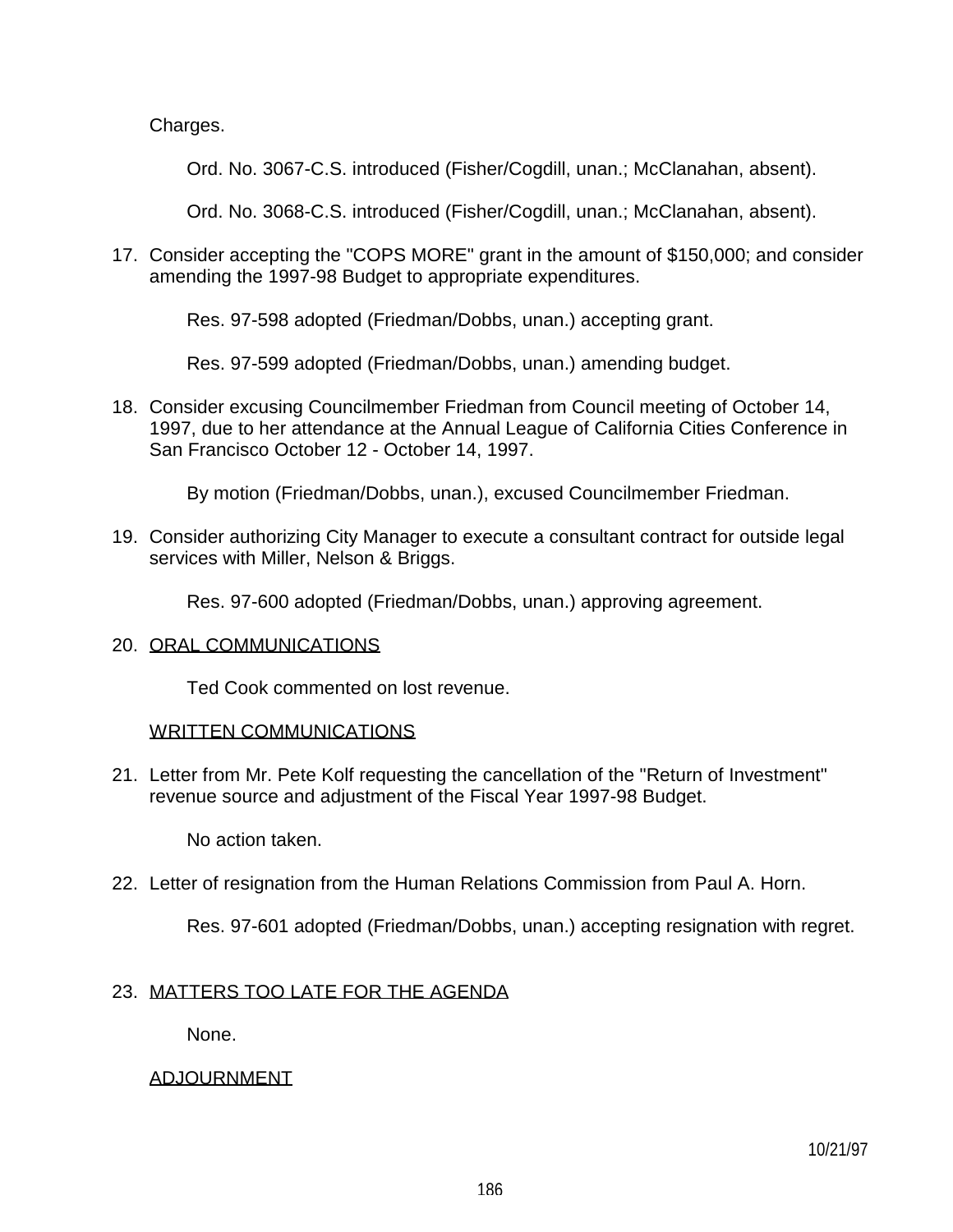Meeting adjourned at 9:54 p.m.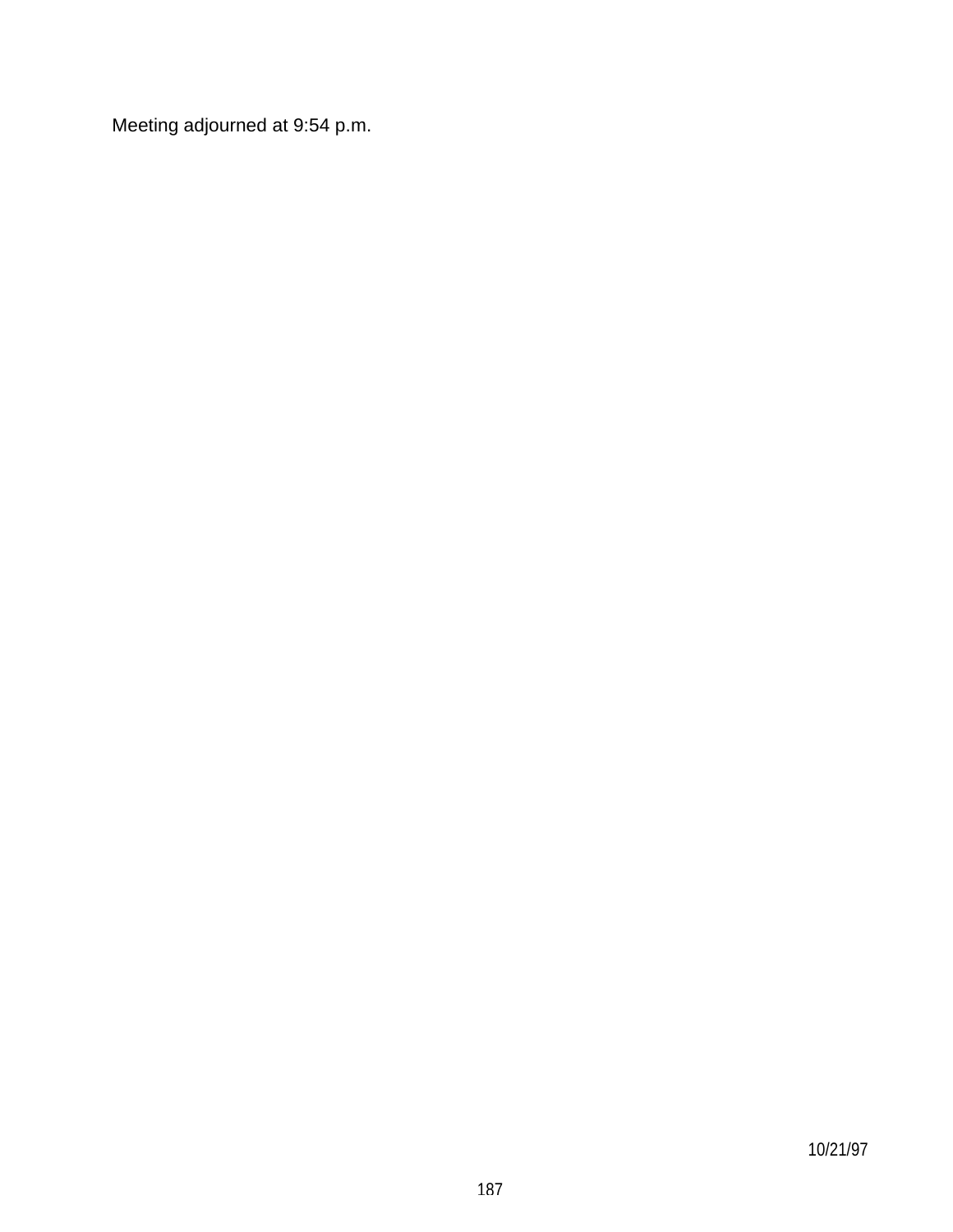# **COUNCIL MEETING OF TUESDAY, OCTOBER 28, 1997, AT 4:00 P.M.**

Roll Call - Present: Councilmembers Cogdill, Dobbs, Fisher, Friedman, Serpa, Mayor Lang

Absent: McClanahan

Pledge of Allegiance to the Flag

Invocation: Rev. Joel Richards, La Loma Grace Church

CONSENT ITEMS - ROLL CALL VOTE REQUIRED: Items 2, 9, 10, 11, 12, 13, 14, 15, 16

(Friedman/Fisher, unan.; McClanahan, absent)

### 1. ACKNOWLEDGEMENTS AND PRESENTATIONS

 a. Presentation of an award to the City of Modesto by Vivian Look of the California Healthy Cities Project for the Airport Neighbors United Project.

Award was accept by Councilmember Friedman.

 b. Presentation to MAX bus driver, Tim Orr, for winning the International Bus Roadeo Competition.

Mayor Lang made the presentation to Tim Orr.

#### MINUTES

2. Approval of the minutes of the regular City Council meeting of October 21, 1997.

By motion (Friedman/Fisher, unan.; McClanahan, absent), minutes approved.

### UNFINISHED BUSINESS

- 3. Final adoption of:
	- a. Ord. No. 3067-C.S. amending Chapter 5 of Title V of the Municipal Code relating to solid waste.
	- b. Ord. No. 3068-C.S. amending Sections 11-6.01, 11-6.13, 11-6.14, 11-6.15 and 11-6.16 of Chapter 6 of Title XI of the Municipal Code relating to collection of public utilities charges.

 By motion (Friedman/Fisher, unan.; McClanahan, absent), approved final adoption of Ord. No. 3067-C.S. and 3068-C.S.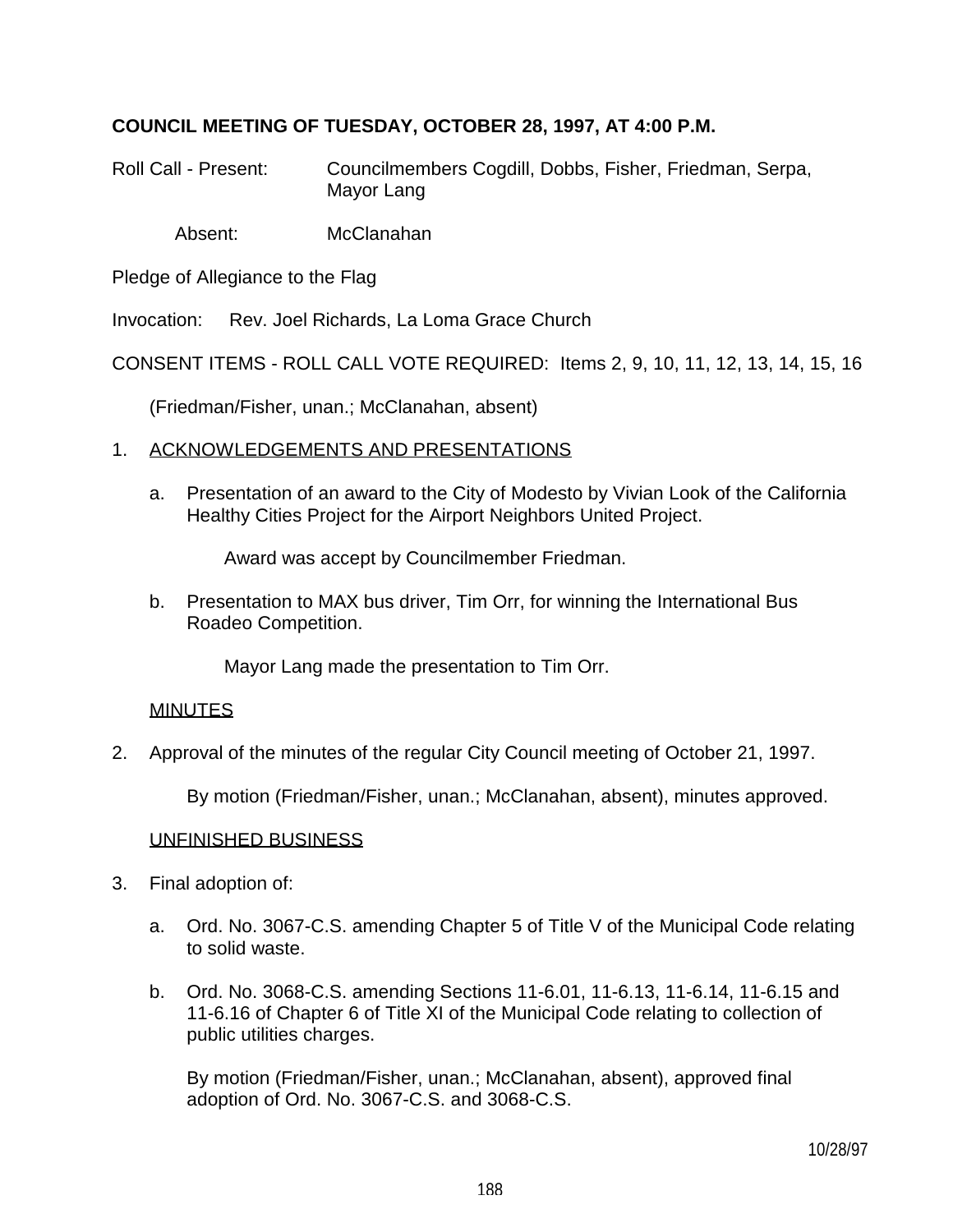# **HEARINGS**

Councilmember Dobbs excused due to conflict of interest.

4. Hearing to consider Amendment No. 12 to the Village One Specific Plan to allow changes in public service providers, delete requirement for Business Park Market Study, and allow regional commercial uses in the Business Park.

 Res. 97-602 adopted (Fisher/Friedman, unan.; Dobbs & McClanahan, absent) approving amendment.

 Res. 97-602A adopted (Fisher/Friedman, unan.; Dobbs & McClanahan, absent) showing this project to be consistent with the EIR.

### NEW BUSINESS

5. Oral report on the City of Modesto's plans for El Nino preparedness.

 Report given by Pat Foran, Assistant Parks & Recreation Director, and Connie Cassinetto, Communications and Marketing Manager. No action required.

6. Consider authorizing a Water Facilities Revenue Bond Law. (Introduction of an ordinance relating to powers and procedures to issue Revenue Bonds for the purpose of financing water facilities of the City needed.)

> By motion (Friedman/Cogdill, unan., McClanahan, absent), introduced Ord. No. 3069-C.S.

- 7. Consider approving the following:
	- a. Reorganization of certain City departments and functions;
	- b. Creating the job specifications for Community Services and Neighborhood Connections Director, Operations and Maintenance Director and Engineering and Transportation Director and deleting job specifications for Public Works and Transportation Director and Parks and Recreation Director;
	- c. Amending the Classification Plan and Classification Range Tables;
	- d. Establishing a compensation package for the three new positions; and
	- e. Amending the Modesto Municipal Code to authorize creation of the Engineering and Transportation Department, the Operations and Maintenance Department, and the Community Services and Neighborhood Connections Department.

 By motion (Fisher/Serpa, unan.; McClanahan, absent), approved reorganization.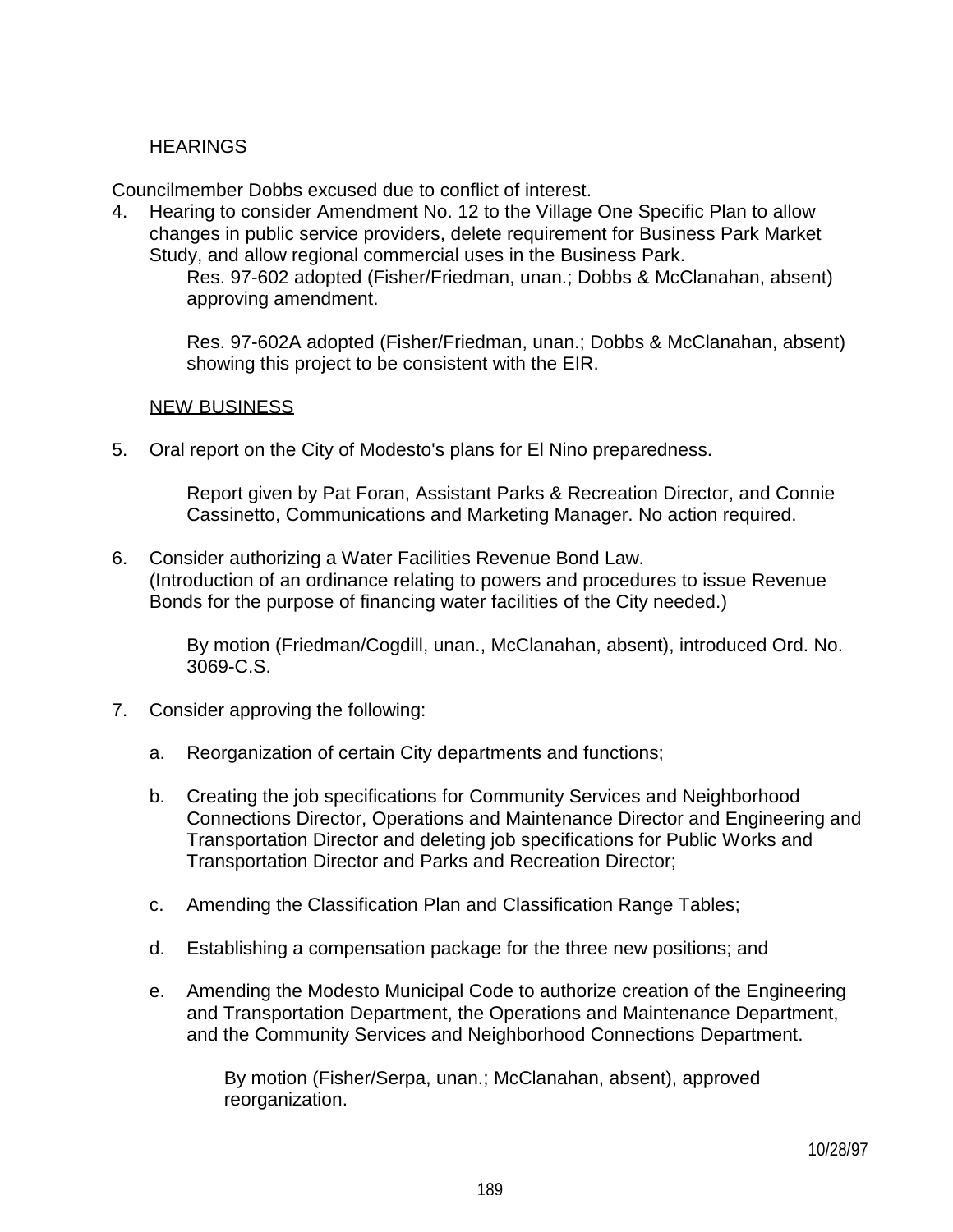Res. 97-603 adopted (Fisher/Serpa, unan.; McClanahan, absent), amending Position Classification Plan.

 Res. 97-604 adopted (Fisher/Serpa, unan.; McClanahan, absent), amending Class Range Tables.

 Res. 97-605 adopted (Fisher/Serpa, unan.; McClanahan, absent),authorizing compensation package.

 By motion (Fisher/Serpa, unan.; McClanahan, absent), introduced Ord. No. 3070-C.S., eliminating reference to the "Parks and Recreation Department" and to create the "Community Services and Neighborhood Connections Department"; to amend Article 10 of Chapter 3 of Title II of the Modesto Municipal Code to eliminate reference to the "Public Works and transportation Department" and to create the "Operations and Maintenance Department"; and to add Article 12 to Chapter 3 of Title II of the Modesto Municipal Code.

 By motion (Fisher/Serpa, unan.; McClanahan, absent), introduced Ord. No. 3071-C.S., amending Sections 7-1.104, 7-1.105, 7-1.106, 7-1.108, 7-1.109, 7-1.110, 7-1.201, 7-1.301, 7-1.304, 7-1.401 and 7-1.404 of Article 1 Chapter 1 of Title VII entitled "use of Park and Recreation Areas and Facilities"; and adding Chapter 5 to Title VII entitled "Street Trees."

 By motion (Fisher/Serpa, unan.; McClanahan, absent), introduced Ord. No. 3072-C.S., amending the title of Title XII of the Modesto Municipal Code to eliminate reference to the "Parks and Recreation Department" and to create the "Community Services and Neighborhood Connections Department"; amending Sections 12-1.03, 12-1.04, 12-1.05, 12-1.06 and 12-1.09 of Chapter 1 of Title II; amending Section 12-3.02 of Chapter 3 of Title XII; amending Sections 12-4.101, 12-4.101, 12-4.102, 12-4.103, and 12-4.104 of Article 1 of Chapter 4 of Title XII; repealing Article 2 of Chapter 4 of Title XII; and repealing Chapter 5 of Title XII of the Modesto Municipal Code.

8. Consider approving Modesto Centre Plaza Five-Year Plan and authorizing staff to implement recommendations; consider amending the budget to appropriate \$5,635 from the General Fund Contingency Reserve to the Centre Plaza Fund for additional salaries and benefits for part-time service worker; consider adopting a revised Modesto Centre Plaza Rental Rules, Regulations and Rates Policy, to discontinue Non-profit Rental Rate status for Educational and Governmental Organizations.

 Res. 97-606 adopted (Cogdill/Friedman, unan.; McClanahan, absent) approving plan and authorizing staff to implement recommendations.

Res. 97-607 adopted (Cogdill/Friedman, unan.; McClanahan, absent) amending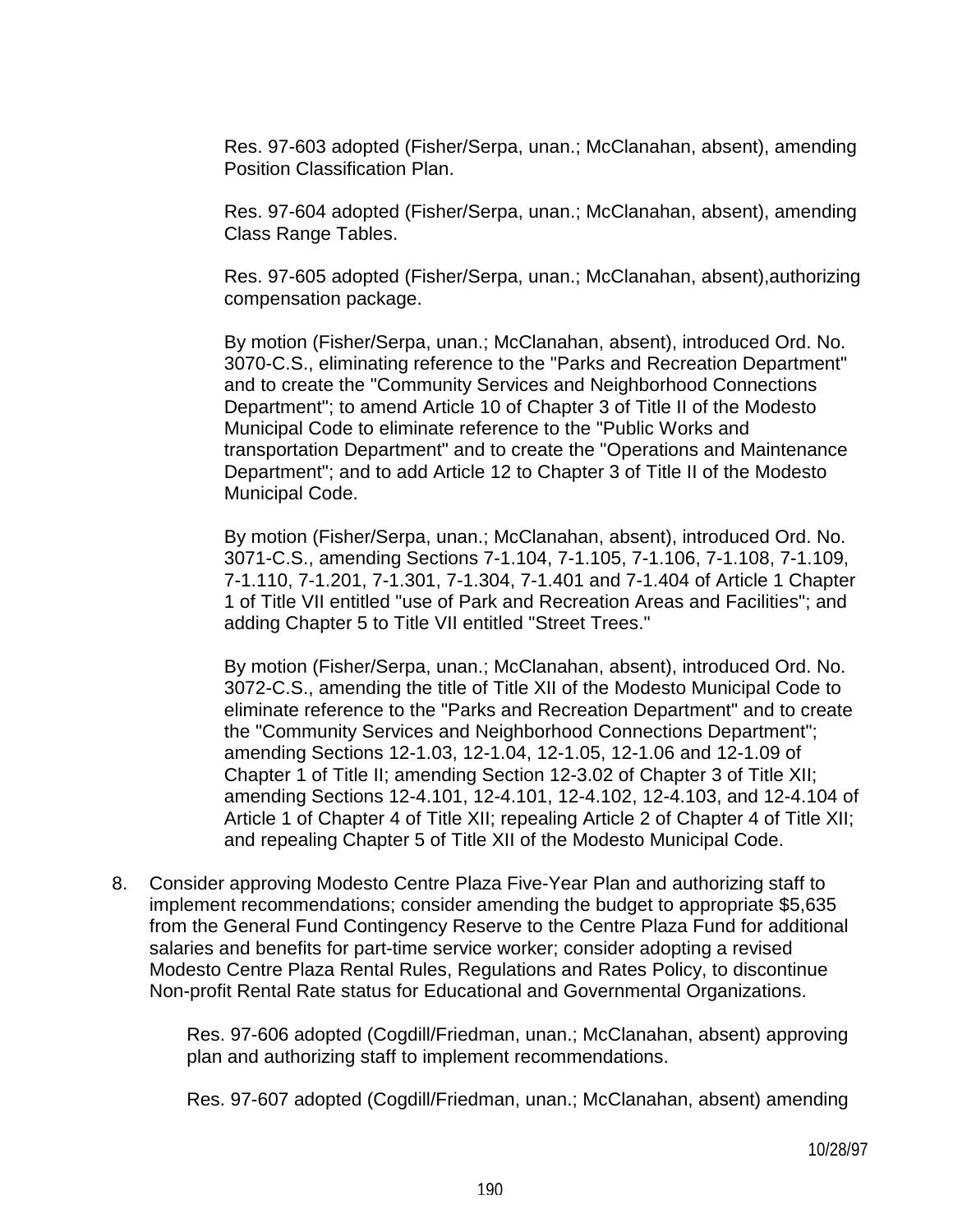budget.

 Res. 97-608 adopted (Cogdill/Friedman, unan.; McClanahan, absent) approving revised policy.

9. Consider amendment to the agreement with Modesto City Schools for construction and operation of the pool support facility at Johansen High School.

> Res. 97-609 adopted (Friedman/Fisher, unan.; McClanahan, absent) approving amendment to agreement.

10. Consider approving amended employment agreements with the City Attorney, City Manager and Clerk/Auditor; and consider salary increase for City Clerk/Auditor.

> Res. 97-610 adopted (Friedman/Fisher, unan.; McClanahan, absent) approving amendment to agreement with City Attorney.

> Res. 97-611 adopted (Friedman/Fisher, unan.; McClanahan, absent) approving amendment to agreement with City Manager.

> Res. 97-612 adopted (Friedman/Fisher, unan.; McClanahan, absent) approving amendment to agreement with City Clerk/Auditor.

> Res. 97-613 adopted (Friedman/Fisher, unan.; McClanahan, absent) approving salary increase for City Clerk/Auditor.

11. Resolution approving Right of Entry with Stanley Galas, Bonnie K. Galas, Norman Galas, and June Galas for the Parallel Outfall Project. (Resolution approving Right of Entry needed. Total estimated cost: \$3,000. Funds are budgeted.)

 Res. 97-614 adopted (Friedman/Fisher, unan.; McClanahan, absent) approving Right of Entry.

12. Consider approving changes to Housing Rehabilitation Loan Policy for non-owner occupied properties in the Airport Neighborhood Target Area.

 By motion (Friedman/Fisher, unan.; McClanahan, absent), authorized change in Loan Policy.

13. Consider authorizing City Manager to execute an amendment to an agreement with Delamare-Fultz Engineering and Surveying for professional survey services for Capital Improvement Program (CIP) projects. (Resolution approving amendment to agreement needed. Total estimated cost:

\$50,000. Funds are budgeted.)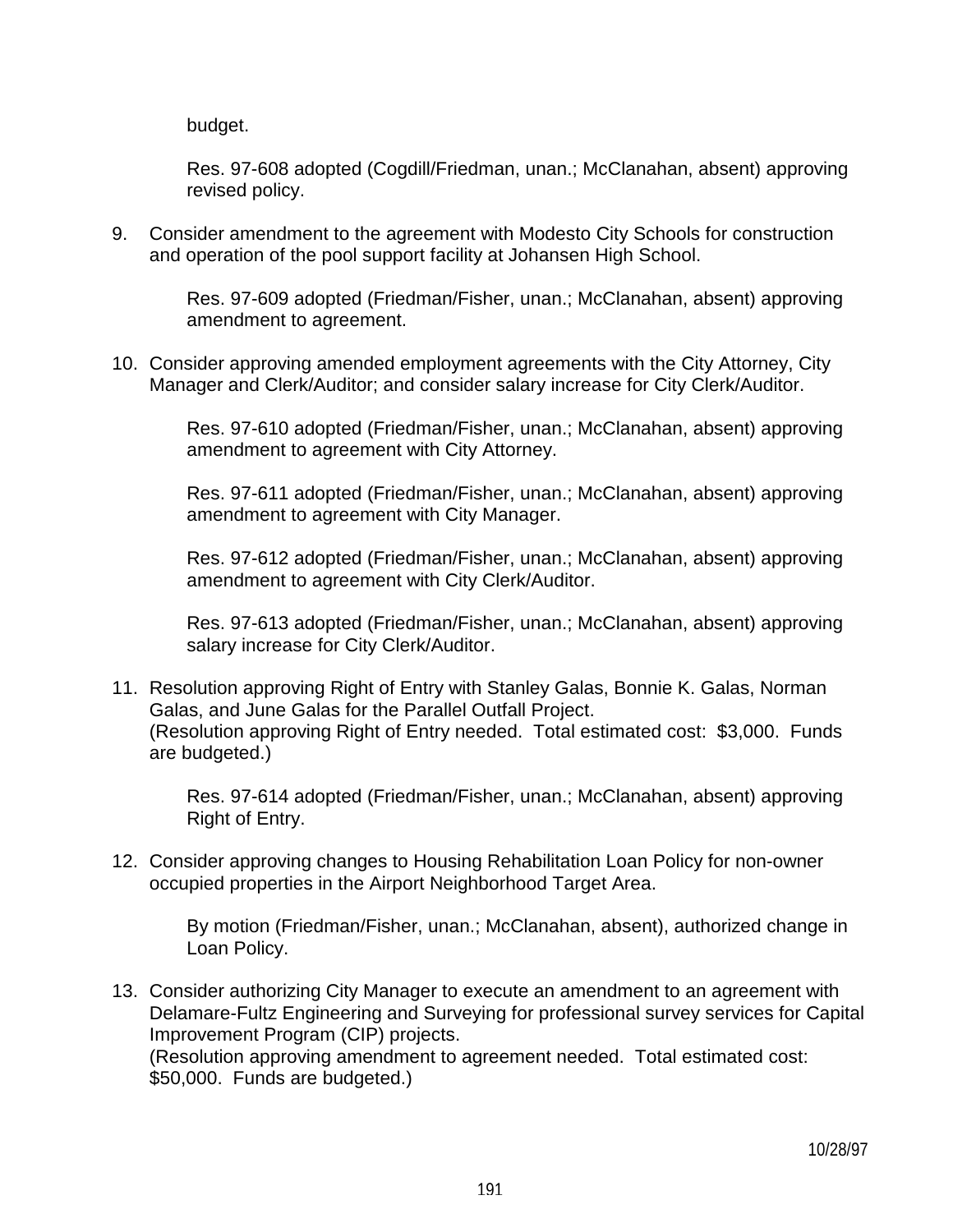Res. 97-615 adopted (Friedman/Fisher, unan.; McClanahan, absent) approving amendment to agreement.

14. Consider authorizing contract for repairs to fountain at Centre Plaza with David Vaughn Enterprises, and consider amending the budget to appropriate \$6,000 from the Centre Plaza Fund FF&E Reserve to a Capital, Non-CIP account to repair the display fountain system at the Modesto Centre Plaza.

> Res. 97-616 adopted (Friedman/Fisher, unan.; McClanahan, absent) approving contract.

> Res. 97-617 adopted (Friedman/Fisher, unan.; McClanahan, absent) amending budget.

15. Quarterly Treasurer's Report - September 30, 1997.

By motion, acknowledged receipt of report.

16. Consider authorizing the City Manager to execute a change order up to \$70,000 for the installation of 19 additional rockwells under the current rockwell replacement/addition project; consider approval of an appropriation transfer in the amount of \$38,000 to fund change order from savings from last year's project.

 Res. 97-618 adopted (Friedman/Fisher, unan.; McClanahan, absent) authorizing City Manager to execute change order.

 Res. 97-619 adopted (Friedman/Fisher, unan.; McClanahan, absent) approving appropriation transfer.

#### 17. ORAL COMMUNICATIONS

Steve Burke commented on the downtown.

#### **MISCELLANEOUS**

**Appointments** 

18. Local Cable Programming Committee

 Res. 97-620 adopted (Dobbs/Serpa, unan.; McClanahan, absent) appointing Elizabeth Soderstrom to the Local Cable Programming Committee.

### CLOSED SESSION

19. The meeting will adjourn to the Mayor's Chambers for a Closed Session to consider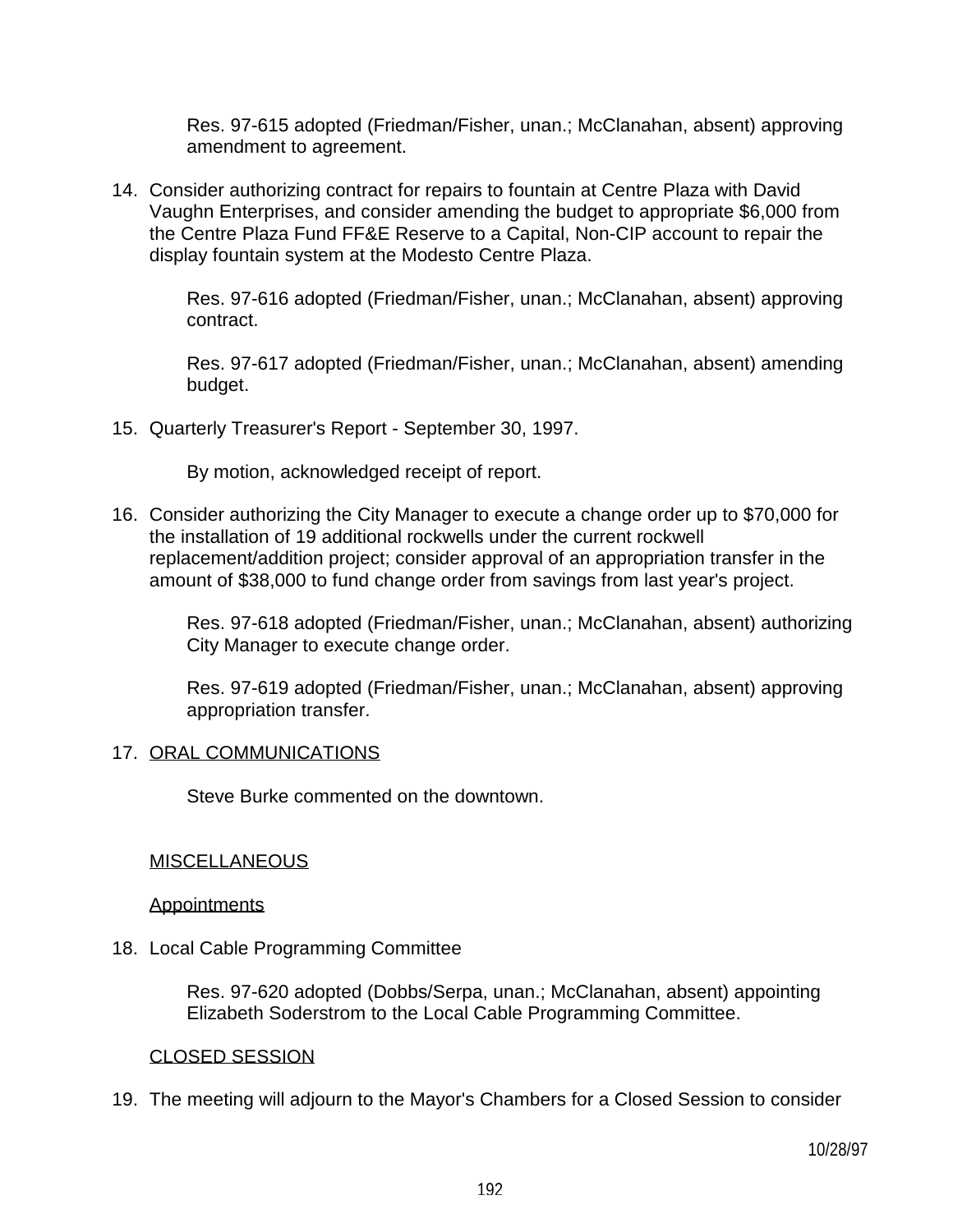the following:

CONFERENCE WITH LEGAL COUNSEL - ANTICIPATED LITIGATION

 Initiation of litigation pursuant to subdivision (c) of Section 54956.9 of the Government Code: One case.

## ADJOURNMENT

20. This meeting will adjourn to the Modesto Police Department, 601 Eleventh Street, Modesto, California, to view the new Police Facilities and equipment.

Meeting adjourned to Closed Session at 5:31 p.m. City Attorney returned at 5:48 p.m. and reported that the Council, on a 5 to 1 vote (Fisher, no) directed the City Attorney to initiate litigation. The action, the defendants, and any other particulars shall be disclosed to any person upon inquiry once the action has been formally commenced.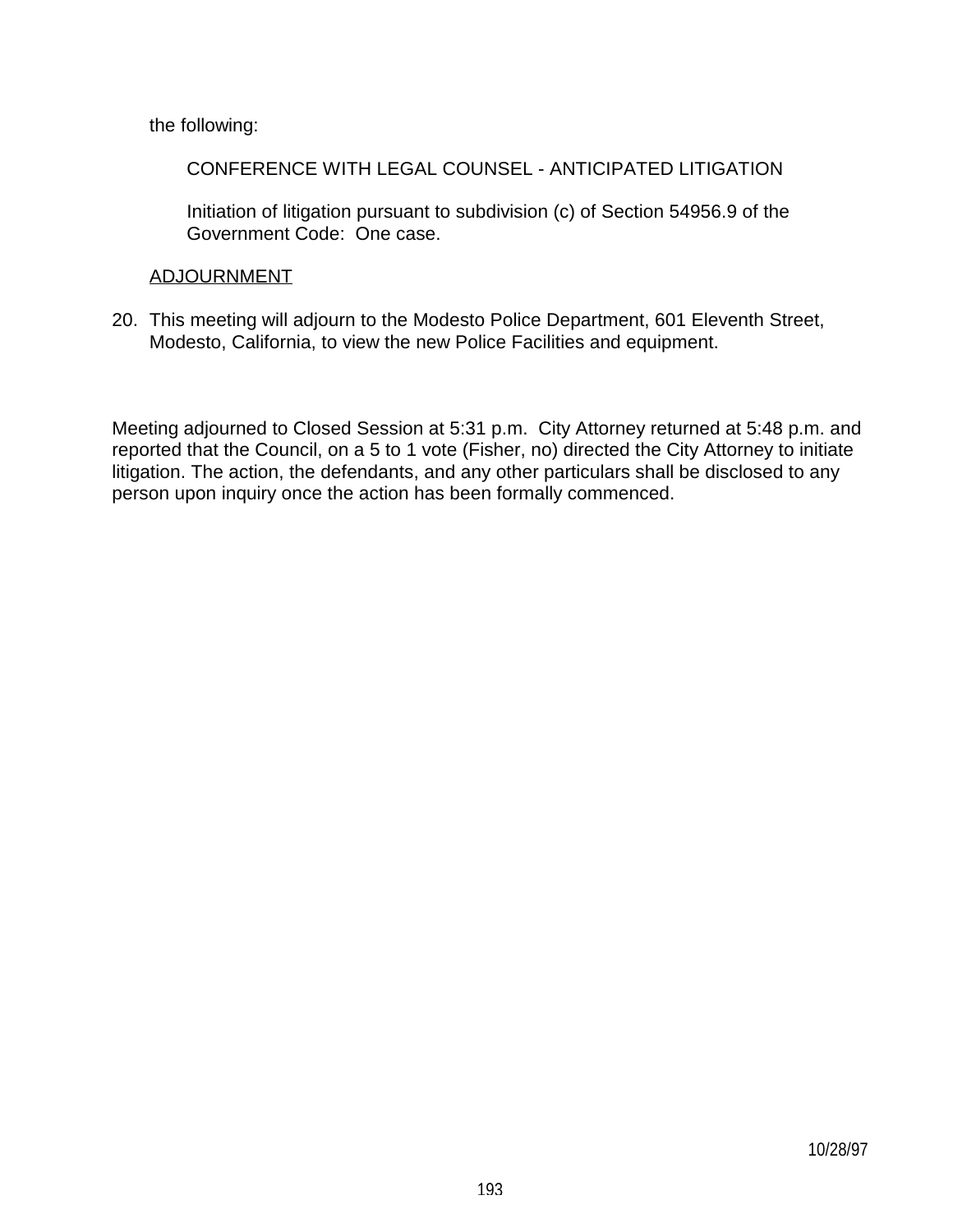# **COUNCIL MEETING OF TUESDAY, NOVEMBER 4, 1997, AT 7:00 P.M.**

- Roll Call Present: Councilmembers Cogdill, Dobbs, Fisher, Friedman, McClanahan, Serpa, Mayor Lang
	- Absent: None

CONSENT ITEMS - ROLL CALL VOTE REQUIRED: Items 8, 9, 11

(Friedman/Serpa, unan.)

Councilmember McClanahan excused. CONSENT ITEM - ROLL CALL VOTE REQUIRED: Item 3

(Friedman/Fisher, unan.; McClanahan, absent)

### 1. ACKNOWLEDGEMENTS AND PRESENTATIONS

None.

### MINUTES

2. Approval of the minutes of the regular City Council meeting of October 28, 2997.

By motion (Friedman/Serpa, unan.), minutes approved.

#### UNFINISHED BUSINESS

Councilmember McClanahan excused for final adoption due to her absence of the introductions.

- 3. Final adoption of:
	- a. Ord. No. 3069-C.S. adding Chapter 8 to Title VIII of the Modesto Municipal Code relating to Water Facilities Revenue Bond Law.
	- b. Ord. No. 3070-C.S. amending Chapter 3 of Title VII of the Modesto Municipal Code to eliminate reference to Parks and Recreation Department and Public Works and Transportation Department and to create the Community Services and Neighborhood Connections Department and Operations and Maintenance Department.
	- c. Ord. No. 3071-C.S. amending Chapter 1 of Title VII of the Modesto Municipal Code relating to use of Park and Recreation areas and facilities and adding Chapter 5 to Title VII entitled "Street Trees."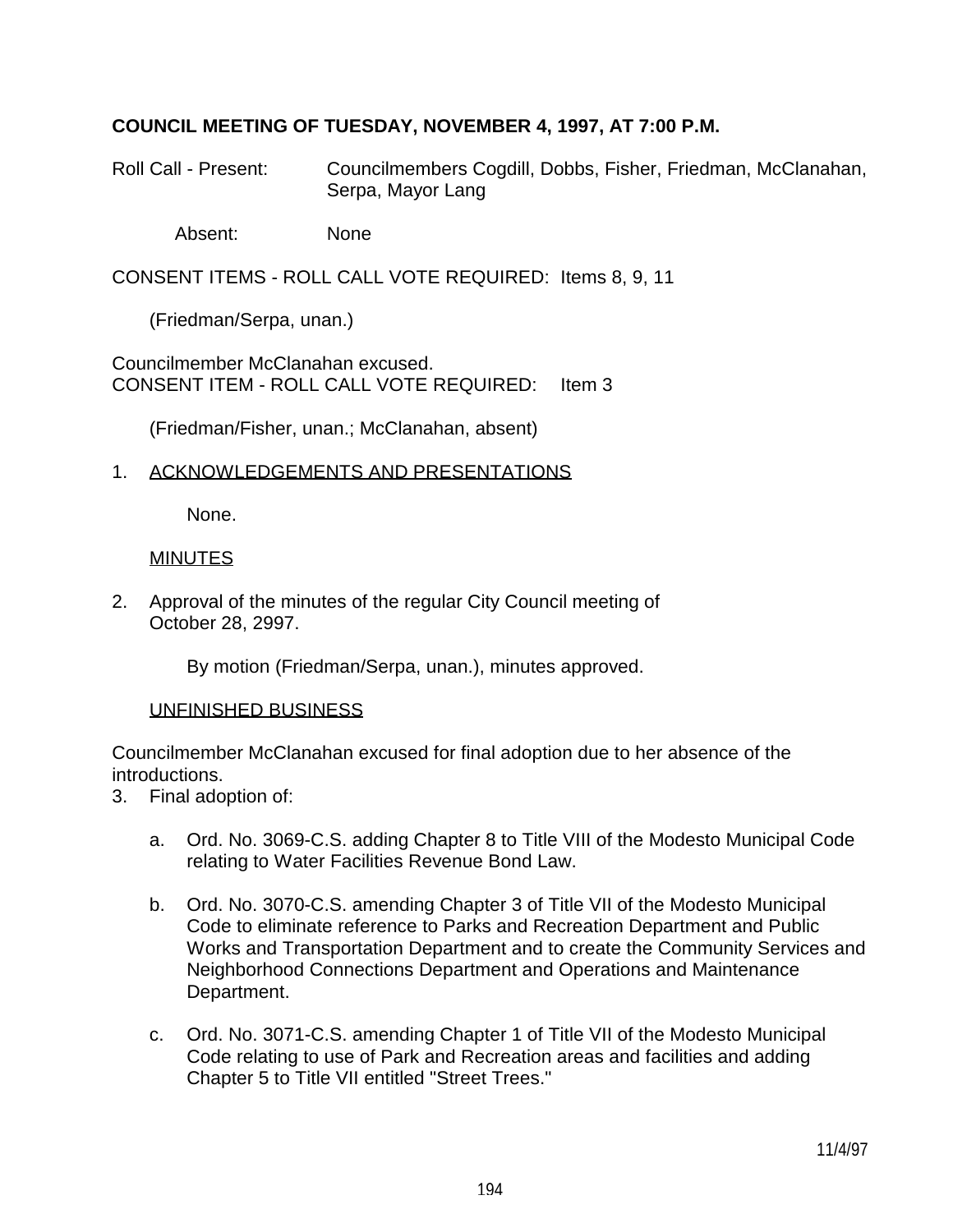d. Ord. No. 3072-C.S. amending the title of Title XII of the Modesto Municipal Code to eliminate reference to Parks and Recreation Department and to create Community Services and Neighborhood Connections Department amending Chapter 1 of Title II, Chapter 3 of Title XII, Chapter 4 of Title XII and repealing Chapter 5 of Title XII.

> By motion (Friedman/Fisher, unan.; McClanahan, absent), approved final adoption of Ord. Nos. 3069-C.S., 3070-C.S., 3071-C.S. and 3072-C.S.

### **HEARINGS**

4. Hearing to consider the appeal of Vincent Buzzini to a Planning Commission decision regarding an amendment to P-D(147), to include a convenience store with fuel sales and a car wash facility, property located on the southeast corner of Oakdale Road and Briggsmore Avenue, at 1540 Oakdale Road. (Continued from September 16, 1997, City Council meeting.)

No action taken. Dropped from agenda due to appellant withdrawing appeal.

Councilmembers Fisher & McClanahan excused due to conflict of interest.

5. Hearing to consider the vacation and abandonment of the alley in the City of Modesto Block 67 from "J" Street to "K" Street, and a portion of the alley in City of Modesto Block 57 from "J" Street to "K" Street.

 Res. 97-621 adopted (Friedman/Dobbs, unan.; Fisher & McClanahan absent) approving vacating and abandoning alleys.

Councilmember McClanahan excused.

6. Hearing to consider amendments to allow changes in public service providers for the Fairview Village, Pelandale/Snyder, Empire North Unit 1, North Beyer Park, Kiernan Business Park and Carver-Bangs Specific Plans.

> Res. 97-622 adopted (Friedman/Cogdill, unan.; McClanahan, absent) approving amendment to Fairview Village Specific Plan.

 Res. 97-623 adopted (Friedman/Cogdill, unan.; McClanahan, absent) stating that this project is consistent with previous EIRs.

 Res. 97-624 adopted (Friedman/Cogdill, unan.; McClanahan, absent) approving amendment to Pelandale/Snyder Specific Plan.

 Res. 97-625 adopted (Friedman/Cogdill, unan.; McClanahan, absent) stating that this project is consistent with previous EIRs.

 Res. 97-626 adopted (Friedman/Cogdill, unan.; McClanahan, absent) approving amendment to Empire North Unit 1 Specific Plan.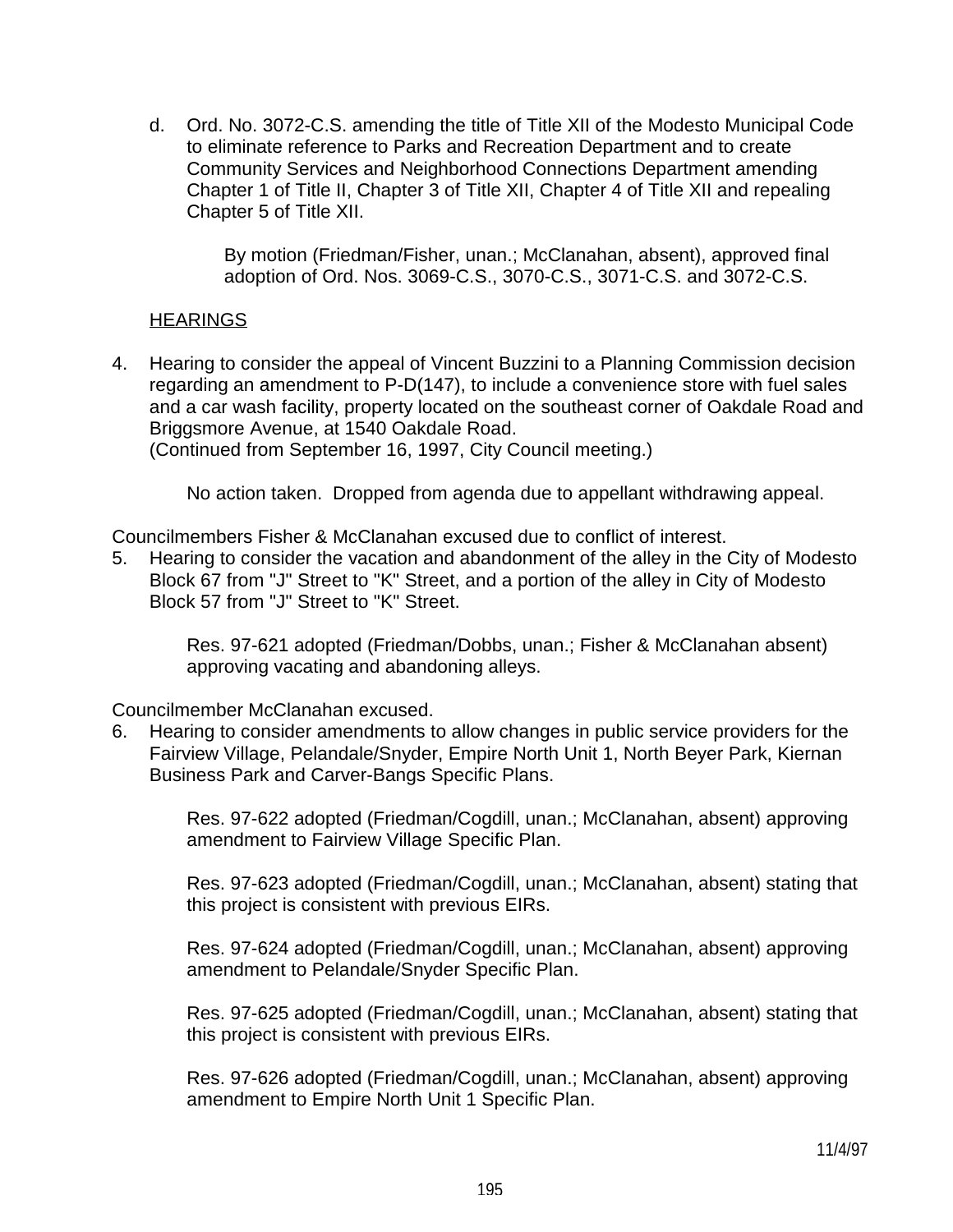Res. 97-627 adopted (Friedman/Cogdill, unan.; McClanahan, absent) stating that this project is consistent with previous EIRs.

 Res. 97-628 adopted (Friedman/Cogdill, unan.; McClanahan, absent) approving amendment to North Beyer Park Specific Plan.

 Res. 97-629 adopted (Friedman/Cogdill, unan.; McClanahan, absent) stating that this project is consistent with previous EIRs.

 Res. 97-630 adopted (Friedman/Cogdill, unan.; McClanahan, absent) approving amendment to Kiernan Business Park Specific Plan.

 Res. 97-631 adopted (Friedman/Cogdill, unan.; McClanahan, absent) stating that this project is consistent with previous EIRs.

 Res. 97-632 adopted (Friedman/Cogdill, unan.; McClanahan, absent) approving amendment to Carver/Bangs Specific Plan.

 Res. 97-633 adopted (Friedman/Cogdill, unan.; McClanahan, absent) stating that this project is consistent with previous EIRs.

7. Hearing to consider an amendment to Section 23-3-9 of the Zoning Map to rezone from Low-Density Residential Zone, R-1, to Planned Development Zone, P-D(525), for a commercial strip center, property located on the east side of Oakdale Road, south of Wylie Drive. (Kearney Ventures)

Introduced Ord. No. 3073-C.S. (Fisher/Dobbs, unan.; Serpa, no).

 Res. 97-634 adopted (Fisher/Dobbs, unan.; Serpa, no) approving development plan.

Res. 97-635 adopted (Fisher/Dobbs, unan.; Serpa, no) with EIR findings.

BIDS

8. Consider declaring Walker Business Forms low bidder and authorizing the purchase of printing of the ride guides for the January to June period of Fiscal Year 1997-1998 for the total price of \$13,150.10, and authorizing the purchase of printing of the ride guides for additional years, up to and including Fiscal Year 1999-2000, for a total of two and a half years estimated cost of \$65,751.

 (Resolution declaring Walker Business Forms low bidder and authorizing purchase needed. Funds are budgeted for F.Y. 1997-98.)

 Res. 97-636 adopted (Friedman/Serpa, unan.) declaring low bidder and authorizing purchase.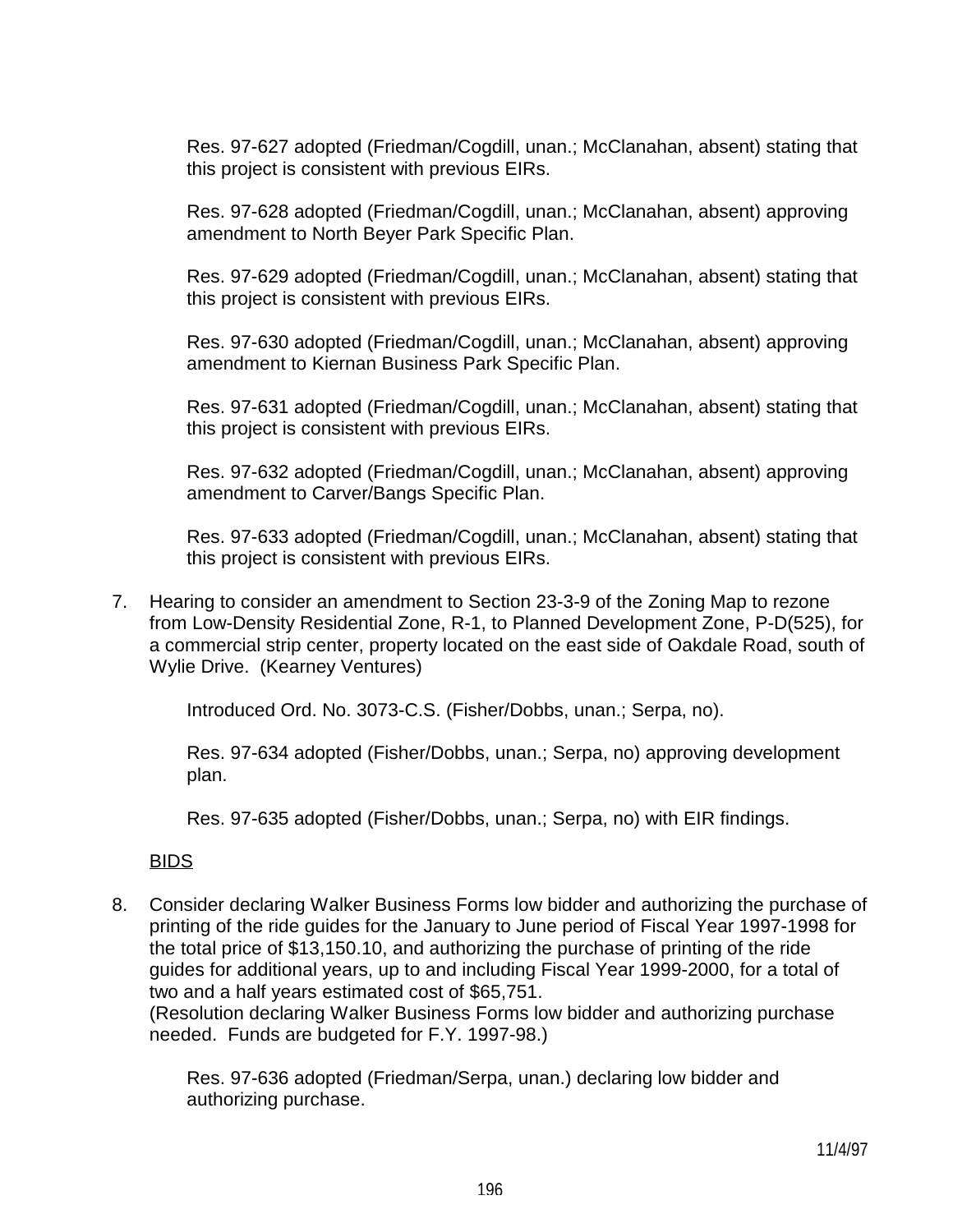9. Consider declaring McCain Traffic supply low bidder and authorizing the purchase of 22 controllers for the total price of \$138,610.45.

 Res. 97-637 adopted (Friedman/Serpa, unan.) declaring low bidder and authorizing purchase.

#### NEW BUSINESS

10. First Quarter Budget Status Report.

 (Motion acknowledging receipt of report needed; resolution amending Fiscal Year 1997-98 Budget and re-estimating revenue for F.Y. 1997-98 needed; resolution establishing revised F.Y. 1996-97 and F.Y. 1997-98 appropriation limits needed, including the price and population factors to be used in the calculations.)

By motion (Friedman/Cogdill, unan.), acknowledged receipt of report.

 Res. 97-638 adopted (McClanahan/Friedman, majority; Serpa, no) amending budget excluding Pelandale/Snyder Capital Facilities Fees.

 Res. 97-639 adopted (McClanahan/Friedman, unan.) establishing revised appropriation limits.

 Res. 97-640 adopted (Friedman/McClanahan, majority; Serpa, no; Dobbs & Fisher absent) approving Capital Facilities Fees for Pelandale/Snyder.

11. Consider approving an amendment to the Memorandum of Understanding between the City of Modesto and the Modesto Fire Fighters Association as it relates to certain sick leave provisions

Res. 97-641 adopted (Friedman/Serpa, unan.) approving amendment.

#### ORAL COMMUNICATIONS

12. None.

#### MATTERS TOO LATE FOR THE AGENDA

13. None.

#### ADJOURNMENT

Meeting adjourned at 7:32 p.m.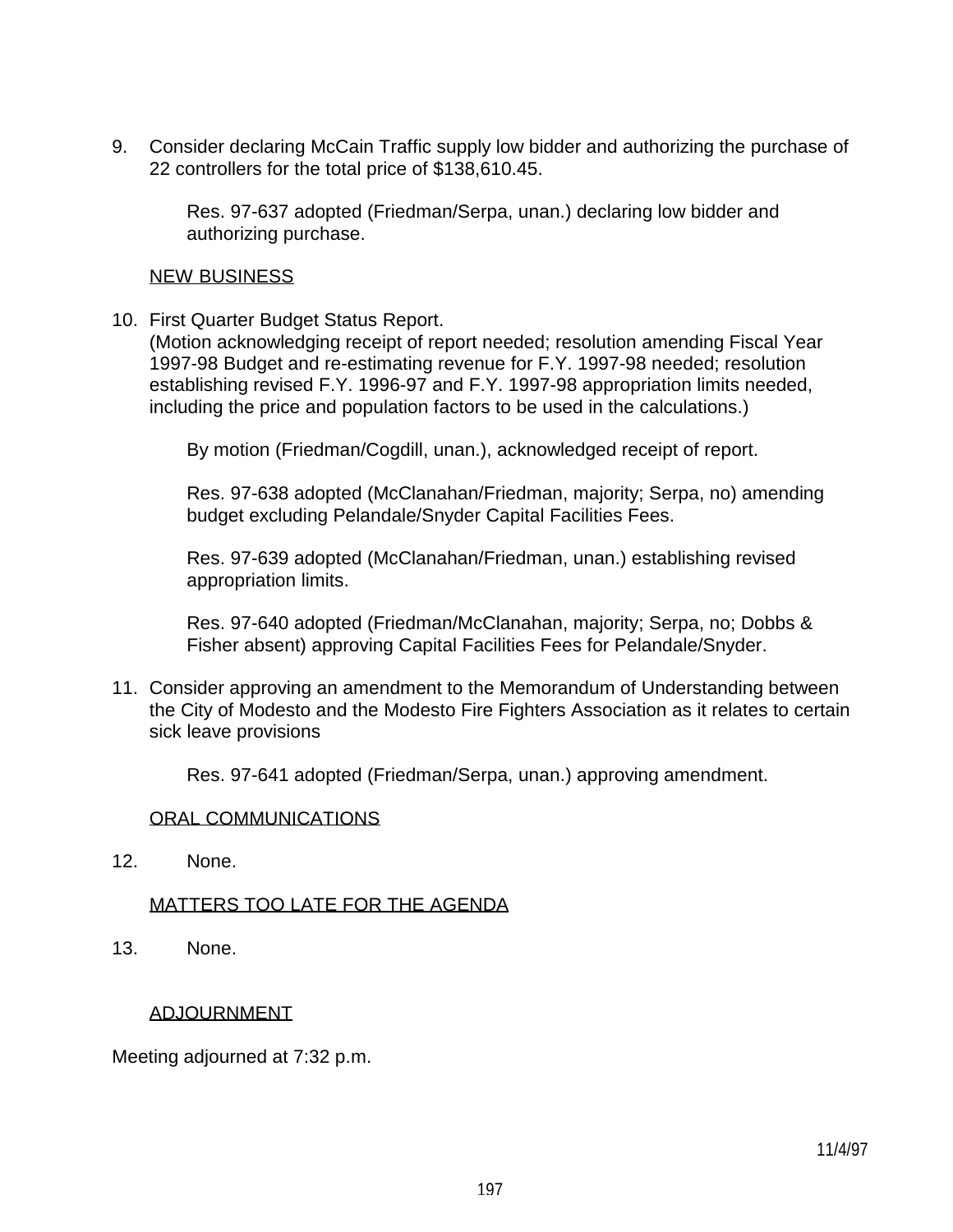# **COUNCIL MEETING OF WEDNESDAY, NOVEMBER 12, 1997, AT 4:00 P.M.**

Roll Call - Present: Councilmembers Cogdill, Dobbs, Fisher, Friedman, McClanahan, Serpa, Mayor Lang

Absent: None

A. Certification of canvass of votes at the November 4, 1997, election.

Res. 97-642 adopted (Dobbs/McClanahan, unan.) certifying canvass of votes.

B. Oath of Office by newly-elected City Councilmembers and Modesto Board of Education Members.

Oath given by City Clerk Jean Adams.

C. Remarks

Consent Items #7 & #11 removed from consent. CONSENT ITEMS - ROLL CALL VOTE REQUIRED: Items 2, 9, 10

(Friedman/McClanahan, unan.)

CONSENT ITEMS - ROLL CALL VOTE REQUIRED: Item 8

(Friedman/Fisher, unan.; Cogdill absent)

1. ACKNOWLEDGEMENTS AND PRESENTATIONS

 Presentation of Proclamation declaring "America Recycles Day" on November 15, 1997.

Mayor Lang presented proclamation to Recycling Coordinator.

MINUTES

2. Approval of the minutes of the regular City Council meeting of November 4, 1997.

By motion (Friedman/McClanahan, unan.), minutes approved.

# UNFINISHED BUSINESS

3. Final adoption of Ord. No. 3073-C.S. amending Section 23-3-9 of the Zoning Map to rezone from R-1 to P-D(525), property located on the east side of Oakdale Road south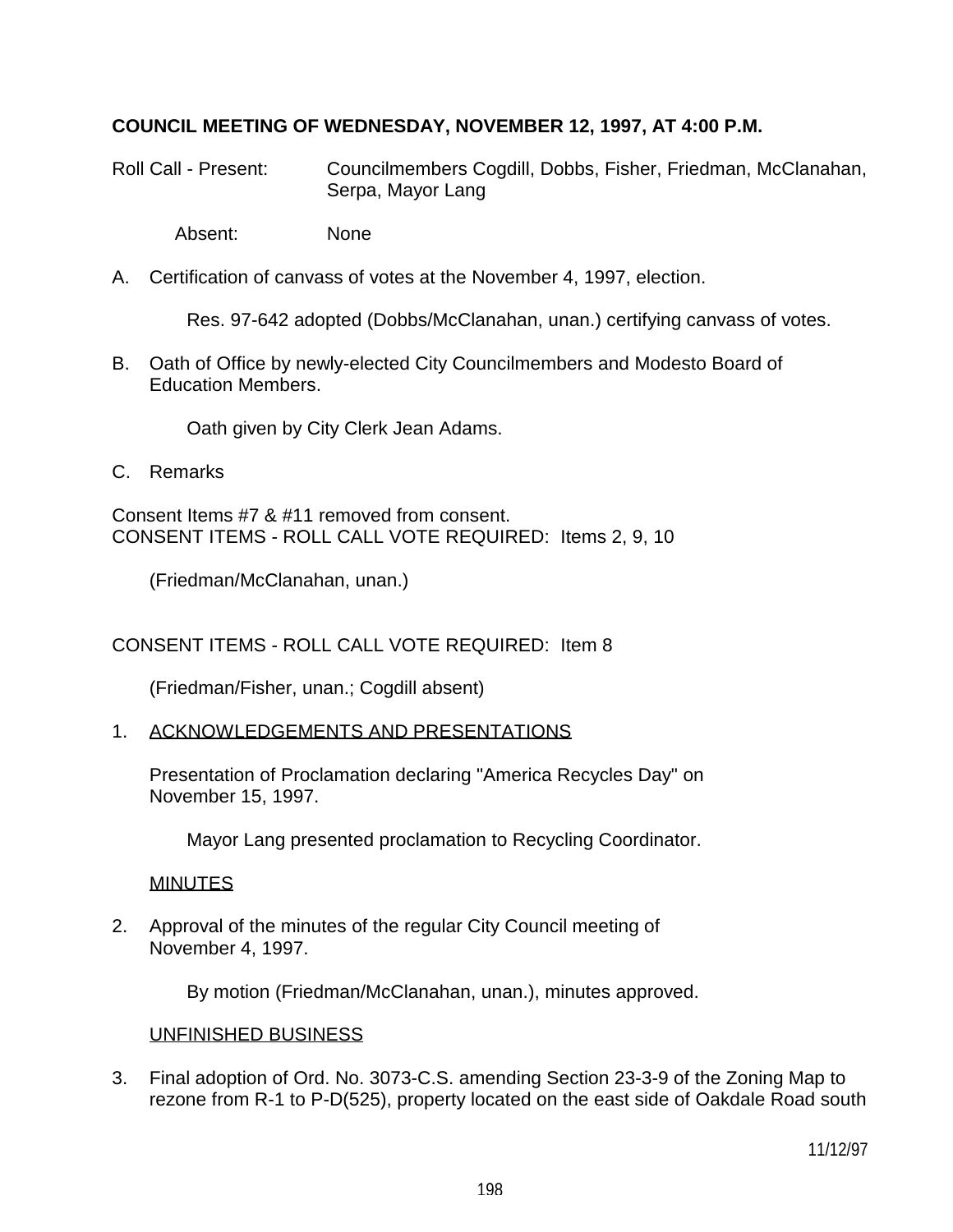of Wylie Drive. (Kearney Ventures)

 By motion (Friedman/McClanahan, majority; Serpa, no), final adoption of Ord. No. 3073-C.S.

#### **HEARINGS**

4. Hearing to consider the proposed designation of property located at 410 Elmwood Avenue as a Modesto Landmark Preservation Site, and to consider approving a Mills Act Historic Property Contract with Ronnie Gundlach (property owner) for preservation of the property.

 Res. 97-643 adopted (Fisher/Friedman, unan.) designating property as Modesto landmark Preservation site.

 Res. 97-644 adopted (Fisher/Friedman, unan.) approving Mills Act Historic Property Contract.

5. Hearing to consider the appeal of Warner M. Soelling to a Planning Commission decision concerning a condition of approval of the vesting tentative map of a portion of Eastgate subdivision, located on the north and south sides of Kendall Avenue, west of Santa Paula Drive.

(Continued from September 9, and October 14, 1997, City Council meetings.)

No action taken, appeal was withdrawn by applicant.

#### NEW BUSINESS

6. Consider waiving provisions of the Modesto Municipal Code to allow businesses in commercial zones additional time to display banners, flags, holiday theme inflatable and display merchandise outdoors from November 15, 1997, through January 15, 1998, without payment of a permit fee.

> Res. 97-645 adopted (McClanahan/Friedman, unan.) authorizing one-time only "Holiday (Christmas) Sign Package".

Item #7 removed from Consent.

7. Report on the pricing results of Refunding of 1992 Water Certificates of Participation.

By motion (Friedman/Fisher, unan.), acknowledged receipt of report.

Councilmember Cogdill excused due to conflict of interest.

8. Consider approving an agreement with Oates, Erickson and Houlihan for the lease of property located at 2005 Evergreen Avenue, Suite 600, for a Northwest Area Community Policing Substation.

(Resolution approving lease agreement needed. Total estimated cost annually: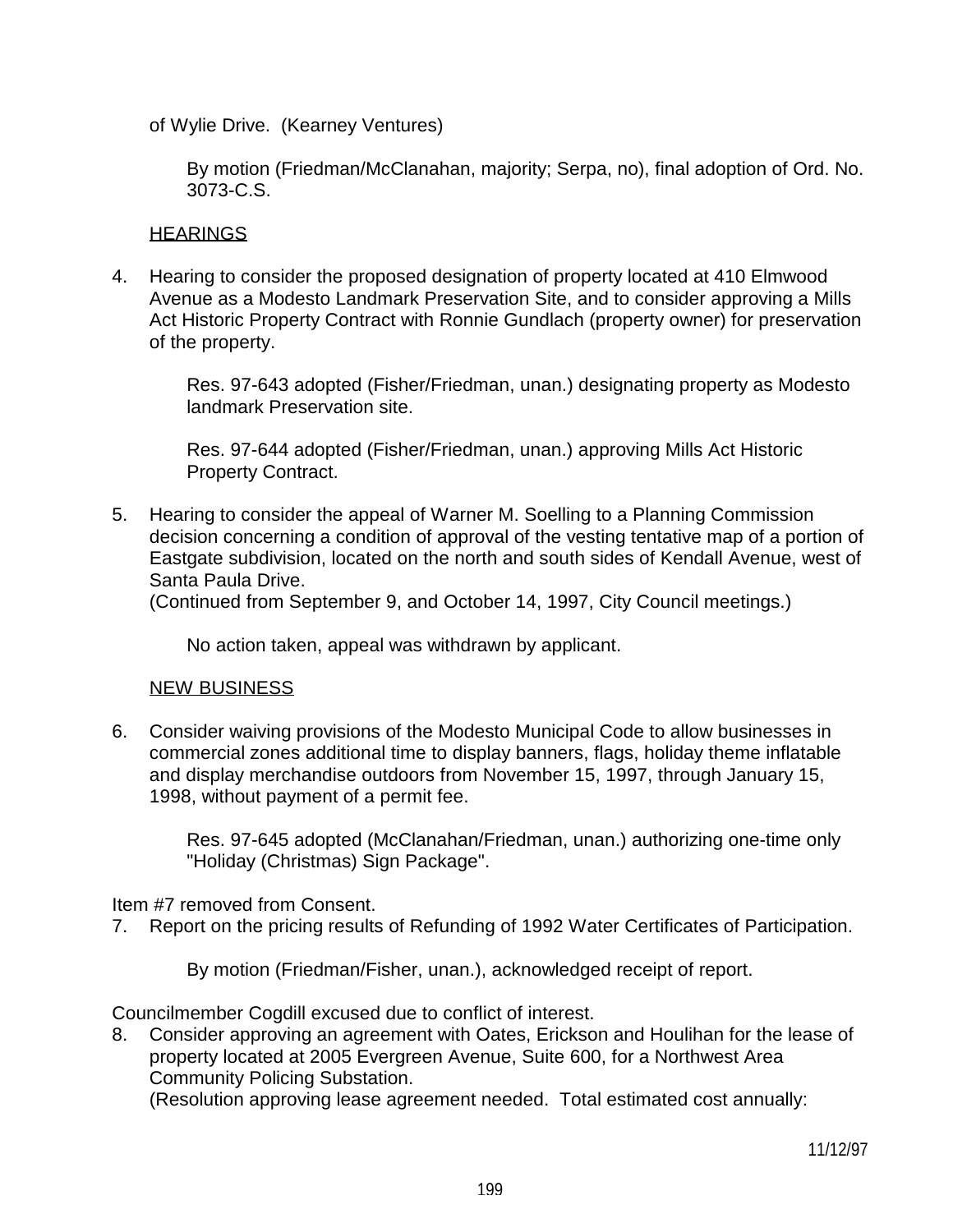\$7,800. Funds are budgeted.)

 Res. 97-646 adopted (Friedman/Fisher, unan.; Cogdill, absent) approving lease agreement.

9. Consider approving Right of Entry with Fred J. and Penelope J. Toelkes for the Parallel Outfall project.

 (Resolution approving Right of Entry needed. Total estimated cost: \$2,000. Funds are budgeted.)

Res. 97-647 adopted (Friedman/McClanahan, unan.) approving Right of Entry.

10. Consider approving agreement with Dave Elliott, dba Performance Tire and Wheel for relocation compensation for property acquired for the Police Facilities Project. (Resolution approving agreement needed. Total estimated cost: \$92,000. Funds are budgeted.)

Res. 97-648 adopted (Friedman/McClanahan, unan.) approving agreement.

Item #11 removed from Consent.

11. Consider approving a request for an appropriation transfer in the amount of \$85,000 for the North Beyer Park and Coffee Road/Claratina Neighborhood Sanitary Sewer Subtrunk and Lift Station Construction Project.

Res. 97-649 adopted (Cogdill/Fisher, unan.) approving appropriation transfer.

#### 12. ORAL COMMUNICATIONS

None.

# 13. MATTERS TOO LATE FOR THE AGENDA

None.

#### ADJOURNMENT

Meeting adjourned at 4:35 p.m.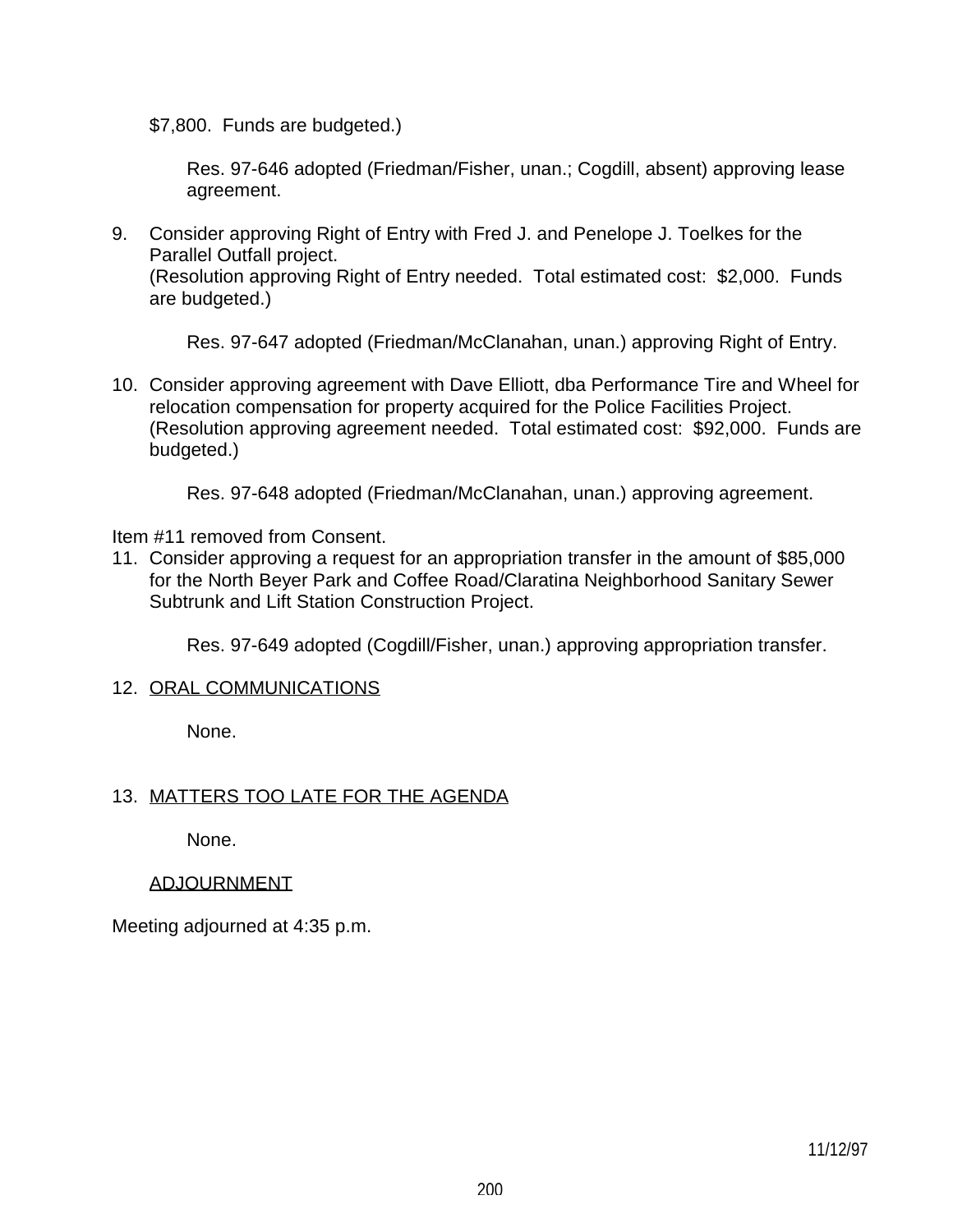# **COUNCIL MEETING OF TUESDAY, NOVEMBER 18, 1997, AT 7:00 P.M.**

Roll Call - Present: Councilmembers Cogdill, Dobbs, Fisher, Friedman, McClanahan, Serpa, Mayor Lang

Absent: None

CONSENT ITEMS - ROLL CALL VOTE REQUIRED: Items 2, 3, 6, 7

(Friedman/Fisher, unan.)

### 1. ACKNOWLEDGEMENTS AND PRESENTATIONS

Mayor Lang introduced Boy Scout Troop 143.

### **MINUTES**

2. Approval of the minutes of the regular City Council meeting of November 12, 1997.

By motion (Friedman/Fisher, unan.), minutes approved.

### BIDS

3. Consider accepting as complete the contract of Collins Electrical Company for the SCADA systems addition project - Phase II as complete and authorize the City Clerk to file the Notice of Completion. (Original contract: \$103,000) (Resolution accepting work as complete and authorizing the City Clerk to file the Notice of Completion needed. Final cost: \$92,461.64. Funds are budgeted.)

 Res. 97-650 adopted (Friedman/Fisher, unan.) accepting work as complete and authorizing the City Clerk to file the Notice of Completion.

#### NEW BUSINESS

4. Consider designation of Councilmember Mike Serpa to serve as Vice Mayor for the ensuing year, pursuant to Section 603 of the Modesto City Charter.

> Res. 97-651 adopted (McClanahan/Friedman, unan.) designating Mike Serpa Vice Mayor for the ensuing year.

5. ORAL COMMUNICATIONS

None.

# WRITTEN COMMUNICATIONS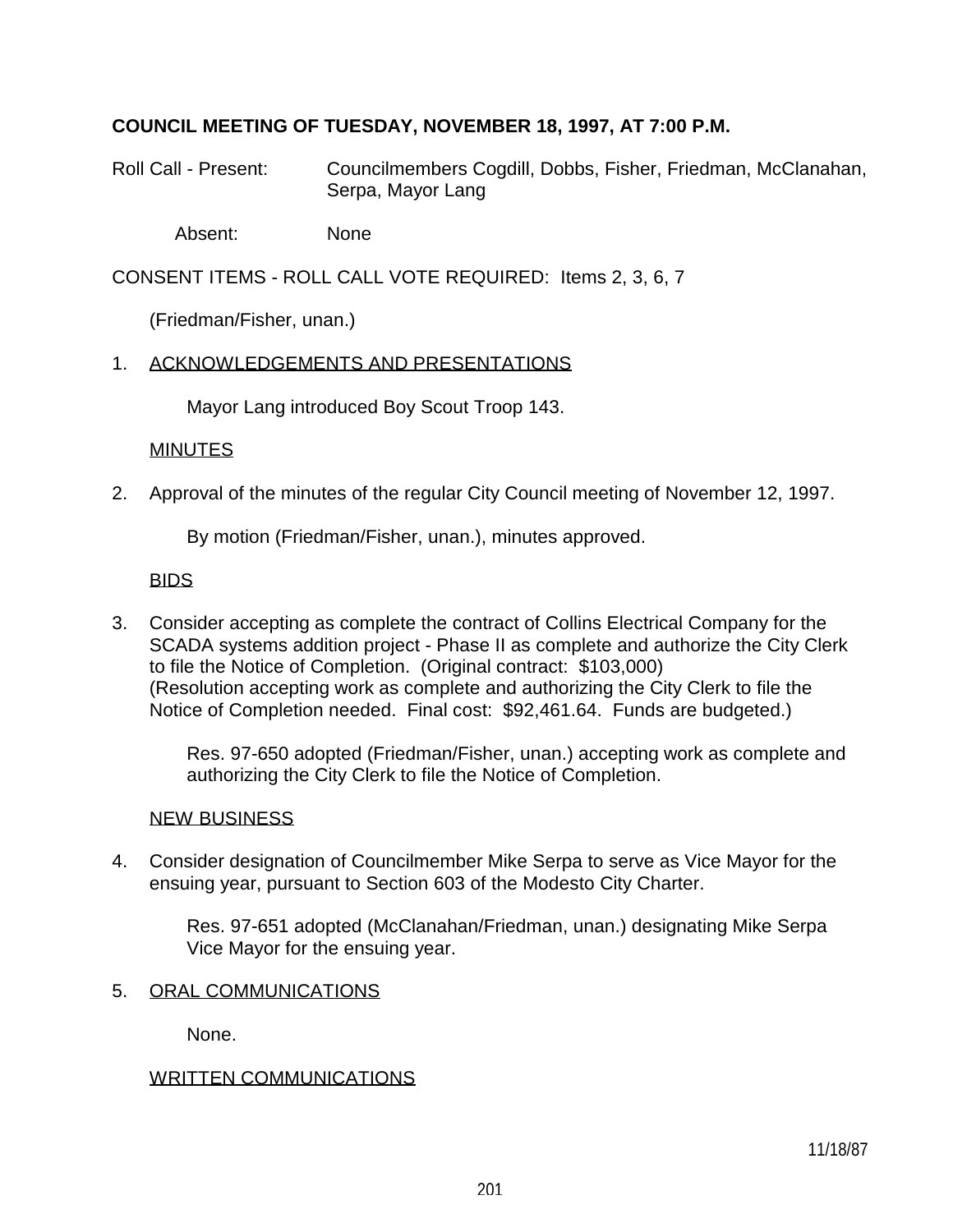6. Letter of resignation from Affirmation Action Commission from Marta Alvarez.

 Res. 97-652 adopted (Friedman/Fisher, unan.) accepting resignation from Marta Alvarez with regret.

7. Letter of resignation from Affirmation Action Commission from Nancy Bronstein. Res. 97-653 adopted (Friedman/Fisher, unan.) accepting resignation from Nancy Bronstein with regret.

#### 8. MATTERS TOO LATE FOR THE AGENDA

 By motion (Cogdill/Dobbs, unan.), it was determined that there was a need to take immediate action on a matter that came to the City's attention after the agenda was posted. Consideration of final map for Center Court from J.C. Williams was placed on agenda.

 By motion (Cogdill/Serpa, unan.) item was referred to the Community Development and Housing Committee.

#### ADJOURNMENT

Meeting adjourned at 7:26 p.m.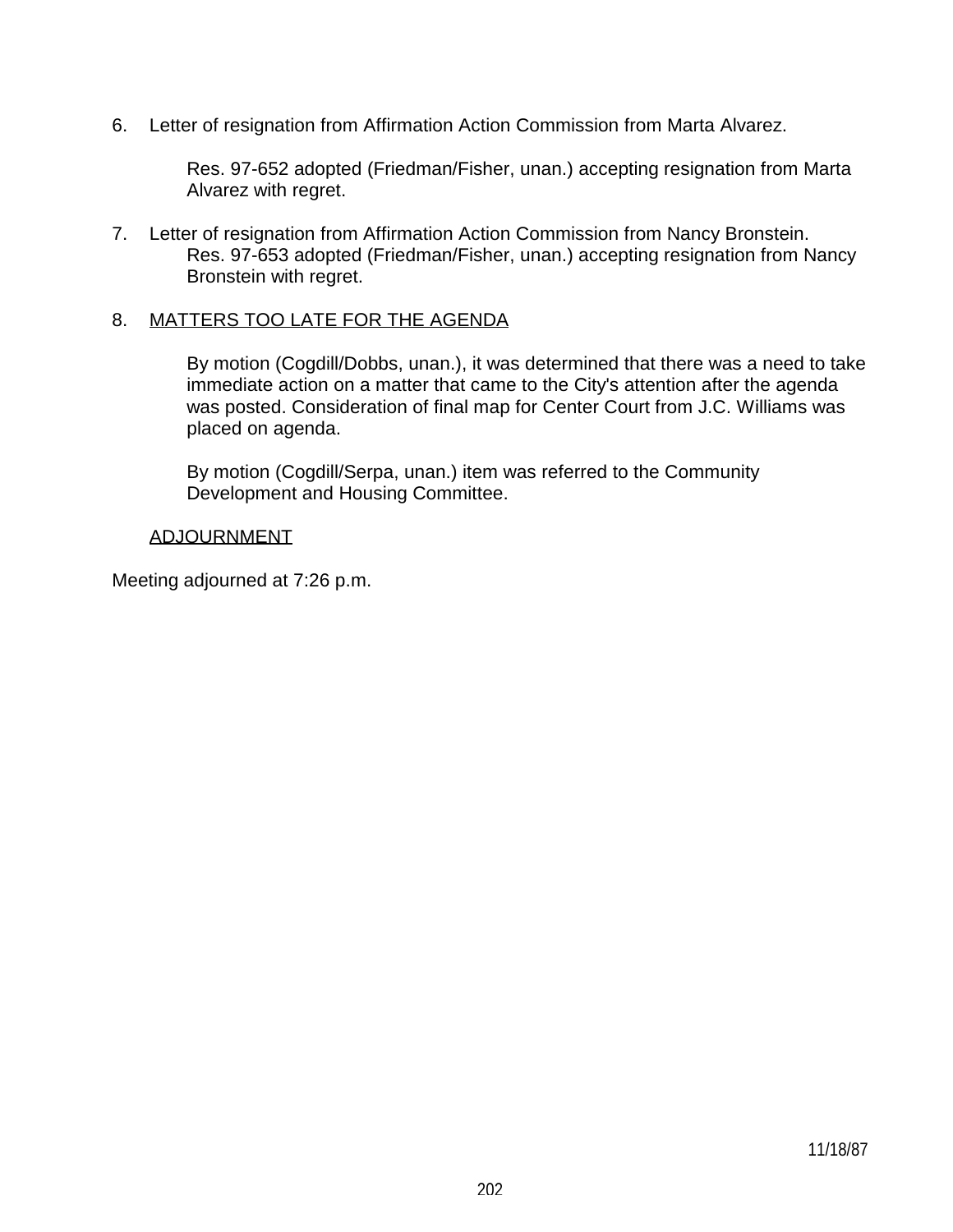# **COUNCIL MEETING OF TUESDAY, NOVEMBER 25, 1997, AT 4:00 P.M.**

Roll Call - Present: Councilmembers Cogdill, Dobbs, Fisher, Friedman, McClanahan, Serpa, Mayor Lang

Absent: None

Item #5 was removed from the Agenda. CONSENT ITEMS - ROLL CALL VOTE REQUIRED: Items 2, 6

(Friedman/Fisher, unan.)

### 1. ACKNOWLEDGEMENTS AND PRESENTATIONS

Item #1 was continued to December 9.

 Presentation of a grant to the City of Modesto by Marcus Ludwig from the Walmart Corporation to be used for business development marketing materials.

#### MINUTES

2. Approval of the minutes of the regular City Council meeting of November 18, 1997.

By motion (Friedman/Fisher, unan.), minutes approved.

#### **HEARINGS**

Councilmember Cogdill & Dobss excused due to conflict of interest.

3. Hearing to consider the application of Stewart Bradley for a Precise Plan for Area No. 33 in the Village One Specific Plan, and a concurrent rezoning to Specific Plan-Overlay (SP-O) Zone, for property located on the south side of Merle Avenue west of Fine Avenue.

 By motion (Fisher/Friedman, unan.), introduced Ord. No. 3074-C.S. adopting Precise Plan.

By motion (Fisher/Friedman, unan.), introduced Ord. No. 3075-C.S. rezoning.

Res. No. 97-654 adopted (Fisher/Friedman, unan.) certifying use of previous EIR.

4. Hearing to consider the proposed establishment of new green fees for Modesto Municipal, Dryden and Creekside Golf Courses; and consider acknowledging receipt of the Golf Enterprise Fund Fiscal Year 1996-97 Year End Report and the revised Golf Fund Five Year Plan.

Res. 97-655 adopted (McClanahan/Cogdill, majority; Dobbs, Fisher, and Lang,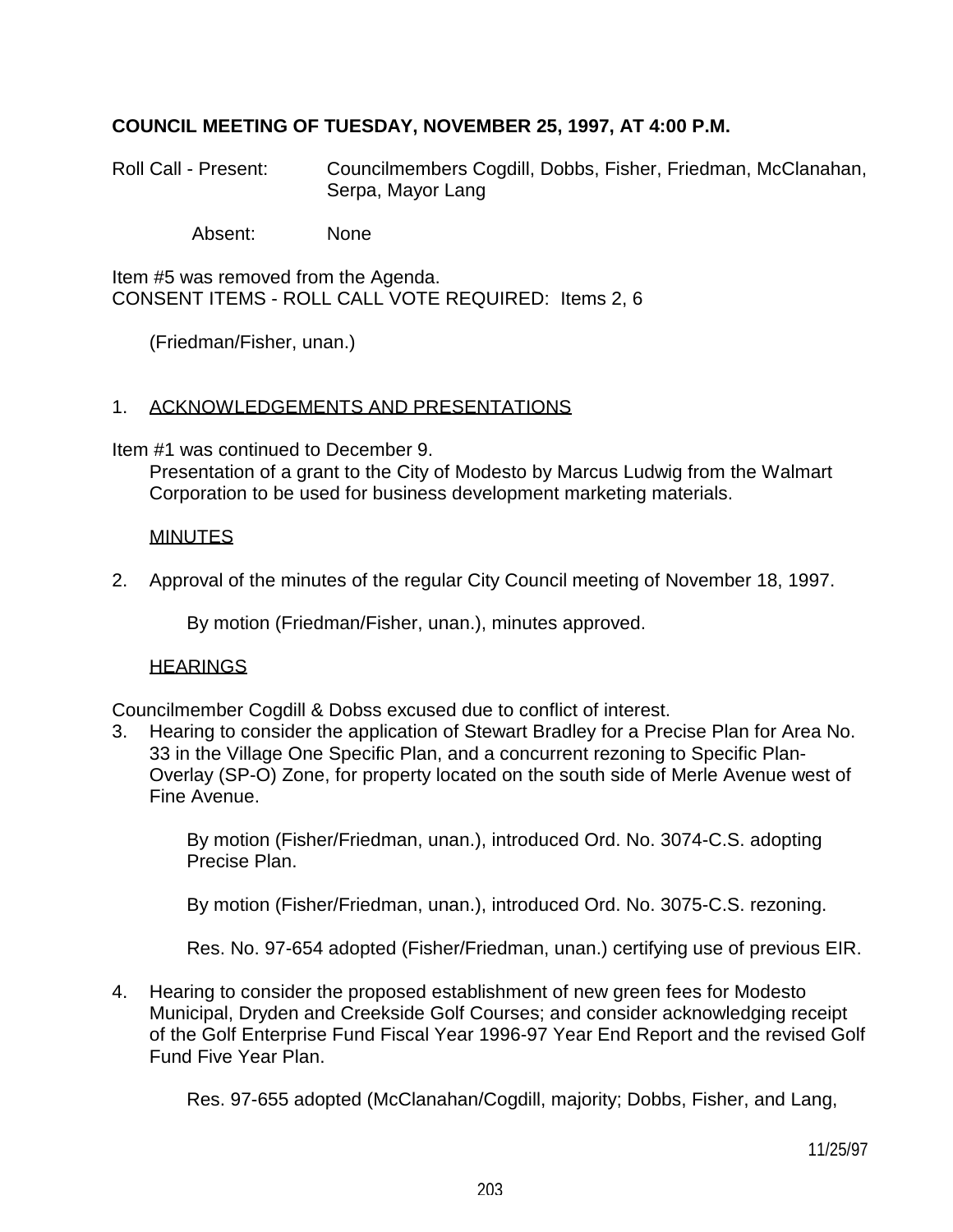no) establishing green fees.

 By motion (McClanahan/Cogdill, majority; Dobbs, Fisher, and Lang, no), acknowledged receipt of reports.

### BIDS

Item #5 was removed from agenda.

5. Consider declaring Harwood Technologies Enterprises (HTE, Inc.) low bidder and authorize the City Manager to sign a utility billing software license and services agreement for the total price of \$278,358; consider amending the budget to complete funding for the Capital Improvement Project - Utility Billing Software Replacement. (Resolution awarding bid to HTE, Inc. and authorizing City Manager to sign license and agreement needed; resolution amending budget needed. Total estimated cost: \$318,358.)

#### NEW BUSINESS

6. Report of one \$6,092 loan approved under the Emergency Home Repair Program (EHRP)/Disabled Access Assistance Program (DAAP) since the last report.

By motion (Friedman/Fisher, unan.), acknowledged receipt of report.

7. Consider approval of the final map of Center Court subdivision of the City of Modesto and authorizing the City Manager to sign an agreement with the subdividers as required by Section 4-4.604(c) of the Municipal Code; and consider deferral of subdivision fees. (Owners: Charleston Place)

 Res. 97-656 adopted (Dobbs/Cogdill, majority; Friedman & Serpa, no) approving final map and authorizing City Manager to sign agreement.

 Res. 97-657 adopted (Dobbs/Cogdill, majority; Friedman & Serpa, no) approving the map contingent on receipt of payment of a portion of the fees (\$50,000) and a Letter of Credit for the balance, a signed agreement for the payment of the balance; approve a partial deferral.

# ORAL COMMUNICATIONS

8. None.

# MISCELLANEOUS

9. Appointments

Housing Rehabilitation Loan Committee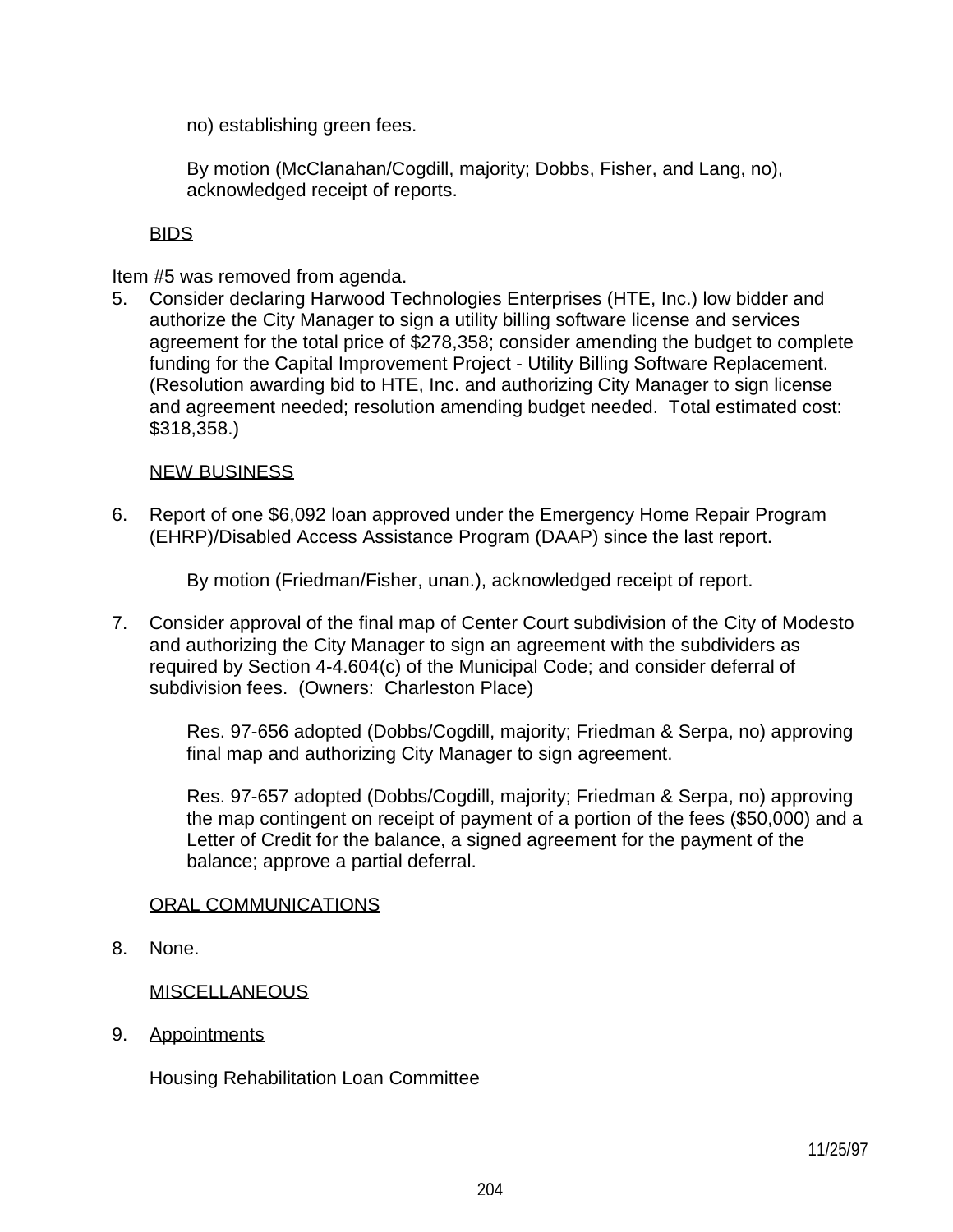Res. 97-658 adopted (Serpa/Dobbs, unan.) appointing Chris Harrigfeld to the Housing Rehabilitation Loan Committee, with a term expiration of January 1, 2000.

#### Affirmative Action Commission

 Res. 97-659 adopted (Serpa/Dobbs, unan.) appointing Clarence Atterbury, James Anderson and Edwin Penfold to the Affirmative Action Commission, with term expiration of January 1, 1999.

#### Human Relations Commission

 Res. 97-660 adopted (Serpa/Dobbs, unan.) appointing Arnold Naimark to the Human Relations Commission, with a term expiration of January 1, 2000.

#### Community Qualities Forum

 Res. 97-661 adopted (Serpa/Dobbs, unan.) appointing Daniel Hevron, Carman King, Jerome Kopp, and Linda Lewis to the Community Qualities Forum. Daniel Hevron's term expires January 1, 2001; Carman King, Jerome Kopp and Linda Lewis' term expires January 1, 2002.

#### 10. MATTERS TOO LATE FOR THE AGENDA

None.

#### CLOSED SESSION

11. The meeting will adjourn to a Closed Session to be held in the Mayor's Chambers to consider the following:

CONFERENCE WITH LEGAL COUNSEL - ANTICIPATED LITIGATION

 Significant exposure to litigation pursuant to subdivision (b) of Section 54956.9 of the Government Code: The number of potential cases is unknown.

 A significant exposure to litigation against the city of Modesto exists based on the following facts and circumstances: In response to the passage of Measure M and the defeat of Measures P and Q in the recent election, the City must now determine whether or not to provide sewer service to a number of development projects.

#### ADJOURNMENT

The meeting adjourned at 5:05 p.m. City Attorney returned at 6:00 p.m. and reported no action had been taken.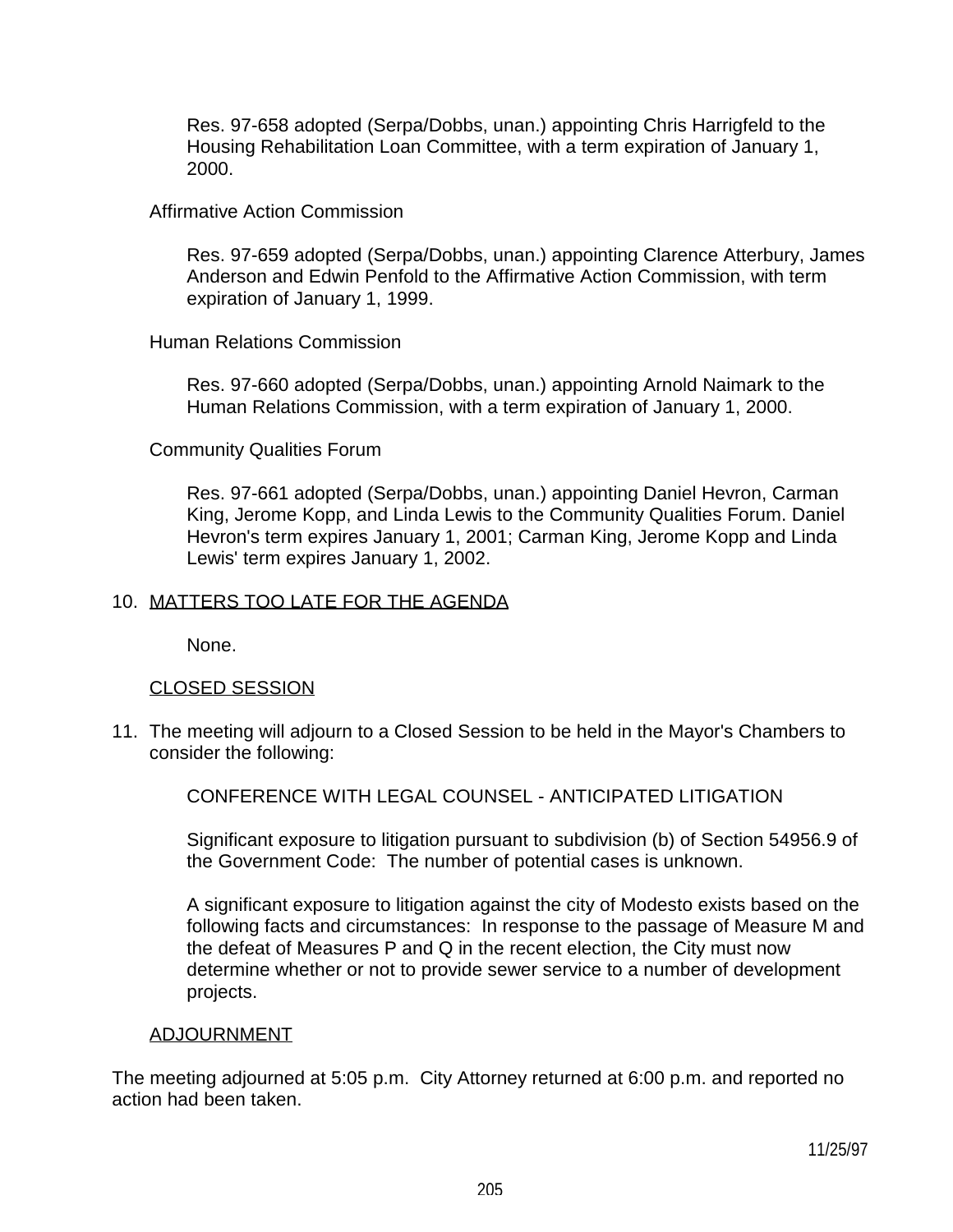# **COUNCIL MEETING OF TUESDAY, DECEMBER 2, 1997, AT 7:00 P.M.**

Roll Call - Present: Councilmembers Cogdill, Fisher, Friedman, McClanahan, Mayor Lang

Absent: Councilmembers Dobbs, Serpa

CONSENT ITEMS - ROLL CALL VOTE REQUIRED: Items 2, 3, 4, 5, 6

(Fisher/Friedman, unan., Dobbs, Serpa, absent)

### 1. ACKNOWLEDGEMENTS AND PRESENTATIONS

 Boy Scouts and Cub Scouts, Pack 30 and Pack 3, Den 2, were acknowledged by the Mayor.

 Marcus Ludwig from the Walmart Corporation presented a \$3,000 check to the Mayor to be used for business development marketing materials.

### MINUTES

2. Approval of the minutes of the regular City Council meeting of November 25, 1997.

By motion, minutes approved.

#### BIDS

3. Consider acceptance of Teichert Construction's contract for the reconstruction of the east levee road at the remote ponds project as complete and authorize the City Clerk to file the Notice of Completion. (Original contract: \$82,406) (Resolution accepting work as complete and authorizing the city Clerk to file the Notice of Completion needed. Final cost: \$67,335.70. Funds are budgeted.)

 Res. 97-672 adopted (Fisher/Friedman, unan., Dobbs, Serpa, absent) accepting work as complete and authorizing the City Clerk to file the Notice of Completion.

#### NEW BUSINESS

4. Consider joinder in amicus briefs in: Poway Royal Mobilehome Owners Association v. City of Poway; City of Richmond v. Commission on State Mandates; California Rifle and Pistol Association v. City of West Hollywood; City of San Jose v. State of California; Long Beach Heritage v. Port of Long Beach; 152 Valparaiso v. City of Cotati and Milagra Ridge Partners, Ltd. v. City of Pacifica.

By motion, (Fisher/Friedman, unan., Dobbs, Serpa, absent) authorized joinder in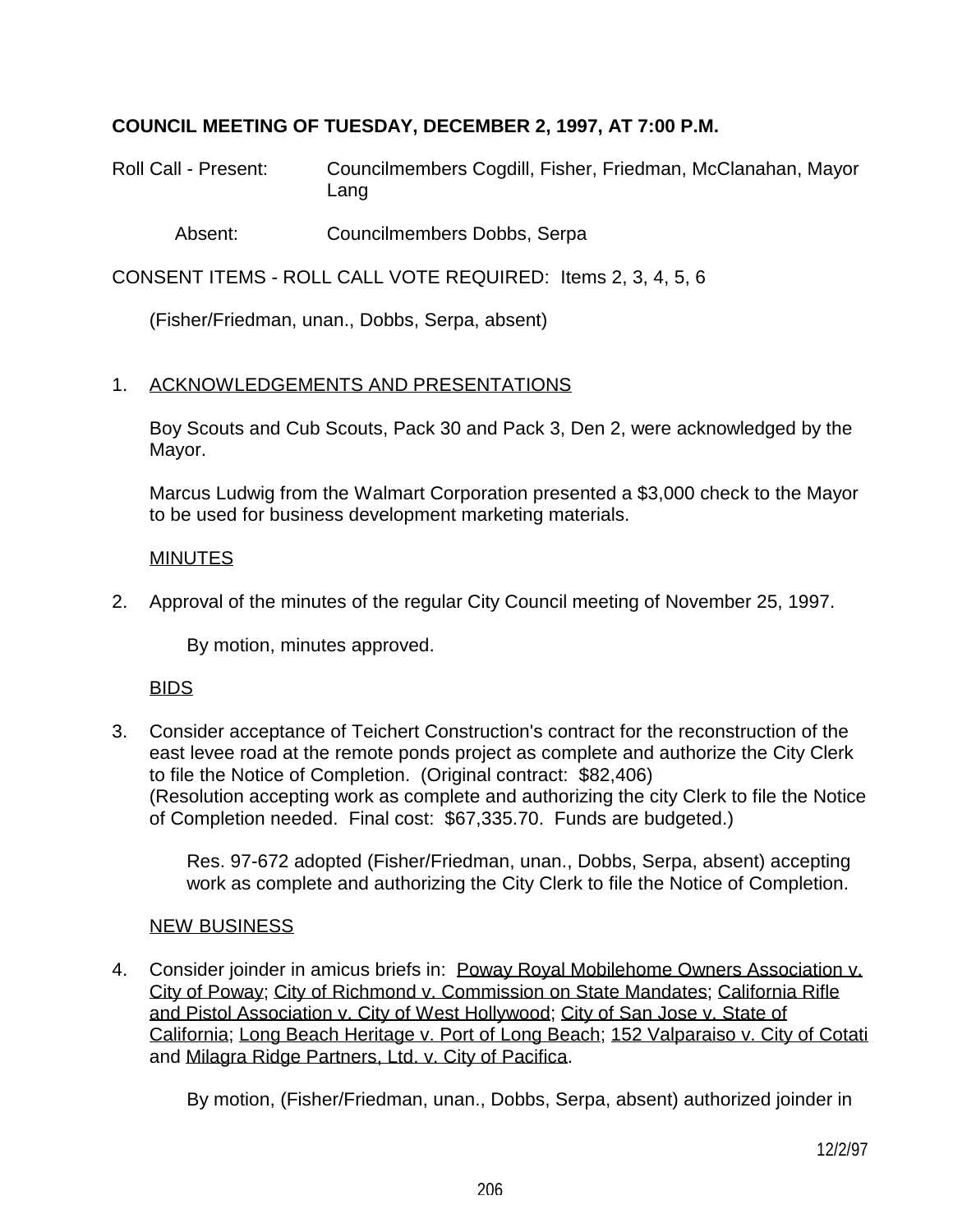the seven amicus briefs.

5. Consider approving the extension of terms of office for Affirmative Action Commissioners from two to four years; and consider approving the extension of Commissioner Robert Andrews' term of office.

> Res. 97-673 adopted (Fisher/Friedman, unan., Dobbs, Serpa, absent) extending the terms of office for Affirmative Action Commissioners from two to four years.

 Res. 97-674 adopted (Fisher/Friedman, unan., Dobbs, Serpa, absent) approving the extension of Commissioner Robert Andrews' term of office to December 2000.

6. Consider approving an agreement with Shutt Moen Associates for the design, engineering, and construction administration of the Modesto City-County Airport projects included in AIP Grant 3-06-0153-20, and authorize the City Manager to sign on behalf of the City.

 Res. 97-675 adopted (Fisher/Friedman, unan., Dobbs, Serpa, absent) approving agreement with Shutt Moen Associates.

# 7. ORAL COMMUNICATIONS

None

# 8. MATTERS TOO LATE FOR THE AGENDA

None

# ADJOURNMENT

The meeting was adjourned at 7:10 p.m.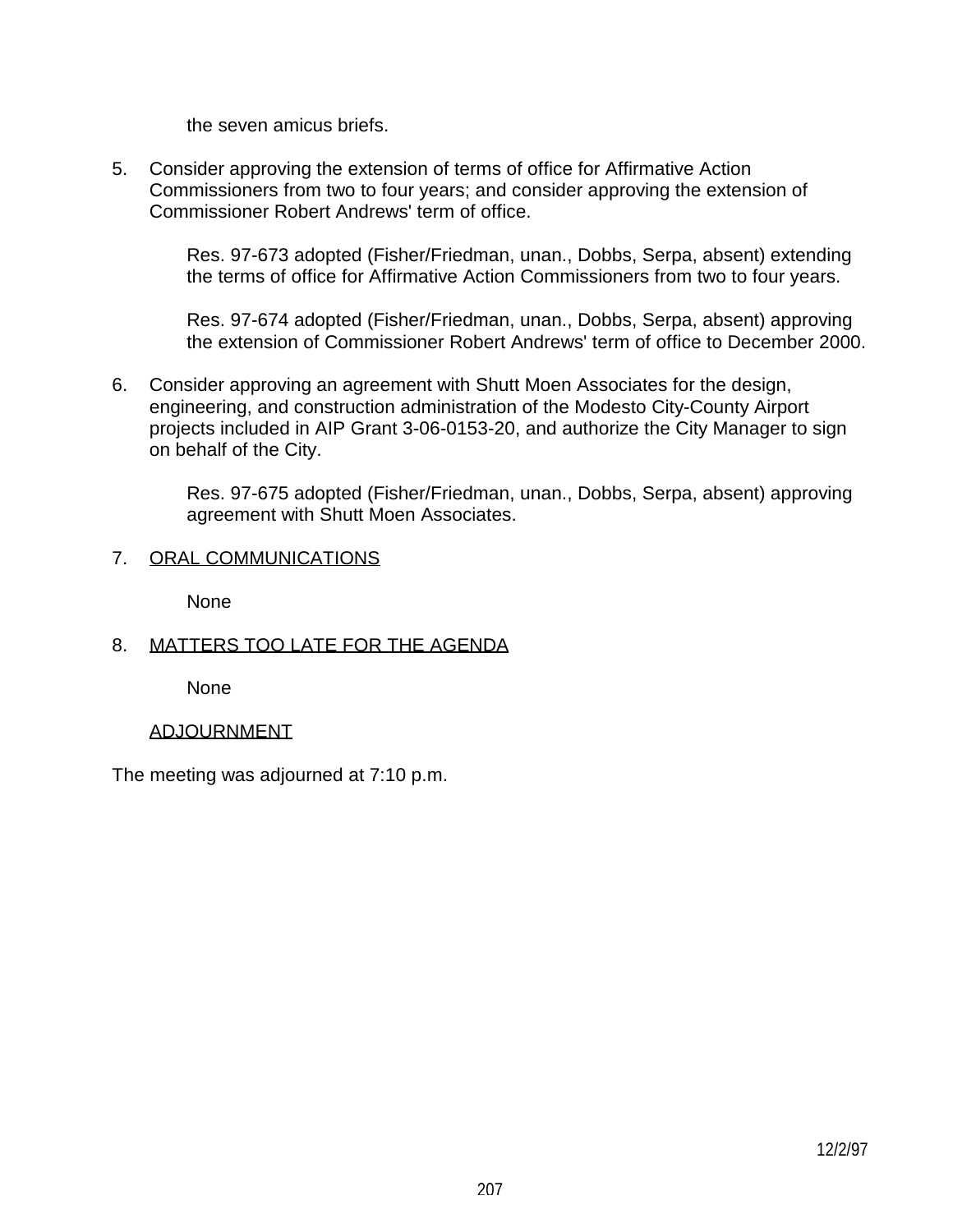# **COUNCIL MEETING OF TUESDAY, DECEMBER 9, 1997, AT 4:00 P.M.**

Roll Call - Present: Councilmembers Cogdill, Dobbs, Fisher, Friedman, McClanahan, Serpa, Mayor Lang

 Absent: None Councilmember Dobbs arrived at 4:20 p.m.

Consent Items 11, 14, 29, 30 removed from Consent CONSENT ITEMS - ROLL CALL VOTE REQUIRED: Items 2, 10, 12, 13, 17, 18, 19, 21, 22, 23, 24, 26, 27, 28, 31, 32, 33

(Friedman/Serpa, unan.; Dobbs, absent)

Councilmember McClanahan excused due to conflict of interest. CONSENT ITEMS - ROLL CALL VOTE REQUIRED: Item 20

(Friedman/Cogdill, unan.; Dobbs & McClanahan, absent)

1. ACKNOWLEDGEMENTS AND PRESENTATIONS

 Presentation to the National Association of Town Watch National Award Winner for the 14th Annual National Night Out program.

Police Chief Paul Jefferson presented awards to officers.

# **MINUTES**

2. Approval of the minutes of the special City Council meeting of December 1, 1997, and the regular City Council meeting of December 2, 1997.

By motion (Friedman/Serpa, unan.; Dobbs, absent), minutes approved.

#### **UNFINISHED BUSINESS**

Councilmember Cogdill excused due to conflict of interest.

- 3. Final adoption of:
	- a. Ord. No. 3074-C.s. adopting a Precise Plan for Area 33 of the Village One Specific Plan, relating to property located on the south side of Merle Avenue west of Fine Avenue (Stewart Bradley Estates).

 By motion (McClanahan/Friedman, unan.; Cogdill & Dobbs, absent), final adoption of Ord. No. 3074-C.S.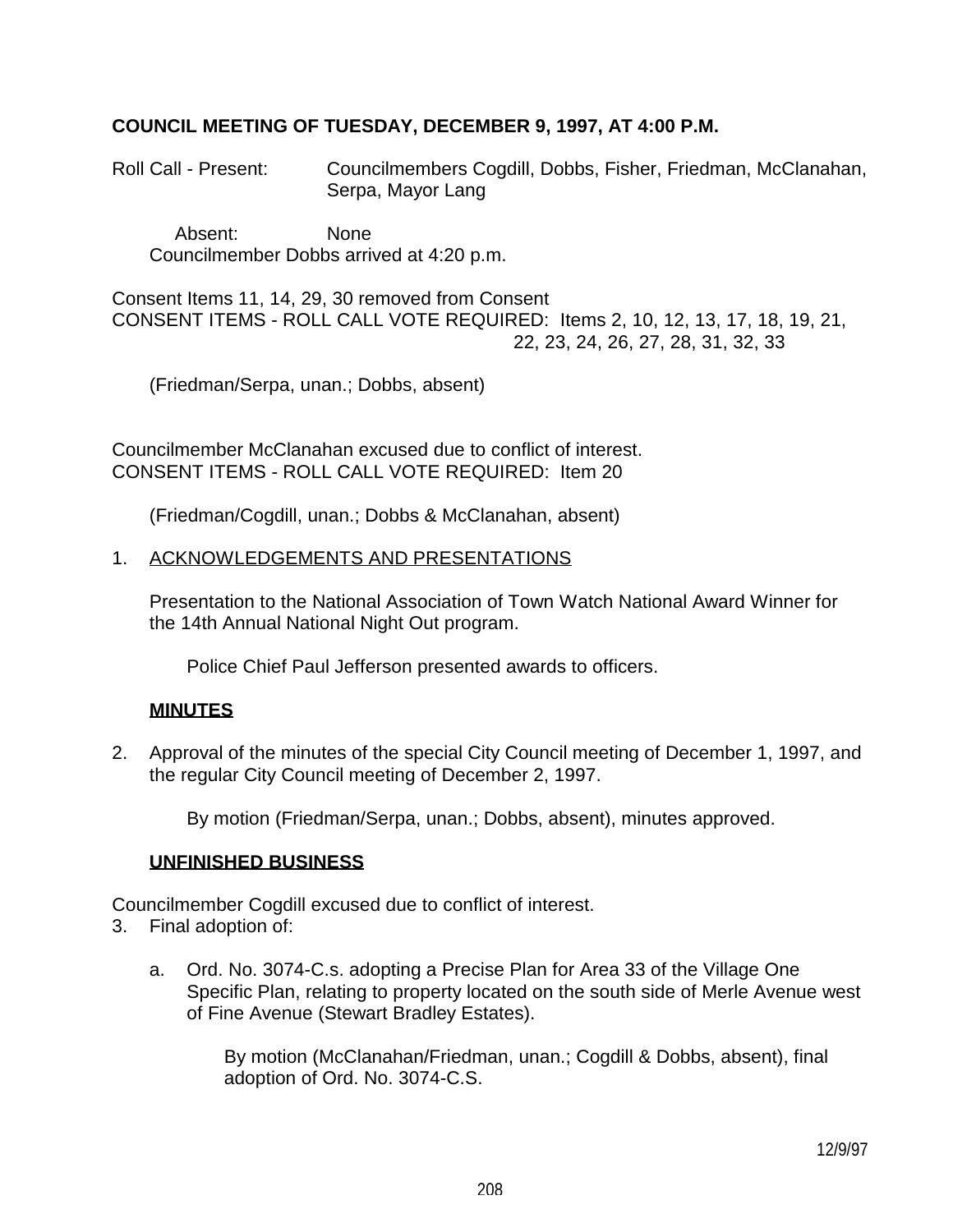b. Ord. No. 3075-C.S. rezoning Village One property from Specific Plan-Holding Zone, SP-H, to Specific Plan-Overlay Zone, SP-O, for property located on the south side of Merle Avenue west of Fine Avenue (Precise Plan for Area 33 - Stewart Bradley - Bradley Estates Subdivision).

> By motion (Friedman/Fisher, unan.; Cogdill & Dobbs, absent), final adoption of Ord. No. 3075-C.S.

# **HEARINGS**

4. Hearing to consider adopting a Resolution of Necessity to acquire real property interests for the Amtrak Rail Passenger Station Project from Ronald L. LaForce, et al., APN 14-26-04 (portions). (Resolution of necessity needed. Total estimated cost: \$135,000. Funds are budgeted.)

 Res. 97-676 adopted (Friedman/Cogdill, unan.; Dobbs, absent) approving Resolution of Necessity.

5. Hearing to consider the appeal of Ronald J. Malik to a Planning Commission decision regarding a vesting tentative subdivision map, Calvary Chapel Subdivision in the Carver-Bangs Specific Plan, property located on the south side of Bangs Avenue west of Morrow Road.

 A letter was received from the appellant requesting withdrawal of the appeal. Item was dropped from agenda.

6. Hearing to consider the appeal of Ronald J. Malik to a Planning Commission decision regarding a vesting tentative subdivision map, Schuler Subdivision in the Carver-Bangs Specific Plan, property located on the south side of Bangs Avenue east of Morrow Road.

 A letter was received from the appellant requesting withdrawal of the appeal. Item was dropped from agenda.

7. Hearing to consider approving the Action Plan for flood recovery and authorizing submission of a grant application to the Housing and Urban Development Department for \$650,426 in Disaster Relief Initiative Funds.

 Res. 97-677 adopted (Fisher/Cogdill, unan.; Dobbs, absent) authorizing submission of grant application.

Councilmember Fisher excused due to conflict of interest.

8. Hearing to consider a request by Sunrise Partners for exemption/deferral of Capital Facilities Fees, for a proposed 120-unit apartment complex (Ashwood Village Apartments) at the southeast corner of Rumble Road and Lou Ann Drive.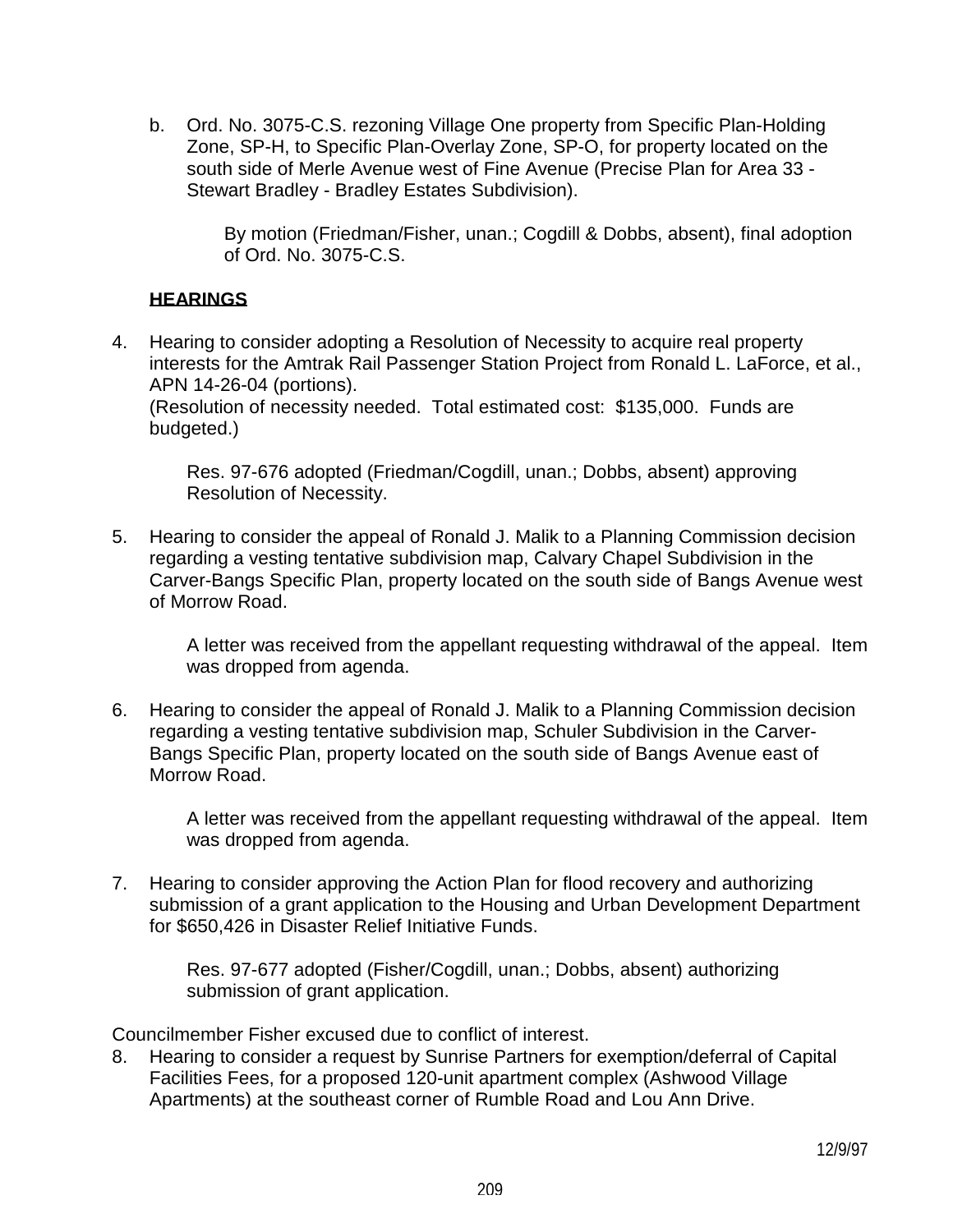Res. 97-678 adopted (Dobbs/McClanahan, unan.; Fisher absent) approving deferral, and authorizing the City Manager to execute agreement.

Councilmember McClanhan excused due to conflict of interest.

9. Hearing to consider approving maximum garbage rates and charges resulting from the annual garbage rate review.

(Resolution setting maximum rate schedule effective January 1, 1998, needed.)

 A motion (Fisher/Friedman, Cogdill, yes; Dobbs, Lang, & Serpa, no; McClanahan, absent) failed to carry to lower the rates to \$14.57.

# **BIDS**

10. Consider authorizing call for bids for furnishing of about ten variable frequency drives per year, for up to two and one-half years.

 (Suggested bid opening: January 12, 1998, at 11:00 a.m. Resolution authorizing call for bids needed. Total estimated cost for Fiscal year 1997-98 only: \$90,000. Funds are budgeted.)

 Res. 97-679 adopted (Friedman/Serpa, unan.; Dobbs, absent) authorizing call for bids on January 12, 1998.

Item #11 removed from CONSENT.

11. Consider awarding contract for the construction of the Beyer Skate Park to Barham Inc. for \$144,788.

 (Resolution awarding contract to Barham, Inc. needed. Total estimated cost: \$173,065 (contract amount \$144,788; construction admin. & contingencies \$28,277. Funds are budgeted.)

Res. 97-680 adopted (Fisher/McClanahan, unan.) awarding contract.

12. Consider declaring Harwood Technologies Enterprises (HTE Inc.) low bidder and authorizing the City Manager to sign a utility billing software license and services agreement for the total price of \$278,358; and consider amending the budget to complete funding for the Capital Improvement Project - Utility Billing Software Replacement.

> Res. 97-681 adopted (Friedman/Serpa, unan.; Dobbs, absent) declaring low bidder and authorizing City Manager to sign license and services agreement.

> Res. 97-682 adopted (Friedman/Serpa, unan.; Dobbs, absent) amending the budget.

13. Consider accepting as complete the contract of D. R. Yount Construction Company for the water system improvements project - S. Santa Cruz Avenue and Monterey Avenue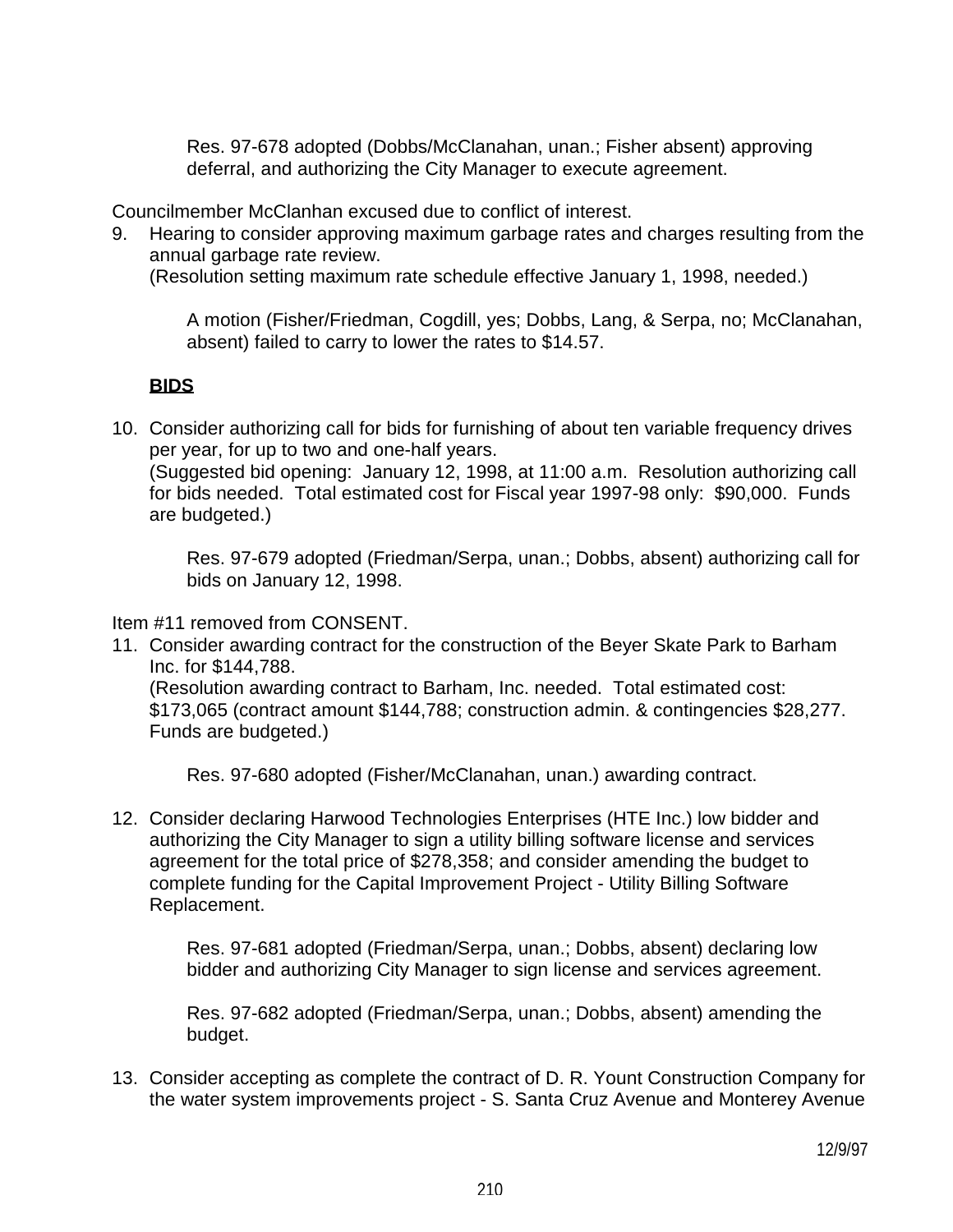and authorizing the City Clerk to file the Notice of Completion. (Original contract: \$364,990)

 (Resolution accepting the work as complete and authorizing the City Clerk to file the Notice of Completion needed. Final cost: \$357,358. Funds are budgeted.)

 Res. 97-683 adopted (Friedman/Serpa, unan.; Dobbs, absent) accepting work as complete and authorizing the City Clerk to file Notice of Completion.

Item #14 removed from CONSENT.

14. Consider waiving formal bid procedures and authorizing the purchase of Compaq file servers, hardware, software, and the installation of six high speed communication lines from Infinet for the Police Department.

 Res. 97-684 adopted (Fisher/Serpa, unan.) waiving formal bid procedures and authorizing purchase.

# **NEW BUSINESS**

Councilmember McClanahan excused due to conflict of interest.

15. Consider approving proposed design and cost estimates for Tenth Street Place project and authorizing the City/County Joint Powers Agency to proceed with bidding of Block A of the Project.

 Res. 97-685 adopted (Friedman/Fisher, majority; Serpa, no; McClanahan, absent) approving proposed design and cost estimates and authorizing the City/County Joint Powers Agency to proceed with bidding of Block A.

16. Consider Affirmative Action Plan Review for 1992-1997.

By motion (Dobbs/Fisher, unan.), acknowledged receipt of report.

17. Consider approving the project delivery method on the Police Headquarters Expansion project and authorizing staff to procure architectural design services.

 Res. 97-686 adopted (Friedman/Serpa, unan.; Dobbs, absent) approving project delivery method and authorizing procurement of professional architectural services.

18. Consider approving amendment to the agreement with Pacific Design Associates for design services for the Amtrak Station. (Resolution approving amendment to agreement needed. Estimated cost: \$18,172.32. Funds are budgeted.)

 Res. 97-687 adopted (Friedman/Serpa, unan.; Dobbs, absent) approving amendment to agreement.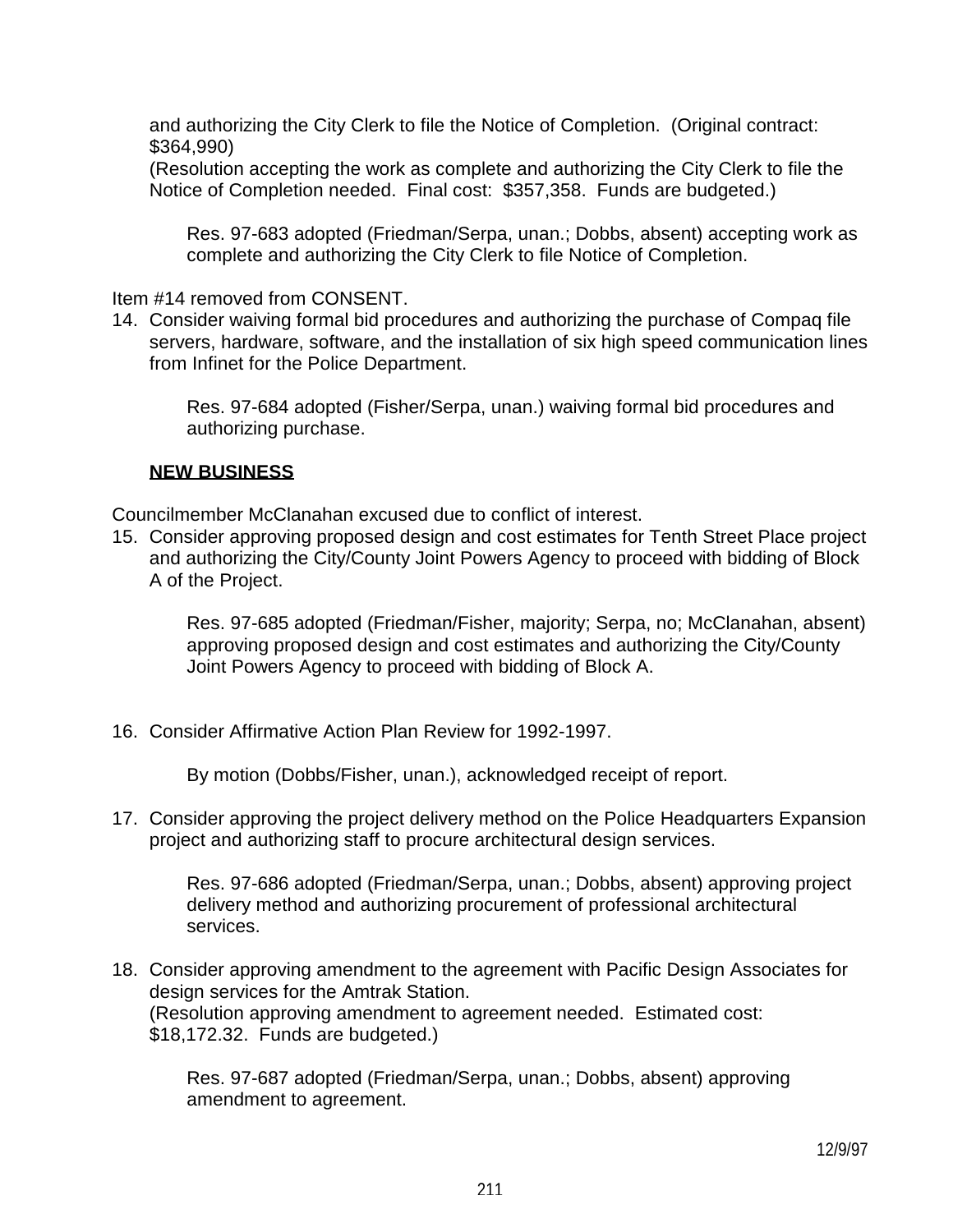19. Consider approving agreement to acquire real property interests for the Cannery Segregation Project from Modesto and Empire Traction Company, APN 36-15-59 for \$3,850.

 Res. 97-688 adopted (Friedman/Serpa, unan.; Dobbs, absent) approving agreement.

Councilmember McClanahan excused due to conflict of interest.

20. Consider approving four agreements to acquire real property interests for the Cannery Segregation Project from Beard Land Improvement Company for APN 36-15-58, APN 36-20-24, APN 36-20-25, and APN 36-20-37 for the total appraised value of \$20,900.

> Res. 97-689 adopted (Friedman/Cogdill, unan.; Dobbs & McClanahan, absent) approving agreement for land at APN 36-15-58.

> Res. 97-690 adopted (Friedman/Cogdill, unan.; Dobbs & McClanahan, absent) approving agreement for land at APN 36-20-24.

> Res. 97-691 adopted (Friedman/Cogdill, unan.; Dobbs & McClanahan, absent) approving agreement for land at APN 36-20-25.

> Res. 97-692 adopted (Friedman/Cogdill, unan.; Dobbs & McClanahan, absent) approving agreement for land at APN 36-20-37.

21. Consider authorizing an application for \$250,000 in funding from the State Resources Agency, Environmental Enhancement and Mitigation Program for development of a bicycle trail within the Hetch Hetchy utility easement from Shawnee Avenue to Semallon Drive.

 Res. 97-693 adopted (Friedman/Serpa, unan.; Dobbs, absent) authorizing City Manager to sign grant application.

22. Consider excusing Councilmember Dobbs and Vice Mayor Serpa from the December 2, 1997, City Council meeting due to their attendance at the National League of Cities Conference in Philadelphia December 1 - 6, 1997.

 By motion (Friedman/Serpa, unan.; Dobbs, absent), excused Councilmember Dobbs and Vice Mayor Serpa.

23. Consider amending Position Classification Plan to create class specification for Wastewater Treatment Plant Relief Operator and amending class specification for Police Officer/Police Officer Trainee, Laboratory Analyst and Events Supervisor; consider amending Class Range Tables to establish a salary for Waste Water Treatment Plant Relief Operator.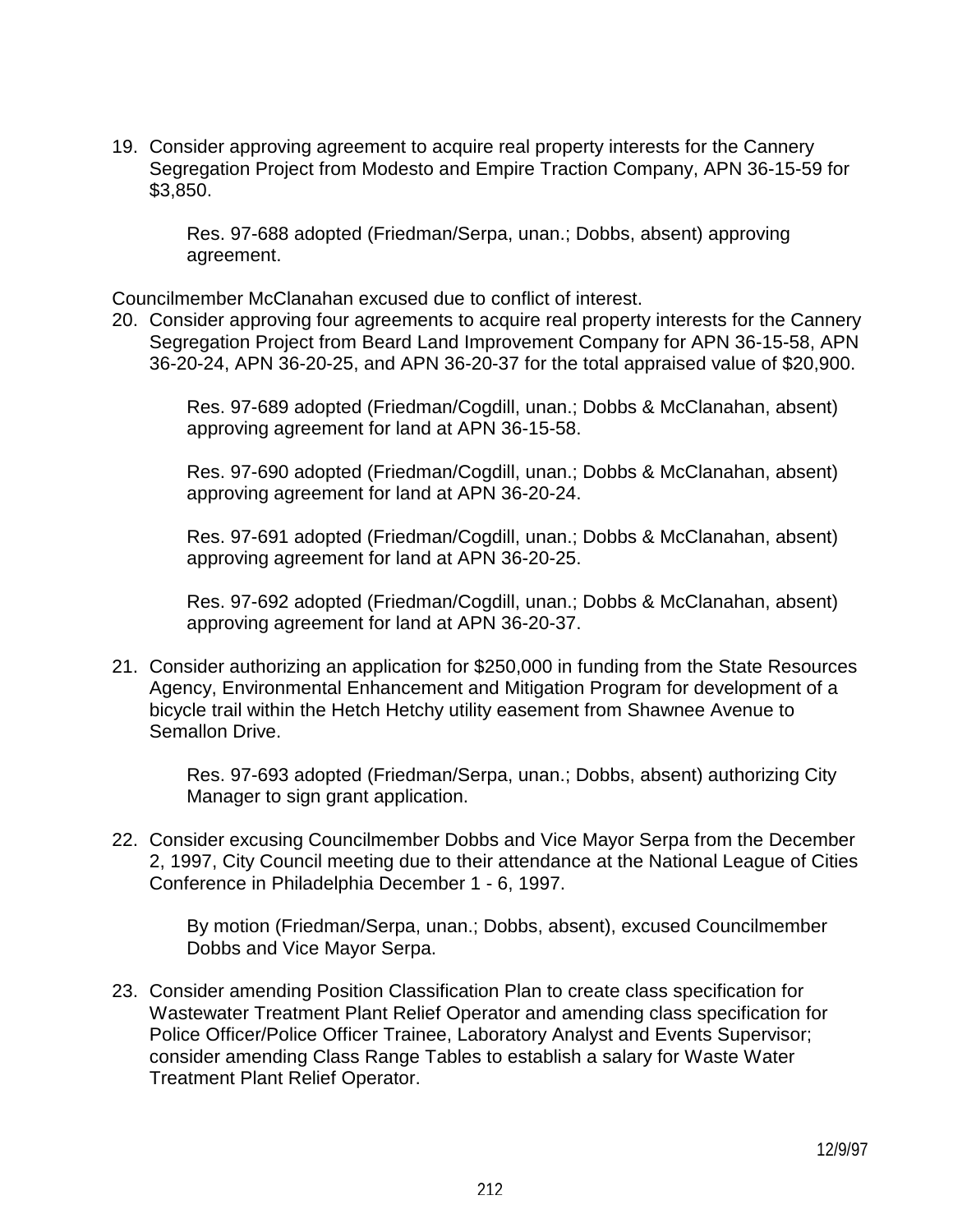Res. 97-694 adopted (Friedman/Serpa, unan.; Dobbs, absent) amending the Position Classification Plan.

 Res. 97-695 adopted (Friedman/Serpa, unan.; Dobbs, absent) amending the Class Range Tables.

24. Consider approving Citizen Participation Plan for Fiscal Year 1998-99 Community Development Block Grant Program.

> Res. 97-696 adopted (Friedman/Serpa, unan.; Dobbs, absent) adopting Citizen Participation Plan.

Councilmember Fisher excused due to conflict of interest.

25. Consider allocating Fiscal Year 1998-99 HOME funds to developers of affordable housing and authorizing City Manager to execute loan documents and agreements.

> Res. 97-697 adopted (Dobbs/Friedman, unan.; Fisher, absent) allocating HOME funds and authorizing City Manager to execute necessary documents.

26. Report of one loan approved under the Emergency Home Repair Program (EHRP)/Disabled Access Assistance Program (DAAP) since the last report.

> By motion (Friedman/Serpa, unan.; Dobbs, absent), acknowledged receipt of report.

27. Consider adopting the environmental findings concerning the Segregated Cannery Wastewater Ranch Pumping Facility and Distribute System Project in accordance with the California Environmental Quality Act and the 1996 Wastewater Master Plan Environmental Impact Report; and consider authorizing City Manager to execute an agreement with Camp Dresser & McKee, Inc. to provide for consultant services for the design of the Segregated Cannery Wastewater Ranch Pumping Facility and Distribution System, as part of the Ranch Improvements Project; and consider approving an appropriation transfer in the amount of \$301,000 for the Ranch Improvements project/Engineering.

 Res. 97-698 adopted (Friedman/Serpa, unan.; Dobbs, absent) adopting environmental findings.

Res. 97-699 adopted approving agreement.

Res. 97-700 adopted approving appropriation transfer.

28. Consider approving tentative price list for wholesale and retail yard waste compost sales.

Res. 97-701 adopted (Friedman/Serpa, unan.; Dobbs, absent) approving price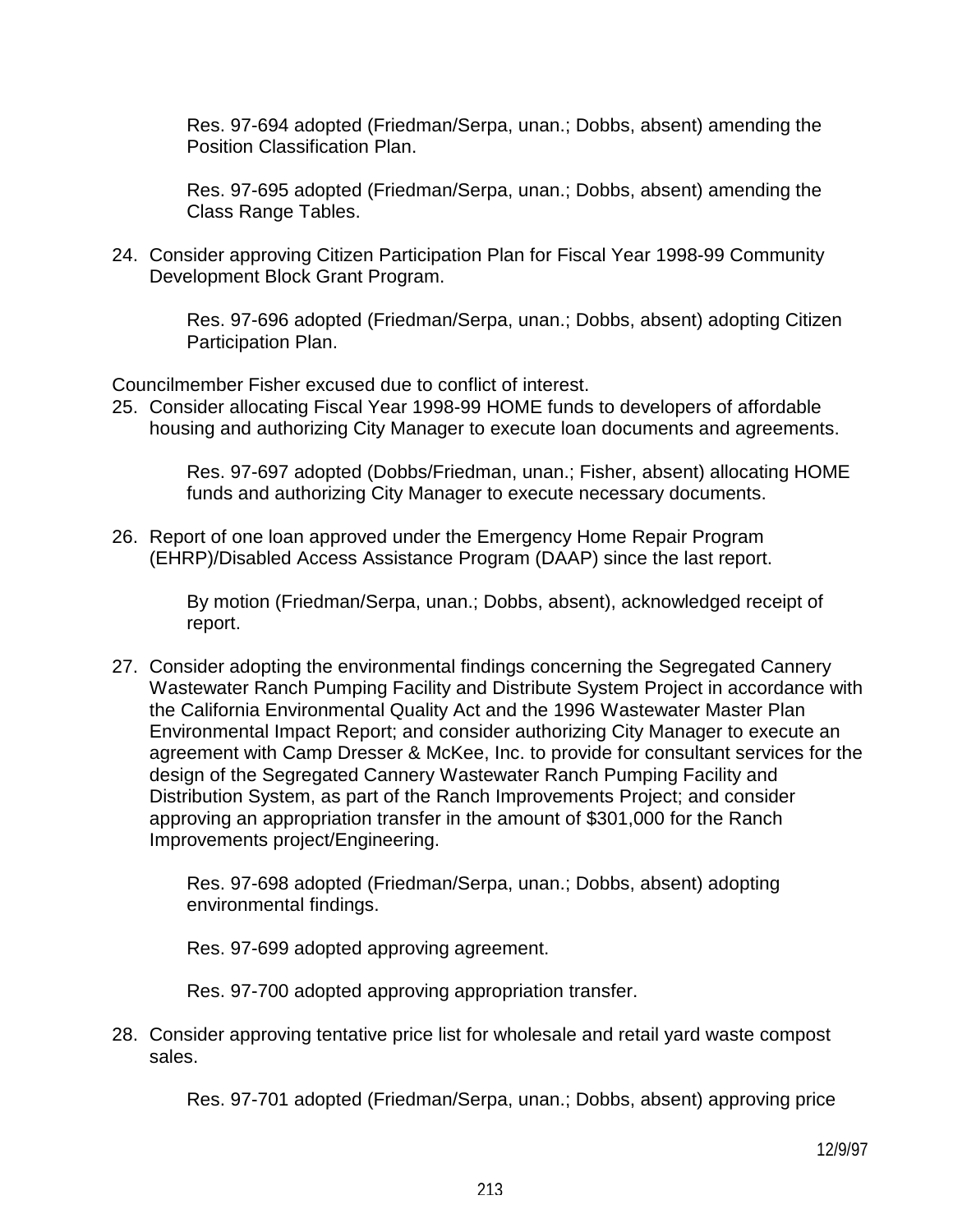list.

Item #29 removed from CONSENT.

29. Consider imposing a 24-month moratorium on the issuance of new bingo permits in the City.

 Res. 97-702 adopted (McClanahan/Cogdill, majority; Fisher, no) imposing moratorium on issuance of bingo permits.

Item #30 removed from CONSENT.

30. Consider approving the use and execution of the "Standard Agreement for Legal Services" with the law firms of Curtis & Arata and Crabtree, Schmidt, Zeff, Jacobs & Farrar, and authorizing the City Attorney to modify the draft "Standard Agreement" on a case by case basis, from time to time, as appropriate.

 Res. 97-703 adopted (Friedman/Fisher, unan.) approving use and execution of "Standard Agreement for Legal Services" with Curtis & Arata.

 Res. 97-704 adopted (Friedman/Fisher, unan.) approving use and execution of "Standard Agreement for Legal Services" with Crabtree, Schmidt, Zeff, Jacobs & Farrar.

31. Consider amending the budget to pay for signature verification by County Elections on the Referendum Against a Resolution Passed by the City Council of the City of Modesto - Res. No. 97-590 - A Resolution Approving Amendment No. 3 to the Pelandale-Snyder Specific Plan to Allow Phased Development of Pelandale and other Modifications to Development Standards.

 (Resolution amending budget in the amount of \$16,000 to appropriate funds from the Contingency Reserve to pay for signature verification needed.)

Res. 97-705 adopted (Friedman/Serpa, unan.; Dobbs, absent) amending budget.

32. Consider amending the budget to appropriate \$1,700 from the General Fund Contingency Reserve to King Kennedy & Outreach Services, Repair & Maintenance for wiring and lights to decorate an evergreen tree in front of King Kennedy Memorial Center in Mellis Park.

Res. 97-706 adopted (Friedman/Serpa, unan.; Dobbs, absent) amending budget.

33. Consider approving a lease agreement with Veterinary Service, Inc. for the properties at 121 Elm Street and 416 Jefferson Street for administrative offices and storage for the Operations and Maintenance Department.

 Res. 97-707 adopted (Friedman/Serpa, unan.; Dobbs, absent) approving lease agreement.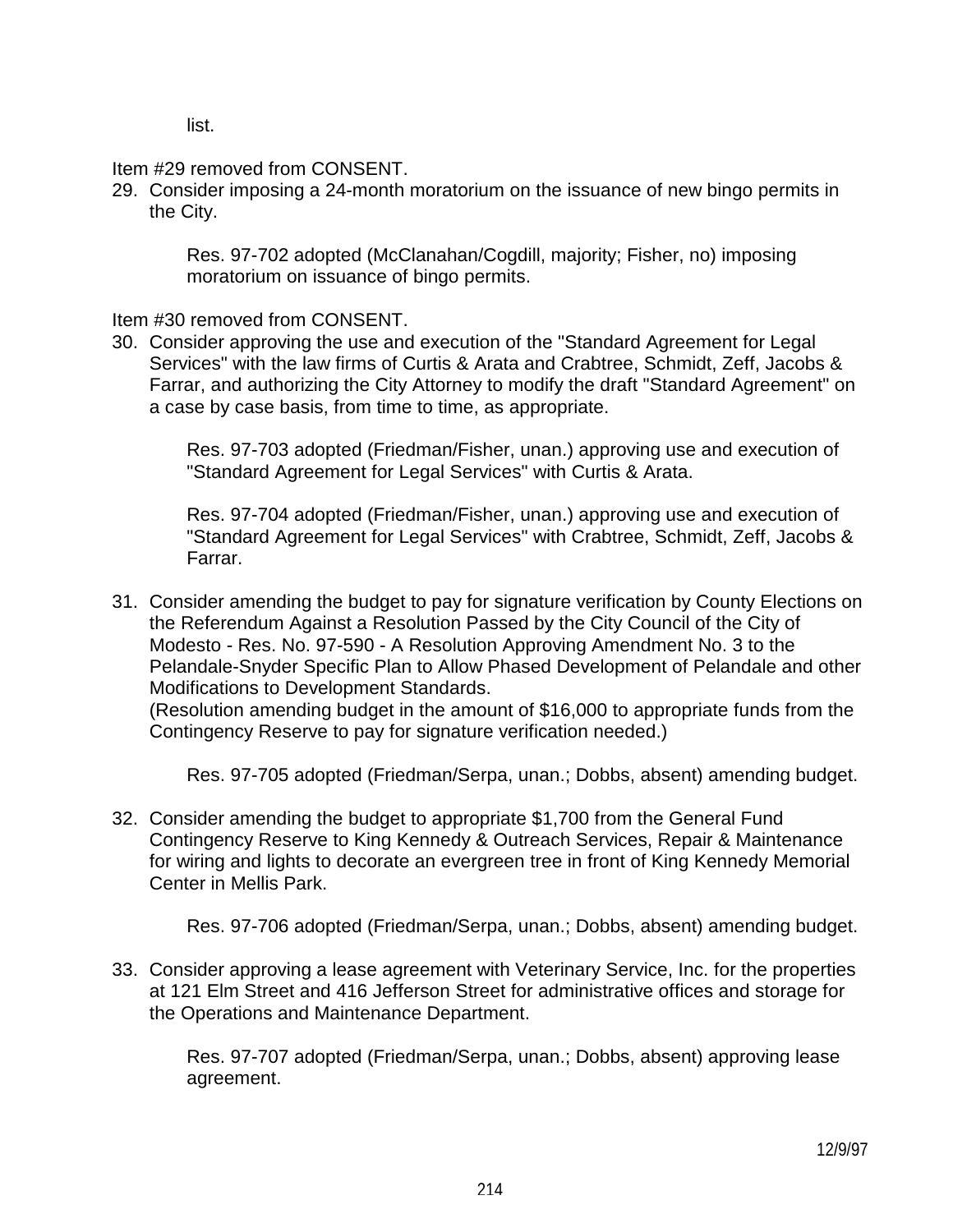## 34. **ORAL COMMUNICATIONS**

Steve Burke commented on cannery segregation project and blue bag program.

 Diane Moyer commented on garbage rates and blue bag program in grocery stores.

Councilmember Dobbs left the meeting.

# **WRITTEN COMMUNICATIONS**

35. Letter from Margery Fletcher requesting a discussion of the issue of providing sewer service to development in regard to Measures A, M, P, and Q.

 City Manager and City Attorney answered questions regarding this item; no action was taken.

# 36. **MATTERS TOO LATE FOR THE AGENDA**

 By motion (Friedman/Cogdill, unan.; Dobbs, absent), it was determined that there was a need to take immediate action on a matter that came to the City's attention after the agenda was posted. The lease/purchase agreement of portable office space for Operations and Maintenance Department was placed on the agenda.

 Res. 97-708 adopted (McClanahan/Lang, unan.; Dobbs, absent) waiving formal bid procedure and authorize purchase of one portable building.

 Res. 97-709 adopted (McClanahan/Lang, unan.; Dobbs, absent) authorizing City Manager to sign agreement with Kansas State Bank of Manhattan.

 Res. 97-710 adopted (McClanahan/Lang, unan.; Dobbs, absent) amending budget.

# 37. **CLOSED SESSION**

 The meeting adjourned to the Mayor's Chambers for a Closed Session to consider the following:

CONFERENCE WITH LEGAL COUNSEL - EXISTING LITIGATION

 Name of case: People of the State of California, (City of Modesto) vs. Floyd Carl Wiltz, individually and doing business as "The Expose Theatre." aka "Club Expose," et al., Superior Court of California, County of Stanislaus, Case No. 110499.

Name of case: Floyd Carl Wiltz vs. City of Modesto, et al., United States District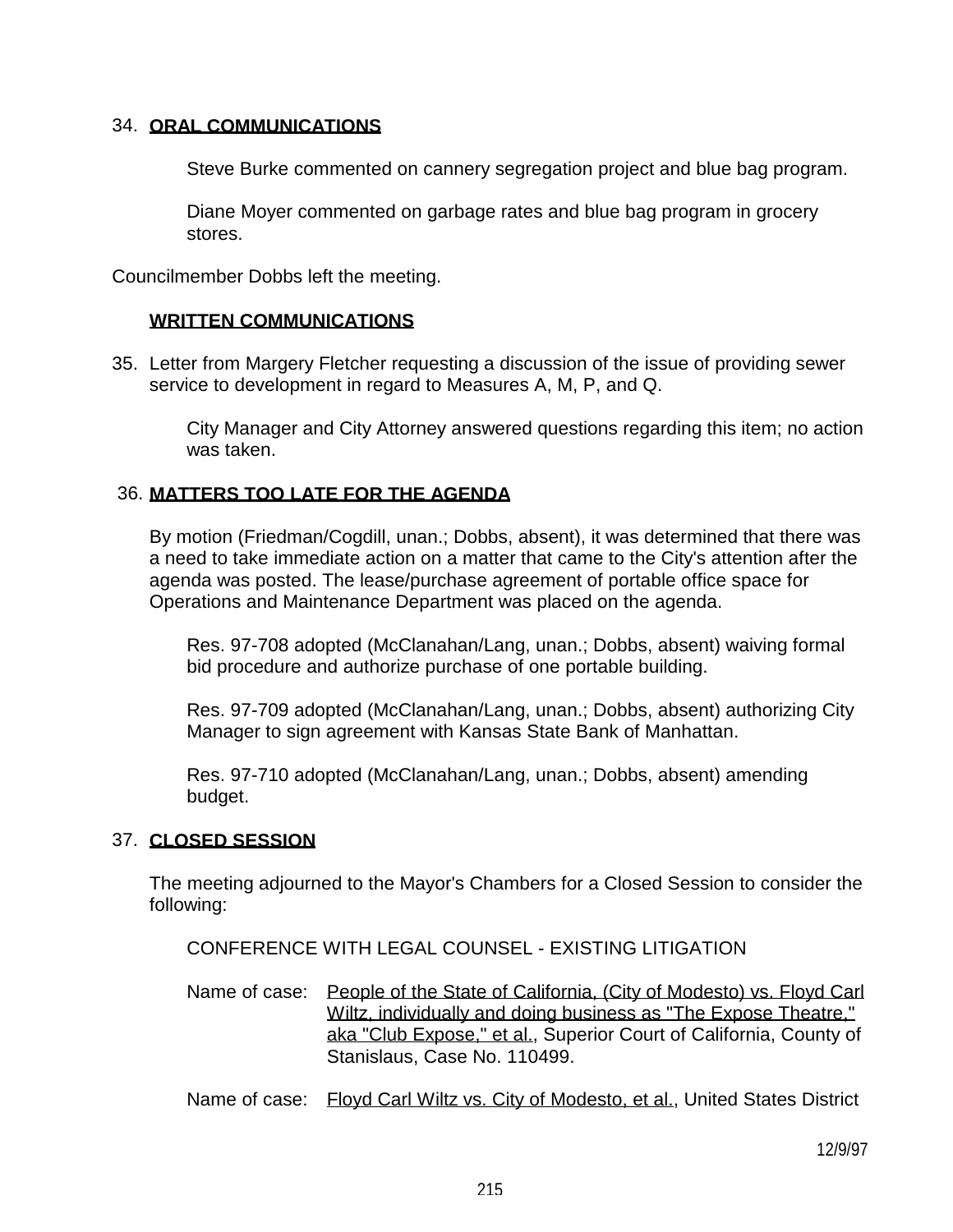Court, Eastern District of California, No. 97-6070.

## Name of case: Janra Enterprises, Inc., a California Corporation, vs. City of Modesto, United States District Court, Eastern District of California, No. 97-5384.

### **ADJOURNMENT**

 The meeting adjourned to Closed Session at 7:04 p.m. The City Attorney returned at 7:55 p.m. and reported that no action had been taken.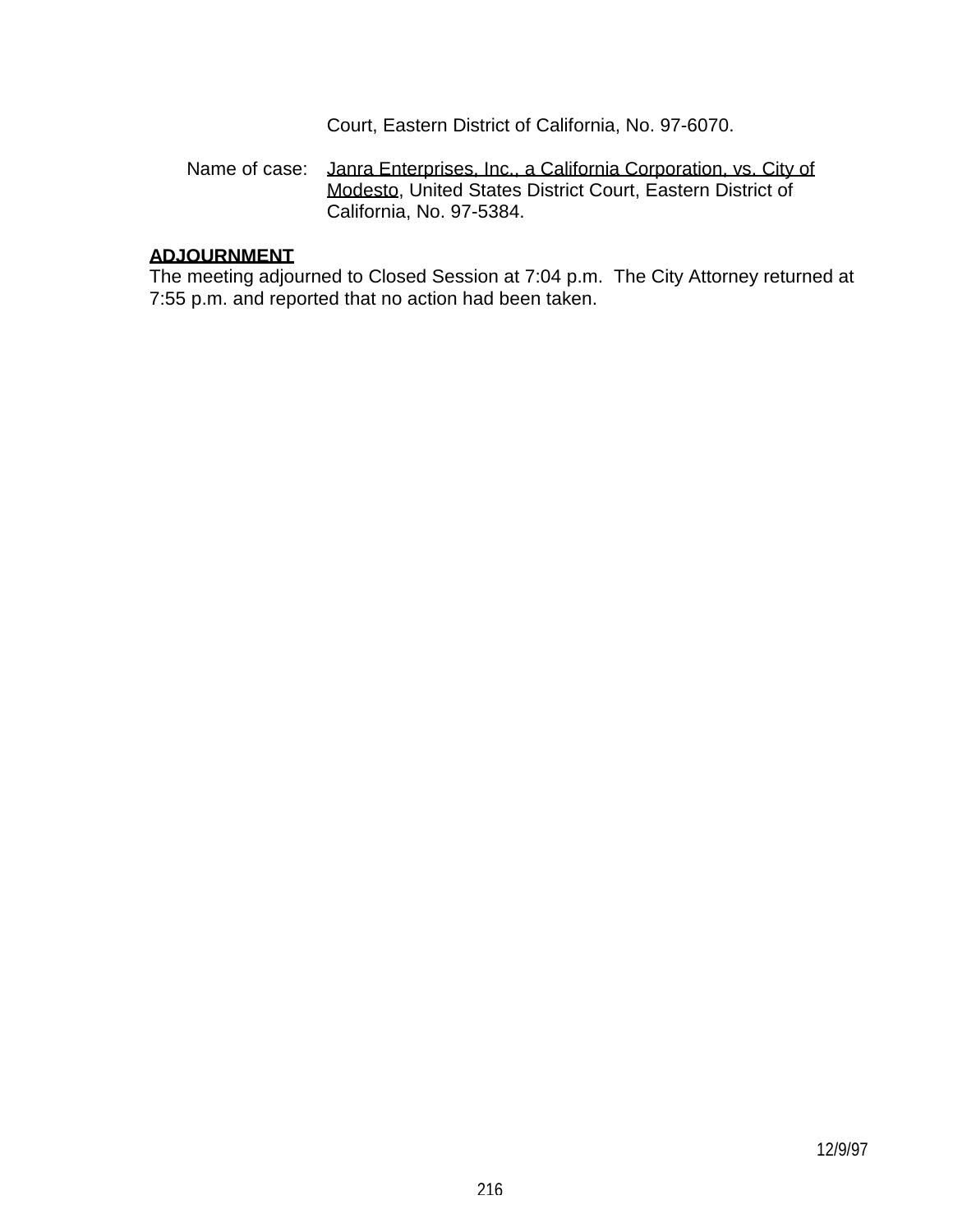## **SPECIAL COUNCIL MEETING OF TUESDAY, DECEMBER 16, 1997, AT 4:00 P.M.**

Roll Call - Present: Councilmembers Cogdill, Fisher, Friedman, McClanahan, Serpa, Mayor Lang

Absent: Dobbs

A. Certification of canvass of votes at the December 9, 1997, Second Regular Municipal Election.

 Res. 97-711 adopted (Friedman/McClanahan, unan., Dobbs absent) certifying canvass of votes.

B. Oath of Office by newly-elected City Councilmembers.

 Oath of office given to Councilmembers Bill Conrad and Armour Smith by City Clerk.

C. Remarks.

Remarks were made by the Mayor and Councilmembers.

CONSENT ITEMS - ROLL CALL VOTE REQUIRED: Items

Items 1, 2, 3 removed from Consent

## BIDS

1. Consider acceptance of the contract of Acme Construction Co., Inc. for the John Thurman Field Renovation Project (renovate entire stadium and manage other prime contracts) as complete and authorize the City Clerk to file the Notice of Completion. (Original contract: \$2,661,666)

 Res. 97-712 adopted (Friedman/Fisher, maj., Serpa, no, Dobbs absent) accepting the work as complete and authorizing the City Clerk to file the Notice of Completion.

2. Consider acceptance of the contract of Collins Electrical Co., Inc. for the John Thurman Field Renovation Project (electrical) as complete and authorize the City Clerk to file the Notice of Completion. (Original contract: \$197,255)

 Res. 97-713 adopted (Fisher/Friedman, maj., Serpa, no, Dobbs absent) accepting the work as complete and authorizing the City Clerk to file the Notice of Completion.